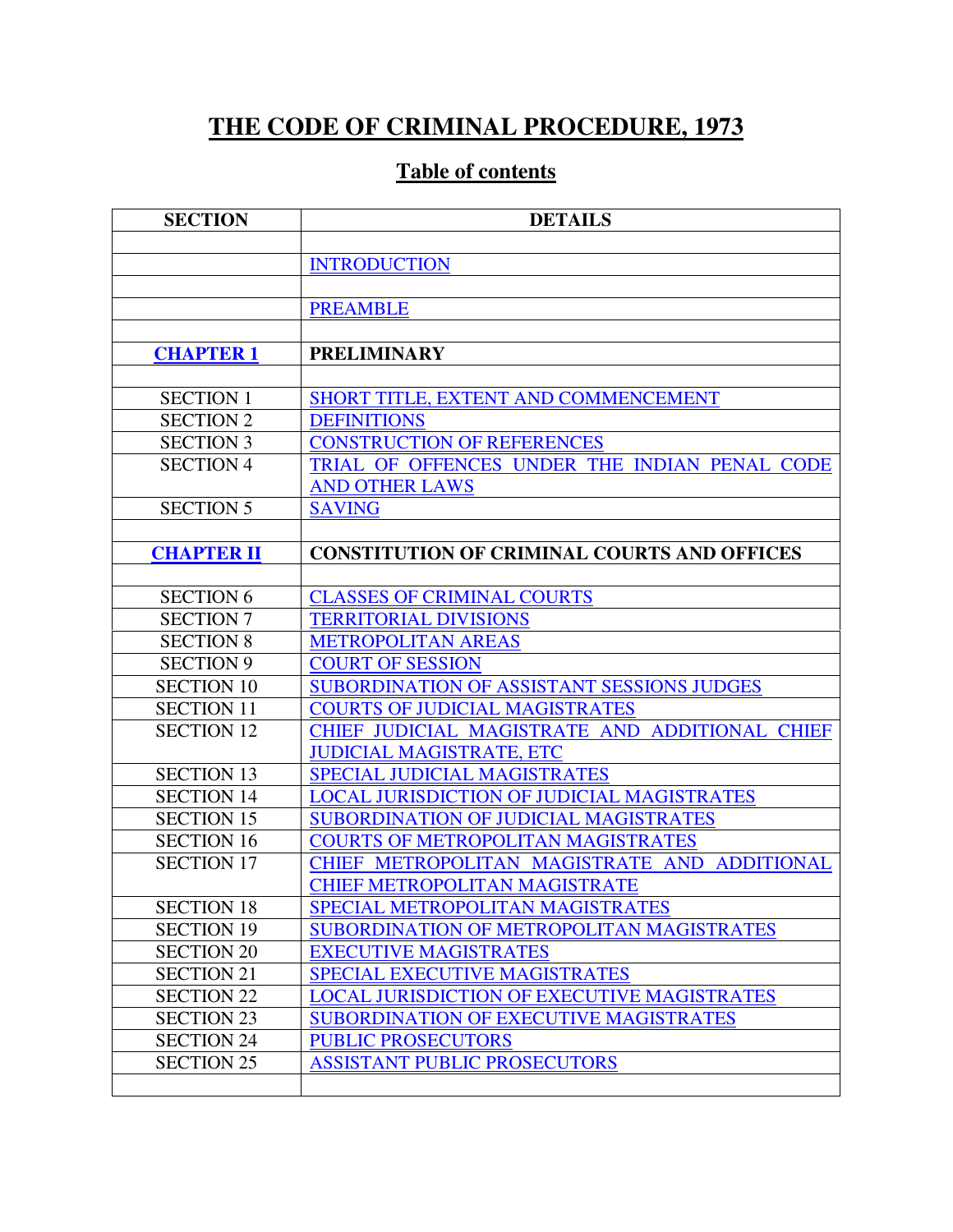| <b>CHAPTER III</b>  | <b>POWER OF COURTS</b>                                            |
|---------------------|-------------------------------------------------------------------|
|                     |                                                                   |
| <b>SECTION 26</b>   | <b>COURTS BY WHICH OFFENCES ARE TRIABLE</b>                       |
| <b>SECTION 27</b>   | <b>JURISDICTION IN THE CASE OF JUVENILES</b>                      |
| <b>SECTION 28</b>   | SENTENCES WHICH HIGH COURTS AND SESSIONS JUDGES                   |
|                     | <b>MAY PASS</b>                                                   |
| <b>SECTION 29</b>   | SENTENCES WHICH MAGISTRATES MAY PASS                              |
| <b>SECTION 30</b>   | SENTENCE OF IMPRISONMENT IN DEFAULT OF FINE                       |
| <b>SECTION 31</b>   | SENTENCE IN CASES OF CONVICTION OF<br><b>SEVERAL</b>              |
|                     | OFFENCES AT ONE TRIAL                                             |
| <b>SECTION 32</b>   | <b>MODE OF CONFERRING POWERS</b>                                  |
| <b>SECTION 33</b>   | <b>POWERS OF OFFICERS APPOINTED</b>                               |
| <b>SECTION 34</b>   | <b>WITHDRAWAL OF POWERS</b>                                       |
| <b>SECTION 35</b>   | POWERS OF JUDGES AND MAGISTRATES EXERCISABLE BY                   |
|                     | <b>THEIR SUCCESSORS-IN-OFFICE</b>                                 |
|                     |                                                                   |
| <b>CHAPTER IV A</b> | <b>POWERS OF SUPERIOR OFFICERS OF POLICE</b>                      |
|                     |                                                                   |
| <b>SECTION 36</b>   | POWERS OF SUPERIOR OFFICERS OF POLICE                             |
|                     |                                                                   |
| <b>CHAPTER IV B</b> | AID TO THE MAGISTRATES AND THE POLICE                             |
|                     |                                                                   |
| <b>SECTION 37</b>   | PUBLIC WHEN TO ASSIST MAGISTRATES AND POLICE                      |
| <b>SECTION 38</b>   | PERSON OTHER THAN POLICE<br><b>OFFICER,</b><br>TO T<br><b>AID</b> |
|                     | <b>EXECUTING WARRANT</b>                                          |
| <b>SECTION 39</b>   | PUBLIC TO GIVE INFORMATION OF CERTAIN OFFENCES                    |
| <b>SECTION 40</b>   | DUTY OF OFFICERS EMPLOYED IN CONNECTION WITH                      |
|                     | THE AFFAIRS OF A VILLAGE TO MAKE CERTAIN REPORT                   |
|                     |                                                                   |
| <b>CHAPTER V</b>    | <b>ARREST OF PERSONS</b>                                          |
|                     |                                                                   |
| <b>SECTION 41</b>   | WHEN POLICE MAY ARREST WITHOUT WARRANT                            |
| <b>SECTION 42</b>   | ARREST ON REFUSAL TO GIVE NAME AND RESIDENCE                      |
| <b>SECTION 43</b>   | ARREST BY PRIVATE PERSON AND PROCEDURE ON SUCH                    |
|                     | <b>ARREST</b>                                                     |
| <b>SECTION 44</b>   | <b>ARREST BY MAGISTRATE</b>                                       |
| <b>SECTION 45</b>   | PROTECTION OF MEMBERS OF THE ARMED FORCES FROM                    |
|                     | <b>ARREST</b>                                                     |
| <b>SECTION 46</b>   | <b>ARREST HOW MADE</b>                                            |
| <b>SECTION 47</b>   | SEARCH OF PLACE ENTERED BY PERSON SOUGHT TO BE                    |
|                     | <b>ARRESTED</b>                                                   |
| <b>SECTION 48</b>   | PURSUIT OF OFFENDERS INTO OTHER JURISDICTIONS                     |
| <b>SECTION 49</b>   | NO UNNECESSARY RESTRAINT                                          |
| <b>SECTION 50</b>   | PERSON ARRESTED TO BE INFORMED OF GROUNDS OF                      |
|                     | <b>ARREST AND OF RIGHT TO BAIL</b>                                |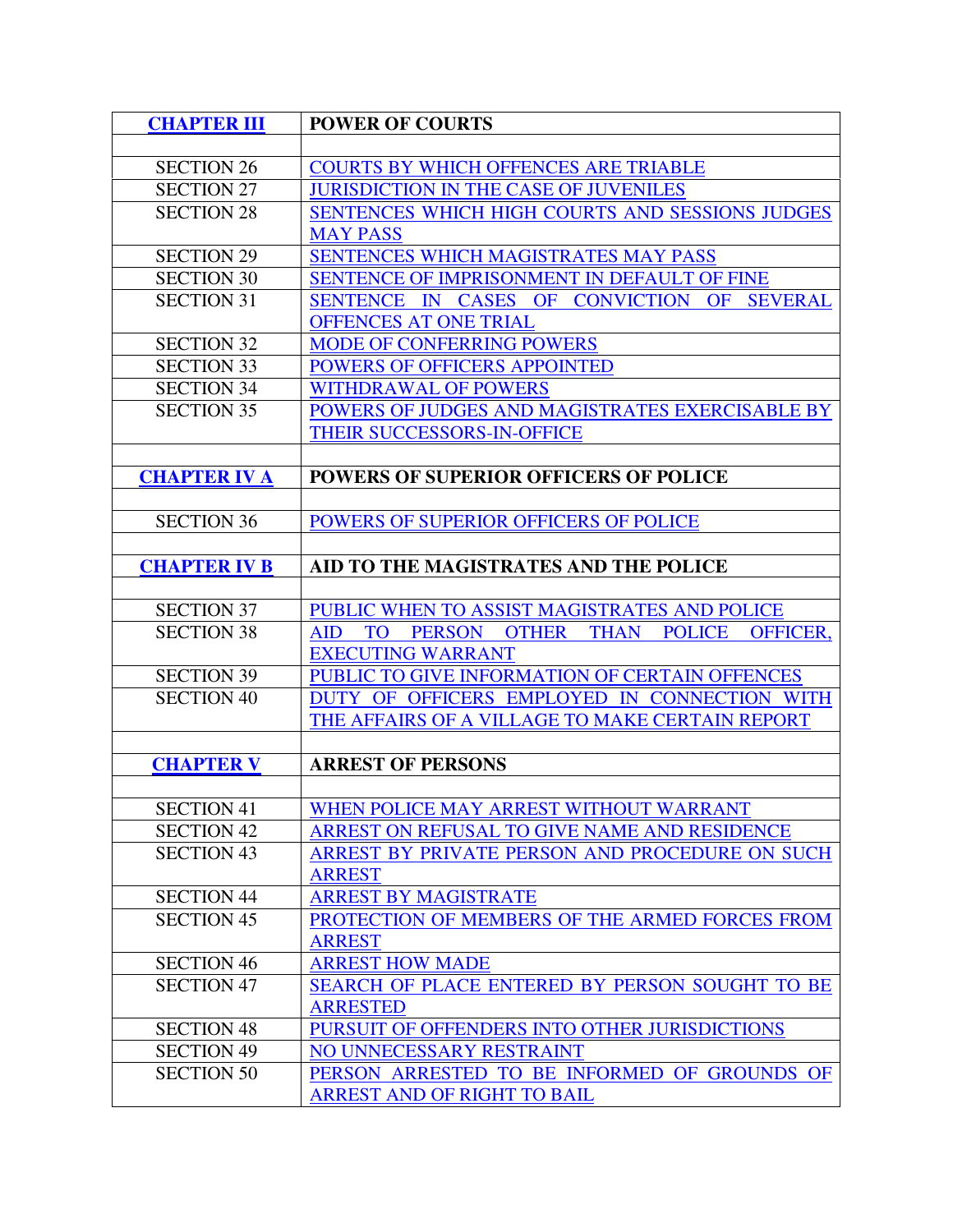| <b>SECTION 51</b>   | <b>SEARCH OF ARRESTED PERSONS</b>                     |
|---------------------|-------------------------------------------------------|
| <b>SECTION 52</b>   | POWER TO SEIZE OFFENSIVE WEAPONS                      |
| <b>SECTION 53</b>   | <b>EXAMINATION OF ACCUSED BY MEDICAL PRACTITIONER</b> |
|                     | AT THE REQUEST OF POLICE OFFICER                      |
| <b>SECTION 54</b>   | EXAMINATION OF ARRESTED PERSON BY MEDICAL             |
|                     | PRACTITIONER AT THE REQUEST OF THE ARRESTED           |
|                     | <b>PERSON</b>                                         |
| <b>SECTION 55</b>   | PROCEDURE WHEN POLICE OFFICER DEPUTES                 |
|                     | SUBORDINATE TO ARREST WITHOUT WARRANT                 |
| <b>SECTION 56</b>   | PERSON ARRESTED TO BE TAKEN BEFORE MAGISTRATE         |
|                     | OR OFFICER IN CHARGE OF POLICE STATION                |
| <b>SECTION 57</b>   | PERSON ARRESTED NOT TO BE DETAINED MORE THAN          |
|                     | <b>TWENTY-FOUR HOURS</b>                              |
| <b>SECTION 58</b>   | POLICE TO REPORT APPREHENSIONS                        |
| <b>SECTION 59</b>   | <b>DISCHARGE OF PERSON APPREHENDED</b>                |
| <b>SECTION 60</b>   | POWERS, ON ESCAPE, TO PURSUE AND RE-TAKE              |
|                     |                                                       |
| <b>CHAPTER VI</b>   | PROCESSES TO COMPEL APPEARANCE                        |
|                     |                                                       |
| <b>CHAPTER VI A</b> | <b>SUMMONS</b>                                        |
|                     |                                                       |
| <b>SECTION 61</b>   | <b>FORM OF SUMMONS</b>                                |
| <b>SECTION 62</b>   | <b>SUMMONS HOW SERVED</b>                             |
| <b>SECTION 63</b>   | SERVICE OF SUMMONS ON CORPORATE BODIES AND            |
|                     | <b>SOCIETIES</b>                                      |
| <b>SECTION 64</b>   | SERVICE WHEN PERSONS SUMMONED CANNOT BE FOUND         |
| <b>SECTION 65</b>   | PROCEDURE WHEN SERVICE CANNOT BE EFFECTED AS          |
|                     | <b>BEFORE PROVIDED</b>                                |
| <b>SECTION 66</b>   | <b>SERVICE ON GOVERNMENT SERVANT</b>                  |
| <b>SECTION 67</b>   | SERVICE OF SUMMONS OUTSIDE LOCAL LIMITS               |
| <b>SECTION 68</b>   | PROOF OF SERVICE IN SUCH CASES AND WHEN SERVING       |
|                     | <b>OFFICER NOT PRESENT</b>                            |
| <b>SECTION 69</b>   | SERVICE OF SUMMONS ON WITNESS BY POST                 |
|                     |                                                       |
| <b>CHAPTER VI B</b> | <b>WARRANT OF ARREST</b>                              |
|                     |                                                       |
| <b>SECTION 70</b>   | FORM OR WARRANT OF ARREST AND DURATION                |
| <b>SECTION 71</b>   | POWER TO DIRECT SECURITY TO BE TAKEN                  |
| <b>SECTION 72</b>   | <b>WARRANTS TO WHOM DIRECTED</b>                      |
| <b>SECTION 73</b>   | <b>WARRANT MAY BE DIRECTED TO ANY PERSON</b>          |
| <b>SECTION 74</b>   | <b>WARRANT DIRECTED TO POLICE OFFICER</b>             |
| <b>SECTION 75</b>   | NOTIFICATION OF SUBSTANCE OF WARRANT                  |
| <b>SECTION 76</b>   | PERSON ARRESTED TO BE BROUGHT BEFORE COURT            |
|                     |                                                       |
| <b>SECTION 77</b>   | <b>WITHOUT DELAY</b><br>WHERE WARRANT MAY BE EXECUTED |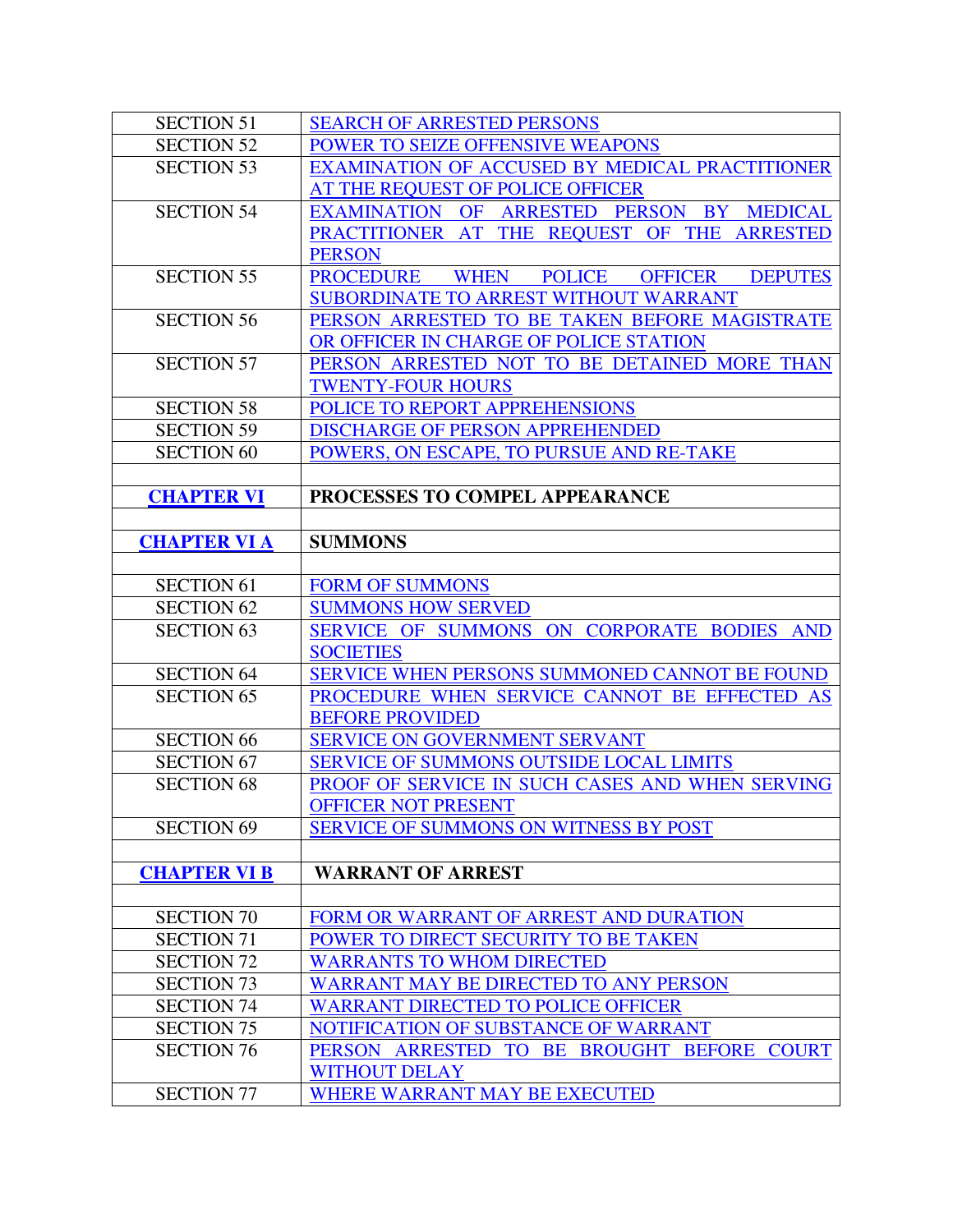| <b>SECTION 78</b>    | WARRANT FORWARDED FOR EXECUTION OUTSIDE                                                                   |
|----------------------|-----------------------------------------------------------------------------------------------------------|
|                      | <b>JURISDICTION</b>                                                                                       |
| <b>SECTION 79</b>    | WARRANT DIRECTED TO POLICE<br><b>OFFICER</b><br><b>FOR</b>                                                |
|                      | <b>EXECUTION OUTSIDE JURISDICTION</b>                                                                     |
| <b>SECTION 80</b>    | PROCEDURE OF ARREST OF PERSON AGAINST WHOM                                                                |
|                      | <b>WARRANT ISSUED</b>                                                                                     |
| <b>SECTION 81</b>    | PROCEDURE BY MAGISTRATE BEFORE WHOM SUCH                                                                  |
|                      | PERSON ARRESTED IS BROUGHT                                                                                |
|                      |                                                                                                           |
| <b>CHAPTER VI C</b>  | PROCLAMATION AND ATTACHMENT                                                                               |
|                      |                                                                                                           |
| <b>SECTION 82</b>    | PROCLAMATION FOR PERSON ABSCONDING                                                                        |
| <b>SECTION 83</b>    | ATTACHMENT OF PROPERTY OF PERSON ABSCONDING                                                               |
| <b>SECTION 84</b>    | <b>CLAIMS AND OBJECTIONS TO ATTACHMENT</b>                                                                |
| <b>SECTION 85</b>    | RELEASE, SALE AND RESTORATION OF ATTACHED                                                                 |
|                      | <b>PROPERTY</b>                                                                                           |
| <b>SECTION 86</b>    | APPEAL FROM ORDER REJECTING APPLICATION FOR                                                               |
|                      | <b>RESTORATION OF ATTACHED PROPERTY</b>                                                                   |
|                      |                                                                                                           |
| <b>CHAPTER VID</b>   | OTHER RULES REGARDING PROCESSES                                                                           |
|                      |                                                                                                           |
| <b>SECTION 87</b>    | ISSUE OF WARRANT IN LIEU OF, OR IN ADDITION TO,                                                           |
|                      | <b>SUMMONS</b>                                                                                            |
| <b>SECTION 88</b>    | POWER TO TAKE BOND FOR APPEARANCE                                                                         |
| <b>SECTION 89</b>    | ARREST ON BREACH OF BOND FOR APPEARANCE                                                                   |
| <b>SECTION 90</b>    | PROVISIONS OF THIS CHAPTER GENERALLY APPLICABLE                                                           |
|                      | TO SUMMONS AND WARRANTS OF ARREST                                                                         |
|                      |                                                                                                           |
| <b>CHAPTER VII</b>   | PROCESSES TO COMPEL THE PRODUCTION OF THINGS                                                              |
|                      |                                                                                                           |
| <b>CHAPTER VII A</b> | <b>SUMMONS TO PRODUCE</b>                                                                                 |
|                      |                                                                                                           |
| <b>SECTION 91</b>    | <b>SUMMONS TO PRODUCE DOCUMENT OR OTHER THING</b>                                                         |
| <b>SECTION 92</b>    | PROCEDURE AS TO LETTERS AND TELEGRAMS                                                                     |
|                      |                                                                                                           |
| <b>CHAPTER VII B</b> | <b>SEARCH-WARRANTS</b>                                                                                    |
| <b>SECTION 93</b>    | WHEN SEARCH-WARRANT MAY BE ISSUED                                                                         |
| <b>SECTION 94</b>    | SEARCH OF PLACE SUSPECTED TO CONTAIN STOLEN                                                               |
|                      | PROPERTY, FORGED DOCUMENTS, ETC                                                                           |
| <b>SECTION 95</b>    | POWER TO DECLARE CERTAIN PUBLICATIONS FORFEITED                                                           |
|                      | AND TO ISSUE SEARCH-WARRANTS FOR THE SAME                                                                 |
| <b>SECTION 96</b>    | <b>TO</b><br><b>HIGH</b><br><b>COURT</b><br><b>APPLICATION</b><br><b>TO</b><br><b>SET</b><br><b>ASIDE</b> |
|                      |                                                                                                           |
|                      |                                                                                                           |
| <b>SECTION 97</b>    | <b>DECLARATION OF FORFEITURE</b><br><b>SEARCH FOR PERSONS WRONGFULLY CONFINED</b>                         |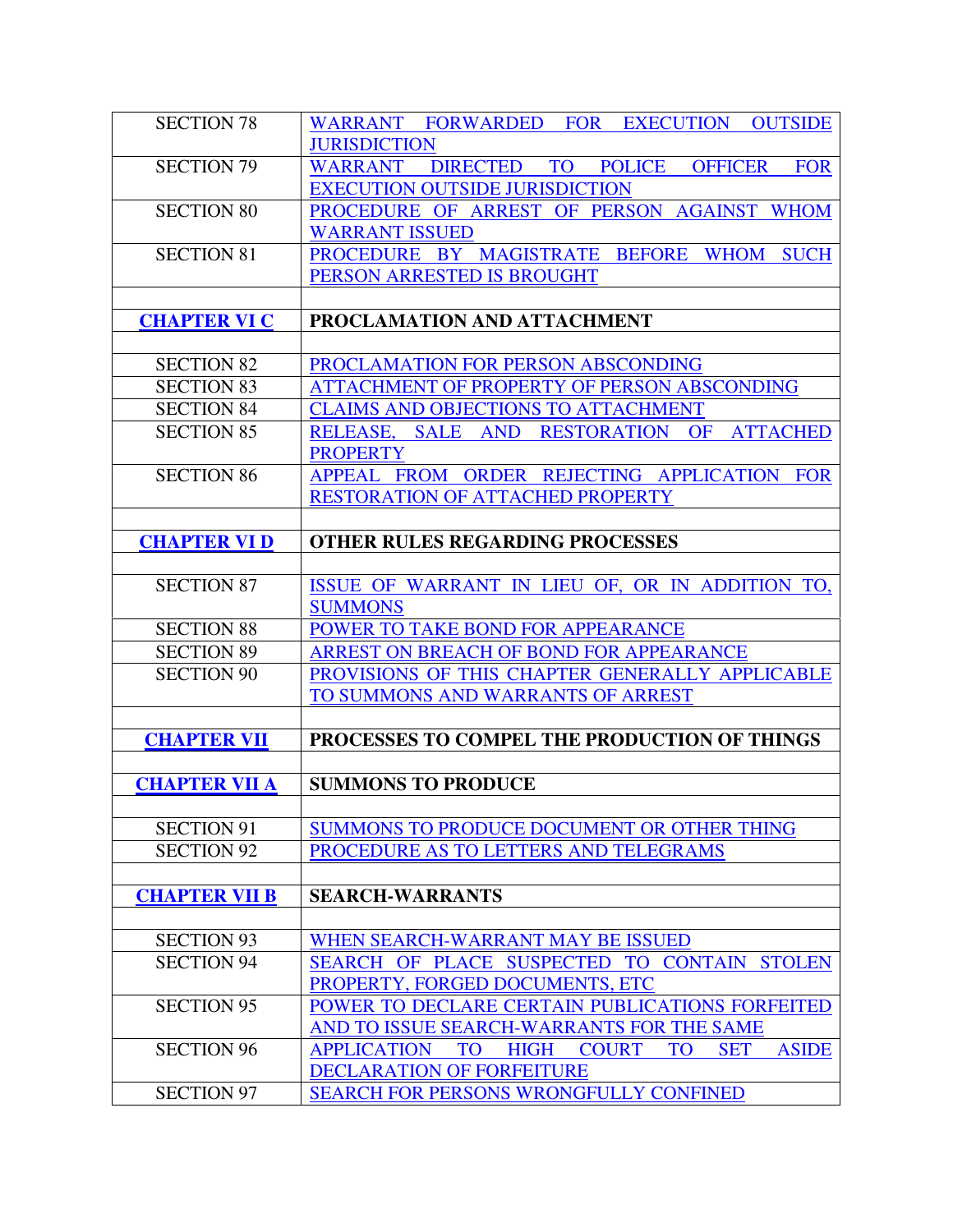| <b>SECTION 98</b>                        | POWER TO<br>COMPEL RESTORATION<br>OF ABDUCTED                                           |
|------------------------------------------|-----------------------------------------------------------------------------------------|
|                                          | <b>FEMALES</b>                                                                          |
|                                          |                                                                                         |
| <b>CHAPTER VII C</b>                     | <b>GENERAL PROVISIONS RELATING TO SEARCHES</b>                                          |
|                                          |                                                                                         |
| <b>SECTION 99</b>                        | DIRECTION, ETC, OF SEARCH-WARRANTS                                                      |
| <b>SECTION 100</b>                       | PERSONS IN CHARGE OF CLOSED PLACE TO ALLOW                                              |
|                                          | <b>SEARCH</b>                                                                           |
| <b>SECTION 101</b>                       | DISPOSAL OF THINGS FOUND IN SEARCH<br><b>BEYOND</b>                                     |
|                                          | <b>JURISDICTION</b>                                                                     |
|                                          |                                                                                         |
| <b>CHAPTER VII D</b>                     | <b>MISCELLANEOUS</b>                                                                    |
|                                          |                                                                                         |
| <b>SECTION 102</b><br><b>SECTION 103</b> | POWER OF POLICE OFFICER TO SEIZE CERTAIN PROPERTY                                       |
| <b>SECTION 104</b>                       | MAGISTRATE MAY DIRECT SEARCH IN HIS PRESENCE                                            |
| <b>SECTION 105</b>                       | POWER TO IMPOUND DOCUMENT, ETC, PRODUCED<br>RECIPROCAL ARRANGEMENTS REGARDING PROCESSES |
|                                          |                                                                                         |
| <b>CHAPTER VIIA</b>                      | RECIPROCAL ARRANGEMENTS FOR ASSISTANCE IN                                               |
|                                          | <b>CERTAIN MATTERS AND PROCEDURE FOR</b>                                                |
|                                          | <b>ATTACHMENT AND FORFEITURE OF PROPERTY</b>                                            |
|                                          |                                                                                         |
|                                          |                                                                                         |
| <b>SECTION 105A</b>                      | <b>DEFINITIONS</b>                                                                      |
| <b>SECTION 105B</b>                      | ASSISTANCE IN SECURING TRANSFER OF PERSONS                                              |
| <b>SECTION 105C</b>                      | ASSISTANCE IN RELATION TO ORDERS OF ATTACHMENT                                          |
|                                          | OR FORFEITURE OF PROPERTY                                                               |
| <b>SECTION 105D</b>                      | <b>IDENTIFYING UNLAWFULLY ACQUIRED PROPERTY</b>                                         |
| <b>SECTION 105E</b>                      | SEIZURE OF ATTACHMENT OF PROPERTY                                                       |
| <b>SECTION 105F</b>                      | MANAGEMENT OF PROPERTIES SEIZED OR FORFEITED                                            |
|                                          | <b>UNDER THIS CHAPTER</b>                                                               |
| <b>SECTION 105G</b>                      | NOTICE OF FORFEITURE OF PROPERTY                                                        |
| <b>SECTION 105H</b>                      | <b>FORFEITURE OF PROPERTY IN CERTAIN CASES</b>                                          |
| <b>SECTION 105I</b>                      | FINE IN LIEU OF FORFEITURE                                                              |
| <b>SECTION 105J</b>                      | <b>CERTAIN TRANSFERS TO BE NULL AND VOID</b>                                            |
| <b>SECTION 105K</b>                      | PROCEDURE IN RESPECT OF LETTER OF REOUEST                                               |
| <b>SECTION 105L</b>                      | <b>APPLICATION OF THIS CHAPTER</b>                                                      |
|                                          |                                                                                         |
| <b>CHAPTER VIII</b>                      | <b>SECURITY FOR KEEPING THE PEACE AND FOR GOOD</b>                                      |
|                                          | <b>BEHAVIOUR</b>                                                                        |
|                                          |                                                                                         |
| <b>SECTION 106</b>                       | SECURITY FOR KEEPING THE PEACE ON CONVICTION                                            |
| <b>SECTION 107</b>                       | SECURITY FOR KEEPING THE PEACE IN OTHER CASES                                           |
| <b>SECTION 108</b>                       | <b>SECURITY</b><br><b>FOR</b><br>GOOD<br>BEHAVIOUR FROM<br><b>PERSONS</b>               |
|                                          | <b>DISSEMINATING SEDITIOUS MATTERS</b>                                                  |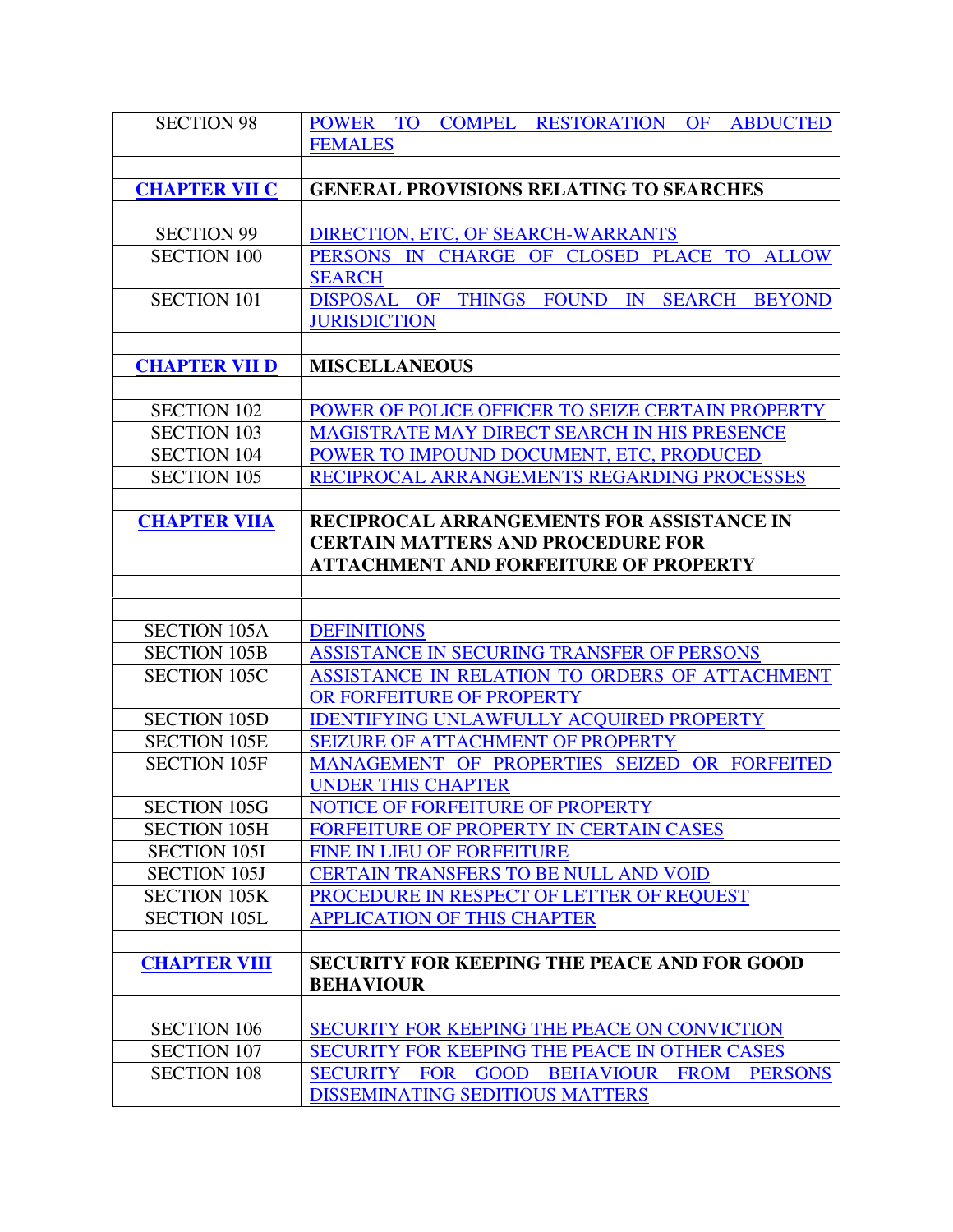| <b>SECTION 109</b> | SECURITY FOR GOOD BEHAVIOUR FROM SUSPECTED                                                        |
|--------------------|---------------------------------------------------------------------------------------------------|
|                    | <b>PERSONS</b>                                                                                    |
| <b>SECTION 110</b> | SECURITY FOR GOOD BEHAVIOUR FROM HABITUAL                                                         |
|                    | <b>OFFENDERS</b>                                                                                  |
| <b>SECTION 111</b> | <b>ORDER TO BE MADE</b>                                                                           |
| <b>SECTION 112</b> | PROCEDURE IN RESPECT OF PERSON PRESENT IN COURT                                                   |
| <b>SECTION 113</b> | SUMMONS OR WARRANT IN CASE OF PERSON NOT SO                                                       |
|                    | <b>PRESENT</b>                                                                                    |
| <b>SECTION 114</b> | <b>TO</b><br><b>ORDER</b><br><b>ACCOMPANY</b><br><b>SUMMONS</b><br><b>COPY</b><br><b>OR</b><br>OF |
|                    | <b>WARRANT</b>                                                                                    |
| <b>SECTION 115</b> | POWER TO DISPENSE WITH PERSONAL ATTENDANCE                                                        |
| <b>SECTION 116</b> | <b>INQUIRY AS TO TRUTH OF INFORMATION</b>                                                         |
| <b>SECTION 117</b> | <b>ORDER TO GIVE SECURITY</b>                                                                     |
| <b>SECTION 118</b> | DISCHARGE OF PERSON INFORMED AGAINST                                                              |
| <b>SECTION 119</b> | COMMENCEMENT OF PERIOD FOR WHICH SECURITY IS                                                      |
|                    | <b>REQUIRED</b>                                                                                   |
| <b>SECTION 120</b> | <b>CONTENTS OF BOND</b>                                                                           |
| <b>SECTION 121</b> | POWER TO REJECT SURETIES                                                                          |
| <b>SECTION 122</b> | <b>IMPRISONMENT IN DEFAULT OF SECURITY</b>                                                        |
| <b>SECTION 123</b> | POWER TO RELEASE PERSONS IMPRISONED FOR FAILING                                                   |
|                    | <b>TO GIVE SECURITY</b>                                                                           |
| <b>SECTION 124</b> | <b>SECURITY FOR UNEXPIRED PERIOD OF BOND</b>                                                      |
|                    |                                                                                                   |
|                    |                                                                                                   |
| <b>CHAPTER IX</b>  | ORDER FOR MAINTENANCE OF WIVES, CHILDREN AND                                                      |
|                    | <b>PARENTS</b>                                                                                    |
|                    |                                                                                                   |
| <b>SECTION 125</b> | ORDER FOR MAINTENANCE OF WIVES, CHILDREN AND                                                      |
|                    | <b>PARENTS</b>                                                                                    |
| <b>SECTION 126</b> | <b>PROCEDURE</b>                                                                                  |
| <b>SECTION 127</b> | <b>ALTERATION IN ALLOWANCE</b>                                                                    |
| <b>SECTION 128</b> | <b>ENFORCEMENT OF ORDER OF MAINTENANCE</b>                                                        |
|                    |                                                                                                   |
| <b>CHAPTER X</b>   | MAINTENANCE OF PUBLIC ORDER AND TRANQUILLITY                                                      |
|                    |                                                                                                   |
| <b>CHAPTER X A</b> | <b>UNLAWFUL ASSEMBLIES</b>                                                                        |
|                    |                                                                                                   |
| <b>SECTION 129</b> | DISPERSAL OF ASSEMBLY BY USE OF CIVIL FORCE                                                       |
| <b>SECTION 130</b> | USE OF ARMED FORCES TO DISPERSE ASSEMBLY                                                          |
| <b>SECTION 131</b> | <b>CERTAIN ARMED</b><br><b>FORCE</b><br><b>POWER</b><br>OF<br><b>OFFICERS TO</b>                  |
| <b>SECTION 132</b> | <b>DISPERSE ASSEMBLY</b>                                                                          |
|                    | PROTECTION AGAINST PROSECUTION FOR ACTS DONE<br><b>UNDER PRECEDING SECTIONS</b>                   |
|                    |                                                                                                   |
| <b>CHAPTER X B</b> | <b>PUBLIC NUISANCES</b>                                                                           |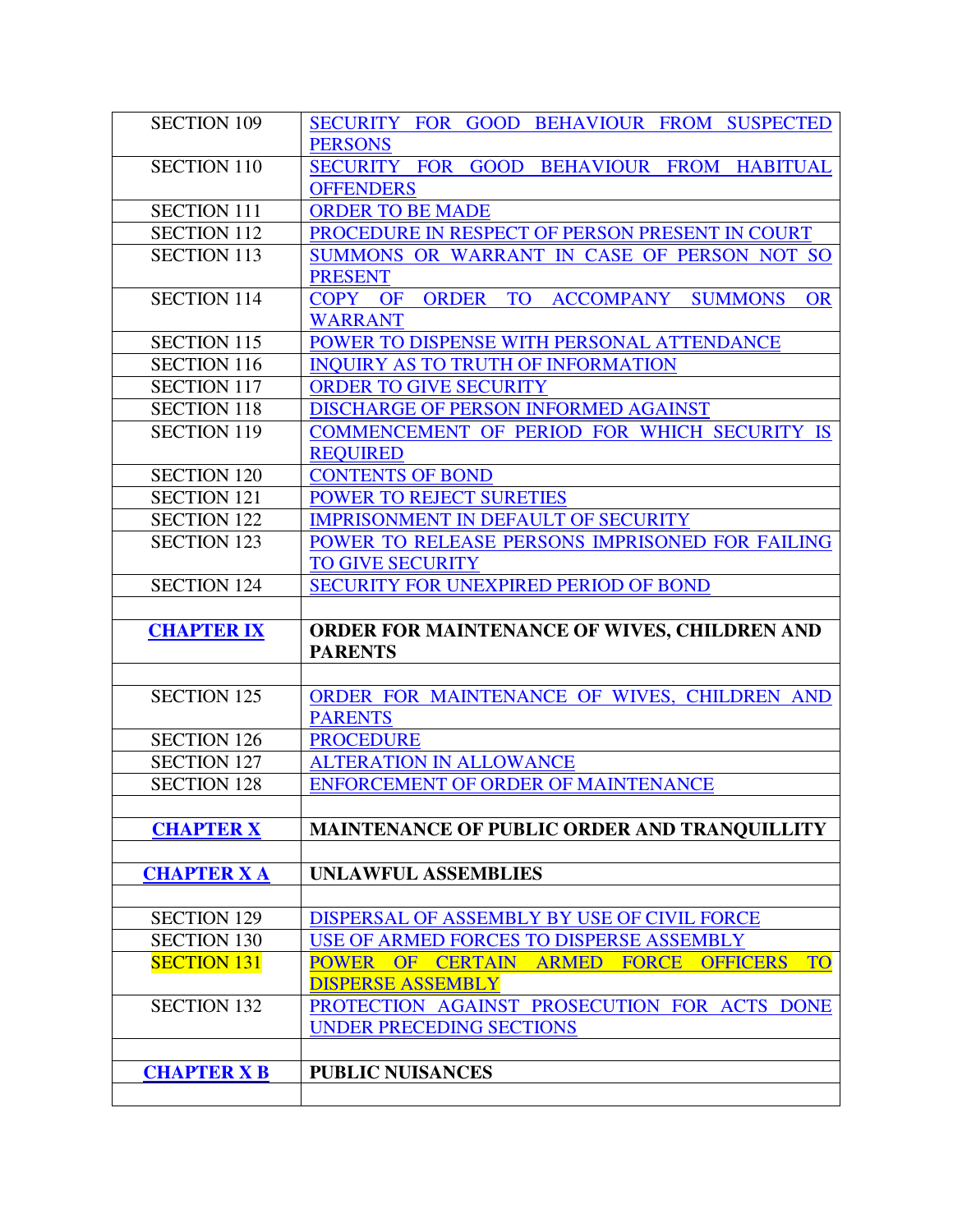| <b>SECTION 133</b> | CONDITIONAL ORDER FOR REMOVAL OF NUISANCE                                             |
|--------------------|---------------------------------------------------------------------------------------|
| <b>SECTION 134</b> | <b>SERVICE OR NOTIFICATION OF ORDER</b>                                               |
| <b>SECTION 135</b> | PERSON TO WHOM ORDER IS ADDRESSED TO OBEY OR                                          |
|                    | <b>SHOW CAUSE</b>                                                                     |
| <b>SECTION 136</b> | <b>CONSEQUENCES OF HIS FAILING TO DO SO</b>                                           |
| <b>SECTION 137</b> | PROCEDURE WHERE EXISTENCE OF PUBLIC RIGHT IS                                          |
|                    | <b>DENIED</b>                                                                         |
| <b>SECTION 138</b> | PROCEDURE WHERE HE APPEARS TO SHOW CAUSE                                              |
| <b>SECTION 139</b> | <b>LOCAL</b><br><b>POWER</b><br>OF<br><b>MAGISTRATE</b><br><b>TO</b><br><b>DIRECT</b> |
|                    | <b>INVESTIGATION AND EXAMINATION OF AN EXPERT</b>                                     |
| <b>SECTION 140</b> | POWER OF MAGISTRATE TO FURNISH WRITTEN                                                |
|                    | <b>INSTRUCTIONS, ETC</b>                                                              |
| <b>SECTION 141</b> | PROCEDURE ON ORDER BEING MADE ABSOLUTE AND                                            |
|                    | <b>CONSEQUENCES OF DISOBEDIENCE</b>                                                   |
| <b>SECTION 142</b> | <b>INJUNCTION PENDING INQUIRY</b>                                                     |
| <b>SECTION 143</b> | MAGISTRATE MAY PROHIBIT REPETITION<br><b>OR</b>                                       |
|                    | <b>CONTINUANCE OF PUBLIC NUISANCE</b>                                                 |
|                    |                                                                                       |
| <b>CHAPTER X C</b> | <b>URGENT CASES OF NUISANCE OR APPREHENDED</b>                                        |
|                    | <b>DANGER</b>                                                                         |
|                    |                                                                                       |
| <b>SECTION 144</b> | POWER TO ISSUE ORDER IN URGENT CASES OF NUISANCE                                      |
|                    | OR APPREHENDED DANGER                                                                 |
|                    |                                                                                       |
| <b>CHAPTER X D</b> | <b>DISPUTES AS TO IMMOVABLE PROPERTY</b>                                              |
|                    |                                                                                       |
| <b>SECTION 145</b> | PROCEDURE WHERE DISPUTE CONCERNING LAND<br><b>OR</b>                                  |
|                    | <b>WATER IS LIKELY TO CAUSE BREACH OF PEACE</b>                                       |
| <b>SECTION 146</b> | POWER TO ATTACH SUBJECT OF DISPUTE AND<br><b>TO</b>                                   |
|                    | <b>APPOINT RECEIVER</b>                                                               |
| <b>SECTION 147</b> |                                                                                       |
|                    | DISPUTE CONCERNING RIGHT OF USE OF LAND OR WATER                                      |
| <b>SECTION 148</b> | <b>LOCAL INQUIRY</b>                                                                  |
|                    |                                                                                       |
| <b>CHAPTER XI</b>  | PREVENTIVE ACTION OF THE POLICE                                                       |
|                    |                                                                                       |
| <b>SECTION 149</b> | POLICE TO PREVENT COGNIZABLE OFFENCES                                                 |
| <b>SECTION 150</b> | INFORMATION OF DESIGN TO COMMIT COGNIZABLE                                            |
|                    | <b>OFFENCES</b>                                                                       |
| <b>SECTION 151</b> | ARREST TO PREVENT THE COMMISSION OF COGNIZABLE                                        |
|                    | <b>OFFENCES</b>                                                                       |
| <b>SECTION 152</b> | PREVENTION OF INJURY TO PUBLIC PROPERTY                                               |
| <b>SECTION 153</b> | <b>INSPECTION OF WEIGHTS AND MEASURES</b>                                             |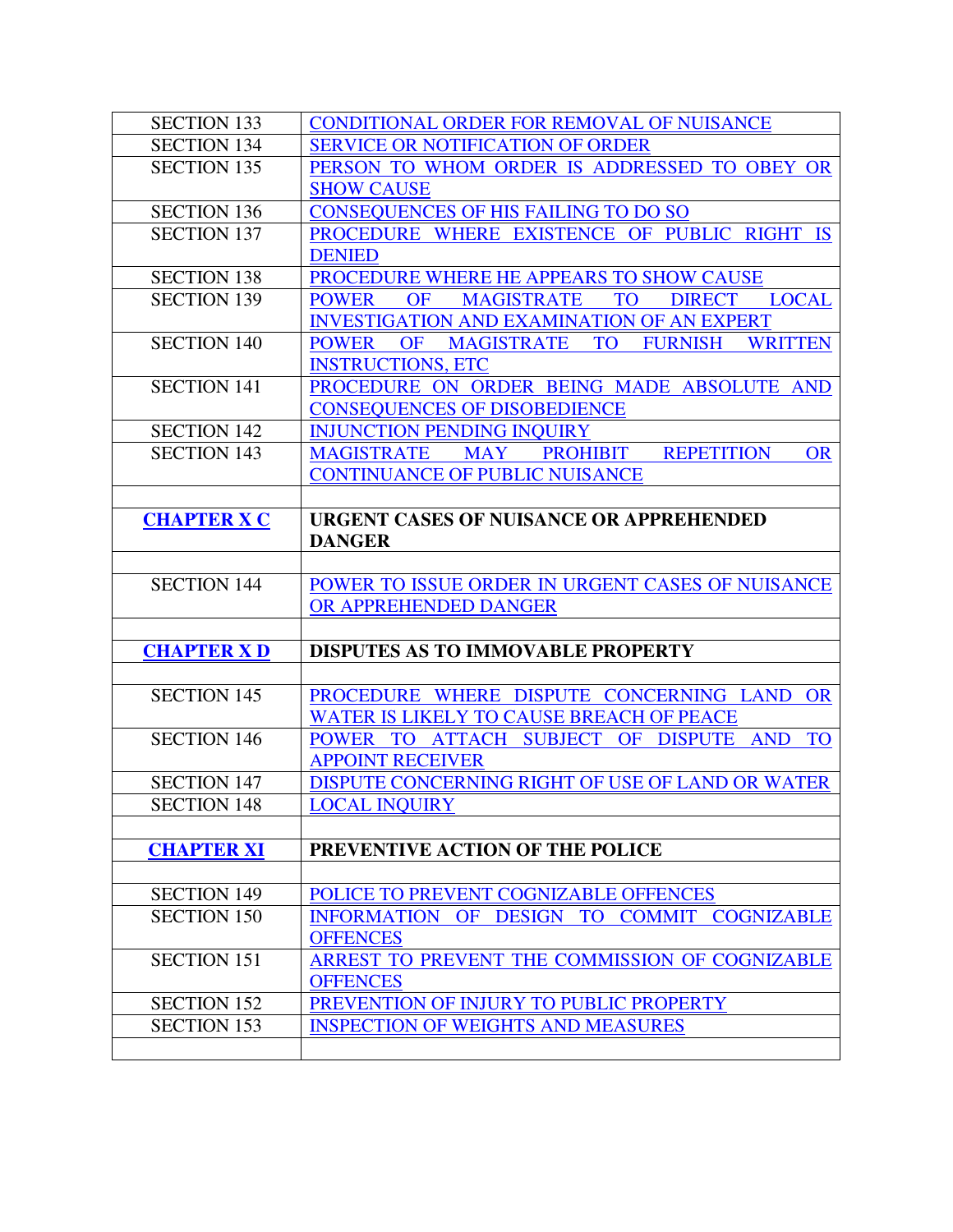| <b>CHAPTER XII</b>  | <b>INFORMATION TO THE POLICE AND THEIR POWERS TO</b>          |
|---------------------|---------------------------------------------------------------|
|                     | <b>INVESTIGATE</b>                                            |
|                     |                                                               |
| <b>SECTION 154</b>  | <b>INFORMATION IN COGNIZABLE CASES</b>                        |
| <b>SECTION 155</b>  | INFORMATION AS TO NON-COGNIZABLE CASES<br><b>AND</b>          |
|                     | <b>INVESTIGATION OF SUCH CASES</b>                            |
| <b>SECTION 156</b>  | POLICE OFFICER'S POWER TO INVESTIGATE COGNIZABLE              |
|                     | <b>CASES</b>                                                  |
| <b>SECTION 157</b>  | PROCEDURE FOR INVESTIGATION                                   |
| <b>SECTION 158</b>  | <b>REPORT HOW SUBMITTED</b>                                   |
| <b>SECTION 159</b>  | POWER TO HOLD INVESTIGATION OR PRELIMINARY                    |
|                     | <b>INQUIRY</b>                                                |
| <b>SECTION 160</b>  | POLICE OFFICER'S POWER TO REQUIRE ATTENDANCE OF               |
|                     | <b>WITNESSES</b>                                              |
| <b>SECTION 161</b>  | <b>EXAMINATION OF WITNESSES BY POLICE</b>                     |
| <b>SECTION 162</b>  | STATEMENTS TO POLICE NOT TO BE SIGNED: USE OF                 |
|                     | <b>STATEMENTS IN EVIDENCE</b>                                 |
| <b>SECTION 163</b>  | NO INDUCEMENT TO BE OFFERED                                   |
| <b>SECTION 164</b>  | RECORDING OF CONFESSIONS AND STATEMENTS                       |
| <b>SECTION 165</b>  | <b>SEARCH BY POLICE OFFICER</b>                               |
| <b>SECTION 166</b>  | WHEN OFFICER-IN-CHARGE OF POLICE STATION MAY                  |
|                     | REQUIRE ANOTHER TO ISSUE SEARCH-WARRANT                       |
| <b>SECTION 166A</b> | LETTER OF REQUEST TO COMPETENT AUTHORITY FOR                  |
|                     | <b>INVESTIGATION IN A COUNTRY OR PLACE OUTSIDE INDIA</b>      |
| <b>SECTION 166B</b> | LETTER OF REQUEST FROM A COUNTRY OR PLACE                     |
|                     | OUTSIDE INDIA TO A COURT OR AN AUTHORITY FOR                  |
|                     | <b>INVESTIGATION IN INDIA</b>                                 |
| <b>SECTION 167</b>  | WHEN INVESTIGATION<br><b>CANNOT</b><br>PROCEDURE<br><b>BE</b> |
|                     | <b>COMPLETED IN TWENTY-FOUR HOURS</b>                         |
| <b>SECTION 168</b>  | REPORT OF INVESTIGATION BY SUBORDINATE POLICE                 |
|                     | <b>OFFICER</b>                                                |
| <b>SECTION 169</b>  | RELEASE OF ACCUSED WHEN EVIDENCE DEFICIENT                    |
| <b>SECTION 170</b>  | CASES TO BE SENT TO MAGISTRATE WHEN EVIDENCE IS               |
|                     | <b>SUFFICIENT</b>                                             |
| <b>SECTION 171</b>  | <b>COMPLAINANT AND WITNESSES NOT TO BE REOUIRED TO</b>        |
|                     | ACCOMPANY POLICE OFFICER AND NOT TO BE SUBJECT                |
|                     | <b>TO RESTRAINT</b>                                           |
| <b>SECTION 172</b>  | <b>DIARY OF PROCEEDINGS IN INVESTIGATION</b>                  |
| <b>SECTION 173</b>  | REPORT OF POLICE OFFICER ON COMPLETION<br><b>OF</b>           |
|                     | <b>INVESTIGATION</b>                                          |
| <b>SECTION 174</b>  | POLICE TO ENQUIRE AND REPORT ON SUICIDE, ETC                  |
| <b>SECTION 175</b>  | POWER TO SUMMON PERSONS                                       |
| <b>SECTION 176</b>  | <b>INQUIRY BY MAGISTRATE INTO CAUSE OF DEATH</b>              |
|                     |                                                               |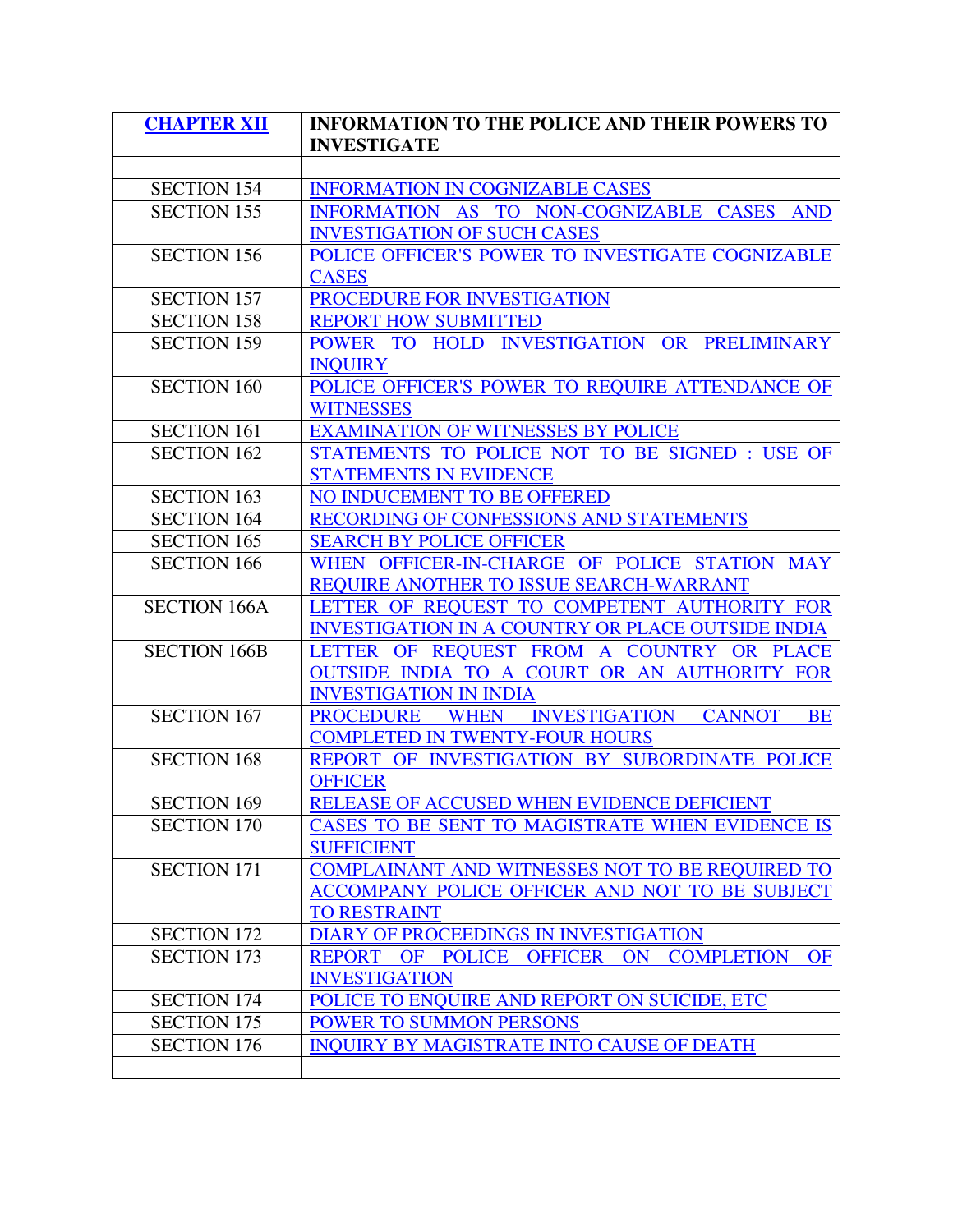| <b>CHAPTER XIII</b> | <b>JURISDICTION OF THE CRIMINAL COURTS IN</b><br><b>INQUIRIES AND TRIALS</b> |
|---------------------|------------------------------------------------------------------------------|
|                     |                                                                              |
| <b>SECTION 177</b>  | ORDINARY PLACE OF INQUIRY AND TRIAL                                          |
| <b>SECTION 178</b>  | PLACE OF INOUIRY OR TRIAL                                                    |
| <b>SECTION 179</b>  | OFFENCE TRIABLE WHERE ACT IS DONE CONSEQUENCE                                |
|                     | <b>ENSUES</b>                                                                |
| <b>SECTION 180</b>  | PLACE OF TRIAL WHERE ACT IS OFFENCE BY REASON OF                             |
|                     | <b>RELATION TO OTHER OFFENCE</b>                                             |
| <b>SECTION 181</b>  | PLACE OF TRIAL IN CASE OF CERTAIN OFFENCES                                   |
| <b>SECTION 182</b>  | OFFENCES COMMITTED BY LETTERS, ETC                                           |
| <b>SECTION 183</b>  | OFFENCE COMMITTED ON JOURNEY OR VOYAGE                                       |
| <b>SECTION 184</b>  | PLACE OF TRIAL FOR OFFENCES TRIABLE TOGETHER                                 |
| <b>SECTION 185</b>  | POWER TO ORDER CASES TO BE TRIED IN DIFFERENT                                |
|                     | <b>SESSIONS DIVISIONS</b>                                                    |
| <b>SECTION 186</b>  | HIGH COURT TO DECIDE, IN CASE OF DOUBT, DISTRICT                             |
|                     | WHERE INQUIRY OR TRIAL SHALL TAKE PLACE                                      |
| <b>SECTION 187</b>  | POWER TO ISSUE SUMMONS OR WARRANT FOR OFFENCE                                |
|                     | COMMITTED BEYOND LOCAL JURISDICTION                                          |
| <b>SECTION 188</b>  | OFFENCE COMMITTED OUTSIDE INDIA                                              |
| <b>SECTION 189</b>  | <b>TO</b><br><b>OFFENCES</b><br><b>RECEIPT</b><br>OF EVIDENCE RELATING       |
|                     | <b>COMMITTED OUTSIDE INDIA</b>                                               |
|                     |                                                                              |
|                     |                                                                              |
| <b>CHAPTER XIV</b>  | <b>CONDITIONS REQUISITE FOR INITIATION OF</b>                                |
|                     | <b>PROCEEDINGS</b>                                                           |
|                     |                                                                              |
| <b>SECTION 190</b>  | <b>COGNIZANCE OF OFFENCES BY MAGISTRATES</b>                                 |
| <b>SECTION 191</b>  | <b>TRANSFER ON APPLICATION OF THE ACCUSED</b>                                |
| <b>SECTION 192</b>  | <b>MAKING OVER OF CASES TO MAGISTRATES</b>                                   |
| <b>SECTION 193</b>  | <b>COGNIZANCE OF OFFENCES BY COURTS OF SESSION</b>                           |
| <b>SECTION 194</b>  | ADDITIONAL AND ASSISTANT SESSIONS JUDGES TO TRY                              |
|                     | <b>CASES MADE OVER TO THEM</b>                                               |
| <b>SECTION 195</b>  | PROSECUTION FOR CONTEMPT OF LAWFUL AUTHORITY                                 |
|                     | OF PUBLIC SERVANTS FOR OFFENCES AGAINST PUBLIC                               |
|                     | <b>JUSTICE AND FOR OFFENCES RELATING TO DOCUMENTS</b>                        |
|                     | <b>GIVEN IN EVIDENCE</b>                                                     |
| <b>SECTION 196</b>  | PROSECUTION FOR OFFENCES AGAINST THE STATE AND                               |
|                     | FOR CRIMINAL CONSPIRACY TO COMMIT SUCH OFFENCE                               |
| <b>SECTION 197</b>  | PROSECUTION OF JUDGES AND PUBLIC SERVANTS                                    |
| <b>SECTION 198</b>  | PROSECUTION FOR OFFENCES AGAINST MARRIAGE                                    |
| <b>SECTION 198A</b> | PROSECUTION OF OFFENCES UNDER SECTION 498A OF                                |
|                     | THE INDIAN PENAL CODE                                                        |
| <b>SECTION 199</b>  | PROSECUTION FOR DEFAMATION                                                   |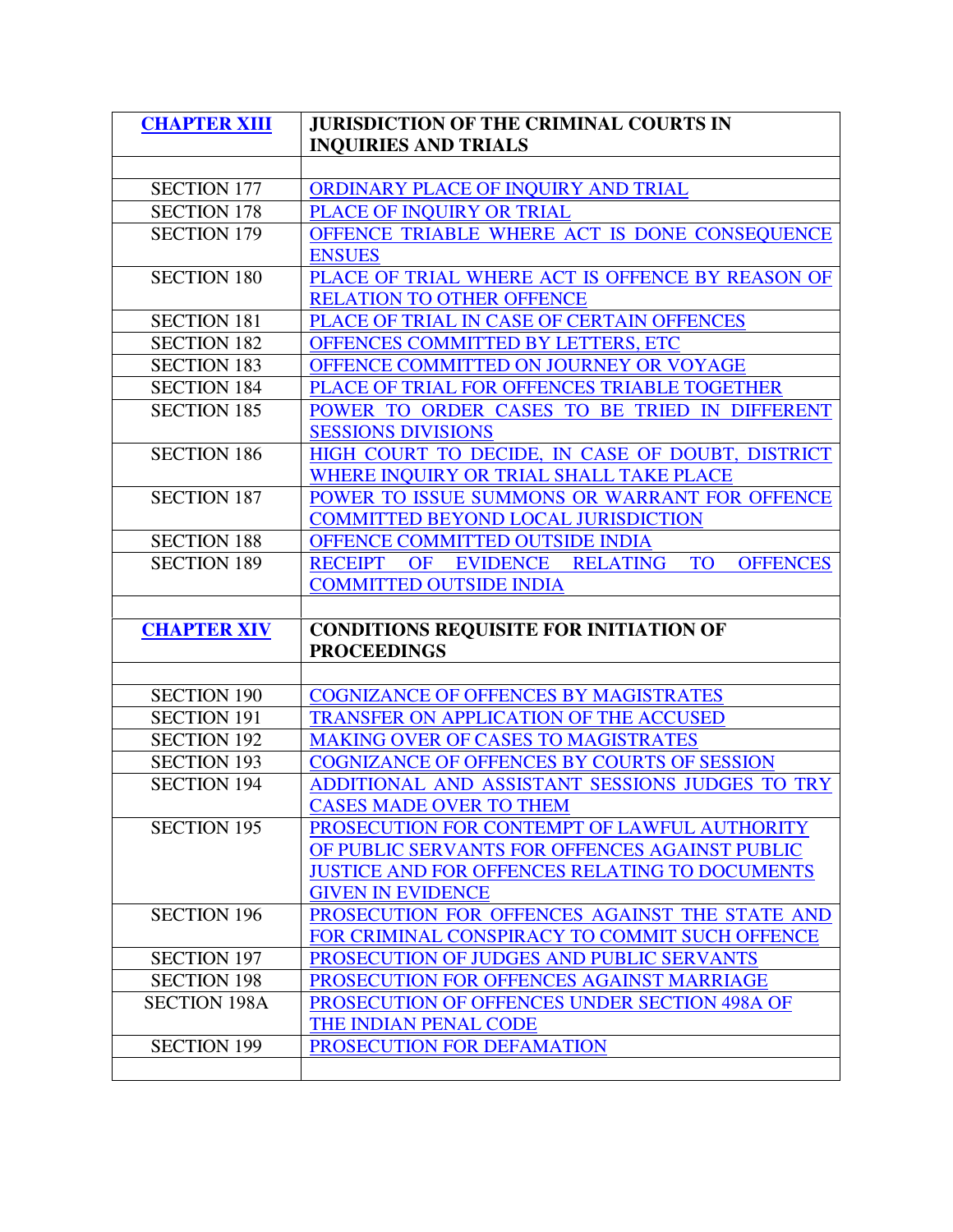| <b>CHAPTER XV</b>                        | <b>COMPLAINTS TO MAGISTRATES</b>                                                      |
|------------------------------------------|---------------------------------------------------------------------------------------|
|                                          |                                                                                       |
| <b>SECTION 200</b>                       | <b>EXAMINATION OF COMPLAINANT</b>                                                     |
| <b>SECTION 201</b>                       | PROCEDURE BY MAGISTRATE NOT COMPETENT TO TAKE                                         |
|                                          | <b>COGNIZANCE OF THE CASE</b>                                                         |
| <b>SECTION 202</b>                       | POSTPONEMENT OF ISSUE OF PROCESS                                                      |
| <b>SECTION 203</b>                       | <b>DISMISSAL OF COMPLAINT</b>                                                         |
|                                          |                                                                                       |
| <b>CHAPTER XVI</b>                       | <b>COMMENCEMENT OF PROCEEDINGS BEFORE</b>                                             |
|                                          | <b>MAGISTRATES</b>                                                                    |
|                                          |                                                                                       |
| <b>SECTION 204</b>                       | <b>ISSUE OF PROCESS</b><br><b>WITH</b>                                                |
| <b>SECTION 205</b>                       | MAGISTRATE MAY DISPENSE<br><b>PERSONAL</b><br><b>ATTENDANCE OF ACCUSED</b>            |
| <b>SECTION 206</b>                       | SPECIAL SUMMONS IN CASES OF PETTY OFFENCE                                             |
| <b>SECTION 207</b>                       | SUPPLY TO THE ACCUSED OF COPY OF POLICE REPORT                                        |
|                                          | <b>AND OTHER DOCUMENTS</b>                                                            |
| <b>SECTION 208</b>                       | SUPPLY OF COPIES OF STATEMENTS AND DOCUMENTS TO                                       |
|                                          | ACCUSED IN OTHER CASES TRIABLE BY COURT OF                                            |
|                                          | <b>SESSION</b>                                                                        |
| <b>SECTION 209</b>                       | COMMITMENT OF CASE TO COURT OF SESSION WHEN                                           |
|                                          | OFFENCE IS TRIABLE EXCLUSIVELY BY IT                                                  |
| <b>SECTION 210</b>                       | PROCEDURE TO BE FOLLOWED WHEN THERE IS<br>A                                           |
|                                          | COMPLAINT CASE AND POLICE INVESTIGATION<br>IN                                         |
|                                          | <b>RESPECT OF THE SAME OFFENCE</b>                                                    |
|                                          |                                                                                       |
| <b>CHAPTER XVII</b>                      | <b>THE CHARGE</b>                                                                     |
|                                          |                                                                                       |
| <b>CHAPTER XVII A</b>                    | <b>FORM OF CHARGES</b>                                                                |
|                                          | <b>CONTENTS OF CHARGE</b>                                                             |
| <b>SECTION 211</b><br><b>SECTION 212</b> |                                                                                       |
| <b>SECTION 213</b>                       | PARTICULARS AS TO TIME, PLACE AND PERSON<br>WHEN MANNER OF COMMITTING OFFENCE MUST BE |
|                                          | <b>STATED</b>                                                                         |
| <b>SECTION 214</b>                       | WORDS IN CHARGE TAKEN IN SENSE OF LAW UNDER                                           |
|                                          | <b>WHICH OFFENCE IS PUNISHABLE</b>                                                    |
| <b>SECTION 215</b>                       | <b>EFFECT OF ERRORS</b>                                                               |
| <b>SECTION 216</b>                       | <b>COURT MAY ALTER CHARGE</b>                                                         |
| <b>SECTION 217</b>                       | RECALL OF WITNESSES WHEN CHARGE ALTERED                                               |
|                                          |                                                                                       |
| <b>CHAPTER XVII B</b>                    | <b>JOINDER OF CHARGES</b>                                                             |
|                                          |                                                                                       |
| <b>SECTION 218</b>                       | SEPARATE CHARGES FOR DISTINCT OFFENCES                                                |
| <b>SECTION 219</b>                       | THREE OFFENCES OF SAME KIND WITHIN YEAR MAY BE                                        |
|                                          | <b>CHARGED TOGETHER</b>                                                               |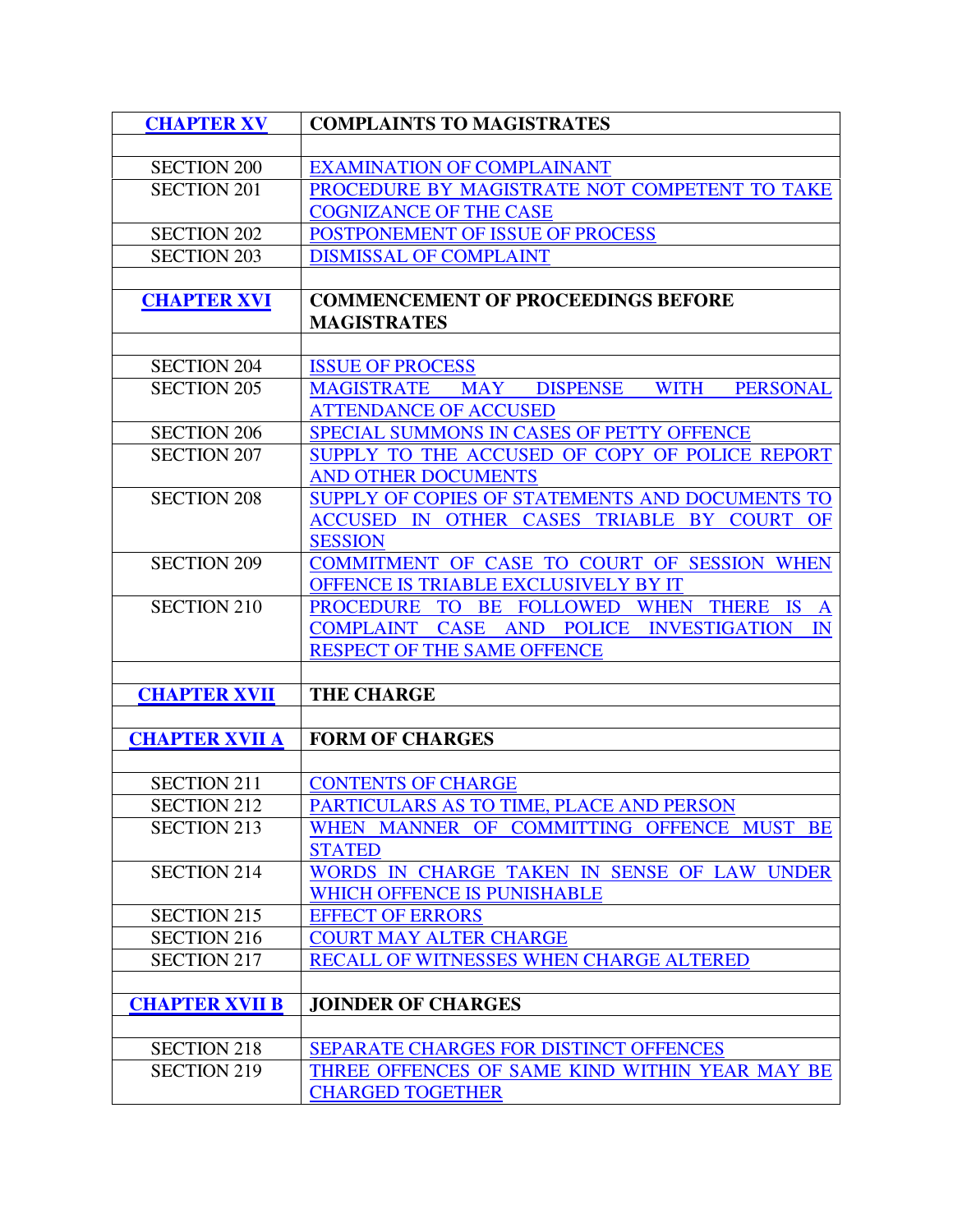| <b>SECTION 220</b>   | <b>TRIAL FOR MORE THAN ONE OFFENCE</b>                                   |
|----------------------|--------------------------------------------------------------------------|
| SECTION 221          | WHERE IT IS DOUBTFUL WHAT OFFENCE HAS BEEN                               |
|                      | <b>COMMITTED</b>                                                         |
| <b>SECTION 222</b>   | WHEN OFFENCE PROVED<br><b>INCLUDED</b><br><b>OFFENCE</b><br>$\mathbb{N}$ |
|                      | <b>CHARGED</b>                                                           |
| <b>SECTION 223</b>   | WHAT PERSONS MAY BE CHARGED JOINTLY                                      |
| <b>SECTION 224</b>   | WITHDRAWAL OF REMAINING CHARGES ON CONVICTION                            |
|                      | ON ONE OF SEVERAL CHARGES                                                |
|                      |                                                                          |
| <b>CHAPTER XVIII</b> | <b>TRIAL BEFORE A COURT OF SESSION</b>                                   |
|                      |                                                                          |
| <b>SECTION 225</b>   | TRIAL TO BE CONDUCTED BY PUBLIC PROSECUTOR                               |
| <b>SECTION 226</b>   | <b>OPENING CASE FOR PROSECUTION</b>                                      |
| <b>SECTION 227</b>   | <b>DISCHARGE</b>                                                         |
| <b>SECTION 228</b>   | <b>FRAMING OF CHARGE</b>                                                 |
| <b>SECTION 229</b>   | <b>CONVICTION ON PLEA OF GUILTY</b>                                      |
| <b>SECTION 230</b>   | DATE FOR PROSECUTION EVIDENCE                                            |
| <b>SECTION 231</b>   | <b>EVIDENCE FOR PROSECUTION</b>                                          |
| <b>SECTION 232</b>   | <b>ACQUITTAL</b>                                                         |
| <b>SECTION 233</b>   | <b>ENTERING UPON DEFENCE</b>                                             |
| <b>SECTION 234</b>   | <b>ARGUMENTS</b>                                                         |
| <b>SECTION 235</b>   | JUDGMENT OF ACQUITTAL OR CONVICTION                                      |
| <b>SECTION 236</b>   |                                                                          |
|                      | PREVIOUS CONVICTION                                                      |
| <b>SECTION 237</b>   | PROCEDURE IN CASES INSTITUTED UNDER SECTION 199(2)                       |
|                      |                                                                          |
| <b>CHAPTER XIX</b>   | <b>TRIAL OF WARRANT-CASES BY MAGISTRATES</b>                             |
|                      |                                                                          |
| <b>CHAPTER XIX A</b> | <b>CASES INSTITUTED ON A POLICE REPORT</b>                               |
|                      |                                                                          |
| <b>SECTION 238</b>   | <b>COMPLIANCE WITH SECTION 207</b>                                       |
| <b>SECTION 239</b>   | <b>WHEN ACCUSED SHALL BE DISCHARGED</b>                                  |
| <b>SECTION 240</b>   | <b>FRAMING OF CHARGE</b>                                                 |
| <b>SECTION 241</b>   | <b>CONVICTION ON PLEA OF GUILTY</b>                                      |
| <b>SECTION 242</b>   | <b>EVIDENCE FOR PROSECUTION</b>                                          |
| <b>SECTION 243</b>   | <b>EVIDENCE FOR DEFENCE</b>                                              |
|                      |                                                                          |
| <b>CHAPTER XIX B</b> | <b>CASES INSTITUTED OTHERWISE THAN ON POLICE</b>                         |
|                      | <b>REPORT</b>                                                            |
|                      |                                                                          |
| <b>SECTION 244</b>   | <b>EVIDENCE FOR PROSECUTION</b>                                          |
| <b>SECTION 245</b>   | WHEN ACCUSED SHALL BE DISCHARGED                                         |
| <b>SECTION 246</b>   | PROCEDURE WHERE ACCUSED IS NOT DISCHARGED                                |
| <b>SECTION 247</b>   | <b>EVIDENCE FOR DEFENCE</b>                                              |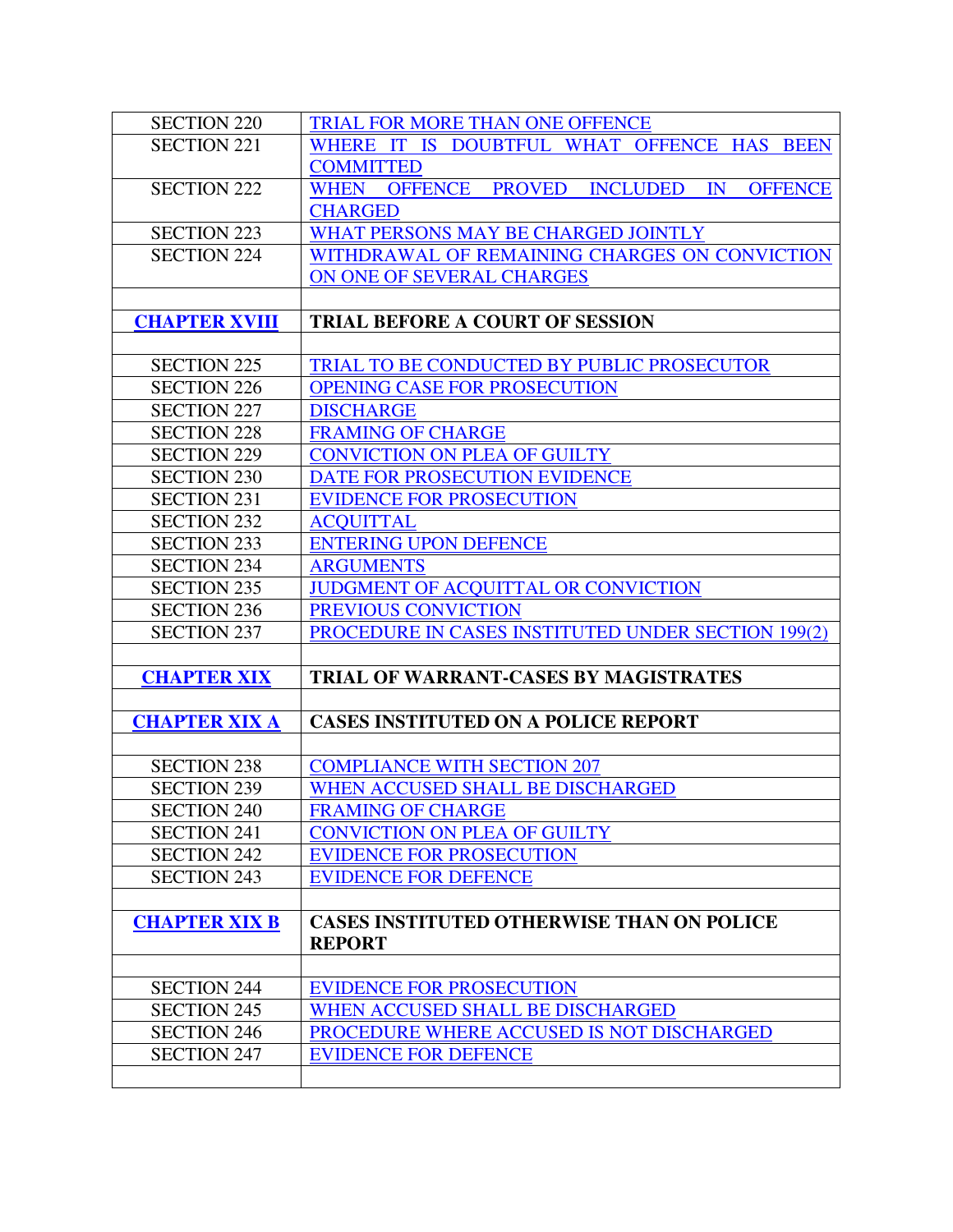| <b>CHAPTER XIX C</b>                     | <b>CONCLUSION OF TRIAL</b>                                                                   |
|------------------------------------------|----------------------------------------------------------------------------------------------|
|                                          |                                                                                              |
| <b>SECTION 248</b>                       | <b>ACQUITTAL OR CONVICTION</b>                                                               |
| <b>SECTION 249</b>                       | <b>ABSENCE OF COMPLAINANT</b>                                                                |
| <b>SECTION 250</b>                       | <b>COMPENSATION FOR</b><br><b>ACCUSATION</b><br><b>WITHOUT</b>                               |
|                                          | <b>REASONABLE CAUSE</b>                                                                      |
|                                          |                                                                                              |
| <b>CHAPTER XX</b>                        | <b>TRIAL OF SUMMONS-CASES BY MAGISTRATES</b>                                                 |
|                                          |                                                                                              |
| <b>SECTION 251</b>                       | <b>SUBSTANCE OF ACCUSATION TO BE STATED</b>                                                  |
| <b>SECTION 252</b>                       | <b>CONVICTION ON PLEA OF GUILTY</b>                                                          |
| <b>SECTION 253</b>                       | CONVICTION ON PLEA OF GUILTY IN ABSENCE<br>OF                                                |
|                                          | <b>ACCUSED IN PETTY CASES</b>                                                                |
| <b>SECTION 254</b>                       | PROCEDURE WHEN NOT CONVICTED                                                                 |
| <b>SECTION 255</b>                       | <b>ACQUITTAL OR CONVICTION</b>                                                               |
| <b>SECTION 256</b>                       | NON-APPEARANCE OR DEATH OF COMPLAINANT                                                       |
| <b>SECTION 257</b>                       | WITHDRAWAL OF COMPLAINT                                                                      |
| <b>SECTION 258</b>                       | POWER TO STOP PROCEEDINGS IN CERTAIN CASES                                                   |
| <b>SECTION 259</b>                       | POWER OF COURT TO CONVERT SUMMONS-CASES INTO                                                 |
|                                          | <b>WARRANT-CASES</b>                                                                         |
|                                          |                                                                                              |
| <b>CHAPTER XXI</b>                       | <b>SUMMARY TRIALS</b>                                                                        |
|                                          |                                                                                              |
| <b>SECTION 260</b>                       | POWER TO TRY SUMMARILY                                                                       |
| <b>SECTION 261</b>                       | SUMMARY TRIAL BY MAGISTRATE OF THE<br><b>SECOND</b>                                          |
|                                          | <b>CLASS</b>                                                                                 |
| <b>SECTION 262</b>                       | PROCEDURE FOR SUMMARY TRIALS                                                                 |
| <b>SECTION 263</b>                       | <b>RECORD IN SUMMARY TRIALS</b>                                                              |
| <b>SECTION 264</b>                       | <b>JUDGMENT IN CASES TRIED SUMMARILY</b>                                                     |
| <b>SECTION 265</b>                       | <b>LANGUAGE OF RECORD AND JUDGMENT</b>                                                       |
|                                          |                                                                                              |
| <b>CHAPTER XXII</b>                      | ATTENDANCE OF PERSONS CONFINED OR DETAINED IN                                                |
|                                          | <b>PRISONS</b>                                                                               |
|                                          | <b>DEFINITIONS</b>                                                                           |
| <b>SECTION 266</b><br><b>SECTION 267</b> |                                                                                              |
|                                          | POWER TO REQUIRE ATTENDANCE OF PRISONERS                                                     |
| <b>SECTION 268</b>                       | POWER OF STATE GOVERNMENT TO EXCLUDE CERTAIN                                                 |
|                                          | PERSONS FROM OPERATION OF SECTION 267<br><b>ABSTAIN</b>                                      |
| <b>SECTION 269</b>                       | OFFICER-IN-CHARGE OF PRISON TO<br><b>FROM</b><br>CARRYING OUT ORDER IN CERTAIN CONTINGENCIES |
| <b>SECTION 270</b>                       |                                                                                              |
| <b>SECTION 271</b>                       | PRISONER TO BE BROUGHT TO COURT IN CUSTODY<br>POWER TO ISSUE COMMISSION FOR EXAMINATION OF   |
|                                          | <b>WITNESS IN PRISON</b>                                                                     |
|                                          |                                                                                              |
| <b>CHAPTER XXIII</b>                     | <b>EVIDENCE IN INQUIRIES AND TRIALS</b>                                                      |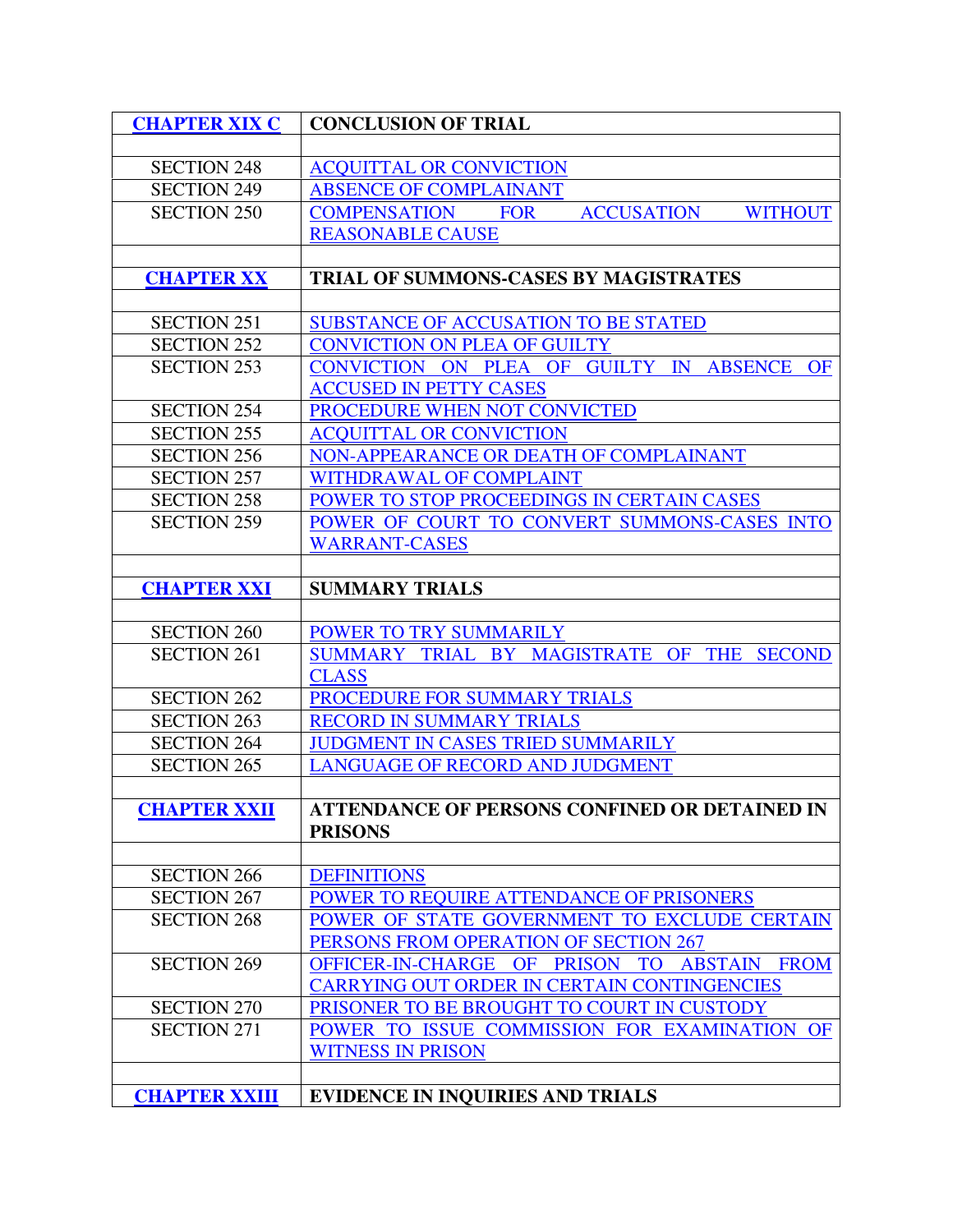| <b>CHAPTER XXIII A</b> | <b>MODE OF TAKING AND RECORDING EVIDENCE</b>           |
|------------------------|--------------------------------------------------------|
|                        |                                                        |
| <b>SECTION 272</b>     | <b>LANGUAGE OF COURTS</b>                              |
| <b>SECTION 273</b>     | EVIDENCE TO BE TAKEN IN PRESENCE OF ACCUSED            |
| <b>SECTION 274</b>     | RECORD IN SUMMONS-CASES AND INQUIRIES                  |
| <b>SECTION 275</b>     | <b>RECORD IN WARRANT-CASES</b>                         |
| <b>SECTION 276</b>     | RECORD IN TRIAL BEFORE COURT OF SESSION                |
| <b>SECTION 277</b>     | <b>LANGUAGE OF RECORD OF EVIDENCE</b>                  |
| <b>SECTION 278</b>     | PROCEDURE IN REGARD TO SUCH EVIDENCE WHEN              |
|                        | <b>COMPLETED</b>                                       |
| <b>SECTION 279</b>     | INTERPRETATION OF EVIDENCE TO ACCUSED OR HIS           |
|                        | <b>PLEADER</b>                                         |
| <b>SECTION 280</b>     | REMARKS RESPECTING DEMEANOUR OF WITNESS                |
| <b>SECTION 281</b>     | <b>RECORD OF EXAMINATION OF ACCUSED</b>                |
| <b>SECTION 282</b>     | <b>INTERPRETER TO BE BOUND TO INTERPRET TRUTHFULLY</b> |
| <b>SECTION 283</b>     | <b>RECORD IN HIGH COURT</b>                            |
|                        |                                                        |
| <b>CHAPTER XXIII B</b> | <b>COMMISSIONS FOR THE EXAMINATION OF WITNESSES</b>    |
|                        |                                                        |
| <b>SECTION 284</b>     | WHEN ATTENDANCE OF WITNESS MAY BE DISPENSED            |
|                        | WITH AND COMMISSION ISSUED                             |
| <b>SECTION 285</b>     | <b>COMMISSION TO WHOM TO BE ISSUED</b>                 |
| <b>SECTION 286</b>     | <b>EXECUTION OF COMMISSIONS</b>                        |
| <b>SECTION 287</b>     | PARTIES MAY EXAMINE WITNESSES                          |
| <b>SECTION 288</b>     | <b>RETURN OF COMMISSION</b>                            |
| <b>SECTION 289</b>     | <b>ADJOURNMENT OF PROCEEDING</b>                       |
| <b>SECTION 290</b>     | <b>EXECUTION OF FOREIGN COMMISSIONS</b>                |
| <b>SECTION 291</b>     | <b>DEPOSITION OF MEDICAL WITNESS</b>                   |
| <b>SECTION 292</b>     | <b>EVIDENCE OF OFFICERS OF THE MINT</b>                |
| <b>SECTION 293</b>     | REPORTS OF CERTAIN GOVERNMENT SCIENTIFIC EXPERTS       |
| <b>SECTION 294</b>     | NO FORMAL PROOF OF CERTAIN DOCUMENTS                   |
| <b>SECTION 295</b>     | AFFIDAVIT IN PROOF OF CONDUCT OF PUBLIC SERVANTS       |
| <b>SECTION 296</b>     | EVIDENCE OF FORMAL CHARACTER ON AFFIDAVIT              |
| <b>SECTION 297</b>     | AUTHORITIES BEFORE WHOM AFFIDAVITS MAY<br>BE           |
|                        | <b>SWORN</b>                                           |
| <b>SECTION 298</b>     | PREVIOUS CONVICTION OF ACQUITTAL HOW PROVED            |
| <b>SECTION 299</b>     | <b>RECORD OF EVIDENCE IN ABSENCE OF ACCUSED</b>        |
|                        |                                                        |
| <b>CHAPTER XXIV</b>    | <b>GENERAL PROVISIONS AS TO INQUIRIES AND TRIALS</b>   |
|                        |                                                        |
| <b>SECTION 300</b>     | PERSON ONCE CONVICTED OR ACQUITTED NOT TO BE           |
|                        | <b>TRIED FOR SAME OFFENCE</b>                          |
| <b>SECTION 301</b>     | <b>APPEARANCE BY PUBLIC PROSECUTORS</b>                |
| <b>SECTION 302</b>     | PERMISSION TO CONDUCT PROSECUTION                      |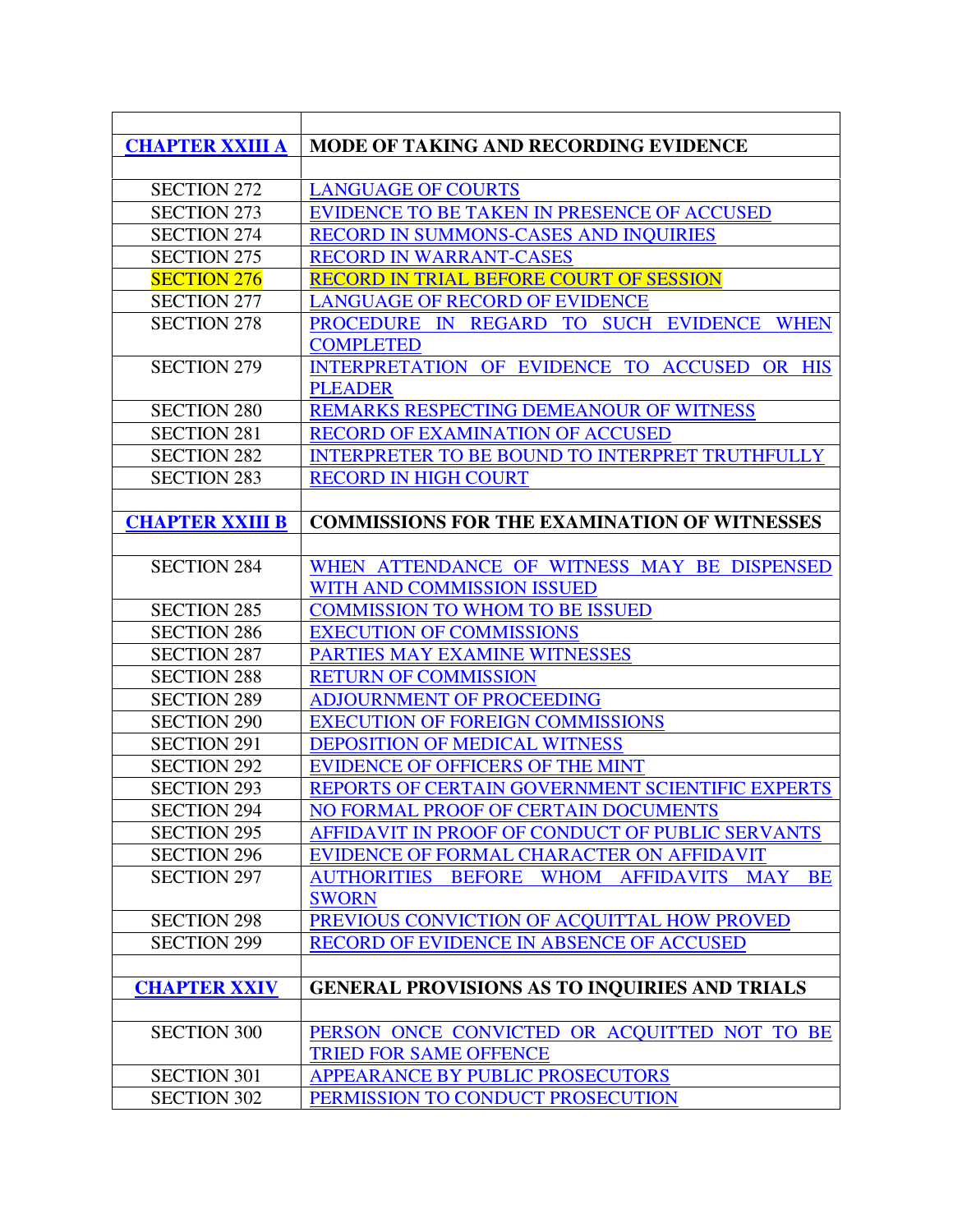| <b>SECTION 303</b> | RIGHT OF PERSON AGAINST WHOM PROCEEDINGS ARE                                                    |
|--------------------|-------------------------------------------------------------------------------------------------|
|                    | <b>INSTITUTED TO BE DEFENDED</b>                                                                |
| <b>SECTION 304</b> | LEGAL AID TO ACCUSED AT STATE EXPENSE IN CERTAIN                                                |
|                    | <b>CASES</b>                                                                                    |
| <b>SECTION 305</b> | PROCEDURE WHEN<br>CORPORATION OR REGISTERED                                                     |
|                    | <b>SOCIETY IS AN ACCUSED</b>                                                                    |
| <b>SECTION 306</b> | <b>TENDER OF PARDON TO ACCOMPLICE</b>                                                           |
| <b>SECTION 307</b> | POWER TO DIRECT TENDER OF PARDON                                                                |
| <b>SECTION 308</b> | TRIAL OF PERSON NOT COMPLYING WITH CONDITIONS OF                                                |
|                    | <b>PARDON</b>                                                                                   |
| <b>SECTION 309</b> | POWER TO POSTPONE OR ADJOURN PROCEEDINGS                                                        |
| <b>SECTION 310</b> | <b>LOCAL INSPECTION</b>                                                                         |
| <b>SECTION 311</b> | POWER TO SUMMON MATERIAL WITNESS, OR EXAMINE                                                    |
|                    | <b>PERSON PRESENT</b>                                                                           |
| <b>SECTION 312</b> | <b>EXPENSES OF COMPLAINANTS AND WITNESSES</b>                                                   |
| <b>SECTION 313</b> | <b>POWER TO EXAMINE THE ACCUSED</b>                                                             |
| <b>SECTION 314</b> | ORAL ARGUMENTS AND MEMORANDUM OF ARGUMENTS                                                      |
| <b>SECTION 315</b> | <b>ACCUSED PERSON TO BE COMPETENT WITNESS</b>                                                   |
| <b>SECTION 316</b> | NO INFLUENCE TO BE USED TO INDUCE DISCLOSURE                                                    |
| <b>SECTION 317</b> | PROVISION FOR INQUIRIES AND TRIAL BEING HELD IN                                                 |
|                    | THE ABSENCE OF ACCUSED IN CERTAIN CASES                                                         |
| <b>SECTION 318</b> | PROCEDURE WHERE ACCUSED DOES NOT UNDERSTAND                                                     |
|                    | <b>PROCEEDINGS</b>                                                                              |
| <b>SECTION 319</b> | POWER TO PROCEED AGAINST OTHER<br><b>PERSONS</b>                                                |
|                    | APPEARING TO BE GUILTY OF OFFENCE                                                               |
| <b>SECTION 320</b> | <b>COMPOUNDING OF OFFENCES</b>                                                                  |
| <b>SECTION 321</b> | WITHDRAWAL FROM PROSECUTION                                                                     |
| <b>SECTION 322</b> | PROCEDURE IN CASES WHICH MAGISTRATE CANNOT                                                      |
|                    | <b>DISPOSE OF</b>                                                                               |
| <b>SECTION 323</b> | PROCEDURE WHEN, AFTER COMMENCEMENT OF INQUIRY                                                   |
|                    | OR TRIAL,<br><b>MAGISTRATE FINDS</b><br><b>SHOULD</b><br><b>CASE</b><br><b>BE</b>               |
|                    | <b>COMMITTED</b>                                                                                |
| <b>SECTION 324</b> | OF PERSONS PREVIOUSLY<br><b>CONVICTED</b><br><b>OF</b><br>TRIAL                                 |
|                    | OFFENCES AGAINST COINAGE, STAMP LAW OR PROPERTY                                                 |
| <b>SECTION 325</b> | <b>WHEN</b><br><b>PROCEDURE</b><br><b>MAGISTRATE</b><br><b>CAN</b><br><b>NOT</b><br><b>PASS</b> |
|                    | <b>SENTENCE SUFFICIENTLY SEVERE</b>                                                             |
| <b>SECTION 326</b> | CONVICTION OR COMMITMENT ON EVIDENCE PARTLY                                                     |
|                    | BY ONE MAGISTRATE AND PARTLY BY<br><b>RECORDED</b>                                              |
|                    | <b>ANOTHER</b>                                                                                  |
| <b>SECTION 327</b> | <b>COURT TO BE OPEN</b>                                                                         |
|                    |                                                                                                 |
| <b>CHAPTER XXV</b> | PROVISIONS AS TO ACCUSED PERSONS OF UNSOUND                                                     |
|                    | <b>MIND</b>                                                                                     |
|                    |                                                                                                 |
| <b>SECTION 328</b> | PROCEDURE IN CASE OF ACCUSED BEING LUNATIC                                                      |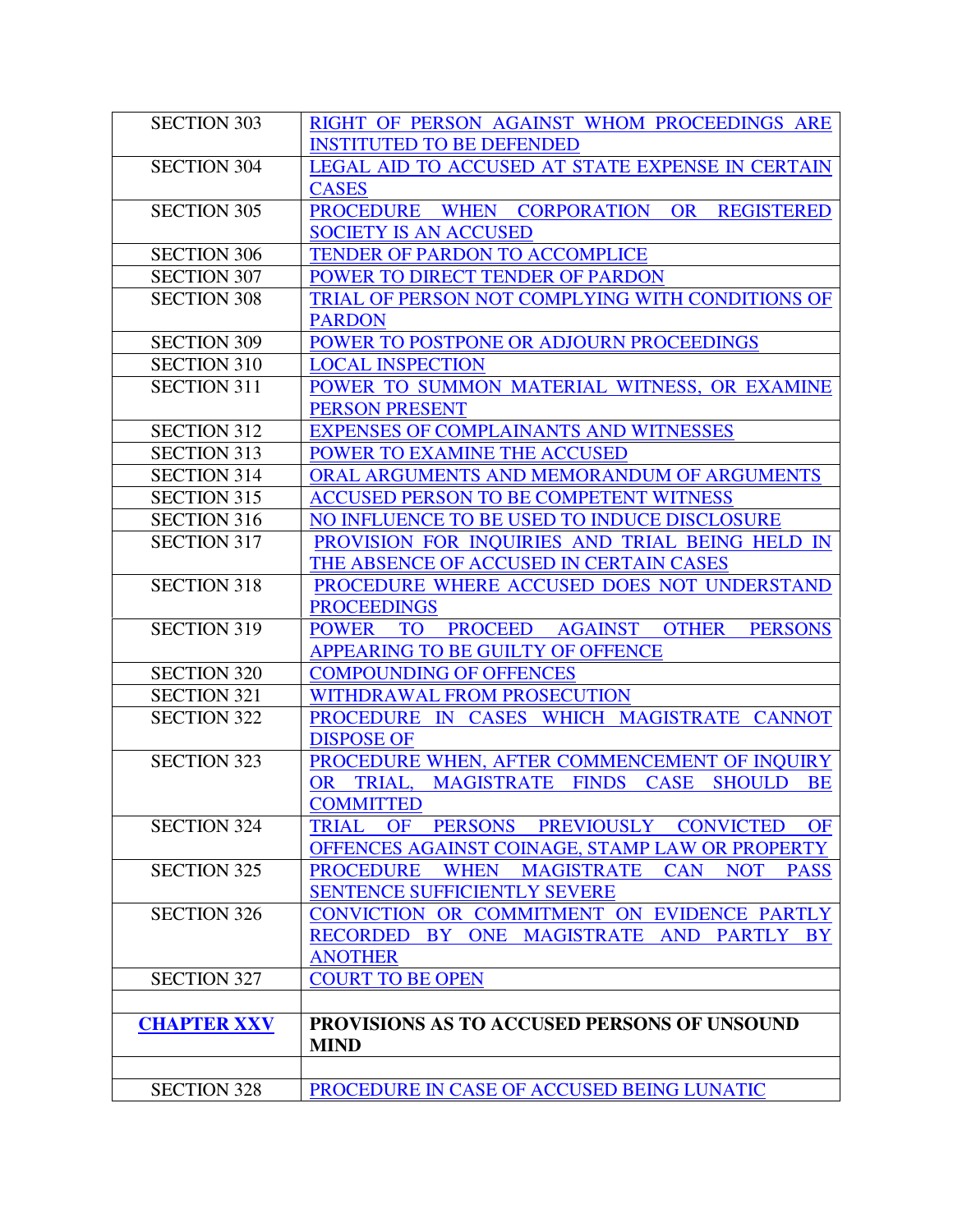| <b>SECTION 329</b>  | PROCEDURE IN CASE OF PERSON OF UNSOUND MIND                                        |
|---------------------|------------------------------------------------------------------------------------|
|                     | <b>TRIED BEFORE COURT</b>                                                          |
| <b>SECTION 330</b>  | RELEASE OF LUNATIC PENDING INVESTIGATION OR                                        |
|                     | <b>TRIAL</b>                                                                       |
| <b>SECTION 331</b>  | <b>RESUMPTION OF INQUIRY OR TRIAL</b>                                              |
| <b>SECTION 332</b>  | ON ACCUSED APPEARING<br>PROCEDURE<br><b>BEFORE</b>                                 |
|                     | <b>MAGISTRATE OR COURT</b>                                                         |
| <b>SECTION 333</b>  | WHEN ACCUSED APPEARS TO HAVE BEEN OF SOUND                                         |
|                     | <b>MIND</b>                                                                        |
| <b>SECTION 334</b>  | JUDGMENT OF ACOUITTAL<br>ON<br><b>GROUND</b><br><b>OF</b>                          |
|                     | <b>UNSOUNDNESS OF MIND</b>                                                         |
| <b>SECTION 335</b>  | PERSON ACQUITTED ON SUCH GROUND TO BE DETAINED                                     |
|                     | <b>IN SAFE CUSTODY</b>                                                             |
| <b>SECTION 336</b>  | POWER OF STATE GOVERNMENT TO EMPOWER OFFICE-IN-                                    |
|                     | <b>CHARGE TO DISCHARGE</b>                                                         |
| <b>SECTION 337</b>  | PROCEDURE WHERE LUNATIC PRISONER IS REPORTED                                       |
|                     | <b>CAPABLE OF MAKING HIS DEFENCE</b>                                               |
| <b>SECTION 338</b>  | PROCEDURE WHERE LUNATIC DETAINED IS DECLARED                                       |
|                     | <b>FIT TO BE RELEASED</b>                                                          |
| <b>SECTION 339</b>  | DELIVERY OF LUNATIC TO CARE OF RELATIVE OR FRIEND                                  |
|                     |                                                                                    |
| <b>CHAPTER XXVI</b> | PROVISIONS AS TO OFFENCES AFFECTING THE                                            |
|                     |                                                                                    |
|                     | <b>ADMINISTRATION OF JUSTICE</b>                                                   |
|                     |                                                                                    |
|                     |                                                                                    |
| <b>SECTION 340</b>  | PROCEDURE IN CASES MENTIONED IN SECTION 195                                        |
| <b>SECTION 341</b>  | <b>APPEAL</b>                                                                      |
| <b>SECTION 342</b>  | POWER TO ORDER COURT                                                               |
| <b>SECTION 343</b>  | PROCEDURE OF MAGISTRATE TAKING COGNIZANCE                                          |
| <b>SECTION 344</b>  | SUMMARY PROCEDURE FOR TRIAL FOR GIVING FALSE                                       |
|                     | <b>EVIDENCE</b>                                                                    |
| <b>SECTION 345</b>  | PROCEDURE IN CERTAIN CASES OF CONTEMPT                                             |
| <b>SECTION 346</b>  | PROCEDURE WHERE COURT CONSIDERS THAT CASE                                          |
|                     | <b>SHOULD NOT BE DEALT WITH UNDER SECTION 345</b>                                  |
| <b>SECTION 347</b>  | WHEN REGISTRAR OR SUB-REGISTRAR TO BE DEEMED A                                     |
|                     | <b>CIVIL COURT</b>                                                                 |
| <b>SECTION 348</b>  | DISCHARGE OF OFFENDER ON SUBMISSION OF APOLOGY                                     |
| <b>SECTION 349</b>  | <b>IMPRISONMENT OR COMMITTAL OF PERSON REFUSING TO</b>                             |
|                     | <b>ANSWER OR PRODUCE DOCUMENT</b>                                                  |
| <b>SECTION 350</b>  | SUMMARY PROCEDURE FOR PUNISHMENT FOR NON-                                          |
|                     | <b>WITNESS</b><br>ATTENDANCE BY A<br>$\mathbb{N}$<br><b>OBEDIENCE</b><br><b>TO</b> |
|                     | <b>SUMMONS</b>                                                                     |
| <b>SECTION 351</b>  | APPEALS FROM CONVICTIONS UNDER SECTIONS 344, 345,                                  |
| <b>SECTION 352</b>  | 349 AND 350<br>CERTAIN JUDGES AND MAGISTRATES NOT TO TRY                           |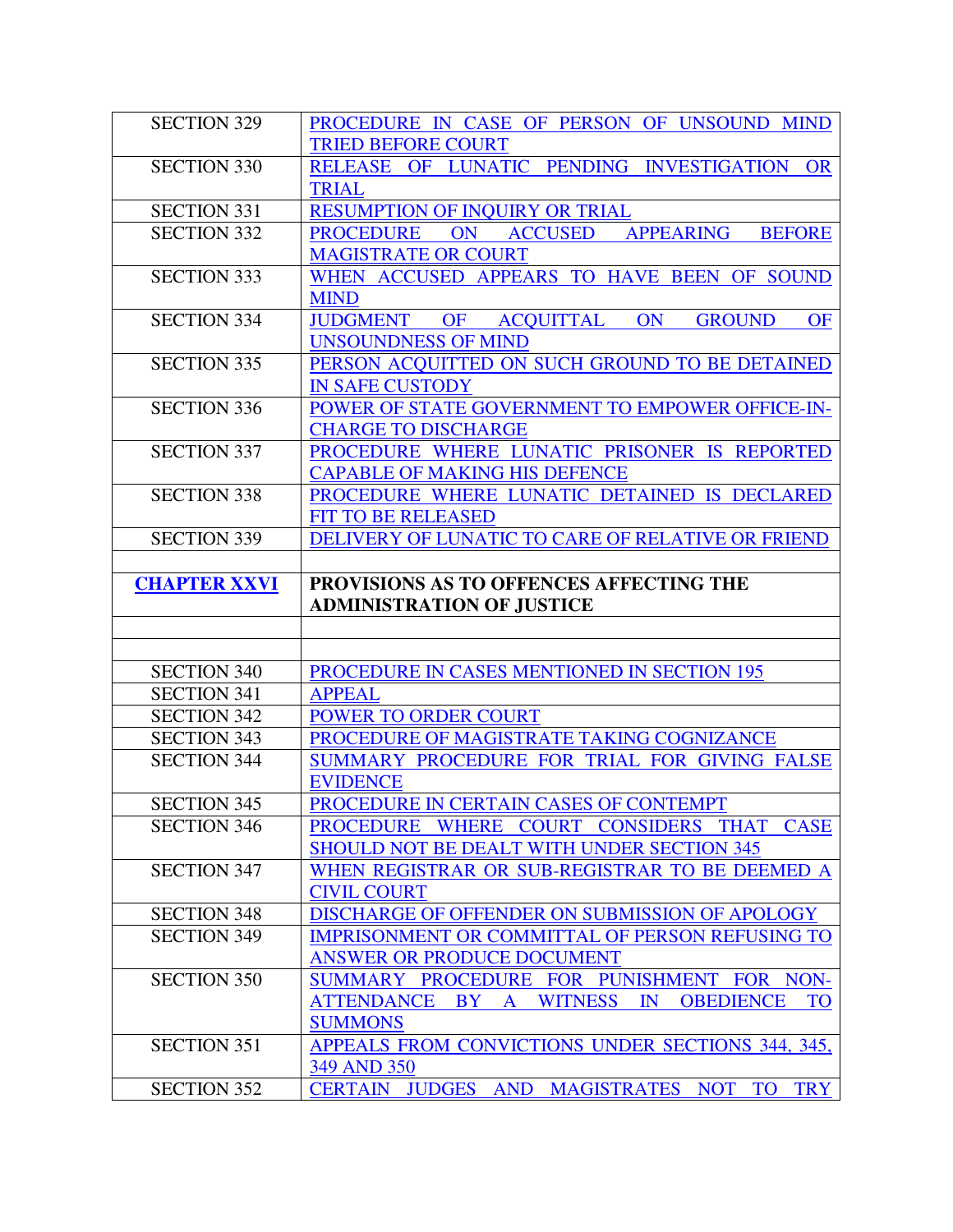|                       | <b>CERTAIN</b><br><b>OFFENCES</b><br><b>WHEN</b><br><b>COMMITTED</b><br><b>BEFORE</b> |
|-----------------------|---------------------------------------------------------------------------------------|
|                       | <b>THEMSELVES</b>                                                                     |
|                       |                                                                                       |
| <b>CHAPTER XXVII</b>  | <b>THE JUDGMENT</b>                                                                   |
|                       |                                                                                       |
| <b>SECTION 353</b>    | <b>JUDGMENT</b>                                                                       |
| <b>SECTION 354</b>    | <b>LANGUAGE AND CONTENTS OF JUDGMENT</b>                                              |
| <b>SECTION 355</b>    | METROPOLITAN MAGISTRATE'S JUDGMENT                                                    |
| <b>SECTION 356</b>    | <b>ADDRESS</b><br>ORDER FOR NOTIFYING<br><b>PREVIOUSLY</b><br>OF                      |
|                       | <b>CONVICTED OFFENDER</b>                                                             |
| <b>SECTION 357</b>    | <b>ORDER TO PAY COMPENSATION</b>                                                      |
| <b>SECTION 358</b>    | <b>COMPENSATION TO PERSONS GROUNDLESSLY ARRESTED</b>                                  |
| <b>SECTION 359</b>    | ORDER TO PAY COSTS IN NON-COGNIZABLE CASES                                            |
| <b>SECTION 360</b>    | ORDER TO RELEASE ON PROBATION OF GOOD CONDUCT                                         |
|                       | OR AFTER ADMONITION                                                                   |
| <b>SECTION 361</b>    | SPECIAL REASONS TO BE RECORDED IN CERTAIN CASES                                       |
| <b>SECTION 362</b>    | <b>COURT NOT TO ALTER JUDGMENT</b>                                                    |
| <b>SECTION 363</b>    | COPY OF JUDGMENT TO BE GIVEN TO THE ACCUSED AND                                       |
|                       | <b>OTHER PERSONS</b>                                                                  |
| <b>SECTION 364</b>    | <b>JUDGMENT WHEN TO BE TRANSLATED</b>                                                 |
| <b>SECTION 365</b>    | COURT OF SESSION TO SEND COPY OF FINDING AND                                          |
|                       | SENTENCE TO DISTRICT MAGISTRATE                                                       |
|                       |                                                                                       |
|                       |                                                                                       |
| <b>CHAPTER XXVIII</b> | <b>SUBMISSION OF DEATH SENTENCES FOR</b>                                              |
|                       | <b>CONFIRMATION</b>                                                                   |
|                       |                                                                                       |
| <b>SECTION 366</b>    | SENTENCE OF DEATH TO BE SUBMITTED BY COURT OF                                         |
|                       | <b>SESSION FOR CONFIRMATION</b>                                                       |
| <b>SECTION 367</b>    | POWER TO DIRECT FURTHER INQUIRY TO BE MADE OR                                         |
|                       | <b>ADDITIONAL EVIDENCE TO BE TAKEN</b>                                                |
| <b>SECTION 368</b>    | POWER OF HIGH COURT TO CONFIRM SENTENCE OR                                            |
|                       | <b>ANNUL CONVICTION</b>                                                               |
| <b>SECTION 369</b>    | CONFIRMATION OR NEW SENTENCE TO BE SIGNED BY                                          |
|                       | <b>TWO JUDGES</b>                                                                     |
| <b>SECTION 370</b>    | PROCEDURE IN CASE OF DIFFERENCE OF OPINION                                            |
| <b>SECTION 371</b>    | PROCEDURE IN CASES SUBMITTED TO HIGH COURT FOR                                        |
|                       | <b>CONFIRMATION</b>                                                                   |
|                       |                                                                                       |
| <b>CHAPTER XXIX</b>   | <b>APPEALS</b>                                                                        |
|                       |                                                                                       |
| <b>SECTION 372</b>    | NO APPEAL TO LIE UNLESS OTHERWISE PROVIDED                                            |
| <b>SECTION 373</b>    | APPEAL FROM ORDERS REQUIRING SECURITY<br><b>OR</b>                                    |
|                       | <b>TO</b><br>ACCEPT OR REJECTING<br><b>SURETY</b><br><b>FOR</b><br>REFUSAL            |
| <b>SECTION 374</b>    | <b>KEEPING PEACE OR GOOD BEHAVIOUR</b><br><b>APPEALS FROM CONVICTIONS</b>             |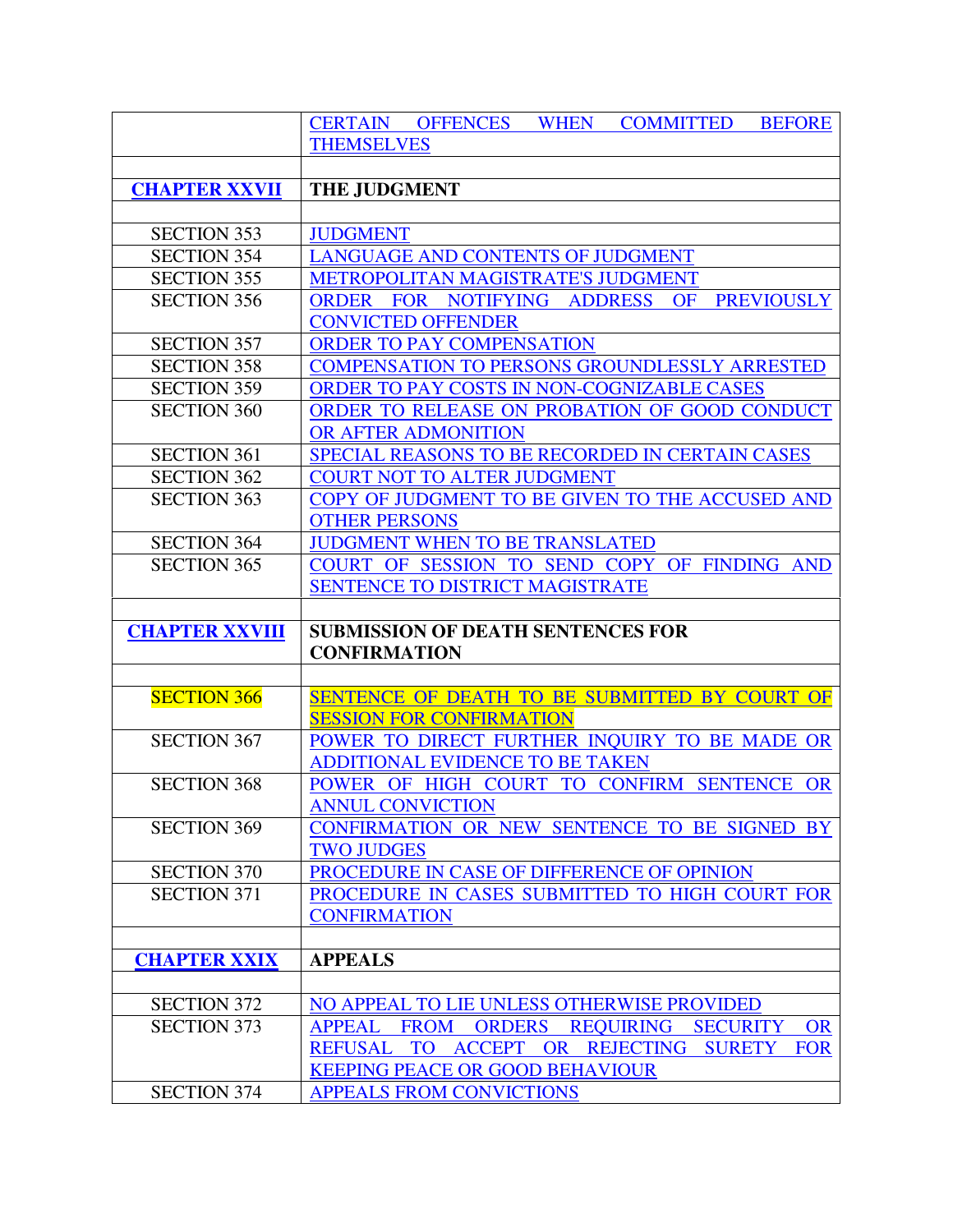| <b>SECTION 375</b> | NO APPEAL IN CERTAIN CASES WHEN ACCUSED PLEADS              |
|--------------------|-------------------------------------------------------------|
|                    | <b>GUILTY</b>                                               |
| <b>SECTION 376</b> | <b>NO APPEAL IN PETTY CASES</b>                             |
| <b>SECTION 377</b> | GOVERNMENT AGAINST<br>APPEAL BY THE STATE                   |
|                    | <b>SENTENCE</b>                                             |
| <b>SECTION 378</b> | <b>APPEAL IN CASE OF ACQUITTAL</b>                          |
| <b>SECTION 379</b> | APPEAL AGAINST CONVICTION BY HIGH COURT IN                  |
|                    | <b>CERTAIN CASES</b>                                        |
| <b>SECTION 380</b> | SPECIAL RIGHT OF APPEAL IN CERTAIN CASES                    |
| <b>SECTION 381</b> | APPEAL TO COURT OF SESSION HOW HEARD                        |
| <b>SECTION 382</b> | PETITION OF APPEAL                                          |
| <b>SECTION 383</b> | PROCEDURE WHEN APPELLANT IN JAIL                            |
| <b>SECTION 384</b> | <b>SUMMARY DISMISSAL OF APPEAL</b>                          |
| <b>SECTION 385</b> | PROCEDURE FOR HEARING APPEALS NOT DISMISSED                 |
|                    | <b>SUMMARILY</b>                                            |
| <b>SECTION 386</b> | POWERS OF THE APPELLATE COURT                               |
| <b>SECTION 387</b> | <b>JUDGMENTS OF SUBORDINATE APPELLATE COURT</b>             |
| <b>SECTION 388</b> | ORDER OF HIGH COURT ON APPEAL TO BE CERTIFIED TO            |
|                    | <b>LOWER COURT</b>                                          |
| <b>SECTION 389</b> | SUSPENSION OF SENTENCE PENDING THE<br><b>APPEAL;</b>        |
|                    | RELEASE OF APPELLANT ON BAIL                                |
| <b>SECTION 390</b> | <b>ARREST OF ACCUSED IN APPEAL FROM ACQUITTAL</b>           |
| <b>SECTION 391</b> | APPELLATE COURT MAY TAKE FURTHER EVIDENCE OR                |
|                    | <b>DIRECT IT TO BE TAKEN</b>                                |
| <b>SECTION 392</b> | PROCEDURE WHERE JUDGES OF COURT OF APPEAL ARE               |
|                    | <b>EQUALLY DIVIDED</b>                                      |
| <b>SECTION 393</b> | FINALITY OF JUDGMENTS AND ORDERS ON APPEAL                  |
| <b>SECTION 394</b> | <b>ABATEMENT OF APPEALS</b>                                 |
|                    |                                                             |
| <b>CHAPTER XXX</b> | <b>REFERENCE AND REVISION</b>                               |
|                    |                                                             |
| <b>SECTION 395</b> | REFERENCE TO HIGH COURT                                     |
| <b>SECTION 396</b> | DISPOSAL OF CASE ACCORDING TO DECISION OF HIGH              |
|                    | <b>COURT</b>                                                |
| <b>SECTION 397</b> | CALLING FOR RECORDS TO EXERCISE POWERS<br>OF                |
|                    | <b>REVISION</b>                                             |
| <b>SECTION 398</b> | <b>POWER TO ORDER INQUIRY</b>                               |
| <b>SECTION 399</b> | <b>SESSIONS JUDGE'S POWERS OF REVISION</b>                  |
| <b>SECTION 400</b> | POWER OF ADDITIONAL SESSIONS JUDGE                          |
| <b>SECTION 401</b> | <b>HIGH COURT'S POWERS OF REVISION</b>                      |
| <b>SECTION 402</b> | POWER OF HIGH COURT TO WITHDRAW OR TRANSFER                 |
|                    | <b>REVISION CASES</b>                                       |
| <b>SECTION 403</b> | <b>OPTION OF COURT TO HEAR PARTIES</b>                      |
| <b>SECTION 404</b> | <b>MAGISTRATE</b><br><b>OF</b><br>STATEMENT BY METROPOLITAN |
|                    | GROUNDS OF HIS DECISION TO BE CONSIDERED BY HIGH            |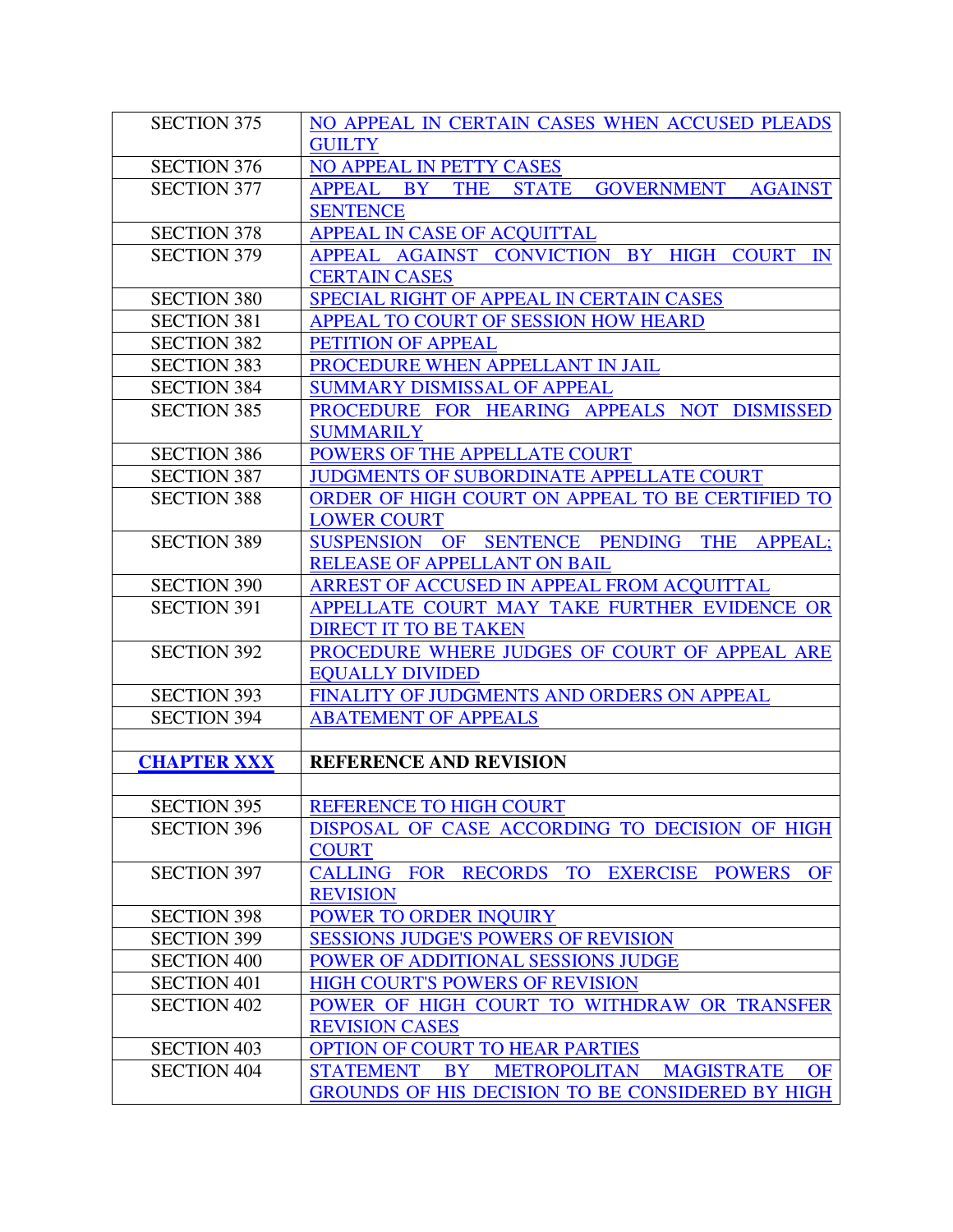|                        | <b>COURT</b>                                                                                             |
|------------------------|----------------------------------------------------------------------------------------------------------|
| <b>SECTION 405</b>     | HIGH COURT'S ORDER TO BE CERTIFIED TO LOWER                                                              |
|                        | <b>COURT</b>                                                                                             |
|                        |                                                                                                          |
| <b>CHAPTER XXXI</b>    | <b>TRANSFER OF CRIMINAL CASES</b>                                                                        |
|                        |                                                                                                          |
| <b>SECTION 406</b>     | POWER OF SUPREME COURT TO TRANSFER CASES AND                                                             |
|                        | <b>APPEALS</b>                                                                                           |
| <b>SECTION 407</b>     | POWER OF HIGH COURT TO<br>TRANSFER CASES AND                                                             |
|                        | <b>APPEALS</b>                                                                                           |
| <b>SECTION 408</b>     | POWER OF SESSIONS JUDGE TO TRANSFER CASES AND                                                            |
|                        | <b>APPEALS</b>                                                                                           |
| <b>SECTION 409</b>     | WITHDRAWAL OF CASES AND APPEALS BY SESSIONS                                                              |
|                        | <b>JUDGES</b>                                                                                            |
| <b>SECTION 410</b>     | WITHDRAWAL OF CASES BY JUDICIAL MAGISTRATES                                                              |
| <b>SECTION 411</b>     | <b>MAKING</b><br>OR WITHDRAWAL OF<br><b>OVER</b><br><b>CASES</b><br><b>BY</b>                            |
|                        | <b>EXECUTIVE MAGISTRATES</b>                                                                             |
| <b>SECTION 412</b>     | <b>REASONS TO BE RECORDED</b>                                                                            |
|                        |                                                                                                          |
| <b>CHAPTER XXXII</b>   | <b>EXECUTION, SUSPENSION, REMISSION AND</b>                                                              |
|                        | <b>COMMUTATION OF SENTENCES</b>                                                                          |
|                        |                                                                                                          |
| <b>CHAPTER XXXII A</b> | <b>DEATH SENTENCES</b>                                                                                   |
|                        |                                                                                                          |
| <b>SECTION 413</b>     | <b>EXECUTION OF ORDER PASSED UNDER SECTION 368</b>                                                       |
| <b>SECTION 414</b>     | EXECUTION OF SENTENCE OF DEATH PASSED BY HIGH                                                            |
|                        |                                                                                                          |
|                        | <b>COURT</b>                                                                                             |
| <b>SECTION 415</b>     | POSTPONEMENT OF EXECUTION OF SENTENCE OF DEATH                                                           |
|                        | IN CASE OF APPEAL TO SUPREME COURT                                                                       |
| <b>SECTION 416</b>     | POSTPONEMENT OF CAPITAL SENTENCE ON PREGNANT                                                             |
|                        | <b>WOMAN</b>                                                                                             |
|                        |                                                                                                          |
| <b>CHAPTER XXXII B</b> | <b>IMPRISONMENT</b>                                                                                      |
|                        |                                                                                                          |
| <b>SECTION 417</b>     | POWER TO APPOINT PLACE OF IMPRISONMENT                                                                   |
| <b>SECTION 418</b>     | <b>EXECUTION OF SENTENCE OF IMPRISONMENT</b>                                                             |
| <b>SECTION 419</b>     | <b>DIRECTION OF WARRANT FOR EXECUTION</b>                                                                |
| <b>SECTION 420</b>     | <b>WARRANT WITH WHOM TO BE LODGED</b>                                                                    |
|                        |                                                                                                          |
| <b>CHAPTER XXXII C</b> | <b>LEVY OF FINE</b>                                                                                      |
|                        |                                                                                                          |
| <b>SECTION 421</b>     | <b>WARRANT FOR LEVY OF FINE</b>                                                                          |
| <b>SECTION 422</b>     | <b>EFFECT OF SUCH WARRANT</b>                                                                            |
| <b>SECTION 423</b>     | WARRANT FOR LEVY OF FINE ISSUED BY A COURT IN ANY<br><b>TERRITORY TO WHICH THIS CODE DOES NOT EXTEND</b> |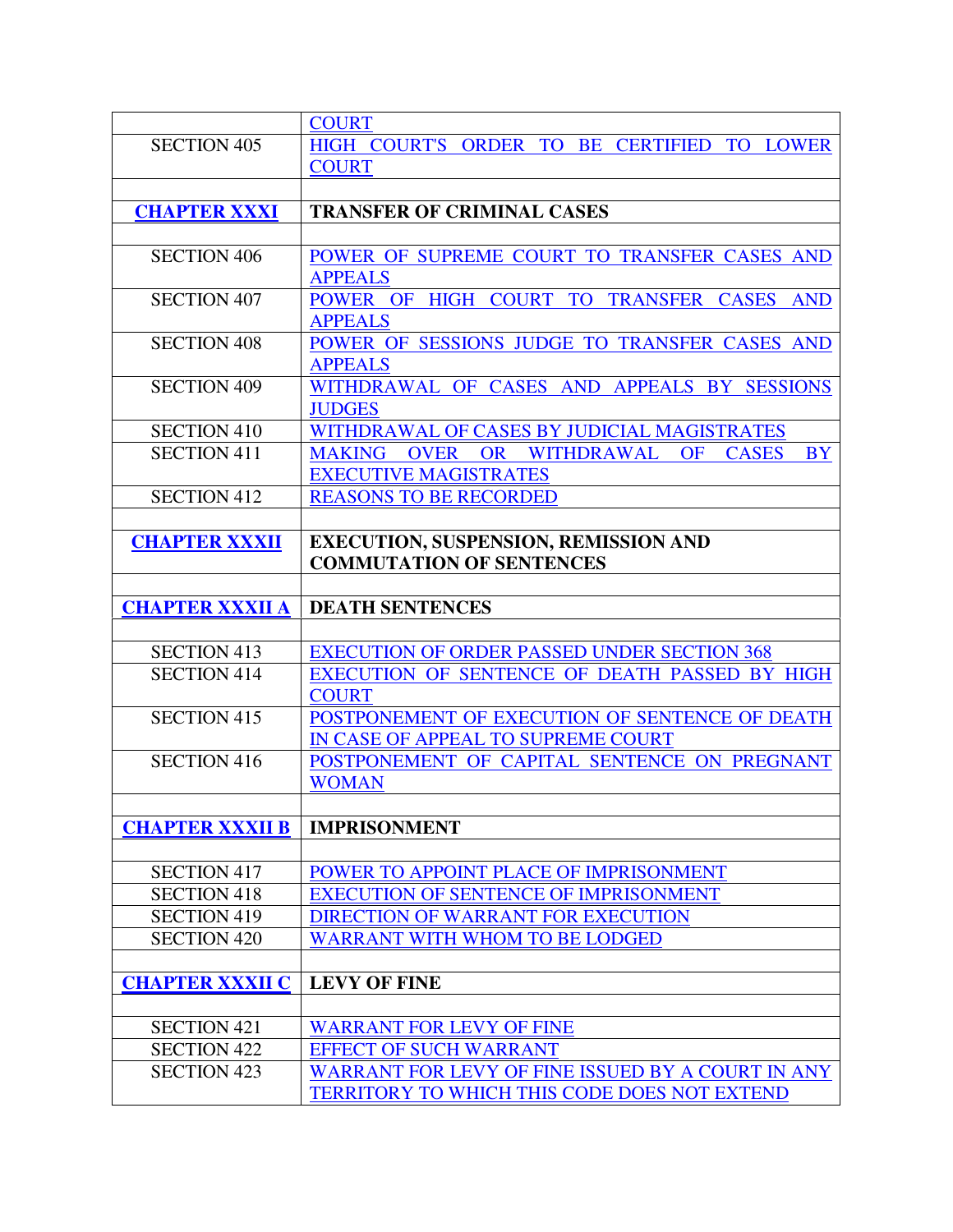| <b>SECTION 424</b>     | SUSPENSION OF EXECUTION OF SENTENCE<br><b>OF</b>             |
|------------------------|--------------------------------------------------------------|
|                        | <b>IMPRISONMENT</b>                                          |
|                        |                                                              |
| <b>CHAPTER XXXII D</b> | <b>GENERAL PROVISIONS REGARDING EXECUTION</b>                |
|                        |                                                              |
| <b>SECTION 425</b>     | <b>WHO MAY ISSUE WARRANT</b>                                 |
| <b>SECTION 426</b>     | SENTENCE ON ESCAPED CONVICT WHEN TO TAKE EFFECT              |
| <b>SECTION 427</b>     | SENTENCE ON OFFENDER ALREADY SENTENCED FOR                   |
|                        | <b>ANOTHER OFFENCE</b>                                       |
| <b>SECTION 428</b>     | PERIOD OF DETENTION UNDERGONE BY THE ACCUSED TO              |
|                        | BE SET OFF AGAINST THE SENTENCE OF IMPRISONMENT              |
| <b>SECTION 429</b>     | <b>SAVING</b>                                                |
| <b>SECTION 430</b>     | RETURN OF WARRANT ON EXECUTION OF SENTENCE                   |
| <b>SECTION 431</b>     | MONEY ORDERED TO BE PAID RECOVERABLE AS A FINE               |
|                        |                                                              |
| <b>CHAPTER XXXII E</b> | SUSPENSION, REMISSION AND COMMUTATION OF                     |
|                        | <b>SENTENCES</b>                                             |
|                        |                                                              |
| <b>SECTION 432</b>     | POWER TO SUSPEND OR REMIT SENTENCES                          |
| <b>SECTION 433</b>     | POWER TO COMMUTE SENTENCE                                    |
| <b>SECTION 433A</b>    | <b>REMISSION</b><br>RESTRICTION ON POWERS OF<br><b>OR</b>    |
|                        | <b>COMMUTATION IN CERTAIN CASES</b>                          |
| <b>SECTION 434</b>     | CONCURRENT POWER TO CENTRAL GOVERNMENT IN                    |
|                        | <b>CASE OF DEATH SENTENCES</b>                               |
| <b>SECTION 435</b>     | STATE GOVERNMENT TO ACT AFTER CONSULTATION                   |
|                        | WITH CENTRAL GOVERNMENT IN CERTAIN CASES                     |
|                        |                                                              |
| <b>CHAPTER XXXIII</b>  | PROVISIONS AS TO BAIL AND BONDS                              |
|                        |                                                              |
| <b>SECTION 436</b>     | IN WHAT CASES BAIL TO BE TAKEN                               |
| <b>SECTION 437</b>     | WHEN BAIL MAY BE TAKEN IN CASE OF NON-BAILABLE               |
|                        | <b>OFFENCE</b>                                               |
| <b>SECTION 438</b>     | DIRECTION FOR GRANT<br>OF BAIL<br><b>TO</b><br><b>PERSON</b> |
|                        | <b>APPREHENDING ARREST</b>                                   |
| <b>SECTION 439</b>     | SPECIAL POWERS OF HIGH COURT OR COURT OF SESSION             |
|                        | <b>REGARDING BAIL</b>                                        |
| <b>SECTION 440</b>     | AMOUNT OF BOND AND REDUCTION THEREOF                         |
| <b>SECTION 441</b>     | <b>BOND OF ACCUSED AND SURETIES</b>                          |
| <b>SECTION 442</b>     | <b>DISCHARGE FROM CUSTODY</b>                                |
| <b>SECTION 443</b>     | POWER TO ORDER SUFFICIENT BAIL WHEN THAT FIRST               |
|                        | <b>TAKEN IS INSUFFICIENT</b>                                 |
| <b>SECTION 444</b>     | <b>DISCHARGE OF SURETIES</b>                                 |
| <b>SECTION 445</b>     | DEPOSIT INSTEAD OF RECOGNIZANCE                              |
| <b>SECTION 446</b>     | PROCEDURE WHEN BOND HAS BEEN FORFEITED                       |
| <b>SECTION 446A</b>    | <b>CANCELLATION OF BOND AND BAIL-BOND</b>                    |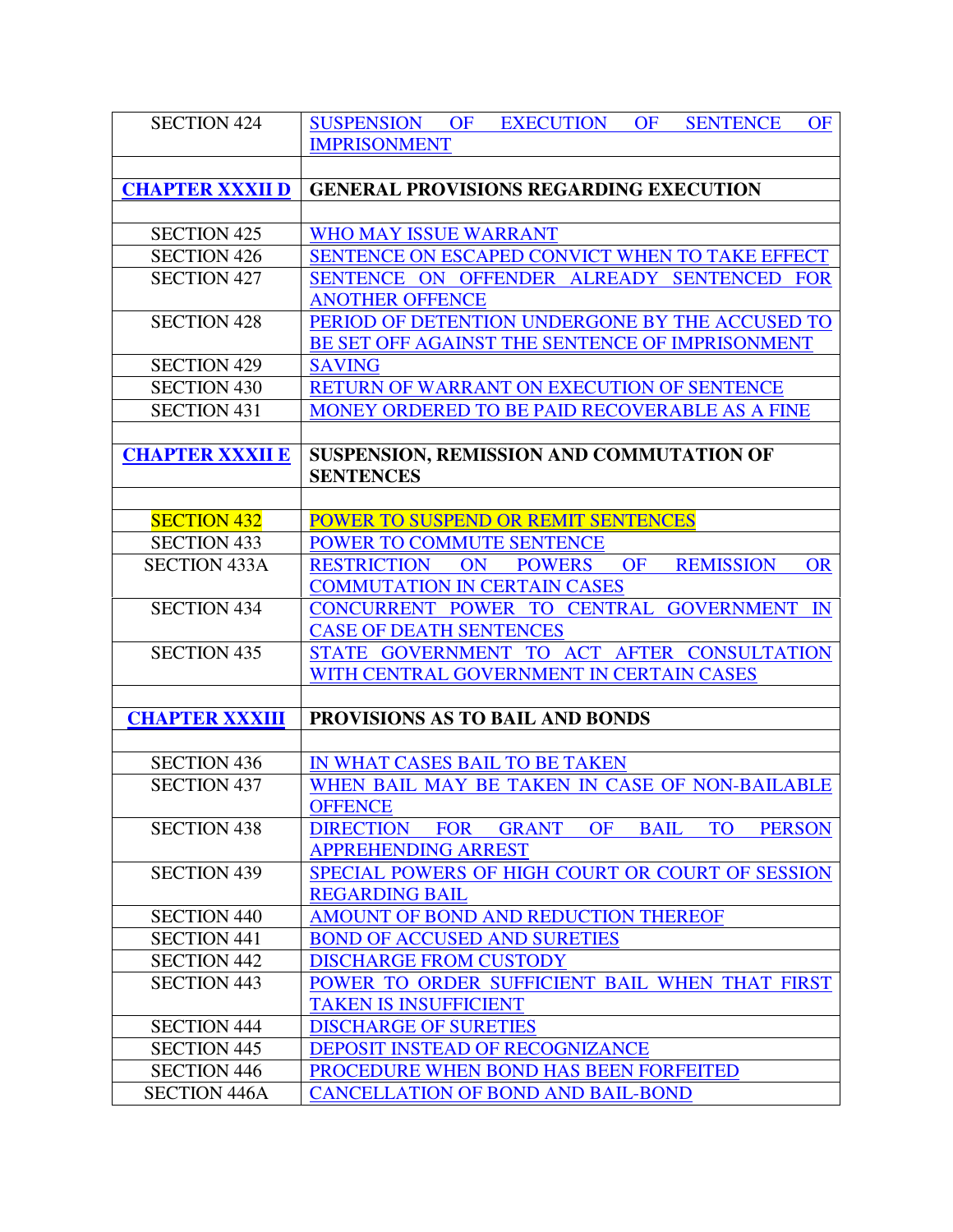| <b>SECTION 447</b>   | PROCEDURE IN CASE OF INSOLVENCY OR DEATH OF                         |
|----------------------|---------------------------------------------------------------------|
|                      | <b>SURETY OR WHEN A BOND IS FORFEITED</b>                           |
| <b>SECTION 448</b>   | <b>BOND REQUIRED FROM MINOR</b>                                     |
| <b>SECTION 449</b>   | <b>APPEAL FROM ORDERS UNDER SECTION 446</b>                         |
| <b>SECTION 450</b>   | POWER TO DIRECT LEVY OF AMOUNT DUE ON CERTAIN                       |
|                      | <b>RECOGNIZANCES</b>                                                |
|                      |                                                                     |
| <b>CHAPTER XXXIV</b> | <b>DISPOSAL OF PROPERTY</b>                                         |
|                      |                                                                     |
| <b>SECTION 451</b>   | ORDER FOR CUSTODY AND DISPOSAL OF PROPERTY                          |
|                      | PENDING TRIAL IN CERTAIN CASES                                      |
| <b>SECTION 452</b>   | ORDER FOR DISPOSAL OF PROPERTY AT CONCLUSION OF                     |
|                      | <b>TRIAL</b>                                                        |
| <b>SECTION 453</b>   | PAYMENT TO INNOCENT PURCHASER OF MONEY FOUND                        |
|                      | <b>ON ACCUSED</b>                                                   |
| <b>SECTION 454</b>   | APPEAL AGAINST ORDERS UNDER SECTION 452 OR                          |
|                      | <b>SECTION 453</b>                                                  |
| <b>SECTION 455</b>   | DESTRUCTION OF LIBELLOUS AND OTHER MATTER                           |
| <b>SECTION 456</b>   | POWER TO RESTORE POSSESSION<br>OF<br><b>IMMOVABLE</b>               |
|                      | <b>PROPERTY</b>                                                     |
| <b>SECTION 457</b>   | PROCEDURE BY POLICE UPON SEIZURE OF PROPERTY                        |
| <b>SECTION 458</b>   | PROCEDURE WHEN NO CLAIMANT APPEARS WITHIN SIX                       |
|                      | <b>MONTHS</b>                                                       |
| <b>SECTION 459</b>   | POWER TO SELL PERISHABLE PROPERTY                                   |
|                      |                                                                     |
| <b>CHAPTER XXXV</b>  | <b>IRREGULAR PROCEEDINGS</b>                                        |
|                      |                                                                     |
| <b>SECTION 460</b>   | <b>IRREGULARITIES WHICH DO NOT VITIATE PROCEEDINGS</b>              |
| <b>SECTION 461</b>   | <b>IRREGULARITIES WHICH VITIATE PROCEEDINGS</b>                     |
| <b>SECTION 462</b>   | PROCEEDINGS IN WRONG PLACE                                          |
| <b>SECTION 463</b>   | NON-COMPLIANCE WITH PROVISIONS OF SECTION 164 OR                    |
|                      | <b>SECTION 281</b>                                                  |
| <b>SECTION 464</b>   | EFFECT OF OMISSION OF FRAME, OR ABSENCE OF, OR                      |
|                      | <b>ERROR IN, CHARGE</b>                                             |
| <b>SECTION 465</b>   | FINDING OR SENTENCE WHEN REVERSIBLE BY REASON                       |
|                      | OF ERROR, OMISSION OR IRREGULARITY                                  |
| <b>SECTION 466</b>   | DEFECT OR ERROR NOT TO MAKE ATTACHMENT                              |
|                      | <b>UNLAWFUL</b>                                                     |
|                      |                                                                     |
| <b>CHAPTER XXXVI</b> | <b>LIMITATION FOR TAKING COGNIZANCE OF CERTAIN</b>                  |
|                      | <b>OFFENCES</b>                                                     |
|                      |                                                                     |
| <b>SECTION 467</b>   | <b>DEFINITIONS</b>                                                  |
|                      |                                                                     |
| <b>SECTION 468</b>   | BAR TO TAKING COGNIZANCE AFTER LAPSE OF THE<br>PERIOD OF LIMITATION |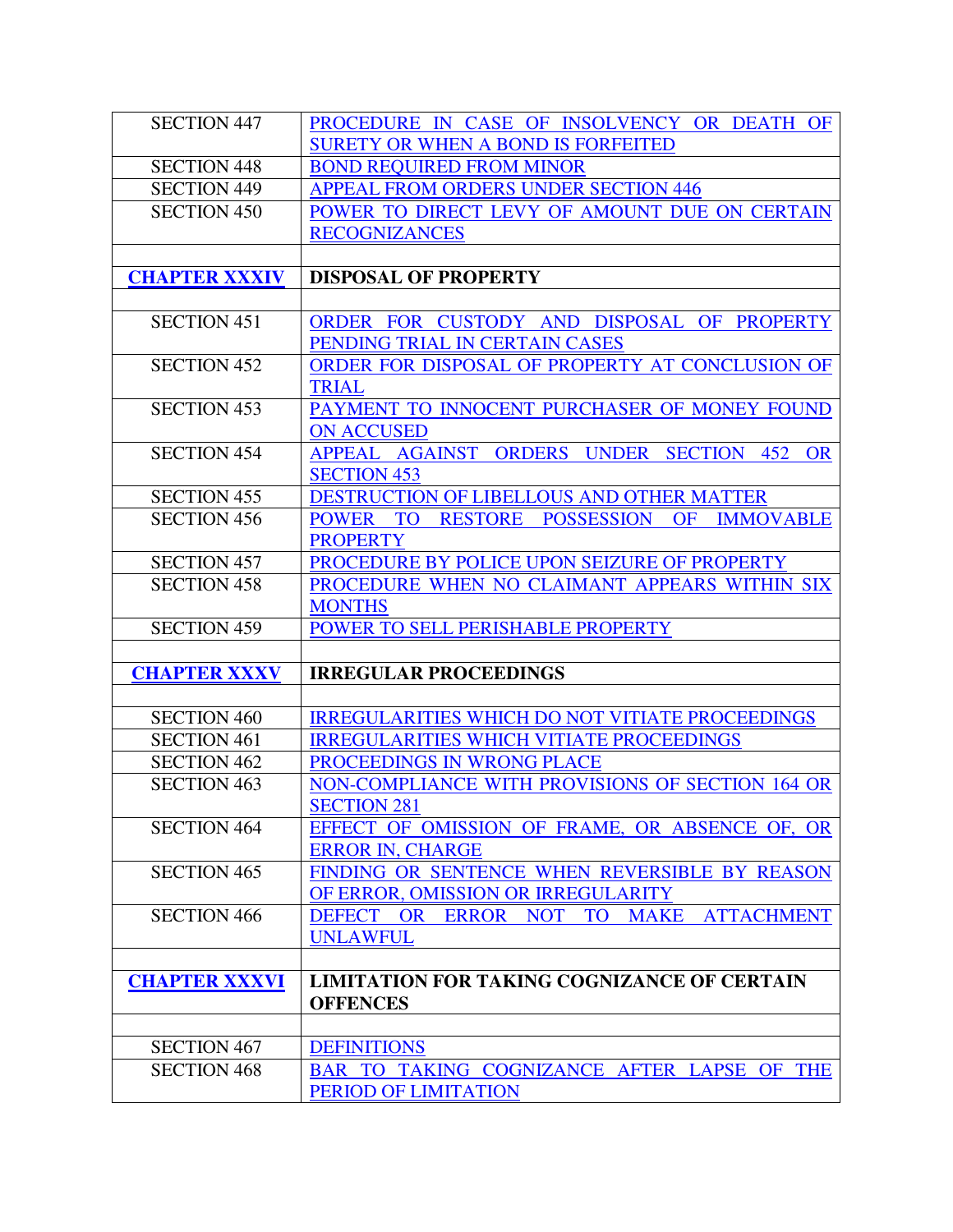| <b>SECTION 469</b>    | <b>COMMENCEMENT OF THE PERIOD OF LIMITATION</b>                                                               |
|-----------------------|---------------------------------------------------------------------------------------------------------------|
| <b>SECTION 470</b>    | <b>EXCLUSION OF TIME IN CERTAIN CASES</b>                                                                     |
| <b>SECTION 471</b>    | <b>EXCLUSION OF DATE ON WHICH COURT IS CLOSED</b>                                                             |
| <b>SECTION 472</b>    | <b>CONTINUING OFFENCE</b>                                                                                     |
| <b>SECTION 473</b>    | <b>EXTENSION OF PERIOD OF LIMITATION IN CERTAIN CASES</b>                                                     |
|                       |                                                                                                               |
| <b>CHAPTER XXXVII</b> | <b>MISCELLANEOUS</b>                                                                                          |
|                       |                                                                                                               |
| <b>SECTION 474</b>    | <b>TRIALS BEFORE HIGH COURT</b>                                                                               |
| <b>SECTION 475</b>    | TO COMMANDING OFFICERS OF PERSONS<br><b>DELIVERY</b>                                                          |
|                       | <b>LIABLE TO BE TRIED BY COURT-MARTIAL</b>                                                                    |
| <b>SECTION 476</b>    | <b>FORMS</b>                                                                                                  |
| <b>SECTION 477</b>    | POWER OF HIGH COURT TO MAKE RULES                                                                             |
| <b>SECTION 478</b>    | <b>TO</b><br><b>POWER</b><br><b>ALTER</b><br><b>FUNCTIONS</b><br><b>ALLOCATED</b><br>TO <sup>1</sup>          |
|                       | <b>EXECUTIVE MAGISTRATES IN CERTAIN CASES</b>                                                                 |
| <b>SECTION 479</b>    | CASES IN WHICH JUDGE OR MAGISTRATE IS PERSONALLY                                                              |
|                       | <b>INTERESTED</b>                                                                                             |
| <b>SECTION 480</b>    | PRACTISING PLEADER NOT TO SIT AS MAGISTRATE IN                                                                |
|                       | <b>CERTAIN COURTS</b>                                                                                         |
| <b>SECTION 481</b>    | <b>CONCERNED</b><br><b>PUBLIC</b><br><b>SERVANT</b><br>$\mathbb{N}$<br><b>SALE</b><br><b>NOT</b><br><b>TO</b> |
|                       | PURCHASE OR BID FOR PROPERTY                                                                                  |
| <b>SECTION 482</b>    | <b>SAVING OF INHERENT POWER OF HIGH COURT</b>                                                                 |
| <b>SECTION 483</b>    | HIGH COURT TO EXERCISE CONTINUOUS<br><b>OF</b><br><b>DUTY</b>                                                 |
|                       | <b>COURTS</b><br><b>JUDICIAL</b><br><b>SUPERINTENDENCE</b><br><b>OVER</b><br><b>OF</b>                        |
|                       | <b>MAGISTRATES</b>                                                                                            |
| <b>SECTION 484</b>    | <b>REPEAL AND SAVINGS</b>                                                                                     |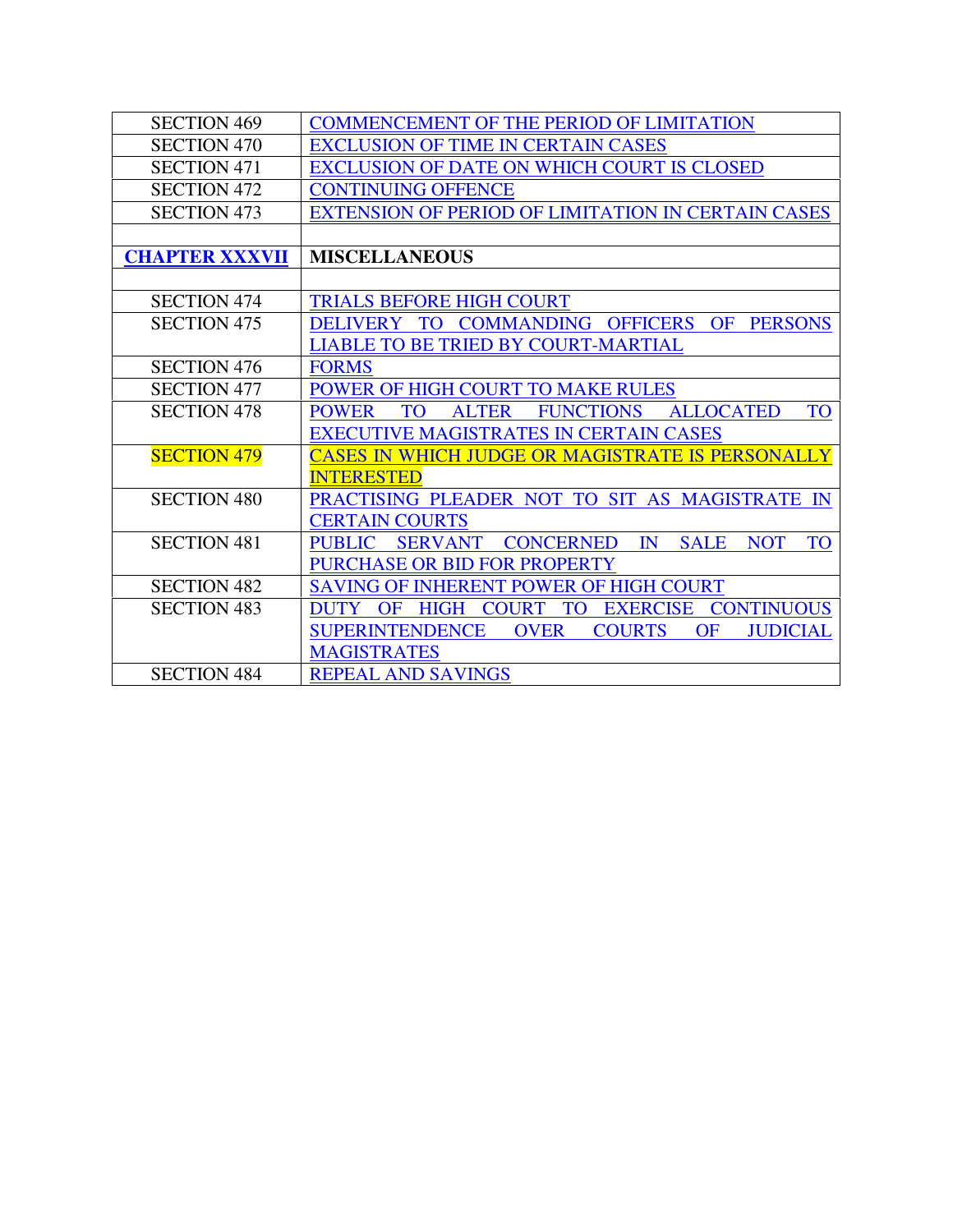## **The Code of Criminal Procedure, 1973**

#### **Introduction**

There was no uniform law of criminal procedure for the whole of India For the guidance of the Courts there were separate Acts which were applicable in erstwhile provinces and the presidency towns The Acts which were applicable in the presidency towns were first consolidated by the Criminal Procedure Supreme Court Act (16 of 1852) The Acts which were applicable in the provinces were consolidated by the Criminal Procedure Code (25 of 1861) Criminal Procedure Supreme Courts Act was replaced by the High Court Criminal Procedure Act (12 of 1865) and the Criminal Procedure Code was replaced by Act 10 of 1872 A uniform law of procedure for the whole of India was consolidated by the Code of Criminal Procedure of 1882 (10 of 1882) It was replaced by the Code of Criminal Procedure, 1898 (5 of 1898) This Code of 1898 had been amended by various amending Acts In 1955 extensive amendments were made to simplify procedure and to speed up trials The State Governments too made a large number of amendments to the Code of 1898 To make the criminal procedure more comprehensive the Law Commission was asked to undertake a detailed examination of the Code of Criminal Procedure, 1898 The Commission submitted its report on 19th February, 1968 In the meanwhile Law Commission was reconstituted and the reconstituted commission made a detailed study of the Code of 1898 and submitted its report in September, 1969 Thereafter a draft Bill (41 of 1970) was introduced in the Rajya Sabha on 10th December, 1970 The Bill was referred to a Joint Select Committee of both the Houses of Parliament Incorporating the recommendations of the Joint Select Committee the Code of Criminal Procedure Bill was taken up for consideration by the Parliament

### **STATEMENT OF OBJECTS AND REASONS**

The law relating to criminal procedure applicable to all criminal proceedings in India (except those in the States of Jammu and Kashmir and Nagaland the Tribal Areas in Assam) is contained in the Code of Criminal Procedure, 1898 The Code has been amended from time to time by various Acts of the Central and State Legislatures The more important of these were the amendments brought about by Central legislation in 1923 and 1955 The amendments of 1955 were extensive and were intended to simplify procedures and speed up trials as far as possible In addition, local amendments were made by State Legislatures of which the most important were those made to bring about separation of the Judiciary from the Executive Apart from these amendments, the provisions of the Code of 1898 have remained practically unchanged through these decades and no attempt was made to have a comprehensive revision of this old Code till the Central Law Commission was set up in 1955

2 The first Law Commission presented its Report (the Fourteenth Report) on the Reform of Judicial Administration, both civil and criminal in 1958; it was not concerned with detailed scrutiny of the provisions of the Code of Criminal Procedure, but it did make some recommendations in regard to the law of criminal procedure, some of which required amendments to the Code A systematic examination of the Code was subsequently undertaken by the Law Commission not only for giving concrete form to the recommendations made in the Fourteenth Report but also with the object of attempting a general revision The main task of the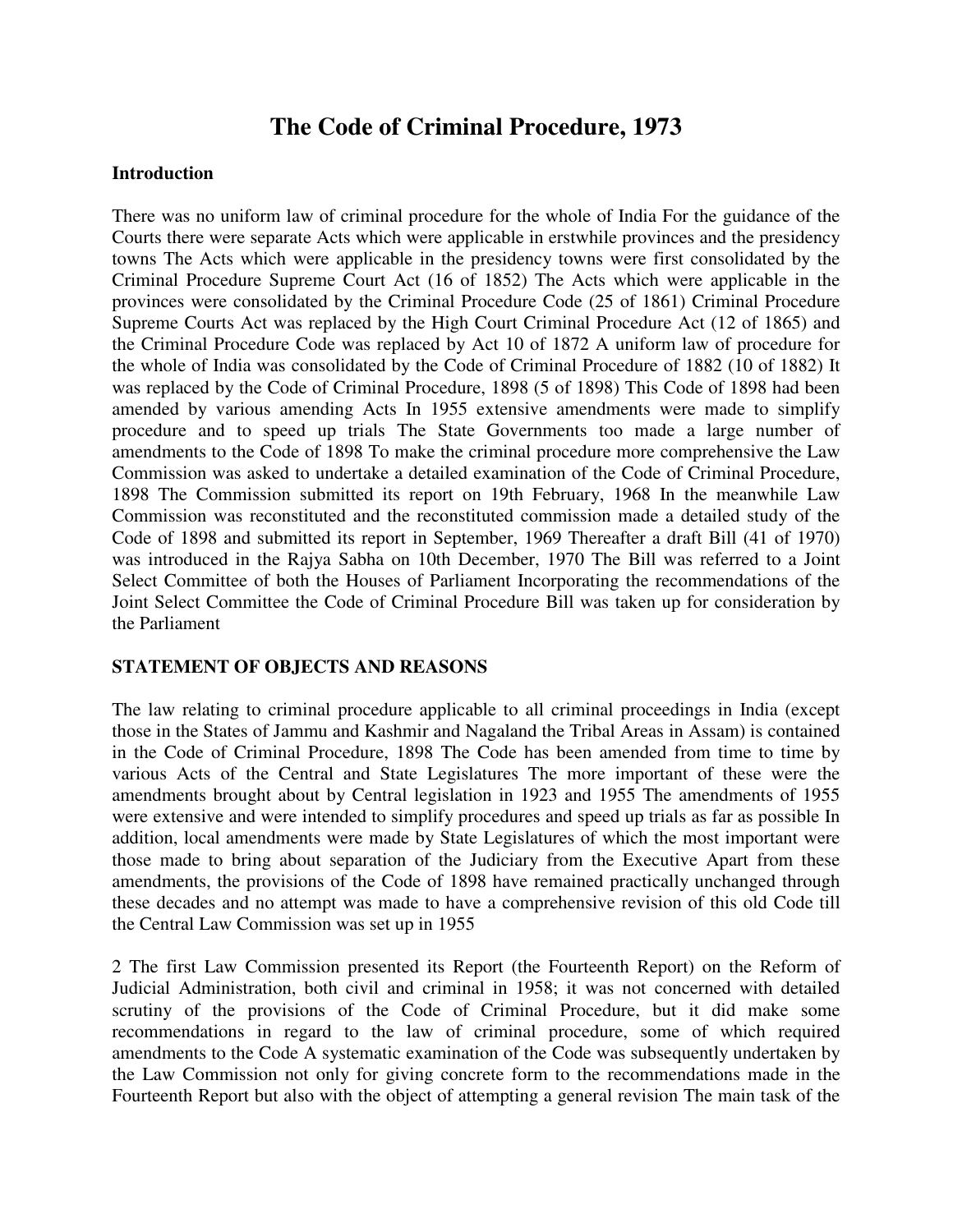Commission was to suggest measures to remove anomalies and ambiguities brought to light by conflicting decisions of the High Courts or otherwise to consider local variations with a view to securing and maintaining uniformity, to consolidate laws wherever possible and to suggest improvements where necessary Suggestions for improvements received from various sources were considered by the Commission A comprehensive report for the revision of the Code, namely, the Forty-first Report, was presented by the Law Commission in September 1969 This report took into consideration the recommendations made in the earlier reports of the Commission dealing with specific matters, namely, the Fourteenth Twenty-fifth Thirty-second, Thirty-third, Thirty-sixth, Thirty-seventh and Fortieth Reports

3 The recommendations of the Commission were examined carefully by the Government, keeping in view among others, the following basic considerations:—

(i) an accused person should get a fair trial in accordance with the accepted principles of natural justice;

(ii) every effort should be made to avoid delay in investigation and trial which is harmful not only to the individuals involved but also to society; and

(iii) the procedure should not be complicated and should, to the utmost extent possible, ensure fair deal to the poorer sections of the community

The occasion has been availed of to consider and adopt where appropriate suggestions received from other quarters, based on practical experience of investigation and the working of criminal Courts

4 One of the main recommendations of the Commission is to provide for the separation of the Judiciary from the Executive on an all India basis in order to achieve uniformity in this matter To secure this, the Bill seeks to provide for a new set up of criminal Courts In addition to ensuring fair deal to the accused, separation as provided for in the Bill would ensure improvement in the quality and speed of disposal as all Judicial Magistrates would be legally qualified and trained persons working under close supervision of the High Court

5 Some of the more important changes proposed to be made with a view to speeding up the disposal of criminal cases are—

(a) the preliminary inquiry which precedes the trial by a Court of Session, otherwise known as committal proceedings, is being abolished as it does not serve any useful purpose and has been the cause of considerable delay in the trial of offences;

(b) provision is being made to enable adoption of the summons procedure for the trial of offences punishable with imprisonment up to two years instead of up to one year as at present; this would enable a larger number of cases being disposed of expeditiously;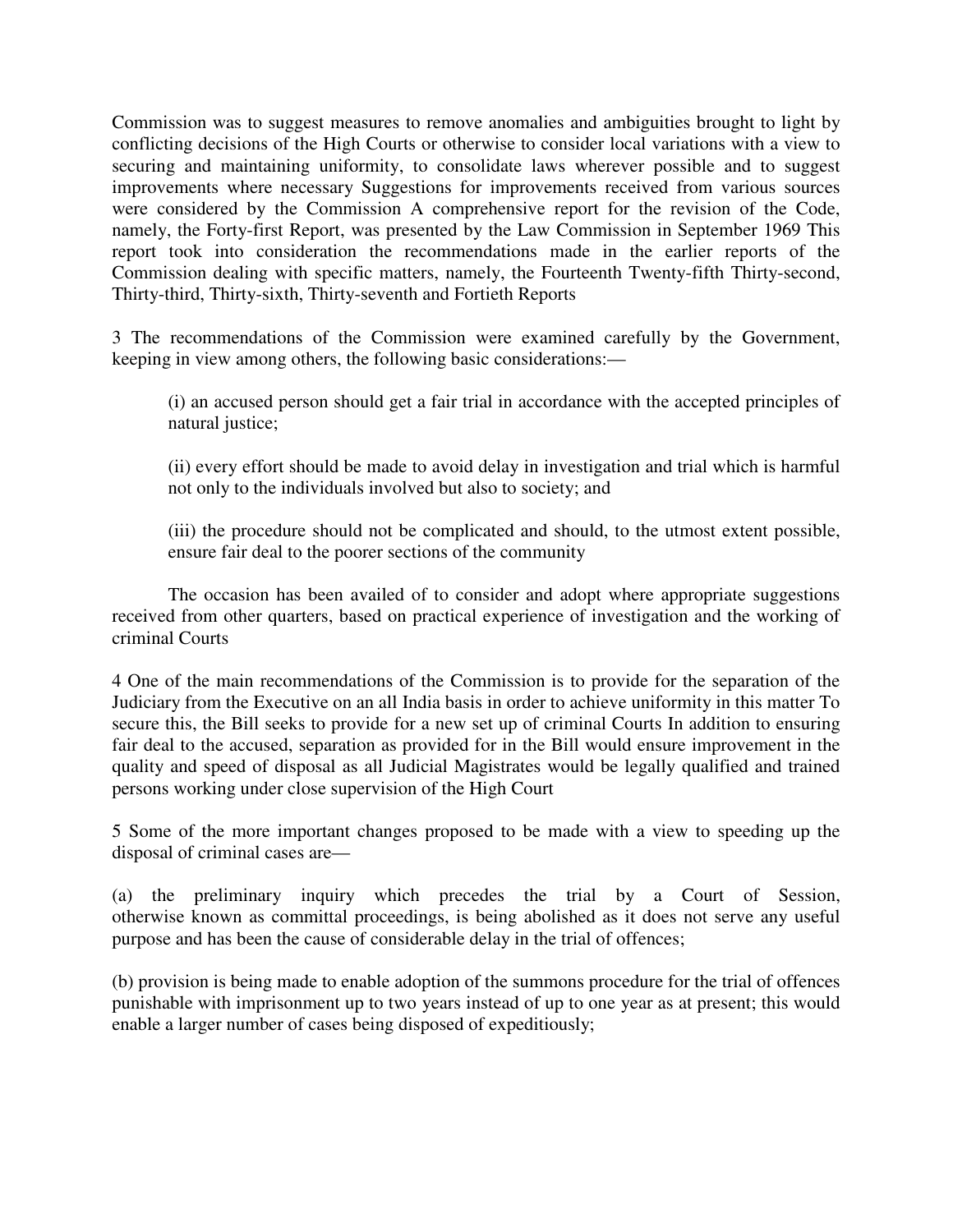(c) the scope of summary trials is being widened by including offences punishable with imprisonment up to one year instead of six months as at present; summons procedure will be adopted for all summary trials;

(d) the powers of revision against interlocutory orders are being taken away, as it has been found to be one of the main contributing factors in the delay of disposal of criminal cases;

(e) the provision for compulsory stoppage of proceedings by a subordinate Court on the mere intimation from a party of his intention to move a higher Court for transfer of the case is being omitted and a further provision is being made to the effect that the Court hearing the transfer application shall not stay proceedings unless it is necessary to do so in the interest of justice;

(f) when adjournments are granted at the instance of either party, the Court is being empowered to order costs to be paid by the party obtaining the adjournments to the other party;

(g) provision is being made for the service of summons by registered post in certain cases;

(h) in petty cases, the accused is being enabled to plead guilty by post and to remit the fine specified in the summons;

(i) if a Court of appeal or revision discovers that any error, omission or irregularity in respect of a charge has occasioned failure of justice it need not necessarily order retrial;

(j) the facility of part-heard cases being continued by successors-in-office now available in respect of Courts of Magistrates is being extended to Courts of Session

In addition to the above specific measures, the Commission's recommendations which are intended to resolve conflicts of decisions on various matters or to remove ambiguities have been given effect to and these provisions may, by themselves, help in reducing the time taken in litigation

6 Some of the more important changes intended to provide relief to the proper sections of the community are—

(a) provisions have been made for giving legal aid to an indigent accused in cases triable by a Court of Session; the State Government may extend this facility to other categories of cases;

(b) the Court has been empowered to order payment of compensation by the accused to the victims of crimes, to a larger extent than is now permissible under the Code;

(c) when a Commission is issued for the examination of a witness for the prosecution, the cost incurred by the defence including pleader's fees may be ordered to be paid by the prosecution;

(d) the accused will be given an opportunity to make representation against the punishment before it is imposed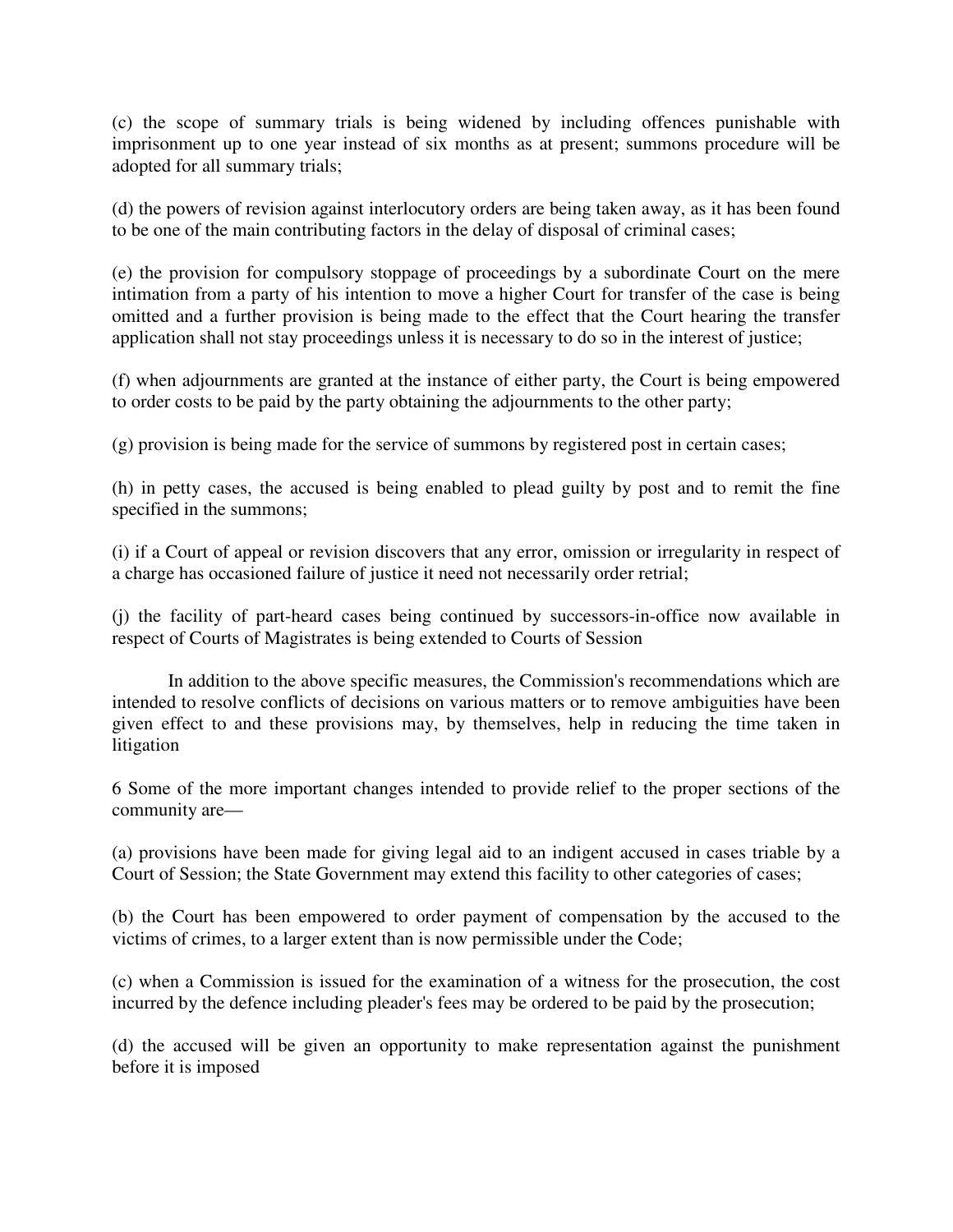In addition to these specific provisions, the steps taken to reduce delays would themselves automatically benefit the poorer sections, as it is they who particularly suffer by the prolongation of criminal cases

7 The notes on clauses explain the more important provisions of the Bill

### **Act 2 of 1974**

The Code of Criminal Procedure Bill having been passed by both the Houses of Parliament received the assent of the President on 25th January, 1974 It came into force on the 1st day of April, 1974 as THE CODE OF CRIMINAL PROCEDURE, 1973 (2 of 1974)

### **List of Amending Acts**

- 1. The Repealing and Amending Act, 1974 (56 of 1974)
- 2. The Code of Criminal Procedure (Amendment) Act, 1978 (45 of 1978)
- 3. The Code of Criminal Procedure (Amendment) Act, 1980 (63 of 1980)
- 4. The Criminal Law (Amendment) Act, 1983 (43 of 1983)
- 5. The Criminal Law (Second Amendment) Act, 1983 (46 of 1983)
- 6. The Code of Criminal Procedure (Amendment) Act, 1988 (32 of 1988)
- 7. The Code of Criminal Procedure (Amendment) Act, 1990 (10 of 1990)
- 8. The Code of Criminal Procedure (Amendment) Act, 1991 (43 of 1991)
- 9. The Code of Criminal Procedure (Amendment) Act, 1993 (40 of 1993)
- 10. The Criminal Law (Amendment) Act, 1993 (42 of 1993)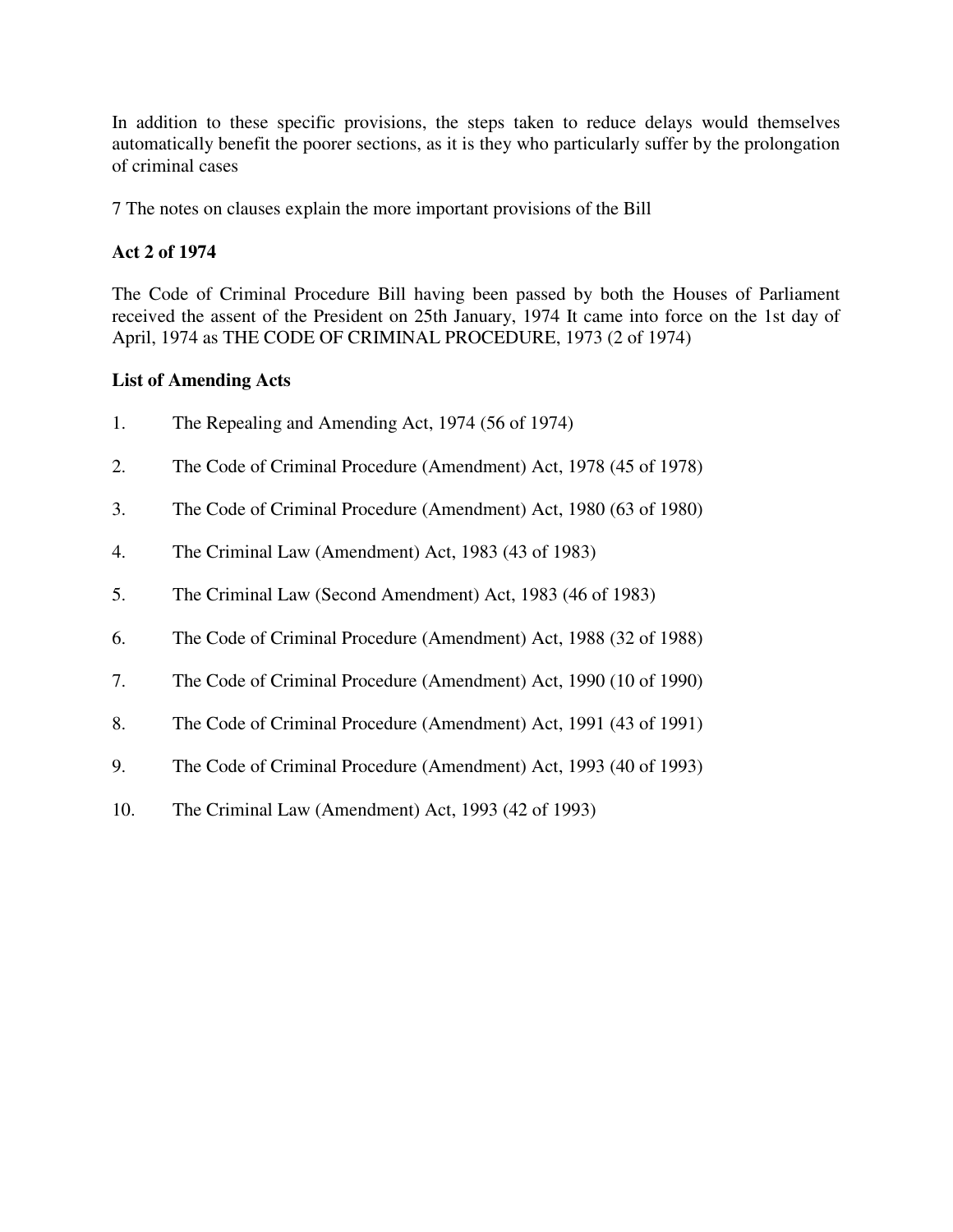## **THE CODE OF CRIMINAL PROCEDURE, 1973**

(2 of 1974)

*[25th January, 1974*

*An Act to consolidate and amend the law relating to Criminal Procedure*  Be it enacted by Parliament in the Twenty-fourth Year of the Republic of India as follows:—

### **CHAPTER I - PRELIMINARY**

### **1. Short title, extent and commencement**

(1) This Act may be called the Code of Criminal Procedure, 1973

(2) It extends to the whole of India except the State of Jammu and Kashmir: Provided that the provisions of this Code, other than those relating to Chapters VIII, X and XI thereof, shall not apply—

(a) to the State of Nagaland,

(b) to the tribal areas, but the concerned State Government may, by notification apply such provisions or any of them to the whole or part of the State of Nagaland or such tribal areas, as the case may be, with such supplemental, incidental or consequential modifications, as may be specified in the notification

**Explanation—**In this section, "**tribal areas**" means the territories which immediately before the 21st day of January, 1972, were included in the tribal areas of Assam, as referred to in paragraph 20 of the Sixth Schedule to the Constitution, other than those within the local limits of the municipality of Shillong

(3) It shall come into force on the Ist day of April, 1974

#### **2. Definitions**

In this Code, unless the context otherwise requires, —

(a) "**bailable offence**" means an offence which is shown as bailable in the First Schedule, or which is made bailable by any other law for the time being in force; and "**non-bailable offence**" means any other offence;

(b) "**charge**" includes any head of charge when the charge contains more heads than one:

(c) "**cognizable offence**" means an offence for which, and "**cognizable case**" means a case in which, a police officer may, in accordance with the First Schedule or under any other law for the time being in force, arrest without warrant;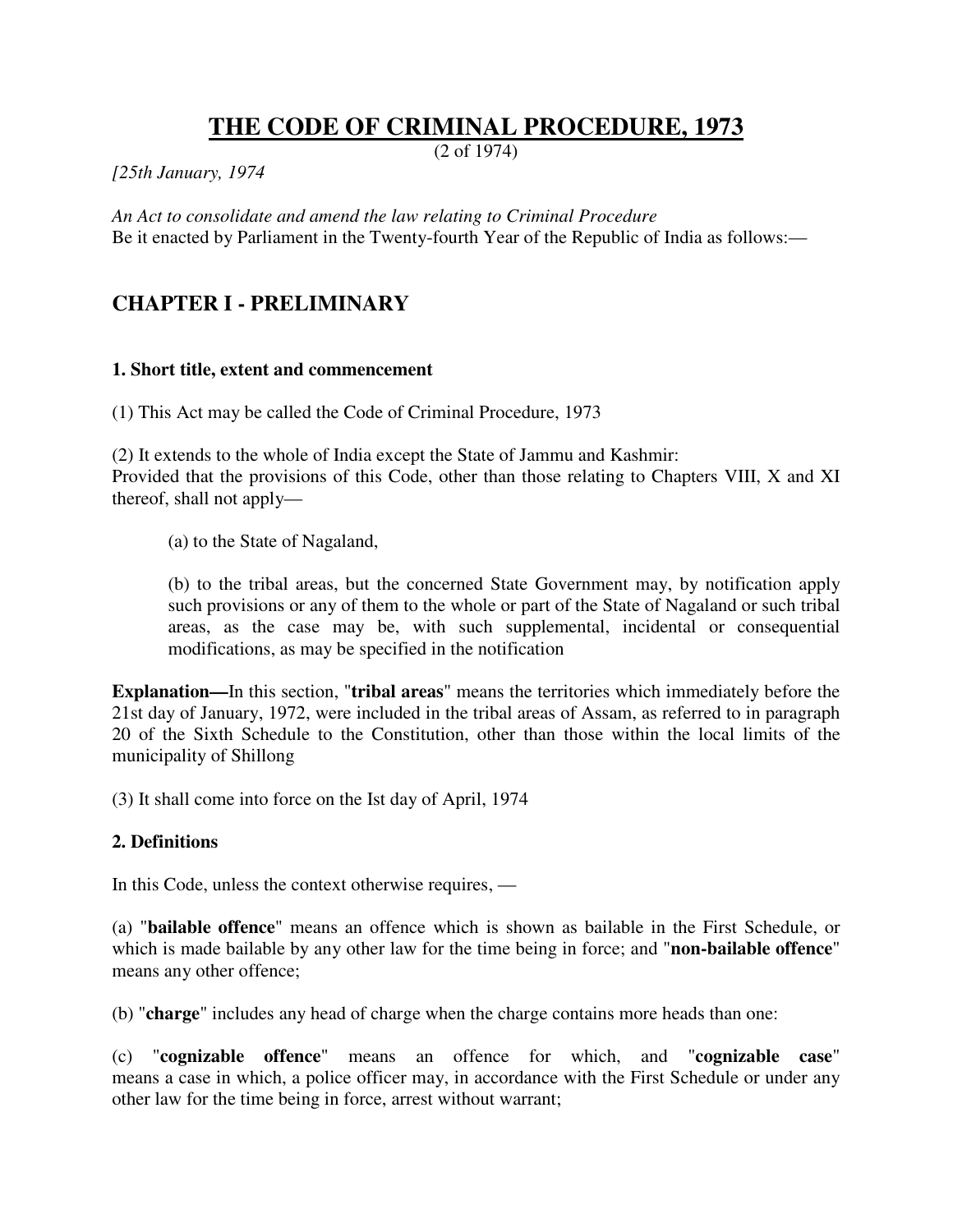(d) "**complaint**" means any allegation made orally or in writing to a Magistrate, with a view to his taking action under this Code, that some person, whether known or unknown, has committed an offence, but does not include a police report

**Explanation—** A report made by a police officer in a case which discloses, after investigation, the commission of a non-cognizable offence shall be deemed to be a complaint; and the police officer by whom such report is made shall be deemed to be the complainant;

(e) "**High Court**" means,—

(i) in relation to any State, the High Court for that State;

(ii) in relation to a Union territory to which the jurisdiction of the High Court for a State has been extended by law, that High Court;

(iii) in relation to any other Union territory, the highest Court of criminal appeal for that territory other than the Supreme Court of India;

(f) "**India**" means the territories to which this Code extends;

(g) "**inquiry**" means every inquiry, other than a trial, conducted under this Code by a Magistrate or Court;

(h) "**investigation**" includes all the proceedings under this Code for the collection of evidence conducted by a police officer or by any person (other than a Magistrate) who is authorised by a Magistrate in this behalf;

(i) "**judicial proceeding**" includes any proceeding in the course of which evidence is or may be legally taken on oath;

(j) "**local jurisdiction**", in relation to a Court or Magistrate, means the local area within which the Court or Magistrate may exercise all or any of its or his powers under this Code and such local area may comprise the whole of the State, or any part of the State, as the State Government may, by notification, specify;

(k) "**metropolitan area**" means the area declared, or deemed to be declared, under section 8, to be a metropolitan area;

(l) "**non-cognizable offence**" means an offence for which, and "non-cognizable case" means a case in which, a police officer has no authority to arrest without warrant;

(m) "**notification**" means a notification published in the Official Gazette;

(n) "**offence**" means any act or omission made punishable by any law for the time being in force and includes any act in respect of which a complaint may be made under section 20 of the Cattletrespass Act, 1871 (1 of 1871);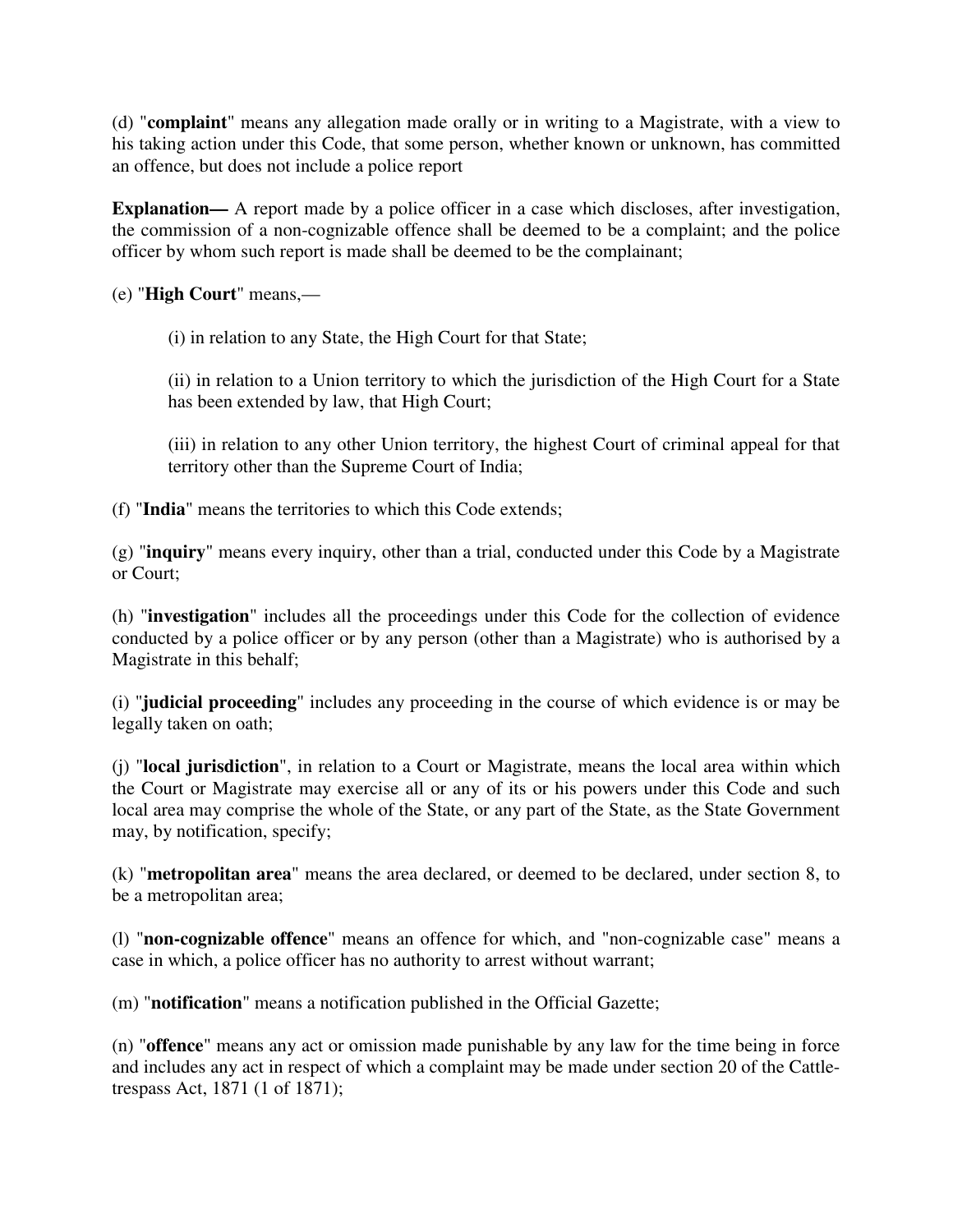(o) "**officer in charge of a police station**" includes, when the officer in charge of the police station is absent from the station-house or unable from illness or other cause to perform his duties, the police officer present at the station-house who is next in rank to such officer and is above the rank of constable or, when, the State Government so directs, any other police officer so present;

(p) "**place**" includes a house, building, tent, vehicle and vessel;

(q) "**pleader**", when used with reference to any proceeding in any Court, means a person authorised by or under any law for the time being in force, to practice in such Court, and includes any other appointed with the permission of the Court to act in such proceeding;

(r) "**police report**" means a report forwarded by a police officer to a Magistrate under subsection (2) of section 173;

(s) "**police station**" means any post or place declared generally or specially by the State Government, to be a police station, and includes any local area specified by the State Government in this behalf;

(t) "**prescribed**" means prescribed by rules made under this Code;

(u) "**Public Prosecutor**" means any person appointed under section 24, and includes any person acting under the directions of a Public Prosecutor;

(v) "**sub-division**" means a sub-division of a district;

(w) "**summons-case**" means a case relating to an offence, and not being a warrant-case;

(x) "**warrant-case**" means a case relating to an offence punishable with death, imprisonment for life or imprisonment for a term exceeding two years;

(y) words and expressions used herein and not defined but defined in the Indian Penal Code (45 of 1860) have the meanings respectively assigned to them in that Code

### **Comments**

(i) A Deputy Government Advocate of Rajasthan being a Public Prosecutor is competent to present an appeal to High Court from order of acquittal; *State of Rajasthan* v *Smt Mabhar Sheo Karan and Kalyan,* (1981) SC Cr R 301;

(ii) The expression "**Judicial proceeding**" defined in clause (i) of section 2 includes any proceeding in the course of which evidence is or may be legally taken on oath The law does not prescribe any particular method of presentation of challan, namely, that it should be presented by any police official When the challan was presented before the Court, who was acting as a Judicial Magistrate at that time, the first step in the judicial proceeding was sitting in judicial proceeding; *Shrichand* v *State of Madhya Pradesh*, (1993) Cr LJ 495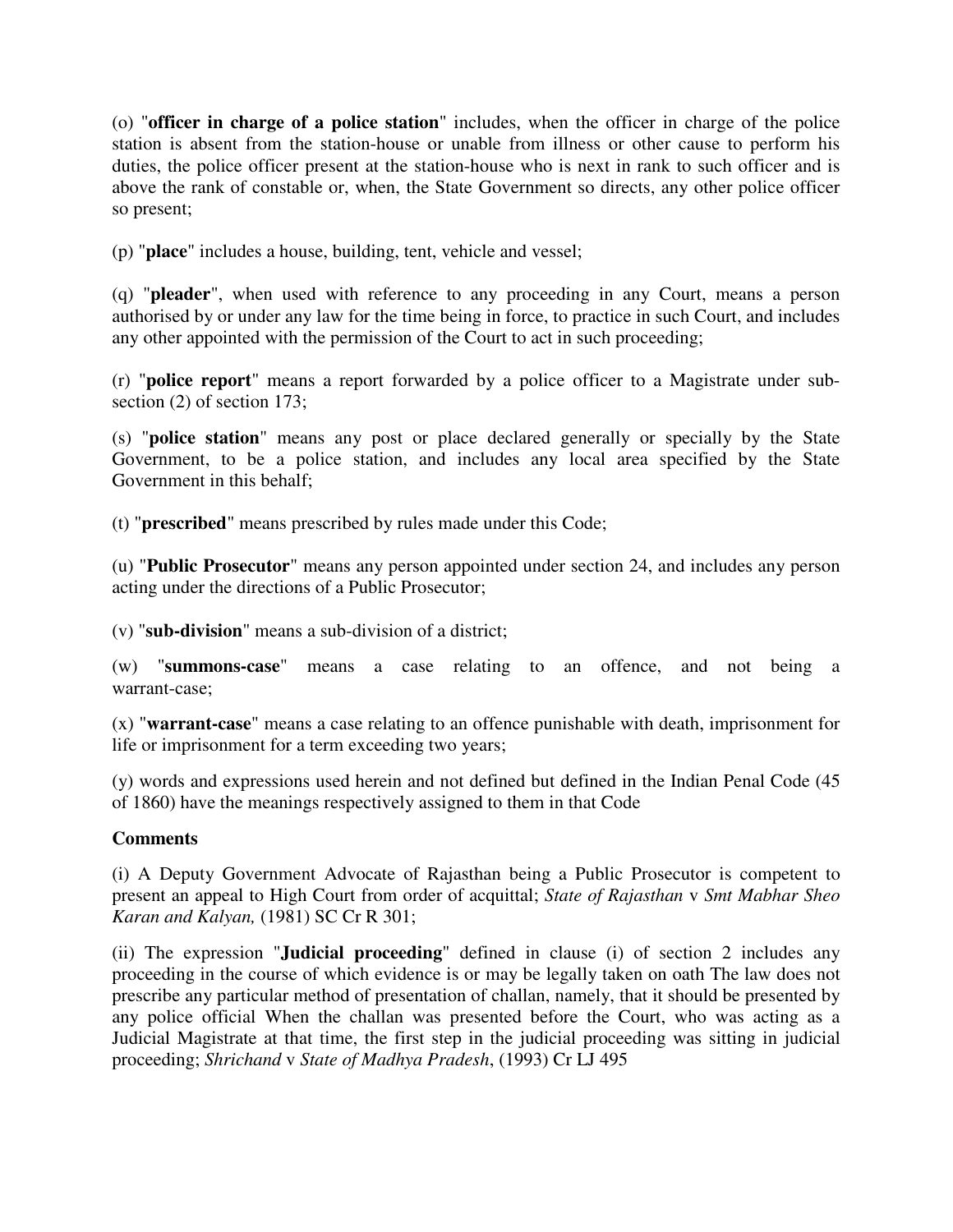### **3. Construction of references**

(1) In this Code,—

(a) any reference, without any qualifying words, to a Magistrate shall be construed, unless the context otherwise requires,—

(i) in relation to an area outside a metropolitan area, as a reference to a Judicial Magistrate;

(ii) in relation to a metropolitan area, as a reference to a Metropolitan Magistrate;

(b) any reference to a Magistrate of the second class shall, in relation to an area outside a metropolitan area, be construed as a reference to a Judicial Magistrate of the second class, and, in relation to a Metropolitan area, as a reference to a Metropolitan Magistrate;

(c) any reference to a Magistrate of the first class shall,—

(i) in relation to a Metropolitan area, be construed as a reference to a Metropolitan Magistrate exercising jurisdiction in that area;

(ii) in relation to any other area, be construed as a reference to a Judicial Magistrate of the first class exercising jurisdiction in that area;

(d) any reference to the Chief Judicial Magistrate shall, in relation to a Metropolitan area, be construed as a reference to the Chief Metropolitan Magistrate exercising jurisdiction in that area

(2) In this Code, unless the context otherwise requires, any reference to the Court of a Judicial Magistrate shall, in relation to a Metropolitan area, be construed as a reference to the Court of the Metropolitan Magistrate for that area

(3) Unless the context otherwise requires, any reference in any enactment passed before the commencement of this Code,—

(a) to a Magistrate of the first class, shall be construed as a reference to a Judicial Magistrate of the first class;

(b) to a Magistrate of the second class or of the third class, shall be construed as a reference to a Judicial Magistrate of the second class;

(c) to a Presidency Magistrate or Chief Presidency Magistrate, shall be construed as a reference, respectively, to a Metropolitan magistrate or the Chief Metropolitan Magistrate;

(d) to any area which is included in a metropolitan area, as a reference to such metropolitan area, and any reference to a Magistrate of the first class or of the second class in relation to such area, shall be construed as a reference to the Metropolitan Magistrate exercising jurisdiction in such area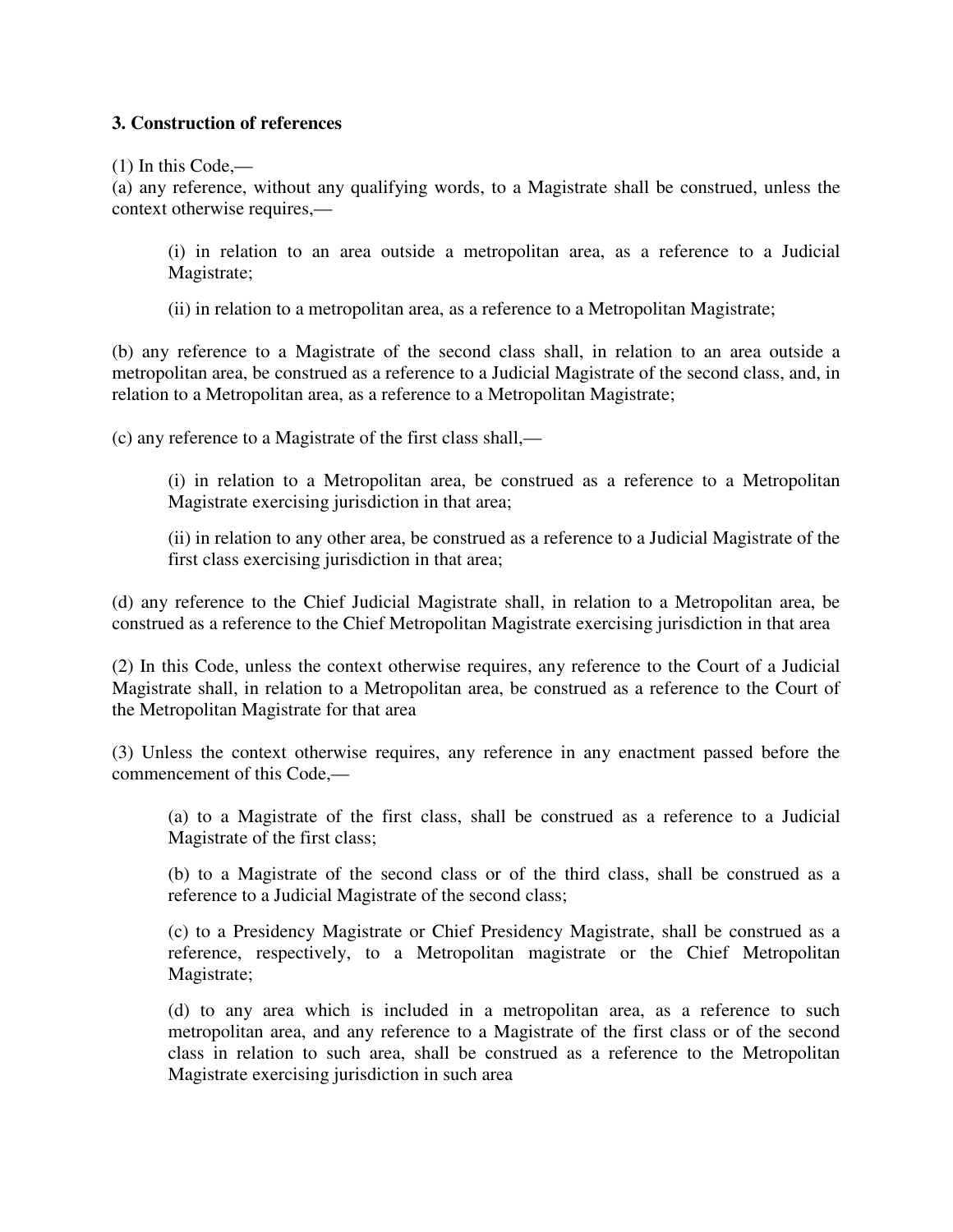(4) Where, under any law, other than this Code, the functions exercisable by a Magistrate relate to matters—

(a) which involve the appreciation or shifting of evidence or the formulation of any decision which exposes any person to any punishment or penalty or detention in custody pending investigation, inquiry or trial or would have the effect of sending him for trial before any Court, they shall, subject to the provisions of this Code, be exercisable by a Judicial Magistrate; or

(b) which are administrative or executive in nature, such as, the granting of a licence, the suspension or cancellation of a licence, sanctioning a prosecution or withdrawing from a prosecution, they shall, subject as aforesaid, be exercisable by an Executive Magistrate **STATE** 

### **AMENDMENTS**

### **Andaman and Nicobar Islands (UT)**

(1) After section 3, the following section shall be inserted, namely: —

"3-*A Special provision relating to Andaman and Nicobar Islands*—(I) Reference in this Code to:

(a) The Chief Judicial Magistrate shall be construed as references to the District Magistrate or, where the State Government so directs, also to the Additional District Magistrate;

(b) a Magistrate or Magistrate of the first class or of the second class or Judicial Magistrate of the first class or of the second class, shall be construed as references to such Executive Magistrate as the State Government may, be notification in the Official Gazette, specify

(2) The State Government may, if it is of opinion that adequate number of persons are available for appointment as Judicial Magistrate, by notification in the Official Gazette, declare that the provisions of this section shall, on and from such day as may be specified in the notification, cease to be in force and different dates may be specified for different islands

(3) On the cesser of operation of the provisions of this section every inquiry or trial pending, immediately before such cesser, before the District Magistrate or Additional District Magistrate or any Executive Magistrate, as the case may be, shall stand transferred, and shall be dealt with, from the stage which was reached before, such cesser, by such Judicial Magistrate as the State Government may specify in this behalf"

[Regulation 1 of 1974, sec 3 (wef 30-3-1974)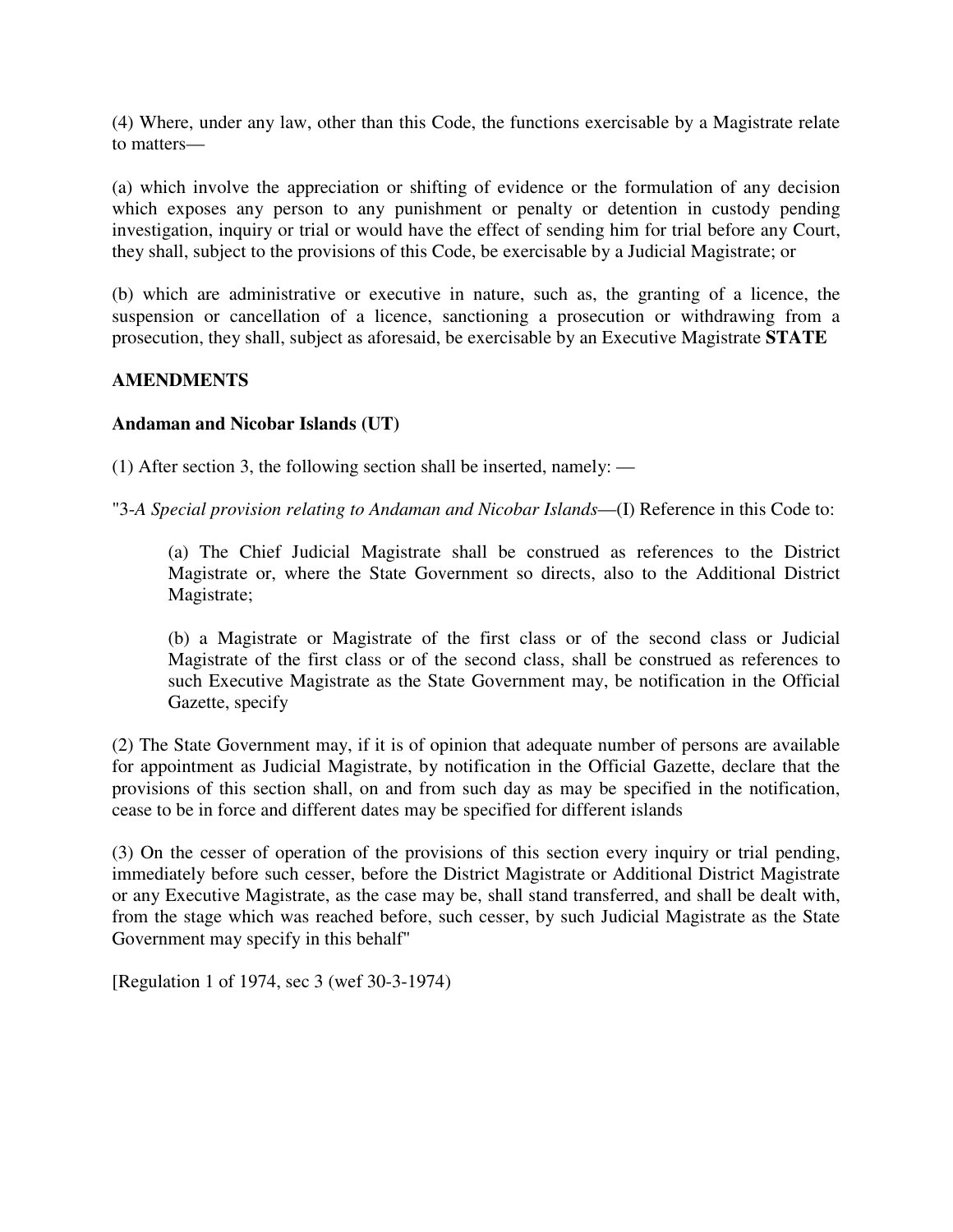### **Arunachal Pradesh and Mizoram:**

After sub-section (4), the following sub-section shall be inserted, namely:—

"(5) Notwithstanding anything contained in the foregoing provisions of this section,—

(i) any reference in such of the provisions of this Code, as applied to the Union territories of Arunachal Pradesh and Mizoram, to the Courts mentioned in Column (1) of the Table below shall, until the Courts of Session and Courts of Judicial Magistrate are constituted in the said Union territories be construed as references to the Court of Magistrate mentioned in the corresponding entry in Column (2) of that Table

### **Table**

1 2

Court of Session or Sessions Judge or Chief District Magistrate Judicial Magistrate

Magistrate or Magistrate of the First Class or Executive Magistrate

Judicial Magistrate of the First Class

(ii) the functions mentioned in clause (a) of sub-section (4) shall be exercisable by an Executive Magistrate"

The Chief Commissioners and the Additional Deputy Commissioners, in the Union territory of Arunachal Pradesh, were appointed to be Executive Magistrate

### **4. Trial of offences under the Indian Penal Code and other laws**

(1) All offences under the Indian Penal Code (45 of 1860) shall be investigated, inquired into, tried, and otherwise dealt with according to the provisions hereinafter contained

(2) All offences under any other law shall be investigated, inquired into, tried, and otherwise dealt with according to the same provisions, but subject to any enactment for the time being in force regulating the manner or place of investigating, inquiring into, trying or otherwise dealing with such offences

### **5. Saving**

Nothing contained in this Code shall, in the absence of a specific provision to the contrary, affect any special or local law for the time being in force, or any special jurisdiction or power conferred, or any special form of procedure prescribed, by any other law for the time being in force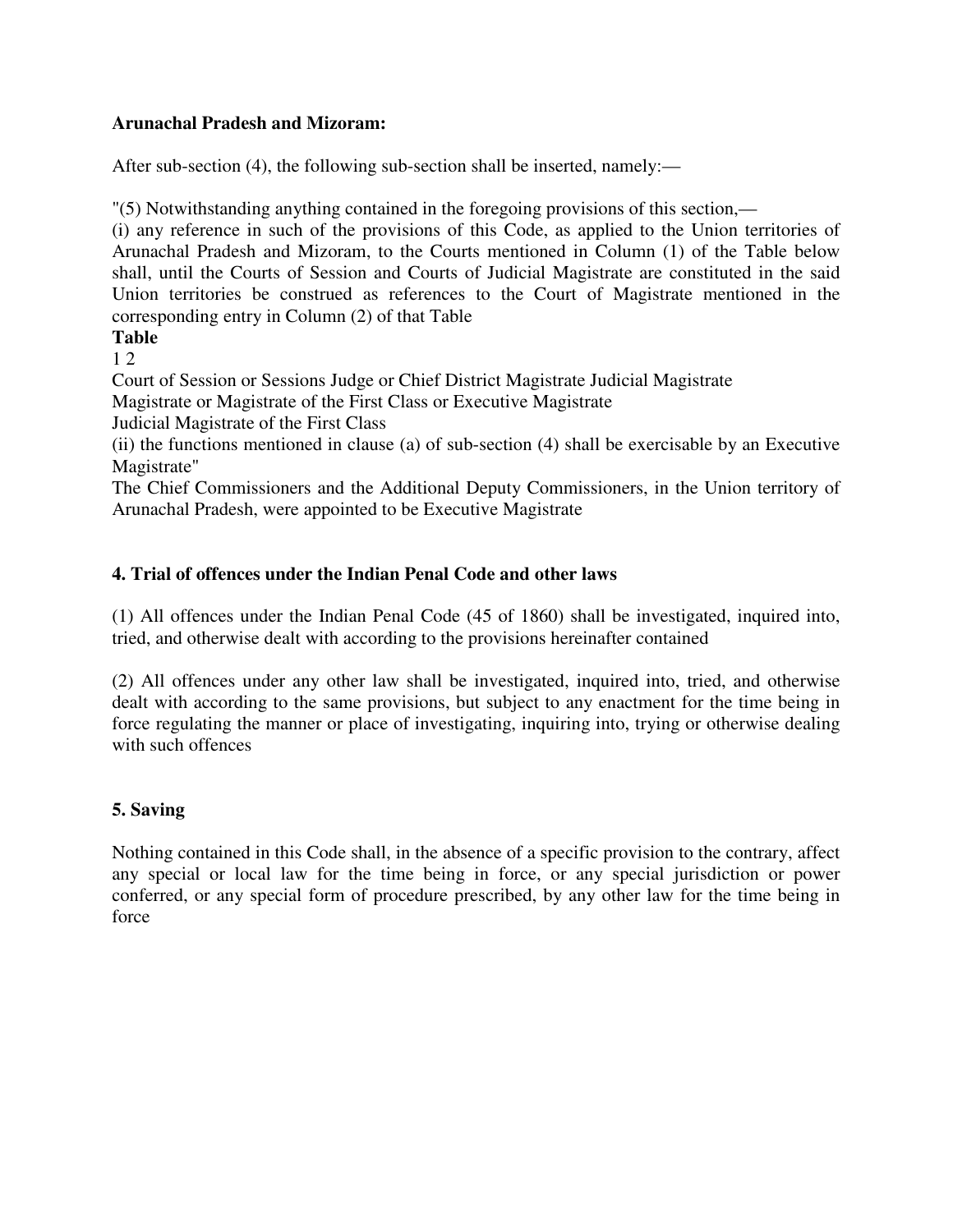### **Chapter II - CONSTITUTION OF CRIMINAL COURTS AND OFFICES**

**6. Classes of Criminal Courts**—Besides the High Courts and the Courts constituted under any law, other than this Code, there shall be, in every State, the following classes of Criminal Courts, namely: —

(i) Courts of Session;

(ii) Judicial Magistrate of the first class and, in any Metropolitan area, Metropolitan Magistrate;

(iii) Judicial Magistrate of the second class; and

(iv) Executive Magistrate

### **7. Territorial divisions**

(1) Every State shall be a sessions division or shall consist of sessions divisions; and every sessions division shall, for the purposes of this Code, be a district or consist of districts:—

Provided that every metropolitan area shall, for the said purposes, be a separate sessions division and district

(2) The State Government may, after consultation with the High Court, alter the limits or the number of such divisions and districts

(3) The State Government may, after consultation with the High Court, divide any district into sub-divisions and may alter the limits or the number of such sub-divisions

(4) The sessions divisions, districts and sub-divisions existing in a State at the commencement of this Code, shall be deemed to have been formed under this section

### **8. Metropolitan areas**

(1) The State Government may, by notification, declare that, as from such date as may be specified in the notification, any area in the State comprising a city or town whose population exceeds one million shall be a metropolitan area for the purposes of this Code

(2) As from the commencement of this Code, each of the Presidency-towns of Bombay, Calcutta and Madras and the city of Ahmedabad shall be deemed to be declared under sub-section (1) to be a metropolitan area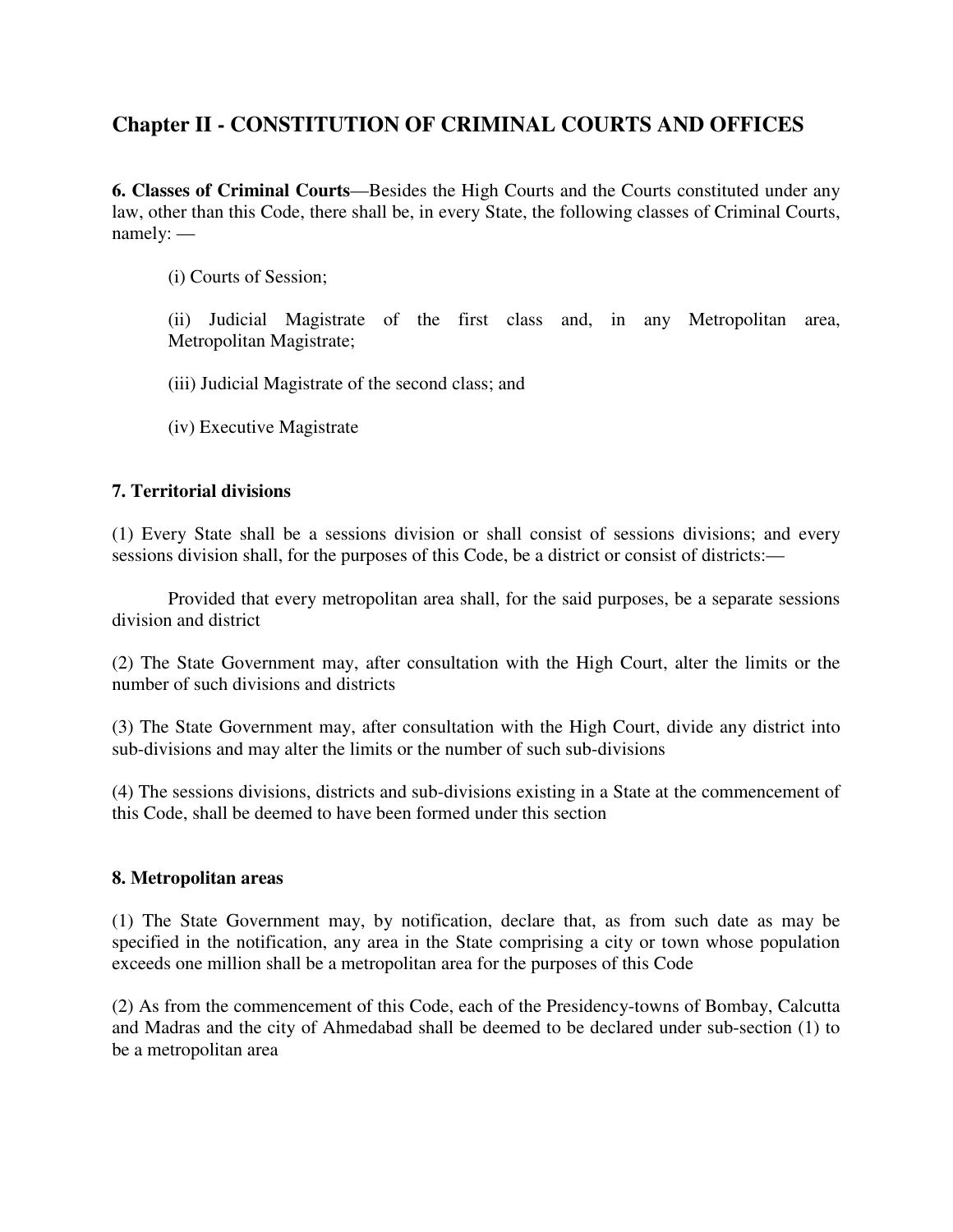(3) The State Government may, by notification, extend, reduce or alter the limits of a metropolitan area but the reduction or alteration shall not be so made as to reduce the population of such area to less than one million

(4) Where, after an area has been declared, or deemed to have been declared to be, a metropolitan area, the population of such area falls below one million, such area shall, on and from such date as the State Government may, by notification, specify in this behalf, cease to be a metropolitan area; but notwithstanding such cesser, any inquiry, trial or appeal pending immediately before such cesser before any Court or Magistrate in such area shall continue to be dealt with under this Code, as if such cesser had not taken place

(5) Where the State Government reduces or alters, under sub-section (3), the limits of any metropolitan area, such reduction or alteration shall not affect any inquiry, trial or appeal pending immediately before such reduction or alteration before any Court or Magistrate, and every such inquiry, trial or appeal shall continue to be dealt with under this Code as if such reduction or alteration had not taken place

**Explanation—**In this section, the expression "**population**" means the population as ascertained at the last preceding census of which the relevant figures have been published

### **9. Court of Session**

(1) The State Government shall establish a Court of Session for every sessions division

(2) Every Court of Session shall be presided over by a Judge, to be appointed by the High Court

(3) The High Court may also appoint Additional Sessions Judges and Assistant Sessions Judges to exercise jurisdiction in a Court of Session

(4) The Sessions Judge of one sessions division may be appointed by the High Court to be also an Additional Sessions Judge of another division, and in such case he may sit for the disposal of cases at such place or places in the other division as the High Court may direct

(5) Where the office of the Sessions Judge is vacant, the High Court may make arrangements for the disposal of any urgent application which is, or may be, made or pending before such Court of Session by an Additional or Assistant Sessions Judge, or, if there be no Additional or Assistant Sessions Judge, by a Chief Judicial Magistrate, in the sessions division; and every such Judge or Magistrate shall have jurisdiction to deal with any such application

(6) The Court of Sessions shall ordinarily hold its sitting at such place or places an the High Court may, by notification, specify; but, if, in any particular case, the Court of Session is of opinion that it will tend to the general convenience of the parties and witnesses to hold its sittings at any other place in the sessions division, it may, with the consent of the prosecution and the accused, sit at that place for the disposal of the case or the examination of any witness or witnesses therein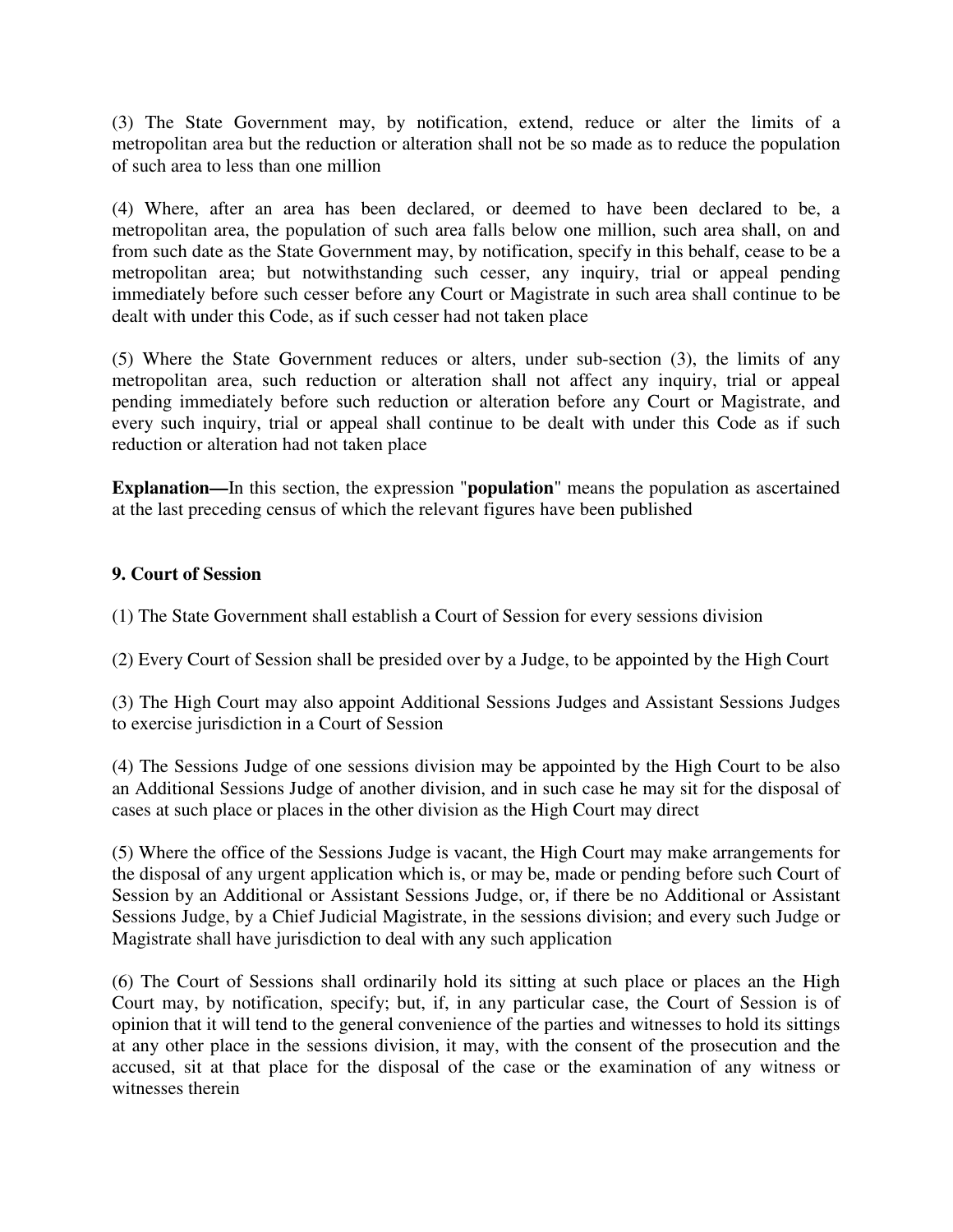**Explanation —** For the purposes of this Code, "**appointment**" does not include the first appointment, posting or promotion of a person by the Government to any Service, or post in connection with the affairs of the Union or of a State, where under any law, such appointment, posting or promotion is required to be made by Government

### **STATE AMENDMENTS**

### **Uttar Pradesh:**

In section 9 after sub-section (5), the following sub-section shall be inserted, namely:—

"(5-A) In the event of the death, resignation, removal or transfer of the Sessions Judge, or of his being incapacitated by illness or otherwise for the performance of his duties, or of his absence from his place at which his Court is held, the senior most among the Additional Sessions Judges, and the Assistant Sessions Judges present at the place, and in their absence the Chief Judicial Magistrate shall without relinquishing his ordinary duties assume charge of the office of the Sessions Judge and continue in charge there of until the office is resumed by the sessions judge or assumed by an officer appointed thereto, and shall subject to the provision of this Code and any rules made by the High Court in this behalf, exercise any of the powers of the Sessions Judge"

[*Vide* UP Act 1 of 1984, sec 2 (wef 1-5-1984)

In section 9, in sub-section (6), insert the following proviso:—

"Provided that the Court of Sessions may hold, or the High Court may direct the Court of Session to hold its sitting in any particular case at any place in the Sessions Division, where it appears expedient to do so for considerations of internal security or public order, and in such cases, the consent of the prosecution and the accused shall not be necessary" *Vide* UP Act 16 of 1976, sec 2

### **West Bengal:**

To sub-section (3) of section 9 the following provisos shall be added:—

"Provided that notwithstanding anything to the contrary contained in this Code, Additional Sessions Judge in a sub-division, other than the sub-division, by whatever name called, wherein the headquarters of the Sessions Judges are situated, exercising jurisdiction in a Court of Session, shall have all the powers of the Sessions Judge under this Code, in respect of the cases and proceedings in the Criminal Courts in that sub-division, for the purposes of sub-section (7) of session 116 sections 193 and, clause (a) of section 209 and sections 409, 439 and 449:

Provided further that the above powers shall not be in derogation of the powers otherwise exercisable by an Additional Sessions Judge or a Sessions Judge under this Code" *Vide* WB Act 24 of 1988, sec 3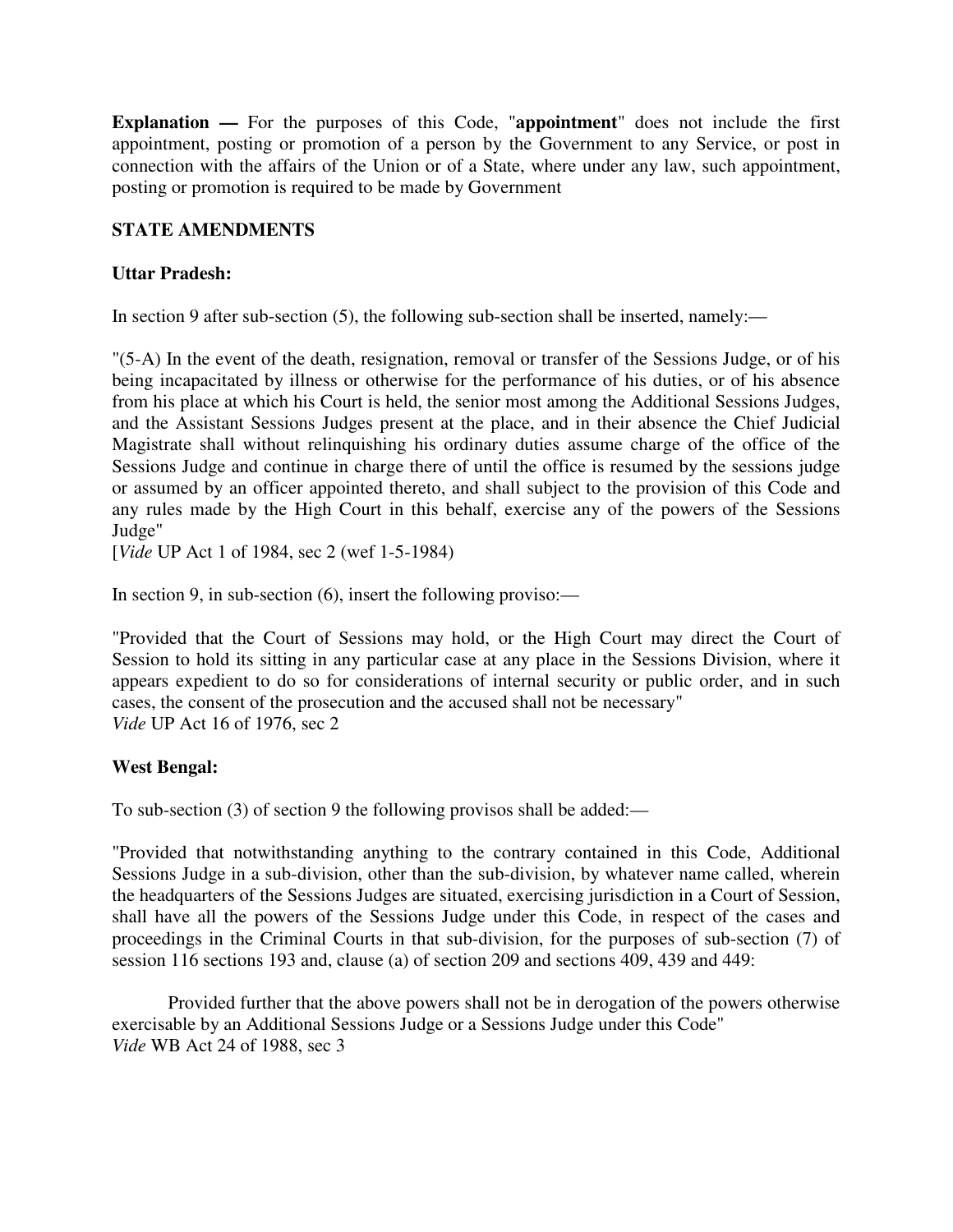### **10. Subordination of Assistant Sessions Judges**

(1) All Assistant Sessions Judges shall be subordinate to the Sessions Judge in whose Court they exercise jurisdiction

(2) The Sessions Judges may, from time to time, make rules consistent with this Code, as to the distribution of business among such Assistant Sessions Judges

(3) The Sessions Judge may also make provision for the disposal of any urgent application, in the event of his absence or inability to act, by an Additional or Assistant Sessions Judge, or, if there be no Additional or Assistant Sessions Judge, by the Chief Judicial Magistrate, and every such Judge or Magistrate shall be deemed to have jurisdiction to deal with any such application

### **11. Courts of Judicial Magistrates**

(1) In every district (not being a metropolitan area), there shall be established as many Courts of Judicial Magistrates of the first class and of the second class, and at such places, as the State Government may, after consultation with the High Court, by notification, specify:

Provided that the State Government may, after consultation with the High Court, establish, for any local area, one or more Special Courts of Judicial Magistrate of the first class or of the second class to try any particular case or particular class of cases, and where any such Special Court is established, no other Court of Magistrate in the local area shall have jurisdiction to try any case or class of cases for the trial of which such Special Court of Judicial Magistrate has been established

(2) The presiding officers of such Courts shall be appointed by the High Courts

(3) The High Court may, whenever it appears to it to be expedient or necessary, confer the powers of a Judicial Magistrate of the first class or of the second class on any member of the Judicial Service of the State, functioning as a Judge in a Civil Court

### **STATE AMENDMENTS**

### **Andaman and Nicobar Islands, Dadra and Nagar Haveli and Lakshadweep:**

In sub-section (3) of section 11, for the words "any member of the Judicial Service of the State functioning as a Judge in a Civil Court" the words "any person discharging the functions of a Civil Court", shall be substituted [*Vide* Regulation 1 of 1974 (wef 30-3-1974)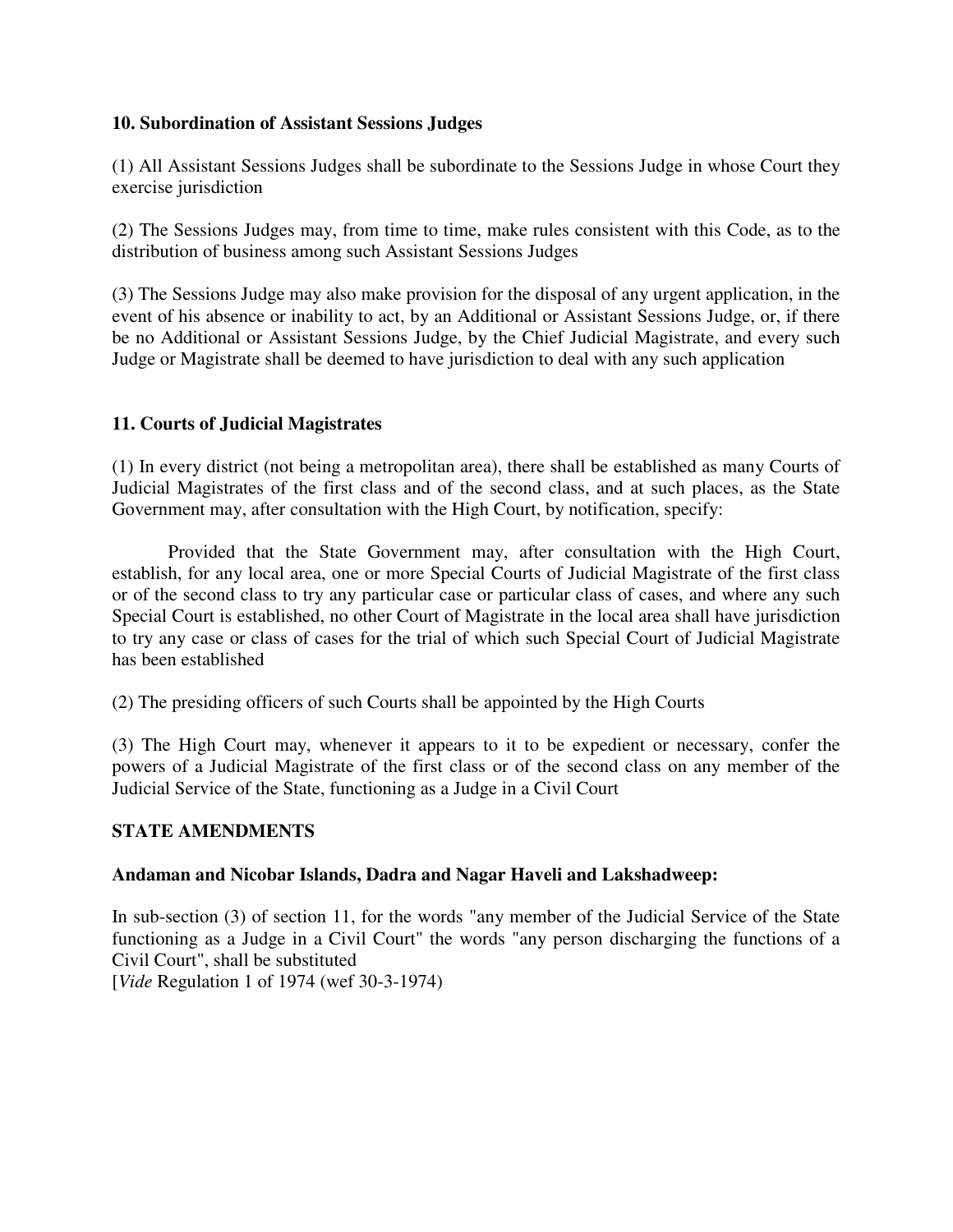### **Bihar:**

After sub-section (3) of Section 11, the following sub-section shall be inserted, namely:—

"(4) The State Government may likewise establish for any local area one or more Courts of Judicial Magistrate of the first class or second class to try any particular cases of particular class or categories of cases"

[*Vide* Bihar Act 8 of 1977, sec 2 (wef 10-1-1977)

### **Haryana:**

After sub-section (1) of Section 11, the following sub-section shall be inserted:—

"(1-A) The State Government may likewise establish as many Courts of Judicial Magistrate of the first class and of the second class in respect to particular cases or particular class or classes of cases, or to cases generally in any local area"

[*Vide* Haryana Act 16 of 1976, sec 2 (wef 24-2-1976)

### **Kerala:**

(1) In section 11, after sub-section (1), the following sub-section shall be inserted, namely:— "(1-A) The State Government may likewise establish as many special Courts of Judicial Magistrate of First Class in respect to particular cases or to a particular class or particular classes of cases or in regard to cases generally, in any local area

(2) The amendments made by sub-section (1) shall be, and shall be deemed to have been, in force for the period commencing from the 2nd day of December, 1974 and ending with the 18th day of December, 1978

**Validation—**Any notification issued by the State Government on or after the 2nd day of December, 1974 and before the commencement of the Code of Criminal Procedure (Amendment) Act, 1978 (Central Act 45 of 1978) purporting to establish any special Court of the Judicial Magistrate of the first class having jurisdiction over more than one district shall be deemed to have been issued under section 11 of the said code as amended by this Act and accordingly such notification issued and any act or proceeding done or taken or purporting to have been done or taken by virtue of it shall be deemed to be and always to have been valid" [*Vide* Kerala Act 21 of 1987

### **Punjab:**

In sub-section (1) of section 11, insert the following new sub-section:—

"(1-A) The State Government may likewise establish as many Courts of Judicial Magistrate of the first class in respect to particular cases or to particular classes of cases, or in regard to cases generally, in any local area"

[*Vide* Punjab Act 9 of 1978, sec 2 (wef 14-4-1978)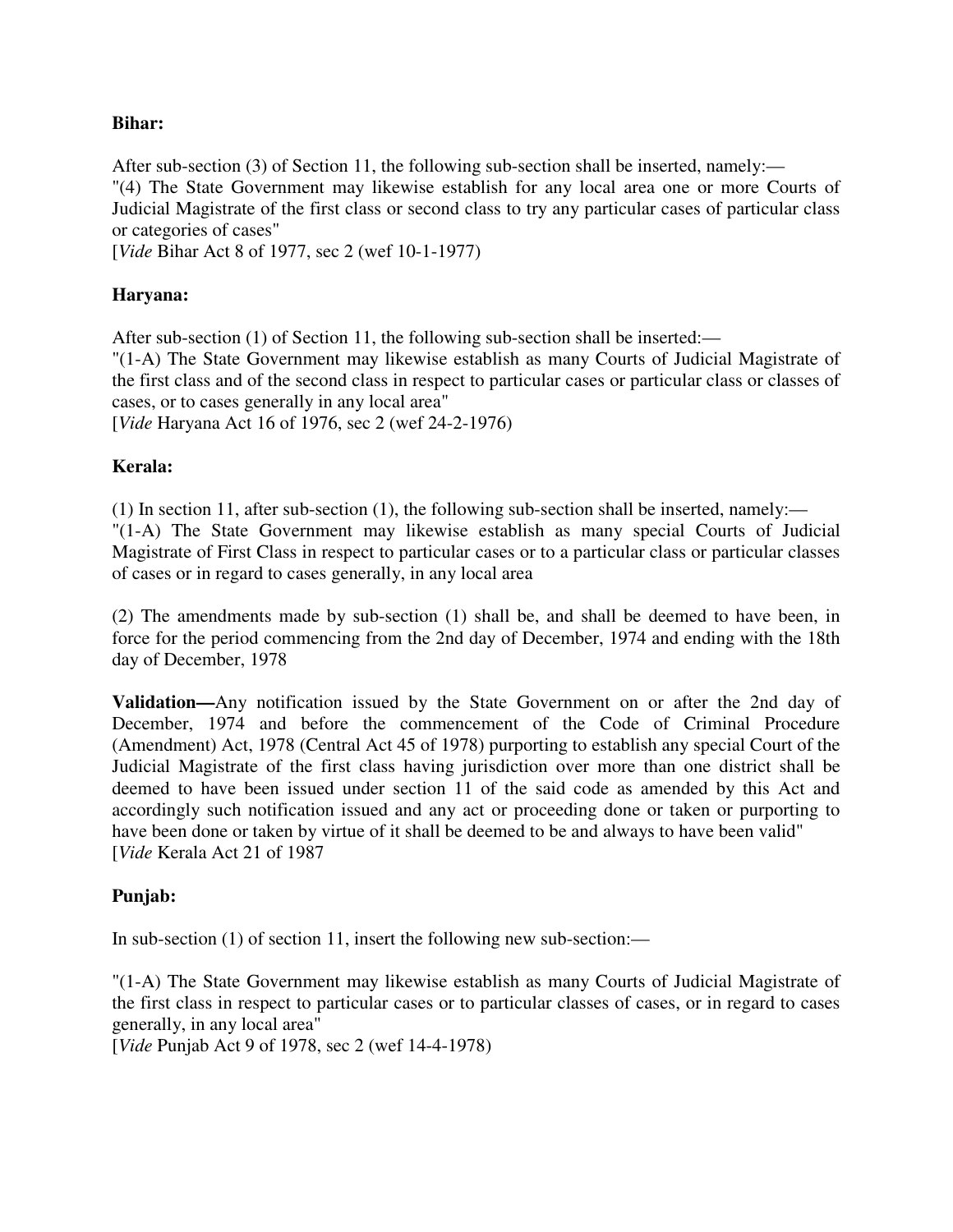# **Rajasthan:**

In sub-section (1) of section 11, the following new sub-section shall be inserted, namely:— "(1-A) The State Government may likewise establish as many Courts of Judicial Magistrate of the first class and of the second class in respect to particular cases, or to a particular class or particular classes of cases, or in regard to cases generally, in any local area" [*Vide* Rajasthan Act 10 of 1977, sec 2 (wef 13-9-1977)

#### **Uttar Pradesh:**

In section 11, the following sub-section shall be inserted, namely:—

"(1A) The State Government may likewise establish as many Courts of Judicial Magistrate of the first class and of the second class in respect to particular cases, or to a particular class or particular classes of cases, or in regard to cases generally, in any local area" [*Vide* UP Act 16 of 1976, sec 3 (wef 30-4-1976)

#### **12. Chief Judicial Magistrate and Additional Chief Judicial Magistrate,** *etc*

(1) In every district ( not being a metropolitan area), the High Court shall appoint a Judicial Magistrate of the first class to the Chief Judicial Magistrate

(2) The High Court may appoint any Judicial Magistrate of the first class to be an Additional Chief Judicial Magistrate, and such Magistrate shall have all or any of the powers of a Chief Judicial Magistrate under this Code or under any other law for the time being in force as the High Court may direct

(3) (a) The High Court may designate any Judicial Magistrate of the first class in any subdivision as the Sub-divisional Judicial Magistrate and relieve him of the responsibilities specified in this section as occasion requires

(b) Subject to the general control of the Chief Judicial Magistrate, every Sub-divisional Judicial Magistrate shall also have and exercise, such powers of supervision and control over the work of the Judicial Magistrates (other than Additional Chief Judicial Magistrates) in the sub-division as the High Court may, by general or special order, specify in this behalf .

#### **STATE AMENDMENTS**

#### **Nagaland:**

In sub-sections (1), (2) and (3) the words "High Court" shall be substituted by the words "State Government" wherever they occur

[*Vide* Notification Law 170/74 Leg, dated 3-7-1975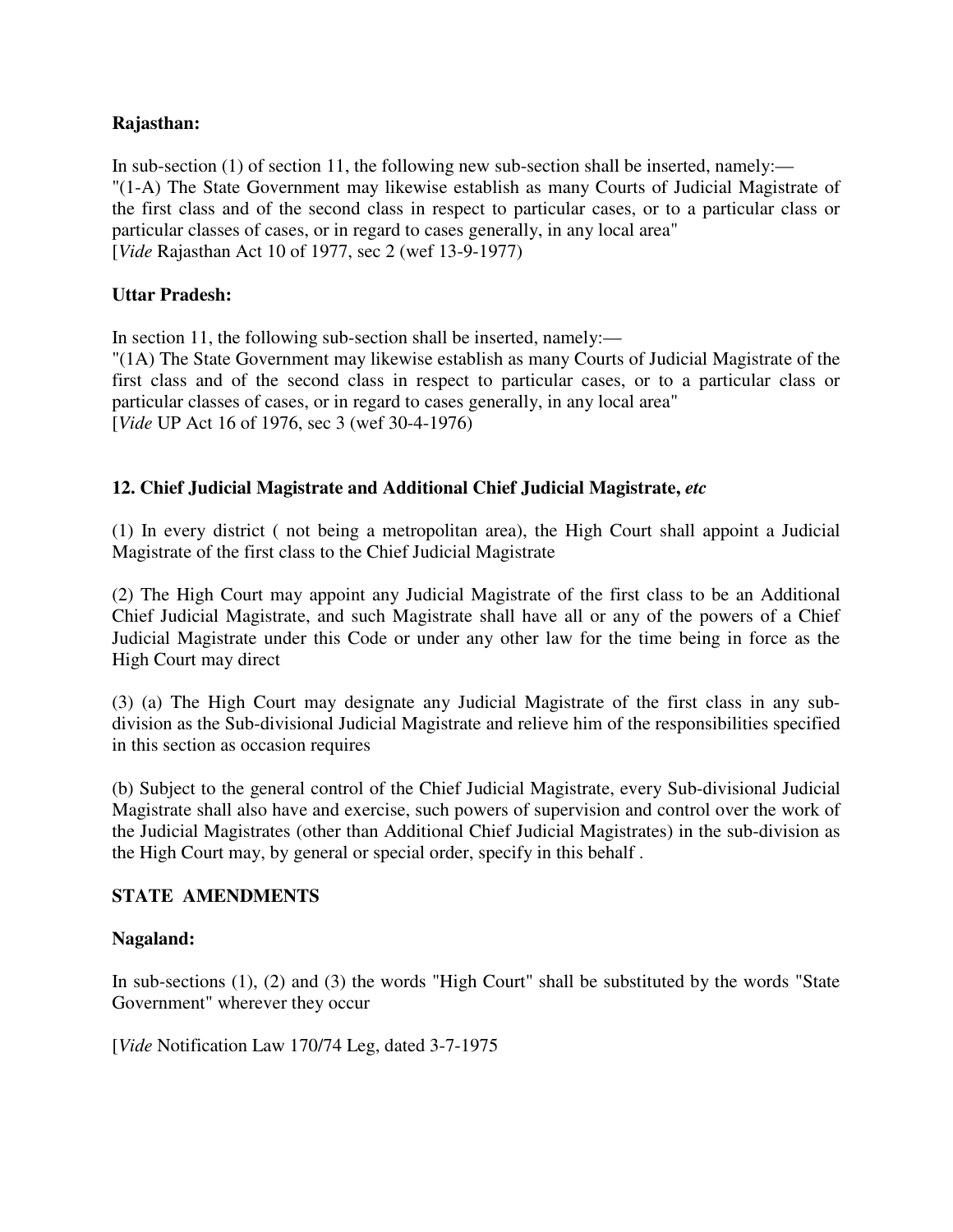#### **Uttar Pradesh:**

After sub-section (3), the following sub-section shall be inserted, namely:—

"(4) Where the office of the Chief Judicial Magistrate is vacant or he is incapacitated by illness, absence or otherwise for the performance of his duties, the senior-most among the Additional Chief Judicial Magistrate and other judicial Magistrates present at the place, and in their absence the district magistrate and in his absence the senior-most Executive Magistrate shall dispose of the urgent work of the Chief Judicial Magistrate"

[*Vide* UP Act 1 of 1984, sec 3 (wef 1-5-1984)

#### **13. Special Judicial Magistrates**

(1) The High Court may, if requested by the Central or State Government so to do, confer upon any person who holds or has held any post under the Government all or any of the powers conferred or conferrable by or under this Code on a Judicial Magistrate of the first class or of the second class, in respect to particular cases or to particular classes of cases, in any local area, not being a metropolitan area:

Provided that no such power shall be conferred on a person unless he possesses such qualification or experience in relation to legal affairs as the High Court may, by rules, specify

(2) Such Magistrates shall be called Special Judicial Magistrates and shall be appointed for such term, not exceeding one year at a time, as the High Court may, by general or special order, direct (3) The High Court may empower a Special Judicial Magistrate to exercise the powers of a Metropolitan Magistrate in relation to any metropolitan area outside his local jurisdiction

#### **STATE AMENDMENTS**

#### **Andhra Pradesh:**

In sub-section (2) of section 13, for the words "not exceeding one year at a time" the words "not exceeding two years at a time" shall be substituted and to the said sub-section the following proviso shall be added, namely:—

"Provided that any person who is holding the office of Special Judicial Magistrate at the commencement of the Code of Criminal Procedure (Andhra Pradesh Amendment) Act, 1992 and has not completed sixty-five years of age shall continue to hold office for a term of two years from the date of his appointment" [*Vide* AP Act 2 of 1992

#### **Bihar:**

In section 13 for the words "in any district", the words "in any local area" shall be substituted [*Vide* Bihar Act 8 of 1977, sec (wef 10-1-1977)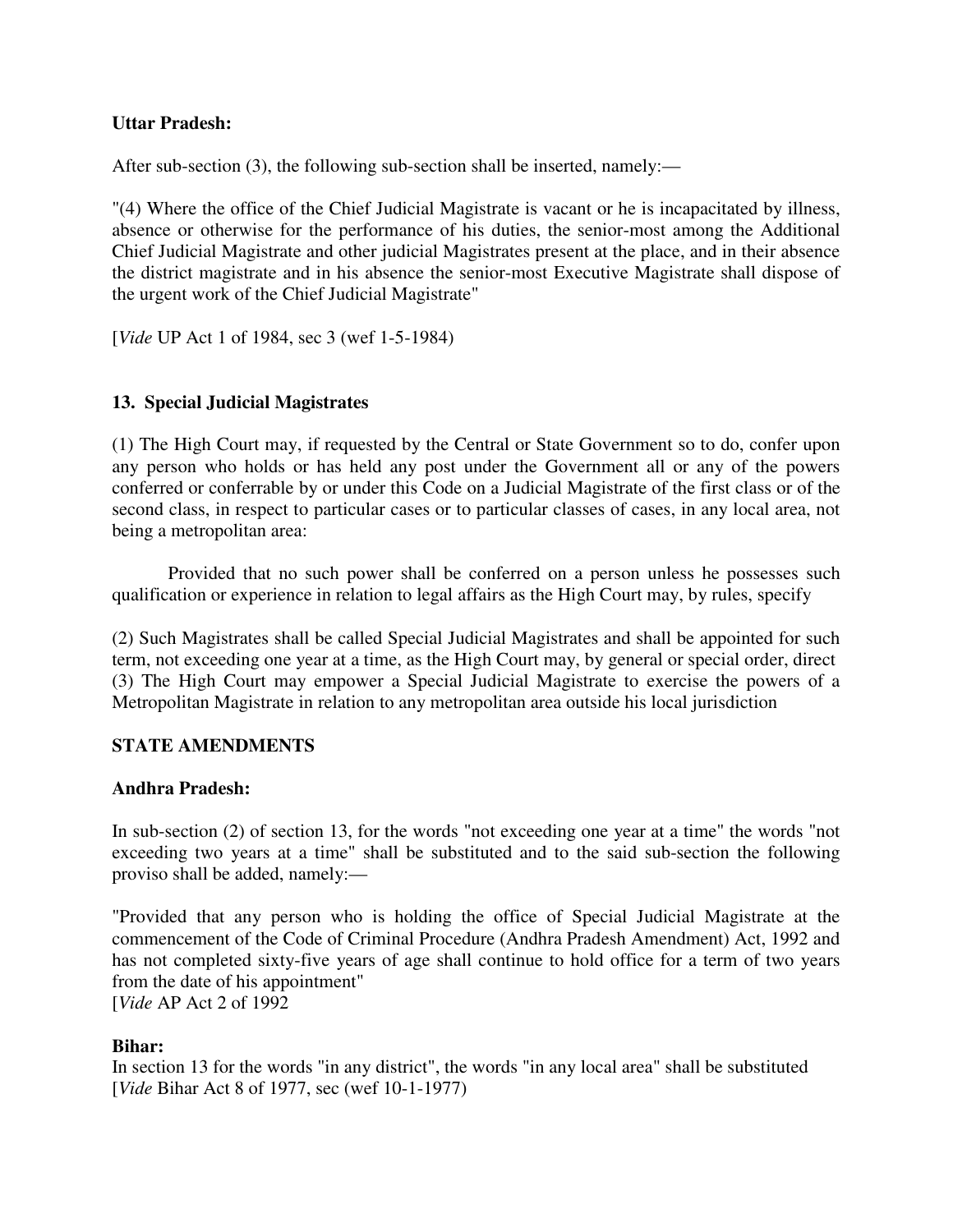# **Haryana:**

In section 13 of the principal Act, in sub-section (1) for the words "second class", the words "first class or second class" and for the words "in any district", the words "in any local area" shall be substituted

[*Vide* Haryana Act 16 of 1976, sec 3 (wef 24-2-1976)

# **Himachal Pradesh:**

In section 13, for the words "in any district" the words "in any local area" shall be substituted [*Vide* Act 40 of 1976 (wef 13-11-1976)

# **Punjab and Uttar Pradesh:**

In section 13 of the principal Act, in sub-section (1) for the words "second class" the words "first class or second class" and for the words "in any district", the words "in any local area" shall be substituted

[*Vide* Punjab Act 9 of 1978, sec 3 (wef 14-4-1978) and UP Act 16 of 1976, sec 4 (wef 5-1-1976)

#### **14. Local Jurisdiction of Judicial Magistrates**

(1) Subject to the control of the High Court, the Chief Judicial Magistrate may, from time to time, define the local limits of the areas within which the Magistrates appointed under section 11 or under section 13 may exercise all or any of the powers with which they may respectively be invested under this Code:

Provided that the Court of a Special Judicial Magistrate may hold its sitting at any place within the local area for which it is established

(2) Except as otherwise provided by such definition, the jurisdiction and powers of every such Magistrate shall extend throughout the district

(3) Where the local jurisdiction of a Magistrate, appointed under section 11 or section 13 or section 18, extends to an area beyond the district, or the metropolitan area, as the case may be, in which he ordinarily holds Court, any reference in this Code to the Court of Session, Chief Judicial Magistrate or the Chief Metropolitan Magistrate shall, in relation to such Magistrate, throughout the area within his local jurisdiction, be construed, unless the context otherwise requires, as a reference to the Court of Session, Chief Judicial Magistrate, or Chief Metropolitan Magistrate, as the case may be, exercising jurisdiction in relation to the said district or metropolitan area **STATE AMENDMENT Maharashtra:** 

After section 14, the following section shall be inserted, namely:—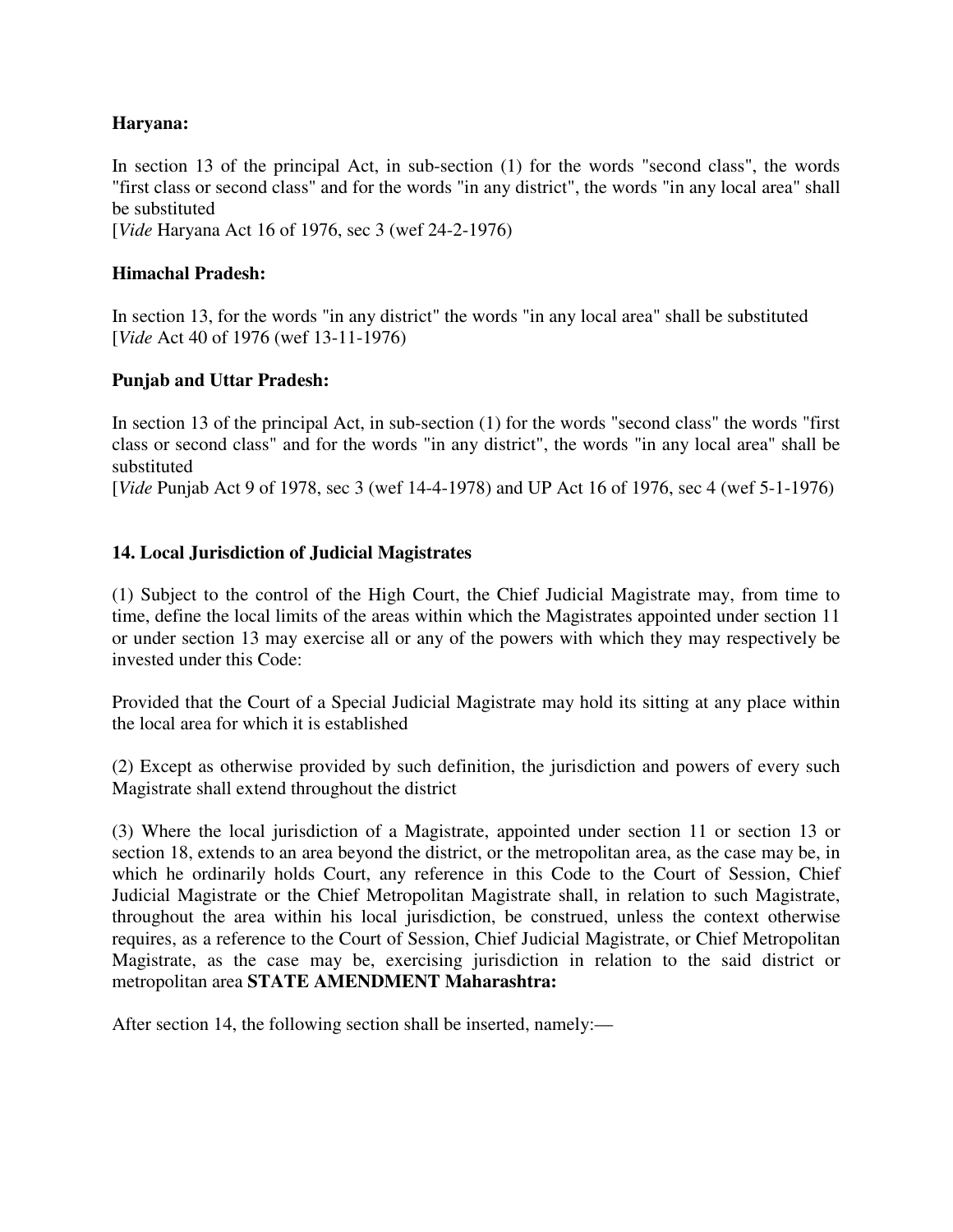#### **15. Subordination of Judicial Magistrates**

(1) Every Chief Judicial Magistrate shall be subordinate to the Sessions Judge; and every other Judicial Magistrate shall, subject to the general control of the Sessions Judge, be subordinate to the Chief Judicial Magistrate

(2) The Chief Judicial Magistrate may, from time to time, make rules or give special orders, consistent with this Code, as to the distribution of business among the Judicial Magistrates subordinate to him **STATE AMENDMENT** 

#### **Bihar:**

After sub-section (2) of section 15, the following sub-section shall be substituted, namely:—

"(3) Any judicial Magistrate exercising powers over any local area extending beyond the district in which he holds his Court, shall be subordinate to the Chief Judicial Magistrate of the said district and reference in this Code to the Sessions Judge shall be deemed to be references to the Sessions Judge of that district where he holds his Court" [*Vide* Bihar Act 8 of 1977, sec 4 (wef 10-1-1977)

#### **16. Courts of Metropolitan Magistrates**

(1) In every metropolitan area, there shall be established as many Courts of Metropolitan Magistrates, and at such places, as the State Government may, after consultation with the High Court, by notification, specify

(2) The presiding officers of such Courts shall be appointed by the High Court

(3) The jurisdiction and powers of every Metropolitan Magistrate shall extend throughout the metropolitan area **STATE AMENDMENT** 

#### **Uttar Pradesh:**

In section 16 after sub-section (3), the following sub-section shall be inserted, namely:—

"(4) Where the office of the Chief Metropolitan Magistrate is vacant or he is incapacitated by illness, absence or otherwise for the performance of his duties, the senior most among the Additional Chief Metropolitan Magistrates and other Metropolitan Magistrates present at the place, shall dispose of the urgent work of the Chief Metropolitan Magistrate" [*Vide* UP Act 1 of 1984, sec 3 (wef 1-5-1984)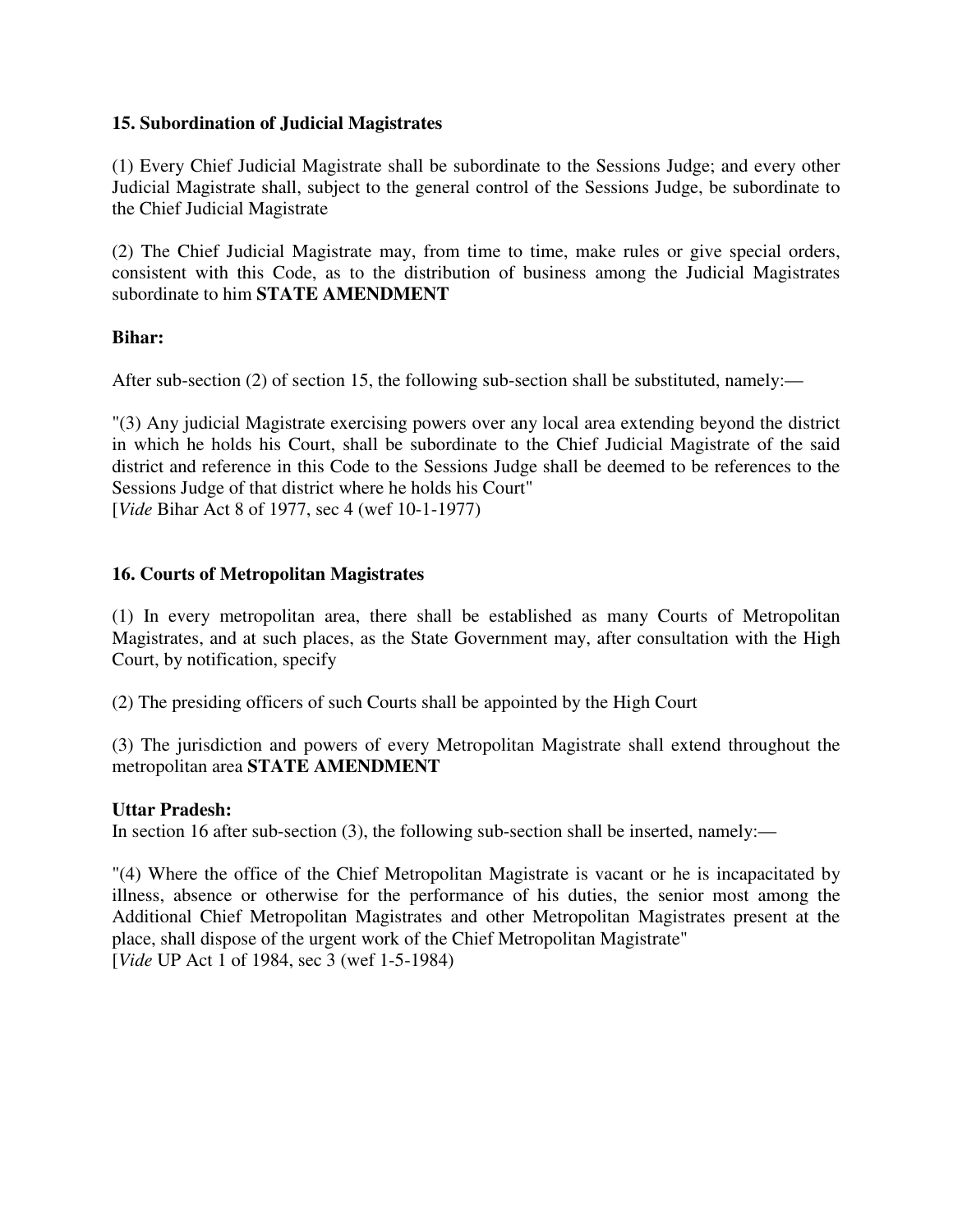#### **17. Chief Metropolitan Magistrate and Additional Chief Metropolitan Magistrate**

(1) The High Court shall, in relation to every metropolitan area within its local jurisdiction, appoint a Metropolitan Magistrate to be the Chief Metropolitan Magistrate for such metropolitan area

(2) The High Court may appoint any Metropolitan Magistrate to be an Additional Chief Metropolitan Magistrate, and such Magistrate shall have all or any of the powers of a Chief Metropolitan Magistrate under this Code or under any other law for the time being in force as the High Court may direct

#### **18. Special Metropolitan Magistrates**

(1) The High Court may, if requested by any Central or State Government so to do, confer upon any person who holds or has held any post under the Government, all or any of the powers conferred or conferrable by or under this Code on a Metropolitan Magistrate, in respect to particular cases or to particular classes of cases \*\*\* in any metropolitan area within its local jurisdiction:

Provided that no such power shall be conferred on a person unless he possesses such qualification or experience in relation to legal affairs as the High Court may, by rules, specify

(2) Such Magistrates shall be called Special Metropolitan Magistrates and shall be appointed for such term, not exceeding one year at a time, as the High Court may, by general or special order, direct

(3) The High Court or the State Government, as the case may be, may empower any Special Metropolitan Magistrate to exercise, in any local area outside the metropolitan area, the powers of a Judicial Magistrate of the first class

#### **STATE AMENDMENTS**

#### **Andhra Pradesh:**

In sub-section (2) of section 18, for the words, "not exceeding one year at a time" the words "not exceeding two years at a time" shall be substituted and to the said sub-section the following proviso shall be added, namely:—

"Provided that a person who is holding the office of Special Metropolitan Magistrate at the commencement of the Code of Criminal Procedure (Andhra Pradesh Amendment) Act, 1992, and has not completed sixty-five years of age shall continue to hold office for a term of two years from the date of his appointment"

[*Vide* AP Act 2 of 1992 (Date of enforcement yet to be notified)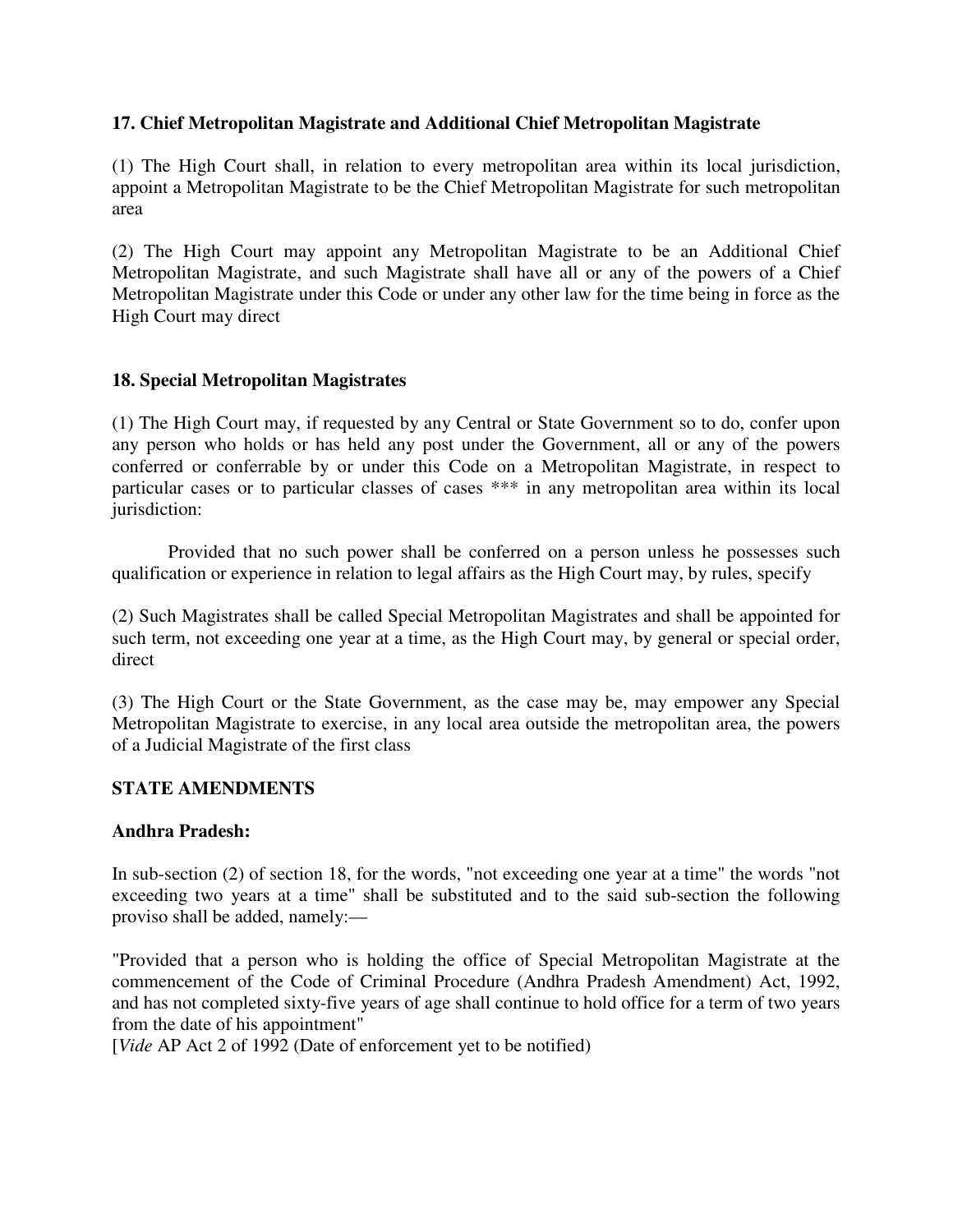#### **Maharashtra:**

In sub-section (1) of section 18, for the words "in any metropolitan area" the words "in one or more metropolitan areas" shall be substituted [*Vide* Maharashtra Act 23 of 1976, sec 3 (wef 10-6-1976)

#### **19. Subordination of Metropolitan Magistrates**

(1) The Chief Metropolitan Magistrate and every Additional Chief Metropolitan Magistrate shall be subordinate to the Sessions Judge, and every other Metropolitan Magistrate shall, subject to the general control of the Sessions Judge, be subordinate to the Chief Metropolitan Magistrate

(2) The High Court may, for the purposes of this Code, define the extent of the subordination if any, of the Additional Chief Metropolitan Magistrates to the Chief Metropolitan Magistrate

(3) The Chief Metropolitan Magistrate may, from time to time, make rules or give special orders, consistent with this Code, as to the distribution of business among the Metropolitan Magistrates and as to the allocation of business to an Additional Chief Metropolitan Magistrate

#### **20. Executive Magistrates**

(1) In every district and in every metropolitan area The State Government may appoint as many persons as it thinks fit to be Executive Magistrates and shall appoint one of them to be the District Magistrate

(2) The State Government may appoint any Executive Magistrate to be an Additional District Magistrate, and such Magistrate shall have such of the powers of a District Magistrate under this Code or under any other law for the time being in force as may be directed by the State Government

(3) Whenever, in consequence of the office of a District Magistrate becoming Vacant, any officer succeeds temporarily to the executive administration of the district, such officer shall, pending the orders of the State Government, exercise all the powers and perform all the duties respectively conferred and imposed by this Code on the District Magistrate

(4) The State Government may place an Executive Magistrate in charge of a sub-division and may relieve him of the charge as occasion requires; and the Magistrate so placed in charge of a sub-division shall be called the Sub-divisional Magistrate

(5) Nothing in this section shall preclude the State Government from conferring Under any law for the time being in force, on a Commissioner of Police, all or any of the powers of an Executive Magistrate in relation to a metropolitan area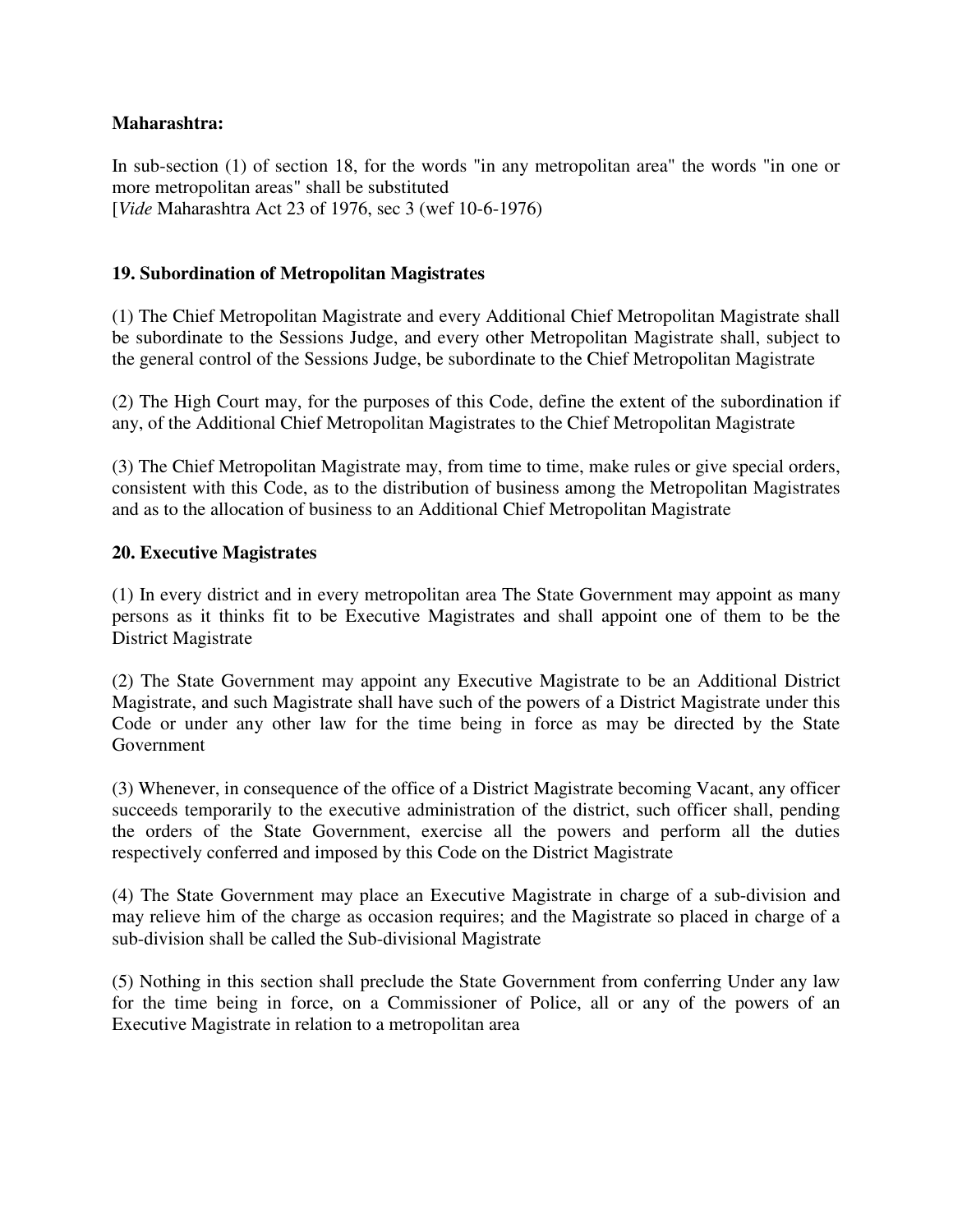# **STATE AMENDMENT**

# **Uttar Pradesh**:

In section 20 after sub-section (5), the following sub-section shall be inserted, namely:— "(6) The State Government may delegate its powers under sub-section (4) to the District Magistrate" *Vide* UP Act 1 of 1984, sec 5 (wef 1-5-1984)

**21. Special Executive Magistrates**

The State Government may appoint, for such term as it may think fit, Executive Magistrates, to be known as Special Executive Magistrates for particular areas or for the performance of particular functions and confer on such Special Executive Magistrates such of the powers as are conferrable under this Code on Executive Magistrate, as it may deem fit

#### **Comments**

Special Executive Magistrate is entitled to exercise any of powers of the Executive Magistrate conferred by the Code, *State of Maharashtra* v *Mohammad Salim Khan,* (1991)1 Crimes 120 (SC)

#### **22. Local Jurisdiction of Executive Magistrates**

(1) Subject to the control of the State Government, the District Magistrate may, from time to time, define the local limits of the areas within which the Executive Magistrates may exercise all or any of the powers with which they may be invested under this Code

(2) Except as otherwise provided by such definition, the jurisdiction and powers of every such Magistrate shall extend throughout the district

#### **23. Subordination of Executive Magistrates**

(1) All Executive Magistrates, other than the Additional District Magistrate, shall be subordinate to the District Magistrate, and every Executive Magistrate (other than the Sub-divisional Magistrate) exercising powers in a sub-division shall also be subordinate to the Sub-divisional Magistrate, subject, however, to the general control of the District Magistrate

(2) The District Magistrate may, from time to time, make rules or give special orders, consistent with this Code, as to the distribution of business among the Executive Magistrates subordinate to him and as to the allocation of business to an Additional District Magistrate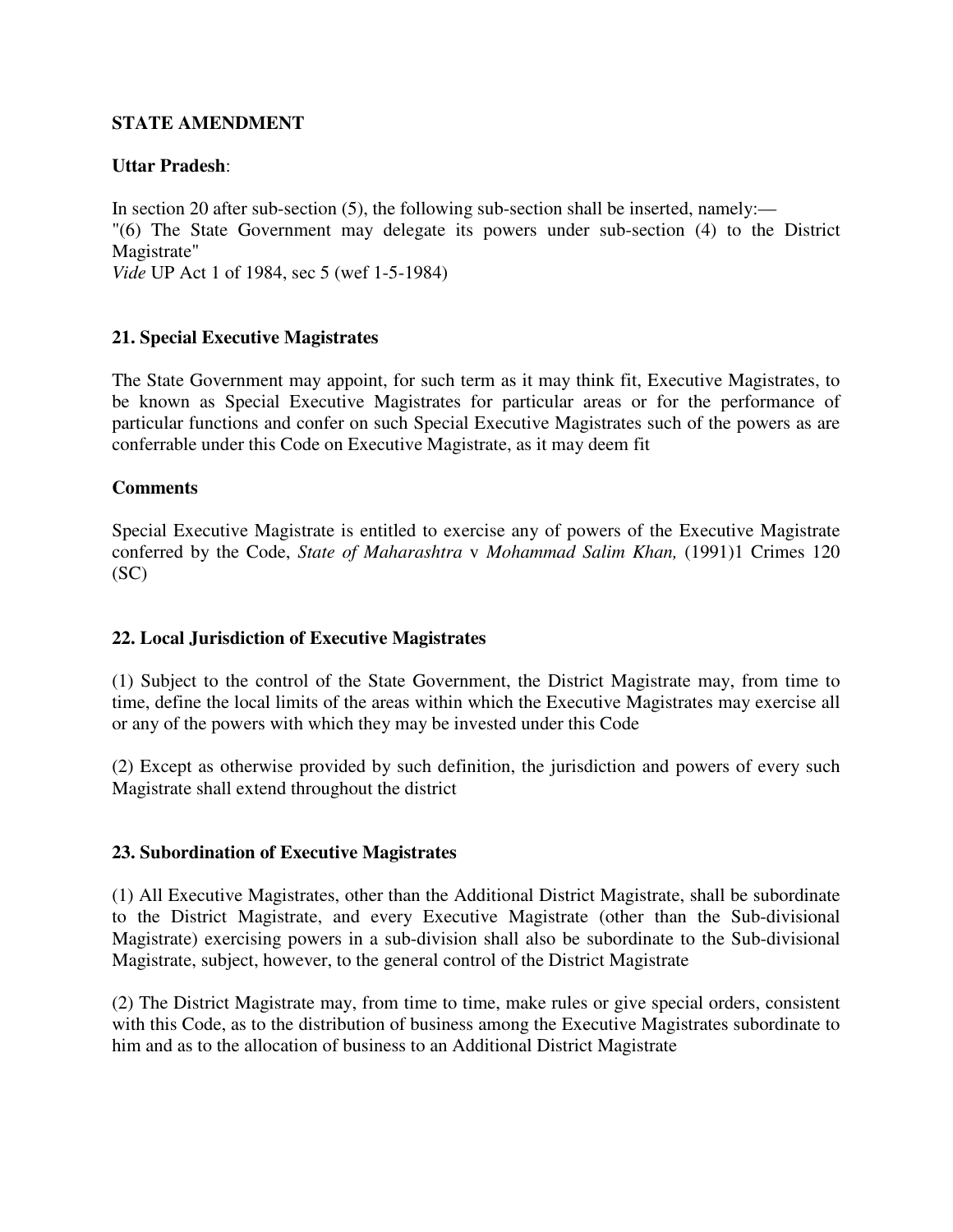#### **24. Public Prosecutors**

(1) For every High Court, the Central Government or the State Government shall, after consultation with the High Court, appoint a Public Prosecutor and may also appoint one or more Additional Public Prosecutor, for conducting in such Court, any prosecution, appeal or other proceeding on behalf of the Central Government or State Government, as the case may be

(2) The Central Government may appoint one or more Public Prosecutors for the purpose of conducting any case or class of cases in any district, or local area

(3) For every district, the State Government shall appoint a Public Prosecutor and may also appoint one or more Additional Public Prosecutors for the district:

Provided that the Public Prosecutor or Additional Public Prosecutor appointed for one district may be appointed also to be a Public Prosecutor or an Additional Public Prosecutor, as the case may be, for another district

(4) The District Magistrate shall, in consultation with the Sessions Judge, prepare a panel of names of persons, who are, in his opinion fit to be appointed as Public Prosecutor or Additional Public Prosecutors for the district

(5) No person shall be appointed by the State Government as the Public Prosecutor or Additional Public Prosecutor for the district unless his name appears in the panel of names prepared by the District Magistrate under sub-section (4)

(6) Notwithstanding anything contained in sub-section (5), where in a State there exists a regular Cadre of Prosecuting Officers, the State Government shall appoint a Public Prosecutor or an Additional Public Prosecutor only from among the persons constituting such Cadre:

Provided that where, in the opinion of the State Government, no suitable person is available in such Cadre for such appointment that Government may appoint a person as Public Prosecutor or Additional Public Prosecutor, as the case may be, from the panel of names prepared by the District Magistrate under sub-section (4)

(7) A person shall be eligible to be appointed as a Public Prosecutor or an Additional Public Prosecutor under sub-section (1) or sub-section (2) or sub-section (3) or sub-section (6), only if he has been in practice as an advocate for not less than seven years

(8) The Central Government or the State Government may appoint, for the purposes of any case or class of cases, a person who has been in practice as an advocate for not less than ten years as a Special Public Prosecutor

(9) For the purposes of sub-section (7) and sub-section (8), the period during which a person has been in practice as a pleader, or has rendered (whether before or after the commencement of this Code) service as a Public Prosecutor or as an Additional Public Prosecutor or Assistant Public Prosecutor or other Prosecuting Officer, by whatever name called, shall be deemed to be the period during which such person has been in practice as an advocate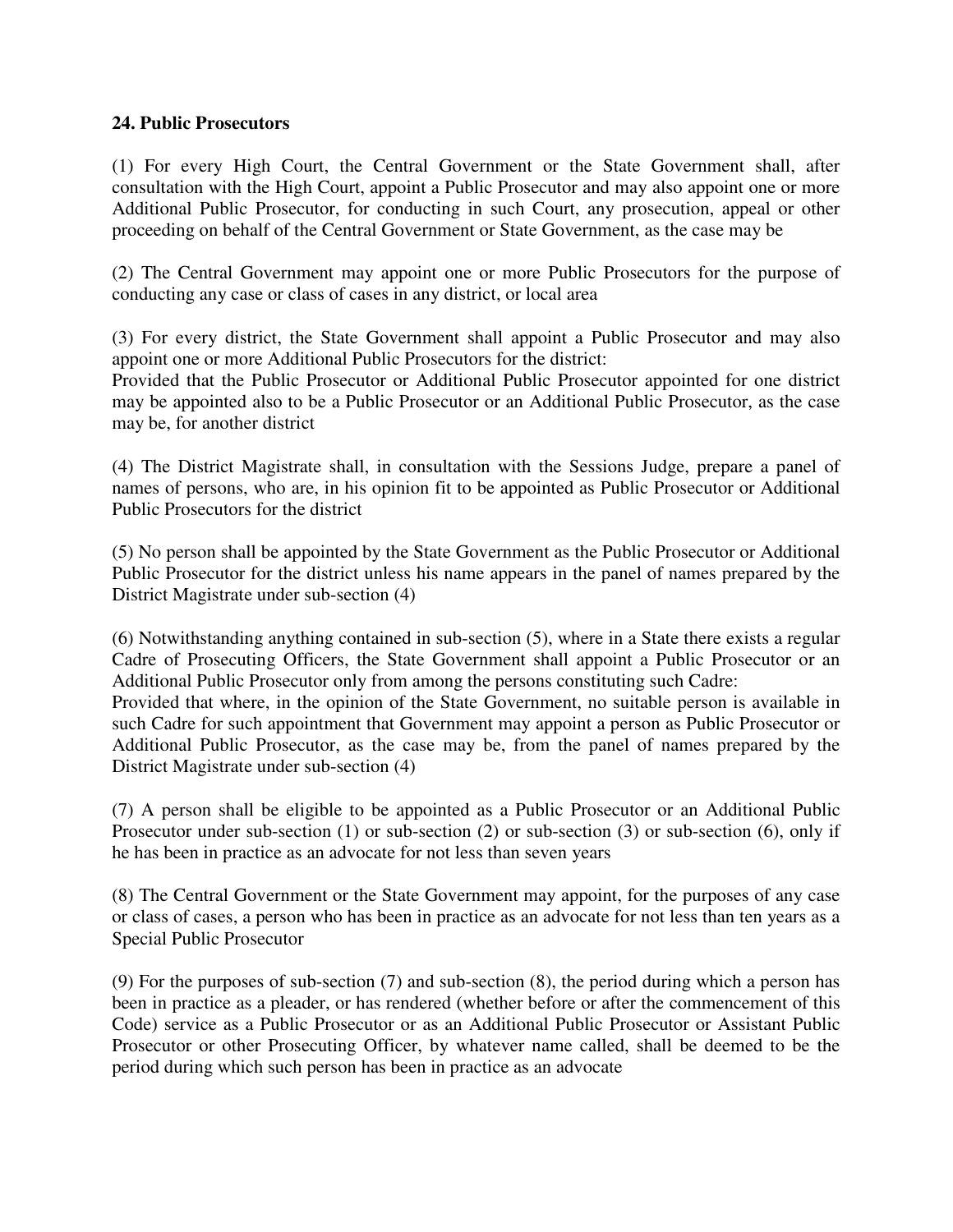# **STATE AMENDMENTS**

# **Bihar:**

In section 24, for sub-section (6) the following sub-section shall be substituted:—

"(6) Notwithstanding anything contained in sub-section (5) where in a State there exists a regular Cadre of Prosecuting Officers, the State Government may also appoint a Public Prosecutor or an Additional Public Prosecutor from among the persons constituting such Cadre" [*Vide* Bihar Act 16 of 1984 sec 2 (wef 24-8-1984)

# **Haryana**:

To sub-section (6) of section 24, the following *Explanation* shall be added, namely:—

"**Explanation—**For the purpose of sub-section (6), the persons constituting the Haryana State Prosecution Legal Service (Group A) or Haryana State Prosecution Legal Service (Group B), shall be deemed to be a regular Cadre of Prosecuting Officers" [*Vide* Haryana Act 14 of 1985, sec 2

# **Karnataka:**

In section 24 of the Principle Act, in sub-section  $(1)$ ,— (i) the words "or the State Government shall", shall be omitted; and (ii) for the words "appoint a Public Prosecutor" the words "or the State Government shall appoint a Public Prosecutor" shall be substituted [*Vide* Karnataka Act 20 of 1982, sec 2 (wef 3-9-1981)

# **Madhya Pradesh:**

In section 24,—

(i) in sub-section (6), for the words, `brackets and figure "Notwithstanding anything contained in sub-section (5)", the words, brackets, letter and figures "Notwithstanding anything contained in sub-section (5), but subject to the provisions of sub-section (6-A)" shall be substituted and shall be deemed to have been substituted with effect from 18th December, 1978;

(ii) after sub-section (6), the following sub-section shall be inserted and shall be deemed to have been inserted with effect from 18th December, 1978, namely:—

"(6-A) Notwithstanding anything contained in sub-section (6), the State Government may appoint a person who has been in practice as an advocate for not less than seven years as the Public Prosecutor or Additional Public Prosecutor for the district and it shall not be necessary to appoint the Public Prosecutor or Additional Public Prosecutor for the district from among the person constituting the Cadre of Prosecuting Officers in the State of Madhya Pradesh and the provisions of sub-sections (4) and (5) shall apply to the appointment of a Public Prosecutor Additional Public Prosecutor under this sub-section";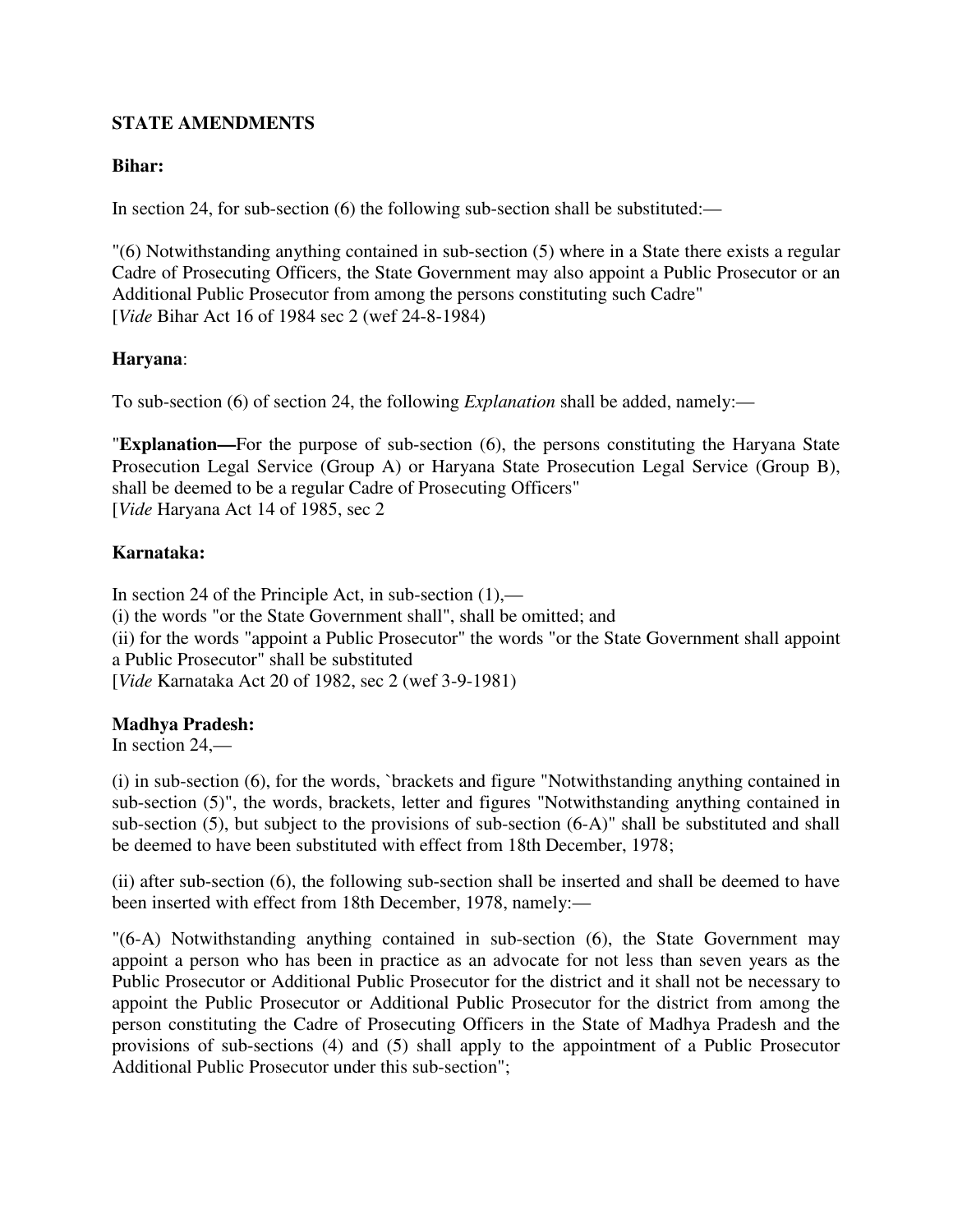(iii) in sub-section (7), after the words, bracket and figure "sub-section (6)", the words, brackets, figure and letter "or sub-section (6-A)" shall be inserted and shall be deemed to have been inserted with effect from 18th December, 1978; and

(iv) in sub-section (9), for the words, brackets and figure, "sub-section (7)", the words, brackets, figures and letter "sub-section (6-A) and sub-section (7)" shall be substituted and shall be deemed to have been substituted with effect from 18th December, 1978 (*Vide* MP Act 21 of 1995, sec 3 (wef 24-5-1995)

# **Maharashtra:**

In section 24,—

(a) in sub-section (1), the words "after consultation with the High Court" shall be deleted;

(b) in sub-section (4), for the words "in consultation with the Sessions Judge" the words "with the approval of the State Government", shall be substituted [*Vide* Maharashtra Act 34 of 1981 sec 2 (wef 20-5-1981)

# **Rajasthan:**

In section 24, sub-section  $(6)$  shall be substituted by the following, namely:— "(6) Notwithstanding anything contained in sub-section (5), wherein a State there exists a regular Cadre of Prosecuting Officers, the State Government may also appoint a Public Prosecutor or an Additional Public Prosecutor from among the persons constituting such Cadre" [*Vide* Rajasthan Act 1 of 1981, sec 2 (wef 10-12-1980)

# **Tamil Nadu:**

In section 24,—

(a) in sub-section (6), after the expression "sub-section  $(5)$ " insert the following, namely:— "but subject to the provisions of sub-section (6-A)";

(b) after sub-section (6), insert the following sub-section namely:—

"(6-A) Notwithstanding anything contained in sub-section (6), the State Government may appoint a person who has been in practice as an advocate for not less than seven years, as the Public Prosecutor or Additional Public Prosecutor for the district and it shall not be necessary to appoint the Public Prosecutor or Additional Public Prosecutor for the district from among the persons constituting the Cadre of Prosecuting Officers in the State of Tamil Nadu and the provisions of sub-sections (4) and (5) shall apply to the appointment of a Public Prosecutor or Additional Public Prosecutor under this sub-section"

(c) "In sub-section (7), after the expression "sub-section (6)" insert "or sub-section (6A)" [*Vide* TN Act 42 of 1980 sec 2 (wef 1-12-1980)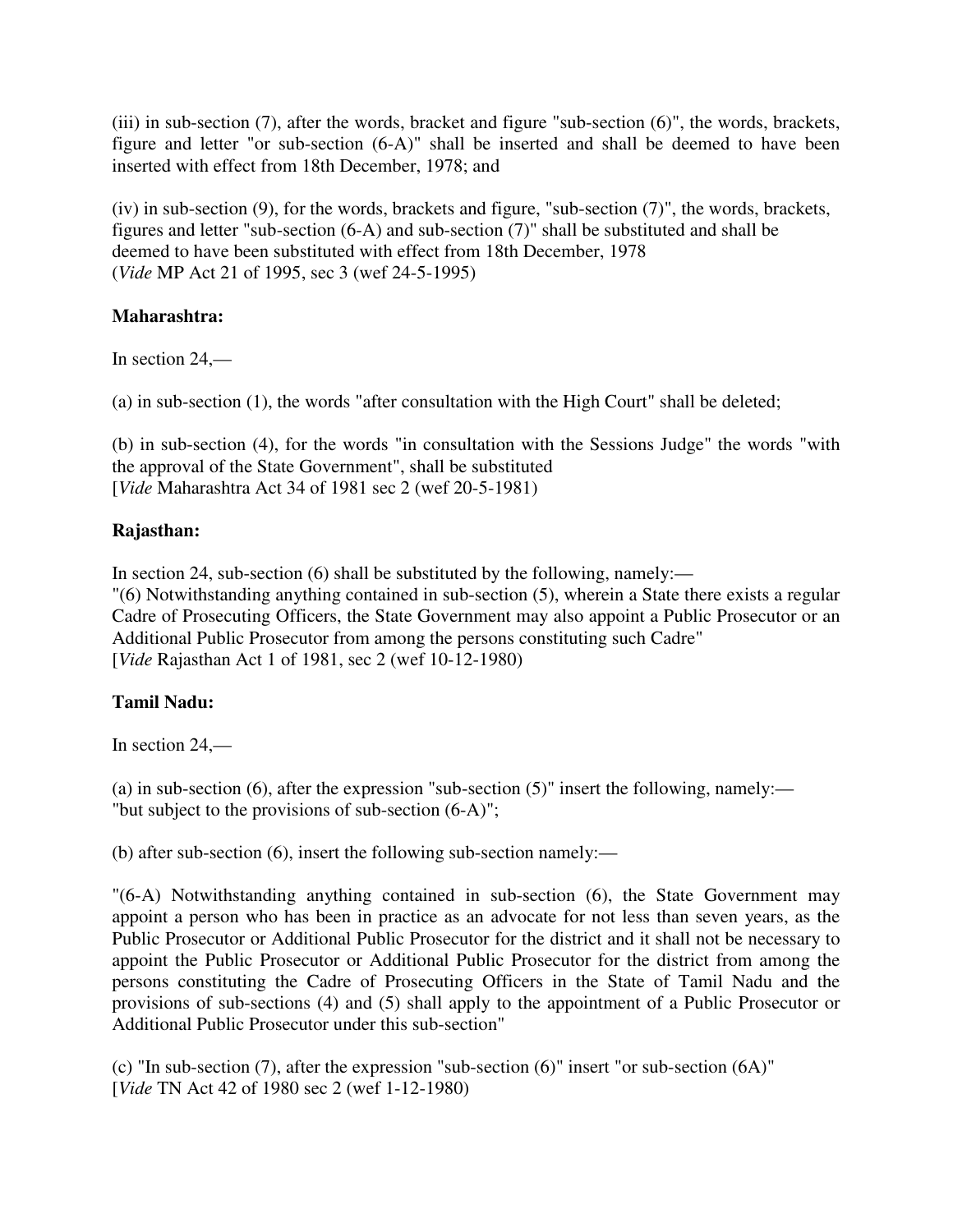#### **Uttar Pradesh:**

In section 24,—

(a) in sub-section (1), after the words "Public Prosecutor" the words, "and one or more Additional Public Prosecutors" shall be inserted and be deemed always to have been inserted

(b) after sub-section (6), the following sub-section shall be inserted and be deemed always to have been inserted, namely:—

"(7) For the purpose of sub-sections (5) and (6), the period during which a person has been in practice as a pleader, or has rendered service as a Public Prosecutor, Additional Public Prosecutor or Assistant Public Prosecutor, shall be deemed to be the period during which such person has been in practice as an advocate

[*Vide* UP Act 33 of 1978, sec 2 (wef 9-10-1978) In section 24 hereinafter referred to as the said Code—

(a) in sub-section (1), the words "after consultation with the High Courts" shall be omitted;

(b) sub-sections  $(4)$ ,  $(5)$  and  $(6)$  shall be omitted;

(c) in sub-section (7), the words" or sub-section (6)" shall be omitted [*Vide* UP Act 18 of 1991, sec 2 (wef 16-2-1991)

#### **West Bengal:**

In sub-section (6) of section 24, for the words "shall appoint a Public Prosecutor or an Additional Public Prosecutor only" the words " may also appoint a Public Prosecutor or an Additional Public Prosecutor" shall be substituted [*Vide* WB Act 26 of 1990

In sub-section (6) of section 24, the proviso shall be omitted [*Vide* WB Act 25 of 1992

#### **Comments**

Challenging the appointment of public prosecutor on the ground that was made in consultation with collector and Session Judge and not with Metropolitan Magistrate is not held to be illegal; *Surapaneni Ram Prasad* v *Govt of Andhra Pradesh*, 2000 Cr LJ 354 (AP) shall be inserted and be deemed always to have been inserted

(b) after sub-section (6), the following sub-section shall be inserted and be deemed always to have been inserted, namely:—

"(7) For the purpose of sub-sections (5) and (6), the period during which a person has been in practice as a pleader, or has rendered service as a Public Prosecutor, Additional Public Prosecutor or Assistant Public Prosecutor, shall be deemed to be the period during which such person has been in practice as an advocate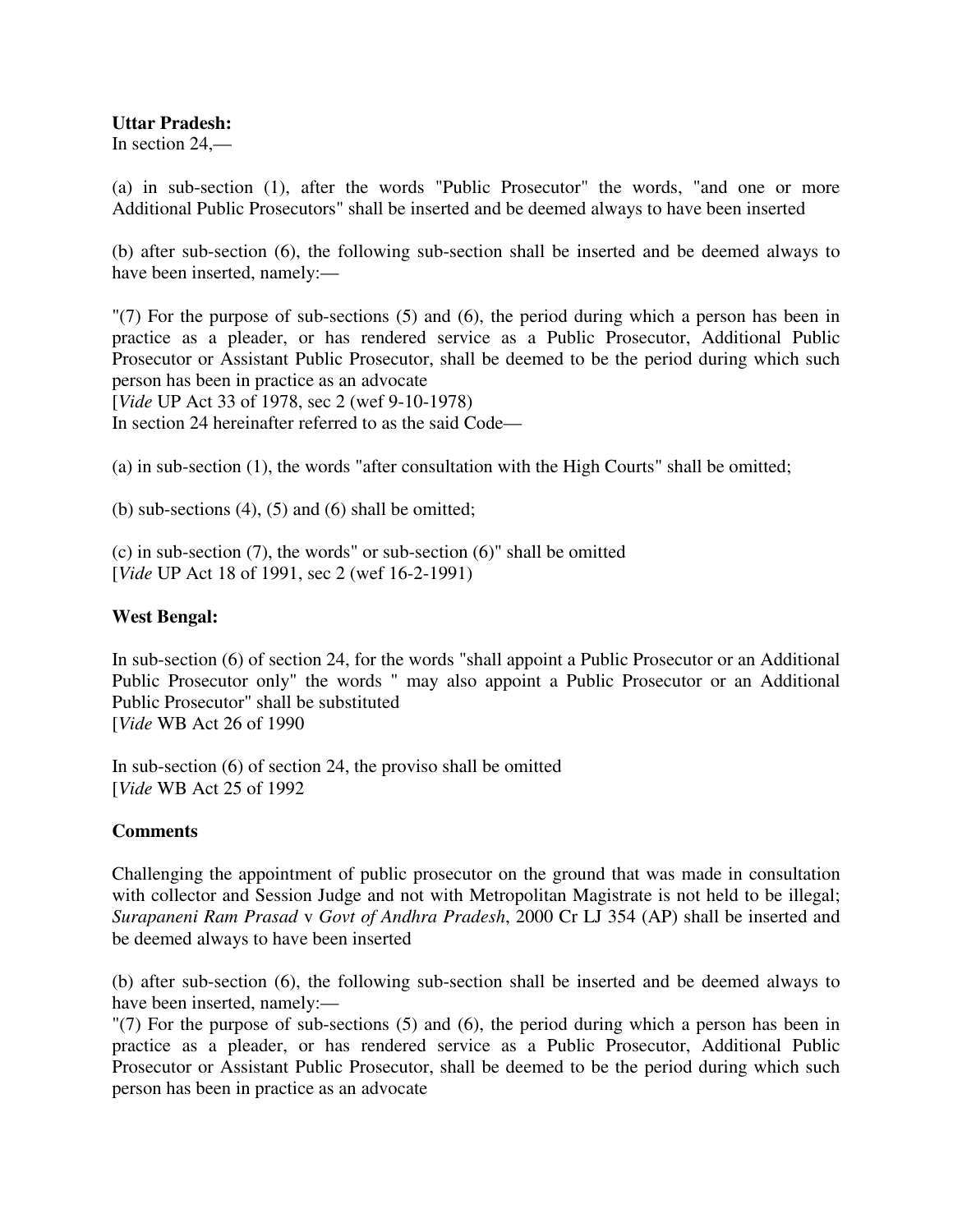[*Vide* UP Act 33 of 1978, sec 2 (wef 9-10-1978) In section 24 hereinafter referred to as the said Code—

(a) in sub-section (1), the words "after consultation with the High Courts" shall be omitted;

(b) sub-sections  $(4)$ ,  $(5)$  and  $(6)$  shall be omitted;

(c) in sub-section (7), the words" or sub-section (6)" shall be omitted [*Vide* UP Act 18 of 1991, sec 2 (wef 16-2-1991)

# **West Bengal:**

In sub-section (6) of section 24, for the words "shall appoint a Public Prosecutor or an Additional Public Prosecutor only" the words " may also appoint a Public Prosecutor or an Additional Public Prosecutor" shall be substituted *Vide* WB Act 26 of 1990 In sub-section (6) of section 24, the proviso shall be omitted *Vide* WB Act 25 of 1992

# **Comments**

Challenging the appointment of public prosecutor on the ground that was made in consultation with collector and Session Judge and not with Metropolitan Magistrate is not held to be illegal; *Surapaneni Ram Prasad* v *Govt of Andhra Pradesh*, 2000 Cr LJ 354 (AP)

# **25. Assistant Public Prosecutors**

(1) The State Government shall appoint in every district one or more Assistant public Prosecutors for conducting prosecutions in the Courts of Magistrates

(1A) The Central Government may appoint one or more Assistant Public Prosecutors for the purpose of conducting any case or class of cases in the Courts of Magistrates

(2) Save as otherwise provided in sub-section (3), no police officer shall be eligible to be appointed as an Assistant Public Prosecutor

(3) Where no Assistant Public Prosecutor is available for the purposes of any particular case, the District Magistrate may appoint any other person to be the Assistant Public Prosecutor in charge of that case:

Provided that a police officer shall not be so appointed—

(a) if he has taken any part in the investigation into the offence with respect to which the accused is being prosecuted; or

(b) if he is below the rank of Inspector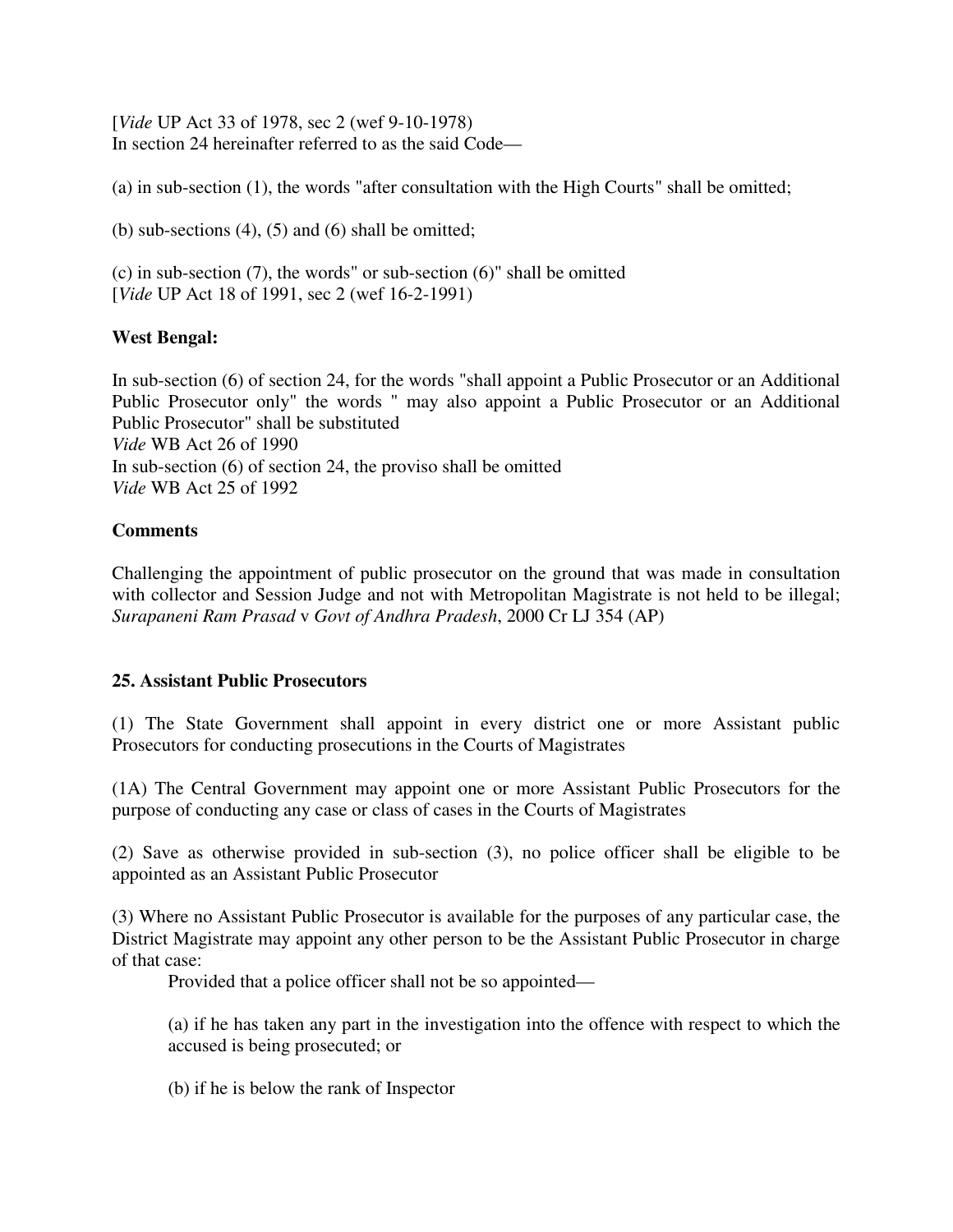# **STATE AMENDMENTS**

# **Orissa:**

In sub-section  $(2)$  of section 25, the following proviso shall be inserted, namely:—

"Provided that nothing in this sub-section shall be construed to prohibit the State Government from exercising its Control over Assistant Public Prosecutor through police officers" *Vide* Orissa Act 6 of 1995 (wef 10-3-1995)

# **Uttar Pradesh:**

In sub-section (2) of section 25, the following proviso shall be inserted and be deemed always to have been inserted, namely:—

"Provided that nothing in this sub-section shall be construed to prohibit the State Government from exercising its control over Assistant Public Prosecutor through police officers" *Vide* UP Act 16 of 1976, sec 5 (wef 30-4-1976)

#### **West Bengal:**

For sub-section (3) of section 25, the following sub-section shall be substituted, namely:—

"(3) Where no Assistant Public Prosecutor is available for the purposes of any particular case, any advocate may be appointed to be the Assistant Public Prosecutor in charge of that case—

(a) where the case is before the Court of Judicial Magistrate in any area in a sub-division, wherein the headquarters of the District Magistrate are situated, by the District Magistrate; or

(b) where the case is before the Court of a Judicial Magistrate in any area in a sub-division, other than the sub-division referred to in clause (a), wherein the headquarters of the Sub-divisional Magistrate are situated, by the Sub-divisional Magistrate; or

(c) where the case is before the Court of a Judicial Magistrate in any area, other than the area referred to in clauses (a) and (b), by a local officer (other than a police officer) specially authorised by the District Magistrate in this behalf

**Explanation—**For the purposes of this sub-section,—

(i) "advocate" shall have the same meaning as in the Advocates Act, 1961 (5 of 1961);

(ii) "local officer" shall mean an officer of the State Government in any area, other than the area referred to in clauses (a) and (b) *Vide* W B Act 17 of 1985, sec 3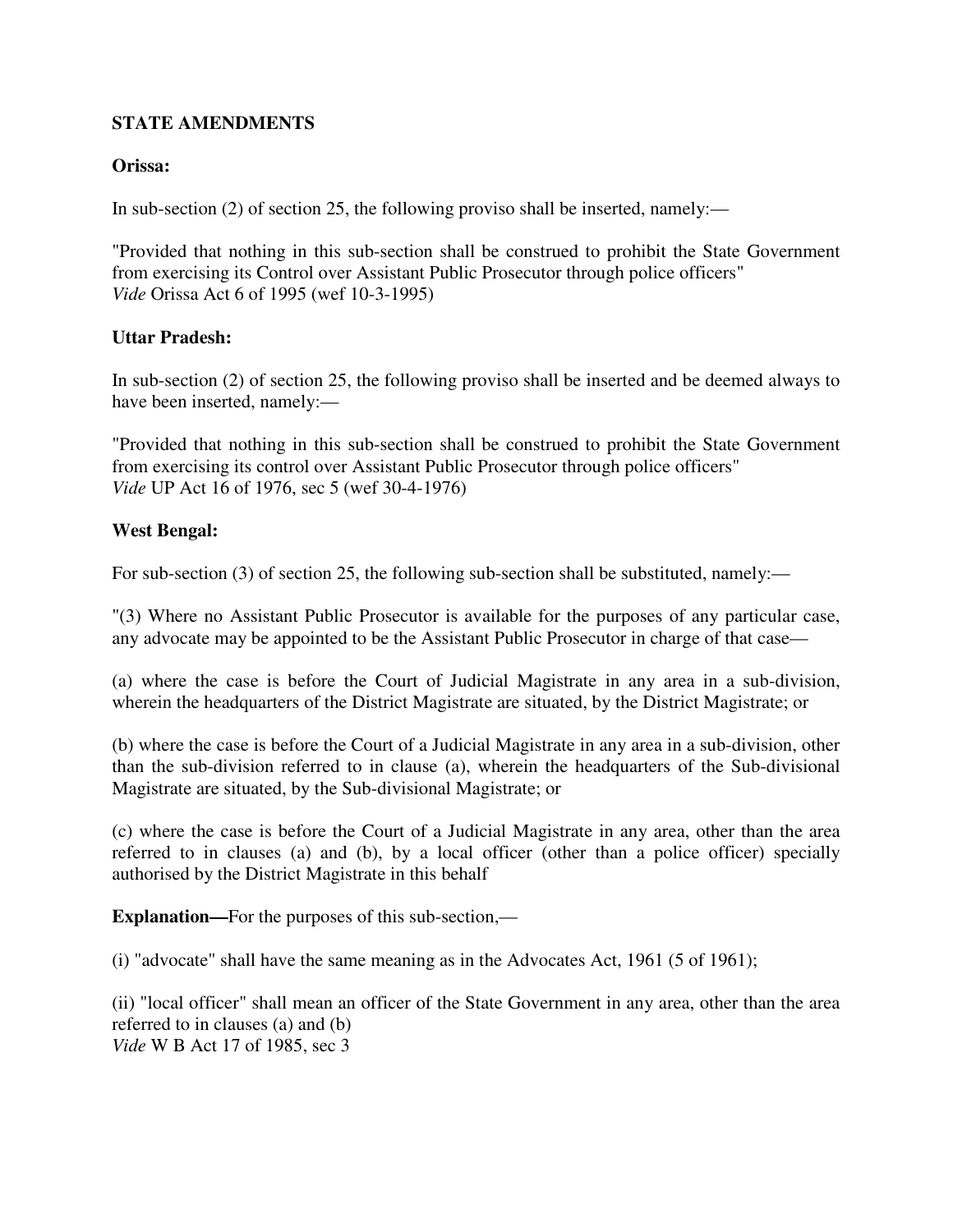# **CHAPTER III - POWER OF COURTS**

#### **26. Courts by which offences are triable**

Subject to the other provisions of this Code,—

(a) any offence under the Indian Penal Code (45 of 1860) may be tried by—

- (i) the High Court, or
- (ii) the Court of Session, or
- (iii) any other Court by which such offence is shown in the First Schedule to be triable;

(b) any offence under any other law shall, when any Court is mentioned in this behalf in such law, be tried by such Court and when no Court is so mentioned, may be tried by—

(i) the High Court, or

(ii) any other Court by which such offence is shown in the First Schedule to be triable

#### **STATE AMENDMENT**

#### **Uttar Pradesh:**

In section 26 for clause (b), the following clause shall be substituted, namely:— "(b) any offence under any other law may be tried—

(i) when any Court is mentioned in this behalf in such law, by such Court, or by any Court superior in rank to such Court, and

(ii) when no Court is so mentioned, by any Court by which such offence is shown in the Fist Schedule to be triable, or by any Court superior in rank to such Court" *Vide* UP Act 1 of 1984, sec 6 (wef 1-5-1984)

#### **27. Jurisdiction in the case of juveniles**

Any offence not punishable with death or imprisonment for life, committed by any person who at the date when he appears or is brought before the Court is under the age of sixteen years, may be tried by the Court of a Chief Judicial Magistrate, or by any Court specially empowered under the Children Act, 1960 (60 of 1960), or any other law for the time being in force providing for the treatment, training and rehabilitation of youthful offenders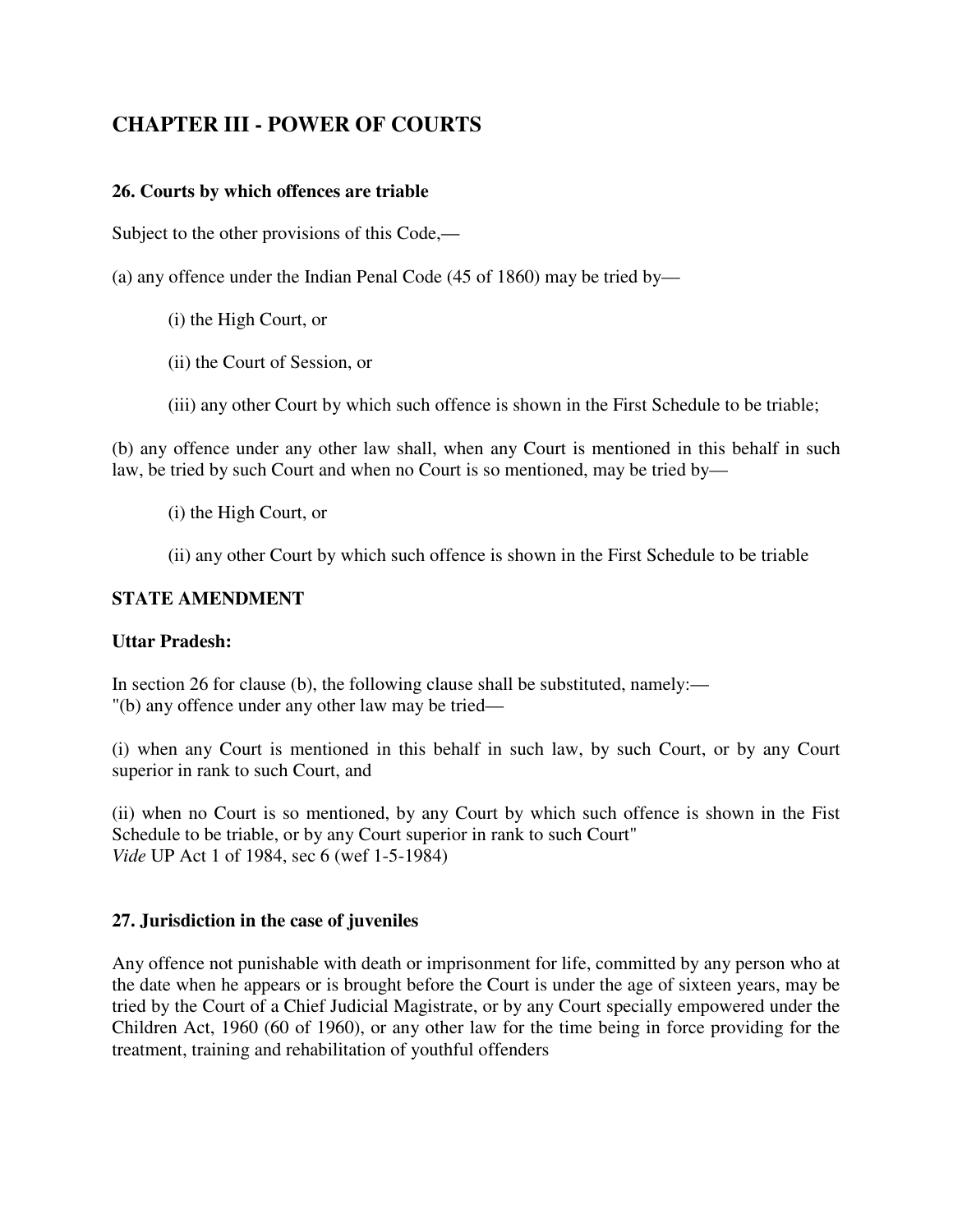#### **28. Sentences which High Courts and Sessions Judges may pass**

(1) A High Court may pass any sentence authorised by law

(2) A Sessions Judge or Additional Sessions Judge may pass any sentence authorised by law; but any sentence of death passed by any such Judge shall be subject to confirmation by the High **Court** 

(3) An Assistant Sessions Judge may pass any sentence authorised by law except a sentence of death or of imprisonment for life or of imprisonment for a term exceeding ten years

#### **29. Sentences which Magistrates may pass**

(1) The Court of a Chief Judicial Magistrate may pass any sentence authorised by law except a sentence of death or of imprisonment for life or of imprisonment for a term exceeding seven years

(2) The Court of a Magistrate of the first class may pass a sentence of imprisonment for a term not exceeding three years, or of fine not exceeding five thousand rupees, or both

(3) The Court of a Magistrate of the second class may pass a sentence of imprisonment for a term not exceeding one year, or of fine not exceeding one thousand rupees, or of both

(4) The Court of a Chief Metropolitan Magistrate shall have the powers of the Court of a Chief Judicial Magistrate and that of a Metropolitan Magistrate, the powers of the Court of a Magistrate of the first class

#### **State Amendment**

#### **Punjab:**

After section 29, the following section shall be inserted, namely:—

#### **30. Sentence of imprisonment in default of fine**

(1) The Court of a Magistrate may award such term of imprisonment in default of payment of fine as is authorised by law:

Provided that the term—

(a) is not in excess of the powers of the Magistrate under section 29;

(b) shall not, where imprisonment has been awarded as part of the substantive sentence, exceed one-fourth of the term of imprisonment which the Magistrate is competent to inflict as punishment for the offence otherwise than as imprisonment in default of payment of the fine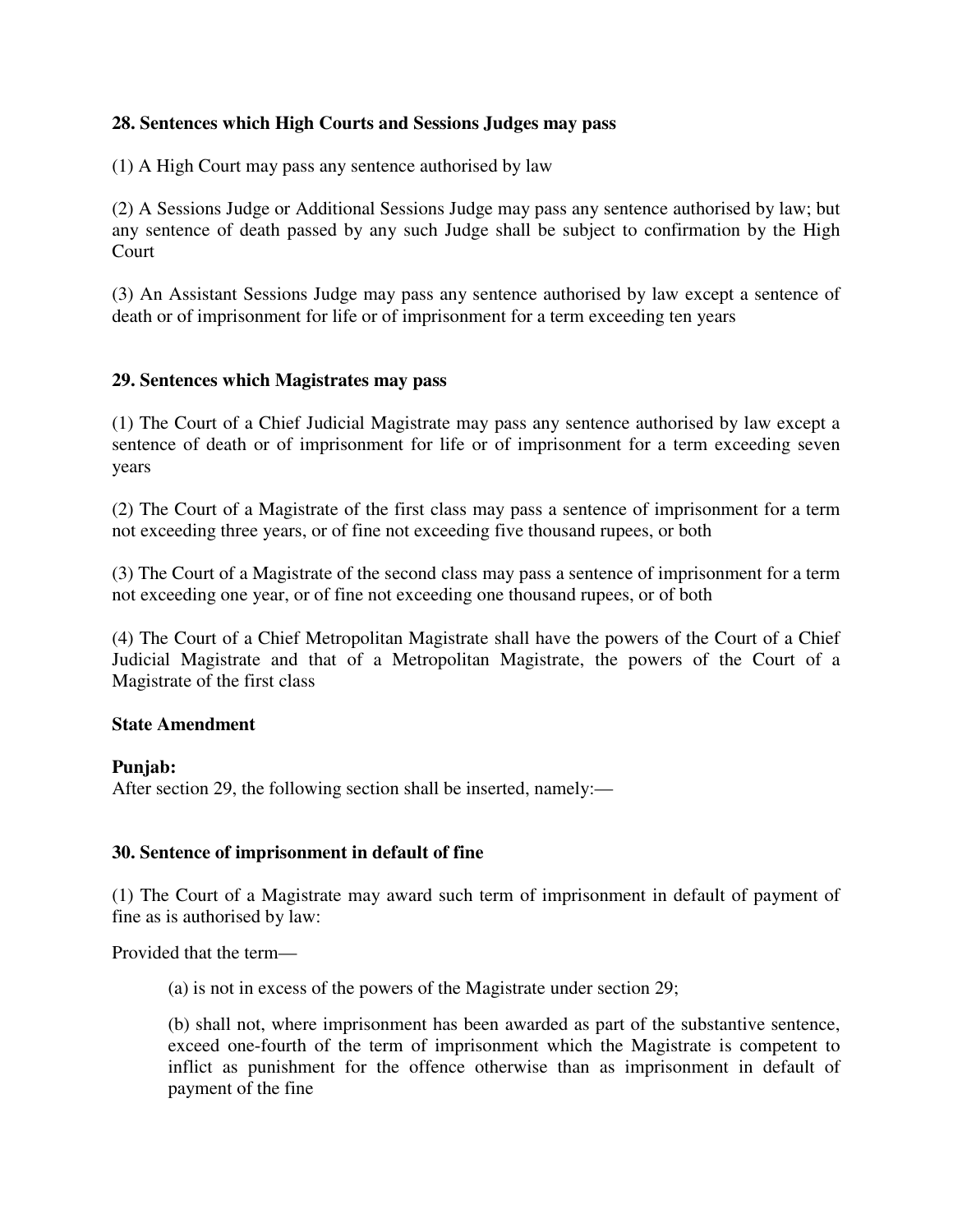(2) The imprisonment awarded under this section may be in addition to a substantive sentence of imprisonment for the maximum term awardable by the Magistrate under section 29

#### **31. Sentence in cases of conviction of several offences at one trial**

(1) When a person is convicted at one trial of two or more offences, the Court may, subject to the provisions of section 71 of the Indian Penal Code (45 of 1860), sentence him for such offences, to the several punishments, prescribed therefor which such Court is competent to inflict; such punishments when consisting of imprisonment to commence the one after the expiration of the other in such order as the Court may direct, unless the Court directs that such punishments shall run concurrently

(2) In the case of consecutive sentences, it shall not be necessary for the Court by reason only of the aggregate punishment for the several offences being in excess of the punishment which it is competent to inflict on conviction of a single offence, to send the offender for trial before a higher Court:

Provided that—

(a) in no case shall such person be sentenced to imprisonment for a longer period than fourteen years;

(b) the aggregate punishment shall not exceed twice the amount of punishment which the Court is competent to inflict for a single offence

(3) For the purpose of appeal by a convicted person, the aggregate of the consecutive sentences passed against him under this section shall be deemed to be a single sentence

#### **32. Mode of conferring powers**

(1) In conferring powers under this Code, the High Courts or the State Government, as the case may be, may, by order, empower persons specially by name or in virtue of their offices or classes of officials generally by their official titles

(2) Every such order shall take effect from the date on which it is communicated to the person so empowered

#### **33. Powers of officers appointed**

Whenever any person holding an office in the service of Government who has been invested by the High Court or the State Government with any powers under this Code throughout any local area is appointed to an equal or higher office of the same nature, within a like local area under the same State Government, he shall, unless the High Court or the State Government, as the case may be, otherwise directs, or has otherwise directed, exercise the same powers in the local area in which he is so appointed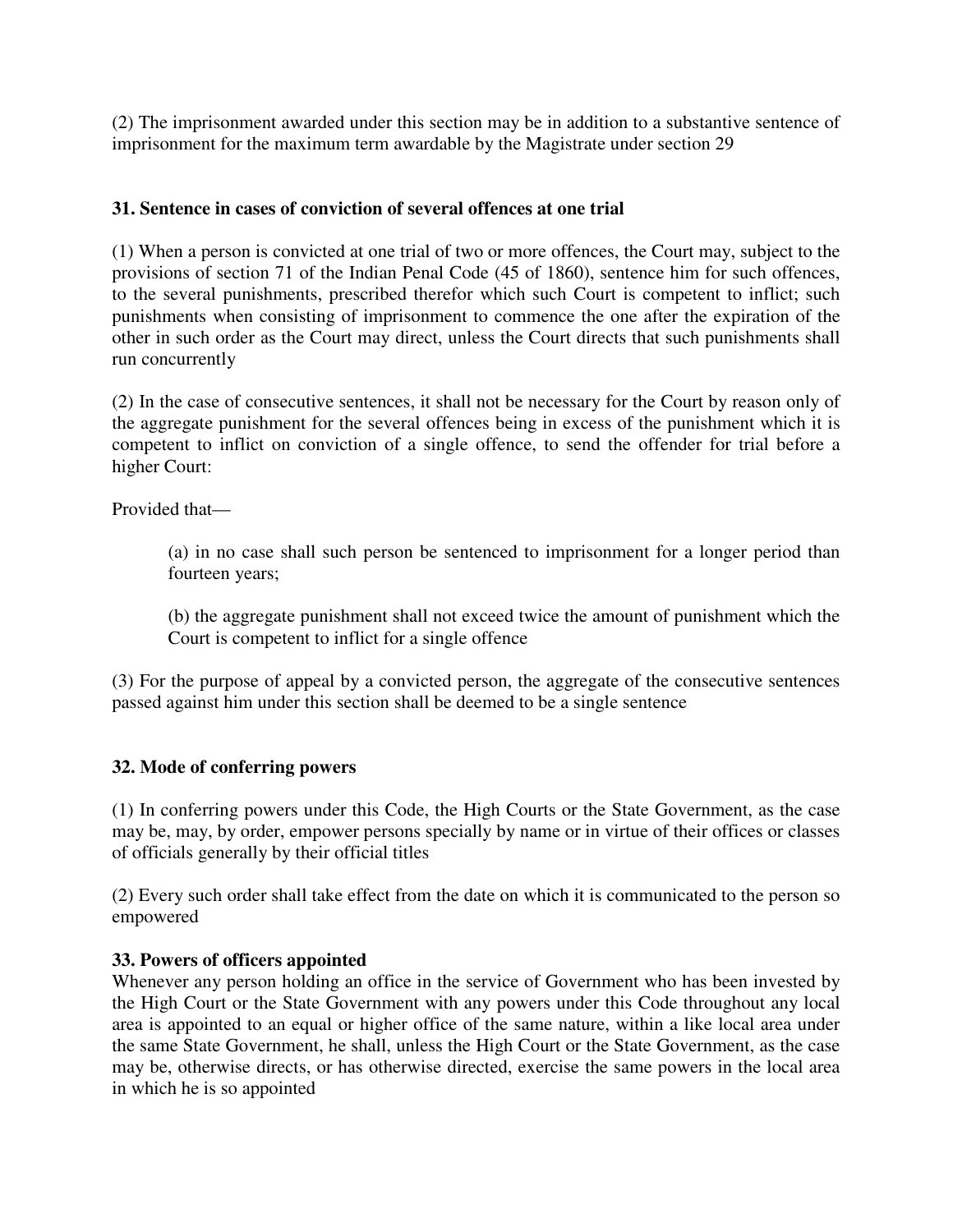#### **34. Withdrawal of powers**

(1) The High Court or the State Government, as the case may be, may withdraw all or any of the powers conferred by it under this Code on any person or by any officer subordinate to it

(2) Any powers conferred by the Chief Judicial Magistrate or by the District Magistrate may be withdrawn by the respective Magistrate by whom such powers were conferred

# **35. Powers of Judges and Magistrates exercisable by their successors-in-office**

(1) Subject to the other provisions of this Code, the powers and duties of a Judge or Magistrate may be exercised or performed by his successor-in-office

(2) When there is any doubt as to who is the successor-in-office of any Additional or Assistant Sessions Judge, the Sessions Judge shall determine by order in writing the Judge who shall, for the purposes of this Code or of any proceeding or order thereunder, be deemed to be the successor-in-office of such Additional or Assistant Sessions Judge

(3) When there is any doubt as to who is the successor-in-office of any Magistrate, the Chief Judicial Magistrate, or the District Magistrate, as the case may be, shall determine by order in writing the Magistrate who shall, for the purposes of this Code or of any proceedings or order thereunder, be deemed to be the successor-in-office of such Magistrate

# **CHAPTER IV A—POWERS OF SUPERIOR OFFICERS OF POLICE**

**36. Powers of superior officers of police**—Police officers superior in rank to an officer in charge of a police station may exercise the same powers, throughout the local area to which they are appointed, as may be exercised by such officer within the limits of his station

# **CHAPTER IV B**—**AID TO THE MAGISTRATES AND THE POLICE**

#### **37. Public when to assist Magistrates and police**

Every person is bound to assist a Magistrate or police officer reasonably demanding his aid—

(a) in the taking or preventing the escape of any other person whom such Magistrate or police officer is authorised to arrest; or

(b) in the prevention or suppression of a breach of the peace; or

](c) in the prevention of any injury attempted to be committed to any railway, canal, telegraph or public property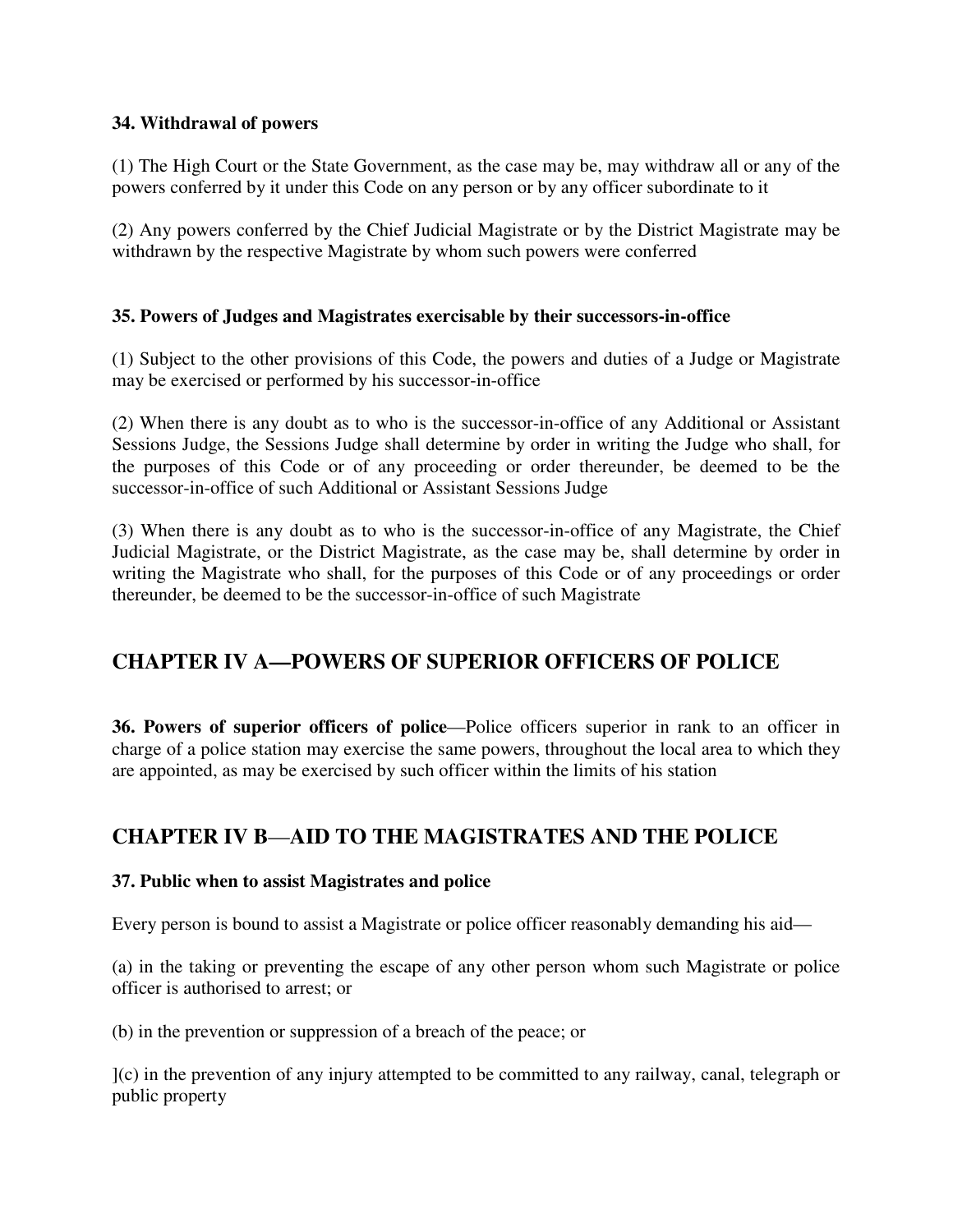#### **38. Aid to person other than police officer, executing warrant**

When a warrant is directed to a person other than a police officer, any person may aid in the execution of such warrant, if the person to whom the warrant is directed be near at hand and acting in the execution of the warrant

#### **39. Public to give information of certain offences**

(1) Every person, aware of the Commission of, or of the intention of any other person to commit, any offence punishable under any of the following sections of the Indian Penal Code (45 of 1860), namely: —

(i) sections 121 to 126, both inclusive, and section 130 (that is to say offences against the State specified in Chapter VI of the said Code);

(ii) sections 143, 144, 145, 147 and 148 (that is to say, offences against the public tranquillity specified in Chapter VIII of the said Code);

(iii) sections 161 to 165A, both inclusive (that is to say, offences relating to illegal gratification);

(iv) sections 272 to 278, both inclusive (that is to say, offences relating to adulteration of food and drugs, *etc*);

(v) sections 302, 303 and 304 (that is to say, offences affecting life);

(va) section 364A (that is to say, offence relating to kidnapping for ransom, *etc*);

(vi) section 382 (that is to say, offence of theft after preparation made for causing death, hurt or restraint in order to the committing of the theft);

(vii) sections 392 to 399, both inclusive, and section 402 (that is to say, offences of robbery and dacoity);

(viii) section 409 (that is to say, offence relating to criminal breach of trust by public servant, *etc*);

(ix) sections 431 to 439, both inclusive (that is to say, offence of mischief against property);

(x) sections 449 and 450 (that is to say, offence of house-trespass);

(xi) sections 456 to 460, both inclusive (that is to say, offences of lurking house-trespass); and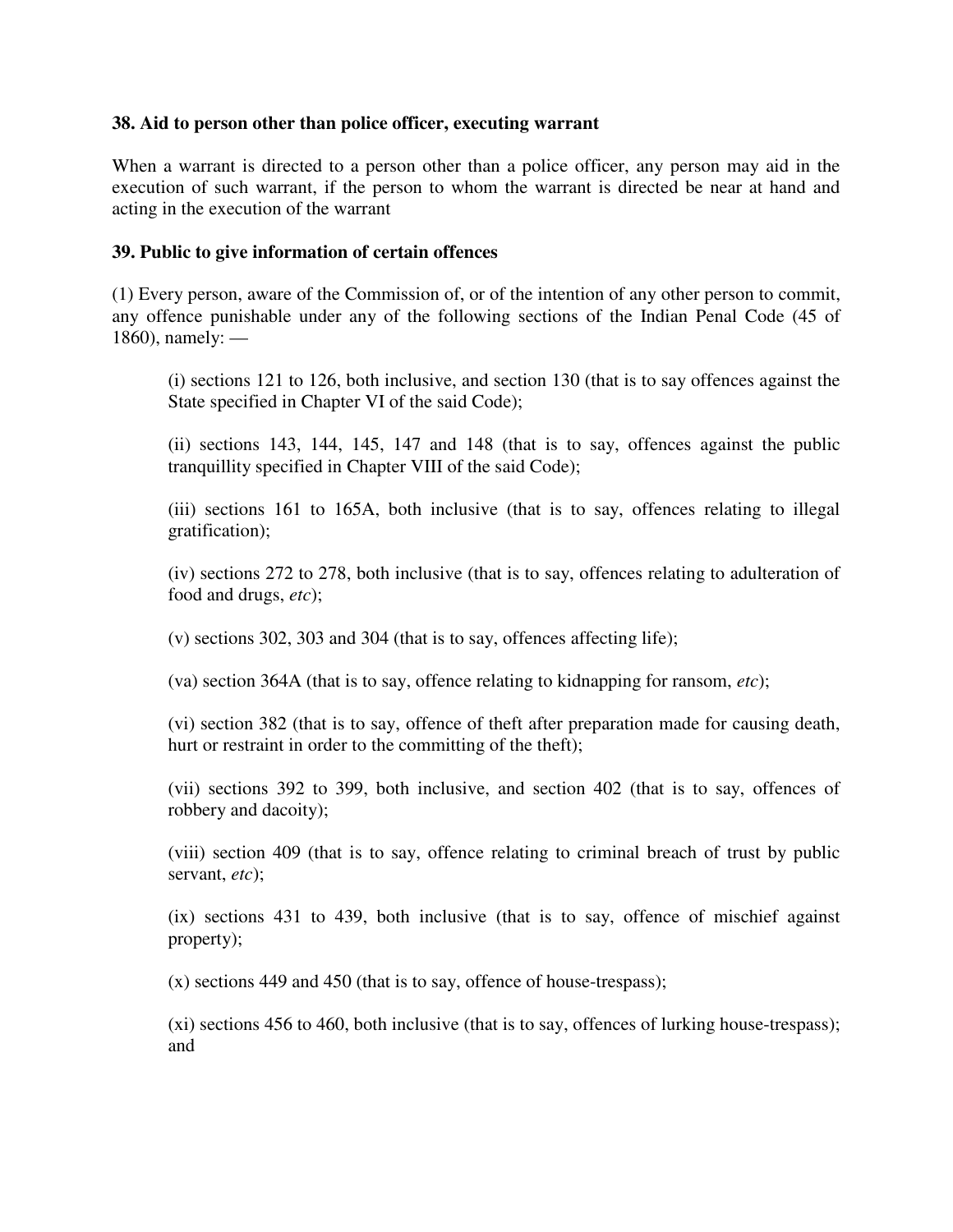(xii) sections 489A to 489E, both inclusive (that is to say, offences relating to currency notes and bank notes) shall, in the absence of any reasonable excuse, the burden of proving which excuse shall lie upon the person so aware, forthwith give information to the nearest Magistrate or police officer of such Commission or intention;

(2) For the purposes of this section, the term "**offence**" includes any act committed at any place out of India which would constitute an offence if committed in India

# **40. Duty of officers employed in connection with the affairs of a village to make certain report**

(1). Every officer employed in connection with the affairs of a village and every person residing in a village shall forthwith communicate to the nearest Magistrate or to the officer in charge of the nearest police station, whichever is nearer, any information which he may possess respecting—

(a) the permanent or temporary residence of any notorious receiver or vendor of stolen property in or near such village;

(b) the resort to any place within, or the passage through, such village of any person whom he knows, or reasonably suspects, to be a thug, robber, escaped convict or proclaimed offender;

(c) the Commission of, or intention to commit, in or near such village any non-bailable offence or any offence punishable under section 143, section 144, section 145, section 147 or section 148 of the Indian Penal Code (45 of 1860);

(d) the occurrence in or near such village of any sudden or unnatural death or of any death under suspicious circumstances or the discovery in or near such village of any corpse or part of a corpse, in circumstances which lead to a reasonable suspicion that such a death has occurred or the disappearance from such village of any person in circumstances which lead to a reasonable suspicion that a non-bailable offence has been committed in respect of such person;

(e) the Commission of, or intention to commit, at any place out of India near such village any act which, if committed in India, would be an offence punishable under any of the following sections of the Indian Penal Code (45 of 1860), namely, sections 231 to 238 (both inclusive), sections 302, 304, 382, 392 to 399 (both inclusive), 402, 435, 436, 449, 457, to 460 (both inclusive), sections 489A, 489B, 489C and 489D;

(f) any matter likely to affect the maintenance of order of the prevention of crime or the safety of person or property respecting which the District Magistrate by general or special order made with the previous sanction of the State Government, has directed him to communicate information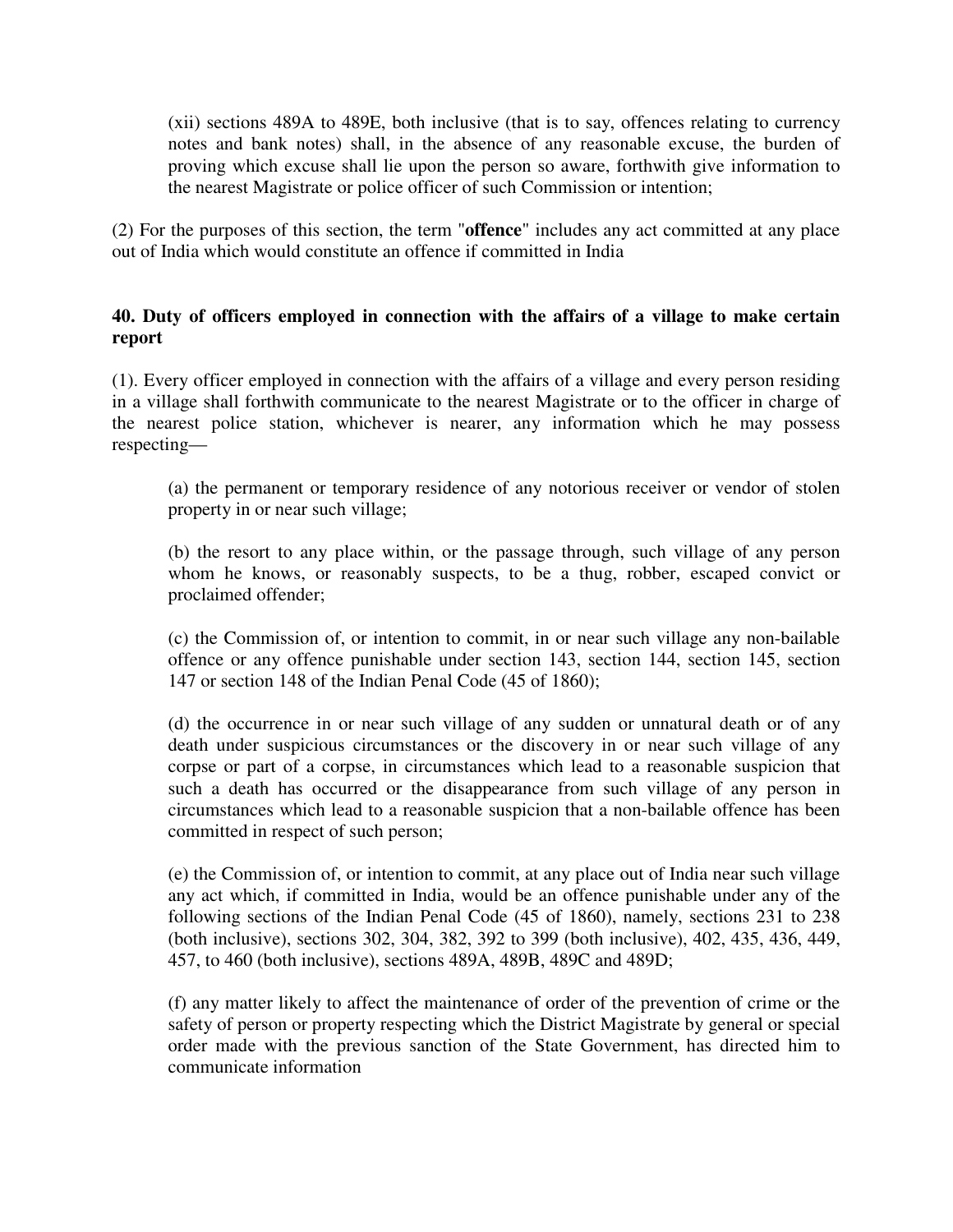(2) In this section,—

(i) "village" includes village-lands;

(ii) the expression "proclaimed offender" includes any person proclaimed as an offender by any Court or authority in any territory in India to which this code does not extend, in respect of any act which if committed in the territories to which this Code extends, would be an offence punishable under any of the following sections of the Indian Penal Code (45 of 1860), namely, sections 302, 304, 382, 392 to 399 (both inclusive), sections 402, 435, 436, 449, 450 and 457 to 460 (both inclusive);

(iii) the words "officer employed in connection with the affairs of the village" means a member of the panchayat of the village and includes the headman and every officer or other person appointed to perform any function connected with the administration of the village

# **CHAPTER V - ARREST OF PERSONS**

#### **41. When police may arrest without warrant**

(1) Any police officer may without an order from a Magistrate and without a warrant, arrest any person—

(a) who has been concerned in any cognizable offence, or against whom a reasonable complaint has been made, or credible information has been received, or a reasonable suspicion exists, of his having been so concerned; or

(b) who has in his possession without lawful excuse, the burden of proving which excuse shall lie on such person, any implement of house-breaking; or

(c) who has been proclaimed as an offender either under this Code or by order of the State Government; or

(d) in whose possession anything is found which may reasonably be suspected to be stolen property and who may reasonably be suspected of having committed an offence with reference to such thing; or

(e) who obstructs a police officer while in the execution of his duty, or who has escaped, or attempts to escape, from lawful custody; or

(f) who is reasonable suspected of being a deserter from any of the Armed Forces of the Union; or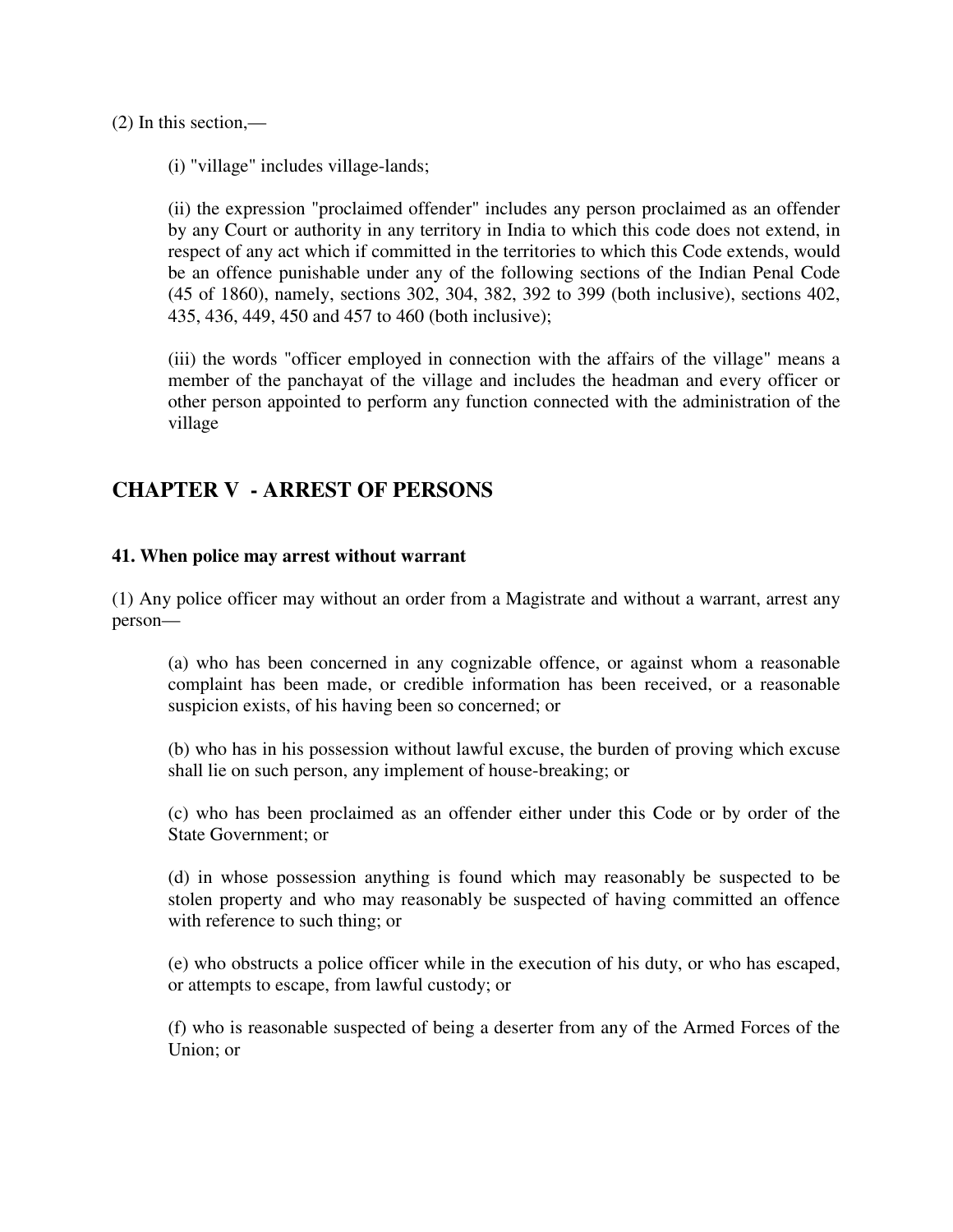(g) who has been concerned in, or against whom a reasonable complaint has been made, or credible information has been received, or a reasonable suspicion exists, of his having been concerned in, any act committed at any place out of India which, if committed in India, would have been punishable as an offence, and for which he is, under any law relating to extradition, or otherwise, liable to be apprehended or detained in custody in India; or

(h) who, being a released convict, commits a breach of any rule made under sub-section (5) of section 365; or

(i) for whose arrest any requisition, whether written or oral, has been received from another police officer, provided that the requisition specifies the person to be arrested and the offence or other cause for which the arrest is to be made and it appears therefrom that the person might lawfully be arrested without a warrant by the officer who issued the requisition

(2) Any officer in charge of a police station may, in like manner, arrest or cause to be arrested any person, belonging to one or more of the categories of person specified in section 109 or section 110

#### **42. Arrest on refusal to give name and residence**

(1) When any person who, in the presence of a police officer, has committed or has been accused of committing a non-cognizable offence refuses, on demand of such officer, to give his name and residence or gives a name or residence which such officer has reason to believe to be false, he may be arrested by such officer in order that his name or residence may be ascertained

(2) When the true name and residence of such person have been ascertained, he shall be released on his executing a bond, with or without sureties, to appear before a Magistrate if so required: Provided that, if such person is not resident in India, the bond shall be secured by a surety or sureties resident in India

(3) Should the true name and residence of such person not be ascertained within twenty-four hours from the time of arrest or should he fail to execute the bond, or, if so required, to furnish sufficient sureties, he shall forthwith be forwarded to the nearest Magistrate having jurisdiction

#### **43. Arrest by private person and procedure on such arrest**

(1) Any private person may arrest or cause to be arrested any person who in his presence commits a non-bailable and cognizable offence, or any proclaimed offender, and, without unnecessary delay, shall make over or cause to be made over any person so arrested to a police officer, or, in the absence of a police officer, take such person or cause him to be taken in custody to the nearest police station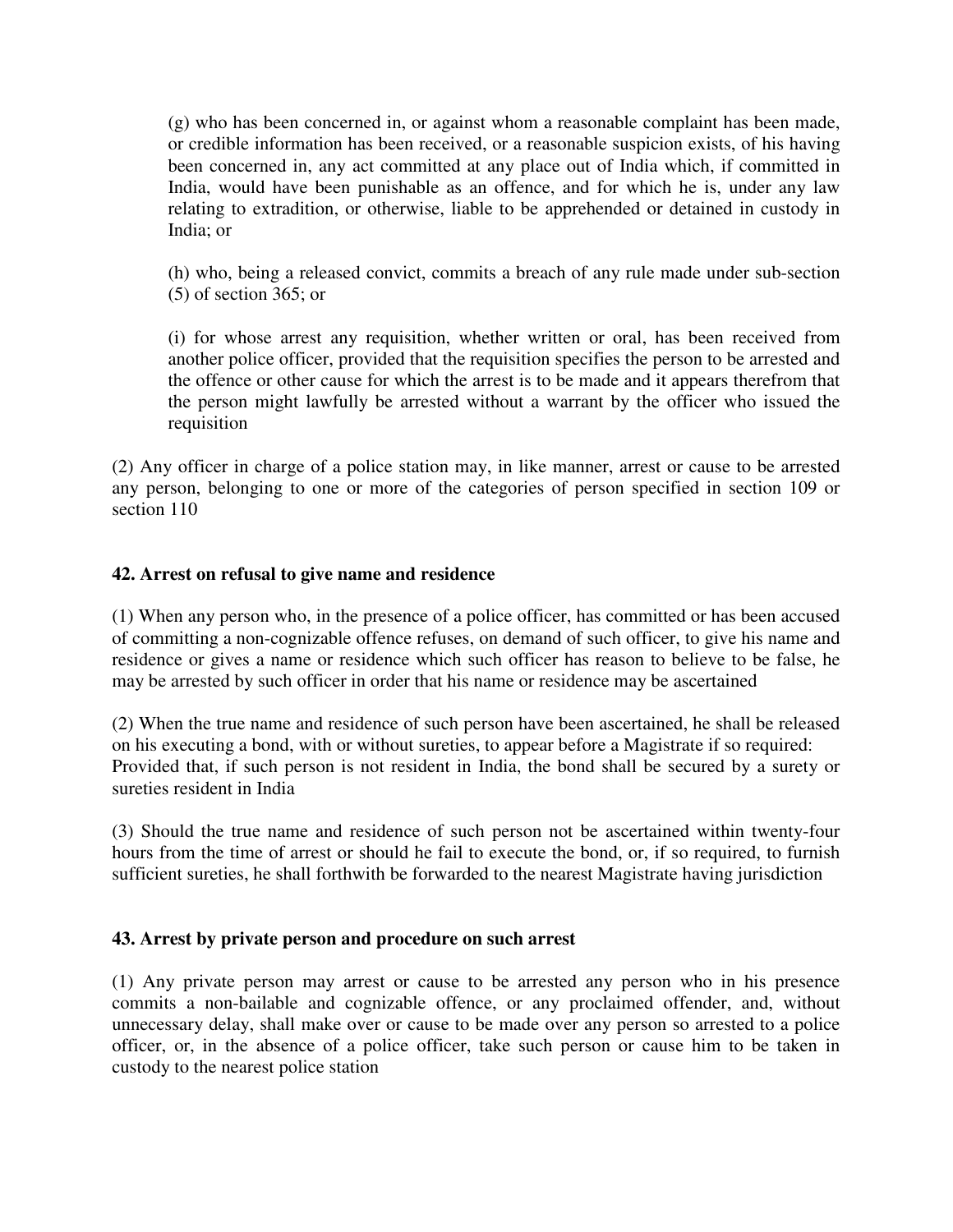(2) If there is reason to believe that such person comes under the provisions of section 41, a police officer shall re-arrest him

(3) If there is reason to believe that he has committed a non-cognizable offence and he refuses on the demand of a police officer to give his name and residence, or gives a name or residence which such officer has reason to believe to be false, he shall be dealt with under the provisions of section 42; but if there is no sufficient reason to believe that he has committed any offence, he shall be at once released

#### **44. Arrest by Magistrate**

(1) When any offence is committed in the presence of a Magistrate, whether Executive or Judicial, within his local jurisdiction, he may himself arrest or order any person to arrest the offender, and may thereupon, subject to the provisions herein contained as to bail, commit the offender to custody

(2) Any Magistrate, whether Executive or Judicial, may at any time arrest or direct the arrest, in his presence, within his local jurisdiction, of any person for whose arrest he is competent at the time and in the circumstances to issue a warrant

#### **45. Protection of members of the Armed Forces from arrest**

(1) Notwithstanding anything contained in sections 41 to 44 (both inclusive), no member of the Armed Forces of the Union shall be arrested for anything done or purported to be done by him in the discharge of his official duties except after obtaining the consent of the Central Government

(2) The State Government may, by notification, direct that the provisions of sub-section (1) shall apply to such class or category of the members of the Force charged with the maintenance of public order as may be specified therein, wherever they may be serving, and thereupon the provisions of that sub-section shall apply as if for the expression "**Central Government**" occurring therein, the expression "**State Government**" were substituted

#### **STATE AMENDMENT**

#### **Assam:**

For sub-section (2) of section 45, the following sub-section shall be substituted, namely:— `(2) The State Government may, by notification, direct that the provisions of sub-section (1) shall apply—

(a) to such class or category of the members of the Forces charged with the maintenance of public order, or

(b) to such class or category of other public servants [not being persons to whom the provisions of sub-section (1) apply charged with the maintenance of public order, as may be specified in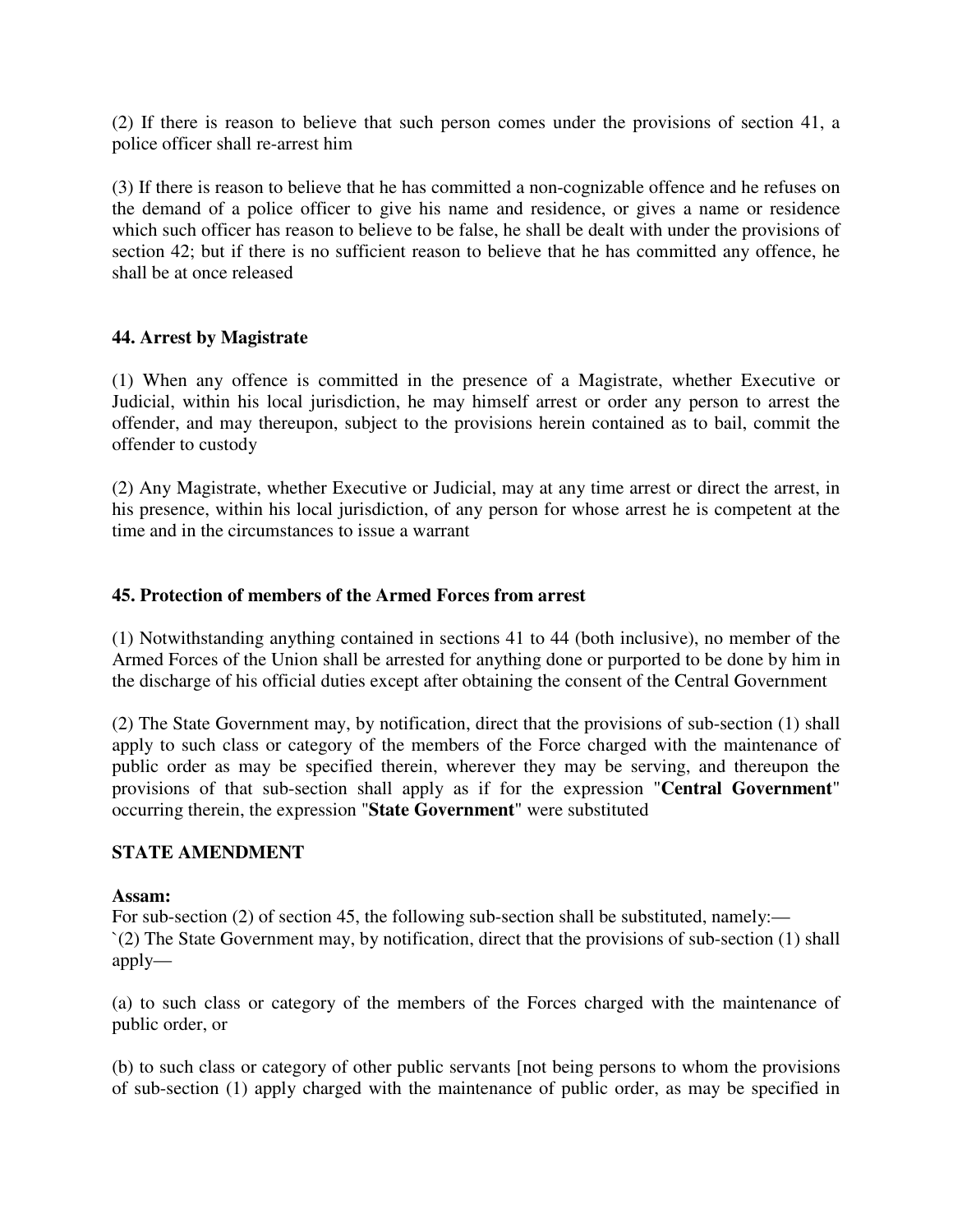notification, wherever, they may be serving, and thereupon the provisions of that sub-section shall apply as if for the expression "Central Government" occurring therein, the expression "State Government" were substituted'

[*Vide* President's Act 3 of 1980, sec 2 (wef 5-6-1980)

#### **46. Arrest how made**

(1) In making an arrest the police officer or other person making the same shall actually touch or confine the body of the person to be arrested, unless there be a submission to the custody by word or action

(2) If such person forcibly resists the endeavour to arrest him, or attempts to evade the arrest, such police officer or other person may use all means necessary to effect the arrest

(3) Nothing in this section gives a right to cause the death of a person who is not accused of an offence punishable with death or with imprisonment for life

#### **47. Search of place entered by person sought to be arrested**

(1) If any person acting under a warrant of arrest, or any police officer having authority to arrest, has reason to believe that the person to be arrested has entered into, or is within, any place, any person residing in, or being in charge of, such place shall, on demand of such person acting as aforesaid or such police officer, allow him such free ingress thereto, and afford all reasonable facilities for a search therein

(2) If ingress to such place cannot be obtained under sub-section (1), it shall be lawful in any case for a person acting under a warrant and in any case in which a warrant may issue, but cannot be obtained without affording the person to be arrested an opportunity of escape, for a police officer to enter such place and search therein, and in order to effect an entrance into such place, to break open any outer or inner door or window of any house or place, whether that of the person to be arrested or of any other person, if after notification of his authority and purposes, and demand of admittance duly made, he cannot otherwise obtain admittance:

Provided that, if any such place is an apartment in the actual occupancy of a female (not being the person to be arrested) who, according to custom, does not appear in public, such person or police officer shall, before entering such apartment, give notice to such female that she is at liberty to withdraw and shall afford her every reasonable facility for withdrawing, and may then break open the apartment and enter it

(3) Any police officer or other person authorised to make an arrest may break open any outer or inner door or window of any house or place in order to liberate himself or any other person who, having lawfully entered for the purpose of making an arrest, is detained therein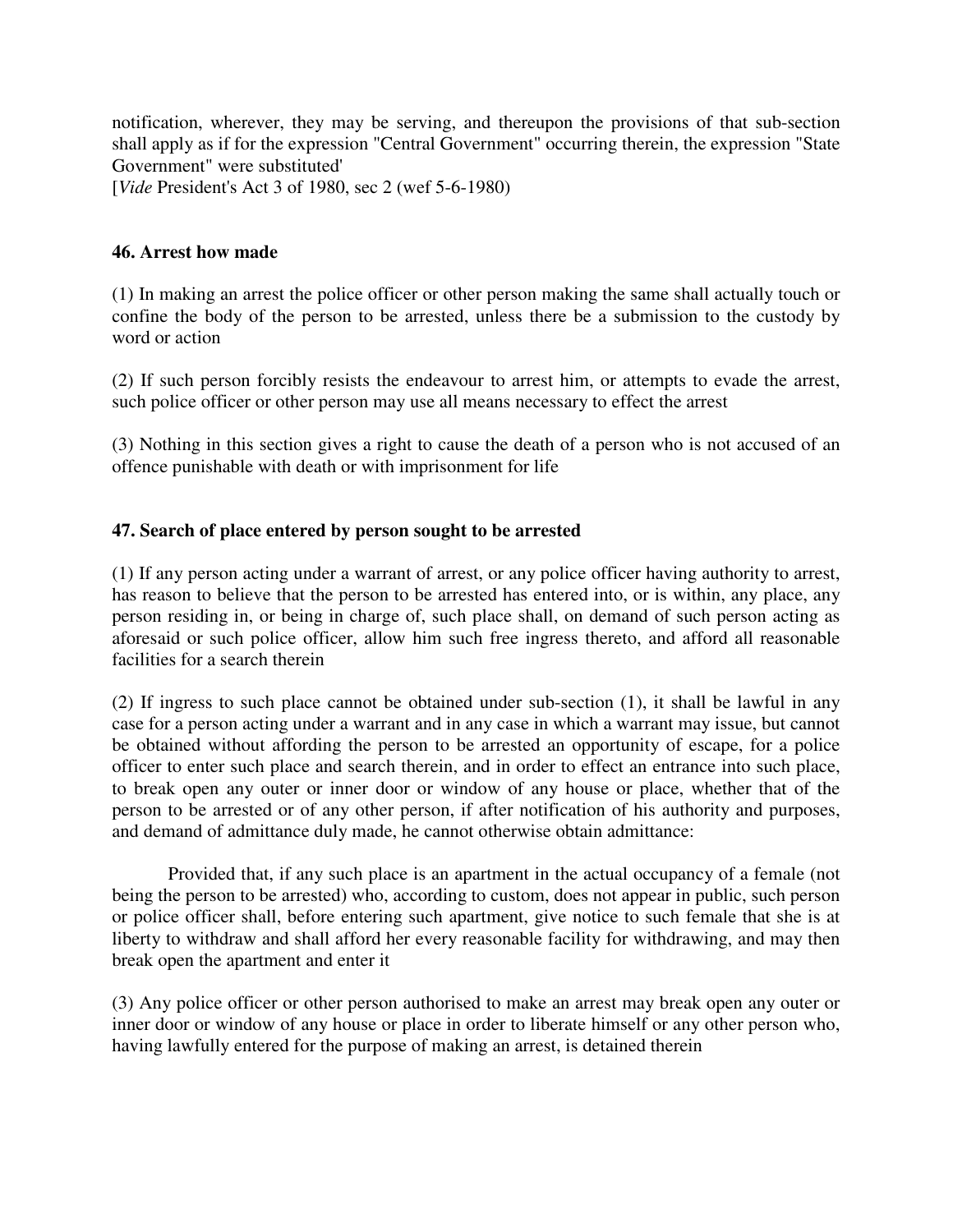#### **48. Pursuit of offenders into other jurisdictions**

A police officer may, for the purpose of arresting without warrant any person whom he is authorised to arrest, pursue such person into any place in India

#### **49. No unnecessary restraint**

The person arrested shall not be subjected to more restraint than is necessary to prevent his escape

#### **50. Person arrested to be informed of grounds of arrest and of right to bail**

(1) Every police officer or other person arresting any person without warrant shall forthwith communicate to him full particulars of the offence for which he is arrested or other grounds for such arrest

(2) Where a police officer arrests without warrant any person other than a person accused of a non-bailable offence, he shall inform the person arrested that he is entitled to be released on bail and that he may arrange for sureties on his behalf

#### **51. Search of arrested persons**

(1) Whenever a person is arrested by a police officer under a warrant which does not provide for the taking of bail, or under a warrant which provides for the taking of bail but the person arrested cannot furnish bail, and whenever a person is arrested without warrant, or by a private person under a warrant, and cannot legally be admitted to bail, or is unable to furnish bail

The officer making the arrests or, when the arrest is made by a private person, the police officer to whom he makes over the person arrested, may search such person, and place in safe custody all articles, other than necessary wearing-apparel, found upon him and where any article is seized from the arrested person, a receipt showing the articles taken in possession by the police officer shall be given to such person

(2) Whenever it is necessary to cause a female to be searched, the search shall be made by another female with strict regard to decency

#### **52. Power to seize offensive weapons**

The officer or other person making any arrest under this Code may taken from the person arrested any offensive weapons which he has about his person, and shall deliver all weapons so taken to the Court or officer before which or whom the officer or person making the arrest is required by this Code to produce the person arrested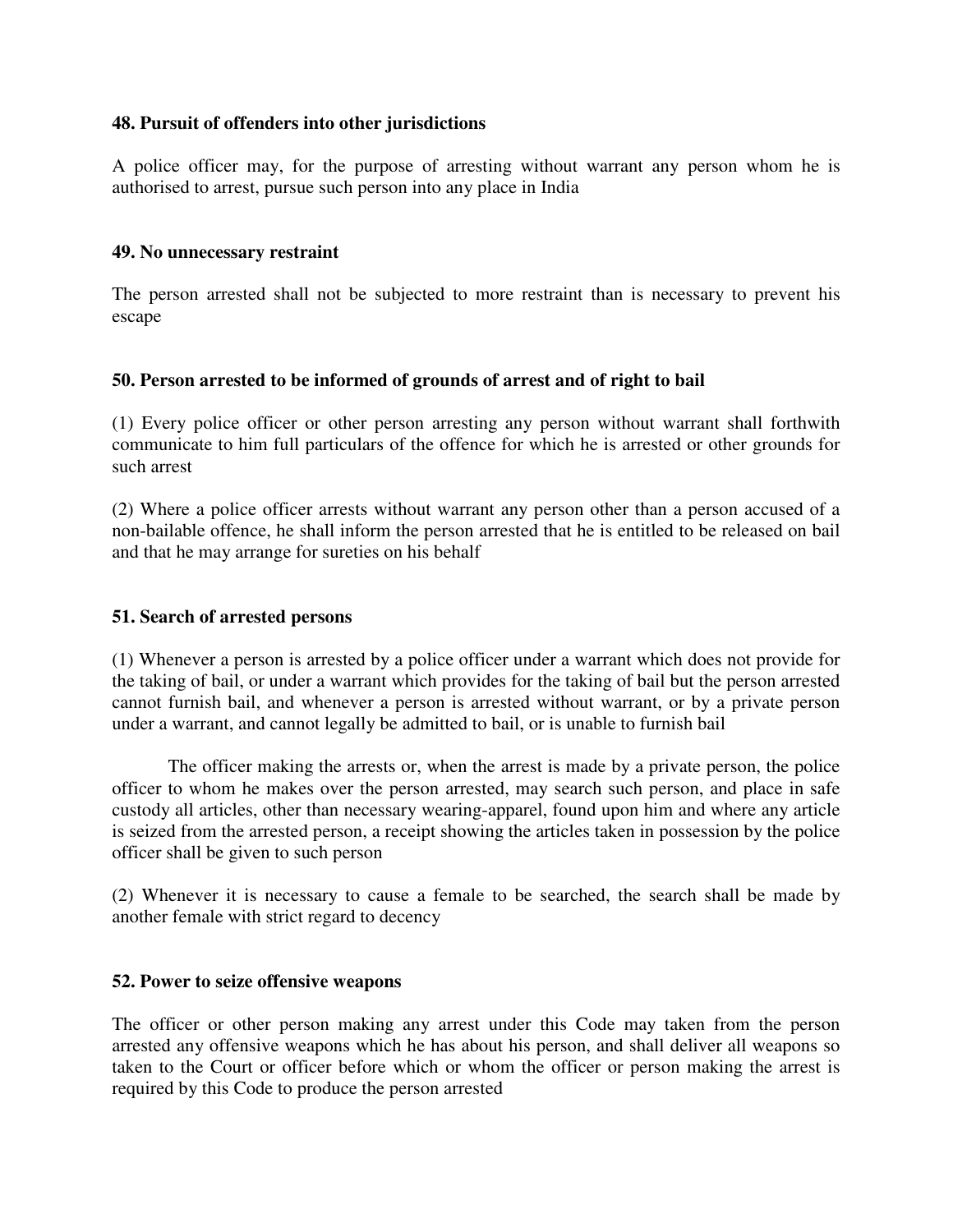#### **53. Examination of accused by medical practitioner at the request of police officer**

(1) When a person is arrested on a charge of committing an offence of such a nature and alleged to have been committed under such circumstances that there are reasonable grounds for believing that an examination of his person will afford evidence as to the commission of an offence, it shall be lawful for a registered medical practitioner, acting at the request of a police officer not below the rank of sub-inspector, and for any person acting in good faith in his aid and under his direction, to make such an examination of the person arrested as is reasonable necessary in order to ascertain the facts which may afford such evidence, and to use such force as is reasonably necessary for that purpose

(2) Whenever the person of a female is to be examined under this section, the examination shall be made only by, or under the supervision of, a female registered medical practitioner

**Explanation—**In this section and in section 54, "**registered medical practitioner**" means a medical practitioner who possesses any recognized medical qualification as defined in clause (h) of section 2 of the Indian Medical Council Act, 1956 (102 of 1956), and whose name has been entered in a State Medical Register

# **54. Examination of arrested person by medical practitioner at the request of the arrested person**

When a person who is arrested, whether on a charge or otherwise, alleges, at the time when he is produced before a Magistrate or at any time during the period of his detention in custody that the examination of his body will afford evidence which will disprove the commission by him of any offence or which will establish the commission by any other person of any offence against his body, the Magistrate shall, if requested by the arrested person so to do direct the examination of the body of such person by a registered medical practitioner unless the Magistrate considers that the request is made for the purpose of vexation or delay or for defeating the ends of justice

# **STATE AMENDMENT**

#### **Uttar Pradesh:**

In section 54, the following sentence shall be inserted at the end, namely:—

"The registered medical practitioner shall forthwith furnish to the arrested person a copy of the report of such examination free of cost"

#### **55. Procedure when police officer deputes subordinate to arrest without warrant**

(1) When any officer in charge of a police station or any police officer making an investigation under Chapter XII requires any officer subordinate to him to arrest without a warrant (otherwise than in his presence) any person who may lawfully be arrested without a warrant, he shall deliver to the officer required to make the arrest an order in writing, specifying the person to be arrested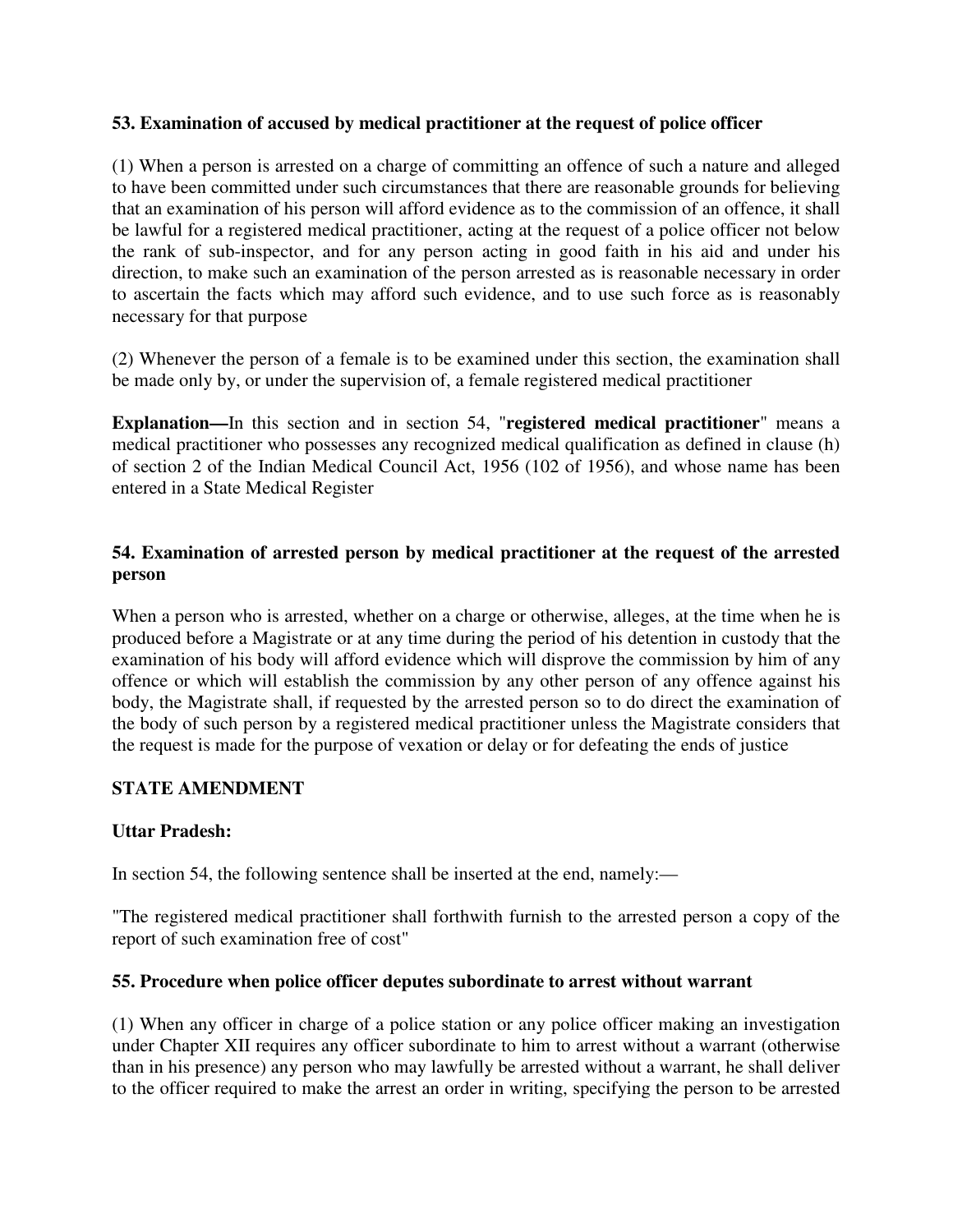and the offence or other cause for which the arrest is to be made and the officer so required shall, before making the arrest, notify to the person to be arrested the substance of the order and, if so required by such person, shall show him the order

(2) Nothing in sub-section (1) shall affect the power of a police officer to arrest a person under section 41

# **56. Person arrested to be taken before Magistrate or officer in charge of police station**

A police officer making an arrest without warrant shall, without unnecessary delay and subject to the provisions herein contained as to bail, take or send the person arrested before a Magistrate having jurisdiction in the case, or before the officer in charge of a police station

# **57. Person arrested not to be detained more than twenty-four hours**

No police officer shall detain in custody a person arrested without warrant for a longer period than under all the circumstances of the case is reasonable, and such period shall not, in the absence of a special order of a Magistrate under section 167, exceed twenty-four hours exclusive of the time necessary for the journey from the place of arrest to the Magistrate's Court

# **58. Police to report apprehensions**

Officers in charge of police stations shall report to the District Magistrate, or, if he so directs, to the Sub-divisional Magistrate, the cases of all persons arrested without warrant, within the limits of their respective stations, whether such persons have been admitted to bail or otherwise

# **59. Discharge of person apprehended**

No person who has been arrested by a police officer shall be discharged except on his own bond, or on bail, or under the special order of a Magistrate

# **60. Powers, on escape, to pursue and re-take**

(1) If a person in lawful custody escapes or is rescued, the person from whose custody he escaped or was rescued may immediately pursue and arrest him in any place in India

(2) The provisions of section 47 shall apply to arrests under sub-section (1) although the person making any such arrest is not acting under a warrant and is not a police officer having authority to arrest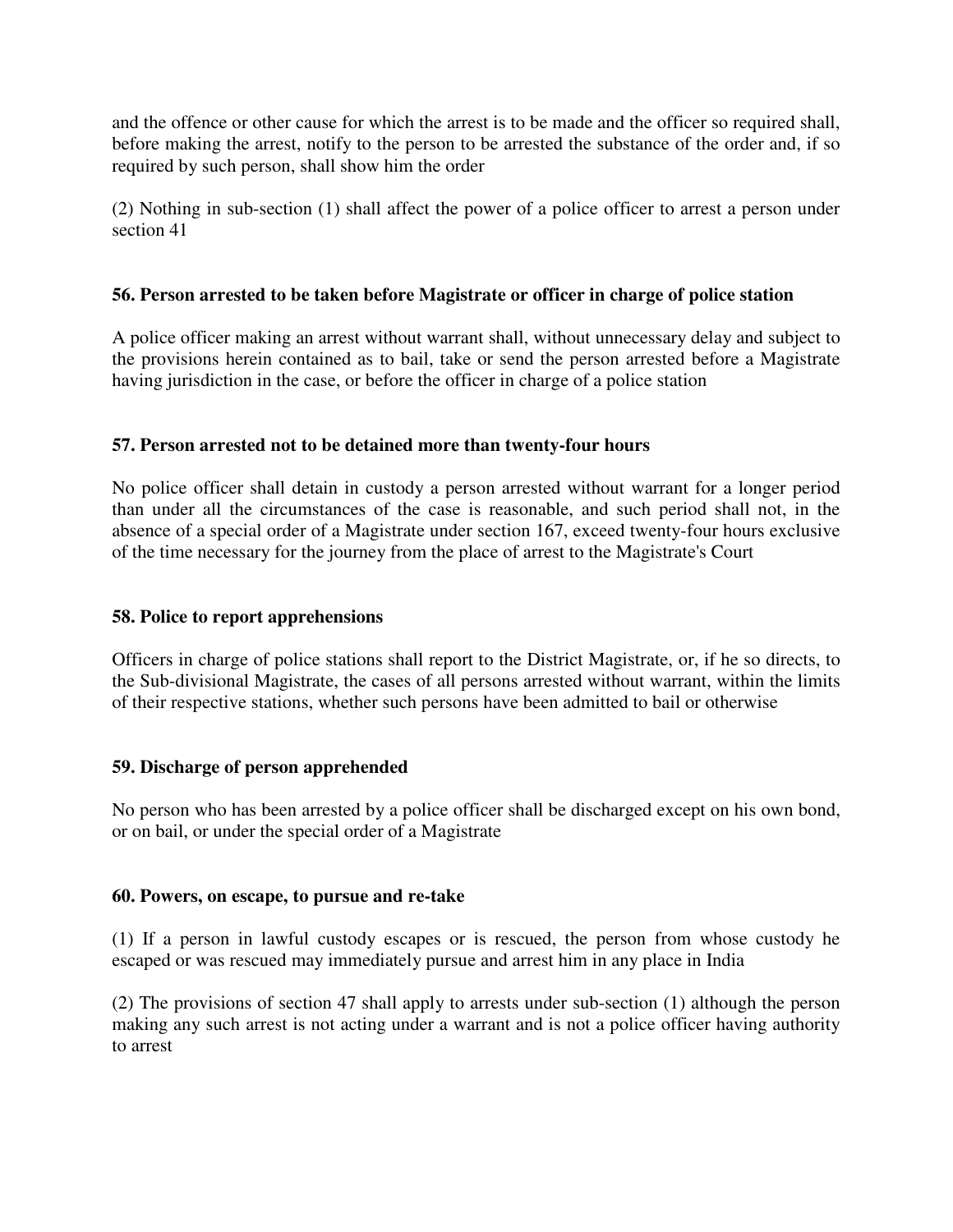# **CHAPTER VI - PROCESSES TO COMPEL APPEARANCE**

# **A—Summons**

**61. Form of summons**—Every summons issued by a Court under this Code shall be in writing, in duplicate, signed by the presiding officer of such Court or by such other officer as the High Court may, from time to time, by rule direct, and shall bear the seal of the Court.

#### **62. Summons how served**

(1) Every summons shall be served by a police officer, or subject to such rules as the State Government may make in this behalf, by an officer of the Court issuing it or other public servant.

(2) The summons shall, if practicable, be served personally on the person summoned, by delivering or tendering to him one of the duplicates of the summons.

(3) Every person on whom a summons is so served shall, if so required by the serving officer, sign a receipt therefore on the back of the other duplicate.

#### **63. Service of summons on corporate bodies and societies**

Service of a summons on a corporation may be effected by serving it on the secretary, local manager or other principal officer of the corporation, or by letter sent by registered post, addressed to the chief officer of the corporation in India, in which case the service shall be deemed, to have been effected when the letter would arrive in ordinary course of post.

**Explanation—**In this section "**corporation**" means an incorporated company or other body corporate and includes a society registered under the Societies Registration Act, 1860 (21 of 1860)

#### **64. Service when persons summoned cannot be found** —

Where the person summoned cannot, by the exercise of due diligence, be found, the summons may be served by leaving one of the duplicates for him with some adult male member of his family residing with him, and the person with whom the summons is so left shall, if so required by the serving officer, sign a receipt therefor on the back of the other duplicate

**Explanation**—A servant is not a member of the family within the meaning of this section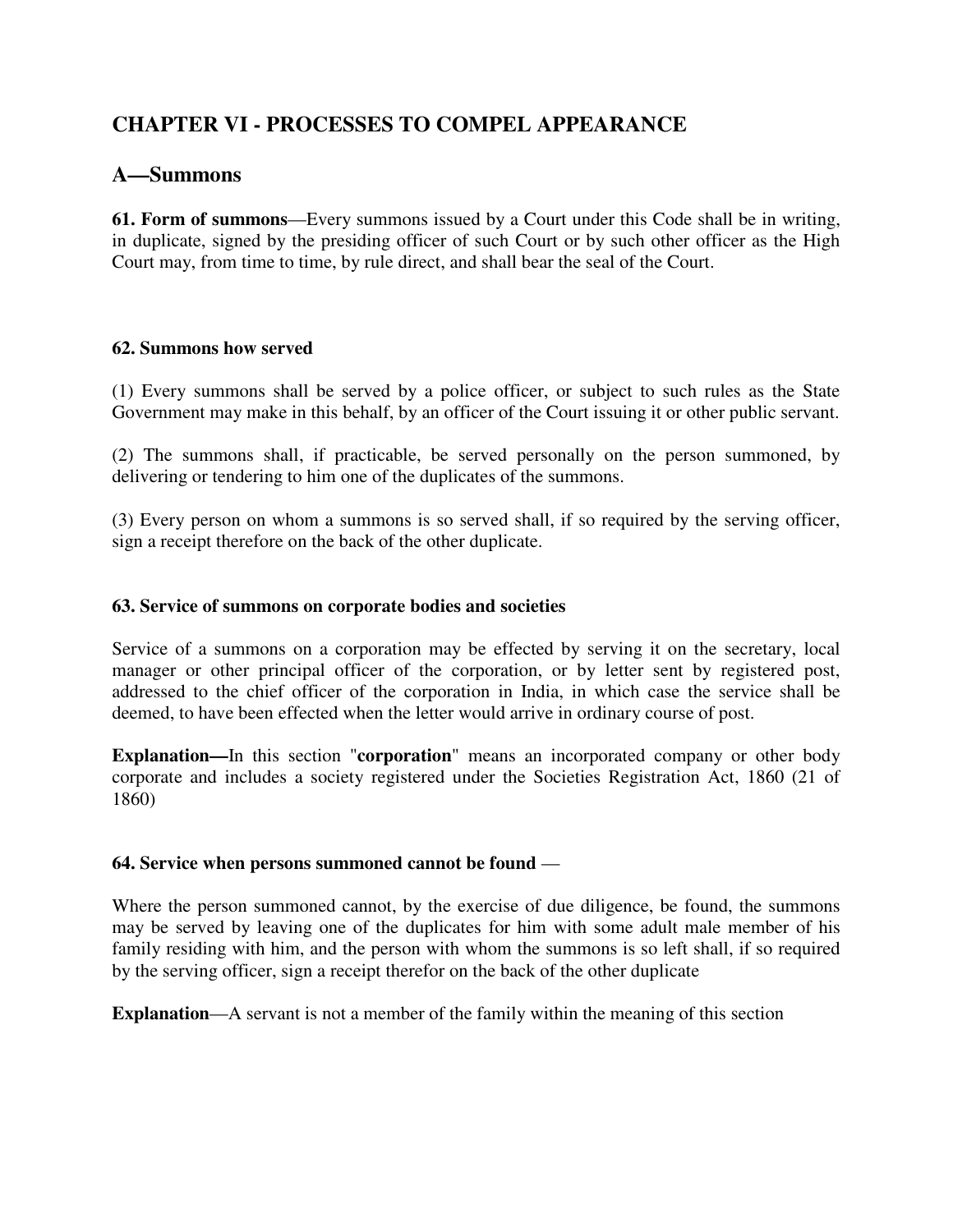#### **65. Procedure when service cannot be effected as before provided**

If service cannot by the exercise of due diligence be effected as provided in section 62, section 63 or section 64, the serving officer shall affix one of the duplicates of the summons to some conspicuous part of the house or homestead in which the person summoned ordinarily resides; and thereupon the Court, after making such inquiries as it thinks fit, may either declare that the summons has been duly served or order fresh service in such manner as it considers proper.

#### **66. Service on Government servant**

(1) Where the person summoned is in the active service of the Government, the Court issuing the summons shall ordinarily send it in duplicate to the head of the office in which such person is employed; and such head shall thereupon cause the summons to be served in the manner provided by section 62, and shall return it to the Court under his signature with the endorsement required by that section.

(2) Such signature shall be evidence of due service

#### **67. Service of summons outside local limits**

When a Court desires that a summons issued by it shall be served at any place outside its local jurisdiction, it shall ordinarily send summons in duplicate to a Magistrate within whose local jurisdiction the person summoned resides, or is, to be there served.

#### **68. Proof of service in such cases and when serving officer not present –**

(1) When a summons issued by a Court is served outside its local jurisdiction, and in any case where the officer who has served a summons is not present at the hearing of the case, an affidavit, purporting to be made before a Magistrate, that such summons has been served, and a duplicate of the summons purporting to be endorsed (in the manner provided by section 62 or section 64) by the person to whom it was delivered or tendered or with whom it was left, shall be admissible in evidence, and the statements made therein shall be deemed to be correct unless and until the contrary is proved

(2) The affidavit mentioned in this section may be attached to the duplicate of the summons and returned to the Court

#### **69. Service of summons on witness by post**

(1) Notwithstanding anything contained in the preceding section of this Chapter, a Court issuing a summons to a witness may, in addition to and simultaneously with the issue of such summons, direct a copy of the summons to be served by registered post addressed to the witness at the place where he ordinarily resides or carries on business or personally works for gain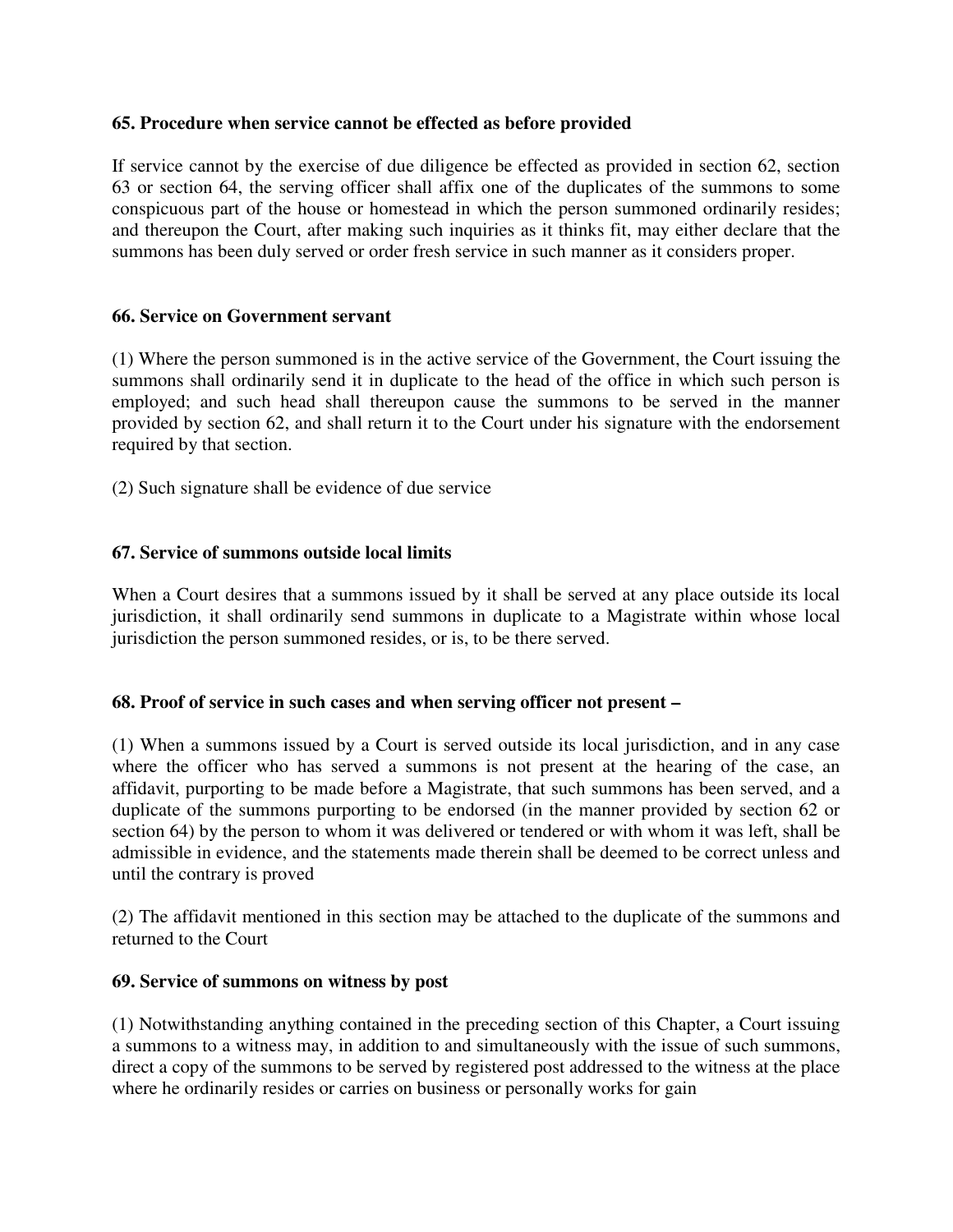(2) When an acknowledgment purporting to be signed by the witness or an endorsement purporting to be made by a postal employee that the witness refused to take delivery of the summons has been received, the Court issuing the summons may declare that the summons has been duly served

# **STATE AMENDMENT**

# **Andaman and Nicobar Islands and Lakshadweep:**

In section 69,—

(a) in sub-section (1), after the words "**to be served by registered post**" the words "or of the substance thereof to be served by wireless message" shall be inserted .

(b) in sub-section (2), for the words "that the witness refused to take delivery of the summons" the words "or a wireless messenger that the witness refused to take delivery of the summons or the message, as the case may be" shall be substituted [*Vide* Regulation 6 of 1977, sec 2 (wef 17-11-1977)

# **B—Warrant of arrest**

# **70. Form of warrant of arrest and duration**

(1) Every warrant of arrest issued by a Court under this Code shall be in writing, signed by the presiding officer of such Court and shall bear the seal of the Court

(2) Every such warrant shall remain in force until it is cancelled by the Court which issued it, or until it is executed

# **71. Power to direct security to be taken**

(1) Any Court issuing a warrant for the arrest of any person may in its discretion direct by endorsement on the warrant that, if such person executes a bond with sufficient sureties for his attendance before the Court at a specified time and thereafter until otherwise directed by the Court the officer to whom the warrant is directed shall take such security and shall release such person from custody

(2) The endorsement shall state— (a) the number of sureties;

# **72. Warrants to whom directed**

(1) A warrant of arrest shall ordinarily be directed to one or more police officers; but the Court issuing such a warrant may, if its immediate execution is necessary and no police officer is immediately available, direct it to any other person or persons, and such person or persons shall execute the same.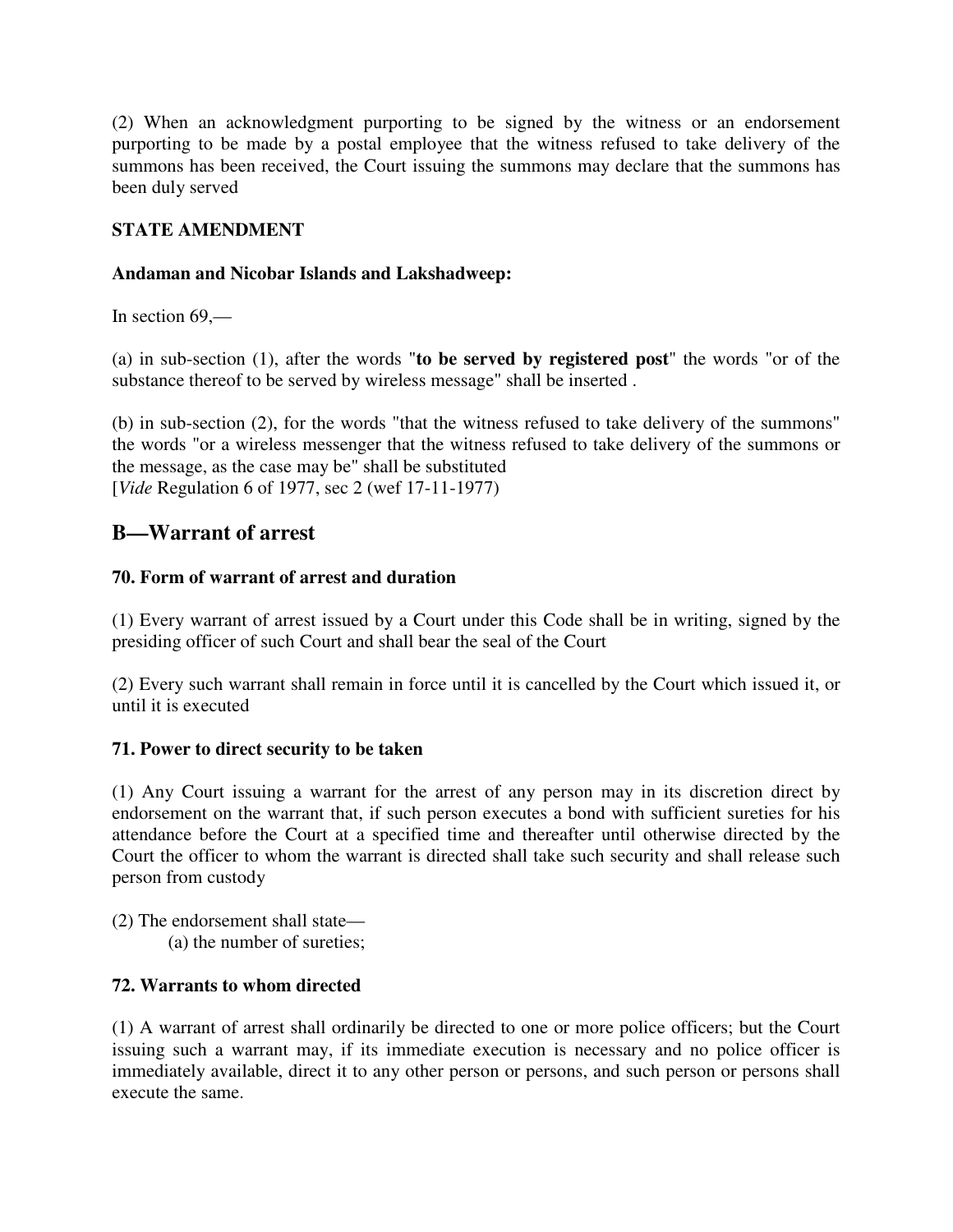(2) When a warrant is directed to more officers or persons than one, it may be executed by all, or by any one or more of them

#### **73. Warrant may be directed to any person**

(1) The Chief Judicial Magistrate or a Magistrate of the first class may direct a warrant to any person within his local jurisdiction for the arrest of any escaped convict, proclaimed offender or of any person who is accused of a non-bailable offence and is evading arrest

(2) Such person shall acknowledge in writing the receipt of the warrant, and shall execute it if the person for whose arrest it was issued, is in, or enters on, any land or other property under his charge

(3) When the person against whom such warrant is issued is arrested, he shall be made over with the warrant to the nearest police officer, who shall cause him to be taken before a Magistrate having jurisdiction in the case, unless security is taken under section 71.

# **74. Warrant directed to police officer**

A warrant directed to any police officer may also be executed by any other police officer whose name is endorsed upon the warrant by the officer to whom it is directed or endorsed .

#### **75. Notification of substance of warrant**

The police officer or other person executing a warrant of arrest shall notify the substance thereof to the person to be arrested, and, if so required, shall show him the warrant.

#### **76. Person arrested to be brought before Court without delay**

The police officer or other person executing a warrant of arrest shall (subject to the provisions of section 71 as to security) without unnecessary delay bring the person arrested before the Court before which he is required by law to produce such person:

Provided that such delay shall not, in any case, exceed twenty-four hours exclusive of the time necessary for the journey from the place of arrest to the Magistrate's Court.

#### **77. Where warrant may be executed**

A warrant of arrest may be executed at any place in India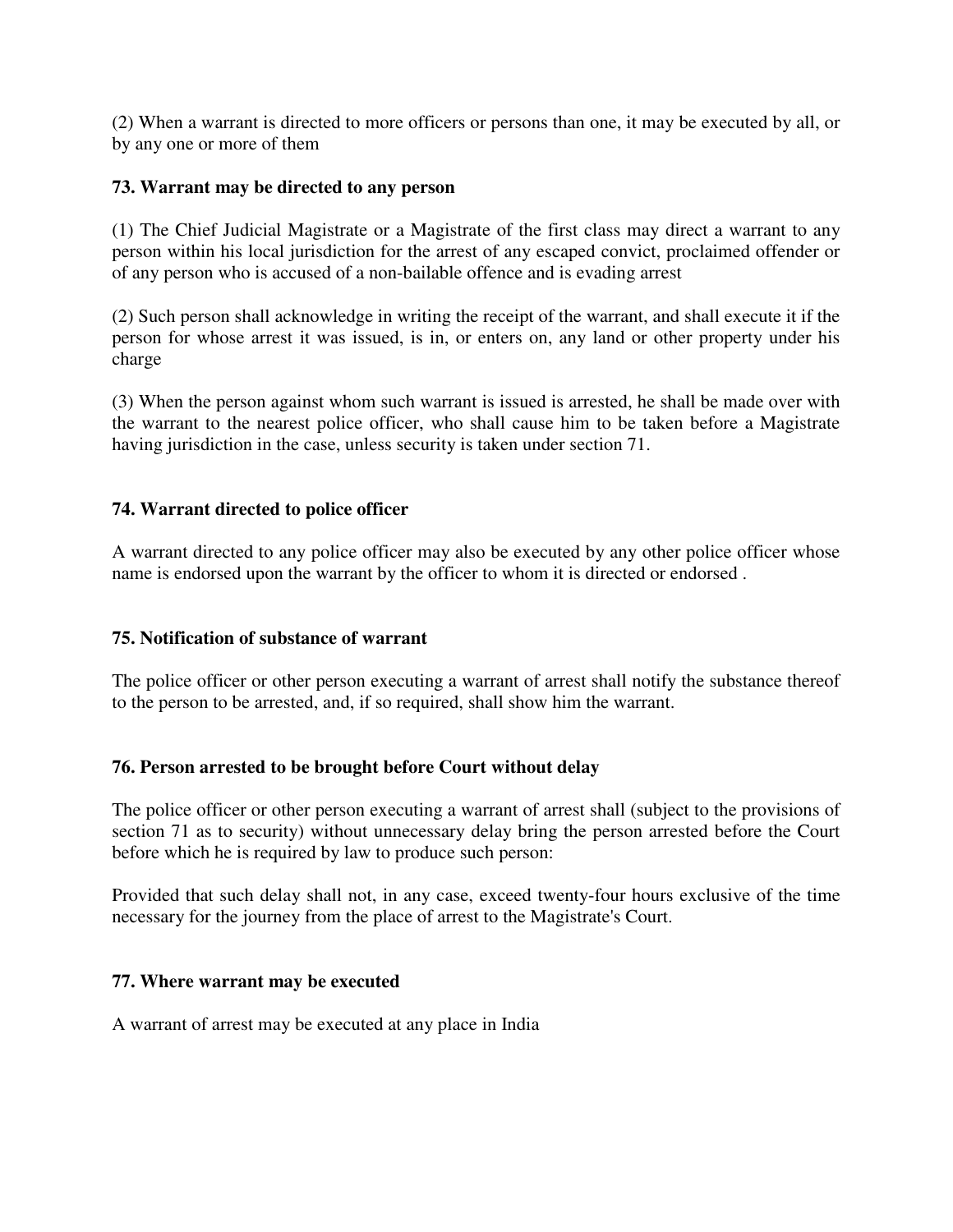#### **78. Warrant forwarded for execution outside jurisdiction**

(1) When a warrant is to be executed outside the local jurisdiction of the Court issuing it, such Court may, instead of directing the warrant to a police officer within its jurisdiction, forward it by post or otherwise to any Executive Magistrate or District Superintendent of Police or Commissioner of Police within the local limits of whose jurisdiction it is to be executed; and the Executive Magistrate or District Superintendent or Commissioner shall endorse his name thereon, and if practicable, cause it to be executed in the manner hereinbefore provided

(2) The Court issuing a warrant under sub-section (1) shall forward, along with the warrant, the substance of the information against the person to be arrested together with such documents, if any, as may be sufficient to enable the Court acting under section 81 to decide whether bail should or should not be granted to the person

# **79. Warrant directed to police officer for execution outside jurisdiction -**

(1) When a warrant directed to a police officer is to be executed beyond the local jurisdiction of the Court issuing the same, he shall ordinarily take it for endorsement either to an Executive Magistrate or to a police officer not below the rank of an officer in charge of a police station, within the local limits of whose jurisdiction the warrant is to be executed

(2) Such Magistrate or police officer shall endorse his name thereon and such endorsement shall be sufficient authority to the police officer to whom the warrant is directed to execute the same, and the local police shall, if so required, assist such officer in executing such warrant

(3) Whenever there is reason to believe that the delay occasioned by obtaining the endorsement of the Magistrate or police officer within whose local jurisdiction the warrant is to be executed will prevent such execution, the police officer to whom it is directed may execute the same without such endorsement in any place beyond the local jurisdiction of the Court which issued it

#### **80. Procedure of arrest of person against whom warrant issued**

When a warrant of arrest is executed outside the district in which it was issued, the person arrested shall, unless the Court which issued the warrant is within thirty kilometres of the place of arrest or is nearer than the Executive Magistrate or District Superintendent of Police or Commissioner of Police within the local limits of whose jurisdiction the arrest was made, or unless security is taken under section 71, be taken before such Magistrate or District Superintendent or Commissioner

#### **81. Procedure by Magistrate before whom such person arrested is brought**

(1) The Executive Magistrate or District Superintendent of Police or Commissioner of Police shall, if the person arrested appears to be the person intended by the Court which issued the warrant, direct his removal in custody to such Court: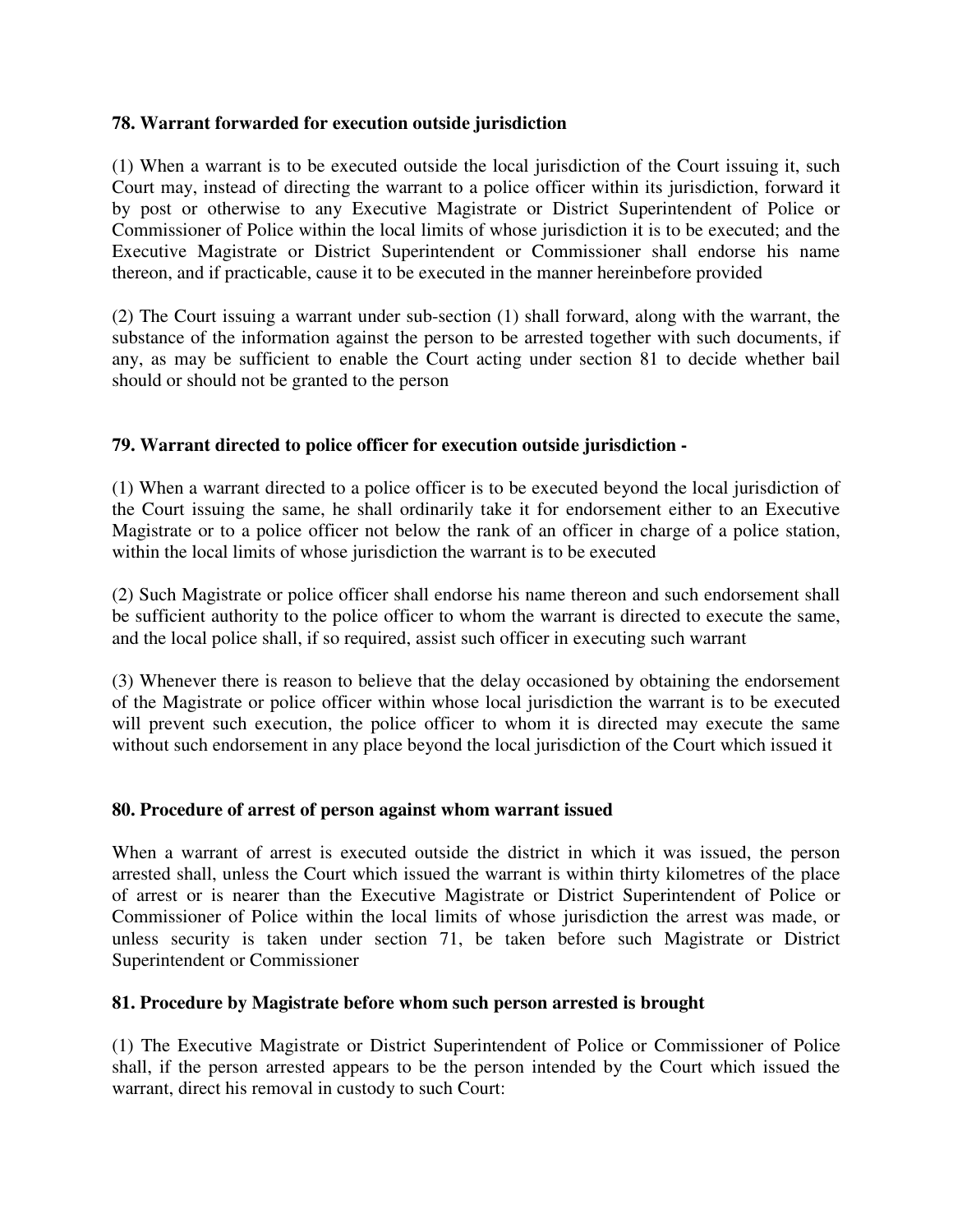Provided that, if the offence is bailable, and such person is ready and willing to give bail to the satisfaction of such Magistrate, District Superintendent or Commissioner, or a direction has been endorsed under section 71 on the warrant and such person is ready and willing to give the security required by such direction, the Magistrate, District Superintendent or Commissioner shall take such bail or security, as the case may be, and forward the bond, to the Court which issued the warrant:

Provided further that if the offence is a non-bailable one, it shall be lawful for the Chief Judicial Magistrate (subject to the provisions of section 437), or the Sessions Judge, of the district in which the arrest is made on consideration of the information and the documents referred to in sub-section (2) of section 78 to release such person on bail

(2) Nothing in this section shall be deemed to prevent a police officer from taking security under section 71

# **STATE AMENDMENT**

# **Uttar Pradesh:**

In sub-section (1) of section 81, the following third proviso shall be inserted, namely:—

"Provided also that where such person is not released on bail or where he fails to give such security as aforesaid, the Chief Judicial Magistrate in the case of a non-bailable offence or any Judicial Magistrate in the case of a bailable offence may pass such orders as he thinks fit for his custody till such time as may be necessary for his removal to the Court which issued that warrant"

*Vide* UP Act 1 of 1984, sec 9 (wef 1-5-1984)

# **C—Proclamation and attachment**

# **82. Proclamation for person absconding**

(1) If Any Court has reason to believe (whether after taking evidence or not) that any person against whom a warrant has been issued by it has absconded or is concealing himself so that such warrant cannot be executed, such Court may publish a written proclamation requiring him to appear at a specific place and at a specified time not less than thirty days from the date of publishing such proclamation

(2) The proclamation shall be published as follows—

(i) (a) it shall be publicly read in some conspicuous place of the town or village in which such person ordinarily resides;

(b) it shall be affixed to some conspicuous part of the house or home-stead in which such person ordinarily resides or to some conspicuous place of such town or village;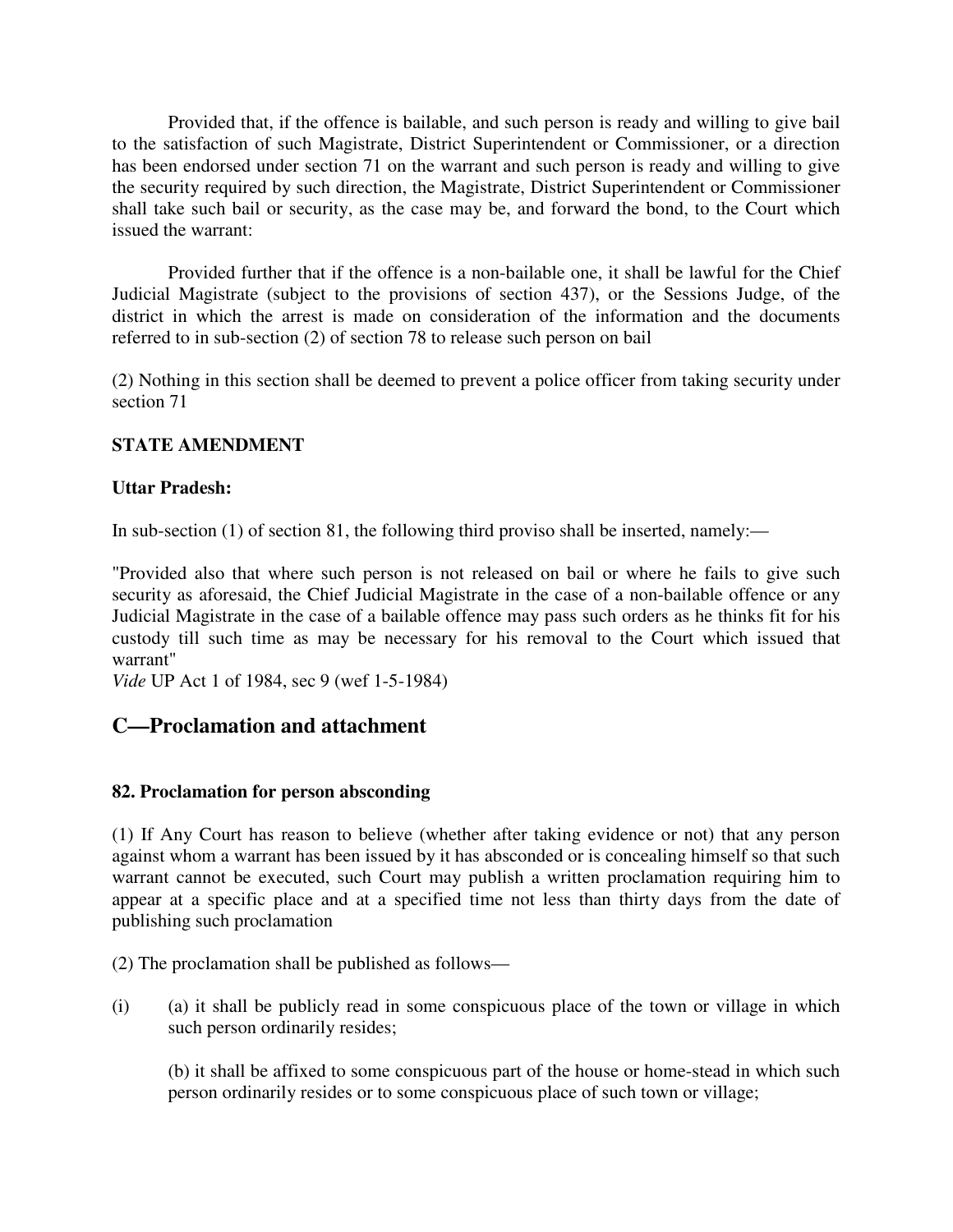(c) a copy thereof shall be affixed to some conspicuous part of the Court-house;

(ii) the Court may also, if it thinks fit, direct a copy of the proclamation to be published in a daily newspaper circulating in the place in which such person ordinarily resides

(3) A statement in writing by the Court issuing the proclamation to the effect that the proclamation was duly published on a specified day, in the manner specified in clause (i) of subsection (2), shall be conclusive evidence that the requirements of this section have been complied with, and that the proclamation was published on such day

# **83. Attachment of property of person absconding**

(1) The Court issuing a proclamation under section 82 may, for reasons to be recorded in writing, at any time after the issue of the proclamation, order the attachment of any property, movable or immovable, or both, belonging to the proclaimed person:

Provided that where at the time of the issue of the proclamation the Court is satisfied, by affidavit or otherwise, that the person in relation to whom the proclamation is to be issued,—

(a) is about to dispose of the whole or any part of his property, or

(b) is about to remove the whole or any part of his property from the local jurisdiction of the Court, it may order the attachment simultaneously with the issue of the proclamation

(2) Such order shall authorise the attachment of any property belonging to such person within the district in which it is made; and it shall authorise the attachment of any property belonging to such person without such district when endorsed by the District Magistrate within whose district such property is situate

(3) If the property ordered to be attached is a debt or other movable property, the attachment under this section shall be made—

(a) by seizure; or

(b) by the appointment of a receiver; or

(c) by an order in writing prohibiting the delivery of such property to the proclaimed person or to any one on his behalf; or

(d) by all or any two of such methods, as the Court thinks fit

(4) If the property ordered to be attached is immovable, the attachment under this section shall, in the case of land paying revenue to the State Government, be made through the Collector of the district in which the land is situate, and in all other cases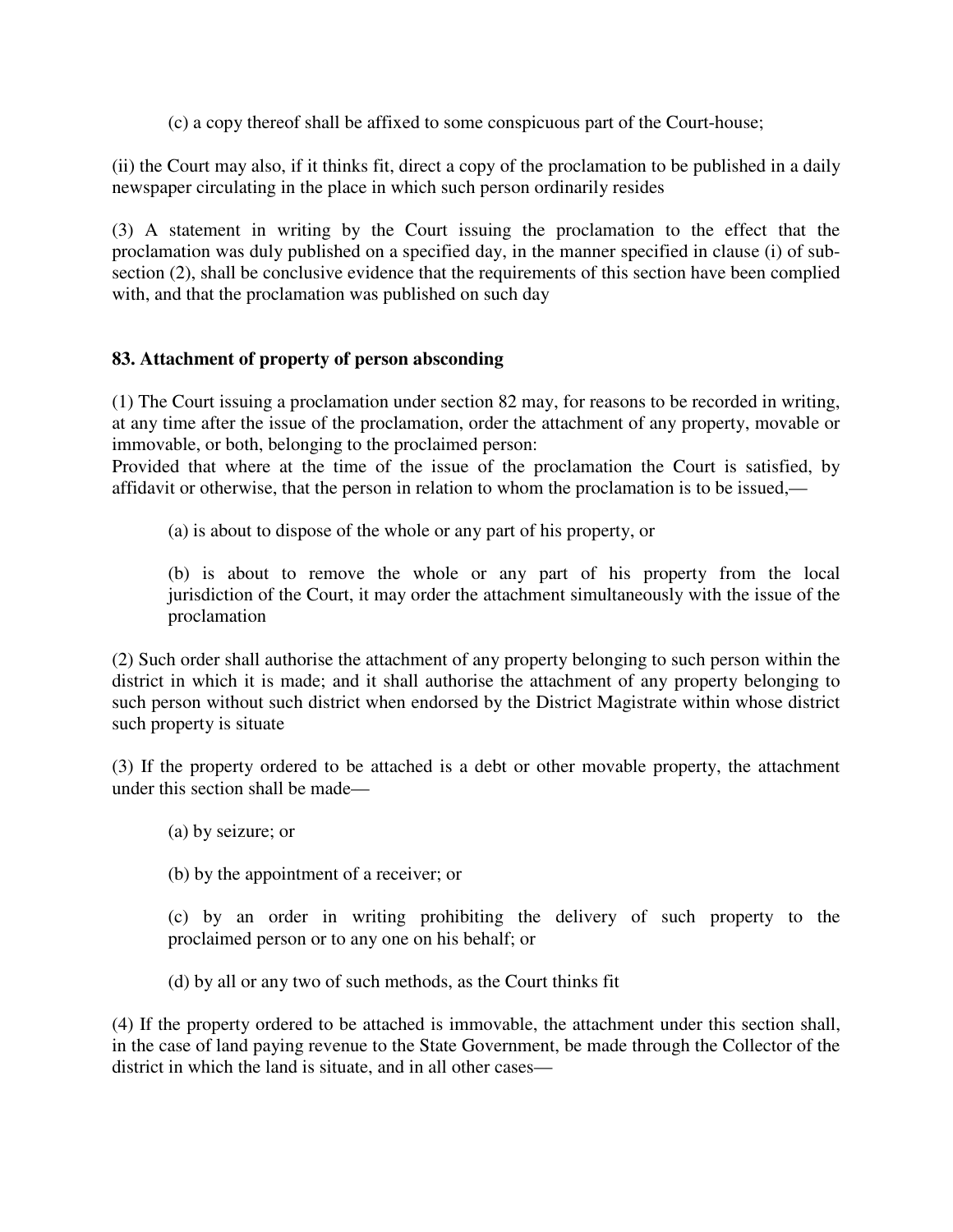(a) by taking possession; or

(b) by the appointment of a receiver; or

(c) by an order in writing prohibiting the payment of rent on delivery of property to the proclaimed person or to any one on his behalf; or

(d) by all or any two of such methods, as the Court thinks fit

(5) If the property ordered to be attached consists of live-stock or is of a perishable nature, the Court may, if it thinks it expedient, order immediate sale thereof, and in such case the proceeds of the sale shall abide the order of the Court

(6) The powers, duties and liabilities of a receiver appointed under this section shall be the same as those of a receiver appointed under the Code of Civil Procedure, 1908 (5 of 1908)

#### **84. Claims and objections to attachment**

(1) If any claim is preferred to, or objection made to the attachment of, any property attached under section 83, within six months from the date of such attachment, by any person other than the proclaimed person, on the ground that the claimant or objector has an interest in such property, and that such interest is not liable to attachment under section 83, the claim or objection shall be inquired into, and may be allowed or disallowed in whole or in part:

Provided that any claim preferred or objection made within the period allowed by this sub-section may, in the event of the death of the claimant or objector, be continued by his legal representative

(2) Claims or objections under sub-section (1) may be preferred or made in the Court by which the order of attachment is issued, or, if the claim or objection is in respect of property attached under an order endorsed under sub-section (2) of section 83, in the Court of the Chief Judicial Magistrate of the district in which the attachment is made

(3) Every such claim or objection shall be inquired into by the Court in which it is preferred or made:

Provided that, if it is preferred or made in the Court of a Chief Judicial Magistrate, he may make it over for disposal to any Magistrate subordinate to him

(4) Any person whose claim or objection has been disallowed in whole or in part by an order under sub-section (1) may, within a period of one year from the date of such order, institute a suit to establish the right which he claims in respect of the property in dispute; but subject to the result of such suit, if any, the order shall be conclusive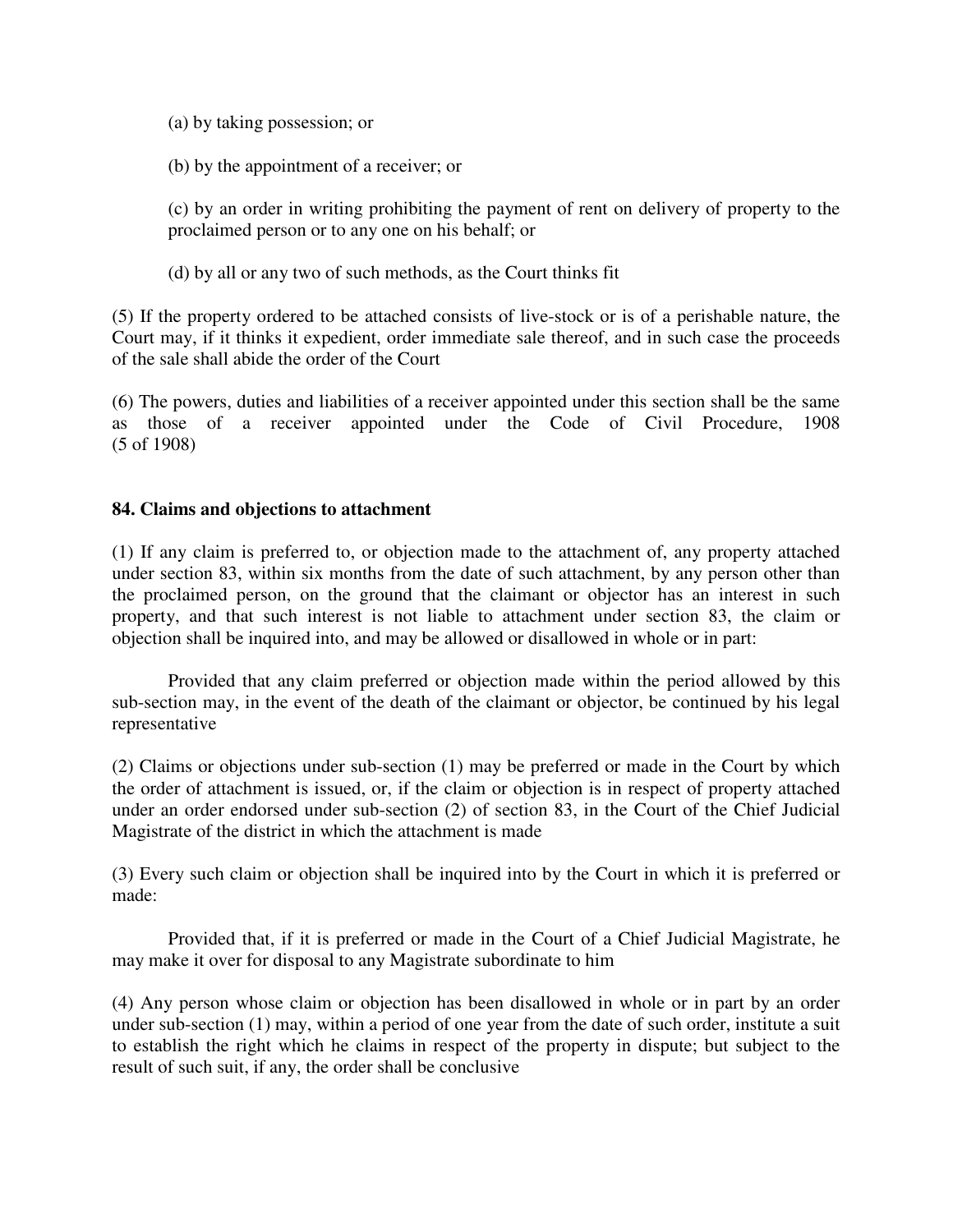#### **85. Release, sale and restoration of attached property**

(1) If the proclaimed person appears within the time specified in the proclamation, the Court shall make an order releasing the property from the attachment

(2) If the proclaimed person does not appear within the time specified in the proclamation, the property under the attachment shall be at the disposal of the State Government; but it shall not be sold until the expiration of six months from the date of the attachment and until any claim preferred or objection made under section 84 has been disposed of under that section; unless it is subject to speedy and natural decay, or the Court considers that the sale would be for the benefit of the owner, in either of which cases the Court may cause it to be sold whenever it thinks fit

(3) If, within two years from the date of the attachment, any person whose property is or has been at the disposal of the State Government, under sub-section (2), appears voluntarily or is apprehended and brought before the Court by whose order the property was attached, or the Court to which such Court is subordinate, and proves to the satisfaction of such Court that he did not abscond or conceal himself for the purpose of avoiding execution of the warrant, and that he had not such notice of the proclamation as to enable him to attend within the time specified therein, such property, or, if the same has been sold, the net proceeds of the sale, or, if part only thereof has been sold, the net proceeds of the sale and the residue of the property, shall, after satisfying therefrom all costs incurred in consequence of the attachment, be delivered to him

# **86. Appeal from order rejecting application for restoration of attached property**

Any person referred to in sub-section (3) of section 85, who is aggrieved by any refusal to deliver property or the proceeds of the sale thereof may appeal to the Court to which appeals ordinarily lie from the sentences of the first-mentioned Court

# **D—Other rules regarding processes**

# **87. Issue of warrant in lieu of, or in addition to, summons**

A Court may, in any case in which it is empowered by this Code to issue a summons for the appearance of any person, issue, after recording its reasons in writing, a warrant for his arrest—

(a) if, either before the issue of such summons, or after the issue of the same but before the time fixed for his appearance, the Court sees reason to believe that he has absconded or will not obey the summons; or

(b) if at such time he fails to appear and the summons is proved to have been duly served in time to admit of his appearing in accordance therewith and no reasonable excuse is offered for such failure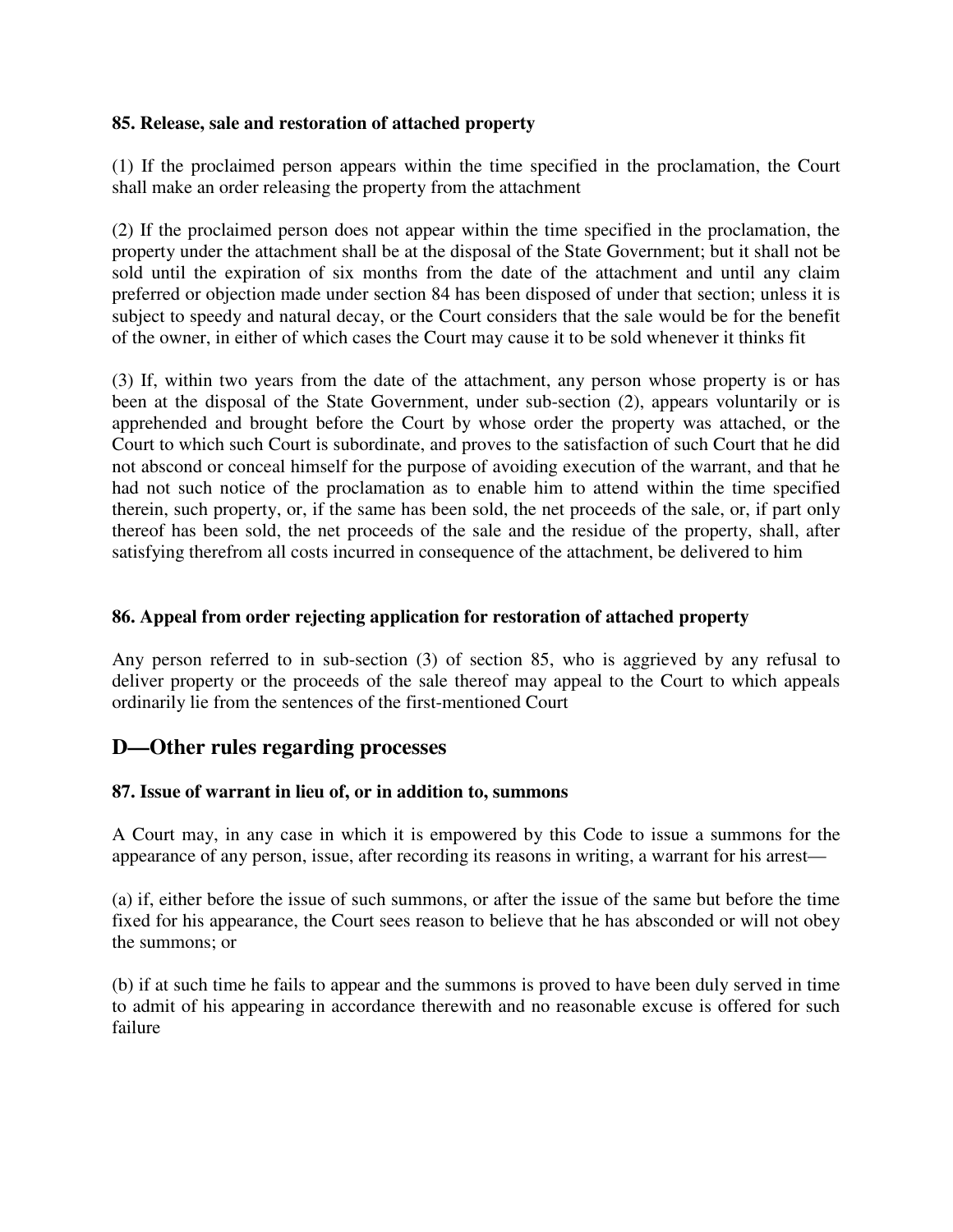#### **88. Power to take bond for appearance**

When any person for whose appearance or arrest the officer presiding in any Court is empowered to issue a summons or warrant, is present in such Court, such officer may require such person to execute a bond, with or without sureties, for his appearance in such Court, or any other Court to which the case may be transferred for trial

#### **89. Arrest on breach of bond for appearance**

When any person who is bound by any bond taken under this Code to appear before a Court, does not appear, the officer presiding in such Court may issue a warrant directing that such person be arrested and produced before him

#### **90. Provisions of this Chapter generally applicable to summons and warrants of arrest**

The provisions contained in this Chapter relating to a summons and warrants, and their issue, service and execution, shall, so far as may be, apply to every summons and every warrant of arrest issued under this Code

# **Chapter VII - PROCESSES TO COMPEL THE PRODUCTION OF THINGS**

#### **A—Summons to produce**

#### **91. Summons to produce document or other thing**

(1) Whenever any Court or any officer in charge of a police station considers that the production of any document or other thing is necessary or desirable for the purposes of any investigation, inquiry, trial or other proceeding under this Code by or before such Court or officer, such Court may issue a summons, or such officer a written order, to the person in whose possession or power such document or thing is believed to be, requiring him to attend and produce it, or to produce it, at the time and place stated in the summons or order

(2) Any person required under this section merely to produce a document or other thing shall be deemed to have complied with the requisition if he causes such document or thing to be produced instead of attending personally to produce the same

(3) Nothing in this section shall be deemed—

(a) to affect, sections 123 and 124 of the Indian Evidence Act, 1872 (1 of 1872), or the Bankers, Books Evidence Act, 1891(13 of 1891), or

(b) to apply to a letter, postcard, telegram or other document or any parcel or thing in the custody of the postal or telegraph authority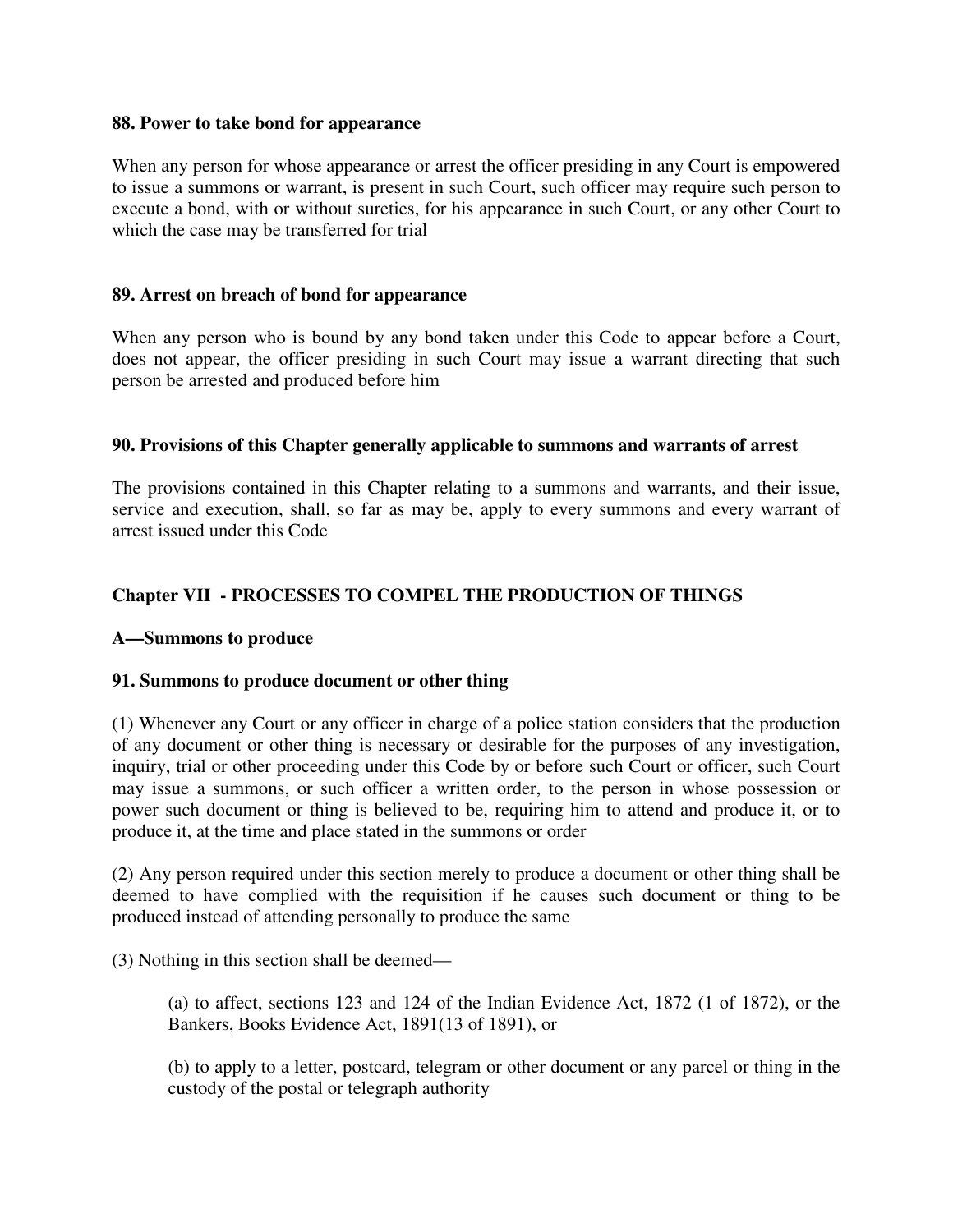#### **92. Procedure as to letters and telegrams**

(1) If any document, parcel or thing in the custody of a postal or telegraph authority is, in the opinion of the District Magistrate, Chief Judicial Magistrate, Court of Session or High Court wanted for the purpose of any investigation, inquiry, trial or other proceeding under this Code, such Magistrate or Court may require the postal or telegraph authority, as the case may be, to deliver the document, parcel or thing to such person as the Magistrate or Court directs

(2) If any such document, parcel or thing is, in the opinion of any other Magistrate, whether Executive or Judicial, or of any Commissioner of police or District Superintendent of Police, wanted for any such purpose, he may require the postal or telegraph authority, as the case may be, to cause search to be made for and to detain such document, parcel or thing pending the order of a District Magistrate, Chief Judicial Magistrate or Court under sub-section (1)

# **B—Search-warrants**

### **93. When search-warrant may be issued**

(1) (a) Where any Court has reason to believe that a person to whom a summons or order under section 91 or a requisition under sub-section (1) of section 92 has been, or might be, addressed, will not or would not produce the document or thing as required by such summons or requisition, or

(b) where such document or thing is not known to the Court to be in the possession of any person, or

(c) where the Court considers that the purposes of any inquiry, trial or other proceeding under this Code will be served by a general search or inspection, it may issue a searchwarrant; and the person to whom such warrant is directed, may search or inspect in accordance therewith and the provisions hereinafter contained

(2) The Court may, if it thinks fit, specify in the warrant the particular place or part thereof to which only the search or inspection shall extend; and the person charged with the execution of such warrant shall then search or inspect only the place or part so specified

(3) Nothing contained in this section shall authorise any Magistrate other than a District Magistrate or Chief Judicial Magistrate to grant a warrant to search for a document, parcel or other thing in the custody of the postal or telegraph authority

#### **94. Search of place suspected to contain stolen property, forged documents,** *etc*

(1) If a District Magistrate, Sub-divisional Magistrate or Magistrate of the first class, upon information and after such inquiry as he thinks necessary, has reason to believe that any place is used for the deposit or sale of stolen property, or for the deposit, sale or production of any objectionable article to which this section applies, or that any such objectionable article is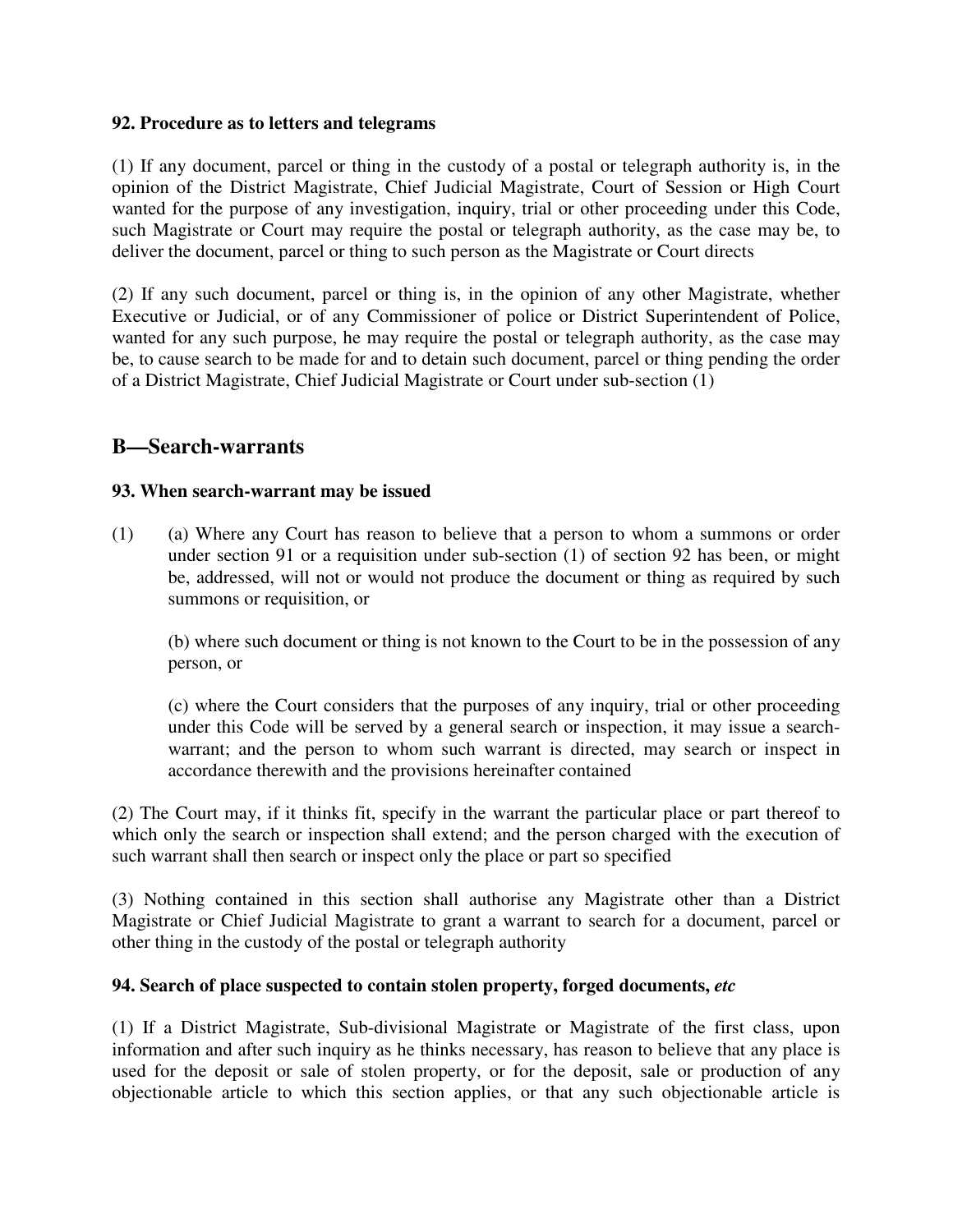deposited in any place, he may by warrant authorise any police officer above the rank of a constable—

(a) to enter, with such assistance as may be required, such place,

(b) to search the same in the manner specified in the warrant,

(c) to take possession of any property or article therein found which he reasonably suspects to be stolen property or objectionable article to which this section applies,

(d) to convey such property or article before a Magistrate, or to guard the same on the spot until the offender is taken before a Magistrate, or otherwise to dispose of it in some place of safety,

(e) to take into custody and carry before a Magistrate every person found in such place who appears to have been privy to the deposit, sale or production of any such property or article knowing or having reasonable cause to suspect it to be stolen property or, as the case may be, objectionable article to which this section applies

(2) The objectionable articles to which this section applies are—

(a) counterfeit coin;

(b) pieces of metal made in contravention of the Metal Tokens Act, 1889 (1 of 1889), or brought into India in contravention of any notification for the time being in force under section 11 of the Customs Act, 1962 ( 52 of 1962);

(c) counterfeit currency note; counterfeit stamps;

(d) forged documents;

(e) false seals;

(f) obscene objects referred to in section 292 of the Indian Penal Code (45 of 1860);

(g) instruments or materials used for the production of any of the articles mentioned in clauses (a) to (f)

### **95. Power to declare certain publications forfeited and to issue search-warrants for the same**

(1) Where—

(a) any newspaper, or book, or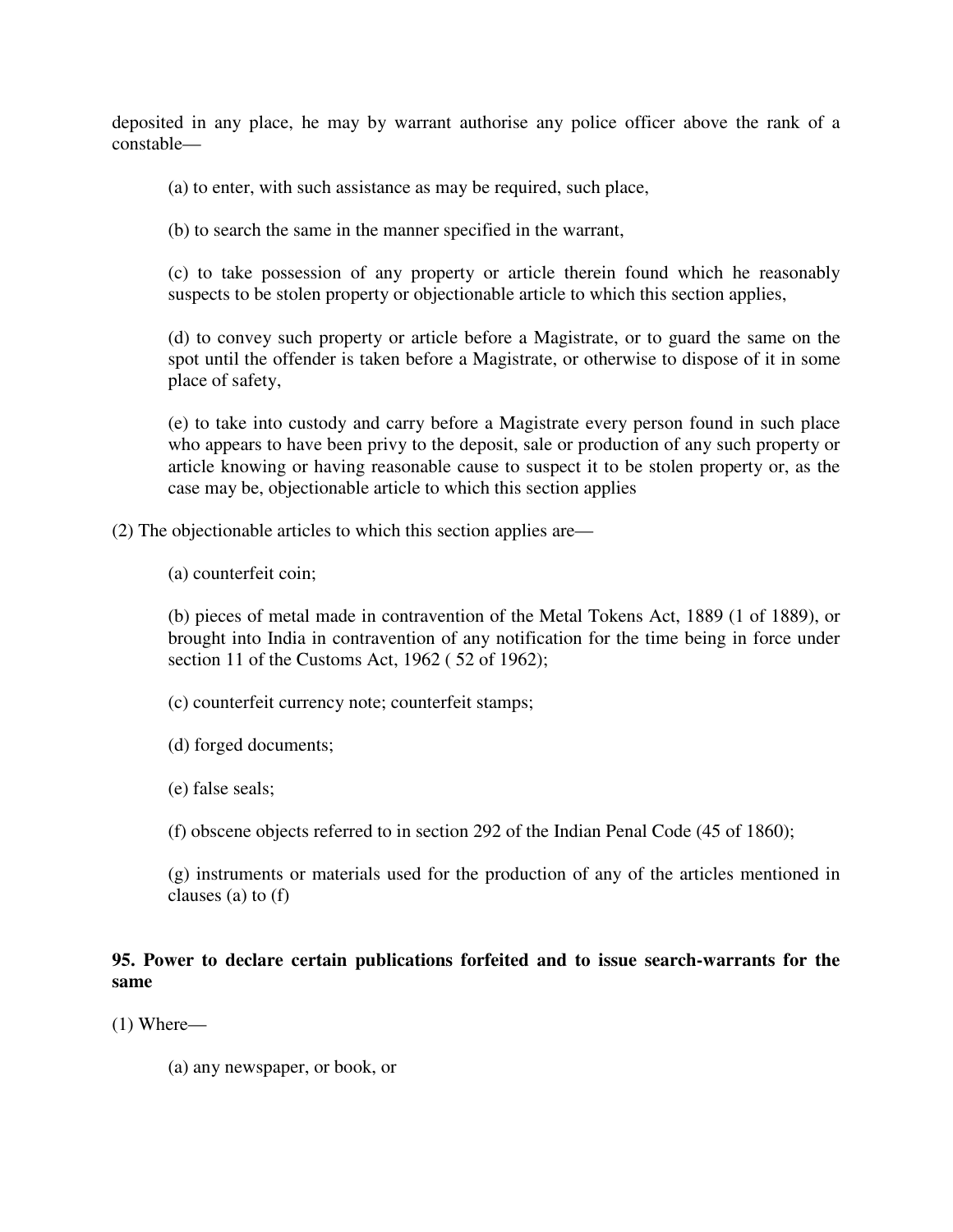(b) any document, wherever printed appears to the State Government to contain any matter the publication of which is punishable under section 124A or section 153A or section 153B or section 292 or section 293 or section 295A of the Indian Penal Code (45 of 1860), the State Government may, by notification, stating the grounds of its opinion, declare every copy of the issue of the newspaper containing such matter, and every copy of such book or other document to be forfeited to Government, and thereupon any police officer may seize the same wherever found in India and any Magistrate may by warrant authorise any police officer not below the rank of sub-inspector to enter upon and search for the same in any premises where any copy of such issue or any such book or other document may be or may be reasonably suspected to be

(2) In this section and in section 96,—

(a) "newspaper" and "book" have the same meaning as in the Press and Registration of Books Act, 1867 (25 of 1867);

(b) "document" includes any painting, drawing or photograph, or other visible representation

(3) No order passed or action taken under this section shall be called in question in any Court otherwise than in accordance with the provisions of section 96

### **96. Application to High Court to set aside declaration of forfeiture**

(1) Any person having any interest in any newspaper, book or other document, in respect of which a declaration of forfeiture has been made under section 95, may, within two months from the date of publication in the Official Gazette of such declaration, apply to the High Court to set aside such declaration on the ground that the issue of the newspaper, or the book or other document, in respect of which the declaration was made, did not contain any such matter as is referred to in sub-section (1) of section 95

(2) Every such application shall, where the High Court consists of three or more Judges, be heard and determined by a Special Bench of the High Court composed of three Judges and where the High Court consists of less than three Judges, such Special Bench shall be composed of all the Judges of that High Court

(3) On the hearing of any such application with reference to any newspaper, any copy of such newspaper may be given in evidence in aid of the proof of the nature or tendency of the words, signs or visible representations contained in such newspaper, in respect of which the declaration of forfeiture was made

(4) The High Court shall, if it is not satisfied that the issue of the newspaper, or the book or other document, in respect of which the application has been made, contained any such matter as is referred to in sub-section (1) of section 95, set aside the declaration of forfeiture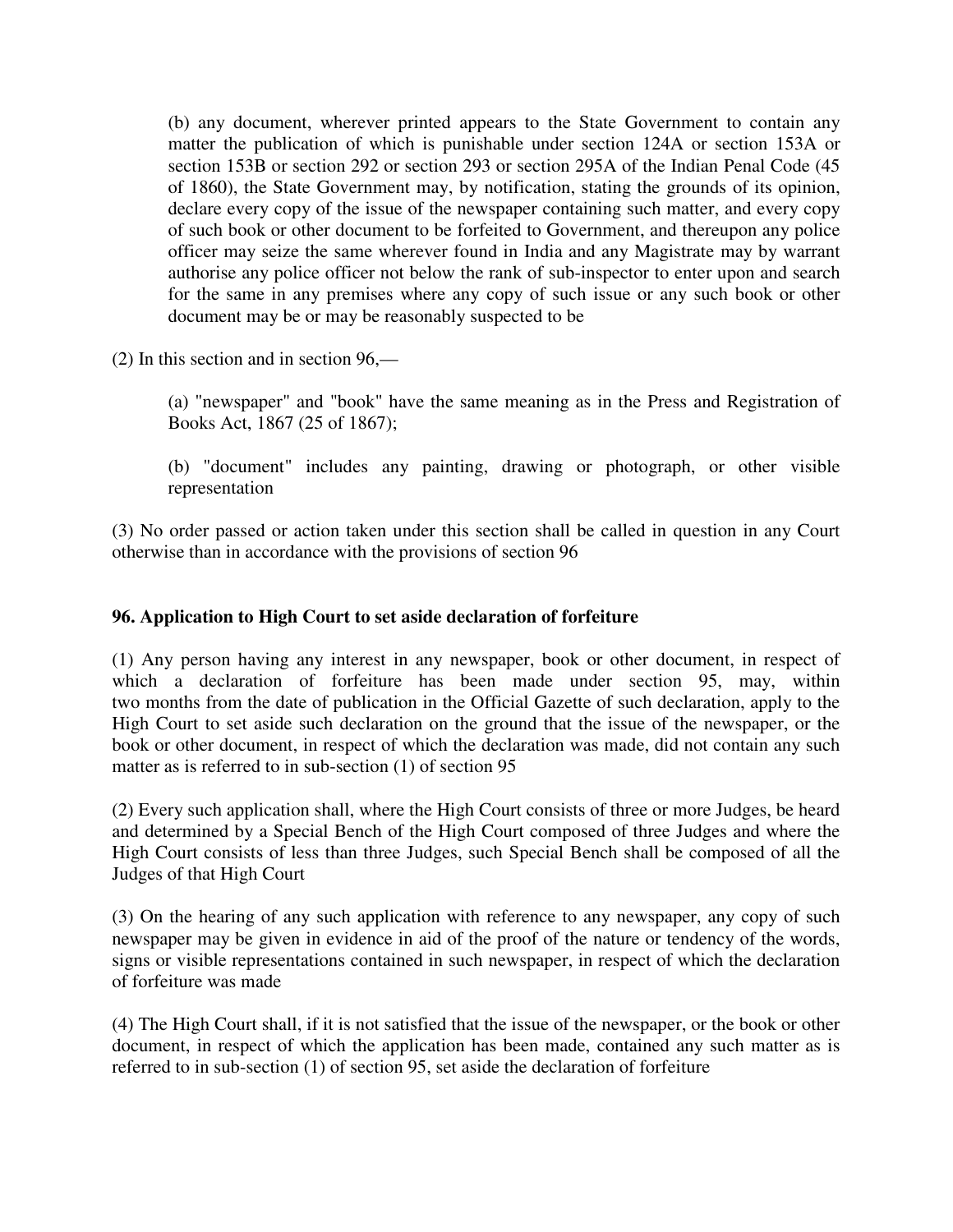(5) Where there is a difference of opinion among the Judges forming the Special Bench, the decision shall be in accordance with the opinion of the majority of those Judges

### **Comments**

State Government issued order of forfeiture of book on the ground that it contained matter punishable under sections 124A 153A and 295A High Court may set aside such order if opinion of Government is not found correct; *Hemandas* v *State of Uttar Pradesh*, AIR 1961 SC 1662: (1961) 2 Cr LJ 815

### **97. Search for persons wrongfully confined**

If any District Magistrate, Sub-divisional Magistrate or Magistrate of the first class has reason to believe that any person is confined under such circumstances that the confinement amounts to an offence, he may issue, a search-warrant, and the person to whom such warrant is directed may search for the person so confined; and such search shall be made in accordance therewith, and the person, if found, shall be immediately taken before a Magistrate, who shall make such order as in the circumstances of the case seems proper

#### **98. Power to compel restoration of abducted females**

Upon complaint made on oath of the abduction or unlawful detention of a woman, or a female child under the age of eighteen years, for any unlawful purpose, a District Magistrate, Subdivisional Magistrate or Magistrate of the first class may make an order for the immediate restoration of such woman to her liberty, or of such female child to her husband, parent, guardian or other person having the lawful charge or such child, and may compel compliance with such order, using such force as may be necessary

# **C—General provisions relating to searches**

#### **99. Direction,** *etc***, of search-warrants**

The provisions of sections 38, 70, 72, 74, 77, 78 and 79 shall, so far as may be, apply to all search-warrants issued under section 93, section 94, section 95 or section 97

#### **100. Persons in charge of closed place to allow search**

(1) Whenever any place liable to search of inspection under this Chapter is closed, any person residing in, or being in charge of, such place, shall, on demand of the officer or other person executing the warrant, and on production of the warrant, allow him free ingress thereto, and afford all reasonable facilities for a search therein

(2) If ingress into such place cannot be so obtained, the officer or other person executing the warrant may proceed in the manner provided by sub-section (2) of section 47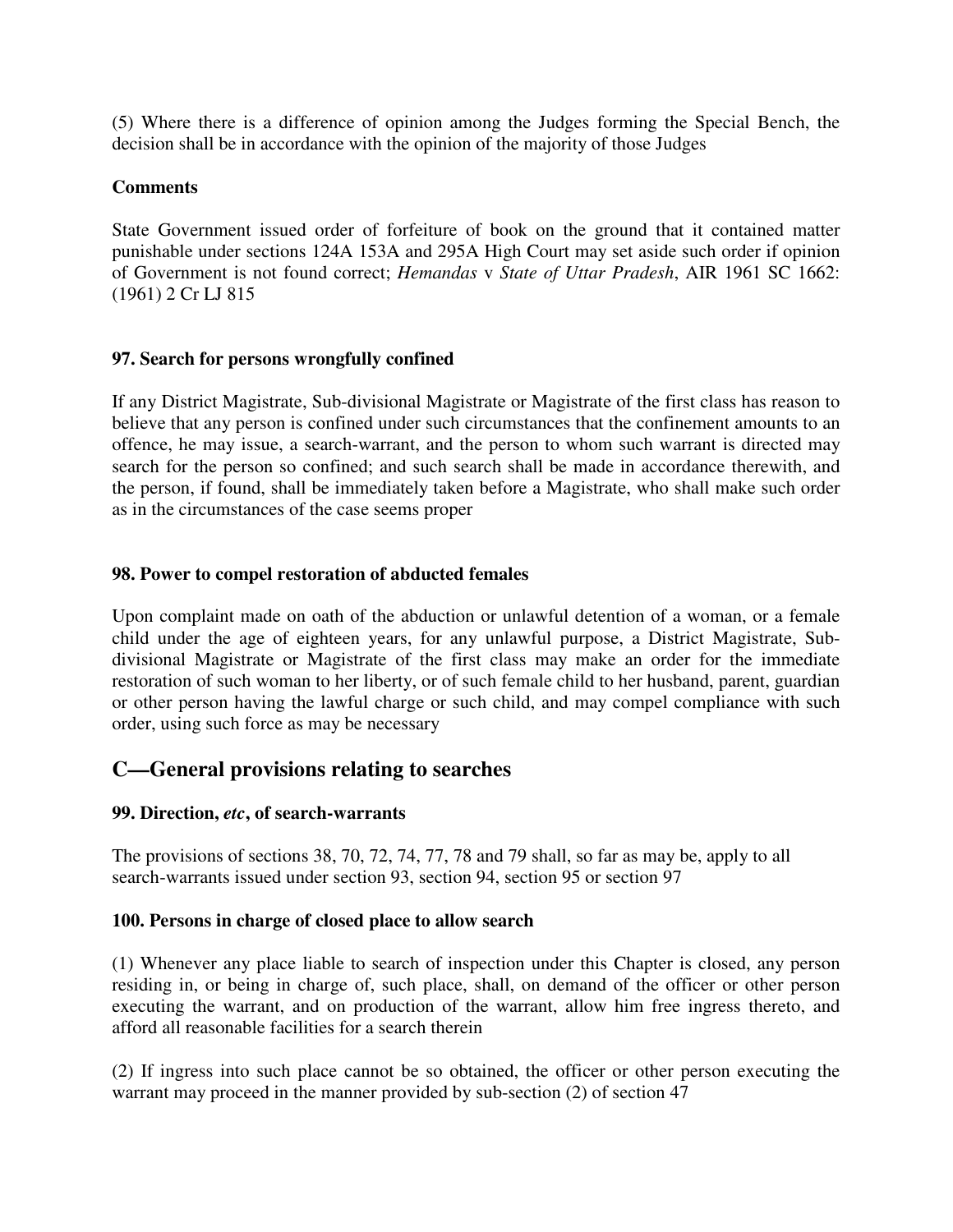(3) Where any person in or about such place is reasonably suspected of concealing about his person any article for which search should be made, such person may be searched and if such person is a woman, the search shall be made by another woman with strict regard to decency

(4) Before making a search under this Chapter, the officer or other person about to make it shall call upon two or more independent and respectable inhabitants of the locality in which the place to be searched is situate or of any other locality if no such inhabitant of the said locality is available or is willing to be a witness to the search, to attend and witness the search and may issue an order in writing to them or any of them so to do

(5) The search shall be made in their presence, and a list of all things seized in the course of such search and of the places in which they are respectively found shall be prepared by such officer or other person and signed by such witnesses; but no person witnessing a search under this section shall be required to attend the Court as a witness of the search unless specially summoned by it

(6) The occupant of the place searched, or some person in his behalf, shall, in every instance, be permitted to attend during the search, and a copy of the list prepared under this section, signed by the said witnesses, shall be delivered to such occupant or person

(7) When any person is searched under sub-section (3), a list of all things taken possession of shall be prepared, and a copy thereof shall be delivered to such person

(8) Any person who, without reasonable cause, refuses or neglects to attend and witness a search under this section, when called upon to do so by an order in writing delivered or tendered to him, shall be deemed to have committed an offence under section 187 of the Indian Penal Code (45 of 1860)

### **Comments**

(i) Public witnesses may not be joined, but attempt must be made to join the public witnesses; *Sadhu Singh* v *State of Punjab*, (1997) 3 Crimes 55 (PH)

(ii) There can be cases when public witnesses are reluctant to join or are not available All the same, the prosecution must show a genuine attempt having been made to join public witnesses; *Sadhu Singh* v *State of Punjab*, (1997) 3 Crimes 55 (PH)

(iii) A stereo-type statement of non-availability of any Public witness will not be sufficient particularly when at the relevant time, it was not difficult to procure the services of public witness, *Sadhu Singh* v *State of Punjab*, (1997) 3 Crimes 55 (PH)

### **101. Disposal of things found in search beyond jurisdiction**

When, in the execution of a search-warrant at any place beyond the local jurisdiction of the Court which issued the same, any of the things for which search is made, are found, such things, together with the list of the same prepared under the provisions hereinafter contained, shall be immediately taken before the Court issuing the warrant, unless such place is nearer to the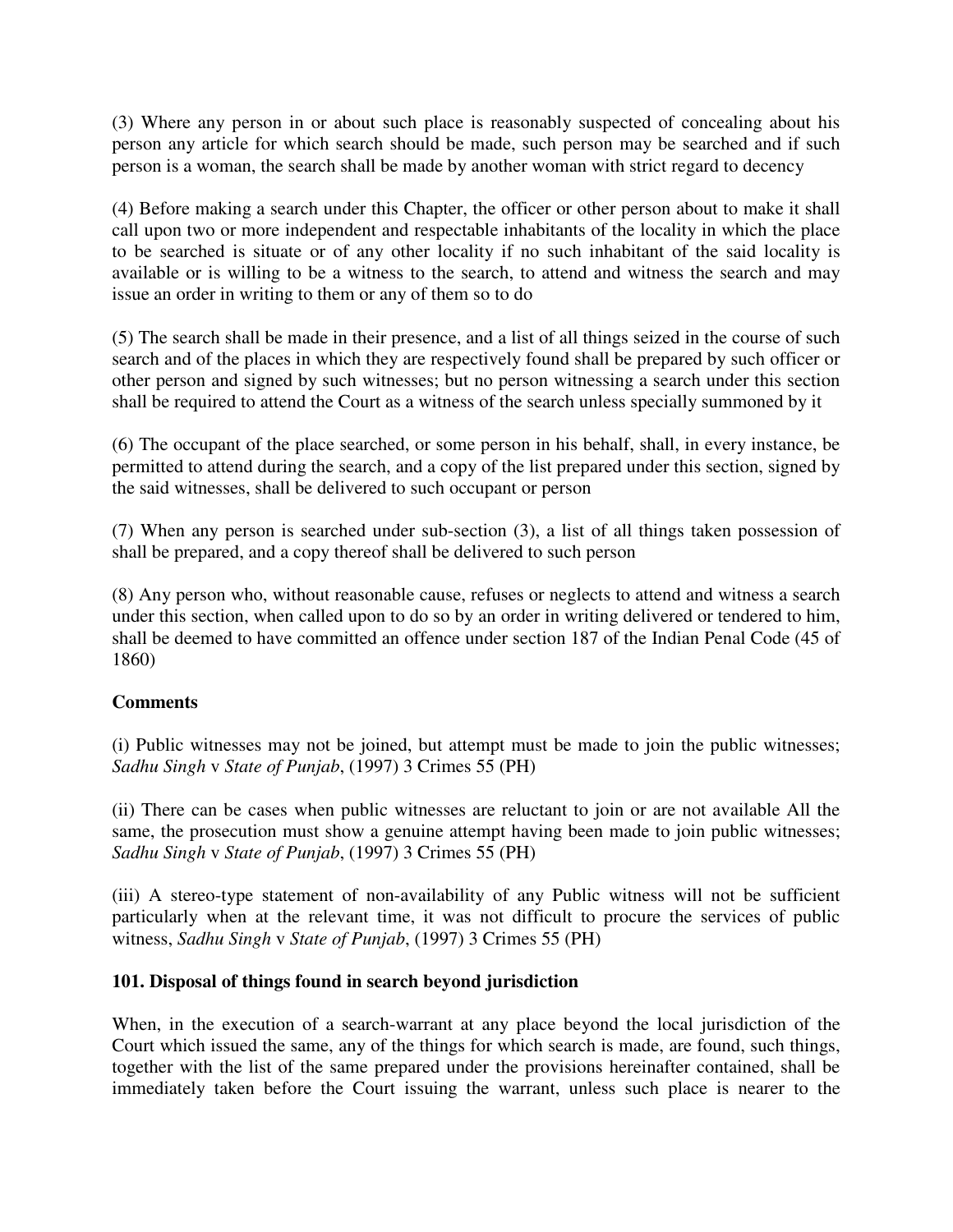Magistrate having jurisdiction therein than to such Court, in which case the list and things shall be immediately taken before such Magistrate; and unless there be good cause to the contrary, such Magistrate shall make an order authorising them to be taken to such Court

# **D—Miscellaneous**

### **102. Power of police officer to seize certain property**—

(1) Any police officer may seize any property which may be alleged or suspected to have been stolen, or which may be found under circumstances which create suspicion of the Commission of any offence

(2) Such police officer, if subordinate to the officer in charge of a police station, shall forthwith report the seizure to that officer

(3) Every police officer acting under sub-section (1) shall forthwith report the seizure to the Magistrate having jurisdiction and where the property seized is such that it cannot be, conveniently transported to the Court, he may give custody thereof to any person on his executing a bond undertaking to produce the property before the Court as and when required and to give effect to the further orders of the Court as to the disposal of the same

### **Comment**

The bank account of the accused or any of his relation to `property' within the meaning of section 102 of Criminal Procedure Code and police officer in course of investigation can seize the operation of said account if such assets have direct link with the commission of offence for which the police officer is investigating into; *State of Maharashtra* v *Tapas D Neogy*, 1999 (7) SCC 685: 1999 (5) Scale 613: 1999 (7) JT 92: 1999 (8) Supreme 149

### **103. Magistrate may direct search in his presence**

Any Magistrate may direct a search to be made in his presence of any place for the search of which he is competent to issue a search warrant

### **104. Power to impound document,** *etc***, produced**

Any Court may, if it thinks fit, impound any document or thing produced before it under this Code

### **105. Reciprocal arrangements regarding processes**

(1) Where a Court in the territories to which this Code extends (hereafter in this section referred to as the said territories desires that—

(a) a summons to an accused person, or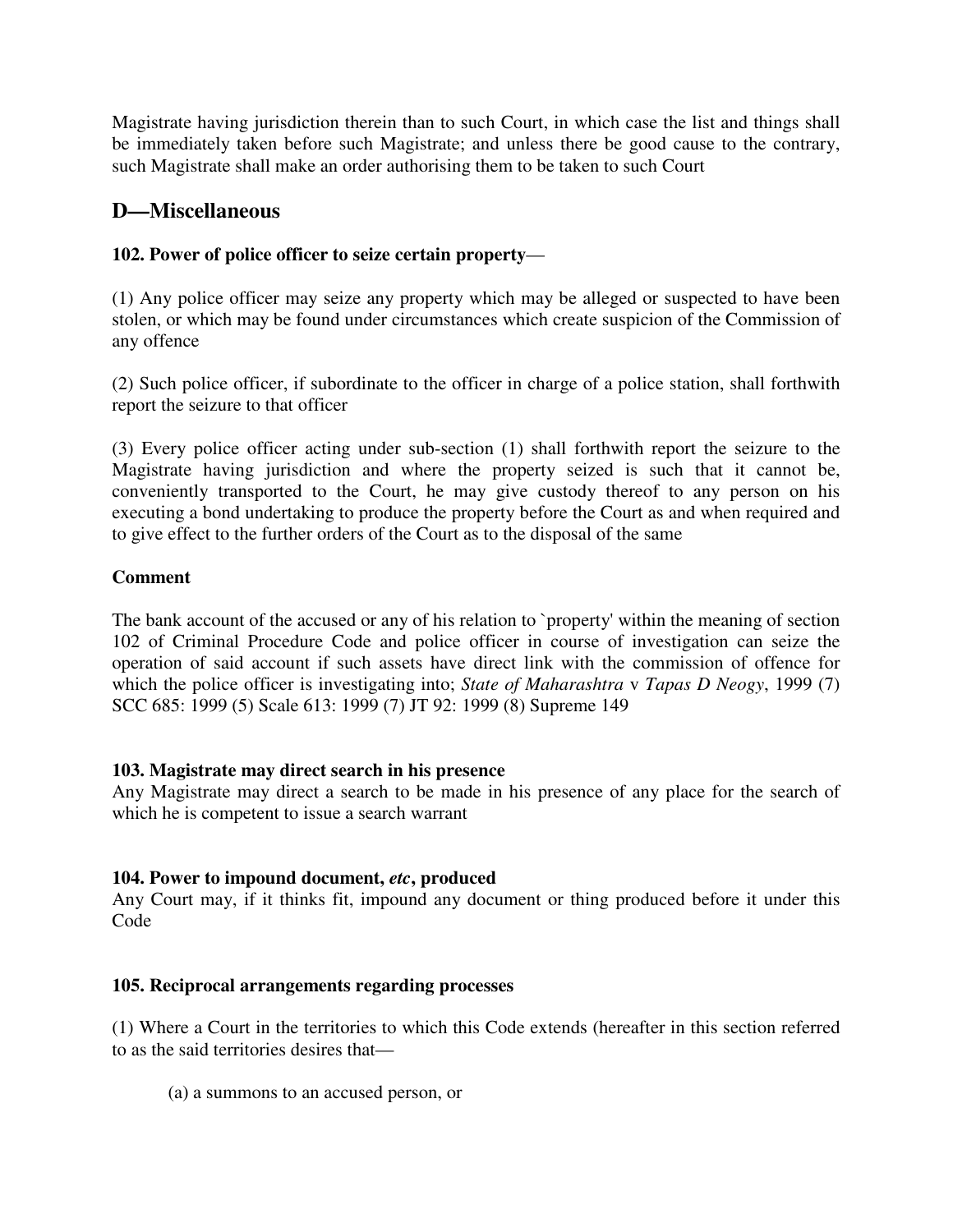(b) a warrant for the arrest of an accused person, or

(c) a summons to any person requiring him to attend and produce a document or other thing, or to produce it, or

(d) a search-warrant, issued by it shall be served or executed at any place,—

(i) within the local jurisdiction of a Court in any State or area in India outside the said territories, it may send such summons or warrant in duplicate by post or otherwise, to the presiding officer of that Court to be served or executed; and where any summons referred to in clause (a) or clause (c) has been so served, the provisions of section 68 shall apply in relation to such summons as if the presiding officer of the Court to whom it is sent were a Magistrate in the said territories;

(ii) in any country of place outside India in respect of which arrangements have been made by the Central Government with the Government of such country or place for service or execution of summons or warrant in relation to criminal matters (hereafter in this section referred to as the contracting State), it may send such summons or warrant in duplicate in such form, directed to such Court, Judge or Magistrate, and sent to such authority for transmission, as the Central Government may, by notification, specify in this behalf

(2) Where a Court in the said territories has received for service or execution—

(a) a summons to an accused person, or

(b) a warrant for the arrest of an accused person, or

(c) a summons to any person requiring him to attend and produce a document or other things or to produce it, or

(d) a search-warrant, issued by—

(i) a Court in any State or are in India outside the said territories;

(ii) a Court, Judge or Magistrate in a contracting State, it shall cause the same to be served or executed as if it were a summons or warrant received by it from another Court in the said territories for service or execution within its local jurisdiction; and where—

(i) a warrant of arrest has been executed, the person arrested shall, so far as possible, be dealt with in accordance with the procedure prescribed by sections 80 and 81;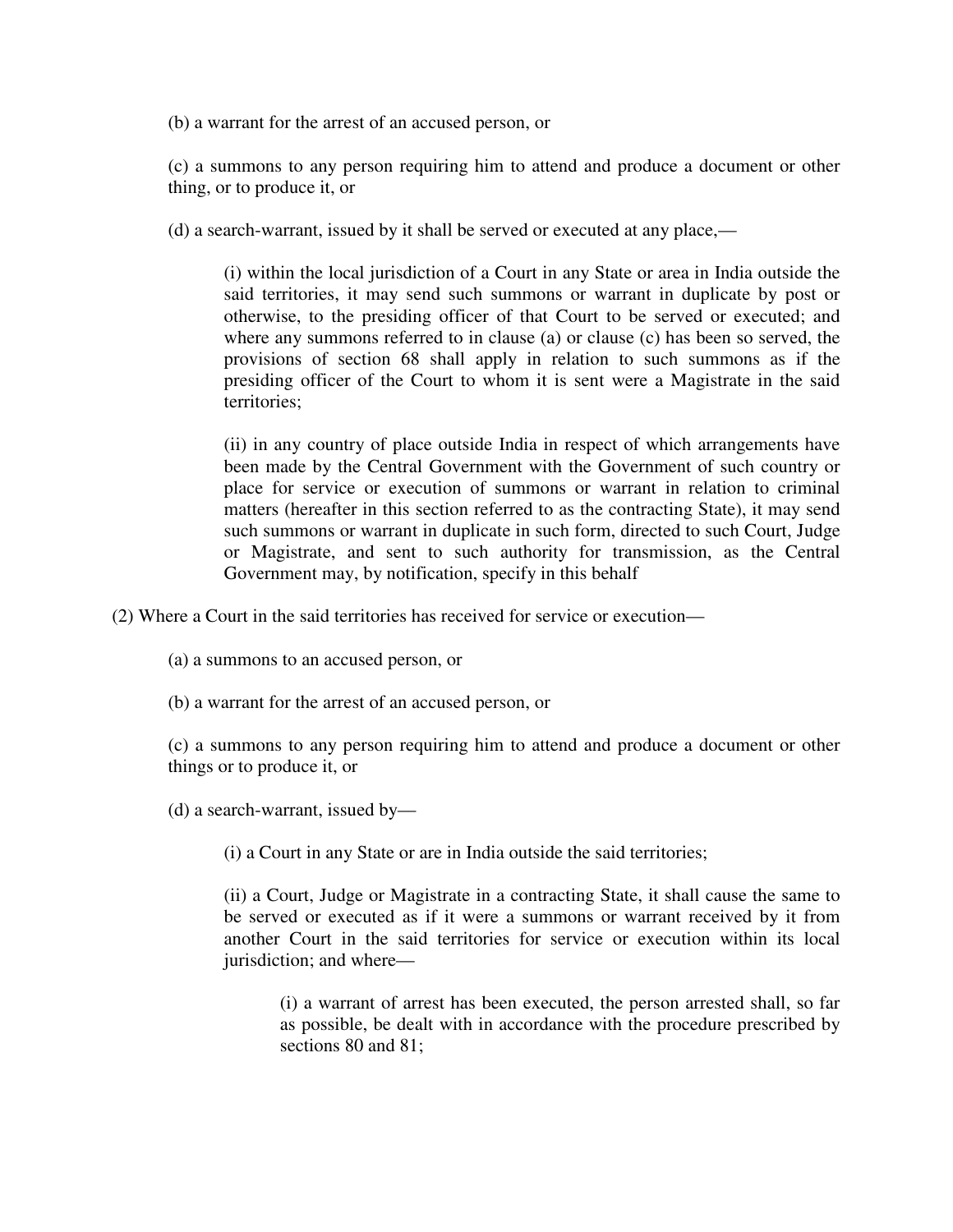(ii) a search warrant has been executed, the things found in the search shall, so far as possible, be dealt with in accordance with the procedure prescribed by section 101:

Provided that in a case where a summons or search warrant received from a contracting State has been executed, the documents or things produced or things found in the search shall be forwarded to the Court issuing the summons or search warrant through such authority as the Central Government may, by notification, specify in this behalf

### **CHAPTER VIIA - RECIPROCAL ARRANGEMENTS FOR ASSISTANCE IN CERTAIN MATTERS AND PROCEDURE FOR ATTACHMENT AND FORFEITURE OF PROPERTY**

**105A. Definitions**—In this Chapter, unless the context otherwise requires,—

(a) "**contracting State**" means any country or place outside India in respect of which arrangements have been made by the Central Government with the Government of such country through a treaty or otherwise;

(b) "**identifying**" includes establishment of a proof that the property was derived from, or used in, the Commission of an offence;

(c) "**proceeds of crime**" means any property derived or obtained directly or indirectly, by any person as a result of criminal activity (including crime involving currency transfers) or the value of any such property;

(d) "**property**" means property and assets of every description whether corporeal or incorporeal, movable or immovable tangible or intangible and deeds and instruments evidencing title to, or interest in, such property or assets derived or used in the Commission of an offence and includes property obtained through proceeds of crime;

(e) **"tracing**" means determining the nature source, disposition, movement, title or ownership of property

### **105B. Assistance in securing transfer of persons**

(1) Where a Court in India, in relation to a criminal matter, desires that a warrant for arrest of any person to attend or produce a document or other thing issued by it shall be executed in any place in a contracting State, it shall send such warrant in duplicate in such form to such Court, Judge or Magistrate through such authority, as the Central Government may, by notification, specify in this behalf and that Court, Judge or Magistrate, as the case may be, shall cause the same to be executed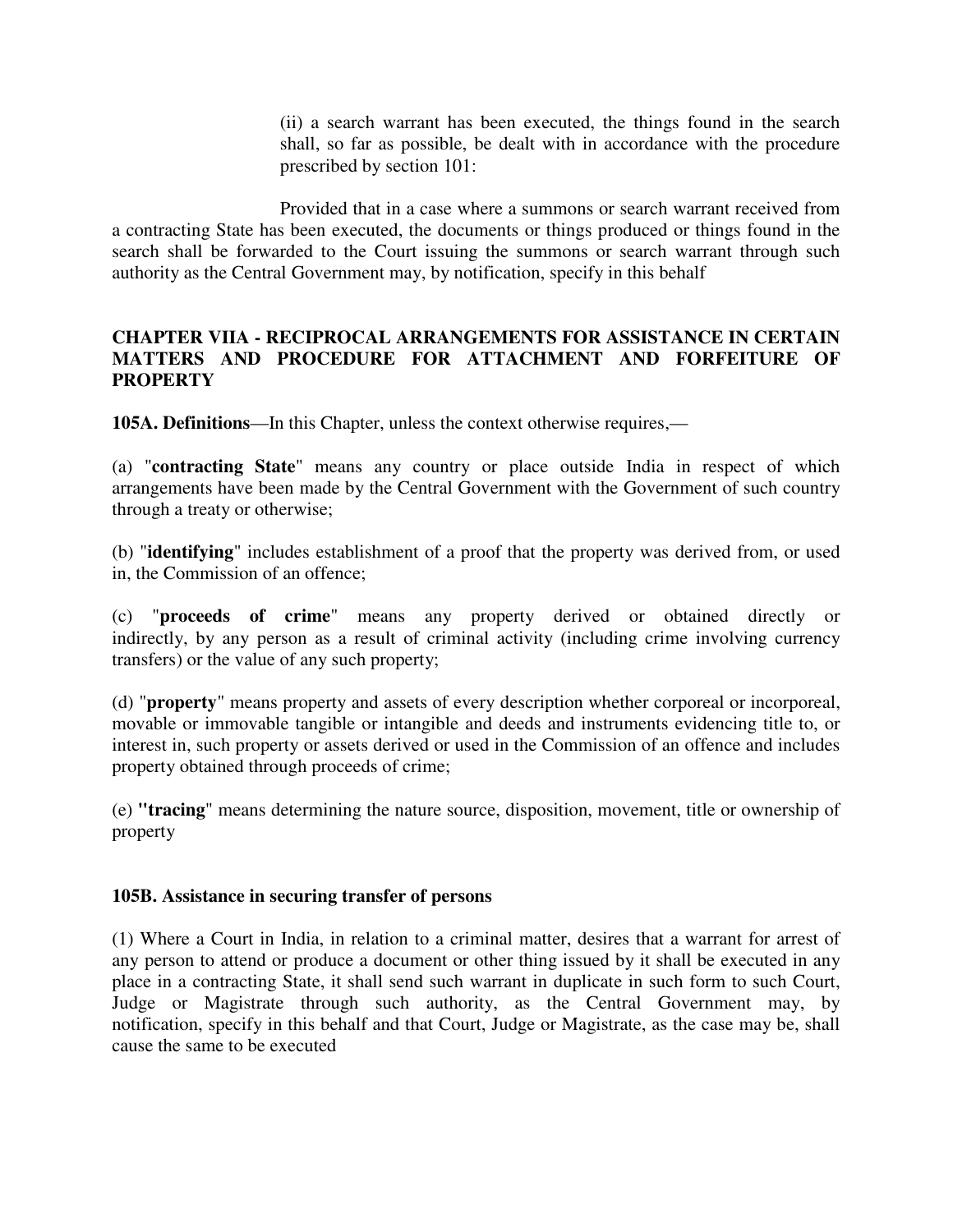(2) Notwithstanding anything contained in this Code, if, in the course of an investigation or any inquiry into an offence, an application is made by the investigating officer or any officer superior in rank to the investigating officer that the attendance of a person who is in any place in a contracting State is required in connection with such investigation or inquiry and the Court is satisfied that such attendance is so required, it shall issue a summons or warrant, in duplicate, against the said person to such Court, Judge or Magistrate, in such form as the Central Government may, by notification, specify in this behalf, to cause the same to be served or executed

(3) Where a Court in India, in relation to a criminal matter, has received a warrant for arrest of any person requiring him to attend or attend and produce a document or other thing in that Court or before any other investigating agency, issued by a Court, Judge or Magistrate in a contracting State, the same shall be executed as if it is the warrant received by it from another Court in India for execution within its local limits

(4) Where a person transferred to a contracting State pursuant to sub-section (3) is a prisoner in India, the Court in India or the Central Government may impose such conditions as that Court or Government deems fit

(5) Where the person transferred to India pursuant to sub-section (1), or sub-section (2) is a prisoner in a contracting State, the Court in India shall ensure that the conditions subject to which the prisoner is transferred to India are complied with and such prisoner shall be kept in such custody subject to such conditions as the Central Government may direct in writing

### **105C. Assistance in relation to orders of attachment or forfeiture of property**

(1) Where a Court in India has reasonable grounds to believe that any property obtained by any person is derived or obtained, directly or indirectly, by such person from the commission of an offence, it may make an order of attachment or forfeiture of such property, as it may deem fit under the provisions of sections 105D to 105J (both inclusive)

(2) Where the Court has made an order for attachment or forfeiture of any property under subsection (1), and such property is suspected to be in a contracting State, the Court may issue a letter of request to a Court or an authority in the contracting State for execution of such order

(3) Where a letter of request is received by the Central Government from a Court or an authority in a contracting State requesting attachment or forfeiture of the property in India, derived or obtained, directly or indirectly, by any person from the commission of an offence committed in that contracting State, the Central Government may forward such letter of request to the Court, as it thinks fit, for execution in accordance with the provisions of sections 105D to 105J (both inclusive) or, as the case may be, any other law for the time being in force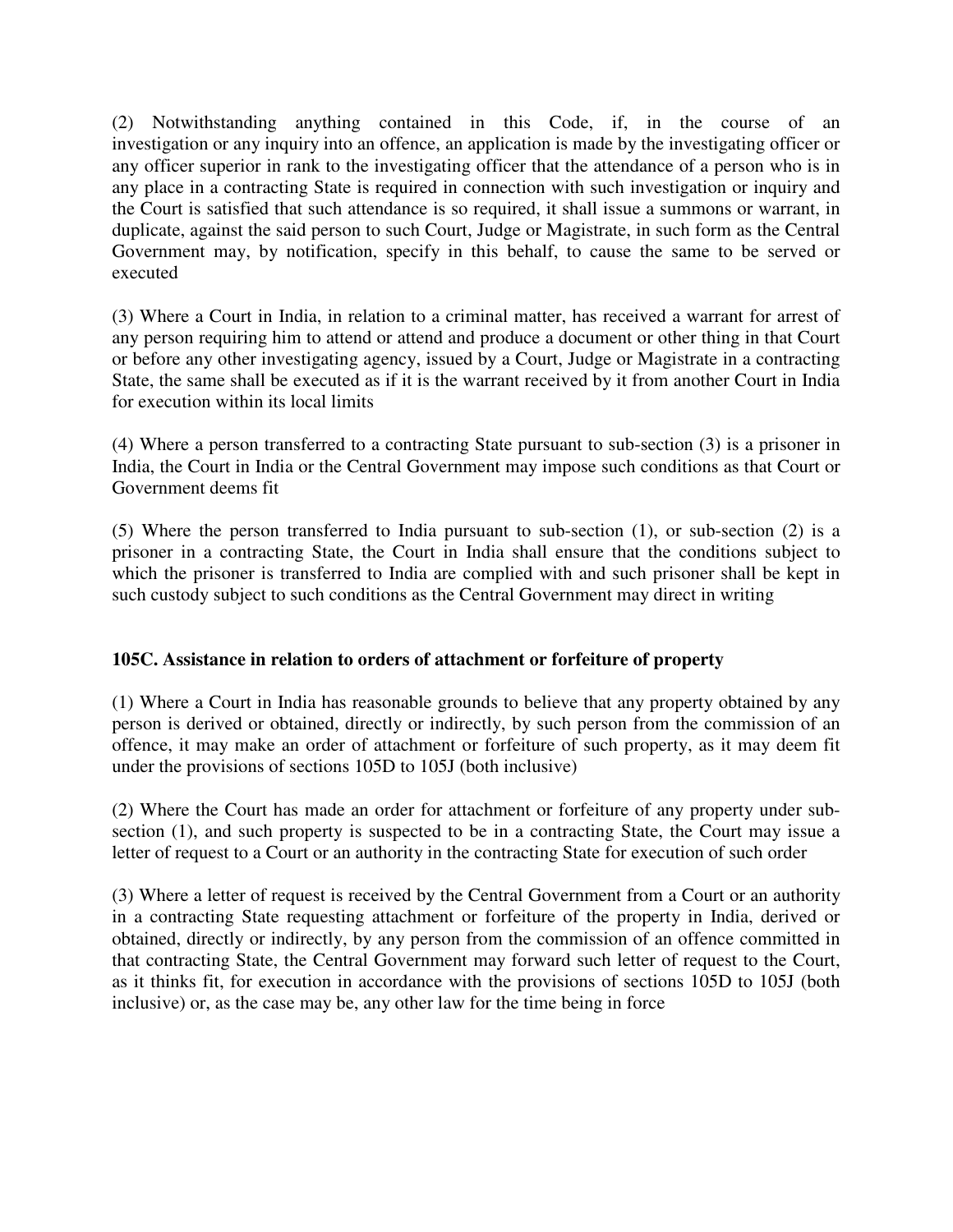### **105D. Identifying unlawfully acquired property**

(1) The Court shall, under sub-section (1), or on receipt of a letter of request under sub-section (3) of section 105C, direct any police officer not below the rank of Sub-Inspector of Police to take all steps necessary for tracing and identifying such property

(2) The steps referred to in sub-section (1) may include any inquiry, investigation or survey in respect of any person, place, property, assets, documents, books of account in any bank or public financial institutions or any other relevant matters

(3) Any inquiry, investigation or survey referred to in sub-section (2) shall be carried out by an officer mentioned in sub-section (1) in accordance with such directions issued by the said Court in this behalf

### **105E. Seizure or attachment of property**

(1) Where any officer conducting an inquiry or investigation under section 105D has a reason to believe that any property in relation to which such inquiry or investigation is being conducted is likely to be concealed, transferred or dealt with in any manner which will result in disposal of such property, he may make an order for seizing such property and where it is not practicable to seize such property, he may make an order of attachment directing that such property shall not be transferred or otherwise dealt with, except with the prior permission of the officer making such order, and a copy of such order shall be served on the person concerned

(2) Any order made under sub-section (1) shall have no effect unless the said order is confirmed by an order of the said Court, within a period of thirty days of its being made

### **105F. Management of properties seized or forfeited under this Chapter**

(1) The Court may appoint the District Magistrate of the area where the property is situated, or any other officer that may be nominated by the District Magistrate, to perform the functions of an Administrator of such property

(2) The Administrator appointed under sub-section (1) shall receive and manage the property in relation to which the order has been made under sub-section (1) of section 105E or under section 105H in such manner and subject to such conditions as may be specified by the Central Government

(3) The Administrator shall also take such measures, as the Central Government may direct, to dispose of the property which is forfeited to the Central Government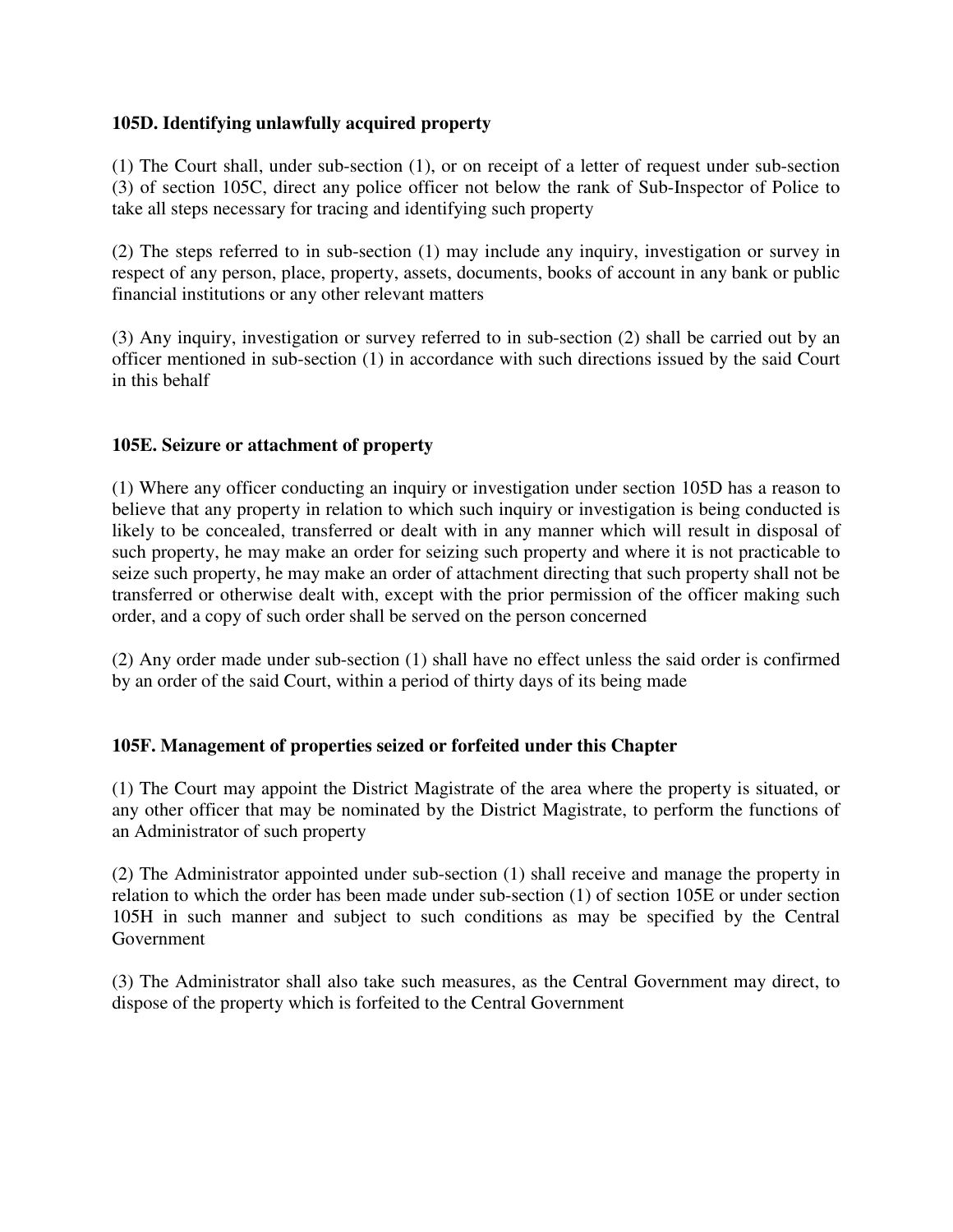#### **105G Notice of forfeiture of property**

(1) If as a result of the inquiry, investigation or survey under section 105D, the Court has reason to believe that all or any of such properties are proceeds of crime, it may serve a notice upon such person (hereinafter referred to as the person affected) calling upon him within a period of thirty days specified in the notice to indicate the source of income, earning or assets, out of which or by means of which he has acquired such property, the evidence on which he relies and other relevant information and particulars, and to show cause why all or any of such properties, as the case may be, should not be declared to be proceeds of crime and forfeited to the Central Government

(2) Where a notice under sub-section (1) to any person specifies any property as being held on behalf of such person by any other person, a copy of the notice shall also be served upon such other person

### **105H. Forfeiture of property in certain cases**

(1) The Court may, after considering the explanation, if any, to the show-cause notice issued under section 105G and the material available before it and after giving to the person affected (and in a case where the person affected holds any property specified in the notice through any other person, to such other person also) a reasonable opportunity of being heard, by order, record a finding whether all or any of the properties in question are proceeds of crime:

Provided that if the person affected (and in a case where the person affected holds any property specified in the notice through any other person such other person also) does not appear before the Court or represent his case before it within a period of thirty days specified in the show-cause notice, the Court may proceed to record a finding under this sub-section *ex parte* on the basis of evidence available before it

(2) Where the Court is satisfied that some of the properties referred to in the show cause notice are proceeds of crime but it is not possible to identify specifically such properties, then, it shall be lawful for the Court to specify the properties which, to the best of its judgement, are proceeds of crime and record a finding accordingly under sub-section (1)

(3) Where the Court records a finding under this section to the effect that any property is proceeds of crime, such property shall stand forfeited to the Central Government free from all encumbrances

(4) Where any shares in a company stand forfeited to the Central Government under this section, then, the company shall, notwithstanding anything contained in the Companies Act, 1956 (1 of 1956) or the articles of association of the company, forthwith register the Central Government as the transferee of such shares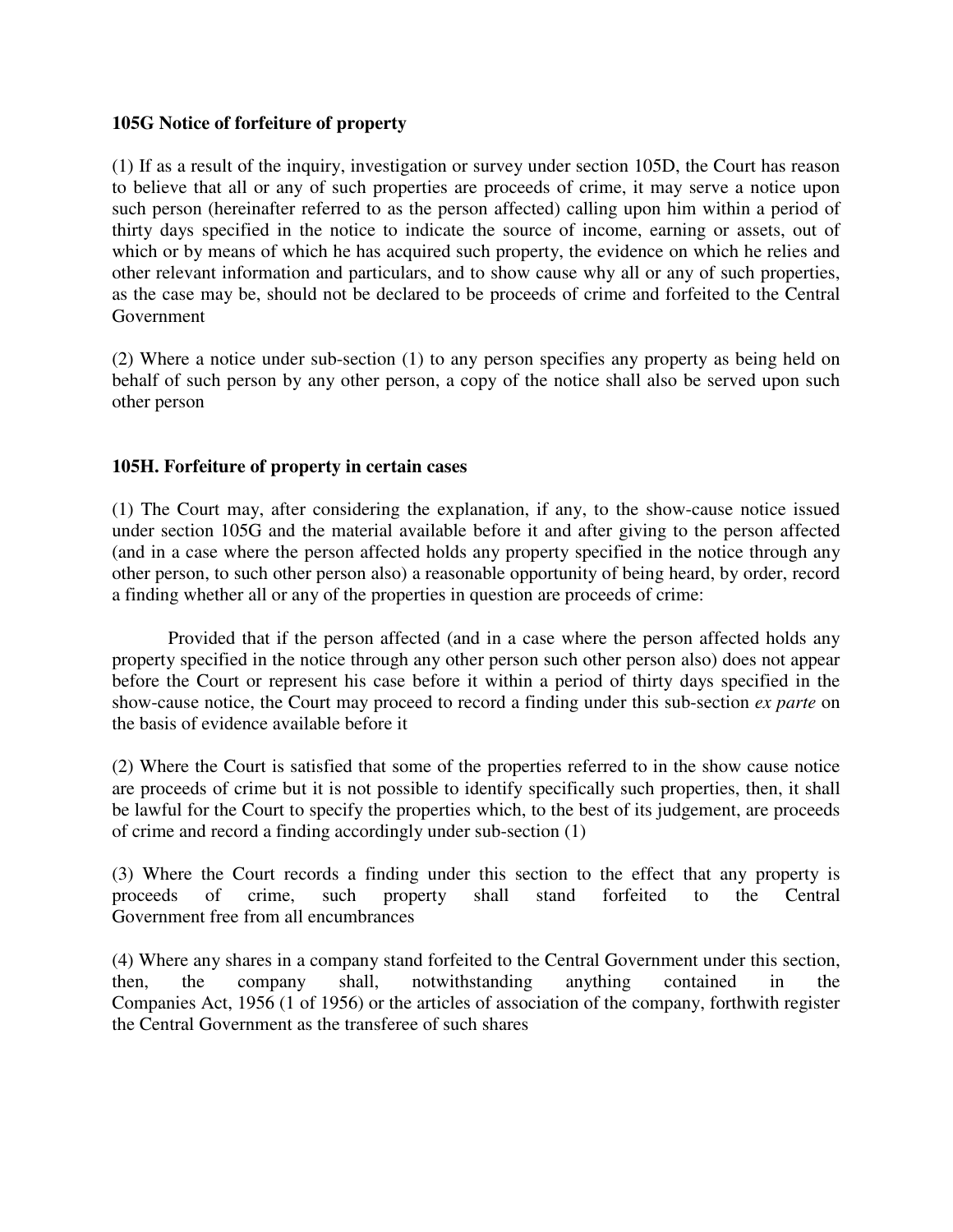#### **105I. Fine in lieu of forfeiture**

(1) Where the Court makes a declaration that any property stands forfeited to the Central Government under section 105H and it is a case where the source of only a part of such property has not been proved to the satisfaction of the Court, it shall make an order giving an option to the person affected to pay, in lieu of forfeiture, a fine equal to the market value of such part

(2) Before making an order imposing a fine under sub-section (1), the person affected shall be given a reasonable opportunity of being heard

(3) Where the person affected pays the fine due under sub-section (1), within such time as may be allowed in that behalf, the Court may, by order, revoke the declaration of forfeiture under section 105H and thereupon such property shall stand released

### **105J. Certain transfers to be null and void**

Where after the making of an order under sub-section (1) of section 105E or the issue of a notice under section 105G, any property referred to in the said order or notice is transferred by any mode whatsoever such transfers shall, for the purposes of the proceedings under this Chapter, be ignored and if such property is subsequently forfeited to the Central Government under section 160H, then the transfer of such property shall be deemed to be null and void

### **105K. Procedure in respect of letter of request**

Every letter of request, summons or warrant, received by the Central Government from, and every letter of request, summons or warrant, to be transmitted to a contracting State under this Chapter shall be transmitted to a contracting State or, as the case may be, sent to the concerned Court in India in such form and in such manner as the Central Government may, by notification, specify in this behalf

#### **105L. Application of this Chapter**

The Central Government may, by notification in the Official Gazette, direct that the application of this Chapter in relation to a contracting State with which reciprocal arrangements have been made, shall be subject to such conditions, exceptions or qualifications as are specified in the said notification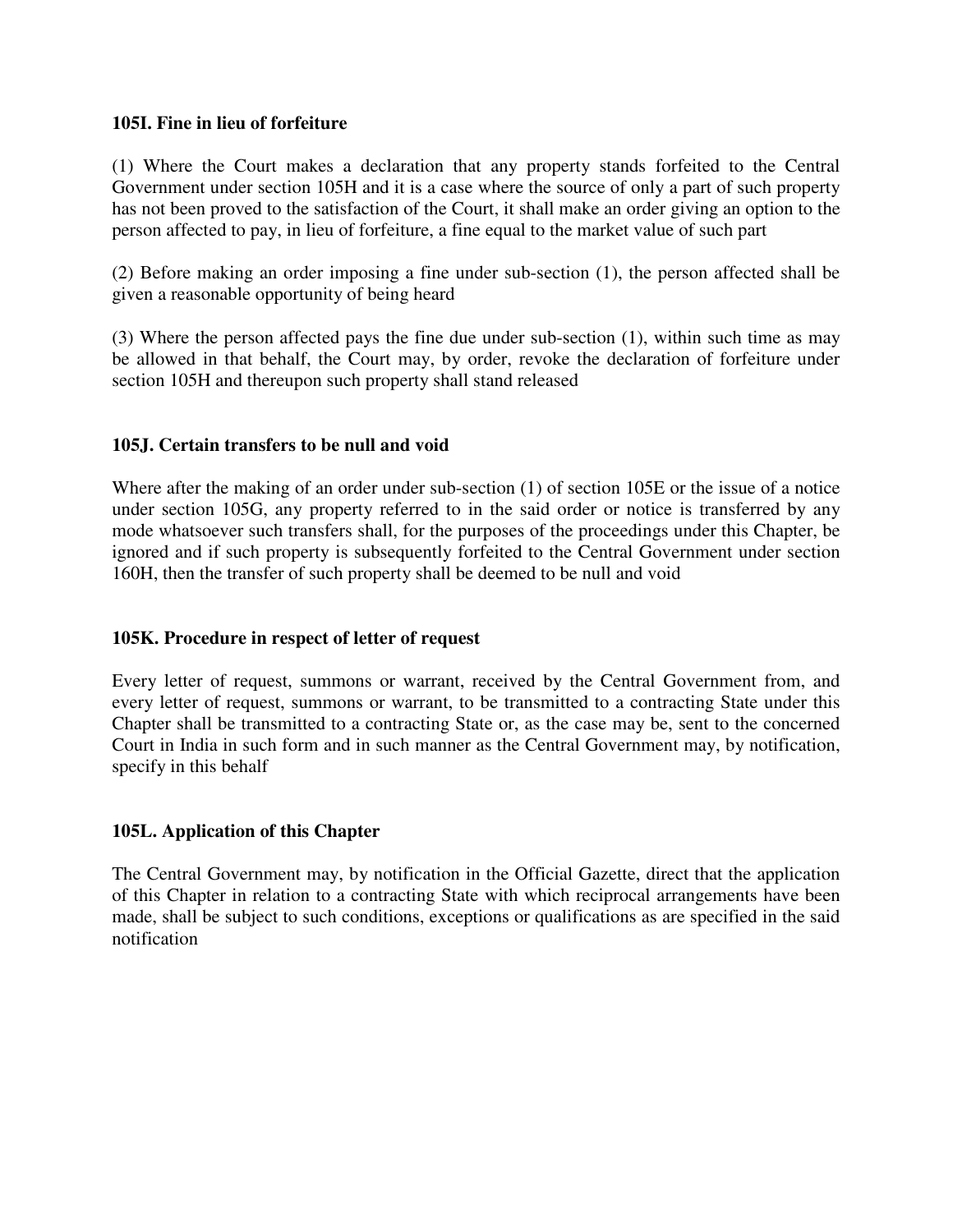# **CHAPTER VIII -SECURITY FOR KEEPING THE PEACE AND FOR GOOD BEHAVIOUR**

#### **106. Security for keeping the peace on conviction**—

(1) When a Court of Session or Court of a Magistrate of the first class convicts a person of any of the offences specified in sub-section (2) or of abetting any such offence and is of opinion that it is necessary to take security from such person for keeping the peace, the Court may, at the time of passing sentence on such person, order him to execute a bond, with or without sureties, for keeping the peace for such period, not exceeding three years, as it thinks fit

(2) The offences referred to in sub-section (1) are—

(a) any offence punishable under Chapter VIII of the Indian Penal Code (45 of 1860), other than an offence, punishable under section 153A or section 153B or section 154 thereof;

(b) any offence which consists of, or includes, assault or using criminal force or committing mischief;

(c) any offence of criminal intimidation;

(d) any other offence which caused, or was intended or known to be likely to cause, a breach of the peace

(3) If the conviction is set aside on appeal or otherwise, the bond so executed shall become void

(4) An order under this section may also be made by an Appellate Court or by a Court when exercising its powers of revision

### **107. Security for keeping the peace in other cases**

(1) When an Executive Magistrate receives information that any person is likely to commit a breach of the peace or disturb the public tranquillity or to do any wrongful act that may probably occasion a breach of the peace or disturb the public tranquillity and is of opinion that there is sufficient ground for proceeding, he may in the manner hereinafter provided, require such person to show cause why he should not be ordered to execute a bond with or without sureties for keeping the peace for such period, not exceeding one year, as the Magistrate thinks fit

(2) Proceeding under this section may be taken before any Executive Magistrate when either the place where the breach of the peace or disturbance is apprehended is within his local jurisdiction or there is within such jurisdiction a person who is likely to commit a breach of the peace or disturb the public tranquillity or to do any wrongful act as aforesaid beyond such jurisdiction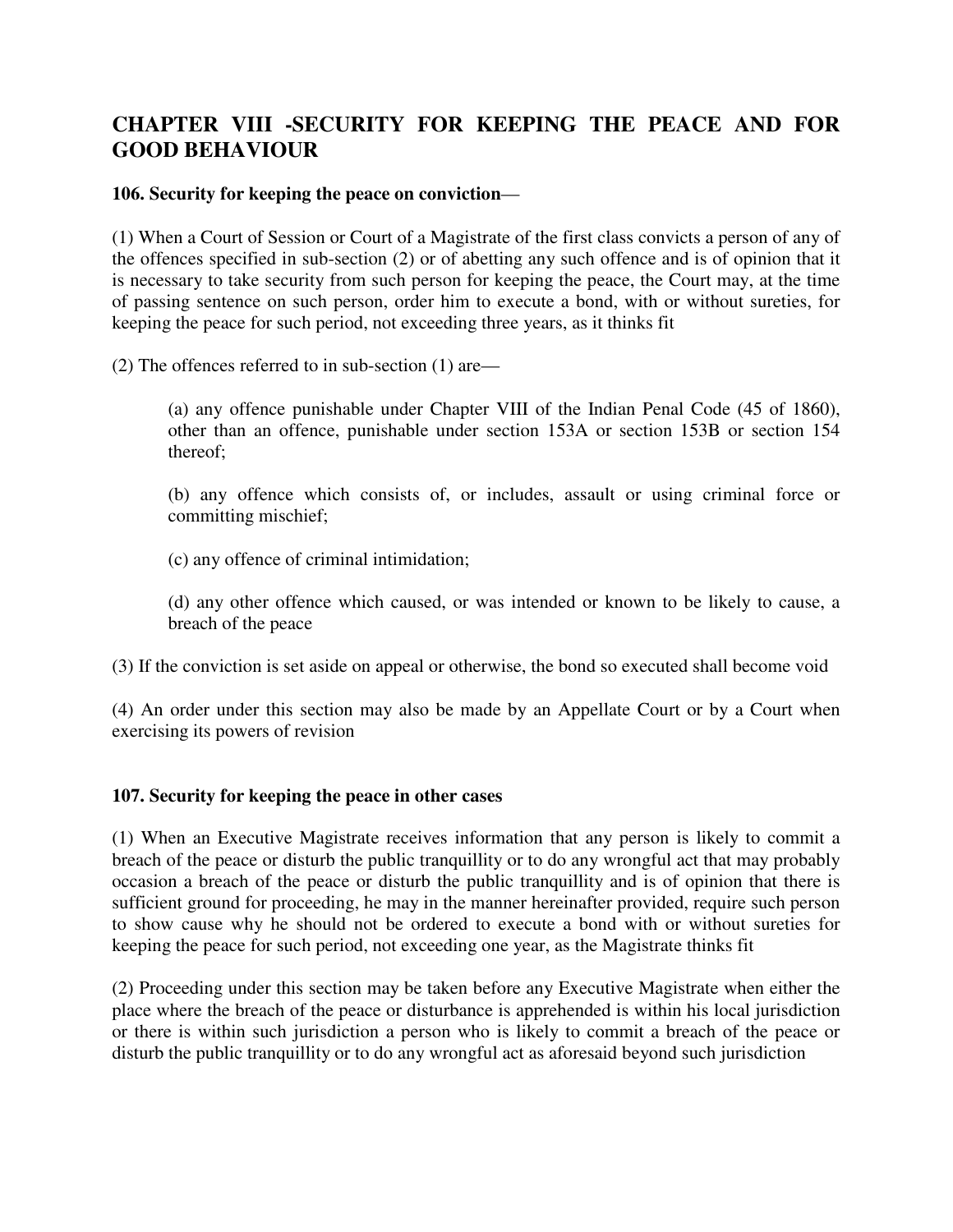### **Comments**

Under trial prisoners are not released on bail and remained in jail for 6 months Release of undertrial due to delay in trial is proper; *RD Upadhayaya* v *State of Andhra Pradesh*, 1999 (1) Scale 139

#### **108. Security for good behaviour from persons disseminating seditious matters**

(1) When an Executive Magistrate receives information that there is within his local jurisdiction any person who, within or without such jurisdiction,—

(i) either orally or in writing or in any other manner, intentionally disseminates or attempts to disseminate or abets the dissemination of,—

(a) any matter the publication of which is punishable under section 124A or section 153A or section 153B or section 295A of the Indian Penal Code (45 of 1860), or

(b) any matter concerning a Judge acting or purporting to act in the discharge of his official duties which amounts to criminal intimidation or defamation under the Indian Penal Code

(ii) makes, produces, publishes or keeps for sale, imports, exports, conveys, sells, lets to hire, distributes, publicly exhibits or in any other manner puts into circulation any obscene matter such as is referred to in section 292 of the Indian Penal Code (45 of 1860), and the magistrate is of opinion that there is sufficient ground for proceeding, the Magistrate may, in the manner hereinafter provided, require such person to show cause why he should not be ordered to execute a bond, with or without sureties, for his good behaviour for such period, not exceeding one year, as the Magistrate thinks fit

(2) No proceeding shall be taken under this section against the editor, proprietor, printer or publisher of any publication registered under, and edited, printed and published in conformity with, the rules laid down in the Press and Registration of Books Act, 1867 (25 of 1867), with reference to any matter contained in such publication except by the order or under the authority of the State Government or some officer empowered by the State Government in this behalf

#### **109. Security for good behaviour from suspected persons**

When an Executive Magistrate receive information that there is within his local jurisdiction a person taking precautions to conceal his presence and that there is reason to believe that he is doing so with a view to committing a cognizable offence, the Magistrate may, in the manner hereinafter provided, require such person to show cause why he should not be ordered to execute a bond, with or without sureties, for his good behaviour for such period, not exceeding one year, as the Magistrate thinks fit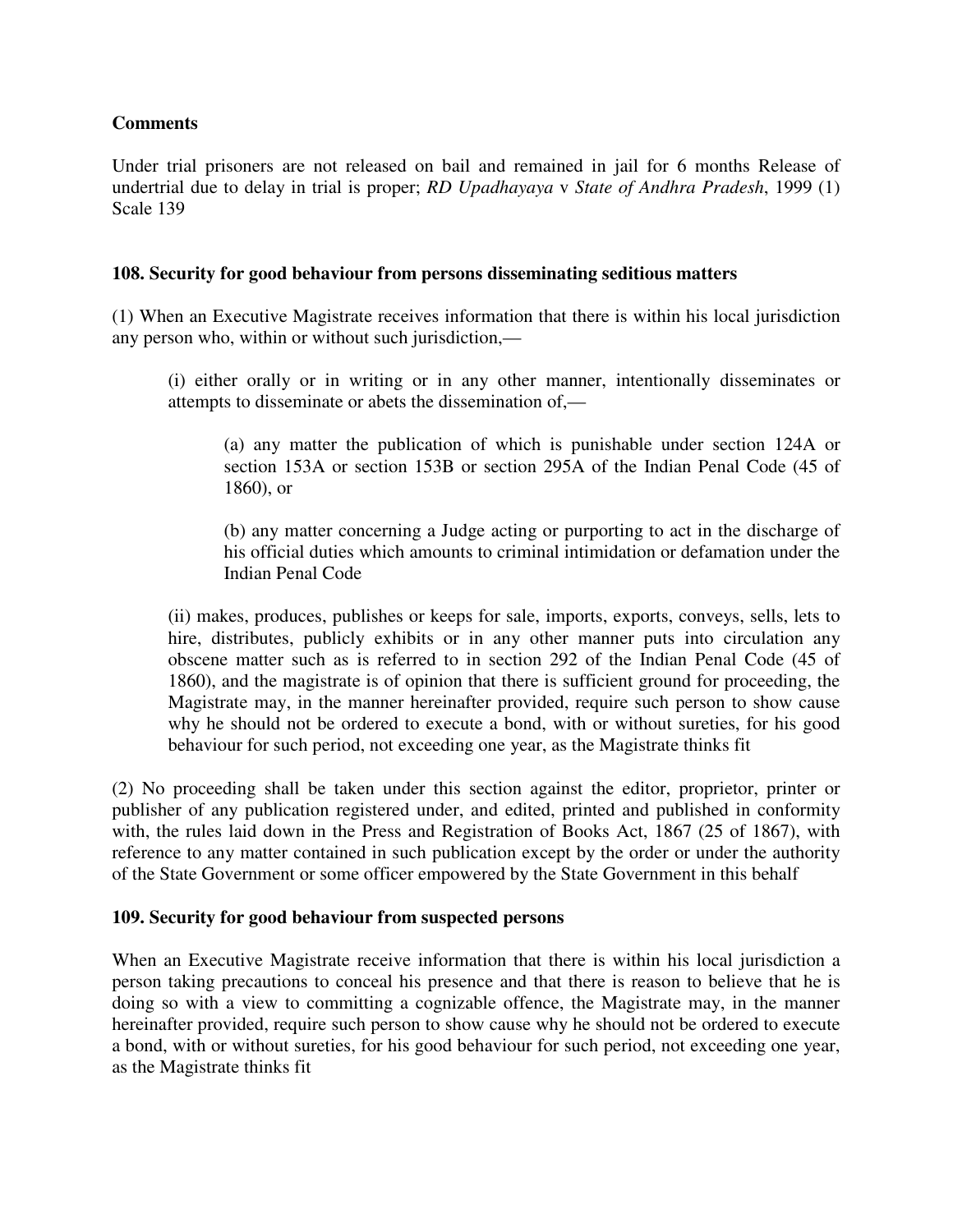#### **110. Security for good behaviour from habitual offenders**

When an Executive Magistrate receives information that there is within his local jurisdiction a person who—

(a) is by habit a robber, house-breaker, thief, or forger, or

(b) is by habit a receiver of stolen property knowing the same to have been stolen, or

(c) habitually protects or harbours thieves, or aids in the concealment of disposal of stolen property, or

(d) habitually commits, or attempts to commit, or abets the Commission of, the offence of kidnapping, abduction, extortion, cheating or mischief, or any offence punishable under Chapter XII of the Indian Penal Code (45 of 1860), or under section 489A, section 489B, section 489C or section 489D of that Code, or

(e) habitually commits, or attempts to commit, or abets the Commission of, offences, involving a breach of the peace, or

(f) habitually commits, or attempts to commit, or abets the commission of—

(i) any offence under one or more of the following Acts, namely:—

(a) the Drugs and Cosmetics Act, 1940 (23 of 1940);

(b) the Foreign Exchange Regulation Act, 1973 (46 of 1973);

(c) the Employees' Provident Funds and Family Pension Fund Act, 1952 (19 of 1952);

(d) the Prevention of Food Adulteration Act, 1954 (37 of 1954);

(e) the Essential Commodities Act, 1955 (10 of 1955);

(f) the Untouchability (Offences) Act, 1955 (22 of 1955);

(g) the Customs Act, 1962 (52 of 1962); or

(ii) any offence punishable under any other law providing for the prevention of hoarding or profiteering or of adulteration of food or drugs or of corruption, or (g) is so desperate and dangerous as to render his being at large without security

hazardous to the community, such Magistrate may, in the manner hereinafter provided, require such person to show cause why he should not be ordered to execute a bond, with sureties, for his good behaviour for such period, not exceeding three years, as the Magistrate thinks fit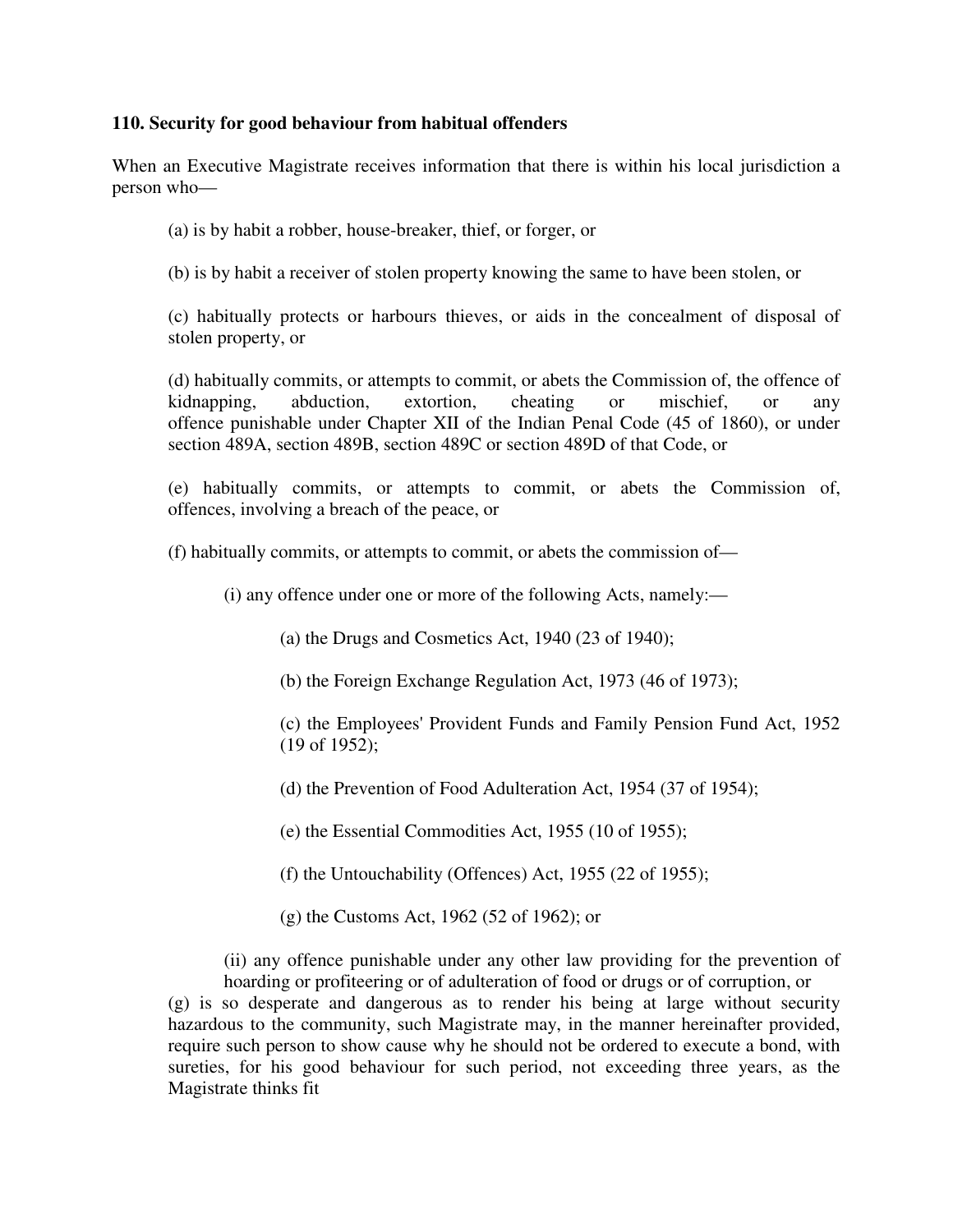#### **Comments**

The Court must have specific facts and satisfied that counter petitioner is sure to commit offences mentioned if he is not kept in custody; *Gopalalnchari* v *State of Kerala*, 1981 SCCr R 338

#### **111. Order to be made**

When a Magistrate acting under section 107, section 108, section 109 or section 110, deems it necessary to require any person to show cause under such section he shall make an order in writing, setting forth the substance of the information received, the amount of the bond to be executed, the term for which it is to be in force, and the number, character and class of sureties (if any) required

### **112. Procedure in respect of person present in Court**

If the person in respect of whom such order is made is present in Court, it shall be read over to him, or, if he so desires, the substance thereof shall be explained to him

#### **113. Summons or warrant in case of person not so present**

If such person is not present in Court, the Magistrate shall issue a summons requiring him to appear, or, when such person is in custody, a warrant directing the officer in whose custody he is to bring him before the Court:

Provided that whenever it appears to such Magistrate, upon the report of a police officer or upon other information (the substance of which report or information shall be recorded by the Magistrate), that there is reason to fear the Commission of a breach of the peace, and that such breach of the peace cannot be prevented otherwise than by the immediate arrest of such person, the Magistrate may at any time issue a warrant for his arrest

#### **Comments**

It is as clear as day that before taking steps for arrest the Magistrate must have reasons to fear the Commission of breach of the peace and it must appear to him that such breach of peace cannot be prevented otherwise than by immediate arrest of the alleged person It is incumbent upon the Magistrate to record an order in writing showing satisfaction for the steps taken under the proviso to section 113 of the Criminal Procedure Code; *Dibakar Naik* v *Puspalata Patel*, (1997) 3 Crimes 107 (Ori)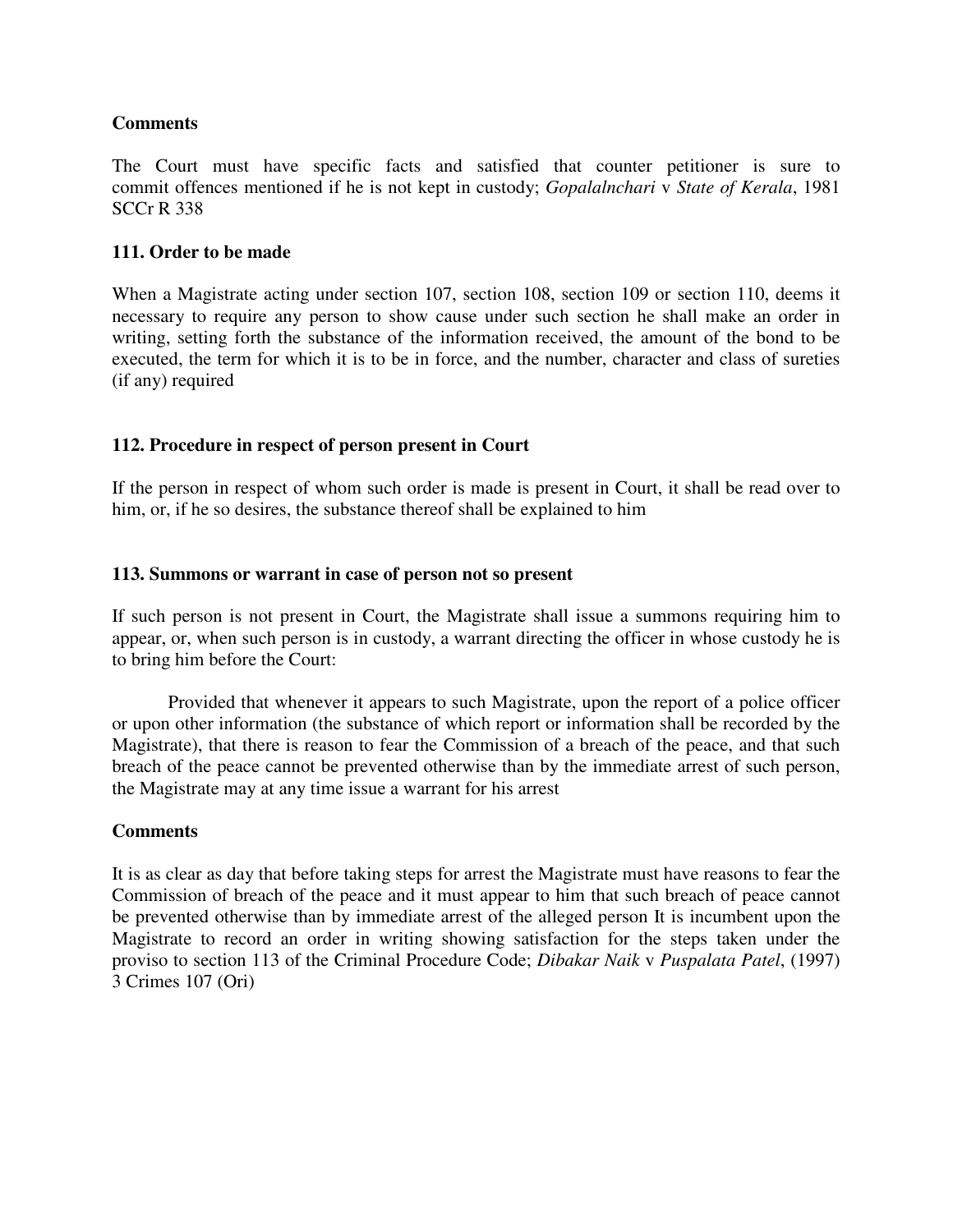#### **114. Copy of order to accompany summons or warrant**

Every summons or warrant issued under section 113 shall be accompanied by a copy of the order made under section 111, and such copy shall be delivered by the officer serving or executing such summons or warrant to the person served with, or arrested under, the same

### **115. Power to dispense with personal attendance**

The Magistrate may, if he sees sufficient cause, dispense with the personal attendance of any person called upon to show cause why he should not be ordered to execute a bond for keeping the peace or for good behaviour and may permit him to appear by a pleader

### **116. Inquiry as to truth of information**

(1) When an order under section 111 has been read or explained under section 112 to a person in Court, or when any person appears or is brought before a Magistrate in compliance with, or in execution of, a summons or warrant, issued under section 113, the Magistrate shall proceed to inquire into the truth of the information upon which action has been taken, and to take such further evidence as may appear necessary

(2) Such inquiry shall be made, as nearly as may be practicable, in the manner hereinafter prescribed for conducting trial and recording evidence in summons-cases

(3) After the commencement, and before the completion, of the inquiry under sub-section (1), the Magistrate, if he considers that immediate measures are necessary for the prevention of a breach of the peace or disturbance of the public tranquillity or the Commission of any offence or for the public safety, may, for reason to be recorded in writing, direct the person in respect of whom the order under section 111 has been made to execute a bond, with or without sureties, for keeping the peace or maintaining good behaviour until the conclusion of the inquiry and may detain him in custody until such bond is executed or, in default of execution, until the inquiry is concluded:

Provided that—

(a) no person against whom proceedings are not being taken over under section 108, section 109, or section 110 shall be directed to execute a bond for maintaining good behaviour;

(b) the conditions of such bond, whether as to the amount thereof or as to the provision of sureties or the number thereof or the pecuniary extent of their liability, shall not be more onerous than those specified in the order under section 111

(4) For the purposes of this section the fact that a person is an habitual offender or is so desperate and dangerous as to render his being at large without security hazardous to the community may be proved by evidence of general repute or otherwise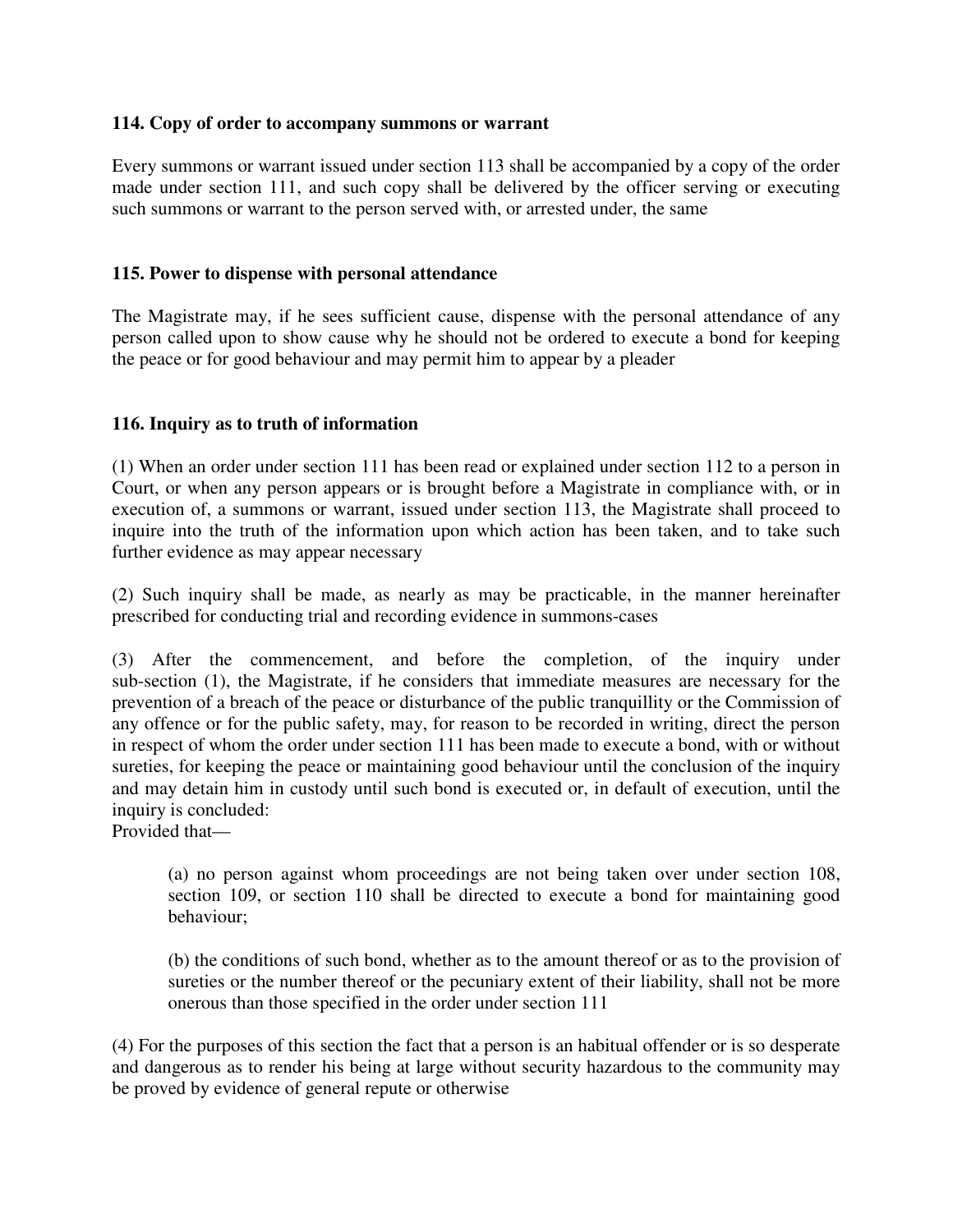(5) Where two or more persons have been associated together in the matter under inquiry, they may be dealt within the same or separate inquiries as the Magistrate shall think just

(6) The inquiry under this section shall be completed within a period of six months from the date of its commencement, and if such inquiry is not so completed, the proceedings under this Chapter shall, on the expiry of the said period, stand terminated unless, for special reasons to be recorded in writing, the Magistrate otherwise directs :

Provided that where any person has been kept in detention pending such inquiry, the proceeding against that person, unless terminated earlier, shall stand terminated on the expiry of a period of six months of such detention

(7) Where any direction is made under sub-section (6) permitting the continuance of proceedings, the Sessions Judge may, on an application made to him by the aggrieved party, vacate such direction if he is satisfied that it was not based on any special reason or was perverse

### **117. Order to give security**

If, upon such inquiry, it is proved that it is necessary for keeping the peace or maintaining good behaviour, as the case may be, that the person in respect of whom the inquiry is made should execute a bond, with or without sureties, the Magistrate shall make an order accordingly: Provided that—

(a) no person shall be ordered to give security of a nature different from, or of an amount larger than, or for a period longer than, that specified in the order made under section 111;

(b) the amount of every bond shall be fixed with due regard to the circumstances of the case and shall not be excessive;

(c) when the person in respect of whom the inquiry is made is a minor, the bond shall be executed only by his sureties

#### **118. Discharge of person informed against**

If, on an inquiry under section 116, it is not proved that it is necessary for keeping the peace or maintaining good behaviour, as the case may be, that the person in respect of whom the inquiry is made, should execute a bond, the Magistrate shall make an entry on the record to that effect, and if such person is in custody only for the purposes of the inquiry, shall release him, or, if such person is not in custody, shall discharge him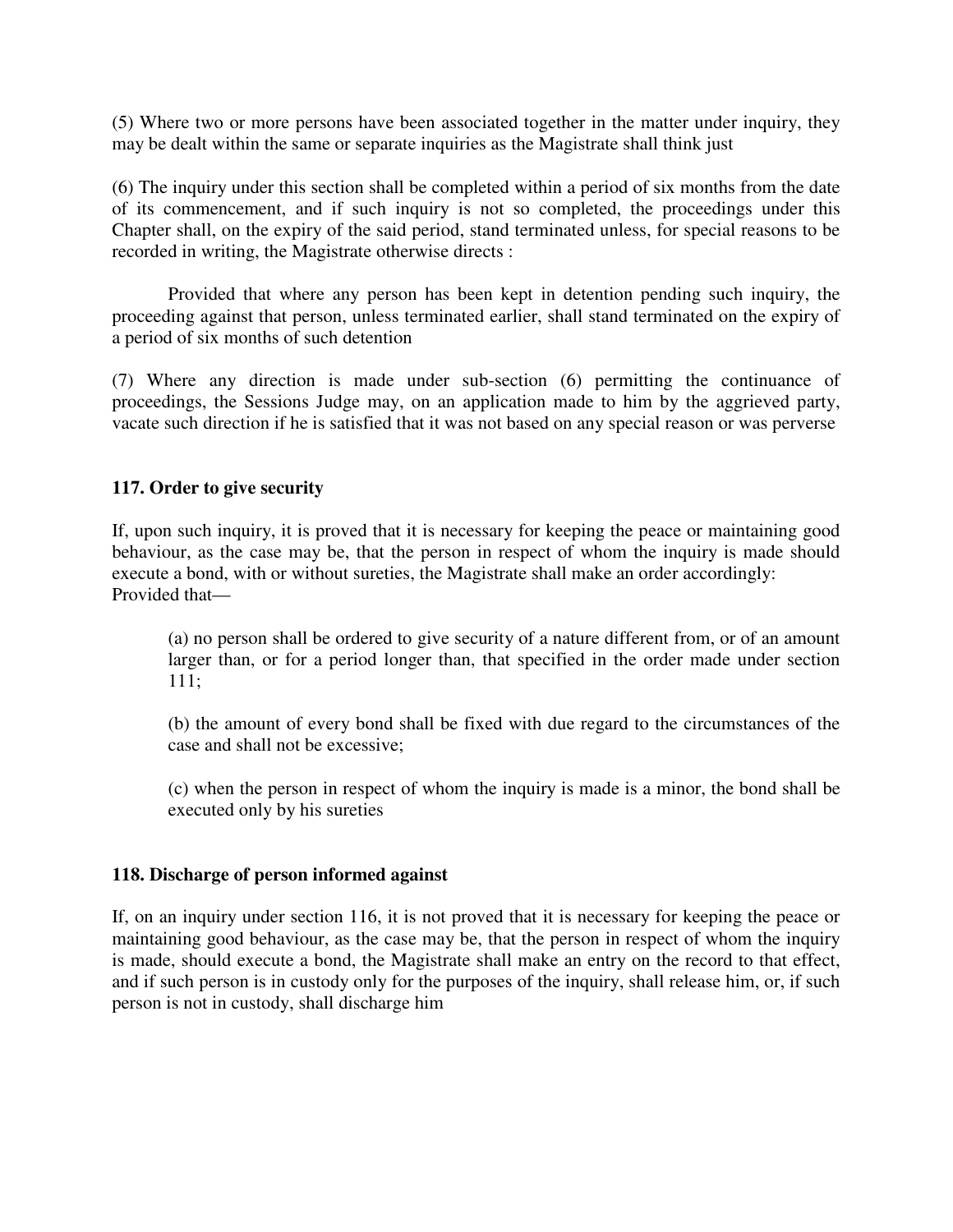#### **119. Commencement of period for which security is required**

(1) If any person, in respect of whom an order requiring security is made under section 106 or section 117, is, at the time such order is made, sentenced to, or undergoing a sentence of, imprisonment, the period for which such security is required shall commence on the expiration of such sentence

(2) In other cases such period shall commence on the date of such order unless the Magistrate, for sufficient reason, fixes a later date

### **120. Contents of bond**

The bond to be executed by any such person shall bind him to keep the peace or to be of good behaviour, as the case may be, and in the latter case the commission or attempt to commit, or the Abetment of, any offence punishable with imprisonment, wherever it may be committed, is a breach of the bond

#### **121. Power to reject sureties**

(1) A Magistrate may refuse to accept any surety offered, or may reject any surety previously accepted by him or his predecessor under this Chapter on the ground that such surety is an unfit person for the purposes of the bond;

Provided that, before so refusing to accept or rejecting any such surety, he shall either himself hold an enquiry on oath into the fitness of the surety, or cause such inquiry to be held and a report to be made thereon by a Magistrate subordinate to him

(2) Such Magistrate shall, before holding the inquiry, give reasonable notice to the surety and to the person by whom the surety was offered and shall, in making the inquiry, record the substance of the evidence adduced before him

(3) If the Magistrate is satisfied, after considering the evidence so adduced either before him or before, a Magistrate deputed under sub-section (1), and the report of such Magistrate (if any), that the surety is an unfit person for the purposes of the bond, he shall make an order refusing to accept or rejecting, as the case may be, such surety and recording his reasons for so doing:

Provided that, before making an order rejecting any surety who has previously been accepted, the Magistrate shall issue his summons or warrant, as he thinks fit, and cause the person for whom the surety is bound to appear or to be brought before him

#### **122. Imprisonment in default of security**

(1) (a) If any person ordered to give security under section 106 or section 117 does not give such security on or before the date on which the period for which such security is to be given commences, he shall, except in the case next hereinafter mentioned, be committed to prison, or, if, he is already in prison, be detained in prison until such period expires or until within such period he gives the security to the Court or Magistrate who made the order requiring it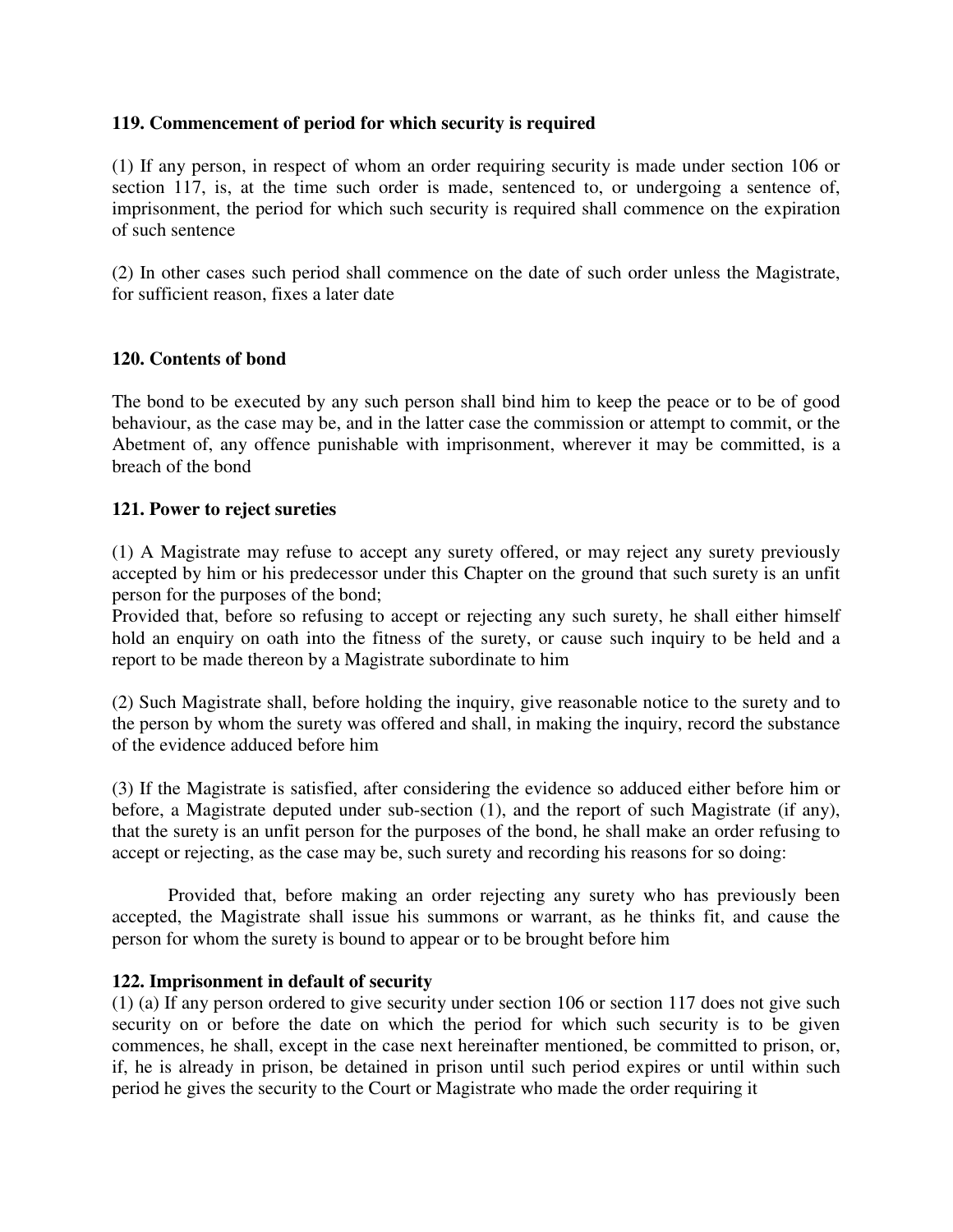(b) If any person after having executed a bond without sureties for keeping the peace in pursuance of an order of a Magistrate under section 117, is proved, to the satisfaction of such Magistrate or his successor-in-office, to have committed breach of the bond, such Magistrate or successor-in-office may, after recording the grounds of such proof, order that the person be arrested and detained in prison until the expiry of the period of the bond and such order shall be without prejudice to any other punishment or forfeiture to which the said person may be liable in accordance with law

(2) When such person has been ordered by a Magistrate to give security for a period exceeding one year, such Magistrate shall, if such person does not give such security as aforesaid, issue a warrant directing him to be detained in prison pending the orders of the Sessions Judge and the proceedings shall be laid, as soon as conveniently may be, before such Court

(3) Such Court, after examining such proceedings and requiring from the Magistrate any further information or evidence which it thinks necessary, and after giving the concerned person a reasonable opportunity of being heard, may pass such order on the case as it thinks fit:

Provided that the period (if any) for which any person is imprisoned for failure to give security shall not exceed three years

(4) If security has been required in the course of the same proceeding from two or more persons in respect of any one of whom the proceedings are referred to the Sessions Judge under subsection (2), such reference shall also include the case of any other of such persons who has been ordered to give security, and the provisions of sub-sections (2) and (3) shall, in that event, apply to the case of such other person also except that the period (if any) for which he may be imprisoned, shall not exceed the period for which he was ordered to give security

(5) A Sessions Judge may in his discretion transfer any proceeding laid before him under subsection (2) or sub-section (4) to an Additional Sessions Judge or Assistant Sessions Judge and upon such transfer, such Additional Sessions Judge or Assistant Sessions Judge may exercise the powers of a Sessions Judge under this section in respect of such proceedings

(6) If the security is tendered to the officer in charge of the jail, he shall forthwith refer the matter to the Court or Magistrate who made the order, and shall await the orders of such Court or Magistrate

(7) Imprisonment for failure to give security for keeping the peace shall be simple

(8) Imprisonment for failure to give security for good behaviour shall, where the proceedings have been taken under section 108, be simple and, where the proceedings have been taken under section 109 or section 110, be rigorous or simple as the Court or Magistrate in each case directs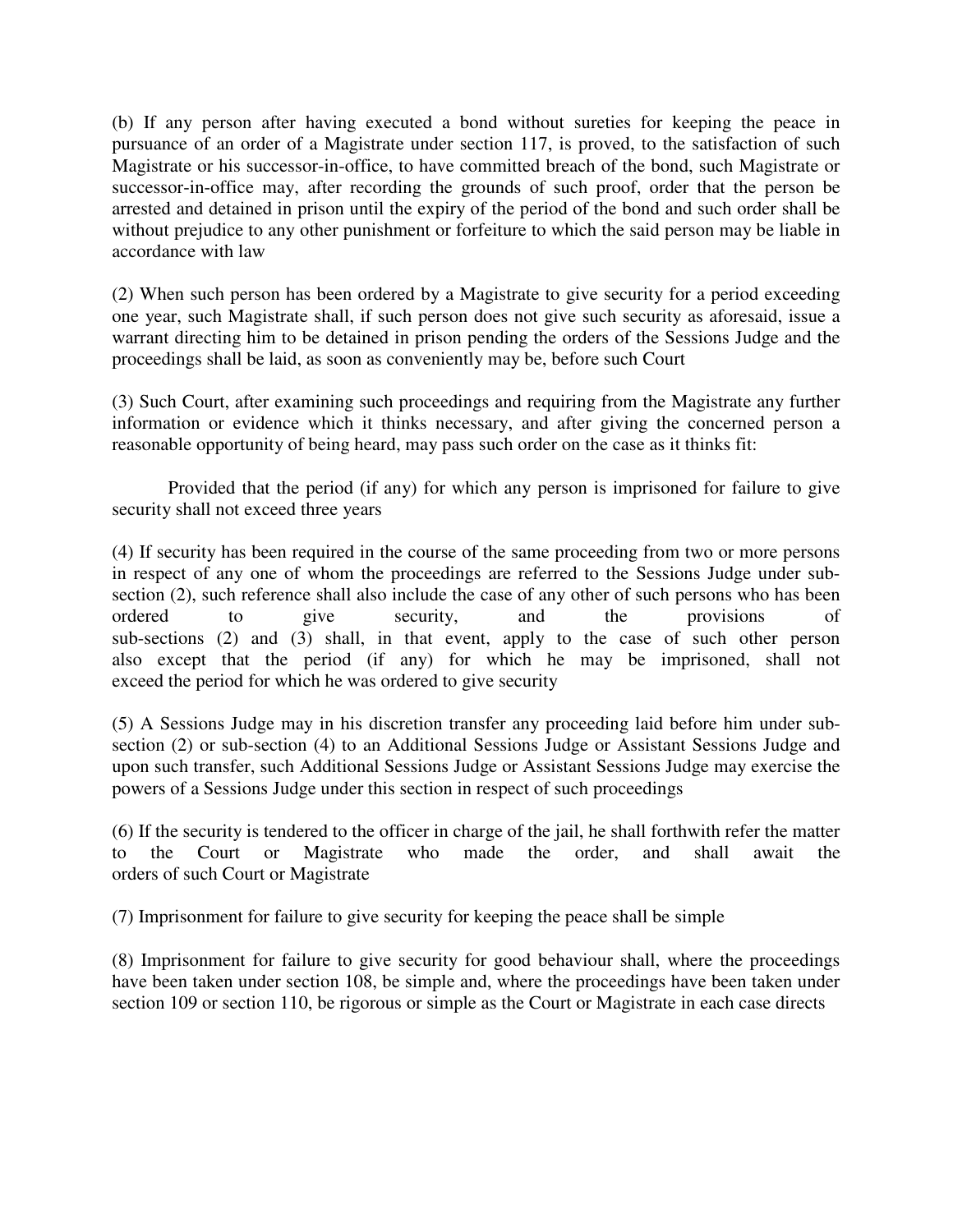#### **123. Power to release persons imprisoned for failing to give security**

(1) Whenever the District Magistrate in the case of an order passed by an Executive Magistrate under section 117, or the Chief Judicial Magistrate in any other case is of opinion that any person imprisoned for failing to give security under this Chapter may be released without hazard to the community or to any other person, he may order such person to be discharged

(2) Whenever any person has been imprisoned for failing to give security under this Chapter, the High Court or Court of Session, or, where the order was made by any other Court, the District Magistrate, in the case of an order passed by an Executive Magistrate under section 117, or the Chief Judicial Magistrate in any other case, may make an order reducing the amount of the security or the number of sureties or the time for which security has been required

(3) An order under sub-section (1) may direct the discharge of such person either without conditions or upon any conditions which such person accepts:

Provided that any condition imposed shall cease to be operative when the period for which such person was ordered to give security has expired

(4) The State Government may prescribe the conditions upon which a conditional discharge may be made

(5) If any condition upon which any person has been discharged is, in the opinion of the District Magistrate, in the case of an order passed by an Executive Magistrate under section 117, or the Chief Judicial Magistrate in any other case by whom the order of discharge was made or of his successor, not fulfilled, he may cancel the same

(6) When a conditional order of discharge has been cancelled under sub-section (5), such person may be arrested by any police officer without warrant, and shall thereupon be produced before the District Magistrate, in the case of an order passed by an Executive Magistrate under section 117, or the Chief Judicial Magistrate in any other case

(7) Unless such person gives security in accordance with the terms of the original order for the unexpired portion of the term for which he was in the first instance committed or ordered to be detained (such portion being deemed to be a period equal to the period between the date of the breach of the conditions of discharge and the date on which, except for such conditional discharge, he would have been entitled to release), the District Magistrate, in the case of an order passed by an Executive Magistrate under section 117, or the Chief Judicial Magistrate in any other case may remand such person to prison to undergo such unexpired portion

(8) A person remanded to prison under sub-section (7) shall, subject to the provisions of section 122, be released at any time on giving security in accordance with the terms of the original order for the unexpired portion aforesaid to the Court or Magistrate by whom such order was made, or to its or his successor

(9) The High Court or Court of Sessions may at any time, for sufficient reasons to be recorded in writing, cancel any bond for keeping the peace or for good behaviour executed under this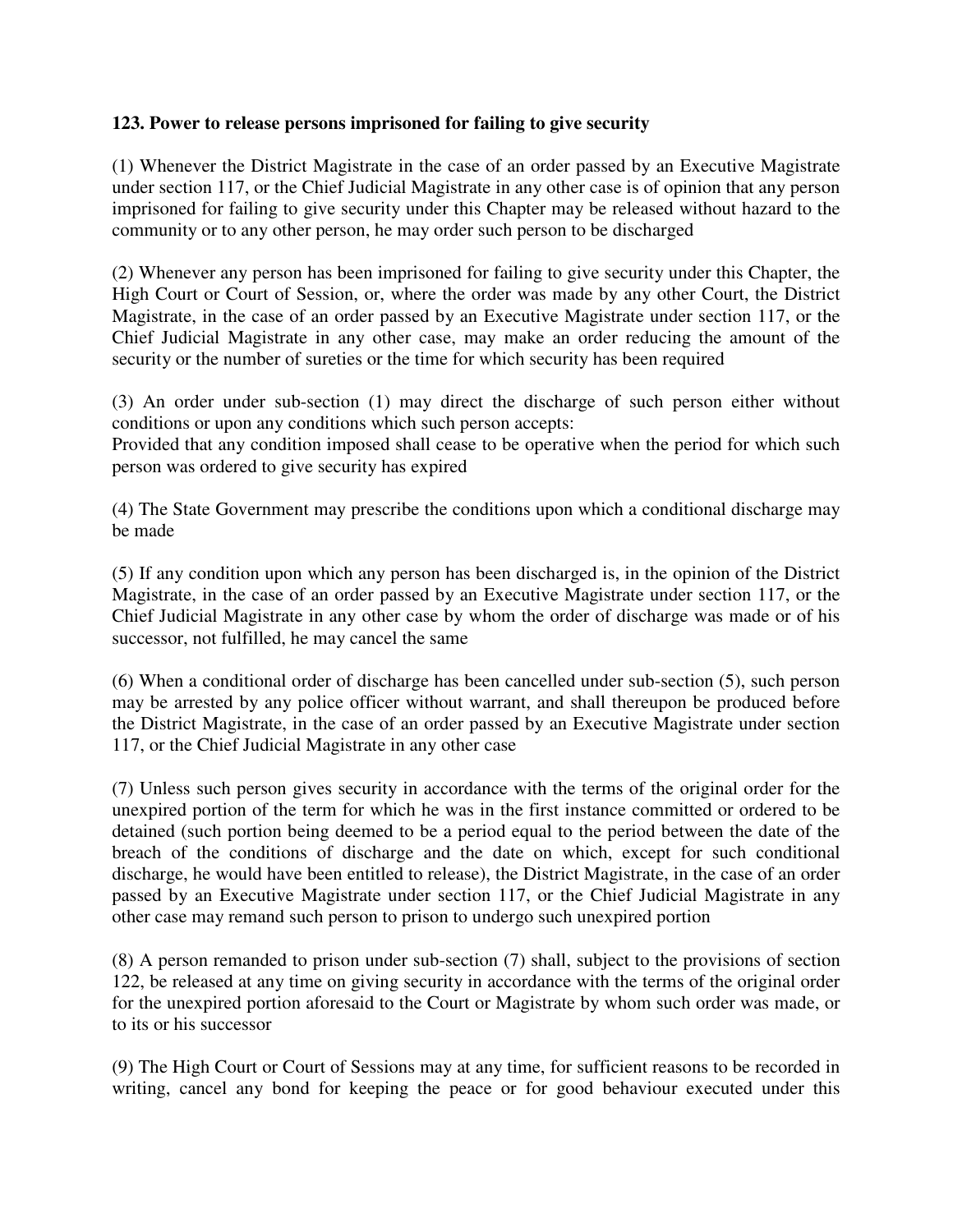Chapter by any order made by it, and the District Magistrate, in the case of an order passed by an Executive Magistrate under section 117, or the Chief Judicial Magistrate in any other case may make such cancellation where such bond was executed under his order or under the order of any other Court in his district

(10) Any surety for the peaceable conduct or good behaviour of another person, ordered to execute a bond under this Chapter may at any time apply to the Court making such order to cancel the bond and on such application being made, the Court shall issue a summons or warrant, as it thinks fit, requiring the person for whom such surety is bound to appear or to be brought before it

### **124. Security for unexpired period of bond**

(1) When a person for whose appearance a summons or warrant has been issued under the proviso to sub-section (3) of section 121 or under sub-section (10) of section 123, appears or is brought before the Magistrate or Court, the Magistrate or Court shall cancel the bond executed by such person and shall order such person to give, for the unexpired portion of the term of such bond, fresh security of the same person description as the original security

(2) Every such order shall, for the purposes of sections 120 to 123 (both inclusive) Be deemed to be an order made under section 106 or section 117, as the case may be

# **CHAPTER IX - ORDER FOR MAINTENANCE OF WIVES, CHILDREN AND PARENTS**

# **125. Order for maintenance of wives, children and parents,**

(1) If any person having sufficient means neglects or refuses to maintain—

(a) his wife, unable to maintain herself, or

(b) his legitimate or illegitimate minor child, whether married or not, unable to maintain itself, or

(c) his legitimate or illegitimate child (not being a married daughter) who has attained majority, where such child is, by reason of any physical or mental abnormality or injury unable to maintain itself, or

(d) his father or mother, unable to maintain himself or herself, a Magistrate of the first class may, upon proof of such neglect or refusal, order such person to make a monthly allowance for the maintenance of his wife or such child, father or mother, at such monthly rate not exceeding five hundred rupees in the whole, as such magistrate thinks fit, and to pay the same to such person as the Magistrate may from time to time direct: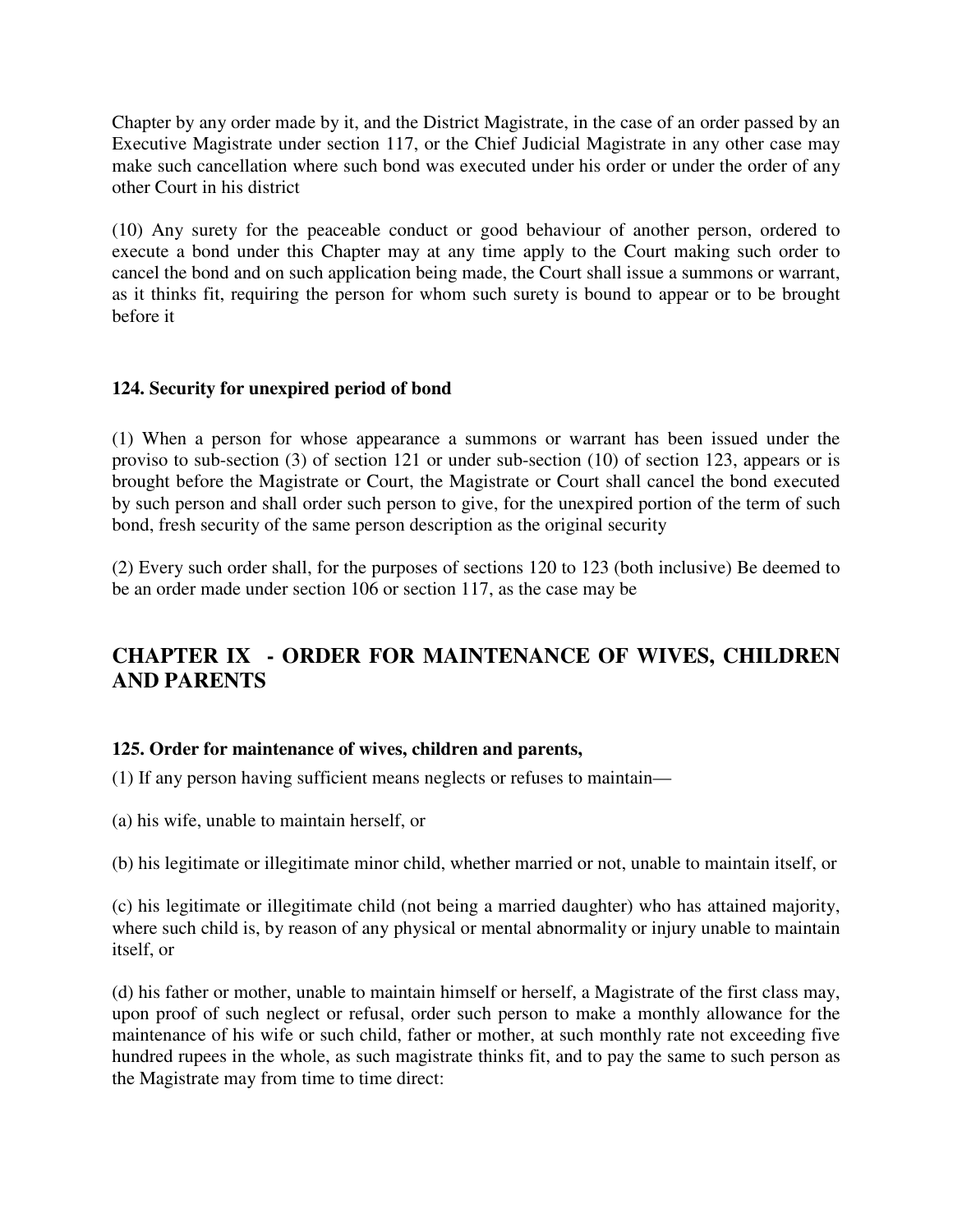Provided that the Magistrate may order the father of a minor female child referred to in clause (b) to make such allowance, until she attains her majority, if the Magistrate is satisfied that the husband of such minor female child, if married, is not possessed of sufficient means

**Explanation—**For the purposes of this Chapter—

(a) "**minor**" means a person who, under the provisions of the Indian Majority Act, 1875 (9 of 1875) is deemed not to have attained his majority;

(b) "**wife**" includes a woman who has been divorced by, or has obtained a divorce from, her husband and has not remarried

(2) Such allowance shall be payable from the date of the order, or, if so ordered, from the date of the application for maintenance

(3) If any person so ordered fails without sufficient cause to comply with the order, any such Magistrate may, for every breach of the order, issue a warrant for levying the amount due in the manner provided for levying fines, and may sentence such person, for the whole, or any port of each month's allowance remaining unpaid after the execution of the warrant, to imprisonment for a term which may extend to one month or until payment if sooner made:

Provided that no warrant shall be issued for the recovery of any amount due under this section unless application be made to the Court to levy such amount within a period of one year from the date on which it became due:

Provided further that if such person offers to maintain his wife on condition of her living with him, and she refuses to live with him, such Magistrate may consider any grounds of refusal stated by her, and may make an order under this section notwithstanding such offer, if he is satisfied that there is just ground for so doing

**Explanation—**If a husband has contracted marriage with another woman or keeps a mistress, it shall be considered to be just ground for his wife's refusal to live with him

(4) No wife shall be entitled to receive an allowance from her husband under this section if she is living in adultery, or if, without any sufficient reason, she refuses to live with her, husband, or if they are living separately by mutual consent

(5) On proof that any wife in whose favour an order has been made under this section is living in adultery, or that without sufficient reason she refuses to live with her husband, or that they are living separately by mutual consent, the Magistrate shall cancel the order

### **STATE AMENDMENTS**

#### **Madhya Pradesh:**

In sub-section (1) of section 125 of the Act for the words "five hundred rupees" the words "three thousand rupees" shall be *substituted*

[*Vide* MP (Act 10 of 1998), sec 3 (wef 29-5-1998)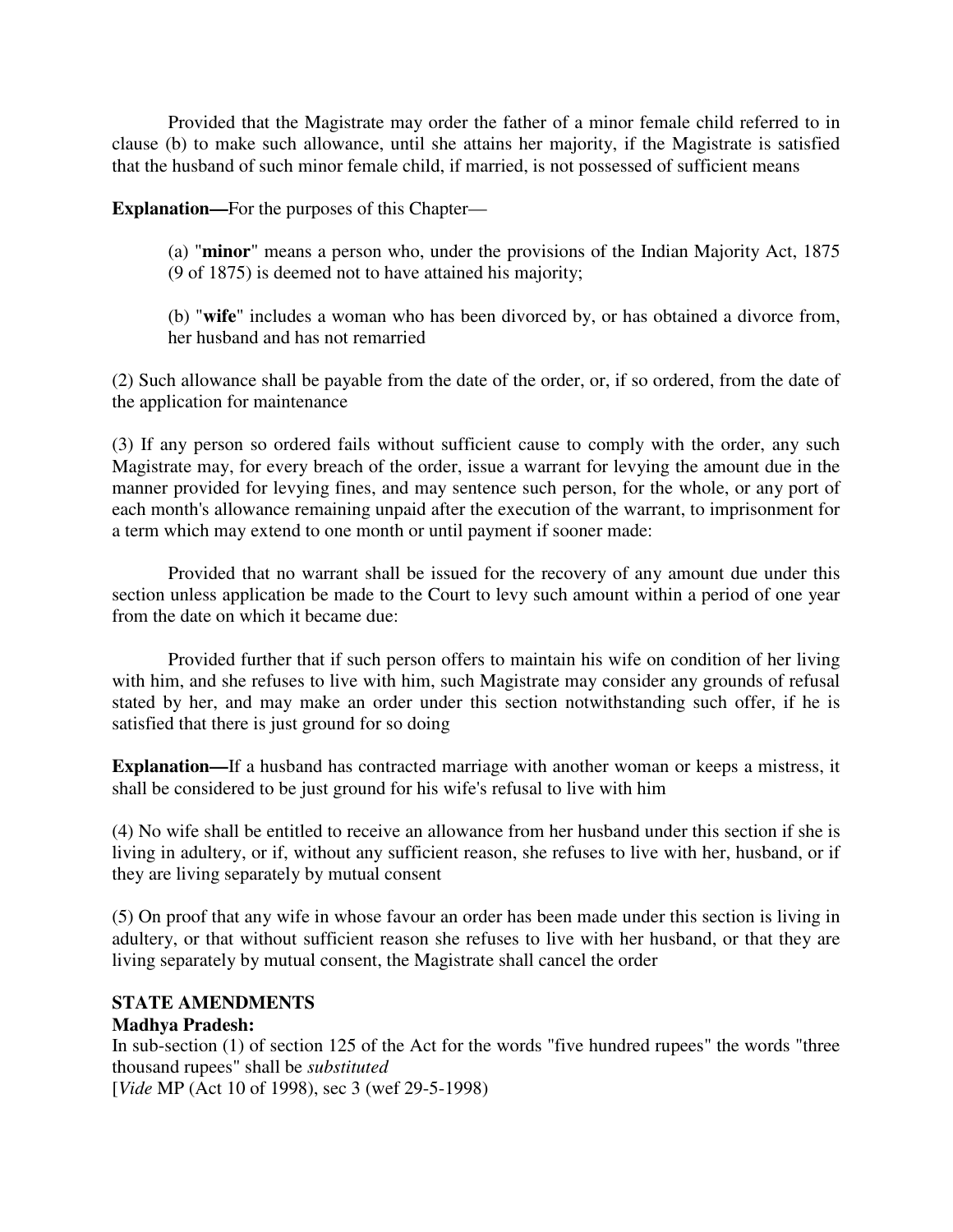#### **Maharashtra:**

In Section 125 of the Code of Criminal Procedure, 1973, in its application to the State of Maharashtra:—

(a) in sub-section  $(1)$ ,—

(i) for the words "not exceeding five hundred rupees" the words "not exceeding fifteen hundred rupees" shall be substituted;

(ii) before the existing proviso, the following proviso shall be inserted, namely:—

Provided that, the Magistrate on an application or submission being made, supported by an affidavit by the person who has applied for the maintenance under this sub-section, for payment of *interim* maintenance, on being satisfied that, there is a *prima facie* ground for making such order, may direct the person against whom the application for maintenance has been made, to pay a reasonable amount by way of *interim* maintenance to the applicant, pending the final disposal of the maintenance application:

Provided further that, such order for payment of *interim* maintenance may, in an appropriate case, also be made by the Magistrate *ex parte*, pending service of notice of the application, subject, however, to the condition that such an order shall be liable to be modified or even cancelled after the respondent is heard in the matter:

Provided also that, subject to the ceiling laid down under this sub-section, the amount of *interim* maintenance shall, as far as practicable, be not less than thirty per cent of the monthly income of the respondent";

(iii) in the existing proviso, for the words "Provided that" the words "Provided also that" shall be substituted;

(b) after sub-section (2), the following sub-section shall be inserted, namely:—

(2A) Notwithstanding anything otherwise contained in sub-sections (1) and (2), where an application is made by the wife under clause (a) of sub-section (1) for the maintenance allowance, the applicant may also seek relief that the order may be made for the payment of maintenance allowance in lump-sum in lieu of the payment of monthly maintenance allowance, and the Magistrate may, after taking into consideration all the circumstances obtaining in the case including the factors like the age, physical condition, economic conditions and other liabilities and commitments of both the parties, pass an order that the respondent shall pay the maintenance allowance in lump-sum in lieu of the monthly maintenance allowance, covering a specified period, not exceeding five years at a time, or for such period which may exceed five years, as may be mutually agreed to, by the parties";

 $(c)$  in sub-section  $(3)$ ,—

(i) after the words "so ordered" the words, brackets, figures and letter "either under sub-section (1) or sub-section (2A), as the case may be," shall be inserted;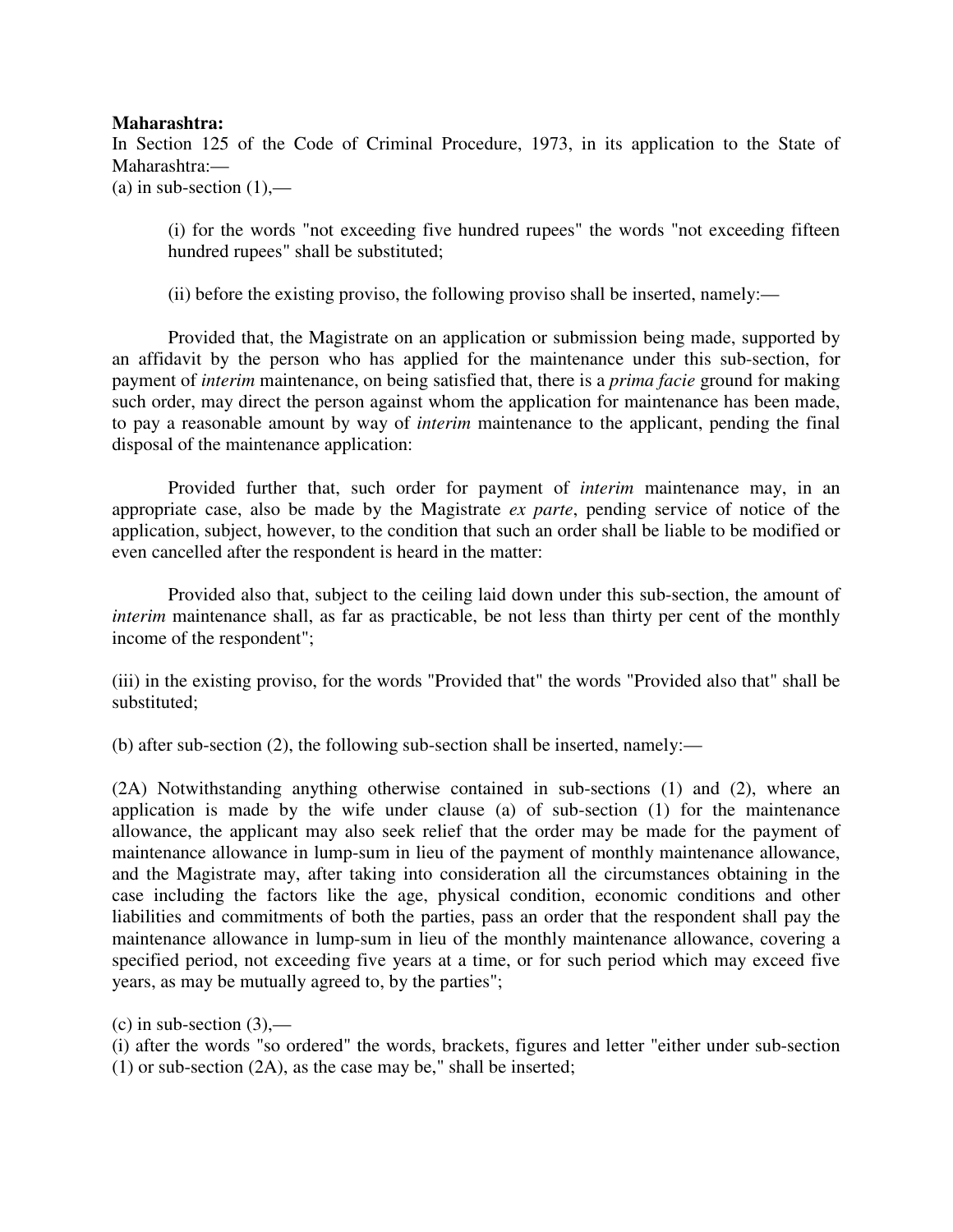#### **126. Procedure**

(1) Proceedings under section 125 may be taken against any person in any district—

- (a) where he is, or
- (b) where he or his wife resides, or
- (c) where he last resided with his wife, or as the case may be, with the mother of the illegitimate child

(2) All evidence to such proceedings shall be taken in the presence of the person against whom an order for payment of maintenance is proposed to be made, or, when his personal attendance is dispensed with in the presence of his pleader, and shall be recorded in the manner prescribed for summons-cases:

Provided that if the Magistrate is satisfied that the person against whom an order for payment of maintenance is proposed to be made is wilfully avoiding service, or wilfully neglecting to attend the Court, the Magistrate may proceed to hear and determine the case *ex parte* and any order so made may be set aside for good cause shown on an application made within three months from the date thereof subject to such terms including terms as to payment of costs to the opposite party as the Magistrate may think just and proper

(3) The Court in dealing with applications under section 125 shall have power to make such order as to costs as may be just

#### **127. Alteration in allowance**

(1) On proof of a change in the circumstances of any person, receiving, under section 125 a monthly allowance, or ordered under the same section to pay a monthly allowance to his wife, child, father of mother, as the case may be, the Magistrate may make such alteration in the allowance as he thinks fit:

Provided that if he increases the allowance, the monthly rate of five hundred rupees in the whole shall not be exceeded

(2) Where it appears to the Magistrate that, in consequence of any decision of a competent civil Court, any order made under section 125 should be cancelled or varied, he shall cancel the order or, as the case may be, vary the same accordingly

(3) Where any order has been made under section 125 in favour of a woman who has been divorced by, or has obtained a divorce from, her husband, the Magistrate shall, if he is satisfied that—

(a) the woman has, after the date of such divorce, remarried, cancel such order as from the date of her remarriage;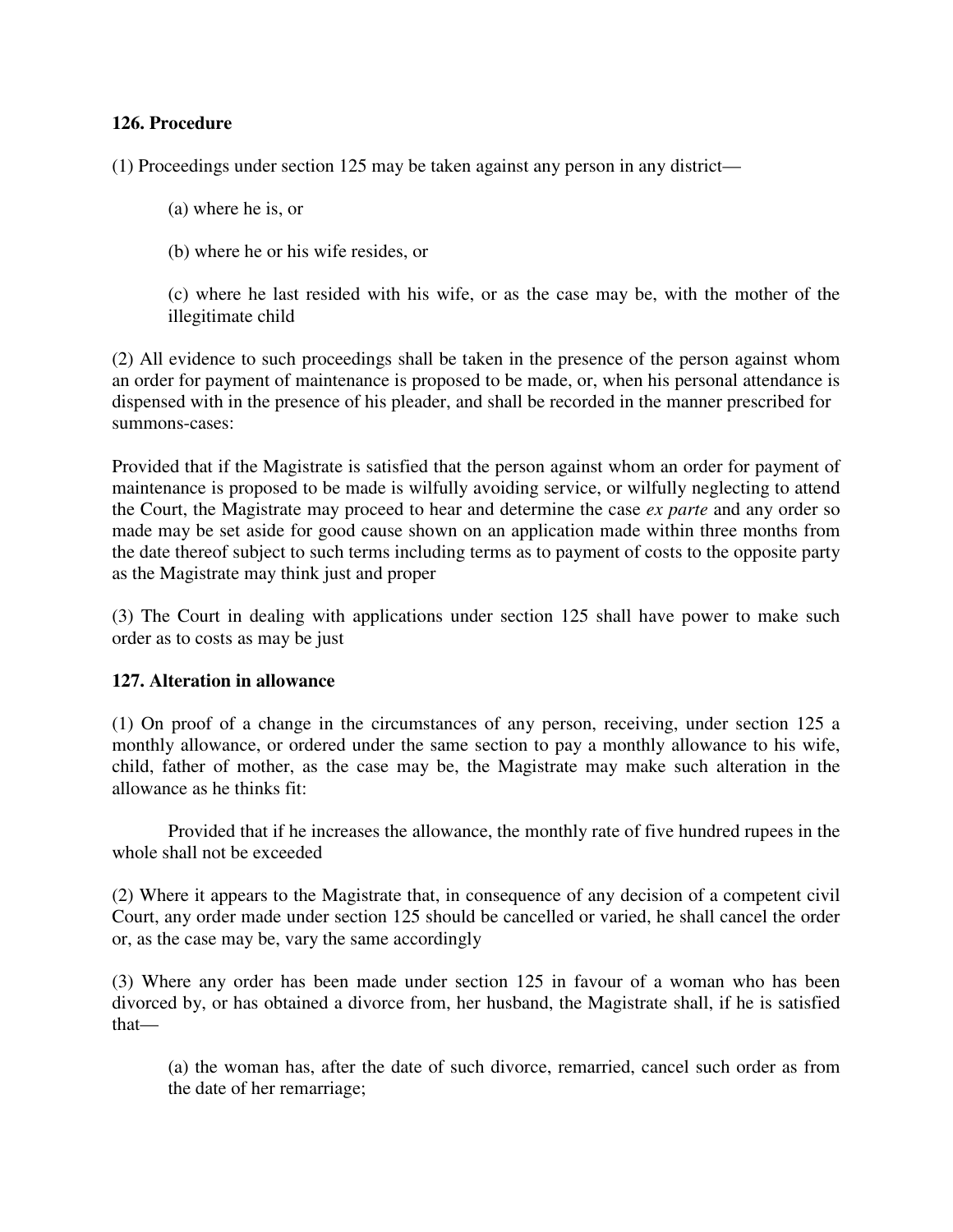(b) the woman has been divorced by her husband and that she has received, whether before or after the date of the said order, the whole of the sum which, under any customary or personal law applicable to the parties, was payable on such divorce, cancel such order—

(i) in the case where such sum was paid before such order, from the date on which such order was made,

(ii) in any other case, from the date of expiry of the period, if any, for which maintenance has been actually paid by the husband to the woman;

(c) the woman has obtained a divorce from her husband and that she had voluntarily surrendered her rights to maintenance after her divorce, cancel the order from the date thereof

(4) At the time of making any decree for the recovery of any maintenance or dowry by any person, to whom a monthly allowance has been ordered to be paid under section 125, the civil Court shall take into account the sum which has been paid to, or recovered by, such person as monthly allowance in pursuance of the said order

### **STATE AMENDMENT**

#### **Maharashtra:**

In section 127 of the said Code,—

(a) in sub-section (1), in the proviso, for the words "five hundred rupees" the words "fifteen hundred rupees" shall be substituted;

(b) in sub-section  $(4)$ ,—

(i) for the words "monthly allowance", where they occur for the first time, the words "maintenance allowance" shall be substituted;

(ii) after the words "monthly allowance", where they occur for the second time, the words "or, as the case may be, the lump-sum allowance" shall be inserted [*Vide* Maharashtra Act, 21 of 1999 sec 3 (wef 20-4-1999)

### **Tripura:**

In the principal Act, in proviso to sub-section (1) of section 127, for the words "five hundred rupees", the words "one thousand five hundred rupees" shall be substituted [*Vide* Tripura Act 9 of 1999 sec 3 (wef 9-4-1999)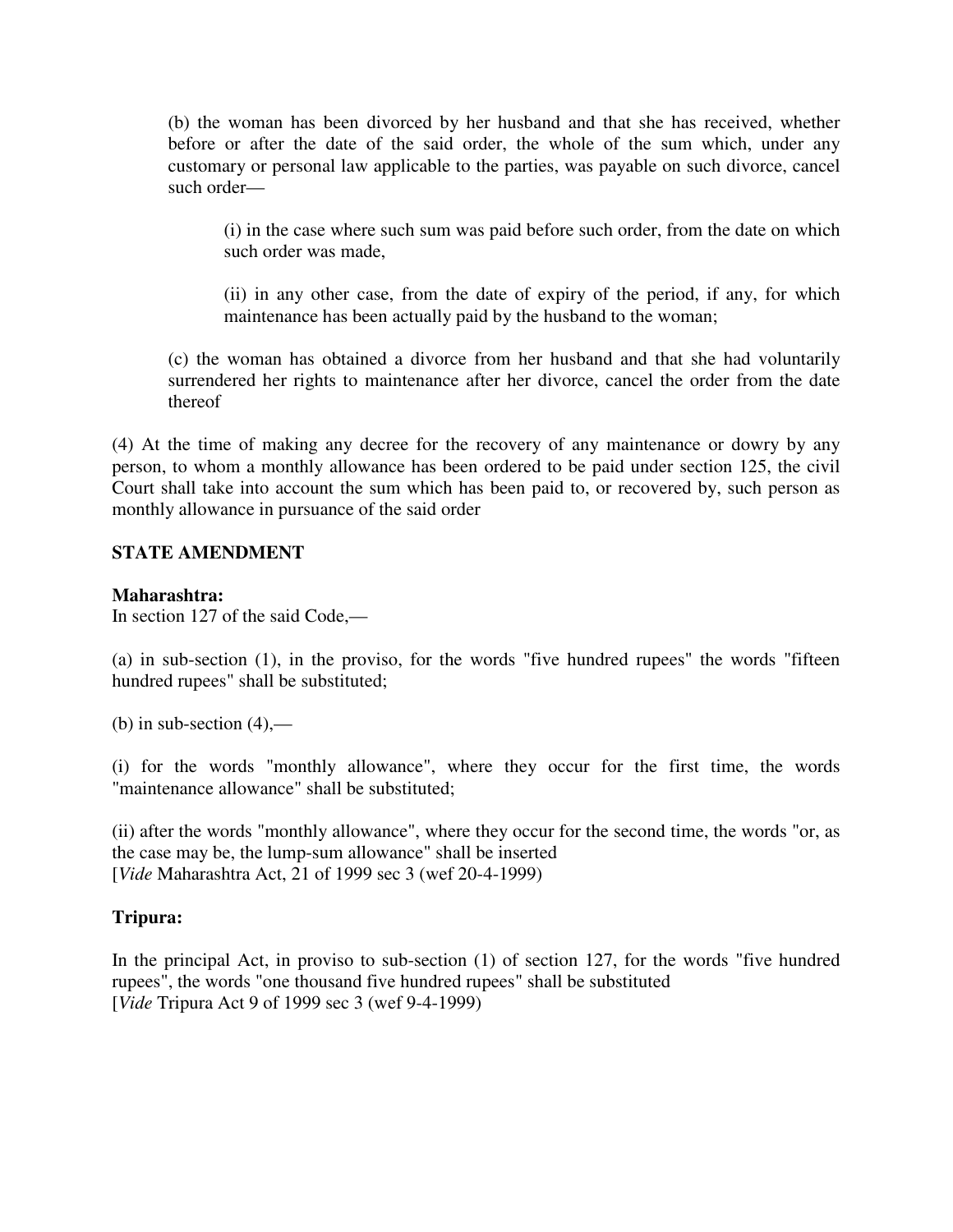#### **West Bengal:**

In the proviso to sub-section (1) of section 127, for the words "five hundred rupees" the words "one thousand and five hundred rupees" shall be substituted [*Vide* WB Act 14 of 1995, sec 2 (wef 2-8-1995)

### **Comments**

Under section 127 (1) of the Code the magistrate is bound to give effect to an order of a competent civil Court and vary or cancel the order for maintenance made under section 125 of the Code; *Hem Raj* v *Urmila Devi*, (1997) 2 Crimes 561 (HP)

#### **128. Enforcement of order of maintenance**

A copy of the order of maintenance shall be given without payment to the person in whose favour it is made, or to his guardian, if any, or to the person to whom the allowance is to be paid; and such order may be enforced by any Magistrate in any place where the person against whom it is made may be, on such Magistrate being satisfied as to the identity of the parties and the nonpayment of the allowance due

# **CHAPTER X** *-* **MAINTENANCE OF PUBLIC ORDER AND TRANQUILLITY**

#### **A—Unlawful assemblies**

#### **129. Dispersal of assembly by use of civil force**

(1) Any Executive Magistrate or officer in charge of a police station or, in the absence of such officer in charge, any police officer, not below the rank of a sub-inspector, may command any unlawful assembly, or any assembly of five or more persons likely to cause a disturbance of the public peace, to disperse; and it shall thereupon be the duty of the members of such assembly to disperse accordingly

(2) If, upon being so commanded, any such assembly does not disperse, or if, without being so commanded, it conducts itself in such a manner as to show a determination not to disperse, any Executive Magistrate or police officer referred to in sub-section (1), may proceed to disperse such assembly by force, and may require the assistance of any make person, not being an officer or member of the armed forces and acting as such, for the purpose of dispersing such assembly, and, if necessary, arresting and confining the persons who form part of it, in order to disperse such assembly or that they may be punished according to law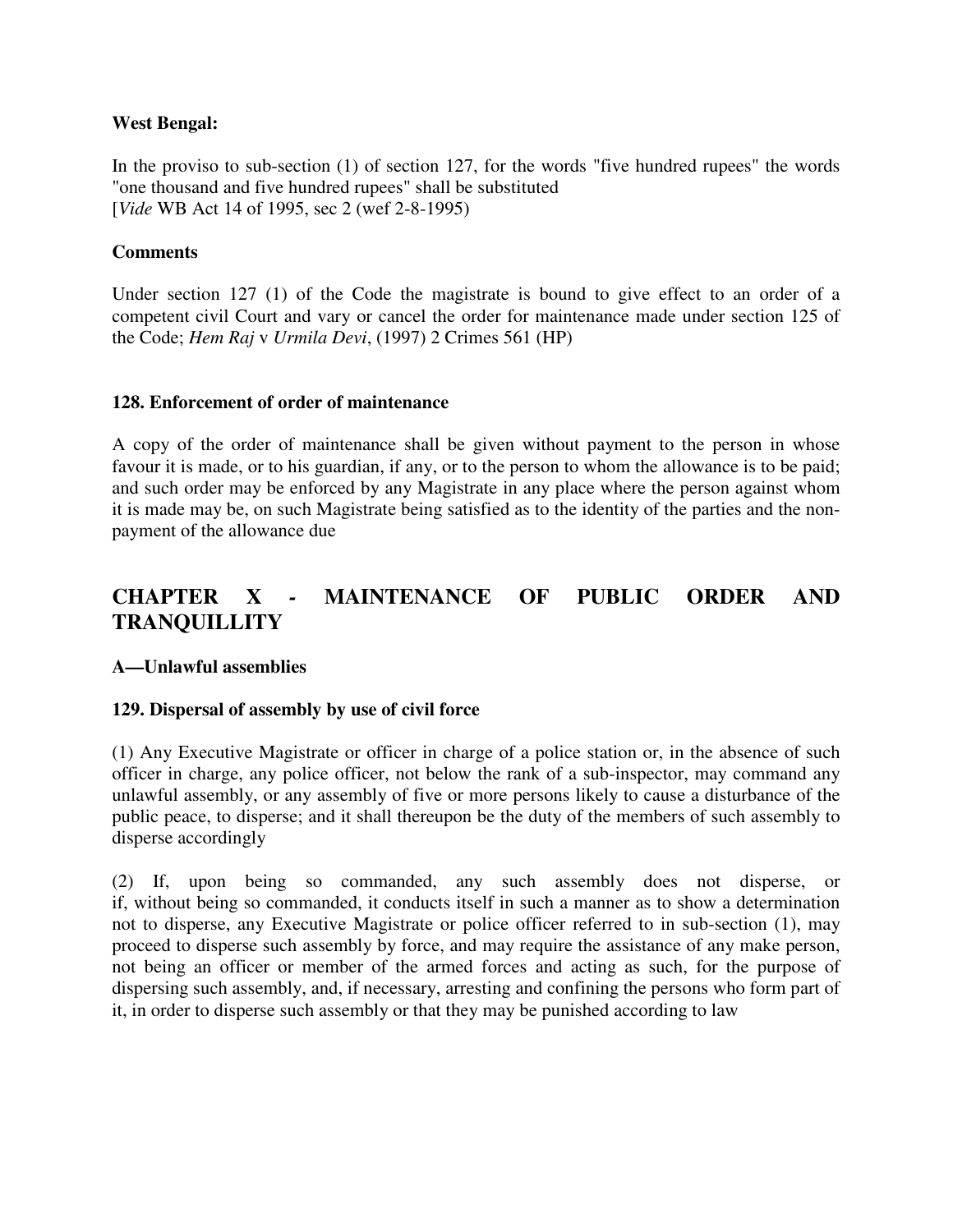#### **130. Use of armed forces to disperse assembly**

(1) If any such assembly cannot be otherwise dispersed, and if it is necessary for the public security that it should be dispersed, the Executive Magistrate of the highest rank who is present may cause it to be dispersed by the armed forces

(2) Such Magistrate may require any officer in command of any group of persons belonging to the armed forces to disperse the assembly with the help of the armed forces under his command, and to arrest and confine such persons forming part of it as the Magistrate may direct, or as it may be necessary to arrest and confine in order to disperse the assembly or to have them punished according to law

(3) Every such officer of the armed forces shall obey such requisition in such manner as he thinks fit, but in so doing he shall use as little force, and do as little injury to person and property, as may be consistent with dispersing the assembly and arresting and detaining such persons

#### **132. Protection against prosecution for acts done under preceding sections**

(1) No prosecution against any person for any act purporting to be done under section 129, section 130 or section 131 shall be instituted in any Criminal Court except—

(a) with the sanction of the Central Government where such person is an officer or member of the armed forces;

(b) with the sanction of the State Government in any other case

(2) (a) No Executive Magistrate or police officer acting under any of the said sections in good faith;

(b) no person doing any act in good faith in compliance with a requisition under section 129 or section 130;

(c) no officer of the armed forces acting under section 131 in good faith;

(d) no member of the armed forces doing any act in obedience to any order which he was bound to obey, shall be deemed to have thereby, committed an offence

(3) In this section and in the preceding sections of this Chapter,—

(a) the expression "**armed forces**" means the military, naval and air forces, operating as land forces and includes any other Armed Forces of the Union so operating;

(b) "**officer**" in relation to the armed forces, means a person commissioned, gazetted or in pay as an officer of the armed forces and includes a junior commissioned officer, a warrant officer, a petty officer, a non-commissioned officer and a non-gazetted officer;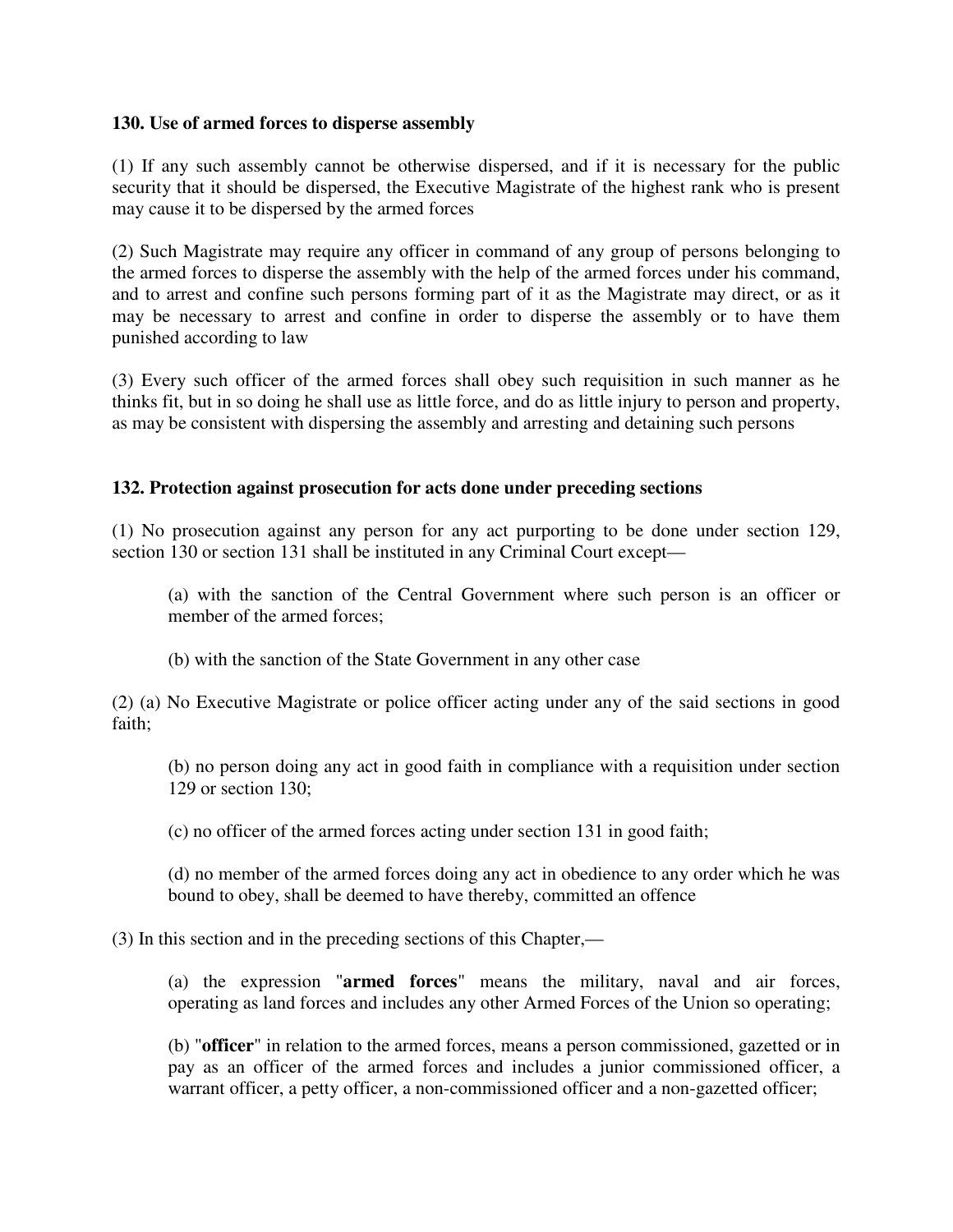(c) "**member**" in relation to the armed forces, means a person in the armed forces other than an officer

# **B—Public nuisances**

### **133. Conditional order for removal of nuisance** -

(1) Whenever a District Magistrate or a Sub-divisional Magistrate or any other Executive Magistrate specially empowered in this behalf by the State Government on receiving the report of a police officer or other information and on taking such evidence (if any) as he thinks fit, considers—

(a) that any unlawful obstruction or nuisance should be removed from any public place or from any way, river or channel which is or may be lawfully used by the public; or

(b) that the conduct of any trade or occupation or the keeping of any goods or merchandise; is injurious to the health or physical comfort of the community, and that in consequence such trade or occupation should be prohibited or regulated or such goods or merchandise should be removed or the keeping thereof regulated; or

(c) that the construction of any building, or the disposal of any substance, as is likely to occasion conflagration or explosion, should be prevented or stopped; or

(d) that any building, tent or structure, or any tree is in such a condition that it is likely to fall and thereby cause injury to persons living or carrying on business in the neighbourhood or passing by, and that in consequence the removal, repair or support of such building, tent or structure, or the removal or support of such tree, is necessary; or

(e) that any tank, well or excavation adjacent to any such way or public place should be fenced in such manner as to prevent danger arising to the public; or

(f) that any dangerous animal should be destroyed, confined or otherwise disposed of, such Magistrate may make a conditional order requiring the person causing such obstruction or nuisance, or carrying on such trade or occupation, or keeping any such goods or merchandise, or owning, possessing or controlling such building, tent, structure, substance, tank, well or excavation, or owning or possessing such animal or tree, within a time to be fixed in the order—

(i) to remove such obstruction or nuisance; or

(ii) to desist from carrying on, or to remove or regulate in such manner as may be directed, such trade or occupation, or to remove such goods or merchandise, or to regulate the keeping thereof in such manner as may be directed; or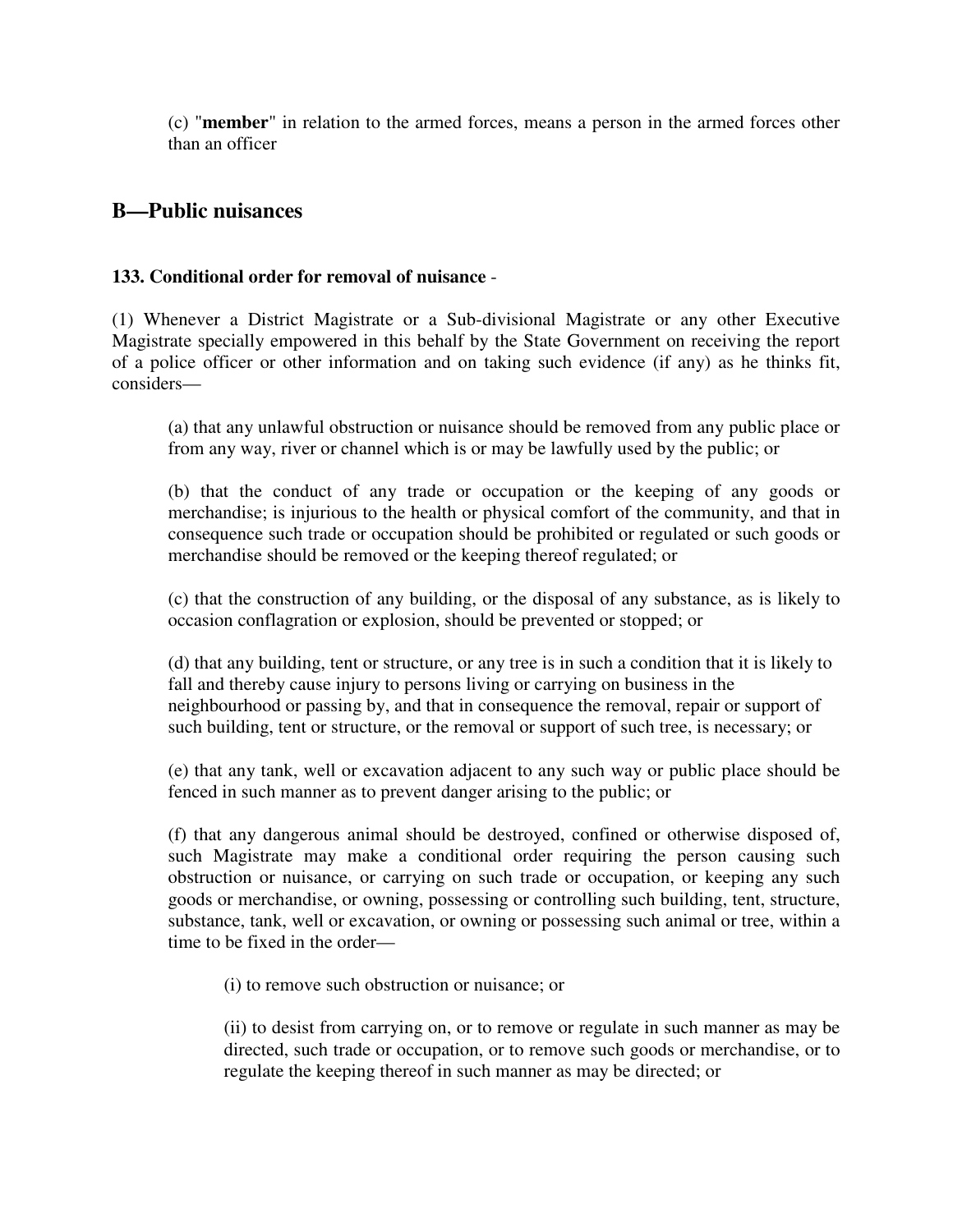(iii) to prevent or stop the construction of such building, or to alter the disposal of such substance; or

(iv) to remove, repair or support such building, tent or structure, or to remove or support such trees; or

(v) to fence such tank, well or excavation; or

(vi) to destroy, confine or dispose of such dangerous animal in the manner provided in the said order; or, if he objects so to do, to appear before himself or some other Executive Magistrate subordinate to him at a time and place to be fixed by the order, and show cause, in the manner hereinafter provided, why the order should not be made absolute

(2) No order duly made by a Magistrate under this section shall be called in question in any civil **Court** 

**Explanation—**A "**public place**" includes also property belonging to the State, camping grounds and grounds left unoccupied for sanitary or recreative purposes

### **134. Service or notification of order** -

(1) The order shall, if practicable, be served on the person against whom it is made, in the manner herein provided for service of a summons

(2) If such order cannot be so served, it shall be notified by proclamation, published in such manner as the State Government may, by rules, direct, and a copy thereof shall be stuck up at such place or places as may be fittest for conveying the information to such person

#### **135. Person to whom order is addressed to obey or show cause** -

The person against whom such order is made shall—

(a) perform, within the time and in the manner specified in the order, the act directed thereby; or

(b) appear in accordance with such order and show cause against the same

#### **136. Consequences of his failing to do so -**

If such person does not perform such act or appear and show cause, he shall be liable to the penalty prescribed in that behalf in section 188 of the Indian Penal Code (45 of 1860,) and the order shall be made absolute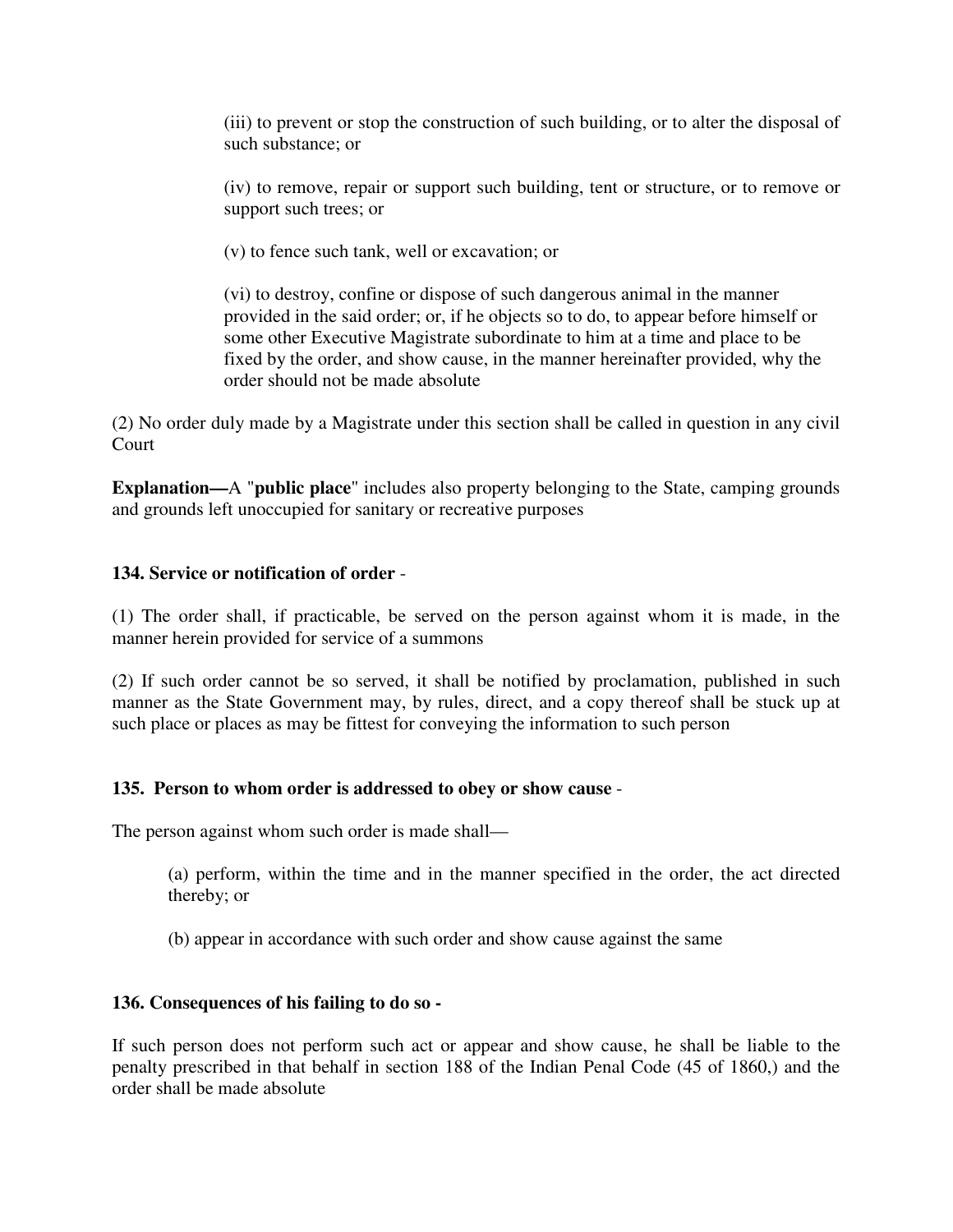### **137. Procedure where existence of public right is denied -**

(1) Where an order is made under section 113 for the purpose of preventing obstruction, nuisance or danger to the public in the use of any way river, channel or place, the Magistrate shall, on the appearance before him of the person against whom the order was made, question him as to whether he denies the existence of any public right in respect of the way, river, channel or place, and if he does so, the Magistrate shall, before proceeding under section 138, inquire into the matter

(2) If in such inquiry the Magistrate finds that there is any reliable evidence in support of such denial, he shall stay the proceedings until the matter of the existence of such right has been decided by a competent Court; and if he finds that there is no such evidence, he shall proceed as laid down in section 138

(3) A person who has, on being questioned by the Magistrate under sub-section (1), failed to deny the existence of a public right of the nature therein referred to, or who, having made such denial, has failed to adduce reliable evidence in support thereof, shall not in the subsequent proceedings be permitted to make any such denial

#### **138. Procedure where he appears to show cause**

(1) If the person against whom an order under section 133 is made appears and shows cause against the order, the Magistrate shall take evidence in the matter as in a summons-case

(2) If the Magistrate is satisfied that the order, either as originally made or subject to such modification as he considers necessary, is reasonable and proper, the order shall be made absolute without modification or, as the case may be, with such modification (3) If the Magistrate is not so satisfied, no further proceedings shall be taken in the case

### **139. Power of Magistrate to direct local investigation and examination of an expert**

The Magistrate may, for the purposes of an inquiry under section 137 or section 138—

(a) direct a local investigation to be made by such person as he thinks fit; or

(b) summon and examine an expert

#### **140. Power of Magistrate to furnish written instructions,** *etc*

(1) Where the Magistrate directs a local investigation by any person under section 139, the Magistrate may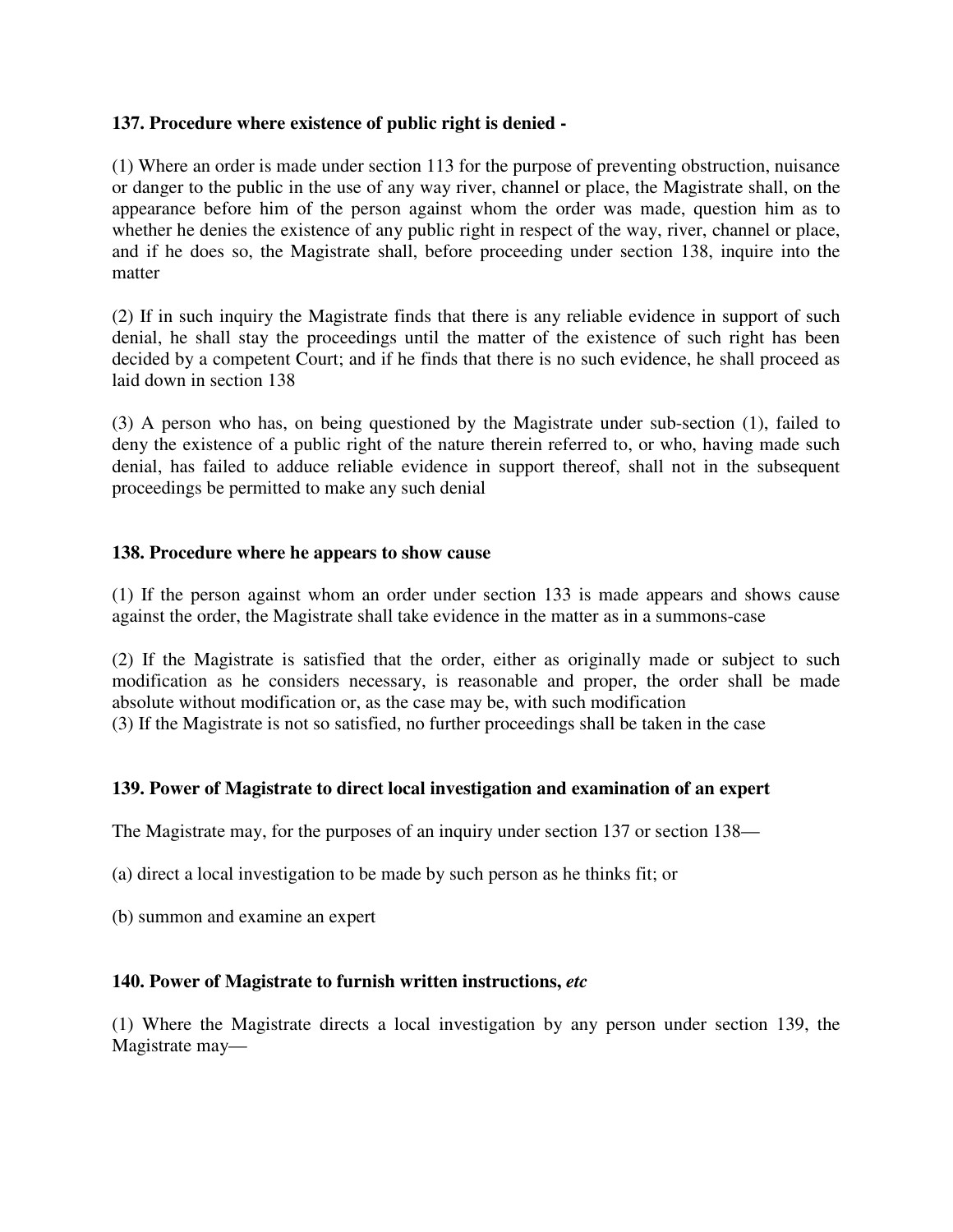(a) furnish such person with such written instruction as may seem necessary for his guidance;

(b) declare by whom the whole or any part of the necessary expenses of the local investigation shall be paid

(2) The report of such person may be read as evidence in the case

(3) Where the Magistrate summons and examines an expert under section 139, the Magistrate may direct by whom the costs of such summoning and examination shall be paid

### **141. Procedure on order being made absolute and consequences of disobedience**

(1) When an order has been made absolute under section 136 or section 138, the Magistrate shall give notice of the same to the person against whom the order was made, and shall further require him to perform the act directed by the order within a time to be fixed in the notice, and inform him that, in case of disobedience, he will be liable to the penalty provided by section 188 of the Indian Penal Code (45 of 1860)

(2) If such act is not performed within the time fixed, the Magistrate may cause it to be performed, and may recover the costs of performing it, either by the sale of any building, goods or other property removed by his order, or by the distress and sale of any other movable property of such person within or without such Magistrate's local jurisdiction and if such other property is without such jurisdiction, the order shall authorise its attachment and sale when endorsed by the Magistrate within whose local jurisdiction the property to be attached is found

(3) No suit shall lie in respect of anything done in good faith under this section

# **142. Injunction pending inquiry**

(1) If a Magistrate making an order under section 133 considers that immediate measures should be taken to prevent imminent danger or injury of a serious kind to the public, he may issue such an injunction to the person against whom the order was made, as is required to obviate or prevent such danger or injury pending the determination of the matter

(2) In default of such person forthwith obeying such injunction, the Magistrate may himself use, or cause to be used, such means as he thinks fit to obviate such danger or to prevent such injury

(3) No suit shall lie in respect of anything done in good faith by a Magistrate under this section

# **143. Magistrate may prohibit repetition or continuance of public nuisance**

A District Magistrate or Sub-divisional Magistrate, or any other Executive Magistrate empowered by the State Government or the District Magistrate in this behalf, may order any person not to repeat or continue a public nuisance, as defined in the Indian Penal Code (45 of 1860), or any special or local law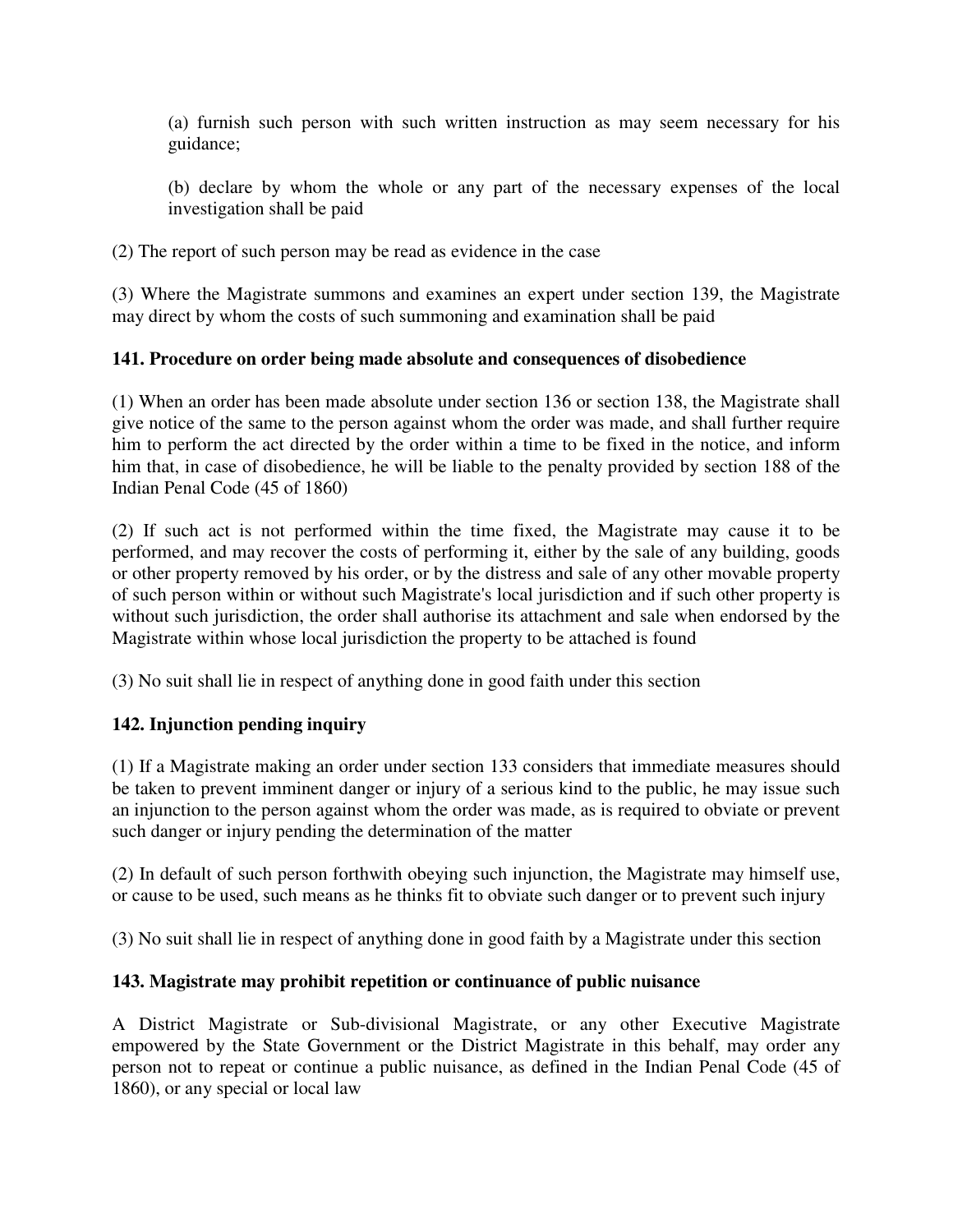# **C—Urgent cases of nuisance or apprehended danger**

#### **144. Power to issue order in urgent cases of nuisance or apprehended danger**

(1) In cases where, in the opinion of a District Magistrate, a Sub-divisional Magistrate or any other Executive Magistrate specially empowered by the State Government in this behalf, there is sufficient ground for proceeding under this section and immediate prevention or speedy remedy is desirable, such Magistrate may, by a written order stating the material facts of the case and served in the manner provided by section 134, direct any person to abstain from a certain act or to take certain order with respect to certain property in his possession or under his management, if such Magistrate considers that such direction is likely to prevent, or tends to prevent, obstruction, annoyance or injury to any person lawfully employed, or danger to human life, health or safety, or a disturbance of the public tranquillity, or a riot, or an affray

(2) An order under this section may, in cases of emergency or in cases where the circumstances do not admit of the serving in due time of a notice upon the person against whom the order is directed, be passed *ex parte*

(3) An order under this section may be directed to a particular individual, or to persons residing in a particular place or area, or to the public generally when frequenting or visiting a particular place or area

(4) No order under this section shall remain in force for more than two months from the making thereof:

Provided that, if the State Government considers it necessary so to do for preventing danger to human life, health or safety or for preventing a riot or any affray, it may, by notification, direct that an order made by a Magistrate under this section shall remain in force for such further period not exceeding six months from the date on which the order made by the Magistrate would have, but for such order, expired, as it may specify in the said notification

(5) Any Magistrate may, either on his own motion or on the application of any person aggrieved, rescind or alter any order made under this section, by himself or any Magistrate subordinate to him or by his predecessor-in-office

(6) The State Government may, either on its own motion or on the application of any person aggrieved, rescind or alter any order made by it under the proviso to subsection (4)

(7) Where an application under sub-section (5), or sub-section (6) is received, the Magistrate, or the State Government, as the case may be, shall afford to the applicant an early opportunity of appearing before him or it, either in person or by pleader and showing cause against the order, and if the Magistrate or the State Government, as the case may be, rejects the application wholly or in part, he or it shall record in writing the reasons for so doing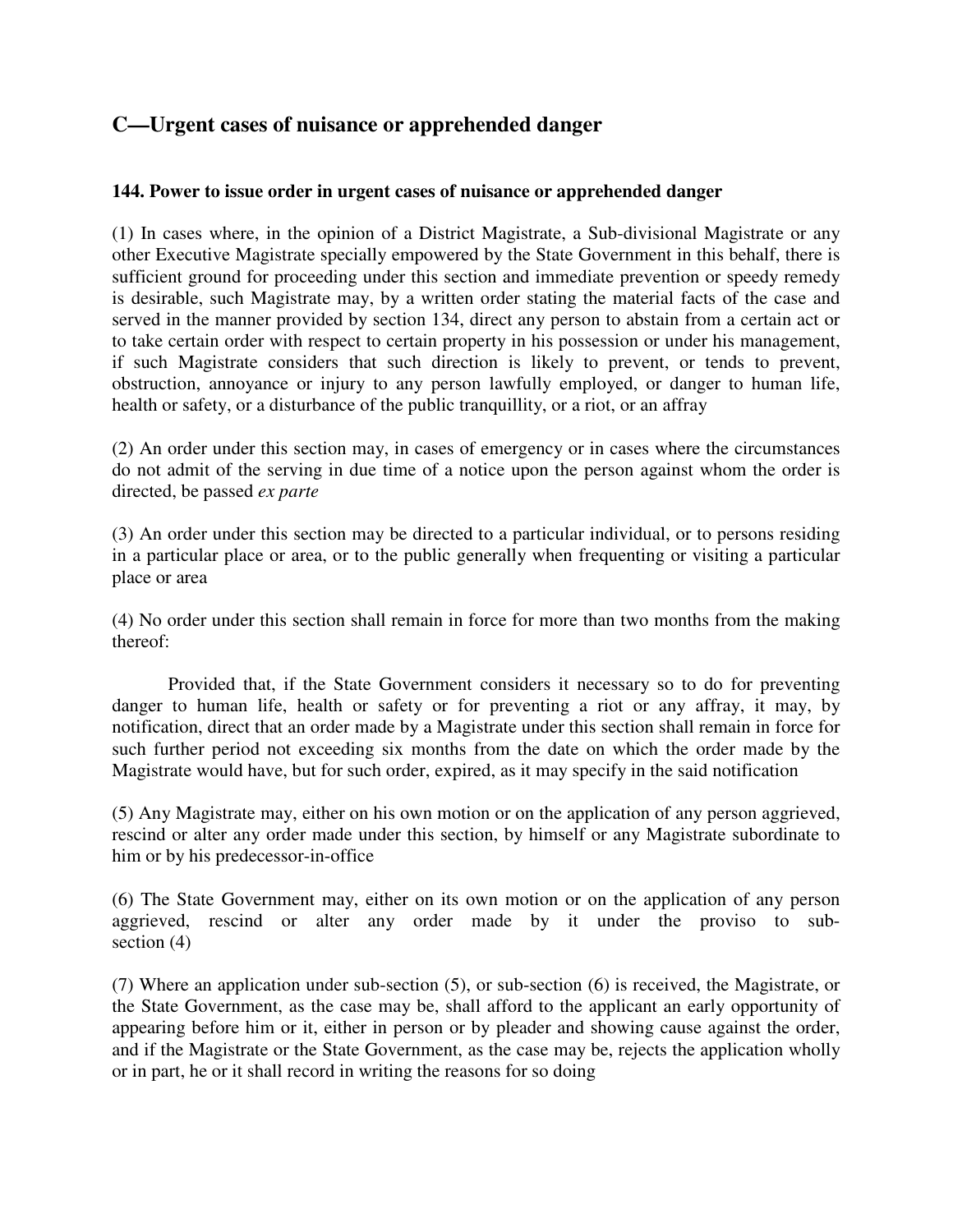### **Comments**

(1) Order under section 144 is amenable to writ jurisdiction on violation of any Fundamental Right; *Gulam Abbas* v *State of Uttar Pradesh*, AIR 1981 SC 2198 : (1981) Cr LJ 1835

(2) As far as possible customary right of a community should not be disturbed; *Gulam Abbas* v *State of Uttar Pradesh*, AIR 1981 SC 2198: (1981) Cr LJ 1835

# **D—Disputes as to immovable property**

### **145. Procedure where dispute concerning land or water is likely to cause breach of peace**

(1) Whenever an Executive Magistrate is satisfied from a report of a police officer or upon other information that a dispute likely to cause a breach of the peace exists concerning any land or water or the boundaries thereof, within his local jurisdiction, he shall make an order in writing, stating the grounds of his being so satisfied, and requiring the parties concerned in such dispute to attend his Court in person or by pleader, on a specified date and time, and to put in written statements of their respective claims as respects the fact of actual possession of the subject of dispute

(2) For the purposes of this section, the expression "land or water" includes buildings, markets, fisheries, crops or other produce of land, and the rents or profits of any such property

(3) A copy of the order shall be served in the manner provided by the Code for the service of a summons upon such person or persons as the Magistrate may direct, and at least one copy shall be published by being affixed to some conspicuous place at or near the subject of dispute

(4) The Magistrate shall then, without reference to the merits or the claims of any of the parties, to a right to possess the subject of dispute, peruse the statements so put in, hear the parties, receive all such evidence as may be produced by them, take such further evidence, if any as he thanks necessary, and, if possible, decide whether and which of the parties was, at the date of the order made by him under sub-section (1), in possession of the subject of dispute:

Provided that if it appears to the Magistrate that any party has been forcibly and wrongfully dispossessed within two months next before the date on which the report of a police officer or other information was received by the Magistrate, or after that date and before the date of his order under sub-section (1), he may treat the party so dispossessed as if that party had been in possession on the date of his order under sub-section (1)

(5) Nothing in this section shall preclude any party so required to attend, or any other person interested, from showing that no such dispute as aforesaid exists or has existed; and in such case the Magistrate shall cancel his said order, and all further proceedings thereon shall be stayed, but, subject to such cancellation, the order of the Magistrate under sub-section (1) shall be final.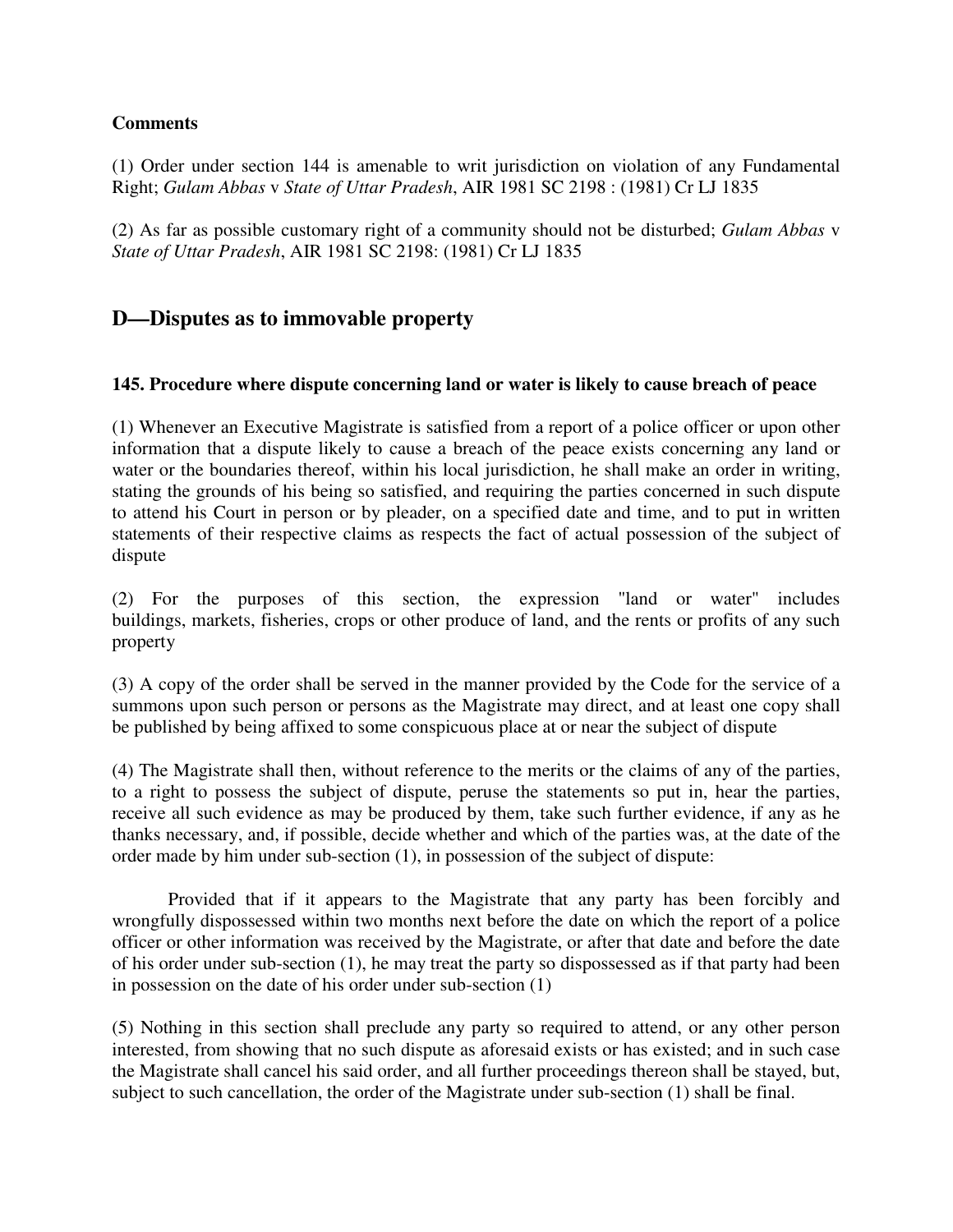(6) (a) If the Magistrate decides that one of the parties was, or should under the proviso to subsection (4) be treated as being, in such possession of the said subject, he shall issue an order declaring such party to be entitled to possession thereof until evicted therefrom in due course of law, and forbidding all disturbance of such possession until such eviction; and when he proceeds under the proviso to sub-section (4), may restore to possession the party forcibly and wrongfully dispossessed

(b) The order made under this sub-section shall be served and published in the manner laid down in sub-section (3)

(7) When any party to any such proceeding dies, the Magistrate may cause the legal representative of the deceased party to be made a party to the proceeding and shall thereupon continue the inquiry, and if any question arises as to who the legal representative of a deceased party for the purposes of such proceeding is, all persons claiming to be representatives of the deceased party shall be made parties thereto

(8) If the Magistrate is of opinion that any crop or other produce of the property, the subject of dispute in a proceeding under this section pending before him, is subject to speedy and natural decay, he may make an order for the proper custody or sale of such property, and, upon the completion of the inquiry, shall make such order for the disposal of such property, or the saleproceeds thereof, as he thinks fit

(9) The Magistrate may, if he thinks fit, at any stage of the proceedings under this section, on the application of either party, issue a summons to any witness directing him to attend or to produce any document or thing

(10) Nothing in this section shall be deemed to be in derogation of the powers of the Magistrate to proceed under section 107

### **STATE AMENDMENT**

#### **Maharashtra:**

In section 145,—

(a) in sub-section (1), for the words "whenever an Executive Magistrate" the words "Whenever in Greater Bombay, a Metropolitan Magistrate and elsewhere in the State, an Executive Magistrate" shall be substituted;

(a) for sub-section (10), the following sub-section shall be substituted, namely:—

"(10) In the case of an Executive Magistrate taking action under this section nothing in this section shall be deemed to be in derogation of his power to proceed under section 107 In the case of a Metropolitan Magistrate taking action under this section, if at any stage of the proceeding, he is of the opinion that the dispute calls for an action under section 107, he shall after recording his reasons, forward the necessary information to the Executive Magistrate having jurisdiction, to enable him to proceed under that section"

[*Vide* Maharashtra Act 1 of 1978 (wef 15-4-1978)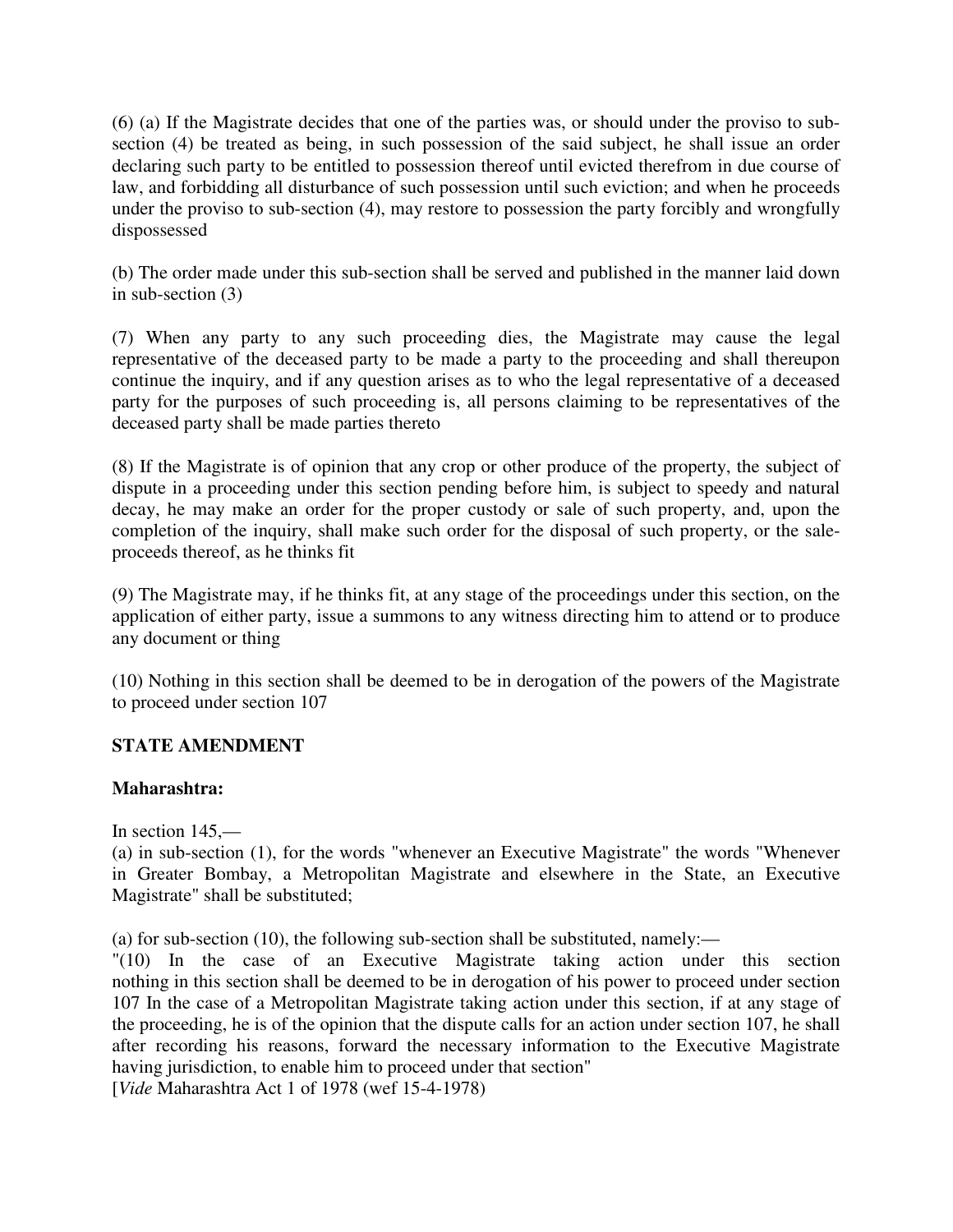#### **146. Power to attach subject of dispute and to appoint receiver** -

(1) If the Magistrate at any time after making the order under sub-section (1) of section 145 considers the case to be one of emergency, or if he decides that none of the parties was then in such possession as is referred to in section 145, or if he is unable to satisfy himself as to which of them was then in such possession of the subject of dispute, he may attach the subject of dispute until a competent Court has determined the rights of the parties thereto with regard to the person entitled to the possession thereof:

Provided that such Magistrate may withdraw the attachment at any time if he is satisfied that there is no longer any likelihood of breach of the peace with regard to the subject of dispute

(2) When the Magistrate attaches the subject of dispute, he may, if no receiver in relation to such subject of dispute has been appointed by any civil Court, make such arrangements as he considers proper for looking after the property or if he thinks fit Appoint a receiver thereof, who shall have, subject to the control of the Magistrate, all the powers of a receiver appointed under the Code of Civil Procedure, 1908 (5 of 1908):

Provided that in the event of a receiver being subsequently appointed in relation to the subject of dispute by any civil Court, the Magistrate—

(a) shall order the receiver appointed by him to hand over the possession of the subject of dispute to the receiver appointed by the civil Court and shall thereafter discharge the receiver appointed by him;

(b) may make such other incidental or consequential orders as may be just

#### **Comments**

(i) The determination of rights by the competent Court of the parties spoken of in section 146 has not necessarily to be a final determination, it may be even tentative at the interim stage when the competent Court passes an order of interim injunction or appoints a receiver in respect of subject matter of dispute pending final decision in the suit; *Dharampal* v *Smt Ramshri,* 1993 (1) Crimes 304 (SC)

(ii) Passing of order without proper enquiry is nullity; *CKP Mennon* v *KP Sulaiman*, 2000 Cr LJ 221 (Mad)

#### **147. Dispute concerning right of use of land or water** -

(1) Whenever an Executive Magistrate is satisfied from the report of a police officer or upon other information, that a dispute likely to cause a breach of the peace exists regarding any alleged right of user of any land or water within his local jurisdiction, whether such right be claimed as an easement or otherwise, he shall make an order in writing, stating the grounds of his being so satisfied and requiring the parties concerned in such dispute to attend his Court in person or by pleader on a specified date and time and to put in written statements of their respective claims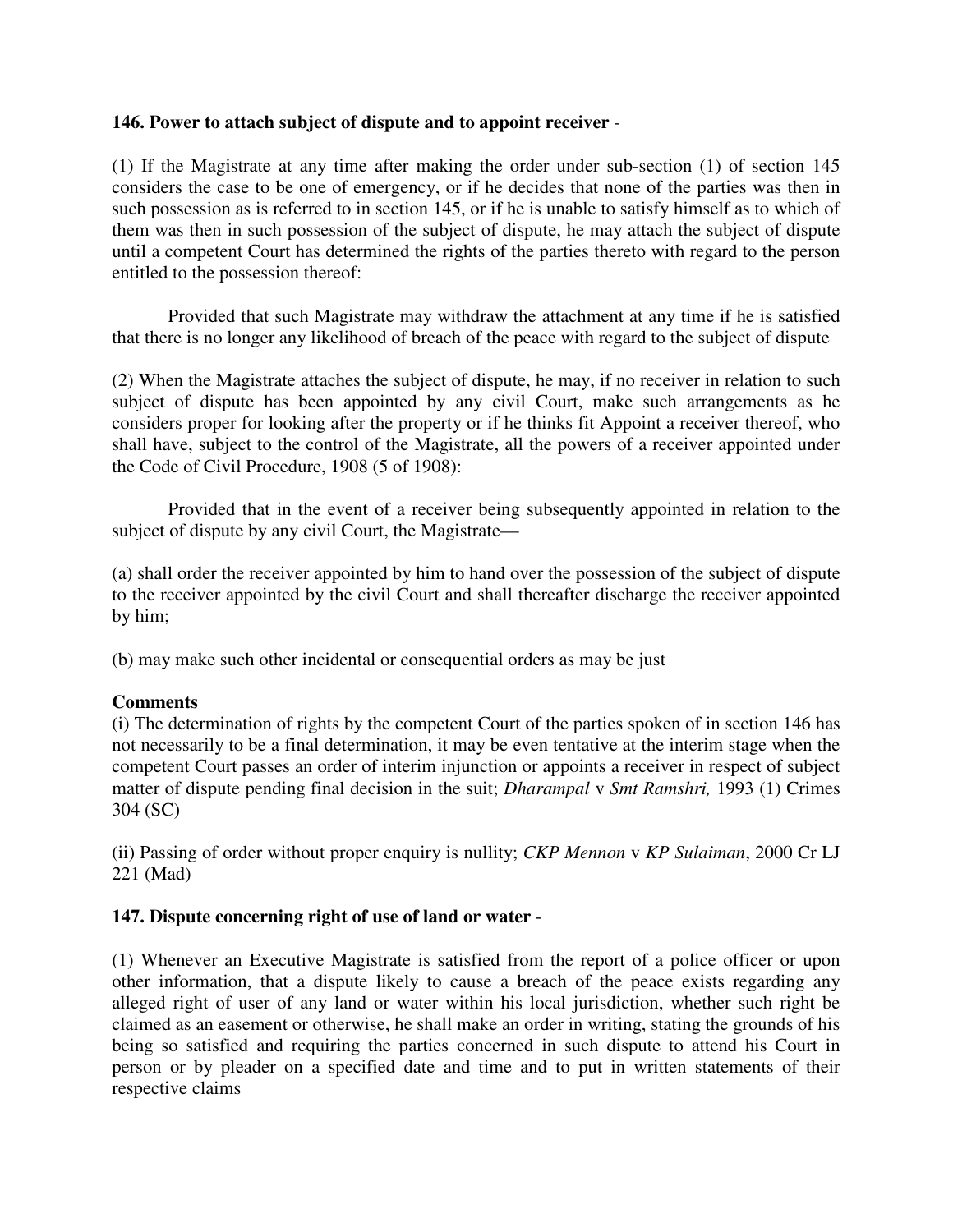**Explanation—**The expression "**land or water**" has the meaning given to it in sub-section (2) of section 145

(2) The Magistrate shall then peruse the statements so put in, hear the parties, receive all such evidence as may be produced by them respectively, consider the effect of such evidence, take such further evidence, if any, as he thinks necessary and, if possible, decide whether such right exists; and the provisions of section 145 shall, so far as may be, apply in the case of such inquiry

(3) If it appears to such Magistrate that such rights exist, he may make an order prohibiting any interference with the exercise of such right, including, in a proper case, an order for the removal of any obstruction in the exercise of any such right:

Provided that no such order shall be made where the right is exercisable at all times of the year, unless such right has been exercised within three months next before the receipt under subsection (1) of the report of a police officer or other information leading to the institution of the inquiry, or where the right is exercisable only at particular seasons or on particular occasions, unless the right has been exercised during the last of such seasons or on the last of such occasions before such receipt

(4) When in any proceedings commenced under sub-section (1) of section 145 the Magistrate finds that the dispute is as regards an alleged right to user of land or water, he may, after recording his reasons, continue with the proceedings as if they had been commenced under subsection (1); and when in any proceedings commenced under sub-section (1) the Magistrate finds that the dispute should be dealt with under section 145, he may, after recording his reasons, continue with the proceedings as if they had been commenced under sub-section (1) of section 145

# **STATE AMENDMENT**

# **Maharashtra:**

In sub-section (1) of section 147, for the words "Whenever an Executive Magistrate" the words "Whenever in greater Bombay, a Metropolitan Magistrate and elsewhere in the State, an Executive Magistrate" shall be substituted

[*Vide* Maharashtra Act 1 of 1978 (wef 15-4-1978)

# **148. Local inquiry** -

(1) Whenever a local inquiry is necessary for the purposes of section 145, section 146 or section 147, a District Magistrate or Sub-divisional Magistrate may depute any Magistrate subordinate to him to make the inquiry, and may furnish him with such written instructions as may seem necessary for his guidance, and may declare by whom the whole or any part of the necessary expenses of the inquiry shall be paid

(2) The report of the person so deputed may be read as evidence in the case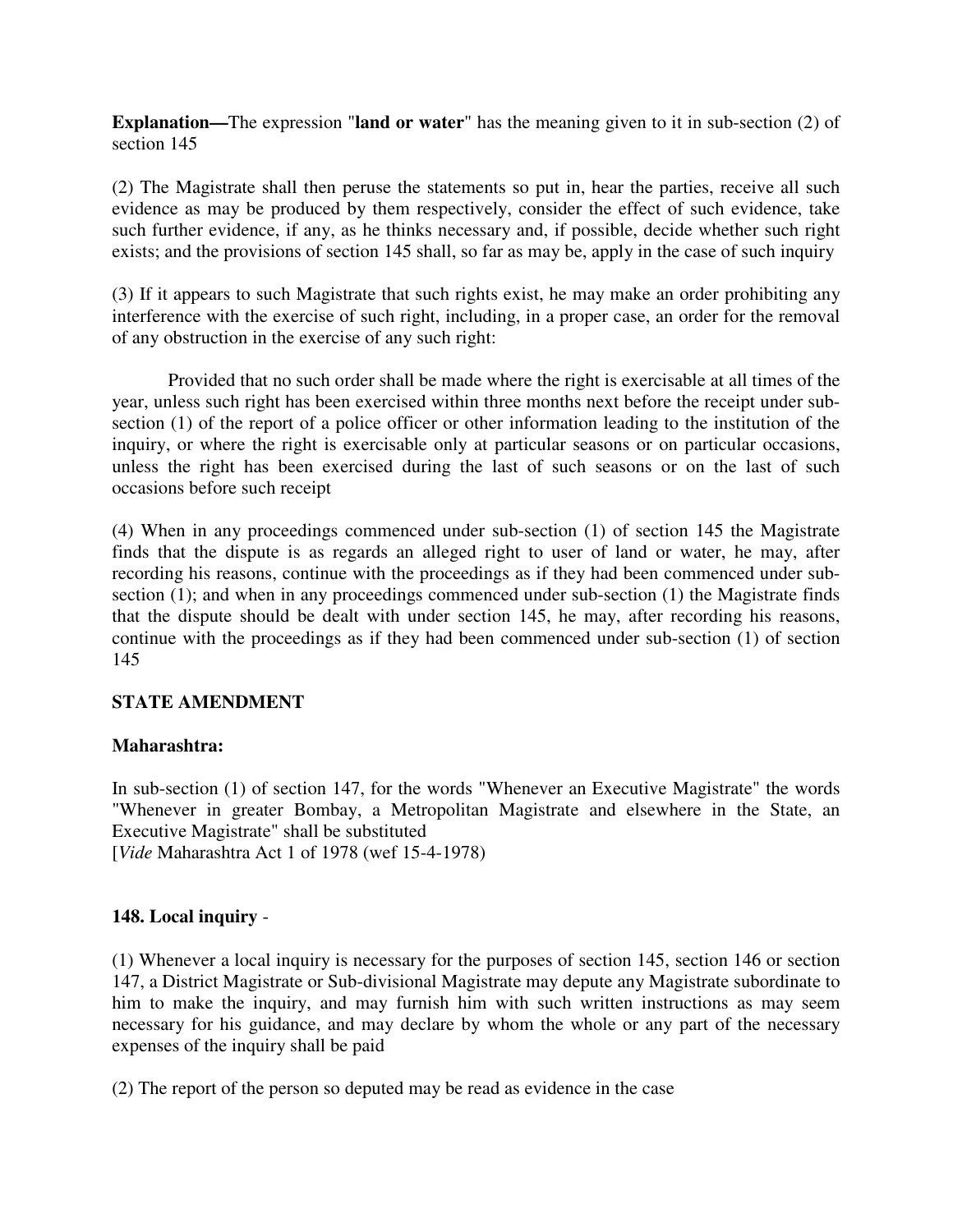(3) When any costs have been incurred by any party to a proceeding under section 145, section 146 or section 147, the Magistrate passing a decision may direct by whom such costs shall be paid, whether by such party or by any other party to the proceeding, and whether in whole or in part or proportion and such costs may include any expenses incurred in respect of witnesses and of pleaders' fees, which the Court may consider reasonable

# **CHAPTER XI - PREVENTIVE ACTION OF THE POLICE**

### **149. Police to prevent cognizable offences** -

Every police officer may interpose for the purpose of preventing, and shall, to the best of his ability, prevent, the commission of any cognizable offence.

# **150. Information of design to commit cognizable offences -**

Every police officer receiving information of a design to commit any cognizable offence shall communicate such information to the police officer to whom he is subordinate, and to any other officer whose duty it is to prevent or take cognizance of the commission of any such offence

### **151. Arrest to prevent the commission of cognizable offences** -

(1) A police officer knowing of a design to commit any cognizable offence may arrest, without orders from a Magistrate and without a warrant, the person so designing, if it appears to such officer that the commission of the offence cannot be otherwise prevented

2) No person arrested under sub-section (1) shall be detained in custody for a period exceeding twenty-four hours from the time of his arrest unless his further detention is required or authorised under any other provisions of this Code or of any other law for the time being in force.

#### **STATE AMENDMENT**

#### **Maharashtra:**

In section  $151$ ,—

(a) in sub-section (2), after the words "required or authorised" the words, "under sub-section (3) or" shall be inserted;

(b) after sub-section (2), the following sub-section shall be inserted, namely:—

"(3) (a) Where a person is arrested under this section and the officer making the arrest, or the officer in charge of the police station before whom the arrested person is produced, has reasonable grounds to believe that the detention of the arrested person for a period longer than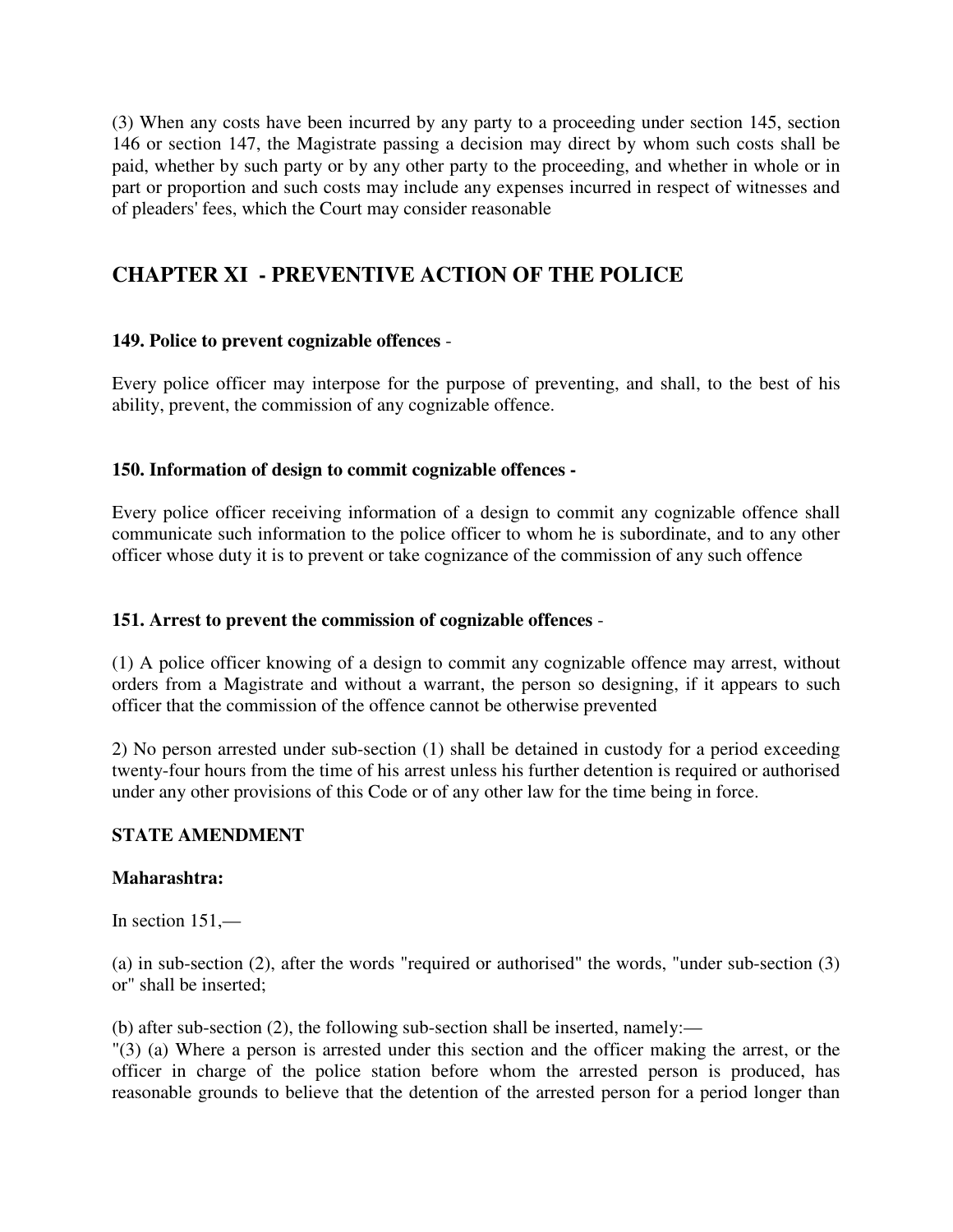twenty-four hours from the time of arrest (excluding the time required to take the arrested person from the place of arrest to the Court of a Judicial Magistrate) is necessary by reason that—

(i) The person is likely to continue the design to commit, or is likely to commit, the cognizable offence referred to in sub-section (1) after his release; and

(ii) the circumstances of the case are such that his being at large is likely to be prejudicial to the maintenance of public order, the officer making the arrest, or the officer in charge of the police station, shall produce such arrested person before the nearest Judicial Magistrate, together with a report in writing stating the reasons for the continued detention of such person for a period longer than twenty-four hours

(b) Notwithstanding anything contained in this Code or any other law for the time being in force, where the Magistrate before whom such arrested person is produced is satisfied that there are reasonable grounds for the temporary detention of such person in custody beyond the period of twenty-four hours, he may, from time to time, by order remand such person to such custody as he may think fit:

Provided that, no person shall be detained under this section for a period exceeding fifteen days at a time, and for a total period exceeding thirty days from the date of arrest of such person

(c) When any person is remanded to custody under clause (b), the Magistrate shall, as soon as may be communicate to such person the grounds on which the order has been made and such person may make a representation against the order to the Court of Session The Sessions Judge may, on receipt of such representation after holding such inquiry as he deems fit, either reject the representation, or if he considers that further detention of the arrested person is not necessary, or that it is otherwise proper and just so to do, may vacate the order and the arrested person shall then be released forthwith"

[*Vide* Maharashtra Act 7 of 1981

#### **152. Prevention of injury to public property**

A police officer may of his own authority interpose to prevent any injury attempted to be committed in his view to any public property, movable or immovable, or the removal or injury of any public landmark or buoy or other mark used for navigation

#### **153. Inspection of weights and measures**

(1) Any officer in charge of a police station may, without a warrant, enter any place within the limits of such station for the purpose of inspecting or searching for any weights or measures or instruments for weighing, used or kept therein, whenever he has reason to believe that there are in such place any weights, measures or instruments for weighing which are false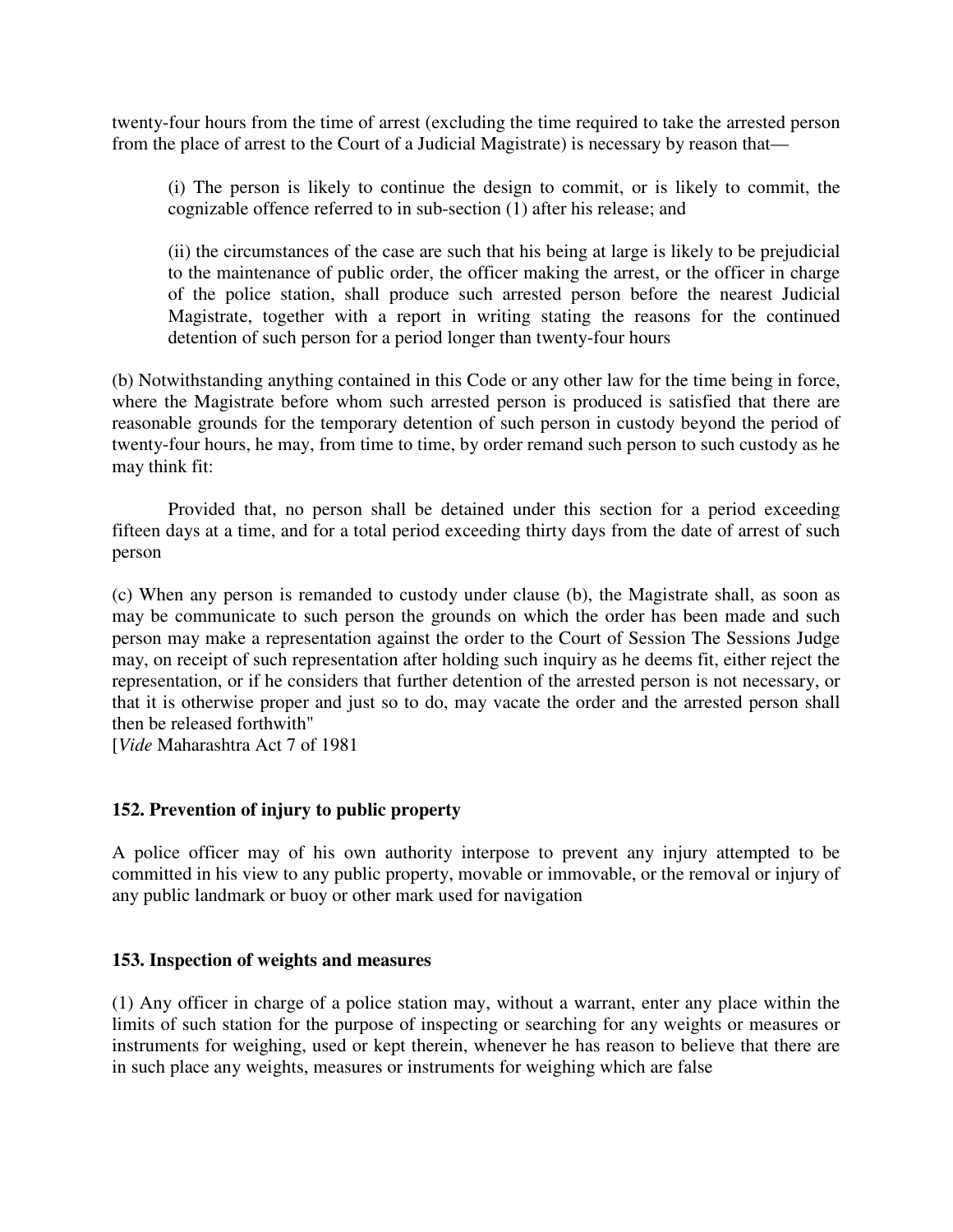(2) If he finds in such place any weights, measures or instruments for weighing which are false, he may seize the same, and shall forthwith give information of such seizure to a Magistrate having jurisdiction

# **CHAPTER XII - INFORMATION TO THE POLICE AND THEIR POWERS TO INVESTIGATE**

### **154. Information in cognizable cases -**

(1) Every information relating to the commission of a cognizable offence, if given orally to an officer in charge of a police station, shall be reduced to writing by him or under his direction, and be read over to the informant; and every such information, whether given in writing or reduced to writing as aforesaid, shall be signed by the person giving it, and the substance thereof shall be entered in a book to be kept by such officer in such form as the State Government may prescribe in this behalf

(2) A copy of the information as recorded under sub-section (1) shall be given forthwith, free of cost, to the informant

(3) Any person, aggrieved by a refusal on the part of an officer in charge of a police station to record the information referred to in sub-section (1) may send the substance of such information, in writing and by post, to the Superintendent of Police concerned who, if satisfied that such information discloses the commission of a cognizable offence, shall either investigate the case himself or direct an investigation to be made by any police officer subordinate to him, in the manner provided by this Code, and such officer shall have all the powers of an officer in charge of the police station in relation to that offence

# **Comments**

(i) Section 154 speaks of an information relating to the commission of a cognizable offence given to an officer-in-charge of police station *Abzauddin Ansary* v *State of West Bengal,* (1997)2 Crimes 53 (Cal) (DB)

(ii) The answer to the question whether the FIR in a given case has been

#### **155. Information as to non-cognizable cases and investigation of such cases**

(1) When information is given to an officer in charge of a police station of the commission within the limits of such station of a non-cognizable offence, he shall enter or cause to be entered the substance of the information in a book to be kept by such officer in such form as the State Government may prescribe in this behalf, and refer, the informant to the Magistrate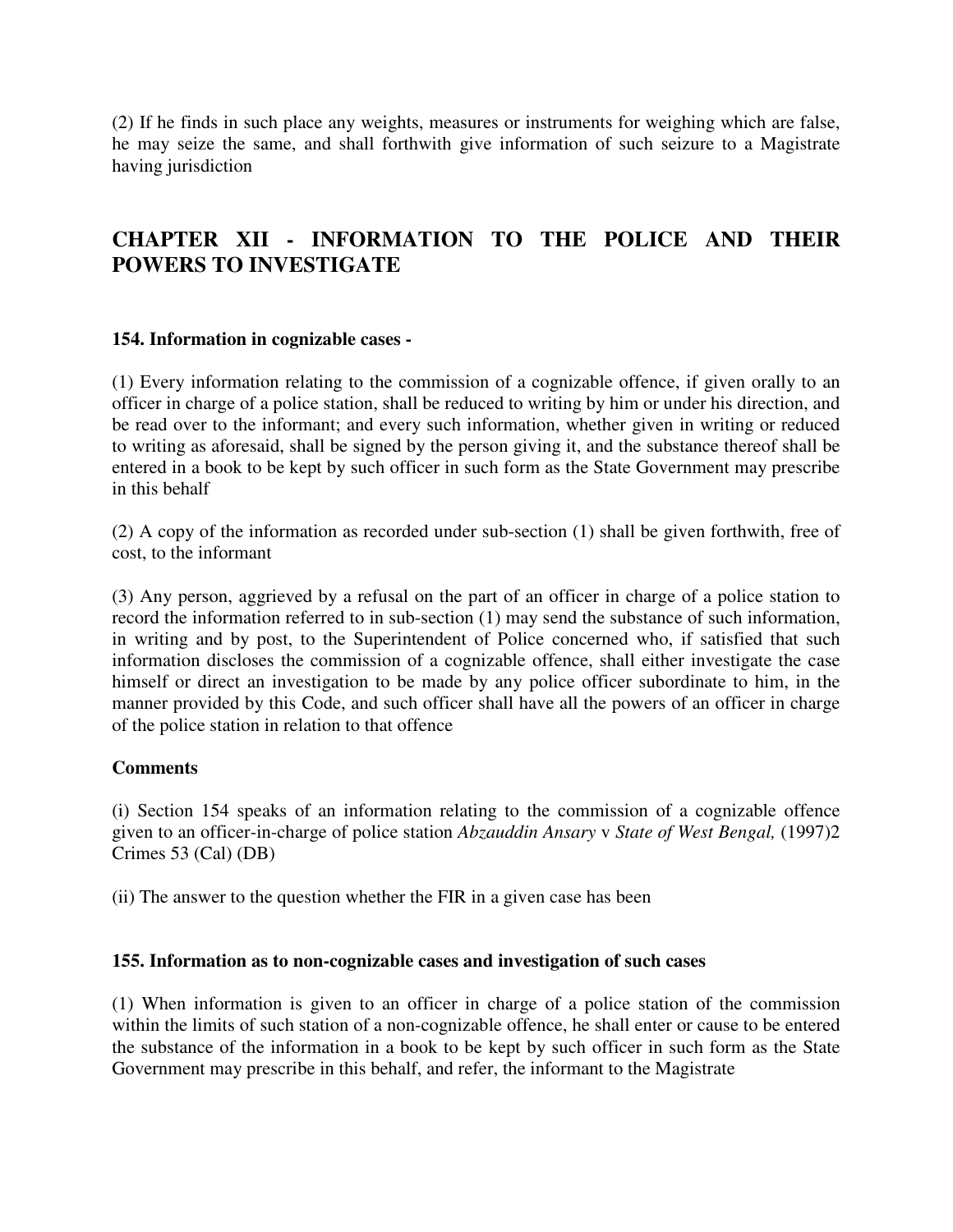(2) No police officer shall investigate a non-cognizable case without the order of a Magistrate having power to try such case or commit the case for trial

(3) Any police officer receiving such order may exercise the same powers in respect of the investigation (except the power to arrest without warrant) as an officer in charge of a police station may exercise in a cognizable case

(4) Where a case relates to two or more offences of which at least one is cognizable, the case shall be deemed to be a cognizable case, notwithstanding that the other offences are noncognizable

### **156. Police officer's power to investigate cognizable cases**

(1) Any officer in charge of a police station may, without the order of a Magistrate, investigate any cognizable case which a Court having jurisdiction over the local area within the limits of such station would have power to inquire into or try under the provisions of Chapter XIII

(2) No proceeding of a police officer in any such case shall at any stage be called in question on the ground that the case was one which such officer was not empowered under this section to investigate

(3) Any Magistrate empowered under section 190 may order such an investigation as abovementioned

# **Comments**

(i) The Magistrate has no power to take cognizance of an offence on basis of private complaint that resulted in submission of the report under section 173 consequent upon reference under section 156 (3) when once he has accepted negative police report and closed the proceedings; *S D Soni* v *State of Gujarat*, (1991) Cr LJ 330 (SC)

(ii) Rejection of prosecution case on ground of illegality or irregularity not proper; *Leela Ram* v *State of Haryana*, 1999 (8) JT 274: 1999 (8) Supreme 631

(iii) Conclusion of Court cant not be allowed to base solely on the probity of investigation; *State of Karnataka* v *K Yarappa Reddy*, 1994 (8) SCC 715: 1999 (6) Scale 330: 1999 (8) JT 10

#### **157. Procedure for investigation**

(1) If, from information received or otherwise, an officer in charge of a police station has reason to suspect the commission of an offence which he is empowered under section 156 to investigate, he shall forthwith send a report of the same to a Magistrate empowered to take cognizance of such offence upon a police report and shall proceed in person, or shall depute one of his subordinate officers not being below such rank as the State Government may, by general or special order, prescribe in this behalf, to proceed, to the spot, to investigate the facts and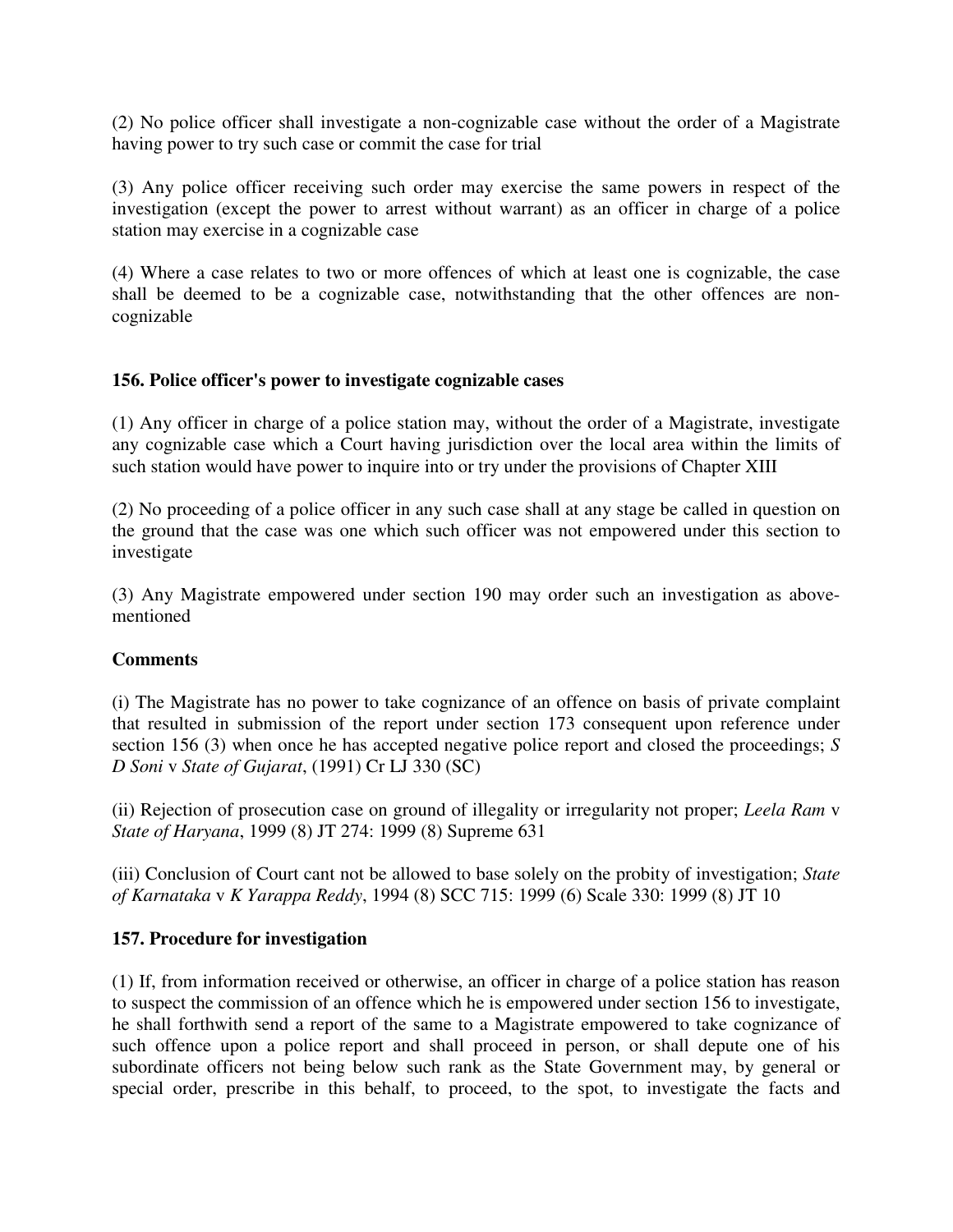circumstances of the case, and, if necessary, to take measures for the discovery and arrest of the offender:

Provided that—

(a) when information as to the commission of any such offence is given against any person by name and the case is not of a serious nature, the officer in charge of a police station need not proceed in person or depute a subordinate officer to make an investigation on the spot;

(b) if it appears to the officer in charge of a police station that there is no sufficient ground for entering on an investigation, he shall not investigate the case

(2) In each of the cases mentioned in clauses (a) and (b) of the proviso to sub-section (1), the officer in charge of the police station shall state in his report his reasons for not fully complying with the requirements to that sub-section, and, in the case mentioned in clause (b) of the said proviso, the officer shall also forthwith notify to the informant, if any, in such manner as may be prescribed by the State Government, the fact that he will not investigate the case or cause it to be investigated

# **COMMENTS**

Section 157 casts a duty upon the investigating officer to forthwith send the report of the cognizable offence to the concerned Magistrate The purpose for forthwith sending the report to the concerned Magistrate is to keep the concerned Magistrate informed of the investigation of a cognizable offence so that he may be able to control the investigation and if required, to issue appropriate directions Mere delay in the despatch of the FIR itself is no ground to throw away the prosecution case in its entirety Sending the report to the concerned Magistrate is a circumstance which provides a basis to raise suspicion that the FIR is the result of consultation and deliberations and it was recorded much later than the date and time mentioned in it, and discloses that the investigation is not fair and forth right; *Swati Ram* v *State of Rajasthan,* (1997) 2 Crimes 148 (Raj)

#### **158. Report how submitted**

(1) Every report sent to a Magistrate under section 157 shall, if the State Government so directs, be submitted through such superior officer of police as the State Government, by general or special order, appoints in that behalf

(2) Such superior officer may give such instructions to the officer in charge of the police station as he thinks fit, and shall, after recording such instructions on such report, transmit the same without delay to the Magistrate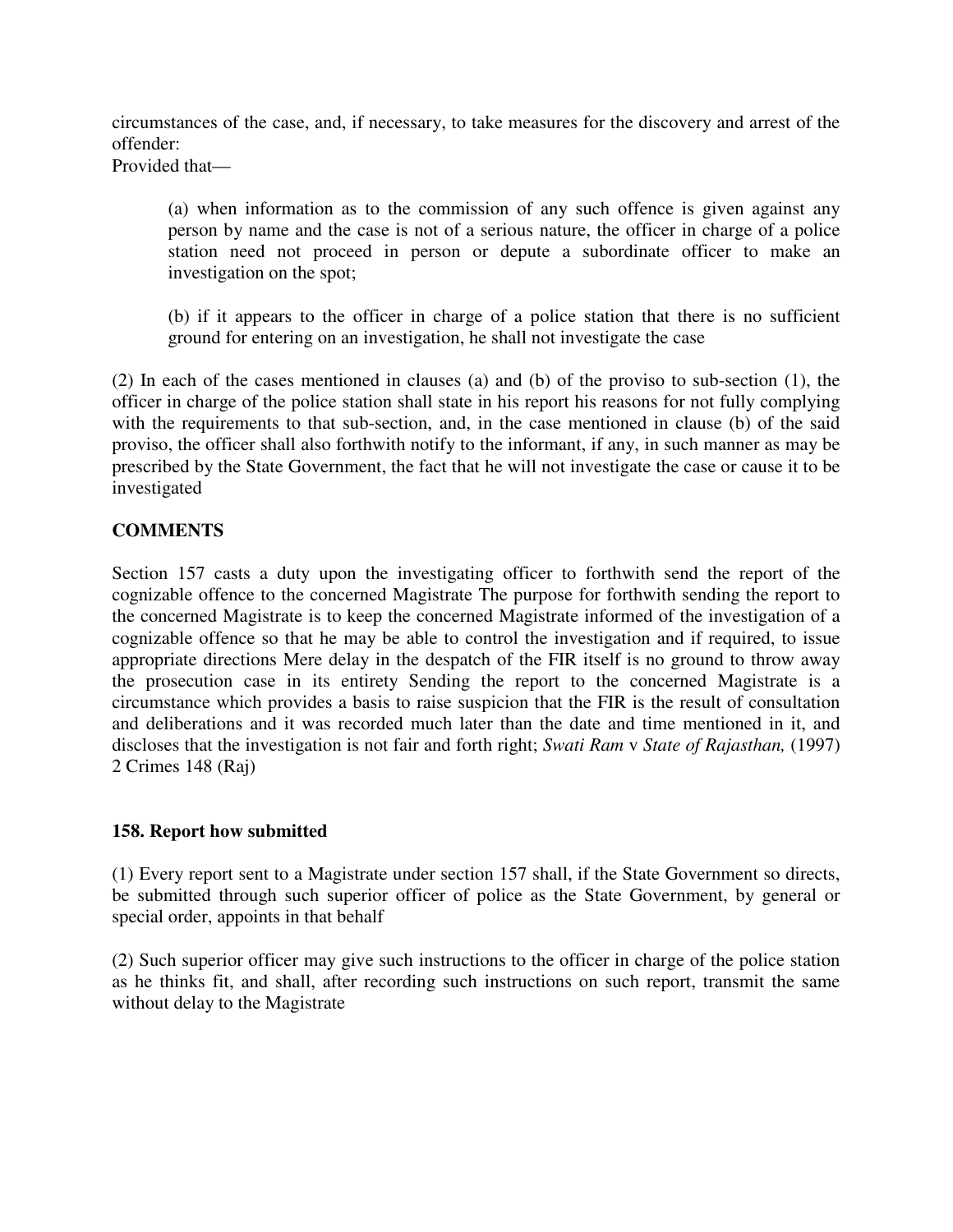### **159. Power to hold investigation or preliminary inquiry**

Such Magistrate, on receiving such report, may direct an investigation, or, if he thinks fit, at once proceed, or depute any Magistrate subordinate to him to proceed, to hold a preliminary inquiry into, or otherwise to dispose of, the case in the manner provided in this Code

### **160. Police Officer's power to require attendance of witnesses**

(1) Any police officer making an investigation under this Chapter may, by order in writing, require the attendance before himself of any person being within the limits of his own or any adjoining station who, from the information given or otherwise, appears to be acquainted with the facts and circumstances of the case; and such person shall attend as so required:

Provided that no male person under the age of fifteen years or woman shall be required to attend at any place other than the place in which such male person or woman resides

(2) The State Government may, by rules made in this behalf, provide for the payment by the police officer of the reasonable expenses of every person, attending under sub-section (1) at any place other than his residence ]

### **161. Examination of witnesses by police** -

(1) Any police officer making an investigation under this Chapter, or any police officer not below such rank as the State Government may, by general or special order, prescribe in this behalf, acting on the requisition of such officer, may examine orally any person supposed to be acquainted with the facts and circumstances of the case

(2) Such person shall be bound to answer truly all questions relating to such case put to him by such officer, other than questions the answers to which would have a tendency to expose him to a criminal charge or to a penalty or forfeiture

(3) The police officer may reduce into writing any statement made to him in the course of an examination under this section; and if he does so, he shall make a separate and true record of the statement of each such person whose statement he records **Comments**

(i) The value of prompt interrogation of a witness during investigation cannot be over emphasised because the same eliminates to a very large extent, the possibility of an adulterated occurrence creeping in the testimony of a witness; *State of Maharashtra* v *Joseph Mingal Koli*, (1997) 2 Crimes 228 (Bom)

(ii) Investigating officer has to perform his duties with the sole object of investigating the allegations and in the course of the investigation he has to take into consideration the relevant material whether against or in favour of the accused; *Mohd Jainal Aladin* v *State of Assam*, (1997)2 Crimes 660 (Gau)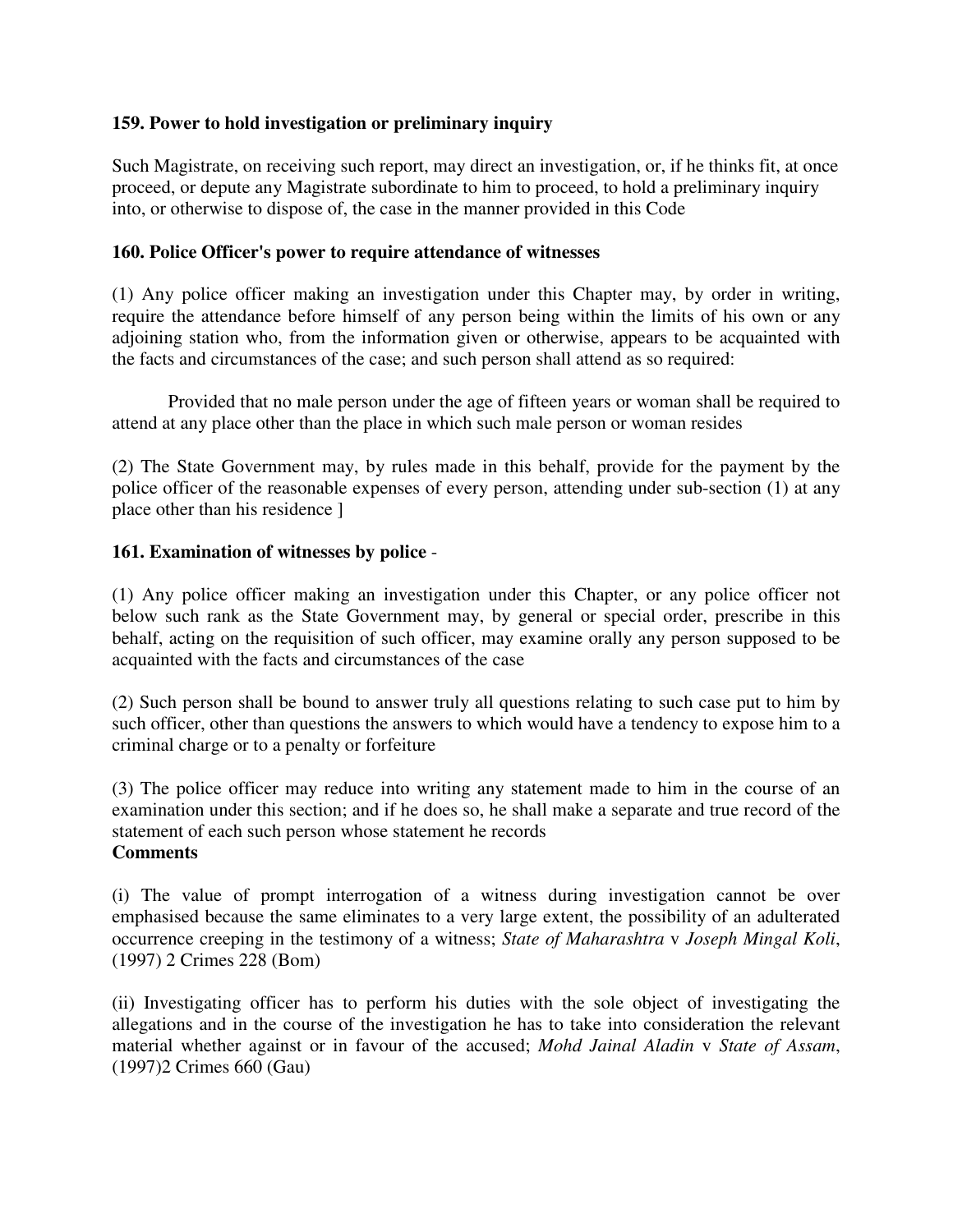(iii) Where the investigating officer had deliberately failed to record the FIR and prepared it after reaching the spot after due deliberations, the investigation is tainted and it would be unsafe to rely on such tainted investigation; *Mantram* v *State of Madhya Pradesh*, (1997) 2 Crimes 550 (MP)

(iv) Recording of statement of injured cannot be held to be admissible in Evidence Act under section 32; *Sukhas* v *State of Uttar Pradesh*, 2000 Cr LJ 29 (SC)

(v) Court while using a previous statement recorded under section 161 Cr P, should bear in mind the restrictions imposed under section 162 of Cr P; *State of Kerala* v *Babu*, 1999 AIR (SC) 2161: 1999 (4) SCC 621: 1999(3) JT 394: 1999 (3) Crimes 27 (SC)

(vi) Court's failure to put any question on reference to statement under section 161, advance impression cannot be drawn by Court; *Dandu Laxmi Reddy* v *State of Andhra Pradesh*, 1999 AIR (SC) 3255: 1999 (7) SCC 69: 1999 (6) JT 166

# **162. Statements to police not to be signed: Use of statements in evidence**

(1) No statement made by any person to a police officer in the course of an investigation under this Chapter, shall, if reduced to writing, be signed by the person making it; nor shall any such statement or any record thereof, whether in a police diary or otherwise, or any part of such statement or record, be used for any purpose, save as hereinafter provided, at any inquiry or trial in respect of any offence under investigation at the time when such statement was made:

Provided that when any witness is called for the prosecution in such inquiry or trial whose statement has been reduced into writing as aforesaid, any part of his statement, if duly proved, may be used by the accused, and with the permission of the Court, by the prosecution, to contradict such witness in the manner provided by section 145 of the Indian Evidence Act, 1872 (1 of 1872); and when any part of such statement is so used, any part thereof may also be used in the re-examination of such witness, but for the purpose only of explaining any matter referred to in his cross-examination

(2) Nothing in this section shall be deemed to apply to any statement falling within the provisions of clause (1) of section 32 of the Indian Evidence Act, 1872 (1 of 1872), or to affect the provisions of section 27 of that Act

**Explanation—**An omission to state a fact or circumstance in the statement referred to in subsection (1) may amount to contradiction if the same appears to be significant and otherwise relevant having regard to the context in which such omission occurs and whether any omission amounts to a contradiction in the particular context shall be a question of fact

# **Comments**

(i) It is only that part of the statement if duly proved which may be used by the accused and with the permission of the Court by the prosecution to contradict the witness concerned in the manner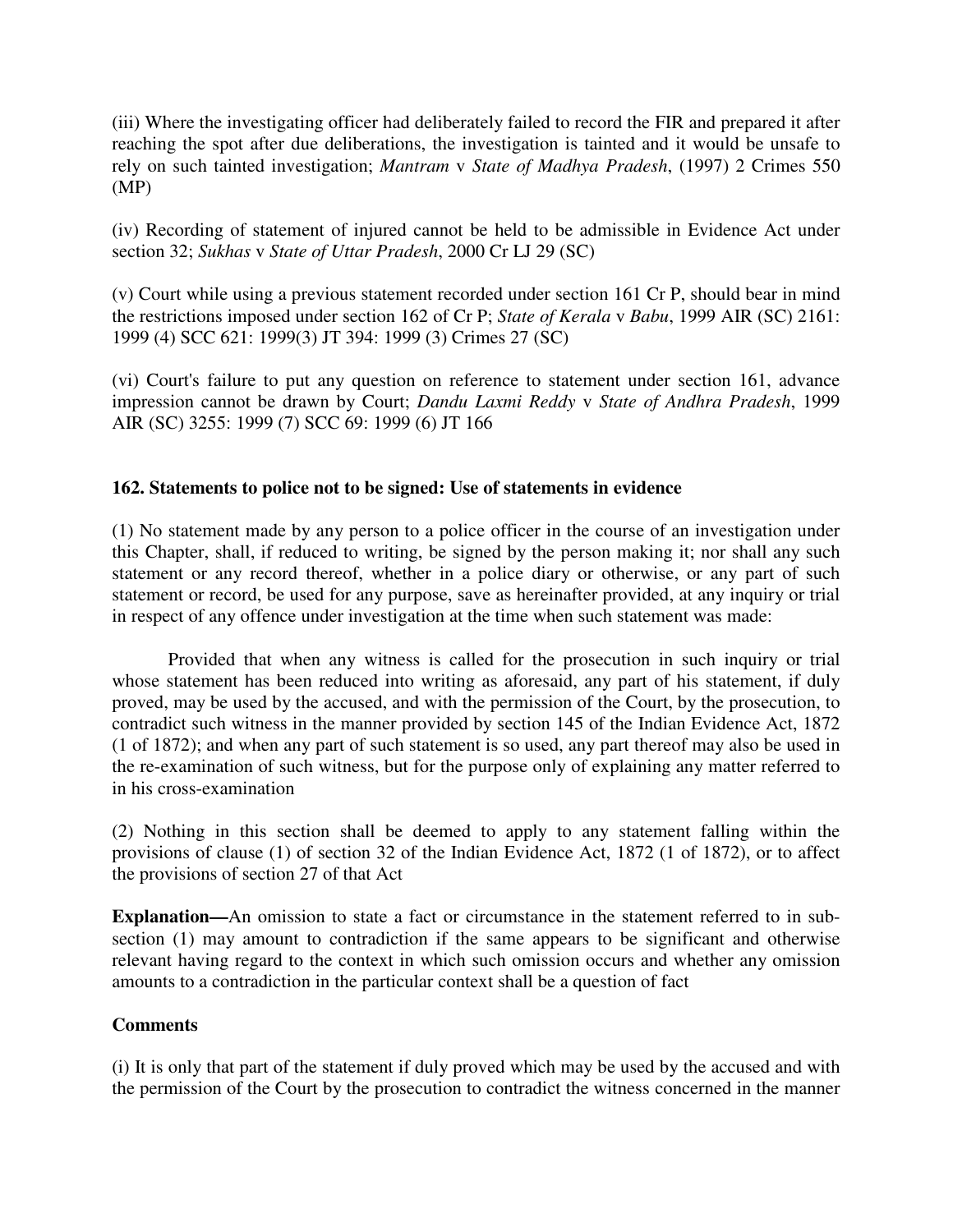provided by section 145 of the Indian Evidence Act; *Mohd Jainal Abedin* v *State of Assam,* (1997) 2 Crimes 660 (Gau)

(ii) Statement of witness before investigating officer cannot be used as evidence; *Ramprasad* v *State of Maharashtra*, 1999 AIR (SC) 1969: 1999 (5) SCC 30: 1999 (3) Scale 633: 1999 (4) JT 74

#### **163. No inducement to be offered** -

(1) No police officer or other person in authority shall offer or make, or cause to be offered or made, any such inducement, threat or promise as is mentioned in section 24 of the Indian Evidence Act, 1872 (1 of 1872)

(2) But no police officer or other person shall prevent, by any caution or otherwise, any person from making in the course of any investigation under this Chapter any statement which he may be disposed to make of his own free will:

Provided that nothing in this sub-section shall affect the provisions of sub-section (4) of section 164

#### **164. Recording of confessions and statements**

(1) Any Metropolitan Magistrate or Judicial Magistrate may, whether or not he has jurisdiction in the case, record any confession or statement made to him in the course of an investigation under this Chapter or under any other law for the time being in force, or at any time afterwards before the commencement of the inquiry or trial:

Provided that no confession shall be recorded by a police officer on whom any power of a Magistrate has been conferred under any law for the time being in force

(2) The Magistrate shall, before recording any such confession, explain to the person making it that he is not bound to make a confession and that, if he does so, it may be used as evidence against him; and the Magistrate shall not record any such confession unless, upon questioning the person making it, he has reason to believe that it is being made voluntarily

(3) If at any time before the confession is recorded, the person appearing before the Magistrate states that he is not willing to make the confession, the Magistrate shall not authorise the detention of such person in police custody

(4) Any such confession shall be recorded in the manner provided in section 281 for recording the examination of an accused person and shall be signed by the person making the confession; and the Magistrate shall make a memorandum at the foot of such record to the following effect:—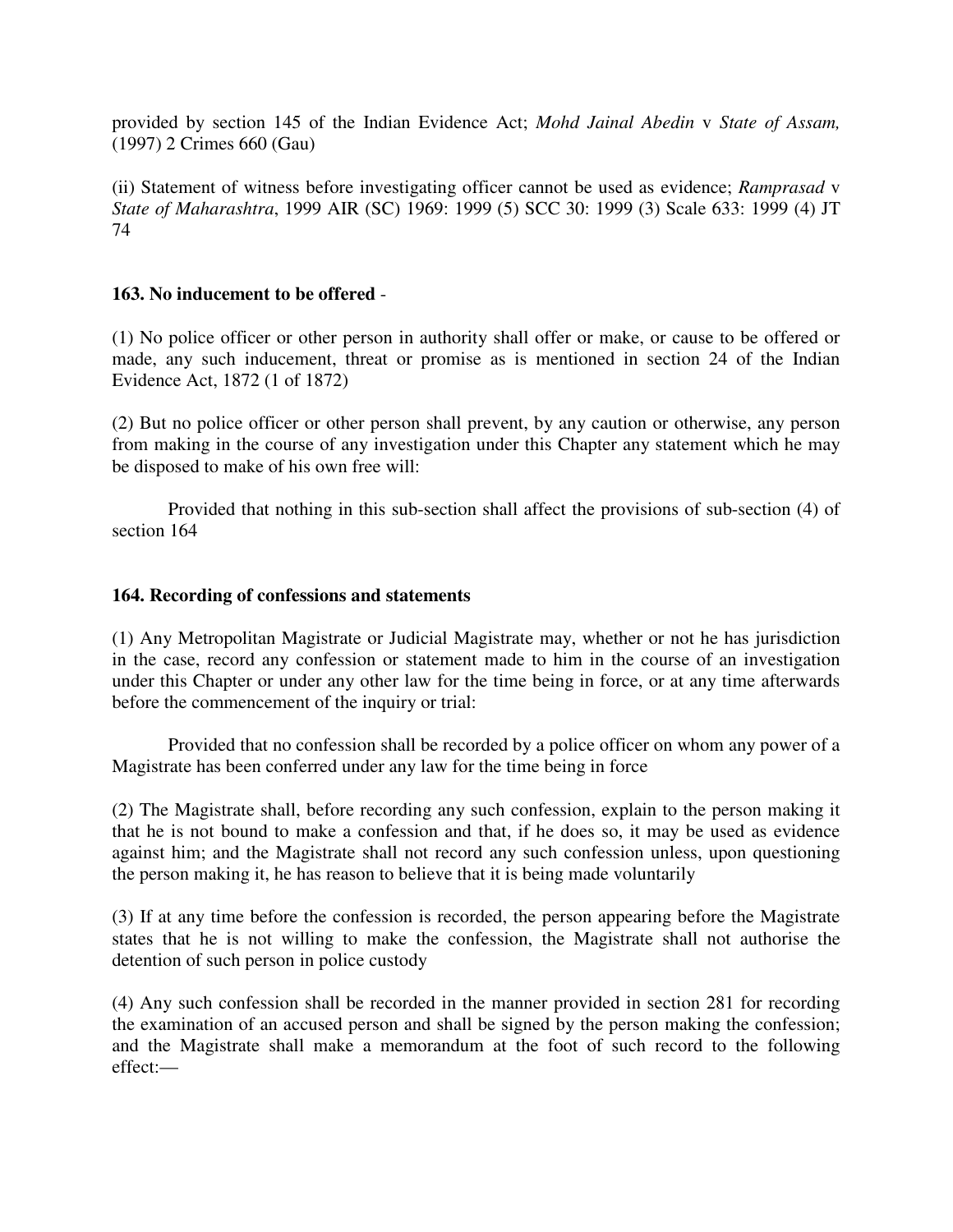"I have explained to (name) that he is not bound to make a confession and that, if he does so, any confession he may make may be used as evidence against him and I believe that this confession was voluntarily made It was taken in my presence and hearing, and was read over to the person making it and admitted by him to be correct, and it contains a full and true account of the statement made by him

(Signed) AB Magistrate"

(5) Any statement (other than a confession) made under sub-section (1) shall be recorded in such manner hereinafter provided for the recording of evidence as is, in the opinion of the Magistrate, best fitted to the circumstances of the case; and the Magistrate shall have power to administer oath to the person whose statement is so recorded

(6) The Magistrate recording a confession or statement under this section shall forward it to the Magistrate by whom the case is to be inquired into or tried

# **STATE AMENDMENT**

### **Andaman and Nicobar Islands and Lakshadweep:**

After sub-section (1) of section 164, the following sub-section shall be inserted, namely:— "(1A) Where, in any island, there is no Judicial Magistrate for the time being, and the State Government is of opinion that it is necessary and expedient so to do that Government may, after consulting the High Court, specially empower any Executive Magistrate (not being a police officer), to exercise the powers conferred by sub-section (1) on a Judicial Magistrate, and thereupon references in section 164 to a Judicial Magistrate shall be construed as references to the Executive Magistrate so empowered"

[*Vide* Regulation 1 of 1974, sec 5 (wef 30-3-1974)

# **Comments**

(i) It is not necessary under section 164 of the Code that the Magistrate should be moved by the police in order that he might record a statement; *Valasamma Mst* v *State of Rajasthan*, (1997) 2 Crimes 651 (Raj)

(ii) There is nothing preventing the witness to go to the Magistrate and request him to record statement, but there is always a discretion with the Magistrate to refuse to record the statement; *Valasamma Mst* v *State of Rajasthan,* (1997) 2 Crimes 651 (Raj)

#### **165 Search by police officer** –

(1) Whenever an officer in charge of police station or a police officer making an investigation has reasonable grounds for believing that anything necessary for the purposes of an investigation into any offence which he is authorised to investigate may be found in any place within the limits of the police station of which he is in charge, or to which he is attached, and that such thing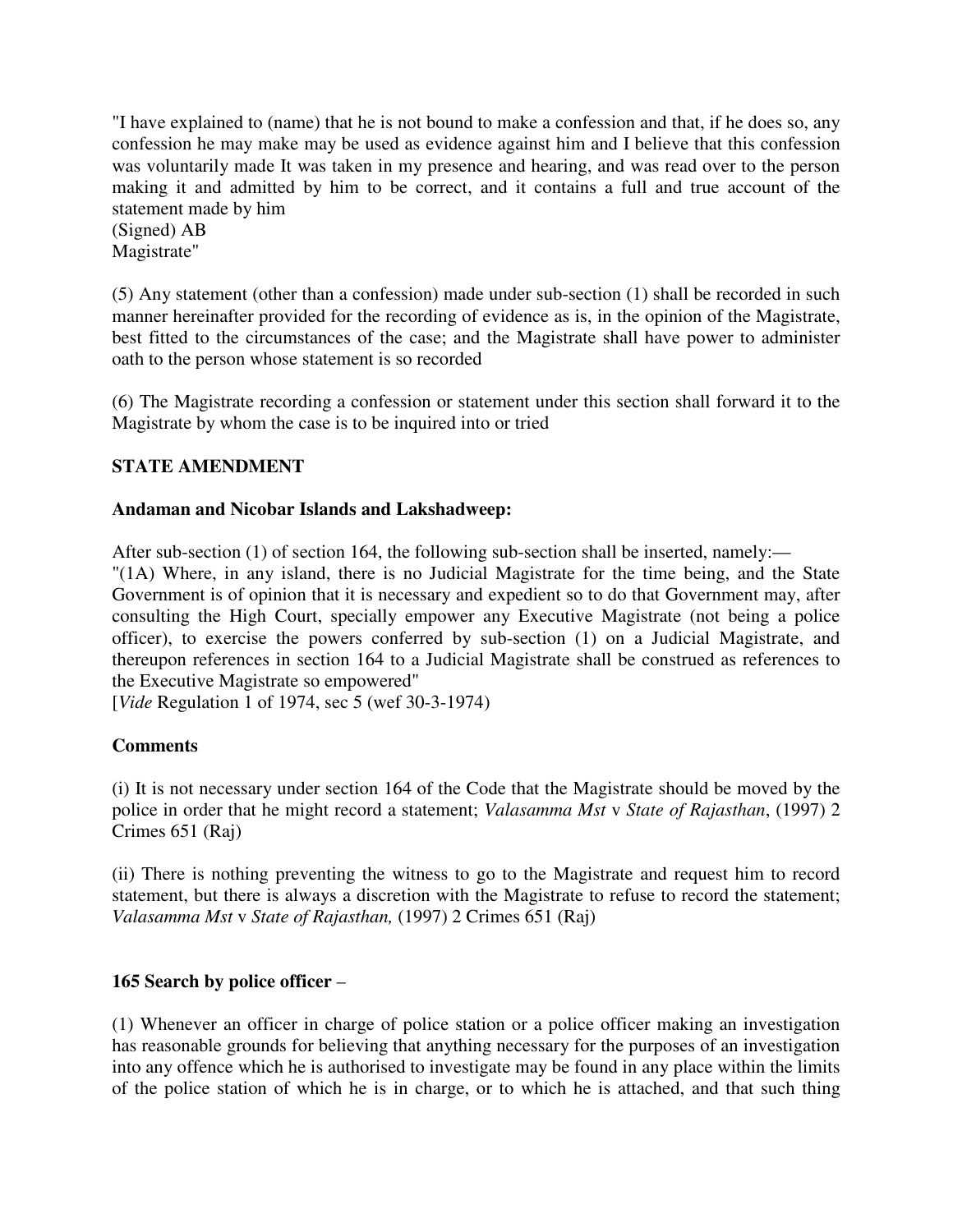cannot in his opinion be otherwise obtained without undue delay, such officer may, after recording in writing the grounds of his belief and specifying in such writing, so far as possible, the thing for which search is to be made, search, or cause search to be made, for such thing in any place within the limits of such station

(2) A police officer proceeding under sub-section (1), shall, if practicable, conduct the search in person

(3) If he is unable to conduct the search in person, and there is no other person competent to make the search present at the time, he may, after recording in writing his reasons for so doing, require any officer subordinate to him to make the search, and he shall deliver to such subordinate officer an order in writing, specifying the place to be searched, and so far as possible, the thing for which search is to be made; and such subordinate officer may thereupon search for such thing in such place

(4) The provisions of this Code as to search-warrants and the general provisions as to searches contained in section 100 shall, so far as may be, apply to a search made under this section

(5) Copies of any record made under sub-section (1) or sub-section (3) shall forthwith be sent to the nearest Magistrate empowered to take cognizance to the offence, and the owner or occupier of the place searched shall, on application, be furnished, free of cost, with a copy of the same by the Magistrate

# **166. When officer in charge of police station may require another to issue search-warrant**

(1) An officer in charge of a police station or a police officer not being below the rank of sub-Inspector making an investigation may require an officer in charge of another police station, whether in the same or a different district, to cause a search to be made in any place, in any case in which the former officer might cause such search to be made, within the limits of his own station

(2) Such officer, on being so required, shall proceed according to the provisions of section 165, and shall forward the thing found, if any, to the officer at whose request the search was made

(3) Whenever there is reason to believe that the delay occasioned by requiring an officer in charge of another police station to cause a search to be made under sub-section (1) might result in evidence of the commission of an offence being concealed or destroyed, it shall be lawful for an officer in charge of a police station or a police officer making any investigation under this Chapter to search, or cause to be searched, any place in the limits of another police station in accordance with the provisions of section 165, as if such place were within the limits of his own police station

(4) Any officer conducting a search under sub-section (3) shall forthwith send notice of the search to the officer in charge of the police station within the limits of which such place is situate, and shall also send with such notice a copy of the list (if any) prepared under section 100,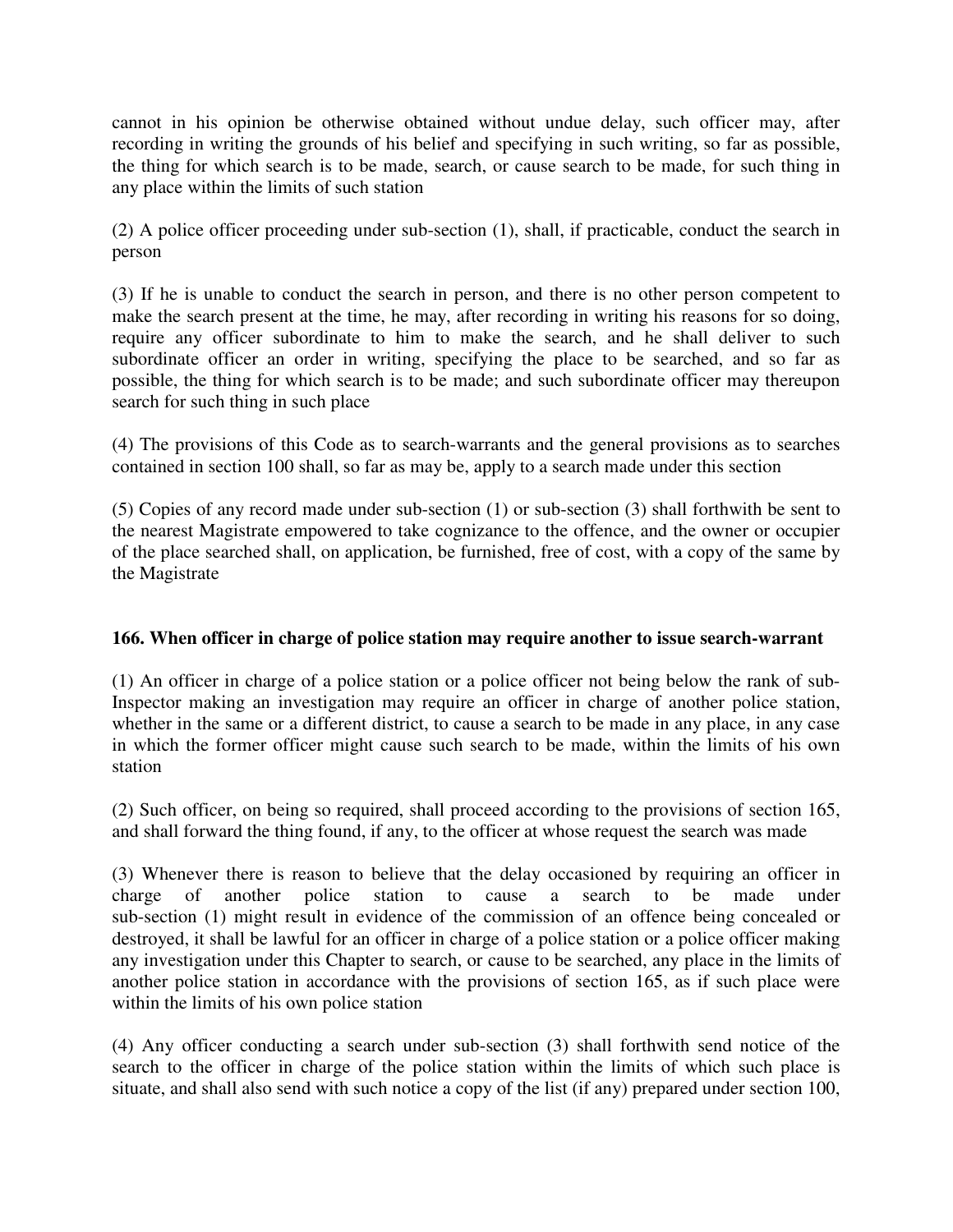and shall also send to the nearest Magistrate empowered to take cognizance of the offence, copies of the records referred to in sub-sections (1) and (3) of section 165

(5) The owner or occupier of the place searched shall, on application, be furnished free of cost with a copy of any record sent to the Magistrate under sub-section  $(4)$ 

# **166A. Letter of request to competent authority for investigation in a country or place outside India -**

(1) Notwithstanding anything contained in this Code, if, in the course of an investigation into an offence, an application is made by the investigating officer or any officer superior in rank to the investigating officer that evidence may be available in a country or place outside India, any Criminal Court may issue letter of request to a Court or an authority in that country or place competent to deal with such request to examine orally any person supposed to be acquainted with the facts and circumstances of the case and to record his statement made in the course of such examination and also to require such person or any other person to produce any document or thing which may be in his possession pertaining to the case and to forward all the evidence so taken or collected or the authenticated copies thereof or the thing so collected to the Court issuing such letter

(2) The letter of request shall be transmitted in such manner as the Central Government may specify in this behalf

(3) Every statement recorded or document or thing received under sub-section (1) shall be deemed to be the evidence collected during the course of investigation under this Chapter

### **166B. Letter of request from a country or place outside India to a Court or an authority for investigation in India**

(1) Upon receipt of a letter of request from a Court or an authority in a country or place outside India competent to issue such letter in that country or place for the examination of any person or production of any document or thing in relation to an offence under investigation in that country or place, the Central Government may, if it thinks fit—

(i) forward the same to the Chief Metropolitan Magistrate or Chief Judicial Magistrate or such Metropolitan Magistrate or Judicial Magistrate as he may appoint in this behalf, who shall thereupon summon the person before him and record his statement or cause the document or thing to be produced, or

(ii) send the letter to any police officer for investigation, who shall thereupon investigate into the offence in the same manner, as if the offence had been committed within India

(2) All the evidence taken or collected under sub-section (1), or authenticated copies thereof or the thing so collected, shall be forwarded by the Magistrate or police officer, as the case may be,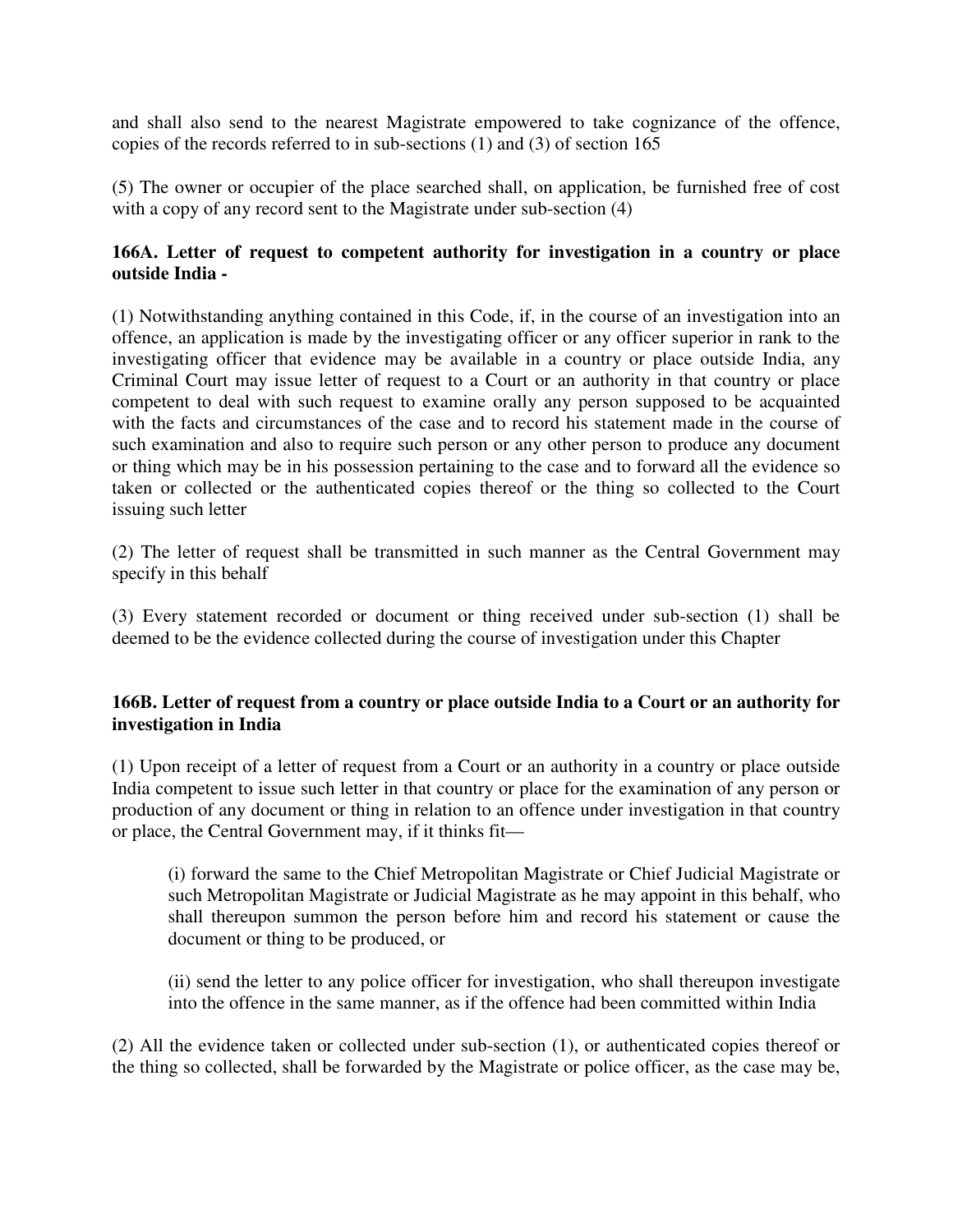to the Central Government for transmission to the Court or the authority issuing the letter of request, in such manner as the Central Government may deem fit

# **167. Procedure when investigation cannot be completed in twenty-four hours**

(1) Whenever any person is arrested and detained in custody, and it appears that the investigation cannot be completed within the period of twenty-four hours fixed by section 57, and there are grounds for believing that the accusation or information is well-founded, the officer in charge of the police station or the police officer making the investigation, if he is not below the rank of sub-inspector, shall forthwith transmit to the nearest Judicial Magistrate a copy of the entries in the diary hereinafter prescribed relating to the case, and shall at the same time forward the accused to such Magistrate

(2) The Magistrate to whom an accused person is forwarded under this section may, whether he has or has not jurisdiction to try the case, from time to time, authorise the detention of the accused in such custody as such Magistrate thinks fit, a term not exceeding fifteen days in the whole; and if he has no jurisdiction to try the case or commit it for trial, and considers further detention unnecessary, he may order the accused to be forwarded to a Magistrate having such jurisdiction:

Provided that—

(a) the Magistrate may authorise the detention of the accused person, otherwise than in the custody of the police, beyond the period of fifteen days, if he is satisfied that adequate grounds exist for doing so, but no Magistrate shall authorise the detention of the accused person in custody under this paragraph for a total period exceeding—

(i) ninety days, where the investigation relates to an offence punishable with death, imprisonment for life or imprisonment for a term of not less than ten years;

(ii) sixty days, where the investigation relates to any other offence, and, on the expiry of the said period of ninety days, or sixty days, as the case may be, the accused person shall be released on bail if he is prepared to and does furnish bail, and every person released on bail under this sub-section shall be deemed to be to released under the provisions of Chapter XXXIII for the purposes of that Chapter;

(b) no Magistrate shall authorise detention in any custody under this section unless the accused is produced before him;

(c) no Magistrate of the second class, not specially empowered in this behalf by the High Court, shall authorise detention in the custody of the police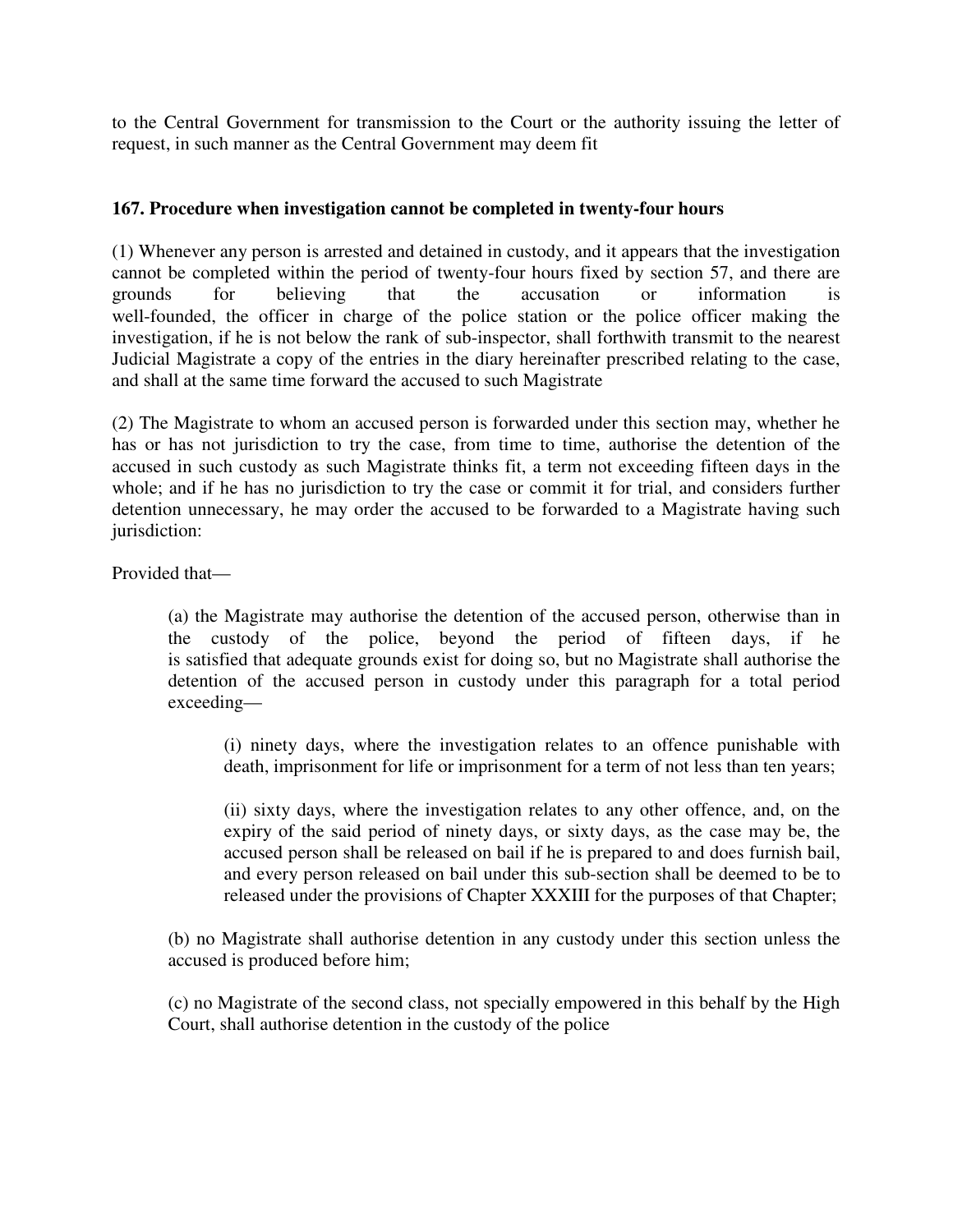**Explanation I—**For the avoidance of doubts, it is hereby declared that, notwithstanding the expiry of the period specified in paragraph (a), the accused shall be detained in custody so long as he does not furnish bail

**Explanation II**—If any question arises whether an accused person was produced before the Magistrate as required under paragraph (b), the production of the accused person may be proved by his signature on the order authorising detention

(2A) Notwithstanding anything contained in sub-section (1) or sub-section (2), the officer in charge of the police station or the police officer making the investigation, if he is not below the rank of a sub-inspector, may, where a Judicial Magistrate is not available, transmit to the nearest Executive Magistrate, on whom the powers of a Judicial Magistrate or Metropolitan Magistrate have been conferred, a copy of the entry in the diary hereinafter prescribed relating to the case, and shall, at the same time, forward the accused to such Executive Magistrate, and thereupon such Executive Magistrate, may, for reasons to be recorded in writing, authorise the detention of the accused person in such custody as he may think fit for a term not exceeding seven days in the aggregate; and on the expiry of the period of detention so authorised, the accused person shall be released on bail except where an order for further detention of the accused person has been made by a Magistrate competent to make such order; and, where an order for such further detention is made, the period during which the accused person was detained in custody under the orders made by an Executive Magistrate under this sub-section, shall be taken into account in computing the period specified in paragraph (a) of the proviso to sub-section (2):

Provided that before the expiry of the period aforesaid, the Executive Magistrate shall transmit to the nearest Judicial Magistrate the records of the case together with a copy of the entries in the diary relating to the case which was transmitted to him by the officer in charge of the police station or the police officer making the investigation, as the case may be

(3) A Magistrate authorising under this section detention in the custody of the police shall record his reasons for so doing

(4) Any Magistrate other than the Chief Judicial Magistrate making such order shall forward a copy of his order, with his reasons for making it, to the Chief Judicial Magistrate

(5) If in any case triable by a Magistrate as a summons-case, the investigation is not concluded within a period of six months from the date on which the accused was arrested, the Magistrate shall make an order stopping further investigation into the offence unless the officer making the investigation satisfies the Magistrate that for special reasons and in the interests of justice the continuation of the investigation beyond the period of six months is necessary

(6) Where any order stopping further investigation into an offence has been made under subsection (5), the Sessions Judge may, if he is satisfied, on an application made to him or otherwise, that further investigation into the offence ought to be made, vacate the order made under sub-section (5) and direct further investigation to be made into the offence subject to such directions with regard to bail and other matters as he may specify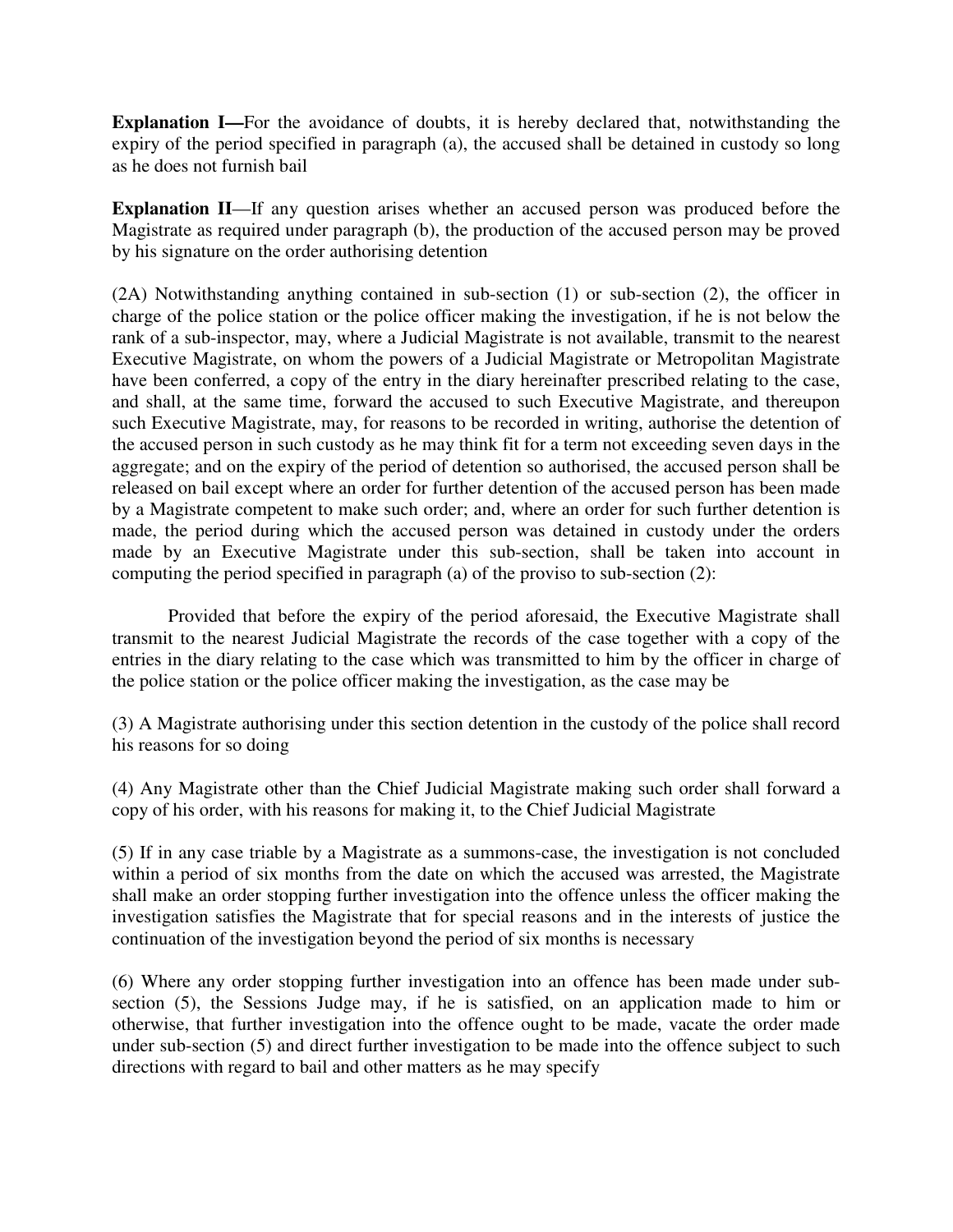# **STATE AMENDMENTS**

### **Andaman and Nicobar Islands and Lakshadweep :**

In section 167,—

(i) in sub-section (1) after the words "nearest Judicial Magistrate" the words "or, if there is no Judicial Magistrate in an island, to an Executive Magistrate functioning in that island" shall be inserted;

(ii) after sub-section (1), the following sub-section shall be inserted, namely:—

"(1A) Where a copy of the entries in diary is transmitted to an Executive Magistrate, reference in section 167 to a Magistrate shall be construed as references to such Executive Magistrate;"

(iii) to sub-section (3), the following proviso shall be added, namely:—

"Provided that no Executive Magistrate other than the District Magistrate or Subdivisional Magistrate, shall unless he is specially empowered in this behalf by the State Government, authorise detention in the custody of the police"

(iv) to sub-section (4), the following proviso shall be added, namely:—

" Provided that, where such order is made by an Executive Magistrate, the Magistrate making the order shall forward a copy of the order, with his reasons for making it, to the Executive Magistrate to whom he is immediately subordinate"

[*Vide* Regulation 1 of 1974, sec 5 (wef 30-3-1974)

# **Gujarat:**

In the proviso to sub-sec  $(2)$  of section 167,—

(i) for paragraph (a), the following paragraph shall be substituted, namely:—

"(a) the Magistrate may authorise detention of the accused person otherwise than in the custody of the police, beyond the period of fifteen days, if he is satisfied that adequate grounds exist for doing so, but no Magistrate shall authorise the detention of the accused person in custody under this section for a total period exceeding—

(i) one hundred and twenty days, where the investigation relates to an offence punishable with death, imprisonment for life or imprisonment for a term of not less than ten years,

(ii) sixty days, where the investigation relates to any offence;

and on the expiry of the said period of one hundred and twenty days, or sixty days, as the case may be, the accused person shall be released on bail if he is prepared to and does furnish bail, and every person released on bail under this section shall be deemed to be so released under the provisions of Chapter XXXIII for the purposes of that Chapter;

(ii) in paragraph (b), for the words " no Magistrate shall" the words " no Magistrate shall, except for reason to be recorded in writing" shall be substituted;

(iii) the *Explanation* shall be numbered as *Explanation II,* and before *Explanation* II as so remembered, the following *Explanation* shall be inserted, namely:—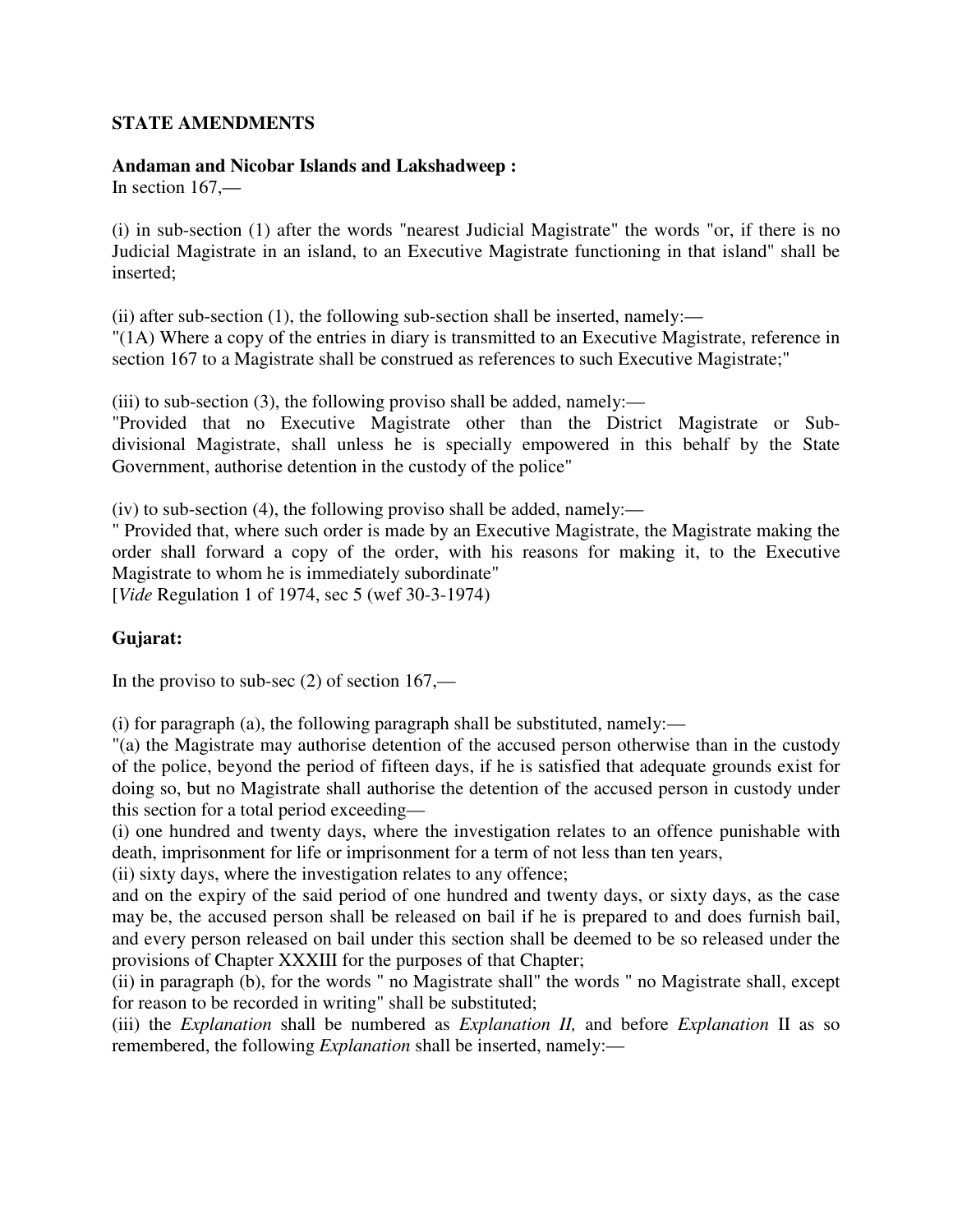*Explanation I*—For the avoidance of doubts, it is hereby declared that, notwithstanding the expiry of the period specified in paragraph (a) the accused person shall be detained in custody so long as he does not furnish bail

**Amendment to apply to pending investigation**—The provisions of section 167 of the Code of Criminal Procedure, 1973, as amended by this Act, shall apply to every investigation pending immediately, before the commencement of this Act, if the period of detention of the accused person, otherwise than in the custody of the police authorised under that section, had not, at such commencement, exceeded sixty days

[*Vide* President Act 21 of 1976 (wef 7-5-1976)

# **Haryana:**

After section 167, insert the following section namely:—

# **168. Report of investigation by subordinate police officer** –

When any subordinate police officer has made any investigation under this Chapter, he shall report the result of such investigation to the officer in charge of the police station

# **169. Release of accused when evidence deficient** –

If, upon an investigation under this Chapter, it appears to the officer in charge of the police station that there is not sufficient, evidence or reasonable ground of suspicion to justify the forwarding of the accused to a Magistrate, such officer shall, if such person is in custody, release him on his executing a bond, with or without sureties, as such officer may direct, to appear, if and when so required, before a Magistrate empowered to take cognizance of the offence on a police report, and to try the accused or commit him for trial

# **Comments**

Magistrate took cognizance on police report and not on protest petition deemed to have taken cognizance under section 190(1)(b) is cannot be termed to be illegal; *Jabaruddin* v *State of Uttar Pradesh*, 2000 Cr LJ 158 (All)

# **170. Cases to be sent to Magistrate when evidence is sufficient** -

(1) If, upon an investigation under this Chapter, it appears to the officer in charge of the police station that there is sufficient evidence or reasonable ground as aforesaid, such officer shall forward the accused under custody to a Magistrate empowered to take cognizance of the offence upon a police report and to try the accused or commit him for trial, or, if the offence is bailable and the accused is able to give security, shall take security from him for his appearance before such Magistrate on a day fixed and for his attendance from day to day before such Magistrate until otherwise directed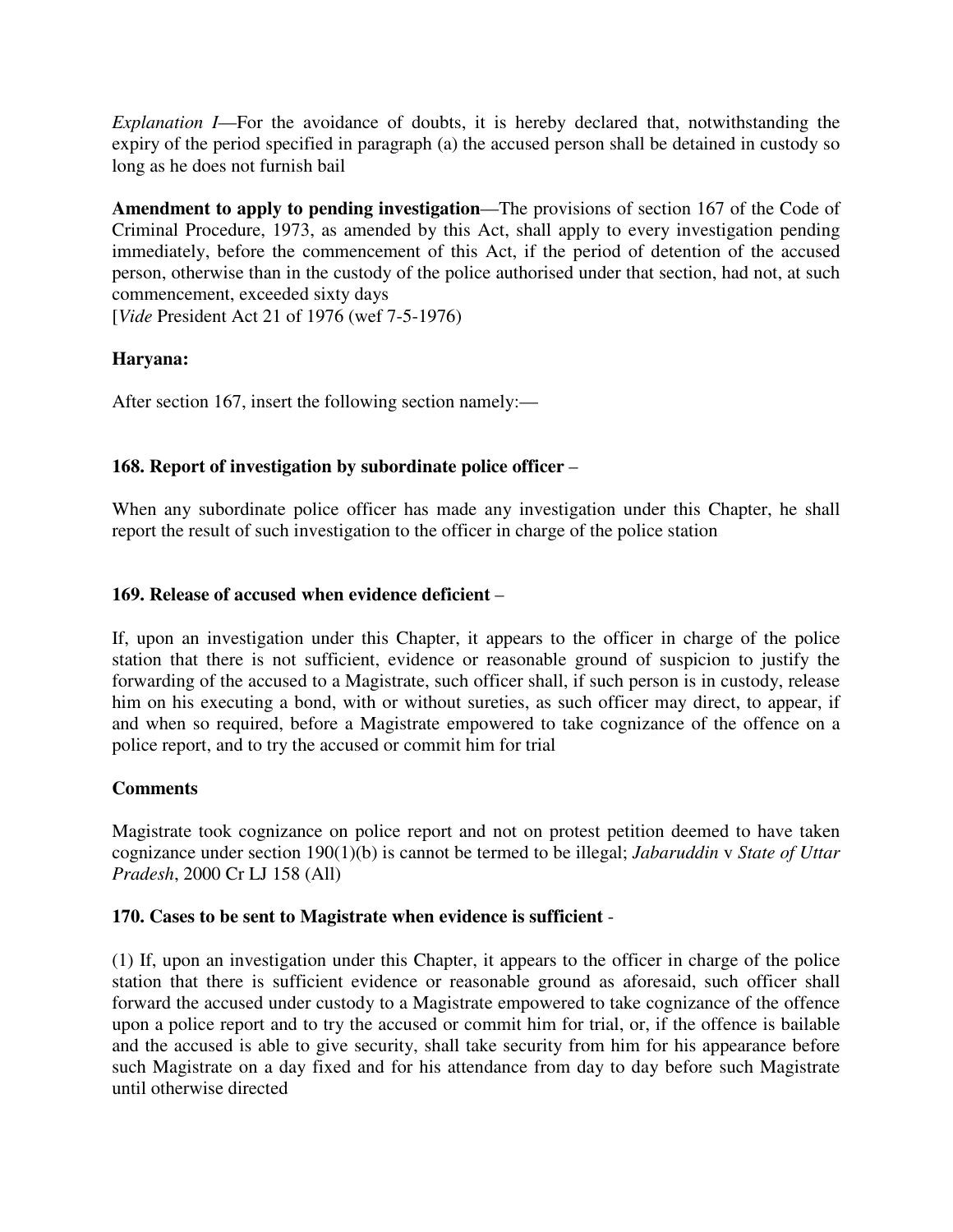(2) When the officer in charge of a police station forwards an accused person to a Magistrate or takes security for his appearance before such Magistrate under this section, he shall send to such Magistrate any weapon or other article which it may be necessary to produce before him, and shall require the complainant (if any) and so many of the persons who appear to such officer to be acquainted with the facts and circumstances of the case as he may think necessary, to execute a bond to appear before the Magistrate as thereby directed and prosecute or give evidence (as the case may be) in the matter of the charge against the accused

(3) If the Court of the Chief Judicial Magistrate is mentioned in the bond, such Court shall be held to include any Court to which such Magistrate may refer the case for inquiry or trial, provided reasonable notice of such reference is given to such complainant or persons

(4) The officer in whose presence the bond is executed shall deliver a copy thereof to one of the persons who executed it, and shall then send to the Magistrate the original with his report

### **171. Complainant and witnesses not to be required to accompany police officer and not to be subject to restraint**

No complainant or witness on his way to any Court shall be required to accompany a police officer, or shall be subject to unnecessary restraint or inconvenience, or required to give any security for his appearance other than his own bond:

Provided that, if any complainant or witness refuses to attend or to execute a bond as directed in section 170, the officer in charge of the police station may forward him in custody to the Magistrate, who may detain him in custody until he executes such bond, or until the hearing of the case is completed

#### **172. Diary of proceeding in investigation**

(1) Every police officer making an investigation under this Chapter shall day by day enter his proceeding in the investigation in a diary, setting forth the time at which the information reached him, the time at which he began and closed his investigation, the place or places visited by him, and a statement of the circumstances ascertained through his investigation

(2) Any Criminal Court may send for the police diaries of a case under inquiry or trial in such Court, and may use such diaries, not as evidence in the case, but to aid it in such inquiry or trial

(3) Neither the accused nor his agents shall be entitled to call for such diaries, nor shall he or they be entitled to see them merely because they are referred to by the Court; but, if they are used by the police officer who made them to refresh his memory, or if the Court uses them for the purpose of contradicting such police officer, the provisions of section 161 or section 145, as the case may be, of the Indian Evidence Act, 1872 (1 of 1872), shall apply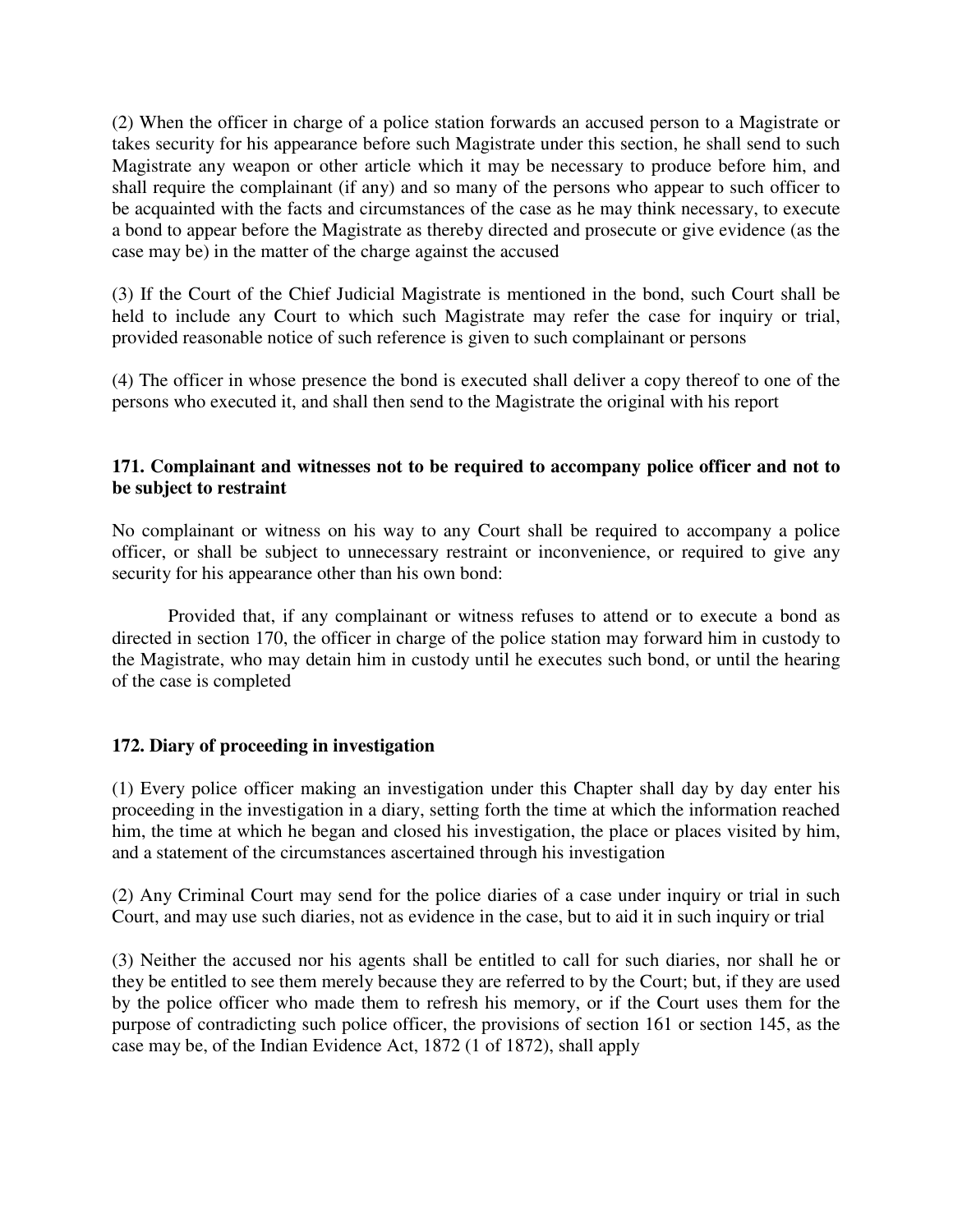### **173. Report of police officer on completion of investigation** -

(1) Every investigation under this Chapter shall be completed without unnecessary delay

(2) (i) As soon as it is completed, the officer in charge of the police station shall forward to a Magistrate empowered to take cognizance of the offence on a police report, a report in the form prescribed by the State Government, stating—

- (a) the names of the parties;
- (b) the nature of the information;

(c) the names of the persons who appear to be acquainted with the circumstances of the case;

- (d) whether any offence appears to have been committed and, if so, by whom;
- (e) whether the accused has been arrested;
- (f) whether he has been released on his bond and, if so, whether with or without sureties;
- (g) whether he has been forwarded in custody under section 170

(ii) The officer shall also communicate, in such manner as may be prescribed by the State Government, the action taken by him, to the person, if any whom the information relating to the commission of the offence was first given

(3) Where a superior officer of police has been appointed under section 158, the report, shall, in any case in which the State Government by general or special order so directs, be submitted through that officer, and he may, pending the orders of the Magistrate, direct the officer in charge of the police station to make further investigation

(4) Whenever it appears from a report forwarded under this section that the accused has been released on his bond, the Magistrate shall make such order for the discharge of such bond or otherwise as he thinks fit

(5) When such report is in respect of a case to which section 170 applies, the police officer shall forward to the Magistrate along with the report—

(a) all documents or relevant extracts thereof on which the prosecution proposes to rely other than those already sent to the Magistrate during investigation;

(b) the statements recorded under section 161 of all the persons whom the prosecution proposes to examine as its witnesses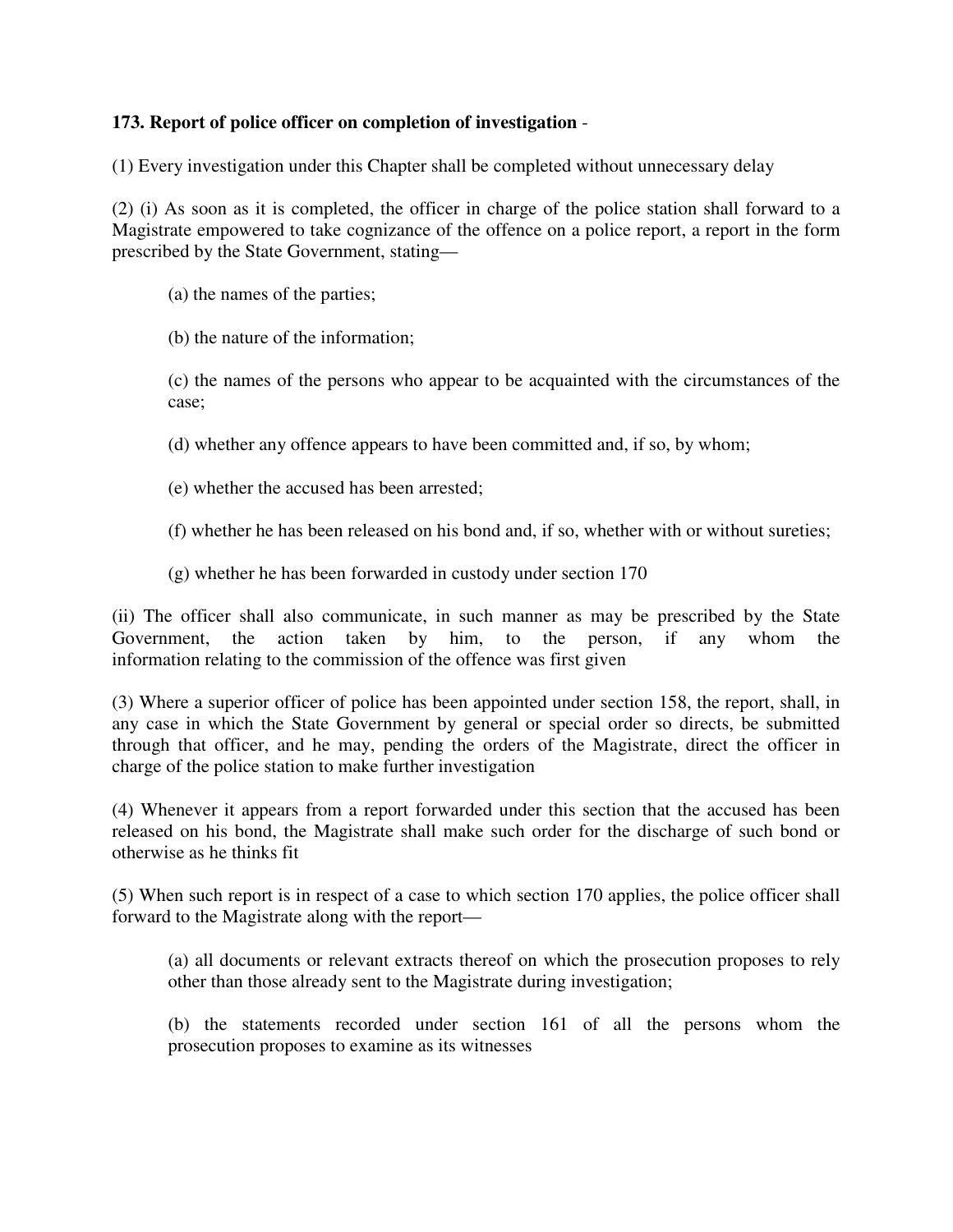(6) If the police officer is of opinion that any part of any such statement is not relevant to the subject-matter of the proceeding or that its disclosure to the accused is not essential in the interests of justice and is inexpedient in the public interest, he shall indicate that part of the statement and append a note requesting the Magistrate to exclude that part from the copies to be granted to the accused and stating his reasons for making such request

(7) Where the police officer investigating the case finds it convenient so to do, he may furnish to the accused copies of all or any of the documents referred to in sub-section (5)

(8) Nothing in this section shall be deemed to preclude further investigation in respect of an offence after a report under sub-section (2) has been forwarded to the Magistrate and, where upon such investigation, the officer in charge of the police station obtains further evidence, oral or documentary, he shall forward to the Magistrate a further report or reports regarding such evidence in the form prescribed; and the provisions of sub-sections (2) to (6) shall, as far as may be, apply in relation to such report or reports as they apply in relation to a report forwarded under sub-section (2)

# **Comments**

(i) The "police report" (result of investigation under Chapter XII of the Code of Criminal Procedure is a conclusion that an investigating officer draws on the basis of materials collected during investigation and such conclusion can only form the basis of a competent Court to take cognizance there upon under section 190 (1) (b) of the Code and to proceed with the case for trial, and it cannot rely on the investigation or the result thereof; *Kaptan Singh* v *State of Madhya Pradesh,* (1997) 4 Supreme 211

(ii) Criminal Procedure Code, 1973 section 173 (8) - reinvestigation - Power of police to conduct further investigation, even after laying final report, is recognised under section 173 (8) of Cr P; *Sri BSSVVV Maharaj* v *State of Uttar Pradesh*, 1999 Cr LJ 3661 (SC)

(iii) Direction to police to conduct further investigation of case Court not obliged to hear the accused; *Shri Bhagwan Samardha Sree Pada Vallabha Venkata Vishwandadha Maharaj* v *State of Andhra Pradesh*, 1999 AIR (SC) 2332: 1999 (5) SC C 740: 1999 (4) JT 537 ]

# **174. Police to inquire and report on suicide,** *etc*

(1) When the officer in charge of a police station or some other police officer specially empowered by the State Government in that behalf receives information that a person has committed suicide, or has been killed by another or by an animal or by machinery or by an accident, or has died under circumstances raising a reasonable suspicion that some other person has committed an offence, he shall immediately give intimation thereof to the nearest Executive Magistrate empowered to hold inquests, and, unless otherwise directed by any rule prescribed by the State Government, or by any general or special order of the District or Sub-divisional Magistrate, shall proceed to the place where the body of such deceased person is, and there, in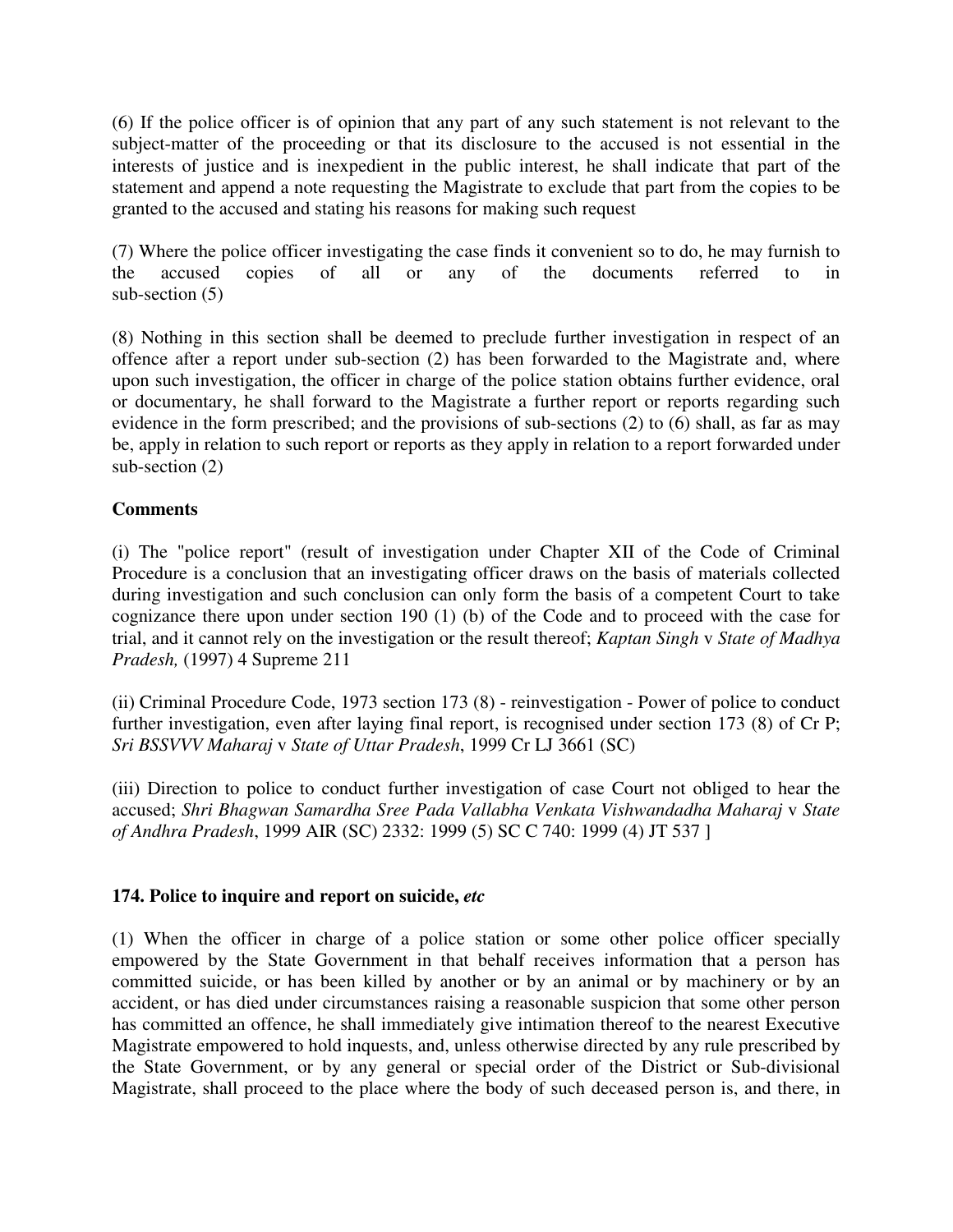the presence of two or more respectable inhabitants of the neighbourhood shall make an investigation, and draw up a report of the apparent cause of death, describing such wounds, fractures, bruises, and other marks of injury as may be found on the body, and stating in what manner, or by what weapon or instrument (if any); such marks appear to have been inflicted

(2) The report shall be signed by such police officer and other persons, or by so many of them as concur therein, and shall be forthwith forwarded to the District Magistrate or the Sub-divisional Magistrate

 $(3)$  When—

(i) the case involves suicide by a woman within seven years of her marriage; or

(ii) the case relates to the death of a woman within seven years of her marriage in any circumstances raising a reasonable suspicion that some other person committed an offence in relation to such woman; or

(iii) the case relates to the death of a woman within seven years of her marriage and any relative of the woman has made a request in this behalf; or

(iv) there is any doubt regarding the cause of death; or

(v) the police officer for any other reason considers it expedient so to do, he shall, subject to such rules as the State Government may prescribe in this behalf, forward the body, with a view to its being examined, to the nearest Civil Surgeon, or other qualified medical man appointed in this behalf by the State Government, if the state of the weather and the distance admit of its being so forwarded without risk of such putrefaction on the road as would render such examination useless

(4) The following Magistrates are empowered to hold inquests, namely, any District Magistrate or Sub-divisional Magistrate and any other Executive Magistrate specially empowered in this behalf by the State Government or the District Magistrate

#### **175. Power to summon persons**

(1) A police officer proceeding under section 174 may, by order in writing, summon two or more persons as aforesaid for the purpose of the said investigation, and any other person who appears to be acquainted with the facts of the case and every person so summoned shall be bound to attend and to answer truly all questions other than questions the answers to which have a tendency to expose him to a criminal charge or to a forfeiture

(2) If the facts do not disclose a cognizable offence to which section 170 applies, such persons shall not be required by the police officer to attend a Magistrate's Court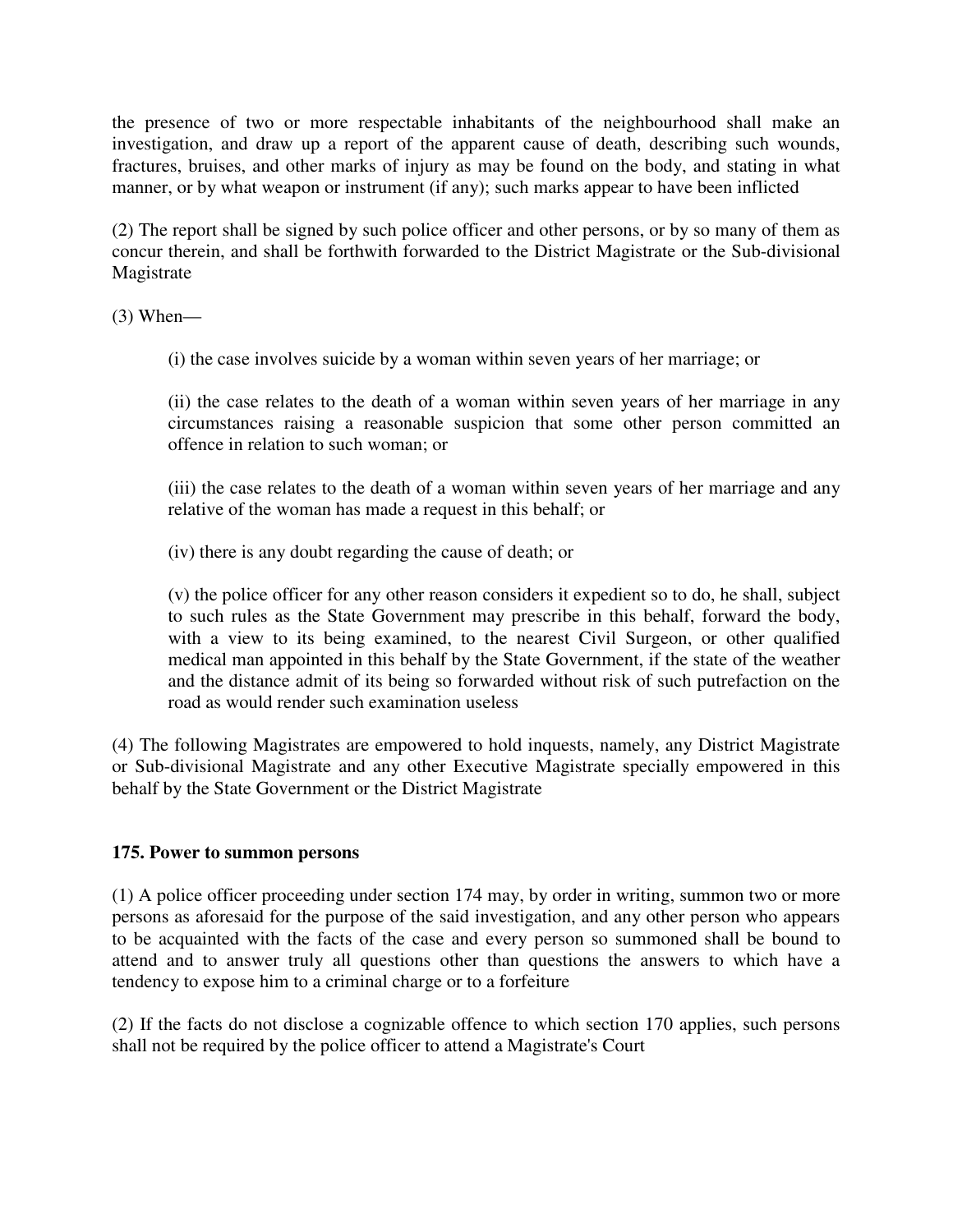#### **176. Inquiry by Magistrate into cause of death** -

(1) When any person dies while in the custody of the police or when the case is of the nature referred to in clause (i) or clause (ii) of sub-section (3) of section 174, the nearest Magistrate empowered to hold inquests shall, and in any other case mentioned in sub-section (1) of section 174, any Magistrate so empowered may hold an inquiry into the cause of death either instead of, or in addition to, the investigation held by the police officer; and if he does so, he shall have all the powers in conducting it which he would have in holding an inquiry into an offence

(2) The Magistrate holding such an inquiry shall record the evidence taken by him in connection therewith in any manner hereinafter prescribed according to the circumstances of the case

(3) Whenever such Magistrate considers it expedient to make an examination of the dead body of any person who has been already interred, in order to discover the cause of his death, the Magistrate may cause the body to be disinterred and examined

(4) Where an inquiry is to be held under this section, the Magistrate shall, wherever practicable, inform the relatives of the deceased whose names and addresses are known, and shall allow them to remain present at the inquiry

**Explanation**—In this section, the expression "relative" means parents, children brothers, sisters and spouse

# **CHAPTER XIII - JURISDICTION OF THE CRIMINAL COURTS IN INQUIRIES AND TRIALS**

**177. Ordinary place of inquiry and trial**—Every offence shall ordinarily be inquired into and tried by a Court within whose local jurisdiction it was committed

# **178. Place of inquiry or trial**

(a) When it is uncertain in which of several local areas an offence was committed, or

(b) where an offence is committed partly in one local area and partly in another, or

(c) where an offence is a continuing one, and continues to be committed in more local areas than one, or

(d) where it consists of several acts done in different local areas, it may be inquired into or tried by a Court having jurisdiction over any of such local areas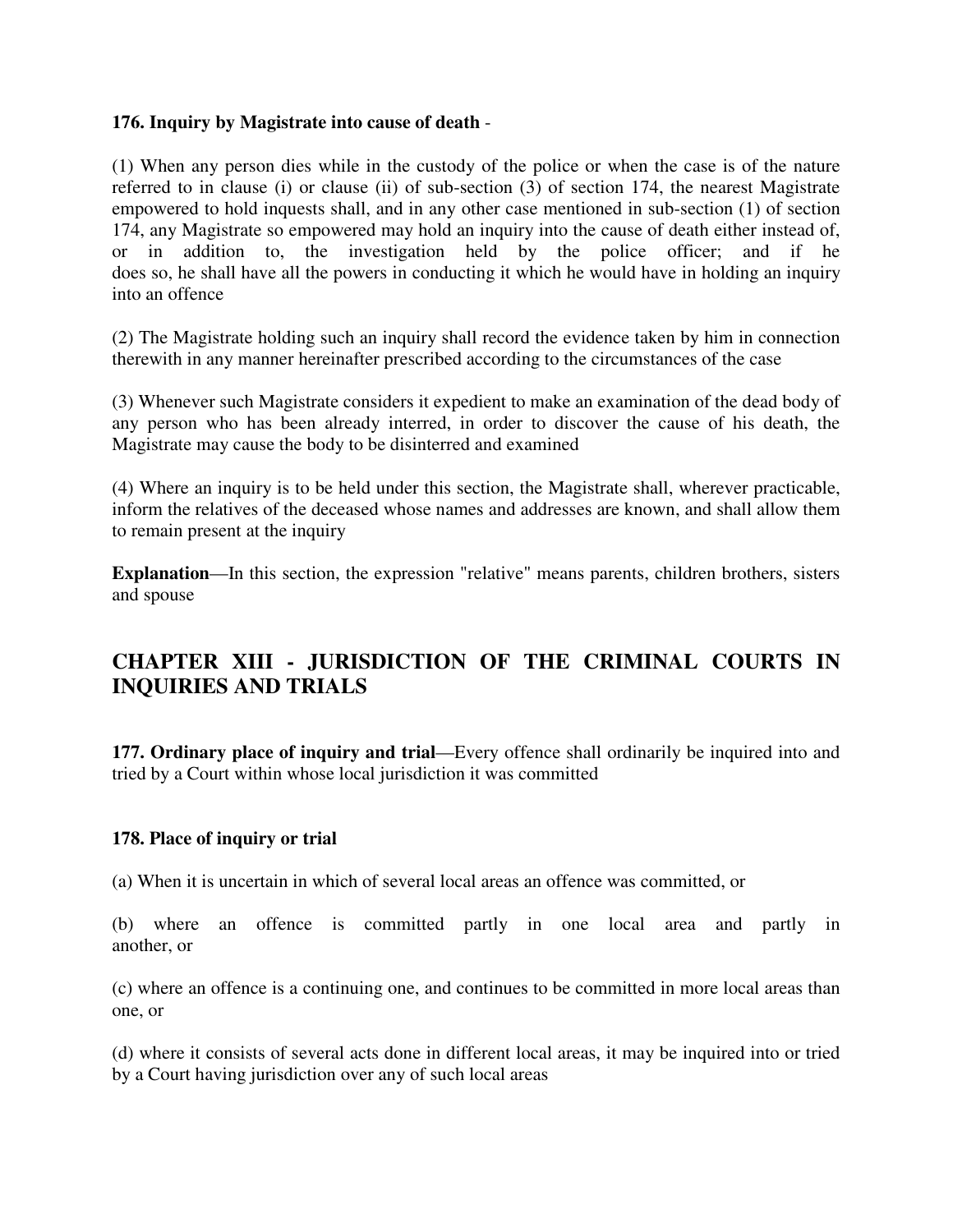### **Comments**

Section 178 (b) does not envisage a position in which one ingredient of the offence is committed at one place and other is committed in another place but it speaks of cases when an offence is committed partly in one area and partly in another area, that the Courts having jurisdiction in both the areas have got territorial jurisdiction to take cognizance of an offence; *Pradipta Basu Roy Chowdhury* v *Smt Babita Basu Chowdhury,* (1997) 2 Crimes 397 (Cal)

#### **179. Offence triable where act is done or consequence ensues** -

When an act is an offence by reason of anything which has been done and of a consequence which has ensued, the offence may be inquired into or tried by a Court within whose local jurisdiction such thing has been done or such consequence has ensued

### **180. Place of trial where act is an offence by reason of relation to other offence -**

When an act is an offence by reason of its relation to any other act which is also an offence or which would be an offence if the doer were capable of committing an offence, the firstmentioned offence may be inquired into or tried by a Court within whose local jurisdiction either act was done

#### **181. Place of trial in case of certain offences** -

(1) Any offence of being a thug, or murder committed by a thug, of dacoity, of dacoity with murder, of belonging to a gang of dacoits, or of escaping from custody, may be inquired into or tried by a Court within whose local jurisdiction the offence was committed or the accused person is found

(2) Any offence of kidnapping or abduction of a person may be inquired into or tried by a Court within whose local jurisdiction the person was kidnapped or abducted or was conveyed or concealed or detained

(3) Any offence of theft, extortion or robbery may be inquired into or tried by a Court within whose local jurisdiction the offence was committed or the stolen property which is the subject of the offence was possessed by any person committing it or by any person who received or retained such property knowing or having reason to believe it to be stolen property

(4) Any offence of criminal misappropriation or of criminal breach of trust may be inquired into or tried by a Court within whose local jurisdiction the offence was committed or any part of the property which is the subject of the offence was received or retained, or was required to be returned or accounted for, by the accused person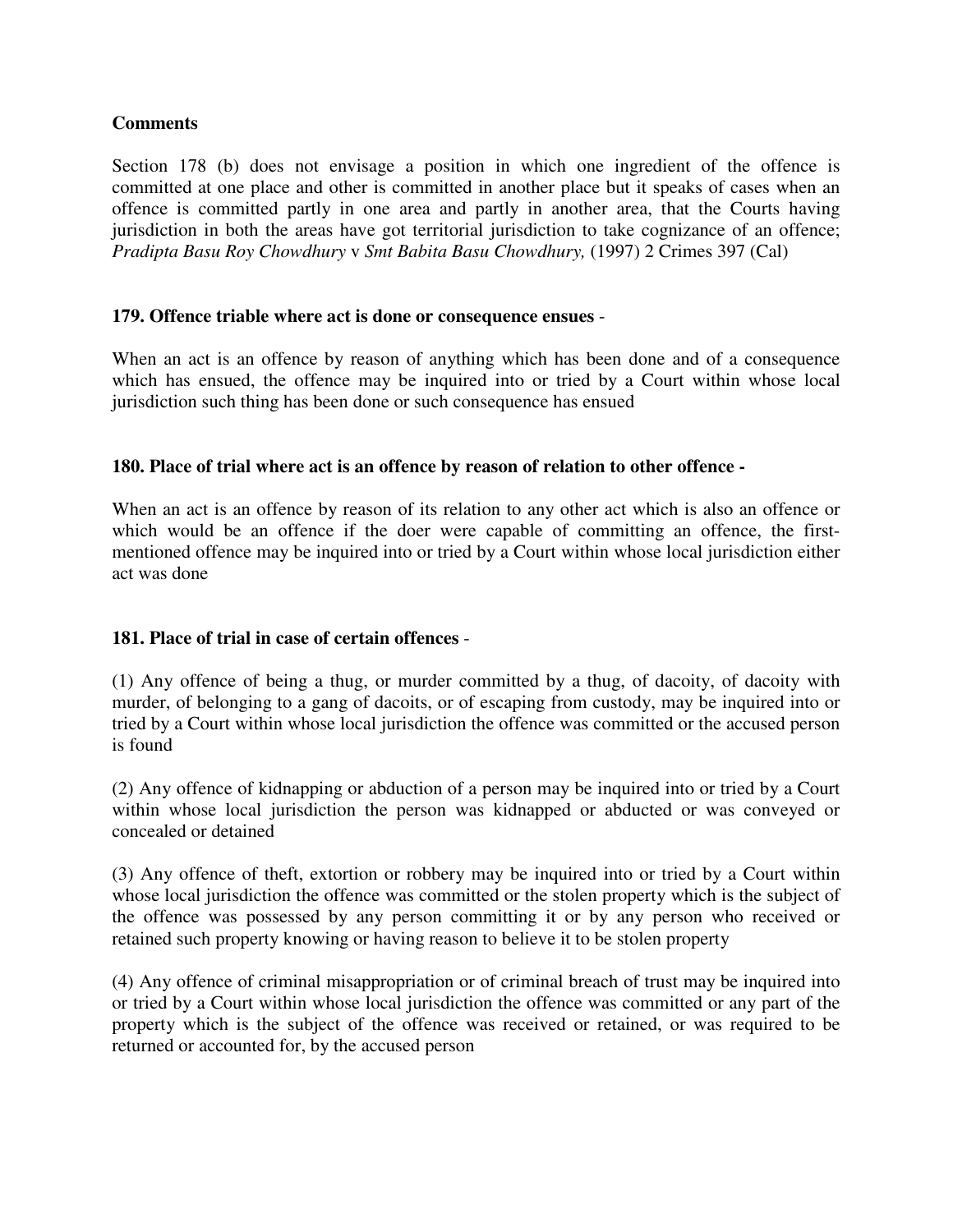(5) Any offence which includes the possession of stolen property may be inquired into or tried by a Court within whose local jurisdiction the offence was committed or the stolen property was possessed by any person who received or retained it knowing or having reason to believe it to be stolen property

# **182. Offences committed by letters,** *etc* -

(1) Any offence which includes cheating may, if the deception is practised by means of letters or telecommunication messages, be inquired into or tried by any Court within whose local jurisdiction such letters or messages were sent or were received; and any offence of cheating and dishonestly inducing delivery of property may be inquired into or tried by a Court within whose local jurisdiction the property was delivered by the person deceived or was received by the accused person

(2) Any offence punishable under section 495 or section 494 of the Indian Penal Code (45 of 1860) may be inquired into or tried by a Court within whose local jurisdiction the offence was committed or the offender last resided with his or her spouse by the first marriage , or the wife by first marriage has taken up permanent residence after the commission of offence

# **183. Offence committed on journey or voyage** -

When an offence is committed, whilst the person by or against whom, or the thing in respect of which, the offence is committed is in the course of performing a journey or voyage, the offence may be inquired into or tried by a Court through or into whose local jurisdiction that person or thing passed in the course of that journey or voyage

# **184. Place of trial for offences triable together** -

# Where—

(a) the offences committed by any person are such that he may be charged with, and tried at one trial for, each such offence by virtue of the provisions of section 219, section 220 or section 221, or

(b) the offence or offences committed by several persons are such that they may be charged with, and tried together by virtue of the provisions of section 223, the offences may be inquired into or tried by any Court competent to inquire into or try any of the offences

# **185. Power to order cases to be tried in different sessions divisions** -

Notwithstanding anything contained in the preceding provisions of this Chapter, the State Government may direct that any cases or class of cases committed for trial in any district may be tried in any sessions division: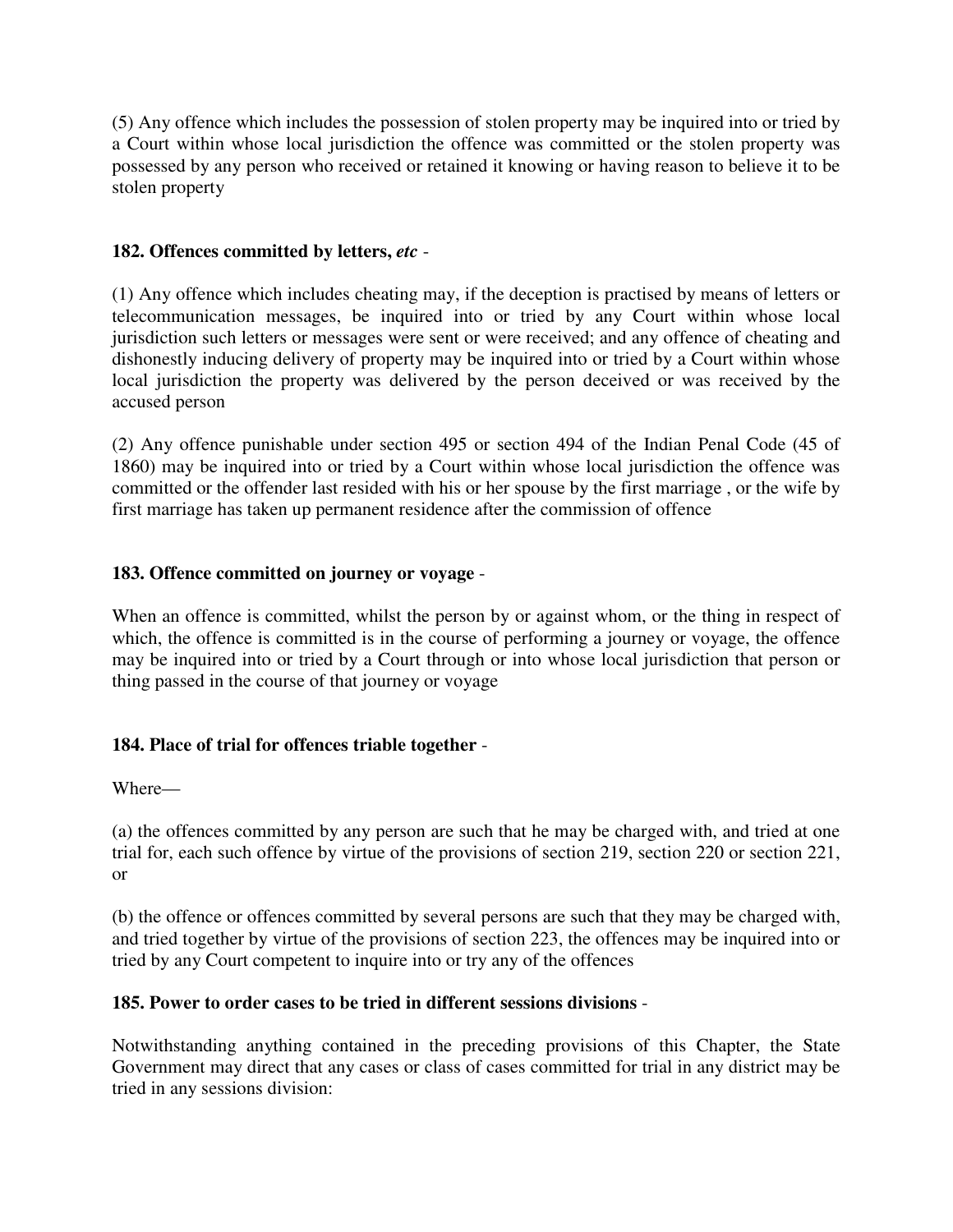Provided that such direction is not repugnant to any direction previously issued by the High Court or the Supreme Court under the Constitution, or under this Code or any other law for the time being in force

### **186. High Court to decide, in case of doubt, district where inquiry or trial shall take place**

Where two or more Courts have taken cognizance of the same offence and a question arises as to which of them ought to inquire into or try that offence, the question shall be decided—

(a) if the Courts are subordinate to the same High Court, by that High Court;

(b) if the Courts are not subordinate to the same High Court, by the High Court within the local limits of whose appellate criminal jurisdiction the proceedings were first commenced, and thereupon all other proceedings in respect of that offence shall be discontinued

### **187. Power to issue summons or warrant for offence committed beyond local jurisdiction**

(1) When a Magistrate of the first class sees reason to believe that any person within his local jurisdiction has committed outside such jurisdiction (whether within or outside India) an offence which cannot, under the provisions of sections 177 to 185 (both inclusive), or any other law for the time being in force, be inquired into or tried within such jurisdiction but is under some law for the time being in force triable in India, such Magistrate may inquire into the offence as if it had been committed within such local jurisdiction and compel such person in the manner hereinbefore provided to appear before him, and send such person to the Magistrate having jurisdiction to inquire into or try such offence, or, if such offence is not punishable with death or imprisonment for life and such person is ready and willing to give bail to the satisfaction of the Magistrate acting under this section, take a bond with or without sureties for his appearance before the Magistrate having such jurisdiction

(2) When there are more Magistrates than one having such jurisdiction and the Magistrate acting under this section cannot satisfy himself as to the Magistrate to or before whom such person should be sent or bound to appear, the case shall be reported for the orders of the High Court

#### **188. Offence committed outside India**

When an offence is committed outside India—

(a) by a citizen of India, whether on the high seas or elsewhere; or

(b) by a person, not being such citizen, on any ship or aircraft registered in India, he may be dealt with in respect of such offence as if it had been committed at any place within India at which he may be found: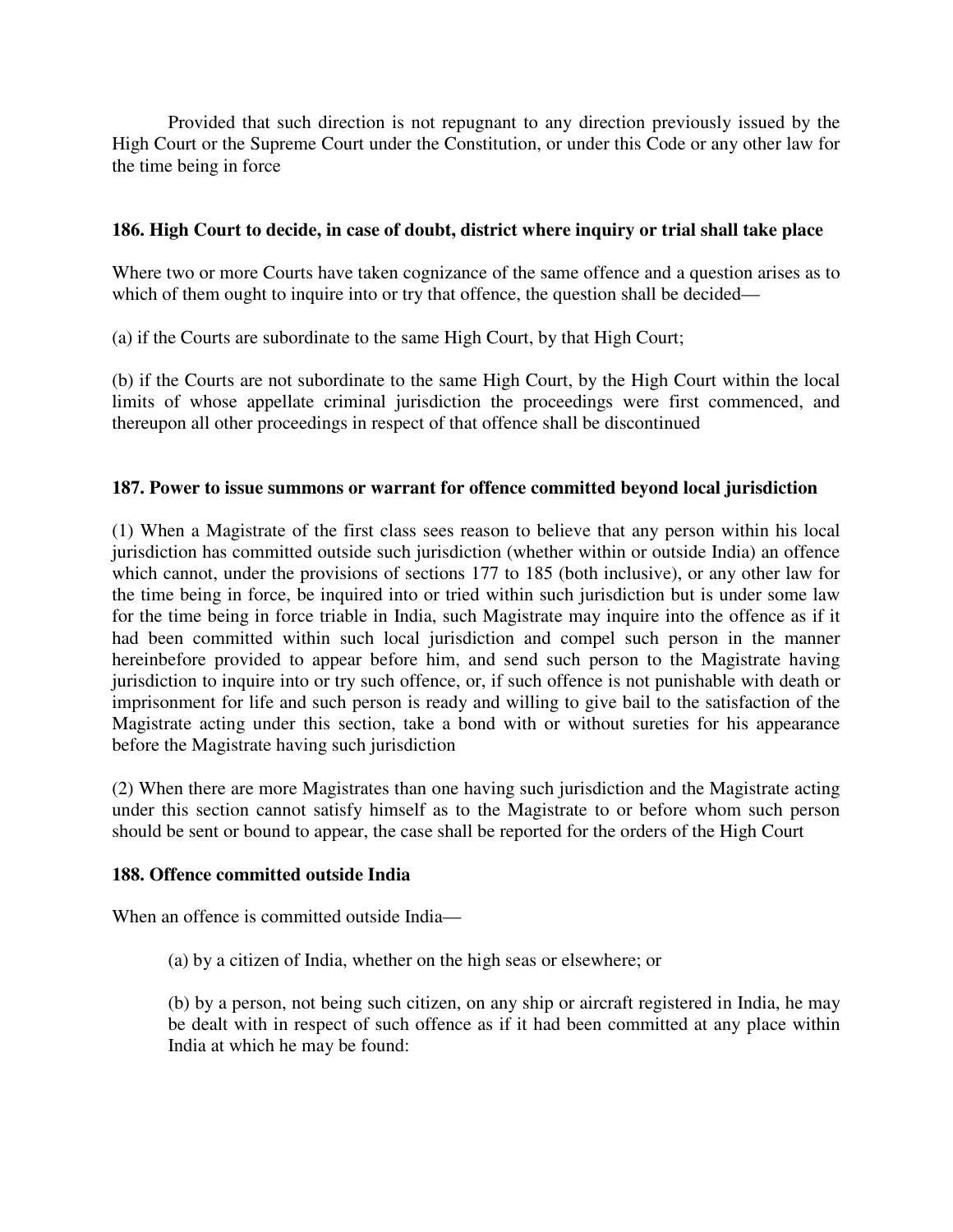Provided that, notwithstanding anything in any of the preceding sections of this Chapter, no such offence shall be inquired into or tried in India except with the previous sanction of the Central Government

#### **189. Receipt of evidence relating to offences committed outside India** –

When any offence alleged to have been committed in a territory outside India is being inquired into or tried under the provisions of section 188, the Central Government may, if it thinks fit, direct that copies of depositions made or exhibits produced before a judicial officer in or for that territory or before a diplomatic or consular representative of India in or for that territory shall be received as evidence by the Court holding such inquiry or trial in any case in which such Court might issue a commission for taking evidence as to the matters to which such depositions or exhibits relate

# **CHAPTER XIV - CONDITIONS REQUISITE FOR INITIATION OF PROCEEDINGS**

### **190. Cognizance of offences by Magistrates** -

(1) Subject to the provisions of this Chapter, any Magistrate of the first class, and any Magistrate of the second class specially empowered in this behalf under sub-section (2), may take cognizance of any offence—

- (a) upon receiving a complaint of facts which constitute such offence;
- (b) upon a police report of such facts;

(c) upon information received from any person other than a police officer, or upon his own knowledge, that such offence has been committed

(2) The Chief Judicial Magistrate may empower any Magistrate of the second class to take cognizance under sub-section (1) of such offences as are within his competence to inquire into or try

#### **State amendment**

#### **Punjab and Union Territory of Chandigarh:**

After section 190 insert the following section, namely:—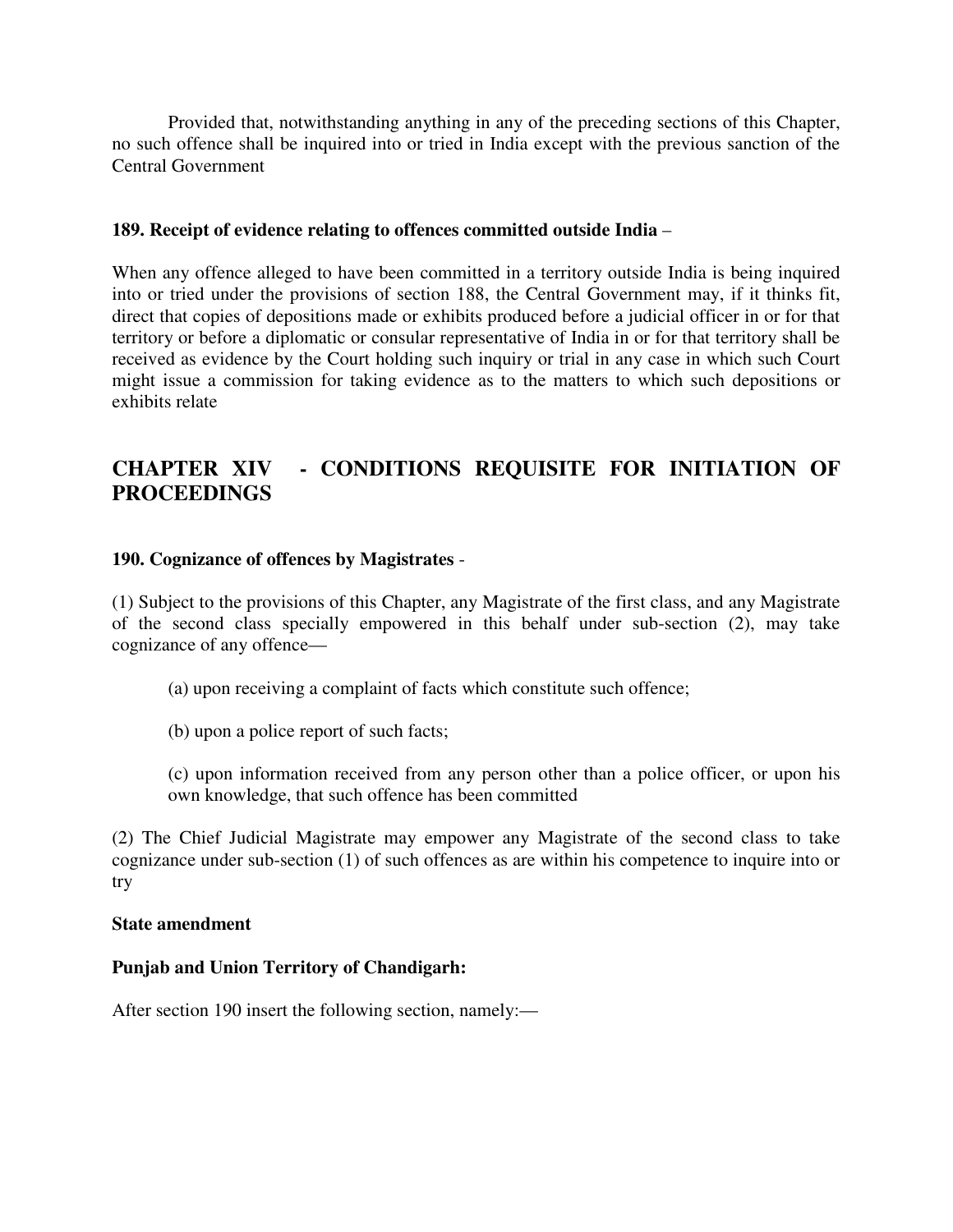#### **191. Transfer on application of the accused** –

When a Magistrate takes cognizance of an offence under clause (c) of sub-section (1) of section 190, the accused shall, before any evidence is taken, be informed that he is entitled to have the case inquired into or tried by another Magistrate, and if the accused or any of the accused, if there be more than one, objects to further proceedings before the Magistrate taking cognizance, the case shall be transferred to such other Magistrate as may be specified by the Chief Judicial Magistrate in this behalf

#### **STATE amendments**

**Punjab**:—In section 191, for the words "clause (c) of sub-section (1) of section 190" substitute the words "section 190A" and for the words "Magistrate" and "Chief Judicial Magistrate" substitute the words "Executive Magistrate" and "District Magistrate" wherever occurring

**Union Territory of Chandigarh:**—In section 191, for the words "clause (c) of sub-section (1) of section 191", substitute the words "section 191A" and for the words "Magistrate" and "Chief Judicial Magistrate" The words "Executive Magistrate" and "District Magistrate" respectively [*Vide* Punjab Act 22 of 1983 (wef 27-6-1983)

#### **192. Making over of cases to Magistrates** –

(1) Any Chief Judicial Magistrate may, after taking cognizance of an offence, make over the case for inquiry or trial to any competent Magistrate subordinate to him

(2) Any Magistrate of the first class empowered in this behalf by the Chief Judicial Magistrate may, after taking cognizance of an offence, make over the case for inquiry or trial to such other competent Magistrate as the Chief Judicial Magistrate may, by general or special order, specify, and thereupon such Magistrate may hold the inquiry or trial

#### **State amendments**

#### **Punjab:**

In section 192, for the words, "Chief Judicial Magistrate" and the words "Magistrate of the First Class" or Magistrate" wherever they occur, substitute the words "District Magistrate" and "Executive Magistrate" respectively

#### **Union Territory of Chandigarh:**

Section 192 shall be so read as if for the words "Chief Judicial Magistrate", and the words "Magistrate of the first class", or "Magistrate", wherever occurring, the words "District Magistrate" and "Executive Magistrate", respectively were substituted *Vide* Punjab Act 22 of 1983 (wef 27-6-1983)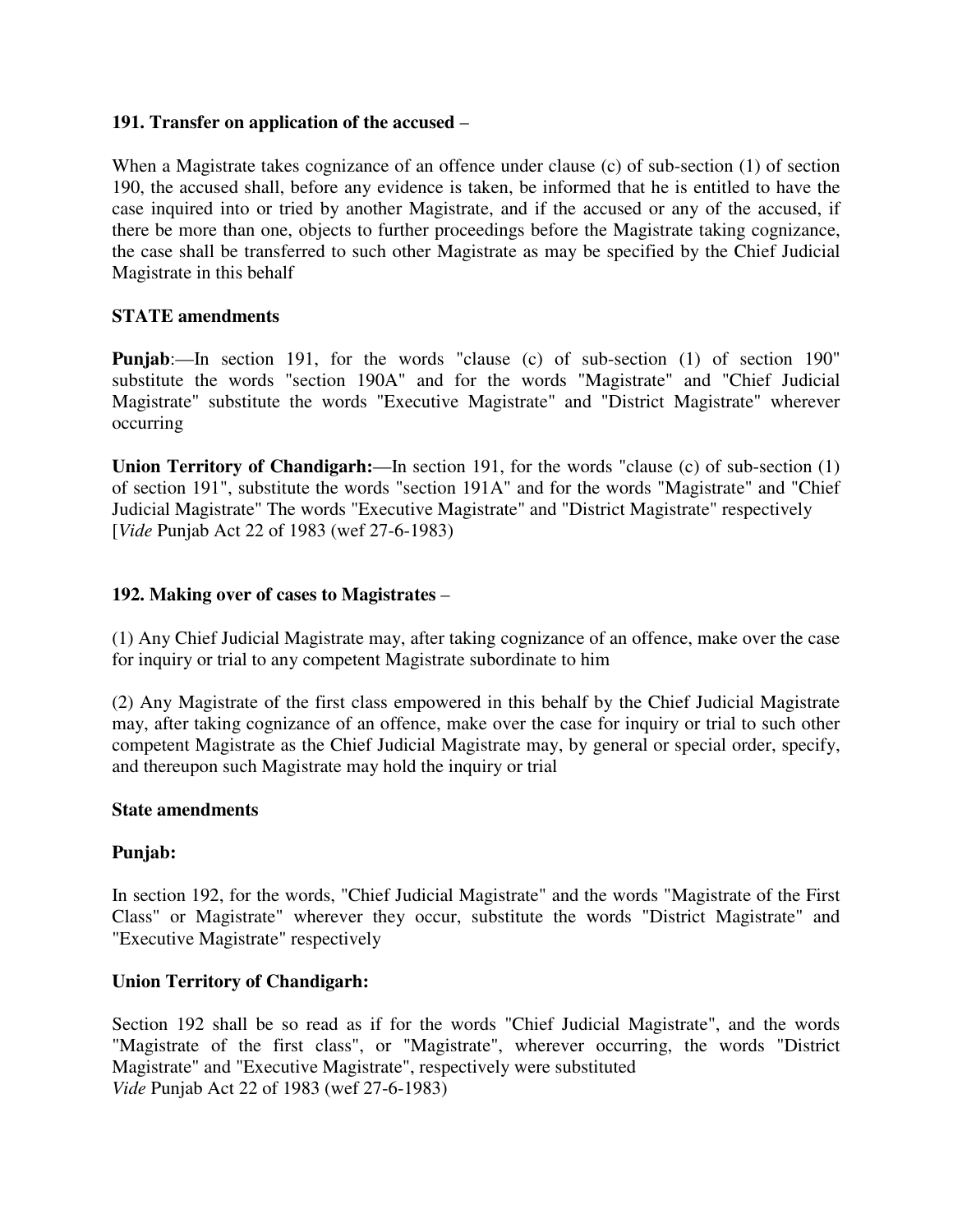#### **193. Cognizance of offences by Courts of Session**

Except as otherwise expressly provided by this Code or by any other law for the time being in force, no Court of Session shall take cognizance of any offence as a Court of original jurisdiction unless the case has been committed to it by a Magistrate under this Code

### **Comments**

A Court of Session to which a case is committed for trial by Magistrate can, without itself recording evidence, summon a person not named in Police Report under section 173 CrP (though named in FIR) to stand trial along with those already named therein such power is under section 193 of the Code and not under section 319 of the Code;" *Kishun Singh* v *State of Bihar*, 1993(1) Crimes 495 (SC)

### **194. Additional and Assistant Sessions Judges to try cases made over to them –**

An Additional Sessions Judge or Assistant Sessions Judge shall try such cases as the Sessions Judge of the division may, by general or special order, make over to him for trial or as the High Court may, by special order, direct him to try

### **195. Prosecution for contempt of lawful authority of public servants, for offences against public justice and for offences relating to documents given in evidence –**

(1) No Court shall take cognizance—

(a) (i) of any offence punishable under sections 172 to 188 (both inclusive)of the Indian Penal Code (45 of 1860), or

(ii) of any abetment of, attempt to commit, such offence, or

(iii) of any criminal conspiracy to commit, such offence, except on the complaint in writing of the public servant concerned or of some other public servant to whom he is administratively subordinate;

(b) (i) of any offence punishable under any of the following section of the Indian Penal Code (45 of 1860), namely, sections 193 to 196 (both inclusive), 199, 200, 205 to 211 (both inclusive) and 228, when such offence is alleged to have been committed in, or in relation to, any proceeding in any Court, or

(ii) of any offence described in section 463, or punishable under section 471, section 475 or section 476, of the said Code, when such offence is alleged to have been committed in respect of a document produced or given in evidence in a proceeding in any Court, or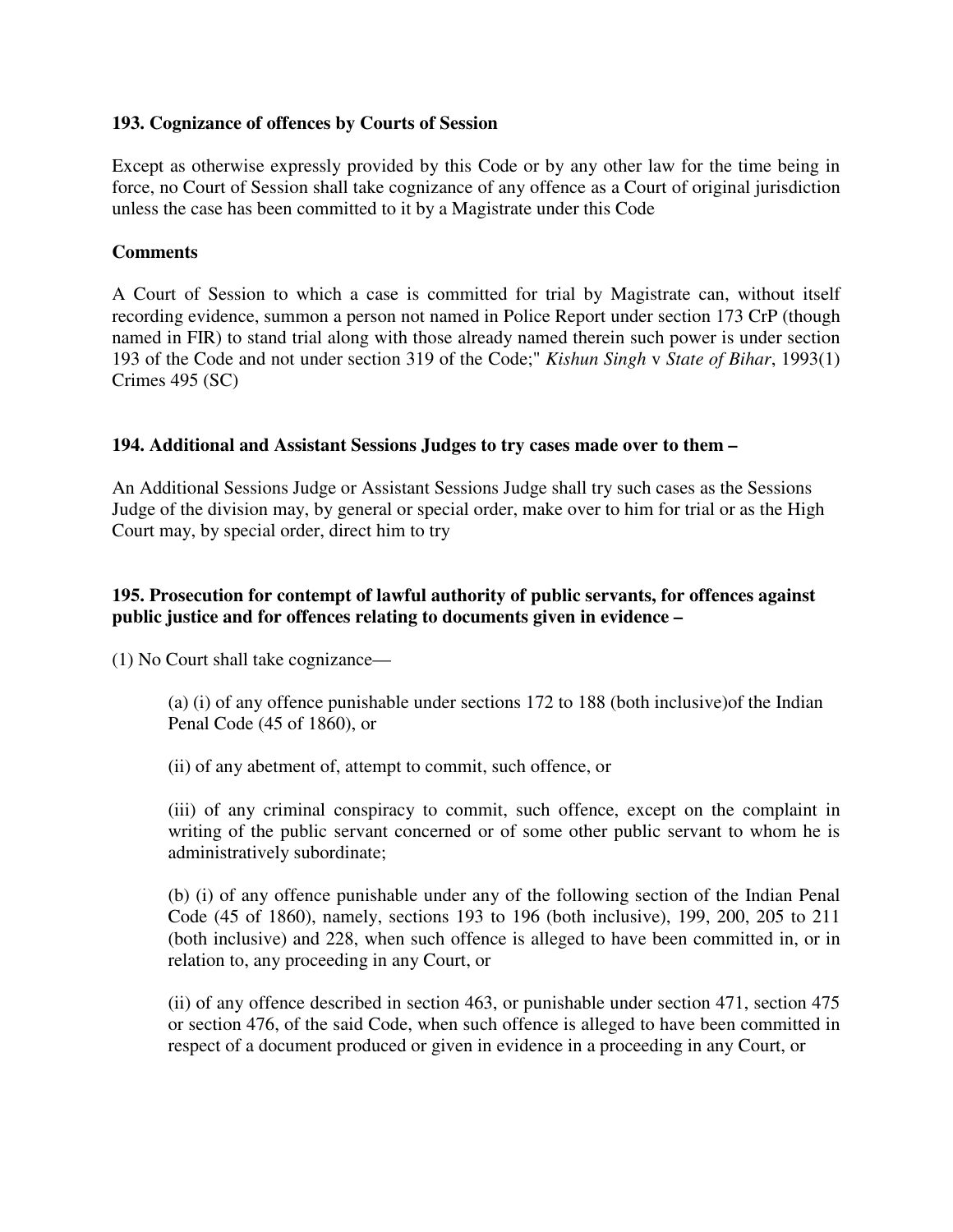(iii) of any criminal conspiracy to commit, or attempt to commit, or the abetment of, any offence specified in sub-clause (i) or sub-clause (ii), except on the complaint in writing of that Court, or of some other Court to which that Court is subordinate

(2) Where a complaint has been made by a public servant under clause (a) of sub-section (1) any authority to which he is administratively subordinate may order the withdrawal of the complaint and send a copy of such order to the Court; and upon its receipt by the Court, no further proceedings shall be taken on the complaint:

Provided that no such withdrawal shall be ordered if the trial in the Court of first instance has been concluded

(3) In clause (b) of sub-section (1), the term "Court" means a Civil, Revenue or Criminal Court, and includes a tribunal constituted by or under a Central, provincial or State Act if declared by that Act to be a Court for the purposes of this section

(4) For the purposes of clause (b) of sub-section (1), a Court shall be deemed to be subordinate to the Court to which appeals ordinarily lie from appealable decrees or sentences of such former Court, or in the case of a civil Court from whose decrees no appeal ordinarily lies, to the principal Court having ordinary original civil jurisdiction within whose local jurisdiction such Civil Court is situate:

Provided that—

(a) where appeals lie to more than one Court, the Appellate Court of inferior jurisdiction shall be the Court to which such Court shall be deemed to be subordinate;

(b) where appeals lie to a civil and also to a Revenue Court, such Court shall be deemed to be subordinate to the civil or Revenue Court according to the nature of the case or proceeding in connection with which the offence is alleged to have been committed

# **Comments**

(i) As the document alleged to have been forged was not produced in the Court the provisions of section 195(1)(b)(ii) have no application; *Sushil Kumar* v *State of Haryana*, (1988) Cr LJ 427 : AIR 1988 SC 419

(ii) Section 195(3) provides a pre-condition for taking cognizance of offence under section 193 of the Code; *Chandrapal Singh* v *Maharaj Singh*, AIR 1962 SC 1238 : (1982) Cr LJ 1731: (1982) 1 SCC 466: 1982 SCC (Cr) 249: 1982 Cr LR (SC) 126

(iii) Clubbing of other cognizable offences would not be permissible to evade the provisions of section 195 of the Code; *Barappa* v *State of Karnataka*, (1997) 2 Crimes 575 (Kant)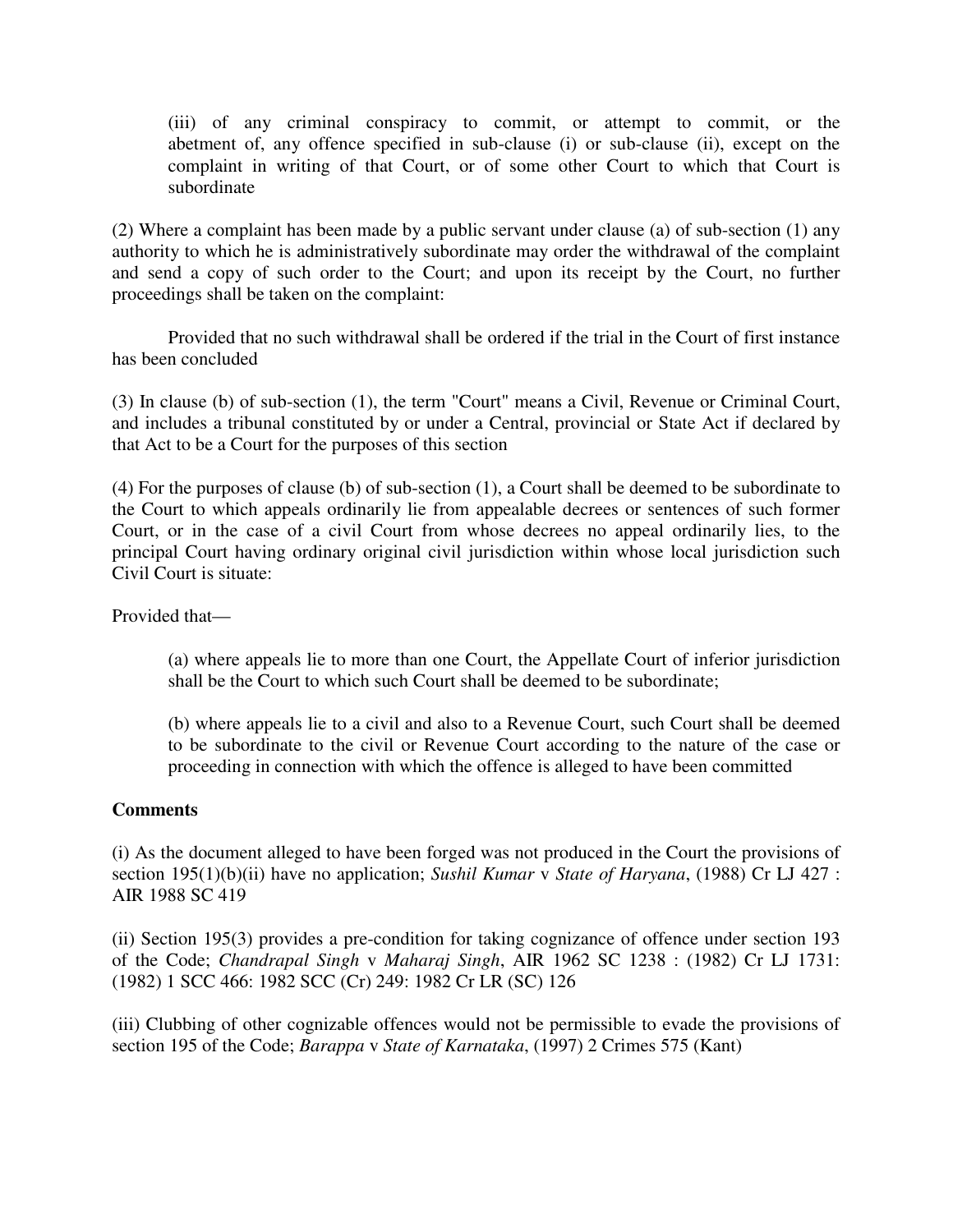(iii) Section 340 Cr P prescribed the procedure as to how a complaint may be preferred under section 195 Cr P while under section 195 Cr P it is open to the Court before which the offence was committed to prefer a complaint for the prosecution of the offender Provisions under section 195 Cr P are mandatory and no Court can take cognizance of offences referred to therein; *MS Ahlawat* v *State of Haryana*, AIR 2000 SC 168: 2000 Cr LJ 388 (SC)

#### **196. Prosecution for offences against the State and for criminal conspiracy to commit such offence**

(1) No Court shall take cognizance of—

(a) any offence punishable under Chapter VI or under section 153A, section 295A or subsection (1) of section 505 of the Indian Penal Code (45 of 1860), or

(b) a criminal conspiracy to commit such offence, or

(c) any such abetment, as is described in section 108A of the Indian Penal Code (45 of 1860), except with the previous sanction of the Central Government or of the State Government

(1A) No Court shall take cognizance of —

(a) any offence punishable under section 153B or sub-section (2) or sub-section (3) of section 505 of the Indian Penal Code (45 of 1860), or

(b) a criminal conspiracy to commit such offence, except with the previous sanction of the Central Government or of the State Government or of the District Magistrate

(2) No Court shall take cognizance of the offence of any criminal conspiracy punishable under section 120B of the Indian Penal Code (45 of 1860), other than a criminal conspiracy to commit an offence punishable with death, imprisonment for life or rigorous imprisonment for a term of two years or upwards, unless the State Government or the District Magistrate has consented in writing to the initiation of the proceeding:

Provided that where the criminal conspiracy is one to which the provisions of section 195 apply, no such consent shall be necessary

(3) The Central Government or the State Government may, before according sanction under subsection (1) or sub-section (1A) and the District Magistrate may, before according sanction under sub-section (1A) and the State Government or the District Magistrate may, before giving consent under sub-section (2), order a preliminary investigation by a police officer not being below the rank of Inspector, in which case such police officer shall have the powers referred to in subsection (3) of section 155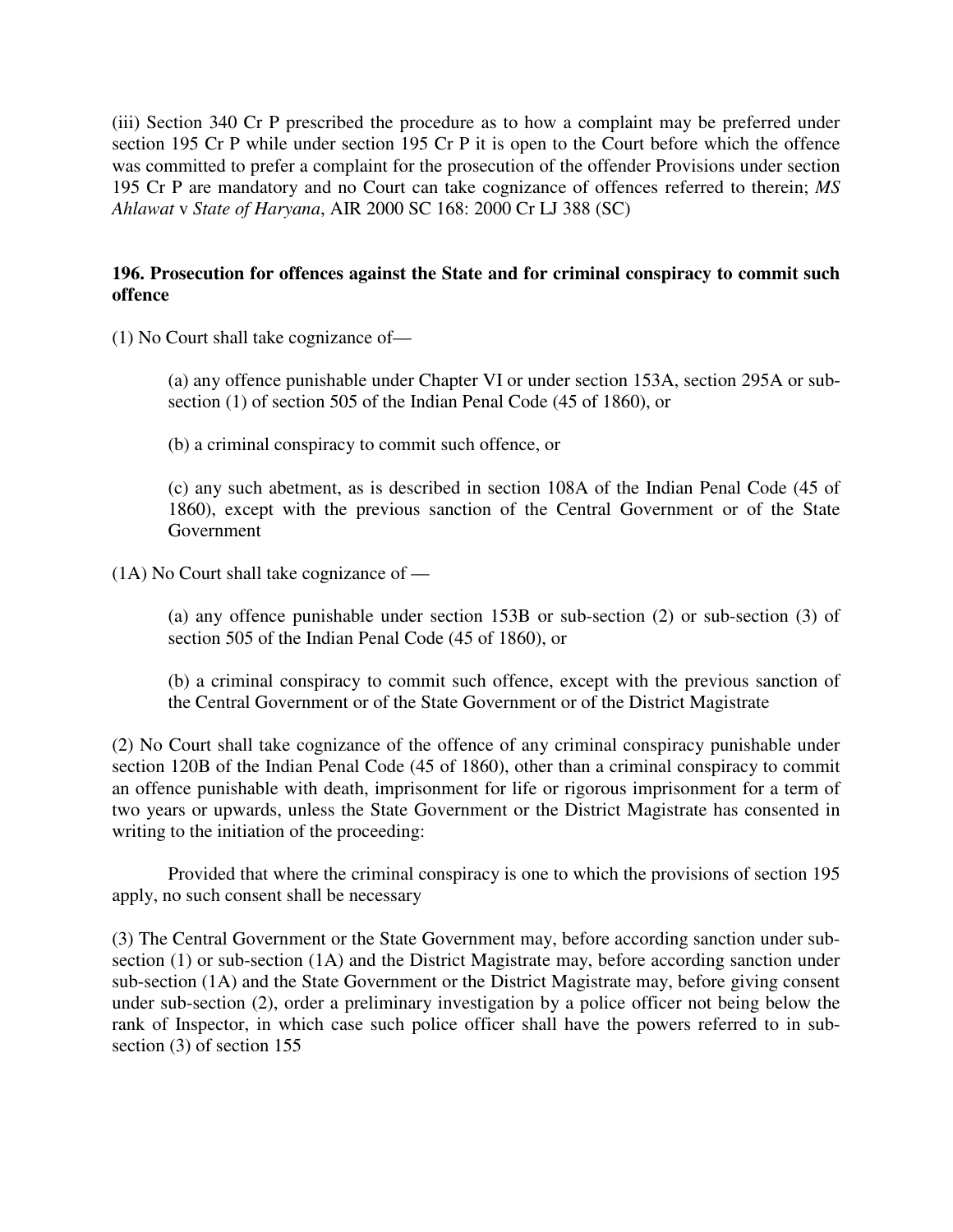#### **197. Prosecution of Judges and public servants** –

(1) When any person who is or was a Judge or Magistrate or a public servant not removable from his office save by or with the sanction of the Government is accused of any offence alleged to have been committed by him while acting or purporting to act in the discharge of his official duty, no Court shall take cognizance of such offence except with the previous sanction—

(a) in the case of a person who is employed or, as the case may be, was at the time of commission of the alleged offence employed, in connection with the affairs of the Union, of the Central Government;

(b) in the case of a person who is employed or, as the case may be, was at the time of commission of the alleged offence employed, in connection with the affairs of a State, of the State Government:

Provided that where the alleged offence was committed by a person referred to in clause (b) during the period while a Proclamation issued under clause (1) of Article 356 of the Constitution was in force in a State, clause (b) will apply as if for the expression "State Government" occurring therein, the expression "Central Government" were substituted

(2) No Court shall take cognizance of any offence alleged to have been committed by any member of the Armed Forces of the Union whole acting or purporting to act in the discharge of his official duty, except with the previous sanction of the Central Government

(3) The State Government may, by notification, direct that the provisions of sub-section (2) shall apply to such class or category of the members of the Forces charged with the maintenance of public order as may be specified therein, wherever they may be serving, and thereupon the provisions of that sub-section will apply as if for the expression "Central Government" occurring therein, the expression "State Government" were substituted

(3A) Notwithstanding anything contained in sub-section (3), no Court shall take cognizance of any offence, alleged to have been committed by any member of the Forces charged with the maintenance of public order in a State while acting or purporting to act in the discharge of his official duty during the period while a Proclamation issued under clause (1) of article 356 of the Constitution was in force therein, except with the previous sanction of the Central Government

(3B) Notwithstanding anything to the contrary contained in this Code or any other law, it is hereby declared that any sanction accorded by the State Government or any cognizance taken by a Court upon such sanction, during the period commencing on the 20th day of August, 1991 and ending with the date immediately preceding the date on which the Code of Criminal Procedure (Amendment) Act, 1991, receives the assent of the President, with respect to an offence alleged to have been committed during the period while a Proclamation issued under clause (1) of article 356 of the Constitution was in force in the State, shall be invalid and it shall be competent for the Central Government in such matter to accord sanction and for the Court to take cognizance thereon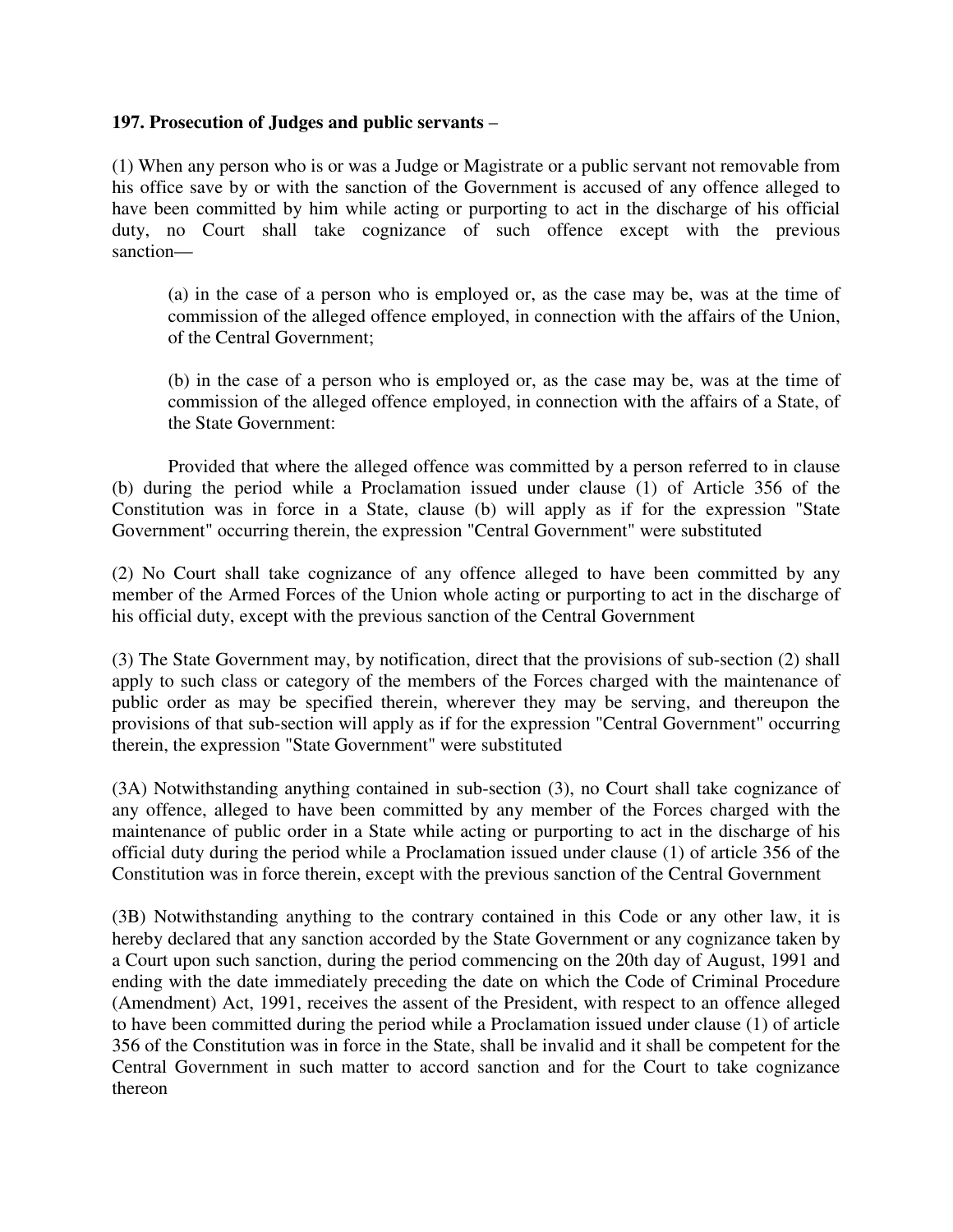(4) The Central Government or the State Government, as the case may be, may determine the person by whom, the manner in which, and the offence or offences for which, the prosecution of such Judge, Magistrate or public servant is to be conducted, and may specify the Court before which the trial is to be held

### **STATE AMENDMENTS**

#### **Assam:**

For sub-section (3) of section 197, the following sub-section shall be substituted, namely:— "(3) The State Government may, by notification, direct that the provisions of sub-section (2) shall apply—

(a) to such class or category of the members of the Forces charged with the maintenance of public order, or

(b) to such class or category of other public servants [not being persons to whom the provisions of sub-section (1) or sub-section (2) apply charged with the maintenance of public order, as may be specified in the notification wherever they may be serving, and thereupon the provisions of sub-section (2) shall apply as if for the expression Central Government occurring therein, the expression State Government were substituted"

[*Vide* President's Act 3 of 1980 (wef 5-6-1980)

#### **Maharashtra:**

After section 197, the following section shall be inserted, namely:—

# **198. Prosecution for offences against marriage**

(1) No Court shall take cognizance of an offence punishable under Chapter XX of the Indian Penal Code (45 of 1860) except upon a complaint made by some person aggrieved by the offence:

Provided that—

(a) where such person is under the age of eighteen years, or is an idiot or a lunatic, or is from sickness or infirmity unable to make a complaint, or is a woman who, according to the local customs and manners, ought not to be compelled to appear in public, some other person may, with the leave of the Court, make a complaint on his or her behalf;

(b) where such person is the husband and he is serving in any of the Armed Forces of the Union under conditions which are certified by his Commanding Officer as precluding him from obtaining leave of absence to enable him to make a complaint in person, some other person authorised by the husband in accordance with the provisions of sub-section (4) may make a complaint on his behalf;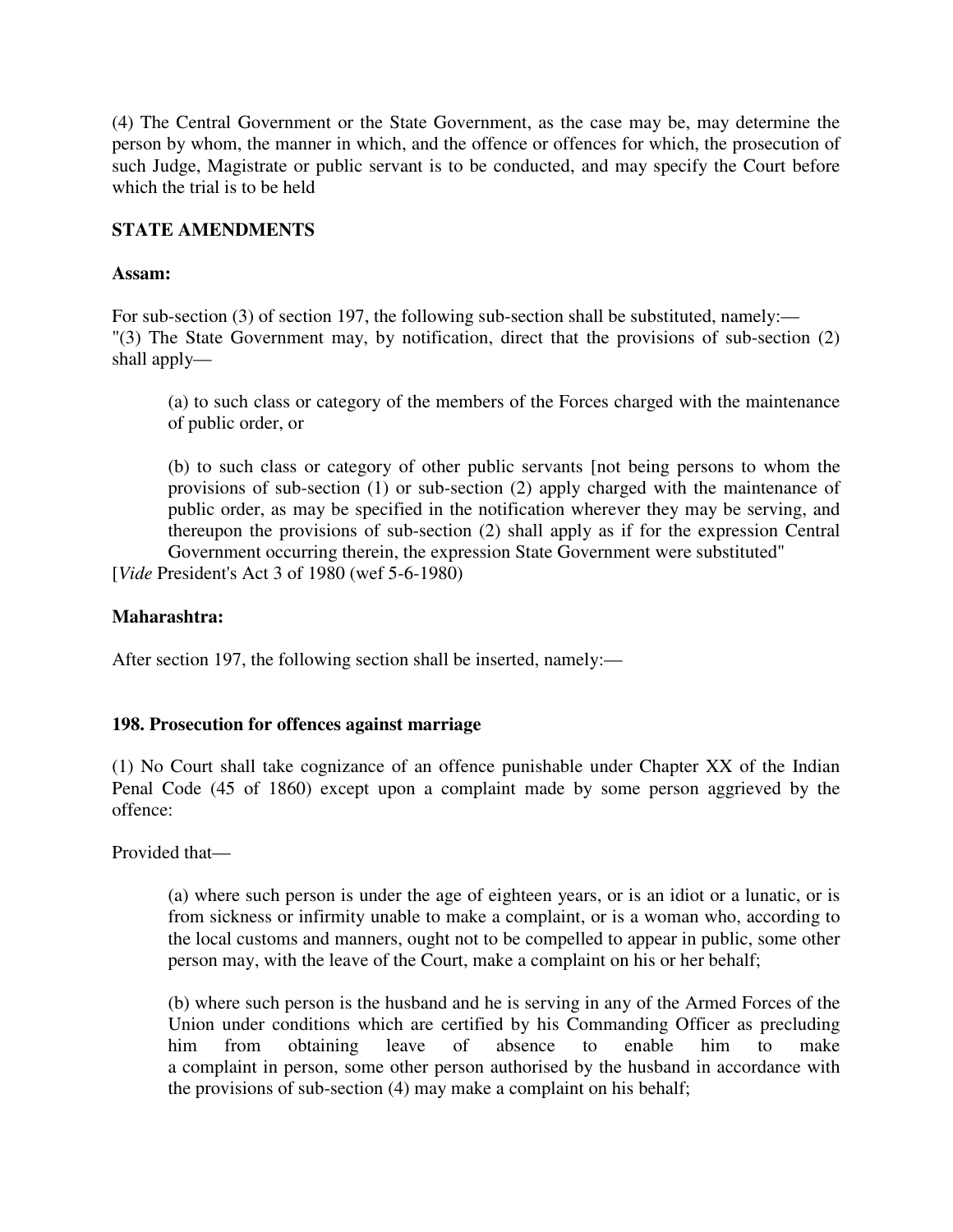(c) where the person aggrieved by an offence punishable under section 494 or section 495 of the Indian Penal Code (45 of 1860) is the wife, complaint may be made on her behalf by her father, mother, brother, sister, son or daughter or by her father's or mother's, brother or sister , with the leave of the Court, by any other person related to her by blood, marriage or adoption

(2) For the purpose of sub-section (1), no person other than the husband of the woman shall be deemed to be aggrieved by any offence punishable under section 497 or section 498 of the said Code:

Provided that in the absence of the husband, some person who had care of the woman on his behalf at the time when such offence was committed may, with the leave of the Court, make a complaint on his behalf

(3) When in any case falling under clause (a) of the proviso to sub-section (1), the complaint is sought to be made on behalf of a person under the age of eighteen years or of a lunatic by a person who has not been appointed or declared by a competent authority to be the guardian of the person of the minor or lunatic, and the Court is satisfied that there is a guardian so appointed or declared, the Court shall, before granting the application for leave, cause notice to be given to such guardian and give him a reasonable opportunity of being heard

(4) The authorisation referred to in clause (b) of the proviso to sub-section (1), shall be in writing, shall be signed or otherwise attested by the husband, shall contain a statement to the effect that he has been informed of the allegations upon which the complaint is to be founded, shall be countersigned by his Commanding Officer, and shall be accompanied by a certificate signed by that Officer to the effect that leave of absence for the purpose of making a complaint in person cannot for the time being be granted to the husband

(5) Any document purporting to be such an authorisation and complying with the provisions of sub-section (4), and any document purporting to be a certificate required by that sub-section shall, unless the contrary is proved, be presumed to be genuine and shall be received in evidence

(6) No Court shall take cognizance of an offence under section 376 of the Indian Penal Code (45 of 1860), where such offence consists of sexual inter-course by a man with his own wife, the wife being under fifteen years of age, if more than one year has elapsed from the date of the commission of the offence

(7) The provisions of this section apply to the abetment of, or attempt to commit, an offence as they apply to the offence

# **198A. Prosecution of offences under section 498A of the Indian Penal Code**

No Court shall take cognizance of an offence punishable under section 498A of the Indian Penal Code (45 of 1860) except upon a police report of facts which constitute such offence or upon a complaint made by the person aggrieved by the offence or by her father, mother, brother, sister or by her father's or mother's brother or sister or, with the leave of the Court, by any other person related to her by blood, marriage or adoption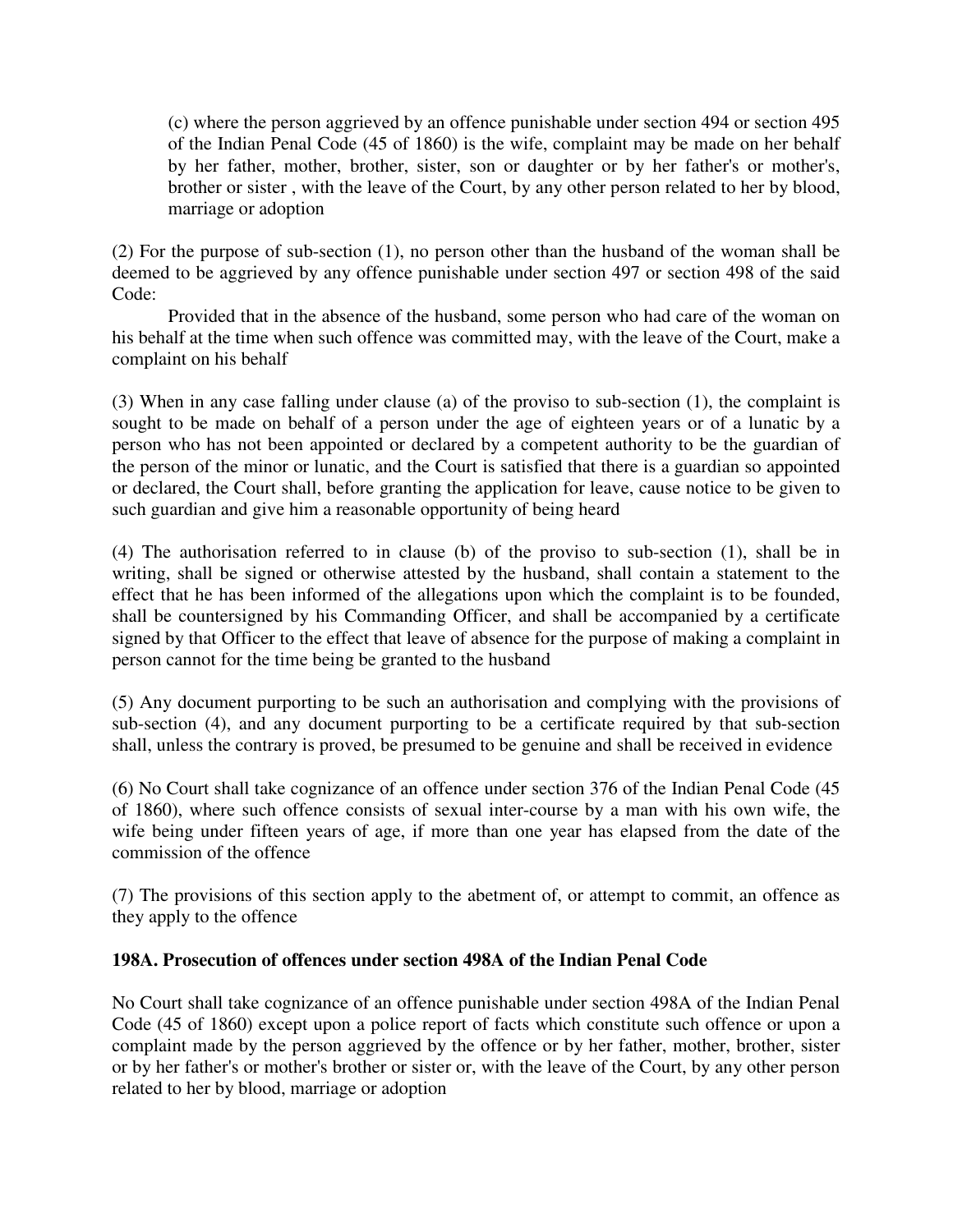#### **199. Prosecution for defamation** -

(1) No Court shall take cognizance of an offence punishable under Chapter XXI of the Indian Penal Code (45 of 1860) except upon a complaint made by some person aggrieved by the offence:

Provided that where such person is under the age of eighteen years, or is an idiot or a lunatic, or is from sickness or infirmity unable to make a complaint, or is a woman who, according to the local customs and manners, ought not to be compelled to appear in public, some other person may, with the leave of the Court, make a complaint on his or her behalf

(2) Notwithstanding anything contained in this Code, when any offence falling under Chapter XXI of the Indian Penal Code (45 of 1860) is alleged to have been committed against a person who, at the time of such commission, is the President of India, the Vice-President of India, the Government of a State, the Administrator of a Union territory or a Minister of the Union or of a State or of a Union territory, or any other public servant employed in connection with the affairs of the Union or of a State in respect of his conduct in the discharge of his public functions a Court of Session may take cognizance of such offence, without the case being committed to it, upon a complaint in writing made by the Public Prosecutor

(3) Every complaint referred to in sub-section (2) shall set forth the facts which constitute the offence alleged, the nature of such offence and such other particulars as are reasonably sufficient to give notice to the accused of the offence alleged to have been committed by him

(4) No complaint under sub-section (2) shall be made by the Public Prosecutor except with the previous sanction—

(a) of the State Government, in the case of a person who is or has been the Governor of that State or a Minister of that Government;

(b) of the State Government, in the case of any other public servant employed in connection with the affairs of the State;

(c) of the Central Government, in any other case

(5) No Court of Session shall take cognizance of an offence under sub-section (2) unless the complaint is made within six months from the date on which the offence is alleged to have been committed

(6) Nothing in this section shall affect the right of the person against whom the offence is alleged to have been committed, to make a complaint in respect of that offence before a Magistrate having jurisdiction or the power of such Magistrate to take cognizance of the offence upon such complaint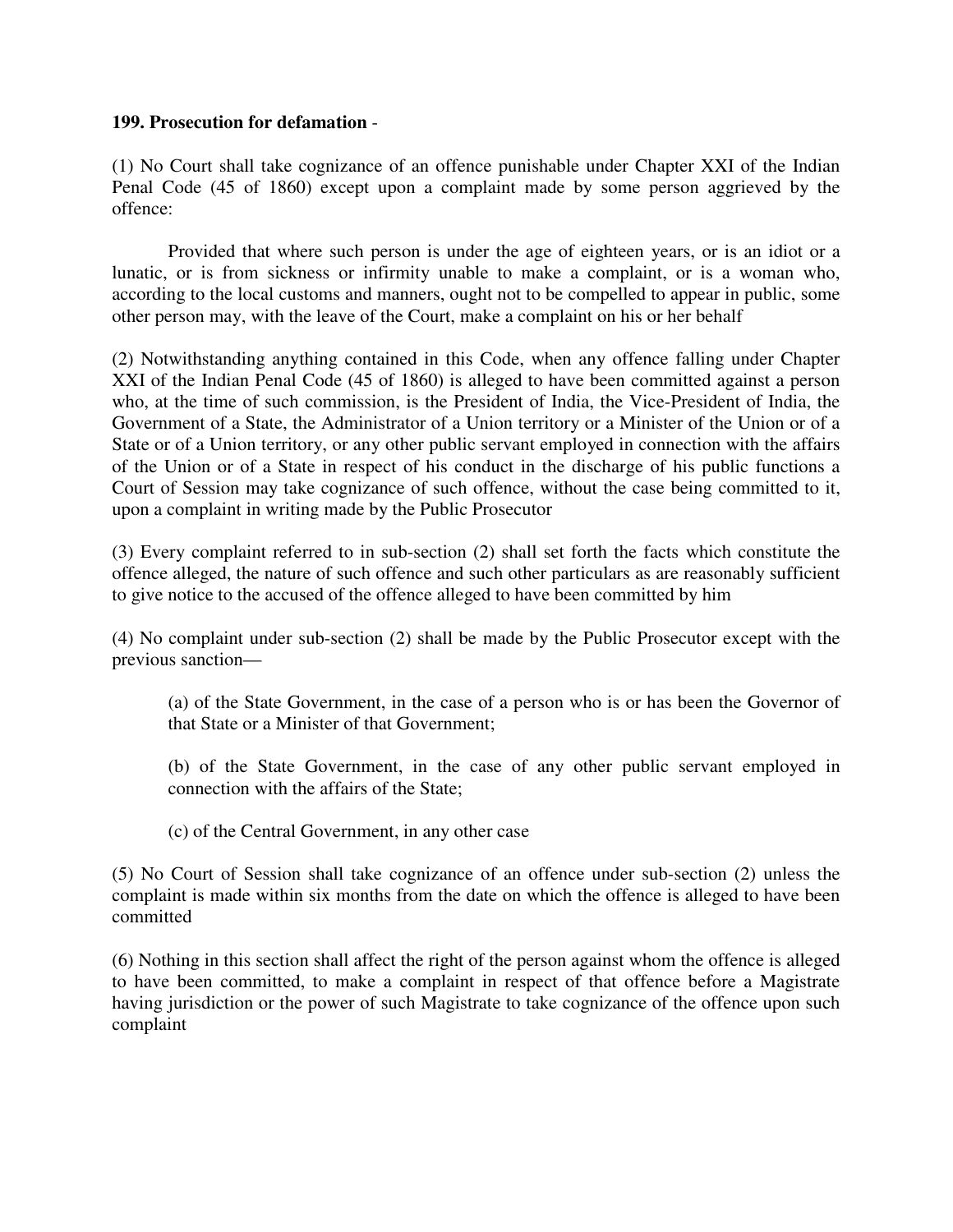# **CHAPTER XV - COMPLAINTS TO MAGISTRATES**

#### **200. Examination of complainant** -

A Magistrate taking cognizance of an offence on complaint shall examine upon oath the complainant and the witnesses present, if any, and the substance of such examination shall be reduced to writing and shall be signed by the complainant and the witnesses, and also by the Magistrate:

Provided that, when the complaint is made in writing, the Magistrate need not examine the complainant and the witnesses—

(a) if a public servant acting or purporting to act in the discharge of his official duties or a Court has made the complaint; or

(b) if the Magistrate makes over the case for inquiry or trial to another Magistrate under section 192:

Provided further that if the Magistrate makes over the case to another Magistrate under section 192 after examining the complainant and the witnesses, the latter Magistrate need not re-examine them

#### **201. Procedure by Magistrate not competent to take cognizance of the case** -

If the complaint is made to a Magistrate who is not competent to take cognizance of the offence he shall,—

(a) if the complaint is in writing, return it for presentation to the proper Court with an endorsement to that effect;

(b) if the complaint is not in writing, direct the complainant to the proper Court

#### **202. Postponement of issue of process**

(1) Any Magistrate, on receipt of a complaint of an offence of which he is authorised to take cognizance or which has been made over to him under section 192, may, if he thinks fit, postpone the issue of process against the accused, and either inquire into the case himself or direct an investigation to be made by a police officer or by such other person as he thinks fit, for the purpose of deciding whether or not there is sufficient ground for proceeding:

Provided that no such direction for investigation shall be made,—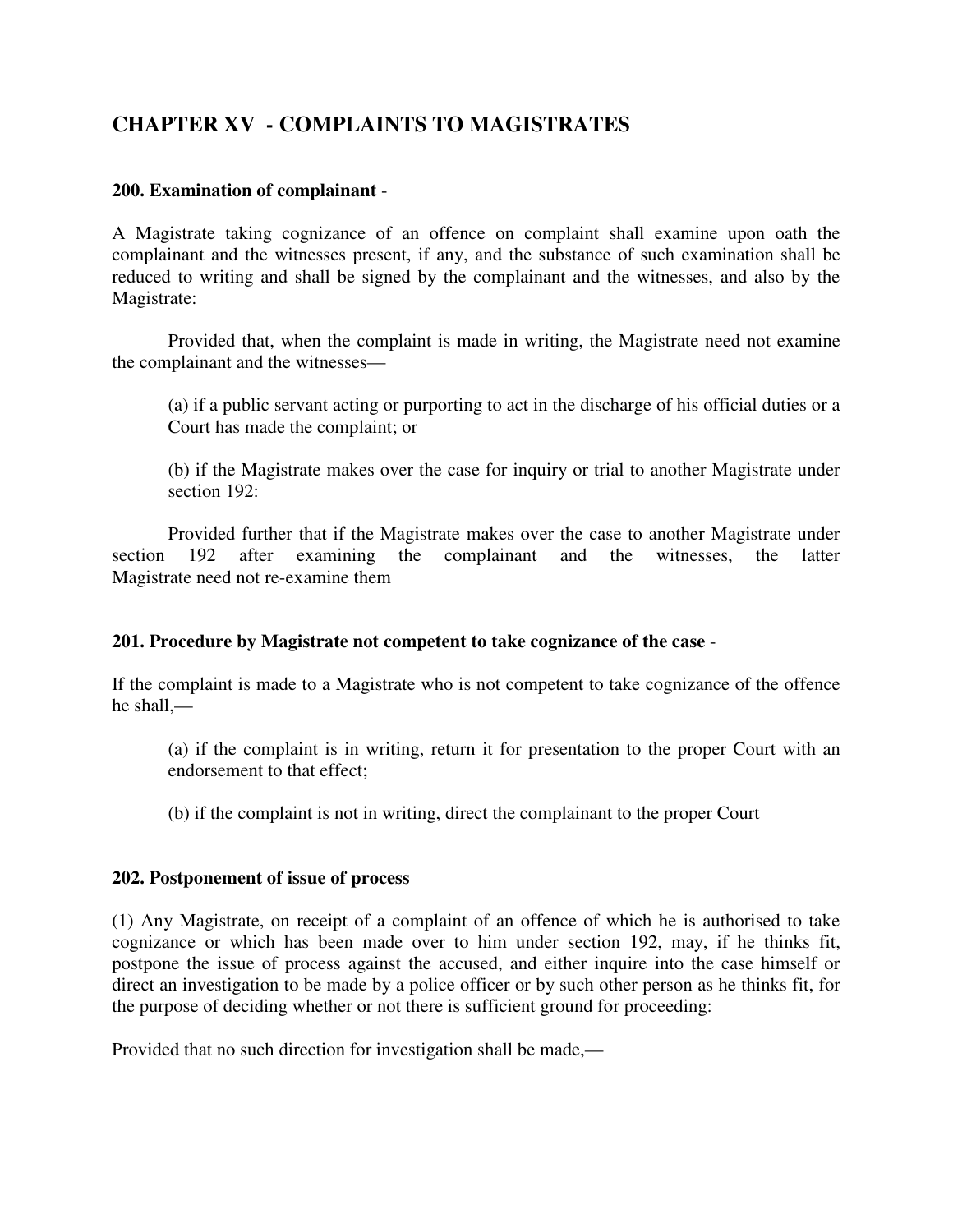(a) where it appears to the Magistrate that the offence complained of is triable exclusively by the Court of Sessions; or

(b) where the complaint has not been made by a Court, unless the complainant and the witnesses present (if any) have been examined on oath under section 200

(2) In an inquiry under sub-section (1), the Magistrate may, if he thinks fit, take evidence of witness on oath:

Provided that if it appears to the Magistrate that the offence complained of is triable exclusively by the Court of Session, he shall call upon the complainant to produce all his witnesses and examine them on oath

(3) If an investigation under sub-section (1) is made by a person not being a police officer, he shall have for that investigation all the powers conferred by this Code on an officer in charge of a police station except the power to arrest without warrant

#### **203. Dismissal of complaint -**

If, after considering the statements on oath (if any) of the complainant and of the wit nesses and the result of the inquiry or investigation (if any) under section 202, the Magistrate is of opinion that there is no sufficient ground for proceeding, he shall dismiss the complaint, and in every such case he shall briefly record his reasons for so doing

#### **Comments**

An order of dismissal under section 203 of the Code is no bar to the entertainment of a second complaint on the same facts but it will be entertained only in exceptional circumstances; *Mohinder Singh* v *State* (*Chandigarh Admn*), (1997) 3 Crimes 142 (P&H)

# **CHAPTER XVI - COMMENCEMENT OF PROCEEDINGS BEFORE MAGISTRATES**

#### **204. Issue of process** –

(1) If in the opinion of a Magistrate taking cognizance of an offence there is sufficient ground for proceeding, and the case appears to be—

(a) a summons-case, he shall issue his summons for the attendance of the accused, or

(b) a warrant-case, he may issue a warrant, or, if he thinks fit, a summons, for causing the accused to be brought or to appear at a certain time before such Magistrate or (if he has no jurisdiction himself) some other Magistrate having jurisdiction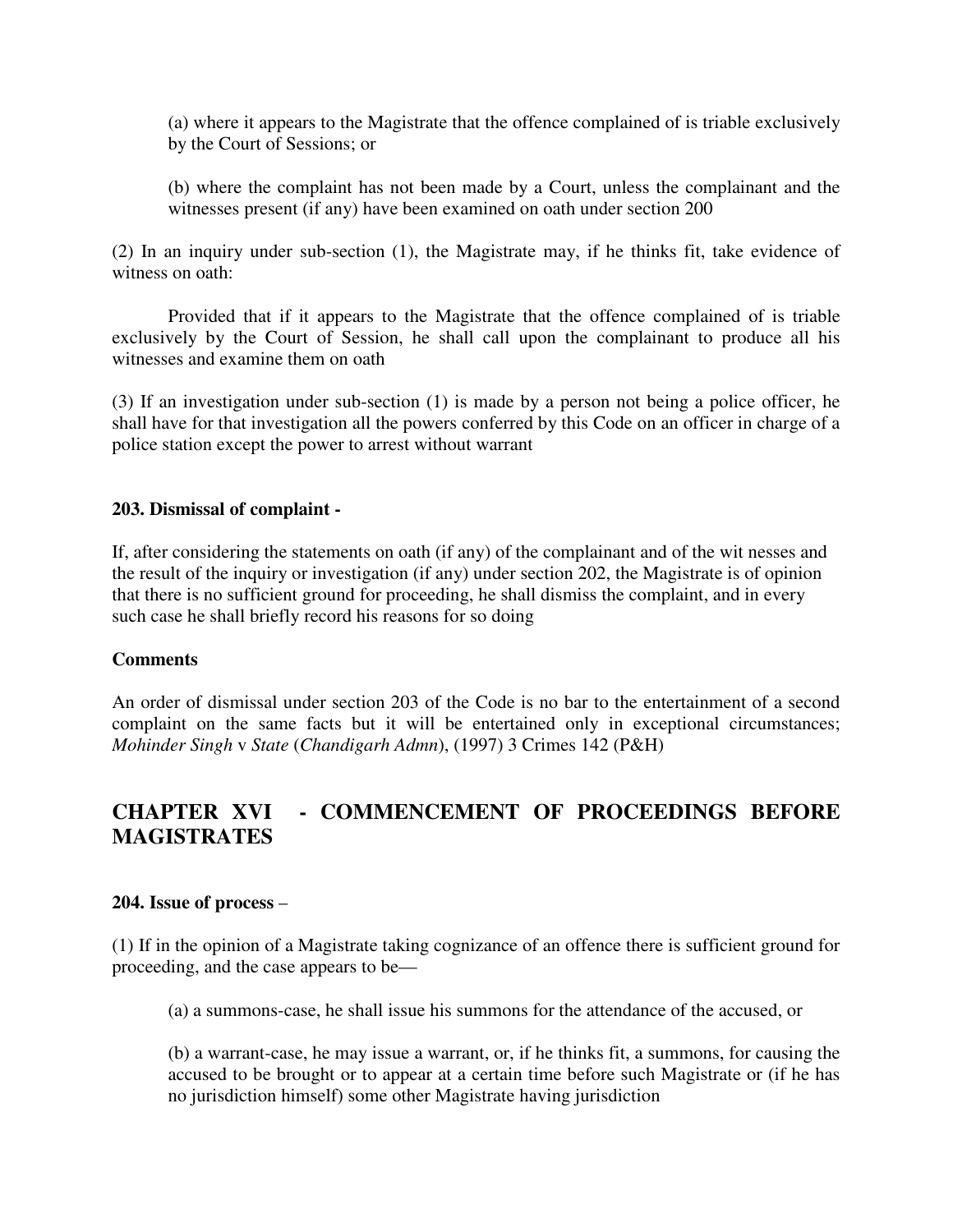(2) No summons or warrant shall be issued against the accused under sub-section (1) until a list of the prosecution witnesses has been filed

(3) In a proceeding instituted upon a complaint made in writing, every summons or warrant issued under sub-section (1) shall be accompanied by a copy of such complaint

(4) When by any law for the time being in force any process-fees or other fees are payable, no process shall be issued until the fees are paid and, if such fees are not paid within a reasonable time, the Magistrate may dismiss the complaint

(5) Nothing in this section shall be deemed to affect the provisions of section 87

### **Comments**

(i) A summoning order passed by Magistrate under section 204 of the Code cannot necessarily be treated to be an interlocutory order thereby completely barring a revision against the same in view of the bar under section 397 (2) of the Code The test to examine whether such an order is an interlocutory order or not is that if the decision against such an order finally terminates the criminal proceedings, it would not be treated as an interlocutory order On the other hand if decision given either way would still allow the proceedings to go on then the order would not be a final order but an interlocutory order and then a revision against such an order would be barred under section 397(2) of the Code; *Umakant Panday* v *A JM*, (1997) 2 Crimes 27 (All)

(ii) Even after issue of process in summons case the accused can plead of absence of any triable case against him and the Magistrate, on being satisfied on reconsideration of the complaint, has discretionary power to order, dropping of the proceedings against the accused; *Awadhesh Prasad Singh* alias *Awadhesh Prasad Sharma v State of Bihar,* (1997) 3 Crimes 70 (Pat)

(iii) Accused are responsible for the conduct of business the necessary requirement issue process against the company is fulfilled Rejection of recalling of process issued against petitioner is proper; *Orient Syntex Ltd* v *Besant Capital Tech Ltd*, 2000 Cr LJ 210 (Bom)

#### **205. Magistrate may dispense with personal attendance of accused** -

(1) Whenever a Magistrate issues a summons, he may, if he sees reason so to do, dispense with the personal attendance of the accused and permit him to appear by his pleader

(2) But the Magistrate inquiring into or trying the case may, in his discretion, at any stage of the proceedings, direct the personal attendance of the accused, and, if necessary, enforce such attendance in the manner hereinbefore provided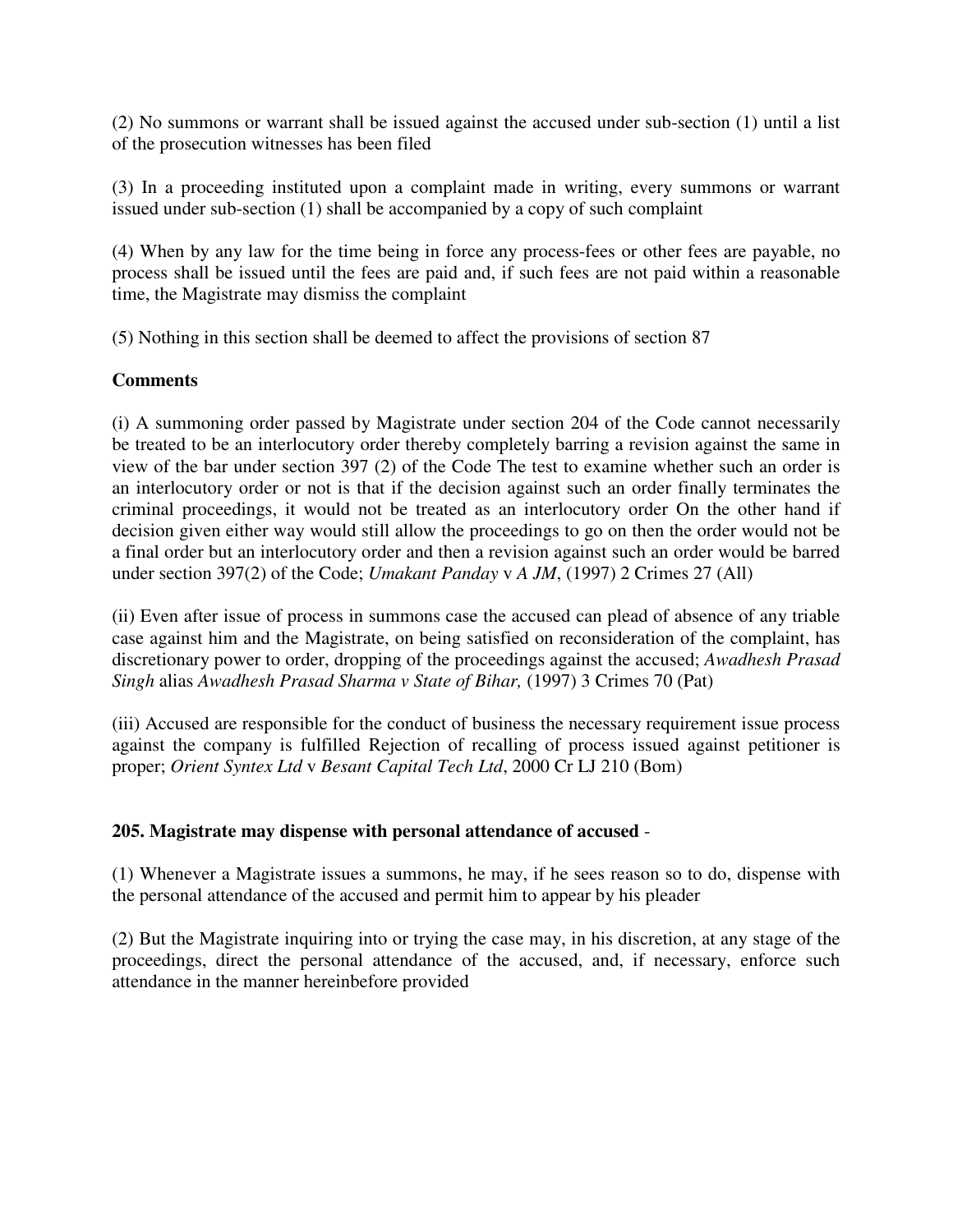#### **206. Special summons in cases of petty offence** –

(1) If, in the opinion of a Magistrate taking cognizance of a petty offence, the case may be summarily disposed of under section 260, the Magistrate shall, except where he is, for reasons to be recorded in writing of a contrary opinion, issue summons to the accused requiring him either to appear in person or by pleader before the Magistrate on a specified date, or if he desires to plead guilty to the charge without appearing before the Magistrate, to transmit before the specified date, by post or by messenger to the Magistrate, the said plea in writing and the amount of fine specified in the summons or if he desires to appear by pleader and to plead guilty to the charge through such pleader, to authorise, in writing, the pleader to plead guilty to the charge on his behalf and to pay the fine through such pleader:

Provided that the amount of the fine specified in such summons shall not exceed one hundred rupees

(2) For the purposes of this section, "petty offence" means any offence punishable only with fine not exceeding one thousand rupees, but does not include any offence so punishable under the Motor Vehicles Act, 1939<sup>1</sup>, or under any other law which provides for convicting the accused person in his absence on a plea of guilty

(3) The State Government may, by notification, specially empower any Magistrate to exercise the powers conferred by sub-section (1) in relation to any offence which is compoundable under section 320 or any offence punishable with imprisonment for a term not exceeding three months, or with fine or with both where the Magistrate is of opinion that, having regard to the facts and circumstances of the case, the imposition of fine only would meet the ends of justice

#### **207. Supply to the accused of copy of police report and other documents**

In any case where the proceeding has been instituted on a police report, the Magistrate shall without delay furnish to the accused, free of cost, a copy of each of the following:—

(i) the police report;

(ii) the first information report recorded under section 154;

(iii) the statements recorded under sub-section (3) of section 161 of all persons whom the prosecution proposes to examine as its witnesses, excluding therefrom any part in regard to which a request for such exclusion has been made by the police officer under subsection (6) of section 173;

(iv) the confessions and statements, if any, recorded under section 164;

(v) any other document or relevant extract thereof forwarded to the Magistrate with the police report under sub-section (5) of section 173: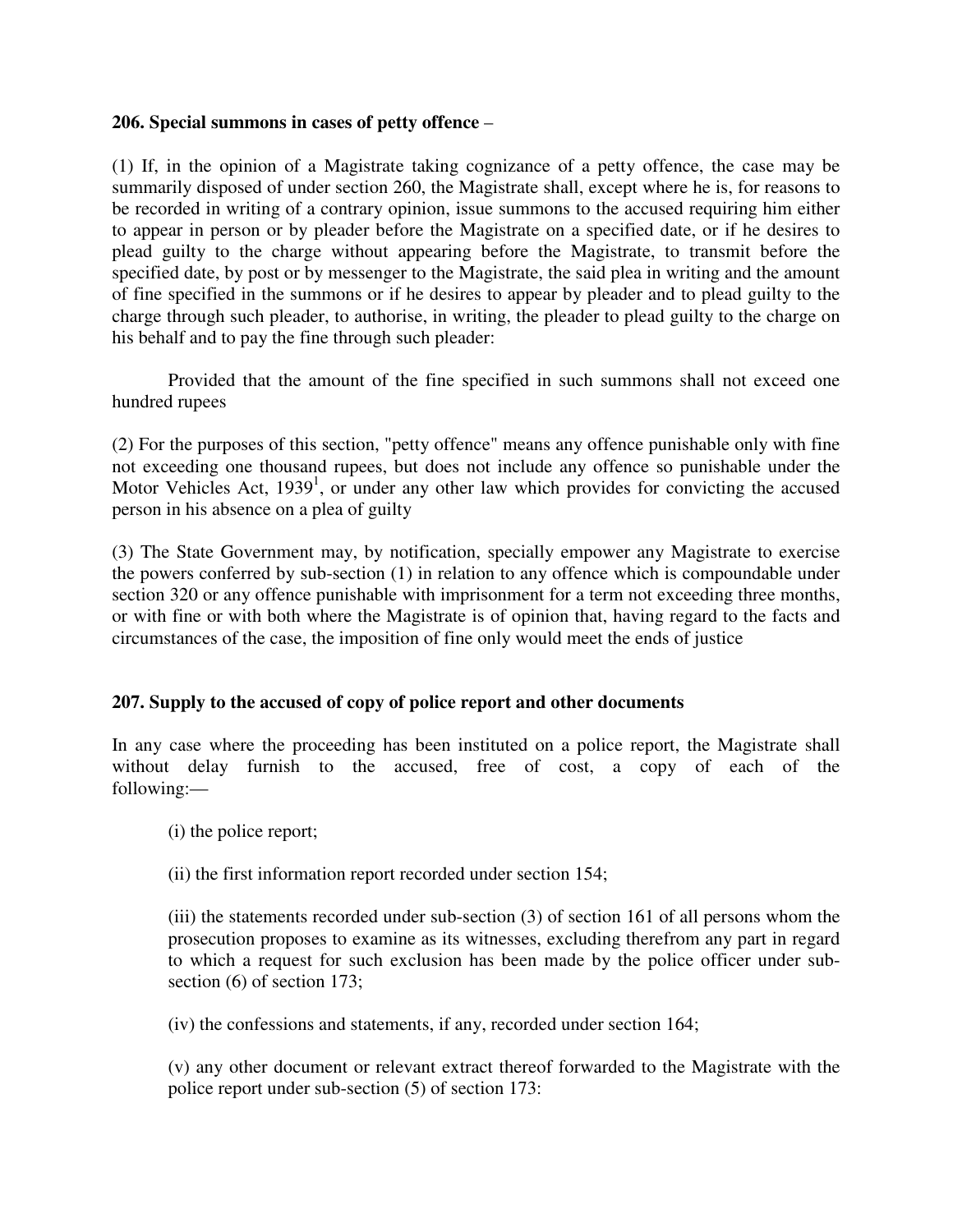Provided that the Magistrate may, after perusing any such part of a statement as is referred to in clause (iii) and considering the reasons given by the police officer for the request, direct that a copy of that part of the statement or of such portion thereof as the Magistrate thinks proper, shall be furnished to the accused:

Provided further that if the Magistrate is satisfied that any document referred to in clause (v) is voluminous, he shall, instead of furnishing the accused with a copy thereof, direct that he will only be allowed to inspect it either personally or through pleader in Court

#### **208. Supply of copies of statements and documents to accused in other cases triable by Court of Session** -

Where, in a case instituted otherwise than on a police report, it appears to the Magistrate issuing process under section 204 that the offence is triable exclusively by the Court of Session, the Magistrate shall without delay furnish to the accused, free of cost, a copy of each of the following:—

(i) the statements recorded under section 200 or section 202, or all persons examined by the Magistrate;

(ii) the statements and confessions, if any, recorded under section 161 or section 164;

(iii) any documents produced before the Magistrate on which the prosecution proposes to rely:

Provided that if the Magistrate is satisfied that any such document is voluminous, he shall, instead of furnishing the accused with a copy thereof, direct that he will only be allowed to inspect it either personally or through pleader in Court

#### **209. Commitment of case to Court of Session when offence is triable exclusively by it** -

When in a case instituted on a police report or otherwise, the accused appears or is brought before the Magistrate and it appears to the Magistrate that the offence is triable exclusively by the Court of Session, he shall—

(a) commit, after complying with the provisions of section 207 or section 208, as the case may be, the case to the Court of Session, and subject to the provisions of this Code relating to bail, remand the accused to custody until such commitment has been made;

(b) subject to the provisions of this Code relating to bail, remand the accused to custody during, and until the conclusion of, the trial;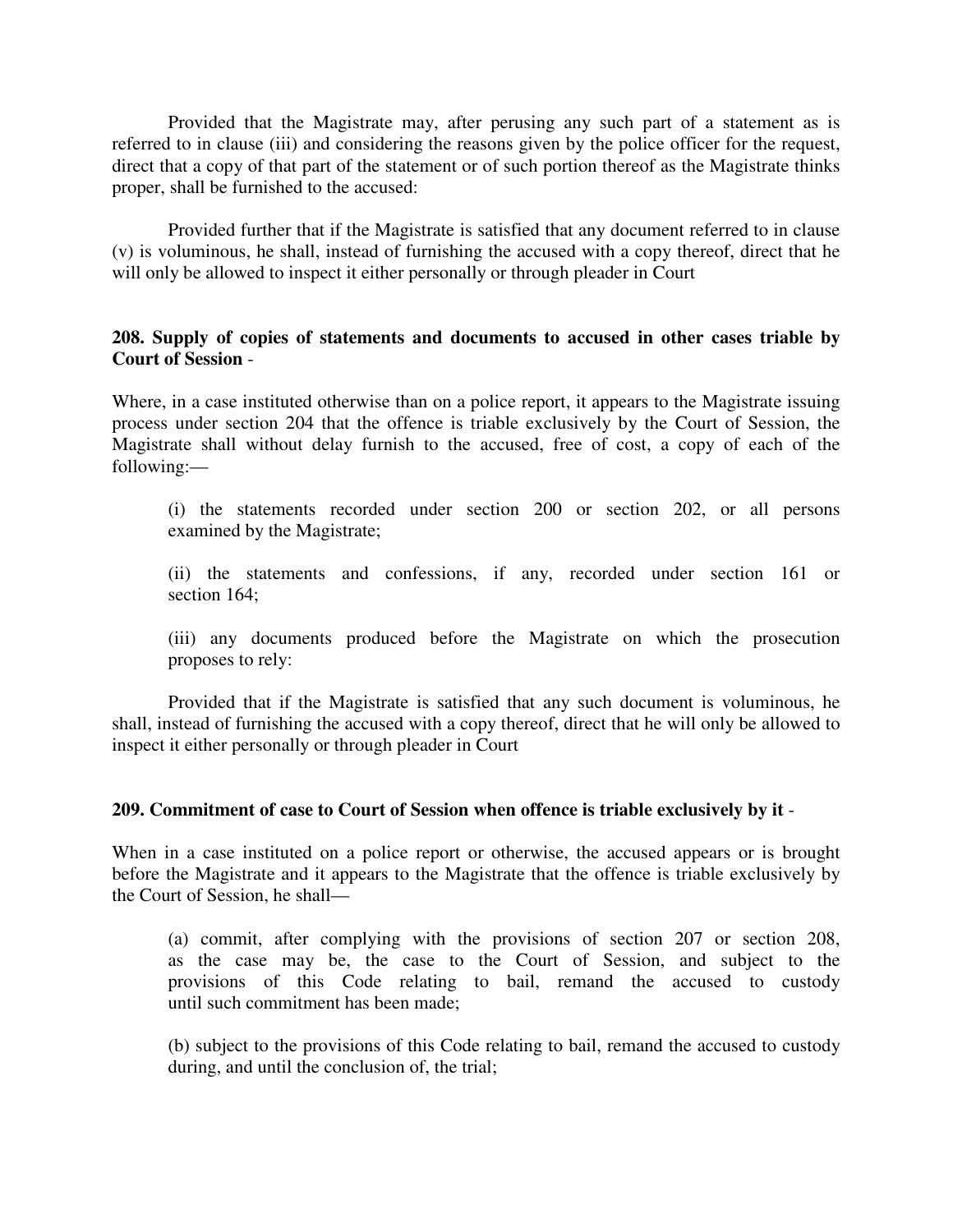(c) send to that Court the record of the case and the documents and articles, if any, which are to be produced in evidence;

(d) notify the Public Prosecutor of the commitment of the case to the Court of Session

# **STATE AMENDMENTS**

## **Gujarat:**

In section 209 for clause (a), the following clause shall be substituted, namely:— "(a) Commit the case, after complying with the provisions of section 207 or section 208, as the case may be, to the Court of Session and, subject to the provisions of this Code relating to bail, remand the accused to custody until such commitment has been made" *Vide* President's Act 30 of 1976, sec 2 (wef 7-7-1976)

#### **Uttar Pradesh:**

In section 209 for clauses (a) and (b), the following clauses shall be substituted and be deemed always to have been substituted, namely:—

"(a) as soon as may be after complying with the provisions of section 207, commit the case to Court of Session;

(b) subject to the provisions of the Code relating to bail, remand the accused to the custody until commitment of the case under clause (a) and thereafter during and until the conclusion of the trial"

[*Vide* UP Act 16 of 1976, sec 6

# **Comments**

(i) It is well settled that the Magistrate is forbidden to apply his mind to the merit of the matter and determine as to whether any accused need be added or subtracted to face trial before the Court of session; *Bhola Rai* v *State of Bihar,* (1997) 3 Crimes 48 (Pat)

(ii) The Magistrate has no option but to commit the case to the Court of Session only in respect of those persons who have been chargesheeted; *Bhola Rai* v *State of Bihar*, (1997) 3 Crimes 48 (Pat)

(iii) When the offence made out under section 376 triable by Session Court discharge of accused under section 209 Cr P illegal; *Kavita (Smt)* v *State*, 2000 Cr LJ 315 (Del)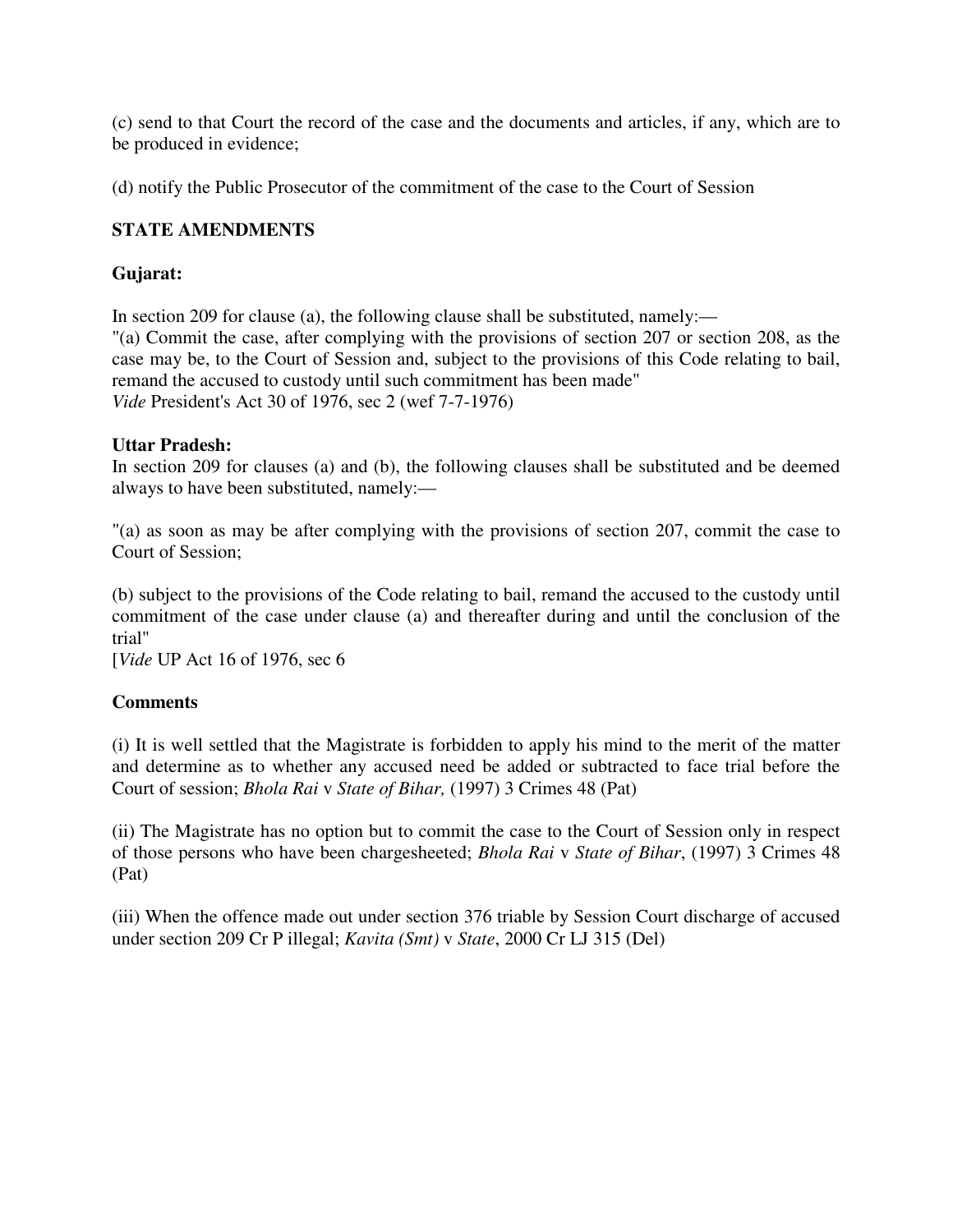### **210. Procedure to be followed when there is a complaint case and police investigation in respect of the same offence**

(1) When in a case instituted otherwise than on a police report (hereinafter referred to as a complaint case), it is made to appear to the Magistrate, during the course of the inquiry or trial held by him, that an investigation by the police is in progress in relation to the offence which is the subject-matter of the inquiry or trial held by him, the Magistrate shall stay the proceedings of such inquiry or trial and call for a report on the matter from the police officer conducting the investigation

(2) If a report is made by the investigating police officer under section 173 and on such report cognizance of any offence is taken by the Magistrate against any person who is an accused in the complaint case, the Magistrate shall inquire into or try together the complaint case and the case arising out of the police report as if both the cases were instituted on a police report

(3) If the police report does not relate to any accused in the complaint case or if the Magistrate does not take cognizance of any offence on the police report, he shall proceed with the inquiry or trial, which was stayed by him, in accordance with the provisions of this Code

## **Comments**

Filing of complaint case and FIR lodged simultaneously Magistrate empowered to stay complaint call for report on police officer and tried together was proper; *Birendra Kumar* v *State of Bihar*, 2000 Cr LJ 145 (Pat)

# **CHAPTER XVII - THE CHARGE**

**A—Form of charges** 

#### **211. Contents of charge** –

(1) Every charge under this Code shall state the offence with which the accused is charged

(2) If the law which creates the offence gives it any specific name, the offence may be described in the charge by that name only

(3) If the law which creates the offence does not give it any specific name so much of the definition of the offence must be stated as to give the accused notice of the matter with which he is charged

(4) The law and section of the law against which the offence is said to have been committed shall be mentioned in the charge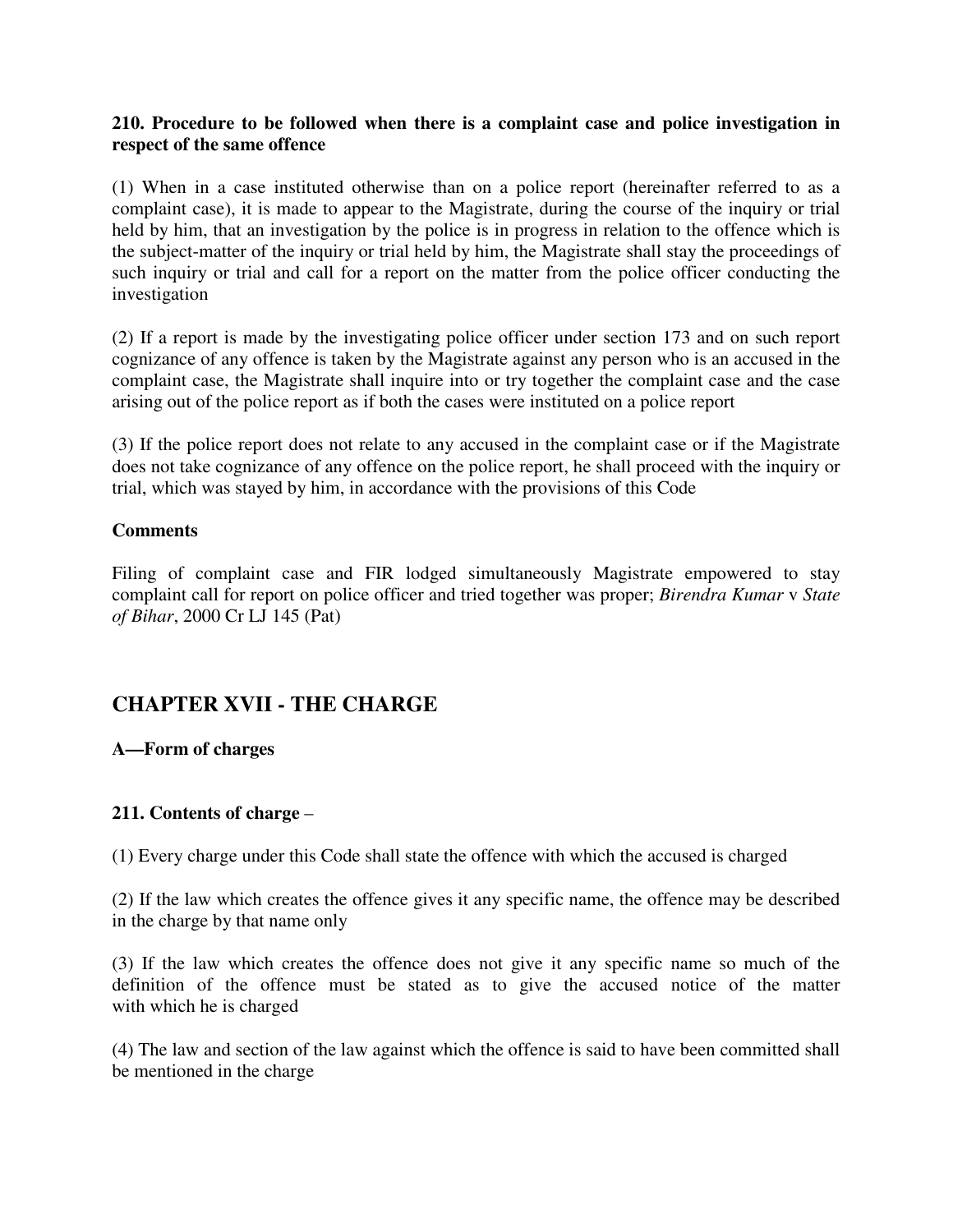(5) The fact that the charge is made is equivalent to a statement that every legal condition required by law to constitute the offence charged was fulfilled in the particular case

(6) The charge shall be written in the language of the Court

(7) If the accused, having been previously convicted of any offence, is liable, by reason of such previous conviction, to enhanced punishment, or to punishment of a different kind, for a subsequent offence, and it is intended to prove such previous conviction for the purpose of affecting the punishment which the Court may think fit to award for the subsequent offence, the fact date and place of the previous, conviction shall be stated in the charge; and if such statement has been omitted, the Court may add it at any time before sentence is passed

## **Illustrations**

(a) *A* is charged with the murder of *B* This is equivalent to a statement that *A's* act fell within the definition of murder given in sections 299 and 300 of the Indian Penal Code (45 of 1860); that it did not fall within any of the general exceptions of the said Code; and that it did not fall within any of the five exceptions to section 300, or that, if it did fall within Exception 1, one or other of the three provisos to that exception applied to it

(b) *A* is charged under section 326 of the Indian Penal Code (45 of 1860) with voluntarily causing grievous hurt to *B* by means of an instrument for shooting This is equivalent to a statement that the case was not provided for by section 335 of the said Code, and that the general exceptions did not apply to it

(c) *A* is accused of murder, cheating, theft, extortion, adultery or criminal intimidation, or using a false property-mark The charge may state that A committed murder, or cheating, or theft, or extortion, or adultery, or criminal intimidation, or that he used a false property-mark, without reference to the definition, of those crimes contained in the Indian Penal Code; but the sections under which the offence is punishable must, in each instance, be referred to in the charge

(d) *A* is charged under section 184 of the Indian Penal Code (45 of 1860) with intentionally obstructing a sale of property offered for sale by the lawful authority of a public servant The charge should be in those words

#### **212. Particulars as to time, place and person** -

(1) The charge shall contain such particulars as to the time and place of the alleged offence, and the person (if any) against whom, or the thing (if any) in respect of which, it was committed, as are reasonably sufficient to give the accused notice of the matter with which he is charged

(2) When the accused is charged with criminal breach of trust or dishonest misappropriation of money or other moveable property, it shall be sufficient to specify the gross sum or, as the case may be, described the movable property in respect of which the offence is alleged to have been committed, and the dates between which the offence is alleged to have been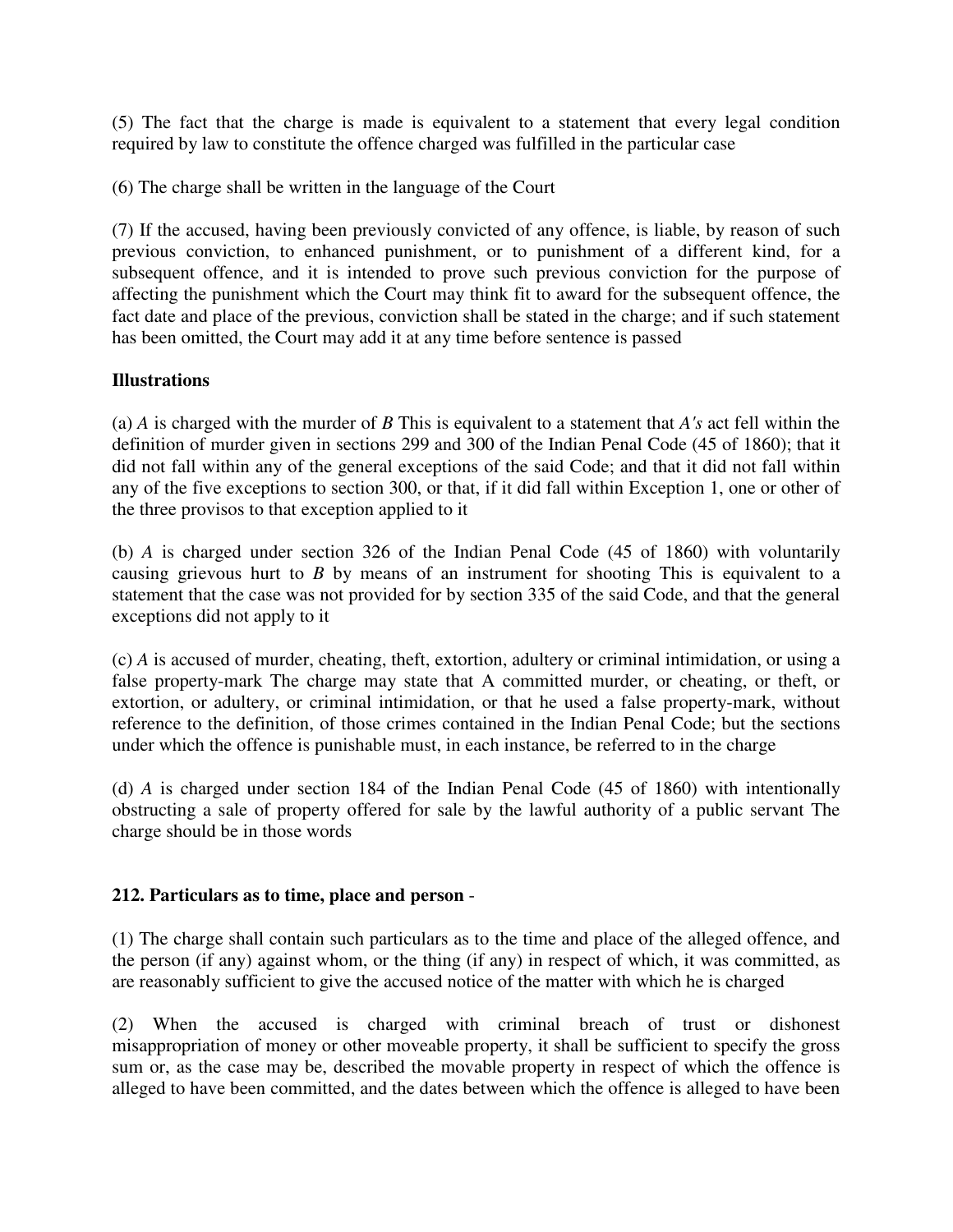committed, without specifying particular items or exact dates, and the charge so framed shall be deemed to be a charge of one offence within the meaning of section 219:

Provided that the time included between the first and last of such dates shall not exceed one year

## **213. When manner of committing offence must be stated** -

When the nature of the case is such that the particulars mentioned in sections 211 and 212 do not give the accused sufficient notice of the matter with which he is charged, the charge shall also contain such particulars of the manner is which the alleged offence was committed as will be sufficient for that purpose

#### **Illustrations**

(a) *A* is accused of the theft of a certain article at a certain time and place The charge need not set out the manner in which the theft was effected

(b) *A* is accused of cheating *B* at a given time and place The charge must be set out the manner in which *A* cheated *B*

(c) *A* is accused of giving false evidence at a given time and place The charge must set out that portion of the evidence given by *A* which is alleged to be false

(d) *A* is accused of obstructing *B*, a public servant, in the discharge of his public functions at a given time and place The charge must set out the manner in which *A* obstructed *B* in the discharge of his functions

(e) *A* is accused of the murder of *B* at a given time and place The charge need not state the manner in which *A* murdered *B*

(f) *A* is accused of disobeying a direction of the law with intent to save *B* from punishment The charge must set out the disobedience charge and the law infringed

#### **214. Words in charge taken in sense of law under which offence is punishable -**

In every charge words used in describing an offence shall be deemed to have been used in the sense attached to them respectively by the law under which such offence is punishable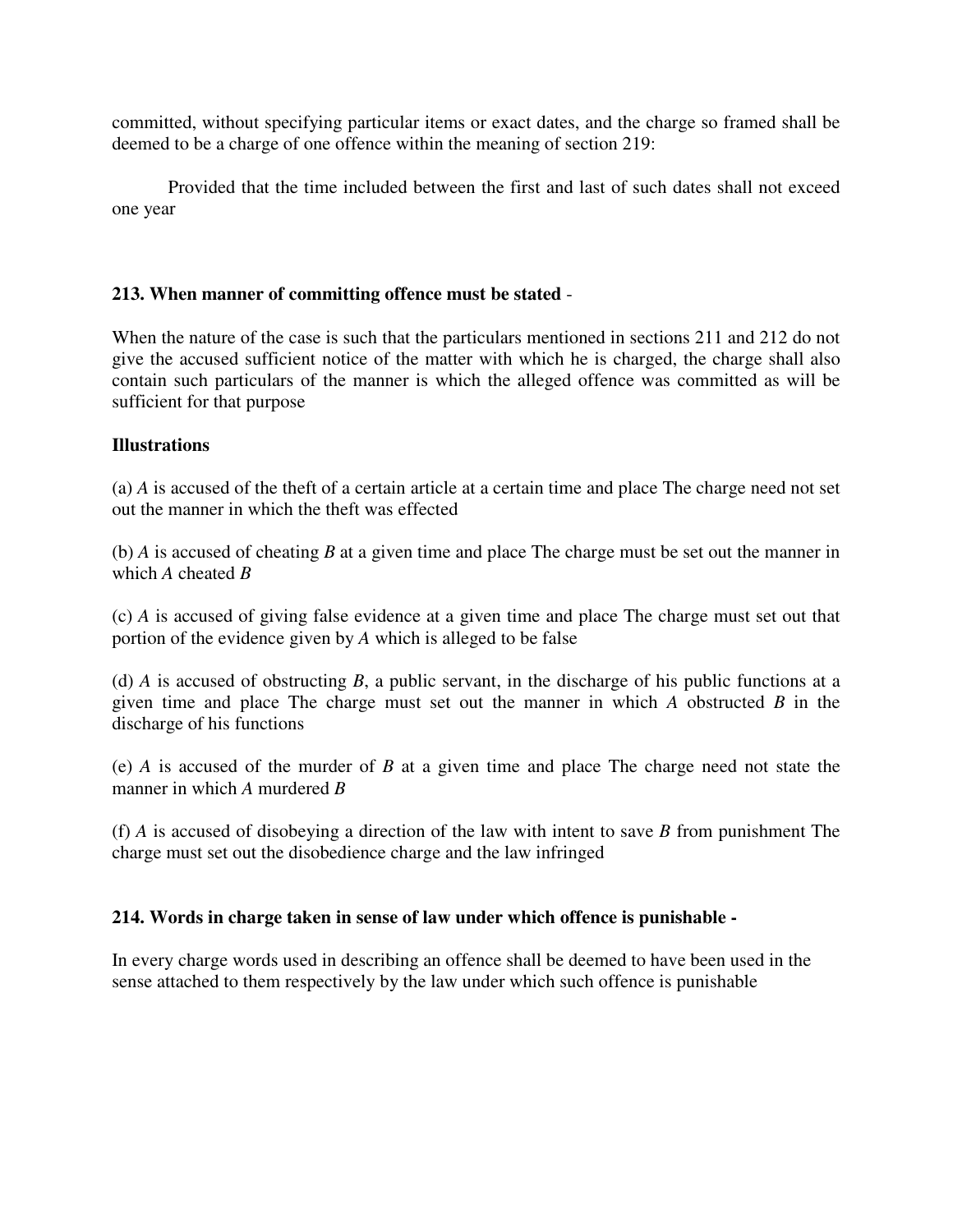## **215. Effect of errors** –

No error in stating either the offence or the particulars required to be stated in the charge, and no omission to state the offence or those particulars, shall be regarded at any stage of the case as material, unless the accused was in fact misled by such error or omission, and it has occasioned a failure of justice

## **Illustrations**

(a) *A* is charged under section 242 of the Indian Penal Code (45 of 1860), with "having been in possession of counterfeit coin, having known at the time when he became possessed thereof that such coin was counterfeit," the word " fraudulently" being omitted in the charge Unless it appears that *A* was in fact misled by this omission, the error shall not be regarded as material

(b) *A* is charged with cheating *B*, and the manner in which he cheated *B* is not set out in the charge, or is set out incorrectly *A* defends himself, calls witnesses and gives his own account of the transaction The Court may infer from this that the omission to set out the manner of the cheating is not material

(c) *A* is charged with cheating *B*, and the manner in which he cheated *B* is not set out in the charge There were many transactions between *A* and *B*, and *A* had no means of knowing to which of them the charge referred, and offered no defence The Court may infer from such facts that the omission to set out the manner of the cheating was, in the case, a material error

(d) *A* is charged with the murder of Khoda Baksh on the 21st January, 1882 In fact, the murdered person's name was Haidar Baksh, and the date of the murder was the 20th January, 1882 *A* was never charged with any murder but one, and had heard the inquiry before the Magistrate, which referred exclusively to the case of Haidar Baksh The Court may infer from these facts that *A* was not misled, and that the error in the charge was immaterial

(e) *A* was charged with murdering Haidar Baksh on the 20th January, 1882, and Khoda Baksh (who tried to arrest him for that murder) on the 21st January, 1882 When charged for the murder of Haidar Baksh, he was tried for the murder of Khoda Baksh The witnesses present in his defence were witnesses in the case of Haidar Baksh The Court may infer from this that *A* was misled, and that the error was material

# **216. Court may alter charge**

(1) Any Court may alter or add to any charge at any time before judgment is pronounced

(2) Every such alteration or addition shall be read and explained to the accused

(3) If the alteration or addition to a charge is such that proceeding immediately with the trial is not likely, in the opinion of the Court to prejudice the accused in his defence or the prosecutor in the conduct of the case the Court may, in its discretion, after such alteration or addition has been made, proceed with the trial as if the altered or added charge had been the original charge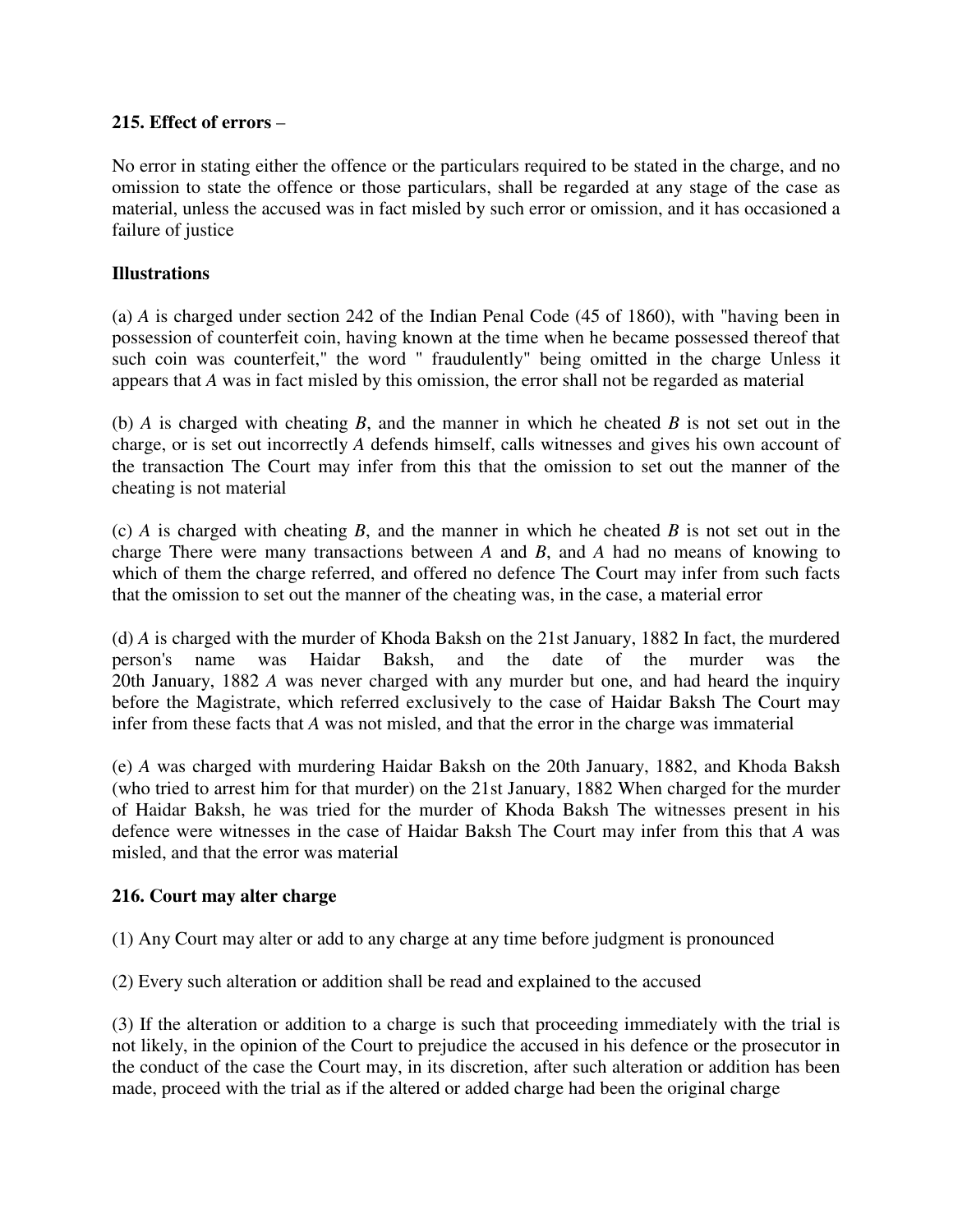(4) If the alteration or addition is such that proceeding immediately with the trial is likely, in the opinion of the Court to prejudice the accused or the prosecutor as aforesaid, the Court may either direct a new trial or adjourn the trial for such period as may be necessary

(5) If the offence stated in the altered or added charge is one for the prosecution of which previous sanction is necessary, the case shall not be proceeded with until such sanction is obtained, unless sanction had been already obtained for a prosecution on the same facts as those on which the altered or added charge is founded

# **217. Recall of witnesses when charge altered** -

Whenever a charge is altered or added to by the Court after the commencement of the trial, the prosecutor and the accused shall be allowed—

(a) to recall or re-summon, and examine with reference to such alteration or addition, any witness who may have been examined, unless the Court, for reasons to be recorded in writing, considers that the prosecutor or the accused, as the case may be, desires to recall or re-examine such witness for the purpose of vexation or delay or for defeating the ends of justice;

(b) also to call any further witness whom the Court may think to be material

## **B—Joinder of Charges**

#### **218. Separate charges for distinct offences** -

(1) For every distinct offence of which any person is accused there shall be a separate charge and every such charge shall be tried separately:

Provided that where the accused person, by an application in writing, so desires and the Magistrate is of opinion that such person is not likely to be prejudiced thereby the Magistrate may try together all or any number of the charges framed against such person

(2) Nothing in sub-section (1) shall affect the operation of the provisions of sections 219, 220, 221 and 223

#### **Illustration**

*A* is accused of a theft on one occasion, and of causing grievous hurt on another occasion *A* must be separately charged and separately tried for the theft and causing grievous hurt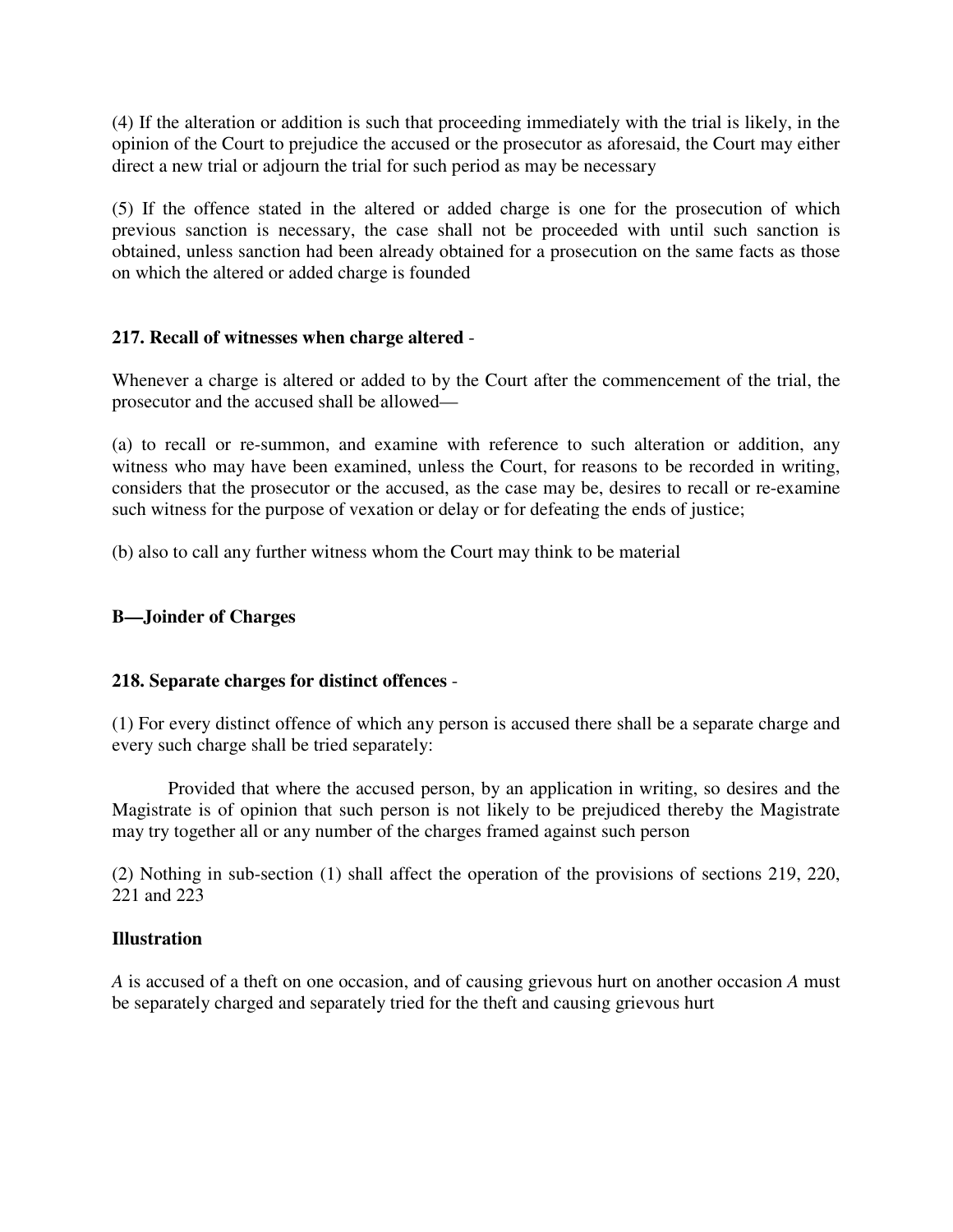### **219. Three offences of same kind within year may be charged together** –

(1) When a person is accused of more offences than one of the same kind committed within the space of twelve months from the first to the last of such offences, whether in respect of the same person or not, he may be charged with, and tried at one trial for, any number of them not exceeding three

(2) Offences are of the same kind when they are punishable with the same amount of punishment under the same section of the Indian Penal Code (45 of 1860) or of any special or local laws:

Provided that, for the purposes of this section, an offence punishable under section 379 of the Indian Penal Code (45 of 1860) shall be deemed to be an offence of the same kind as an offence punishable under section 380 of the said Code, and that an offence punishable under any section of the said Code, or of any special or local law, shall be deemed to be an offence of the same kind as an attempt to commit such offence, when such an attempt is an offence

## **220. Trial for more than one offence** -

(1) If, in one series of acts so connected together as to form the same transaction, more offences than one are committed by the same person, he may be charged with, and tried at one trial for, every such offence

(2) When a person charged with one or more offences of criminal breach of trust or dishonest misappropriation of property as provided in sub-section (2) of section 212 or in sub-section (1) of section 219, is accused of committing, for the purpose of facilitating or concealing the commission of that offence or those offences, one or more offences of falsification of accounts, he may be charged with, and tried at one trial for, every such offence

(3) If the acts alleged constitute an offence falling within two or more separate definitions of any law in force for the time being by which offences are defined or punished, the person accused of them may be charged with, and tried at one trial for, each of such offences

(4) If several acts, of which one or more than one would by itself or themselves constitute an offence, constitute when combined a different offence, the person accused of them may be charged with, and tried at one trial for the offence constituted by such acts when combined, and for any offence constituted by any one, or more, or such acts

(5) Nothing contained in this section shall affect section 71 of the Indian Penal Code (45 of 1860)

*Illustrations* to sub-section (1)

(a) *A* rescues *B* a person in lawful custody, and in so doing causes grievous hurt to *C*, a constable, in whose custody *B* was, *A* may be charged with, and convicted of, offences under sections 225 and 333 of the Indian Penal Code (45 of 1860)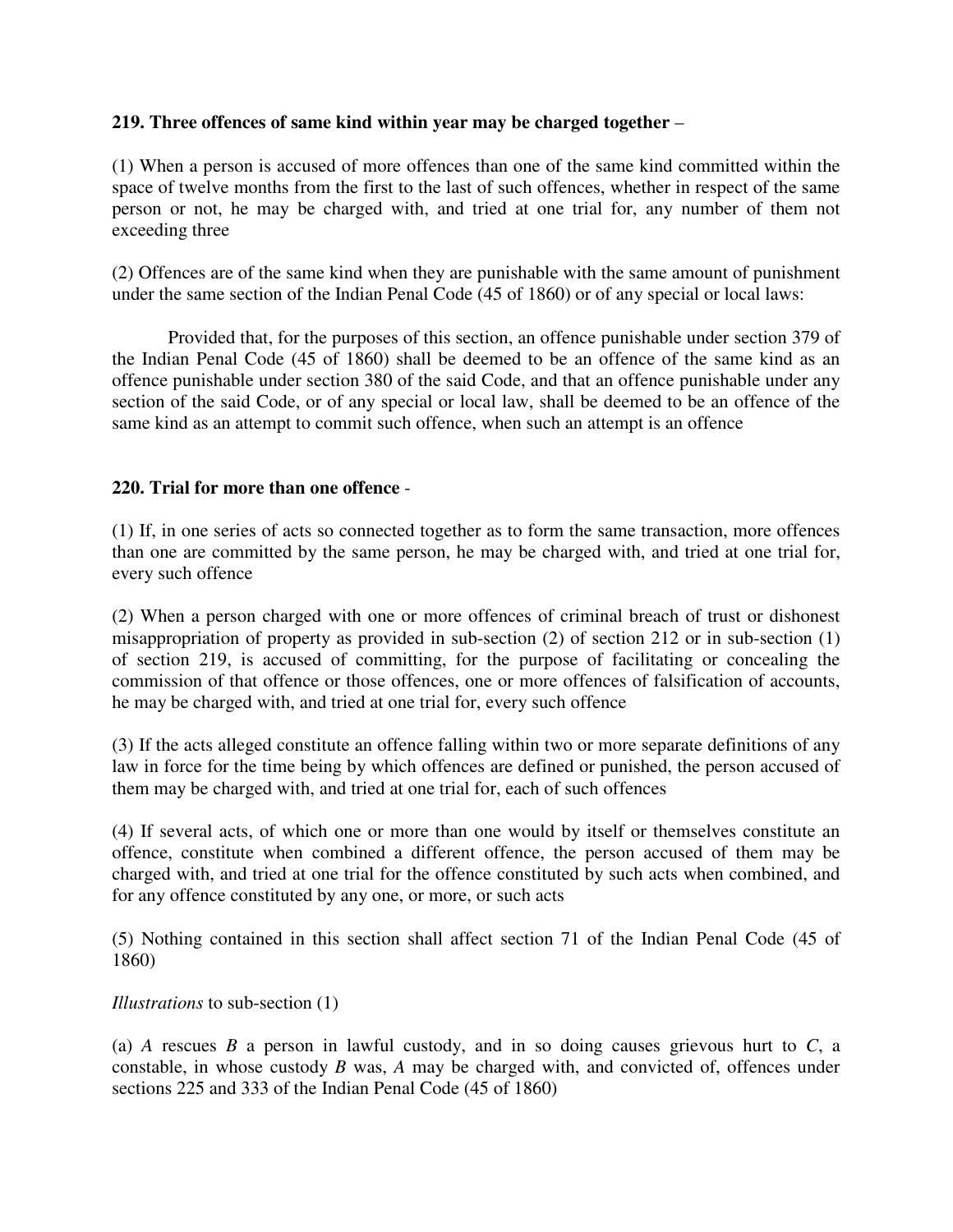(b) *A* commits house-breaking by day with intent to commit adultery, and commits in the house so entered, adultery with *B*'s wife A may be separately charged with, and convicted of, offences under sections 454 and 497 of the Indian Penal Code (45 of 1860)

(c) *A* entices *B*, the wife of *C*, away form *C*, with intent to commit adultery with *B*, and then commits adultery with her *A* may be separately charged with, and convicted of, offences under sections 498 and 497 of the Indian Penal Code (45 of 1860)

(d) *A* has in his possession several seals, knowing them to be counterfeit and intending to use them for the purpose of committing several forgeries punishable under section 466 of the Indian Penal Code (45 of 1860) *A* may be separately charged with, and convicted of, the possession of each seal under section 473 of the Indian Penal Code (45 of 1860)

(e) With intent to cause injury to *B, A* institutes a criminal proceeding against him, knowing that there is no just or lawful ground for such proceeding, and also falsely accuses *B* of having committed an offence, knowing that there is no just or lawful ground for such charge *A* may be separately charged with, and convicted of, two offences under section 211 of the Indian Penal Code (45 of 1860)

(f) *A* with intent to cause injury to *B*, falsely accuses him of having committed an offence, knowing that there is no just or lawful ground for such charge On the trial, *A* gives false evidence against *B*, intending thereby to cause *B* to be convicted of a capital offence *A* may be separately charged with and convicted of, offences under sections 211 and 194 of the Indian Penal Code (45 of 1860)

(g) *A* with six others, commits the offences, of rioting, grievous hurt and assaulting a public servant endeavouring in the discharge of his duty as such to suppress the riot A may be separately charged with, and convicted of, offences under sections 147, 325 and 152 of the Indian Penal Code (45 of 1860)

(h) *A* threatens *B, C* and *D* at the same time with injury to their persons with intent to cause alarm to them *A* may be separately charged with, and convicted of, each of the three offences under section 506 of the Indian Penal Code (45 of 1860)

The separate charges referred to in *illustrations* (a) to (h) respectively, may be tried at the same time

*Illustrations* to sub-section (3)

(i) *A* wrongfully strikes *B* with a cane *A* may be separately charged with and convicted of, offences under sections 352 and 323 of the Indian Penal Code (45 of 1860)

(j) Several stolen sacks of corn are made over to *A* and *B*, who knew they are stolen property, for the purpose of concealing them *A* and *B* thereupon voluntarily assist each other to conceal the sacks at the bottom of a grain-pit *A* and *B* may be separately charged with and convicted of, offences under sections 411 and 414 of the Indian Penal Code (45 of 1860)

(k) *A* exposes her child with the knowledge that she is thereby likely to cause its dea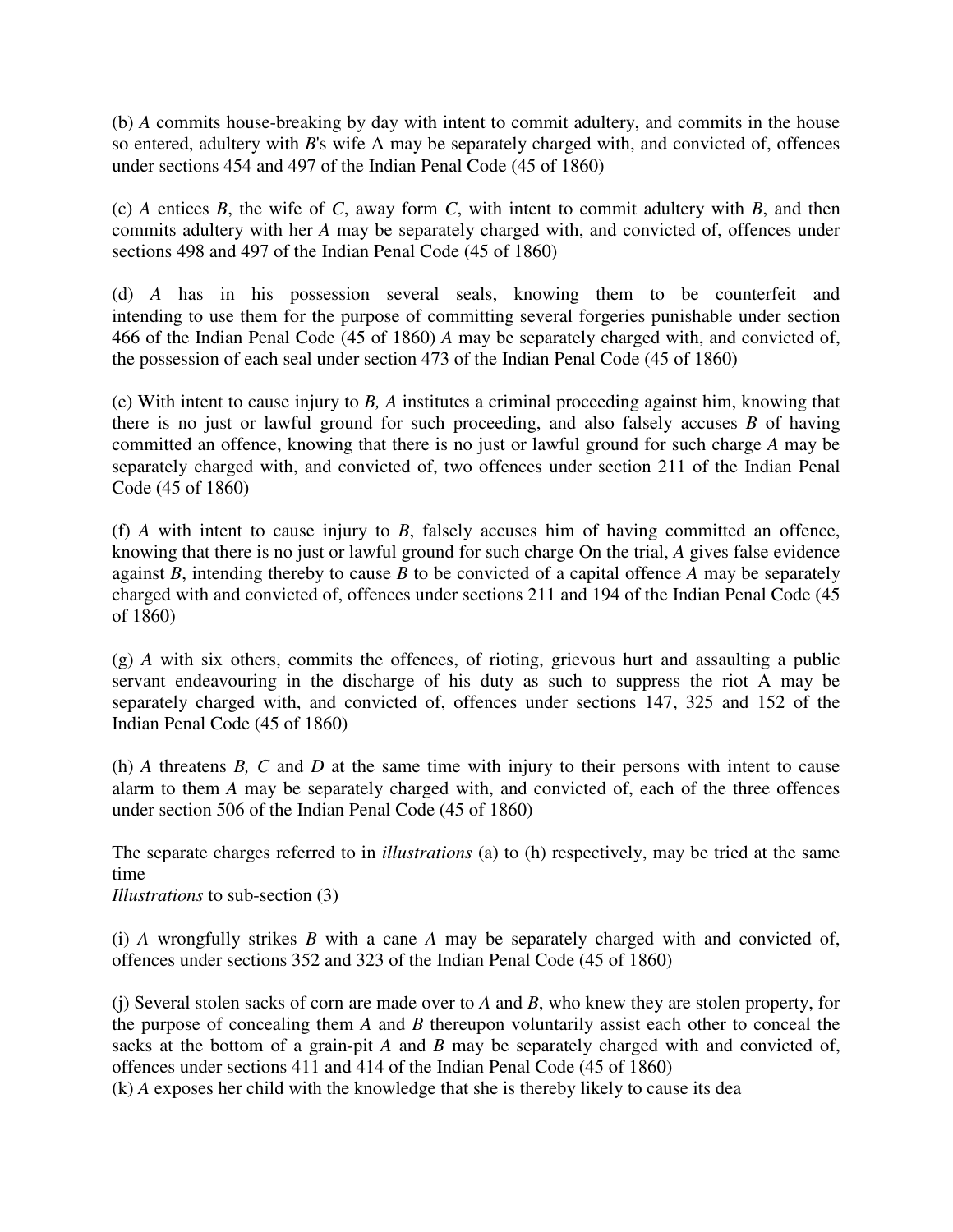### **221. Where it is doubtful what offence has been committed** –

(1) If a single act or series of acts is of such a nature that it is doubtful which of several offences the facts which can be proved will constitute, the accused may be charged with having committed all or any of such offences, and any number of such charges may be tried at once; or he may be charged in the alternative with having committed some one of the said offences

(2) If in such a case the accused is charged with one offence, and it appears in evidence that he committed a different offence for which he might have been charged under the provisions of subsection (1), he may be convicted of the offence which he is shown to have committed, although he was not charged with it

#### *Illustrations*

(a) *A* is accused of an act which may amount to theft, or receiving stolen property, or criminal breach of trust or cheating He may be charged with theft, receiving stolen property, criminal breach of trust and cheating, or he may be charged with having committed theft, or receiving stolen property or criminal breach of trust or cheating

(b) In the case mentioned, *A* is only charged with theft It appears that he committed the offence of criminal breach of trust, or that of receiving stolen goods He may be convicted of criminal breach of trust or of receiving stolen goods (as the case may be) though he was not charged with such offence

(c) *A* states on oath before the Magistrate that he saw *B* hit *C* with a club Before the Sessions Court *A* states on oath that *B* never hit *C A* may be charged in the alternative and convicted of intentionally giving false evidence, although it cannot to be proved which of these contradictory statements was false

# **222. When offence proved included in offence charged**

(1) When a person is charged with an offence consisting of several particulars, a combination of some only of which constitutes a complete minor offence, and such combination is proved, but the remaining particulars are not proved, he may be convicted of the minor offence, though he was not charged with it

(2) When a person is charged with an offence and facts are proved which reduce it to a minor offence, he may be convicted of the minor offence, although he is not charged with it

(3) When a person is charged with an offence, he may be convicted of an attempt to commit such offence although the attempt is not separately charged

(4) Nothing in this section shall be deemed to authorise a conviction of any minor offence where the conditions requisite for the initiation of proceedings in respect of that minor offence have not been satisfied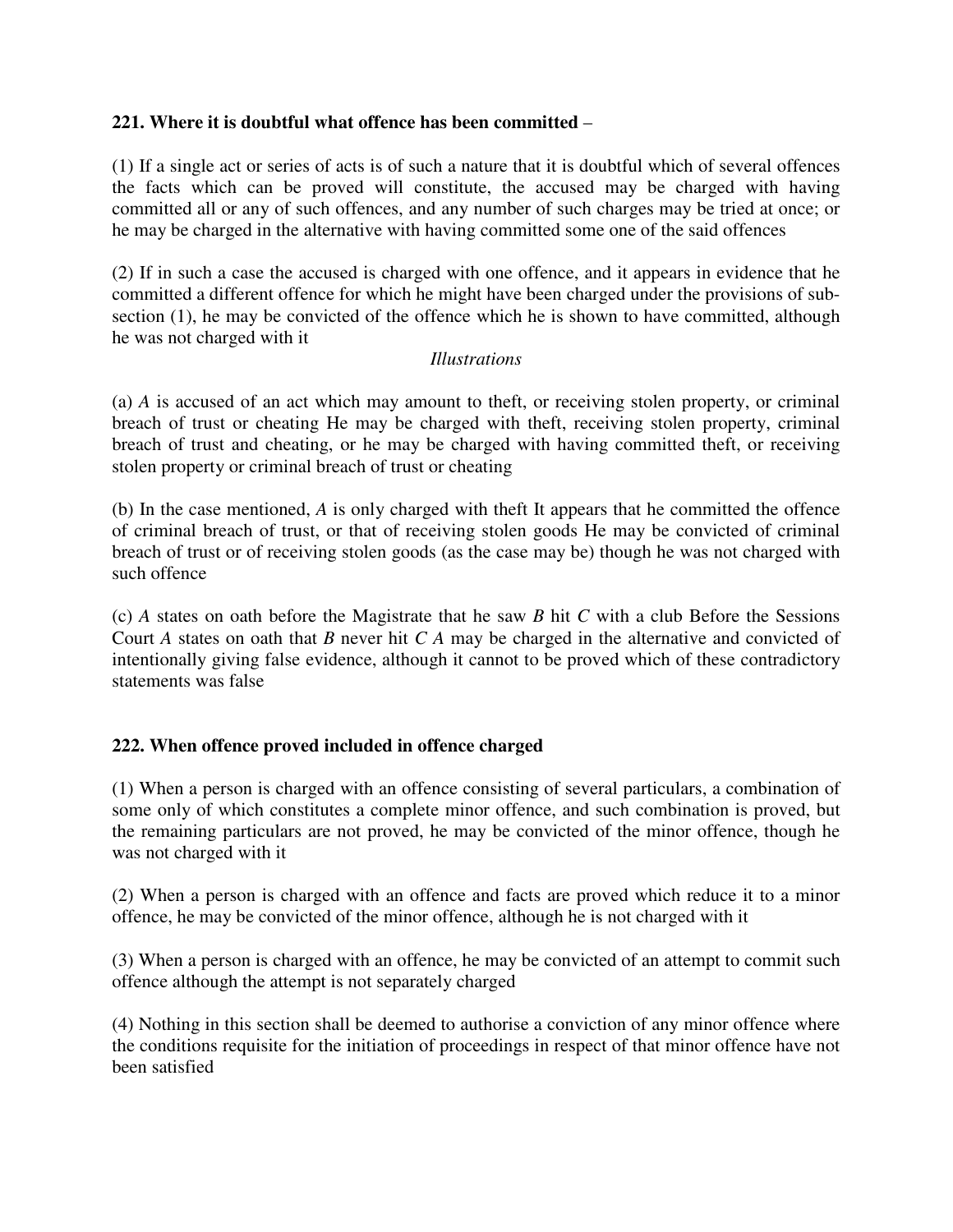## **Illustrations**

(a) *A* is charged under section 407 of the Indian Penal Code (45 of 1860) with criminal breach of trust in respect of property entrusted to him as a carrier It appears, that he did commit criminal breach of trust under section 406 of that Code in respect of the property, but that it was not entrusted to him as a carrier He may be convicted of criminal breach of trust under the said section 406

(b) *A* is charged under section 325 of the Indian Penal Code (45 of 1860), with causing grievous hurt He proves that he acted on grave and sudden provocation He may be convicted under section 335 of that Code

## **Comments**

(i) A Court is entitled to convict a person of an offence which is minor in comparison to the one for which he is tried; *Sangarabonia Sreenu* v *State of Andhra Pradesh*, (1997) 4 Supreme 214

(ii) If an accused is charged of a major offence but is not found guilty thereunder, he can be convicted of minor offence, if the facts established indicate that such minor offence has been committed; *State of Himachal Pradesh* v *Tara Dutta*, AIR 2000 SC 297

## **223. What persons may be charged jointly** –

The following persons may be charged and tried together, namely:—

(a) persons accused of the same offence committed in the course of the same transaction;

(b) persons accused of an offence and persons accused of abetment of, or attempt to commit, such offence;

(c) persons accused of more than one offence of the same kind, within the meaning of section 219 committed by them jointly within the period of twelve months;

(d) persons accused of different offences committed in the course of the same transaction;

(e) persons accused of an offence which includes theft, extortion, cheating, or criminal misappropriation, and persons accused of receiving or retaining, or assisting in the disposal or concealment of, property possession of which is alleged to have been transferred by any such offence committed by the first-named persons, or of abetment of or attempting to commit any such last-named offence;

(f) persons accused of offences under sections 411 and 414 of the Indian Penal Code (45 of 1860) or either of those sections in respect of stolen property the possession of which has been transferred by one offence;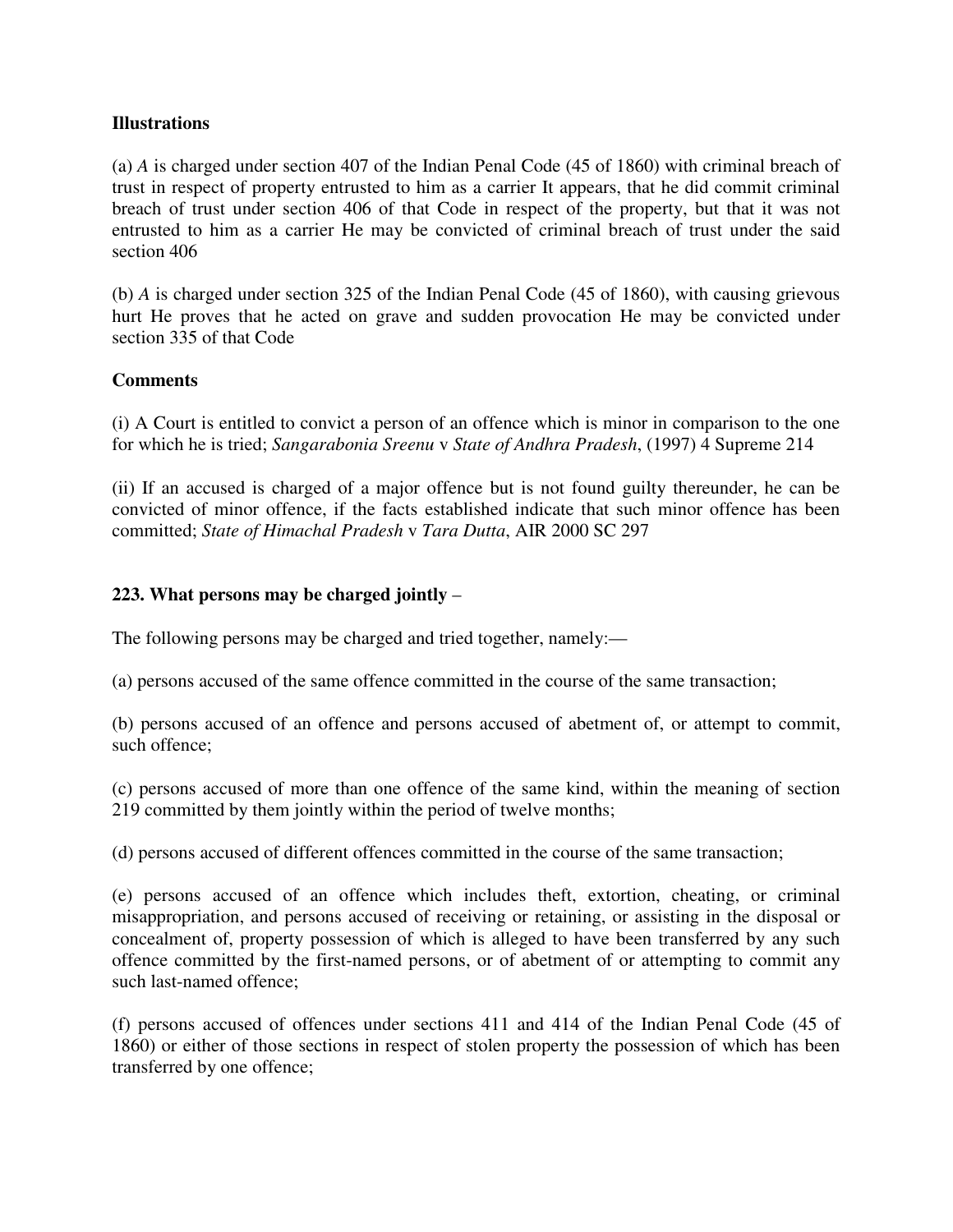(g) persons accused of any offence under Chapter XII of the Indian Penal Code (45 of 1860) relating to counterfeit coin and persons accused of any other offence under the said Chapter relating to the same coin, or of abetment of or attempting to commit any such offence; and the provisions contained in the former part of this Chapter shall, so far as may be, apply to all such charges:

Provided that where a number of persons are charged with separate offences and such persons do not fall within any of the categories specified in this section, the Magistrate may, if such persons by an application in writing, so desire, and if he is satisfied that such persons would not be prejudicially affected thereby, and it is expedient so to do, try all such persons together.

# **Comments**

(i) Where there is a communality of purpose or design when there is continuity of action then all those persons involved can be accused of the same or different offences committed in course of same transaction If such two diametrically opposite versions are put to joint trial the confusion which can cause in the trial could be incalcullable Permission to joint trial illegal; *Balbir* v *State of Haryana*, AIR 2000 SC 11: 2000 Cr LJ 169 (SC)

(ii) The two trials were separately conducted one after the other by the same Court before the same judge and judgment in both cases were separately pronounced on the same day No doubt the session judge should take care of that he would confine his judgment in one case only to the evidence adduced in the case The public prosecutor who prosecuted one case should avoid prosecution in other case Permission for joint trial not legal; *Balbir* v *State of Haryana*, AIR 2000 SC 11: 2000 Cr LJ 169 (SC)

# **224. Withdrawal of remaining charges on conviction on one of several charges-**

When a charge containing more heads than one is framed against the same person, and when a conviction has been had on one or more of them, the complainant, or the officer conducting the prosecution, may, with the consent, of the Court, withdraw the remaining charge or charges, or the Court of its own accord may stay the inquiry into, or trial of, such charge or charges and such withdrawal shall have the effect of an acquittal on such charge or charges, unless the conviction be set aside, in which case the said Court (subject to the order of the Court setting aside the conviction) may proceed with the inquiry into, or trial of, the charge or charges so withdrawn

# **CHAPTER XVIII -TRIAL BEFORE A COURT OF SESSION**

# **225. Trial to be conducted by Public Prosecutor** -

In every trial before a Court of Session, the prosecution shall be conducted by a Public Prosecutor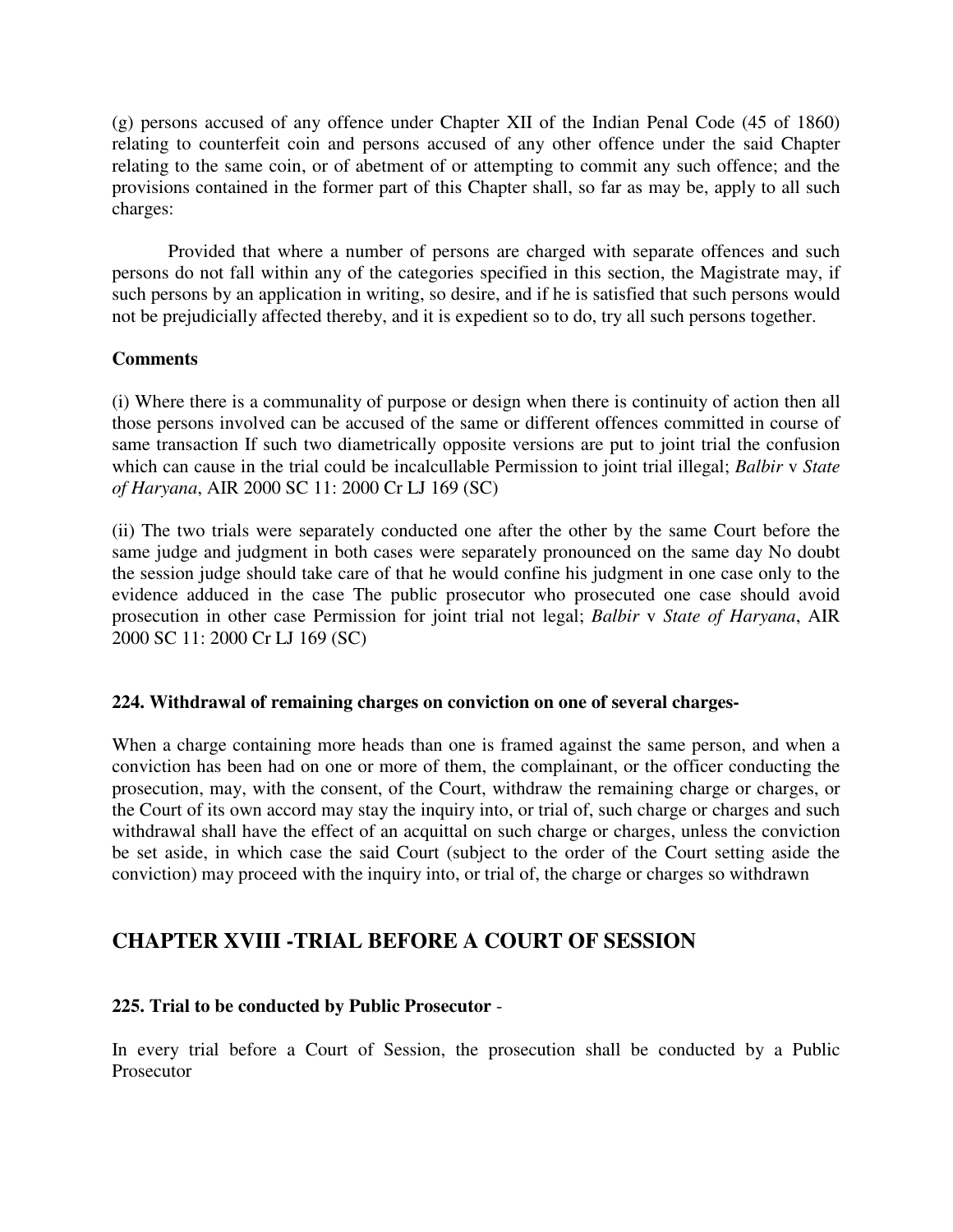#### **226. Opening case for prosecution –**

When the accused appears or is brought before the Court in pursuance of a commitment of the case under section 209, the prosecutor shall open his case by describing the charge brought against the accused and stating by what evidence he proposes to prove the guilt of the accused

#### **227. Discharge** –

If, upon consideration of the record of the case and the documents submitted therewith, and after hearing the submissions of the accused and the prosecution in this behalf, the Judge considers that there is not sufficient ground for proceeding against the accused, he shall discharge the accused and record his reasons for so doing

## **Comments**

The order of discharge should be supported by reasons; *Sunil Kumar Jha* alias *Bittu Jha* v *State of Bihar*, (1997) 2 Crimes 131 (Pat)

#### **228. Framing of charge** -

(1) If, after such consideration and hearing as aforesaid, the Judge is of opinion that there is ground for presuming that the accused has committed an offence which—

(a) is not exclusively triable by the Court of Session, he may, frame a charge against the accused and, by order, transfer the case for trial to the Chief Judicial Magistrate, and thereupon the Chief Judicial Magistrate shall try the offence in accordance with the procedure for the trial of warrant-cases instituted on a police report;

(b) is exclusively triable by the Court, he shall frame in writing a charge against the accused

(2) Where the Judge frames any charge under clause (b) of sub-section (1), the charge shall be read and explained to the accused and the accused shall be asked whether he pleads guilty of the offence charged or claims to be tried

#### **STATE AMENDMENTS**

### **Karnataka:**

In clause (a), of sub-section (1), for the words "to the Chief Judicial Magistrate and hereupon the Chief Judicial Magistrate" the words " to the Chief Judicial Magistrate or to any Judicial Magistrate competent to try the case and thereupon the Chief Judicial Magistrate or such other Judicial Magistrate to whom the case may have been transferred" shall be substituted *Vide* Karnataka Act 22 of 1994, sec 2 (wef 18-5-1994)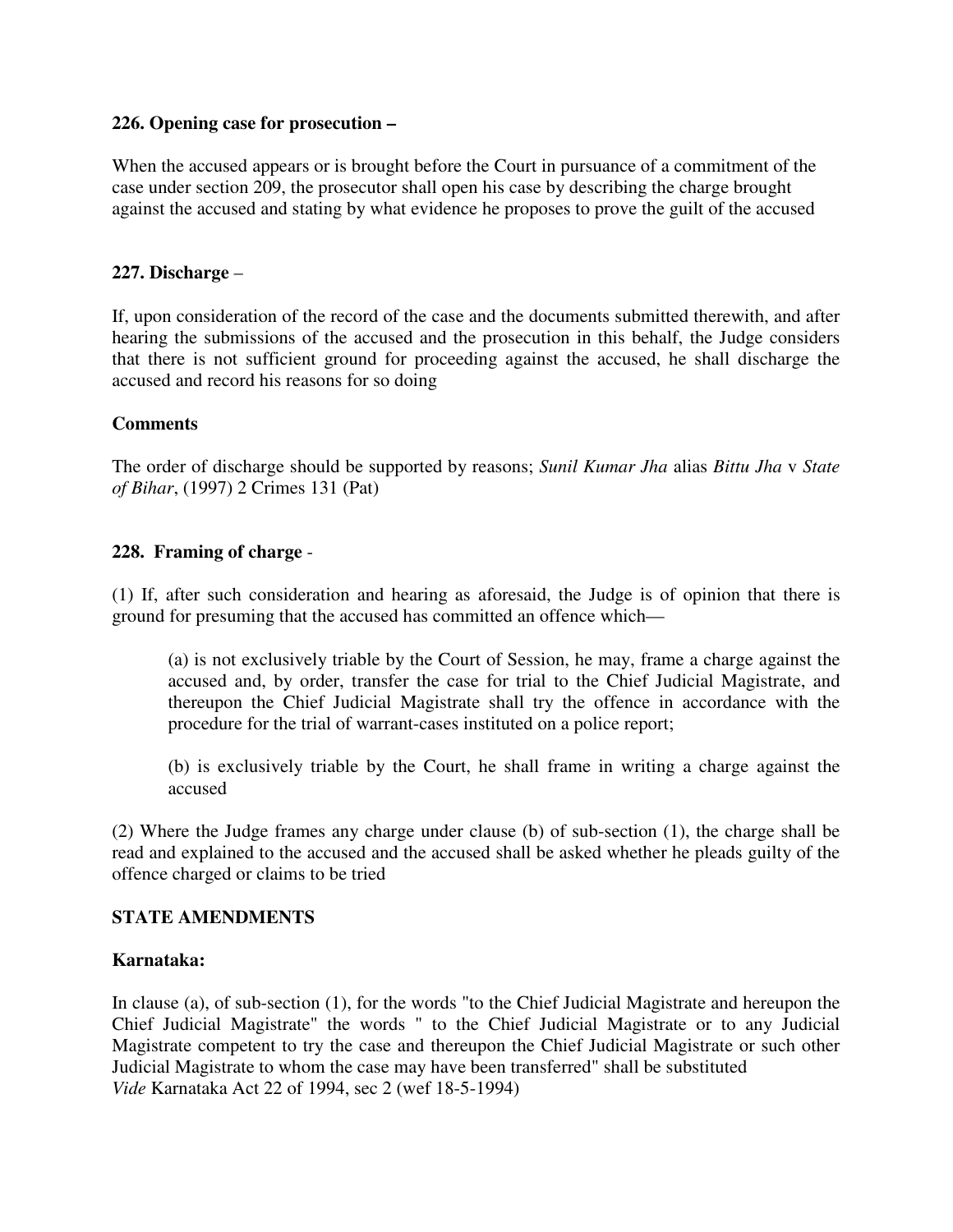## **West Bengal:**

In clause (a) of sub-section (1) of section 228, for the words "to the Chief Judicial Magistrate" and thereupon the Chief Judicial Magistrate" the words "to the Chief Judicial Magistrate or to any Judicial Magistrate competent to try the case, and thereupon the Chief Judicial Magistrate or such other Judicial Magistrate to whom the case may have been transferred" shall be substituted [*Vide* WB Act 63 of 1978 (wef 1-6-1979)

## **Comments**

(i) The responsibility of framing the charge is that of the Court and it has to judicially consider the question of doing so Without full adverting to the material on the record it must not blindly adopt the decision of the prosecution; *Sunil Kumar Jha* alias *Bittu Jha* v *State of Bihar,* (1997) 2 Crimes 131 (Pat)

(ii) The materials, other than those produced by the prosecution, can also be looked into and should be considered at the time of framing of charge, to find out whether a *prima facie* case against the accused is made out or not; *Madho Singh* v *State of Rajasthan,* (1997) 2 Crimes 358 (Raj)

## **229. Conviction on plea of guilty –**

If the accused pleads guilty, the Judge shall record the plea and may, in his discretion, convict him thereon.

#### **230. Date for prosecution evidence -**

If the accused refuses to plead, or does not plead, or claims to be tried or is not convicted under section 229, the Judge shall fix a date for the examination of witnesses, and may, on the application of the prosecution, issue any process for compelling the attendance of any witness or the production of any document or other thing.

#### **231. Evidence for prosecution -**

(1) On the date so fixed, the Judge shall proceed to take all such evidence as may be produced in support of the prosecution.

(2) The Judge may, in his discretion, permit the cross-examination of any witness to be deferred until any other witness or witnesses have been examined or recall any witness for further crossexamination.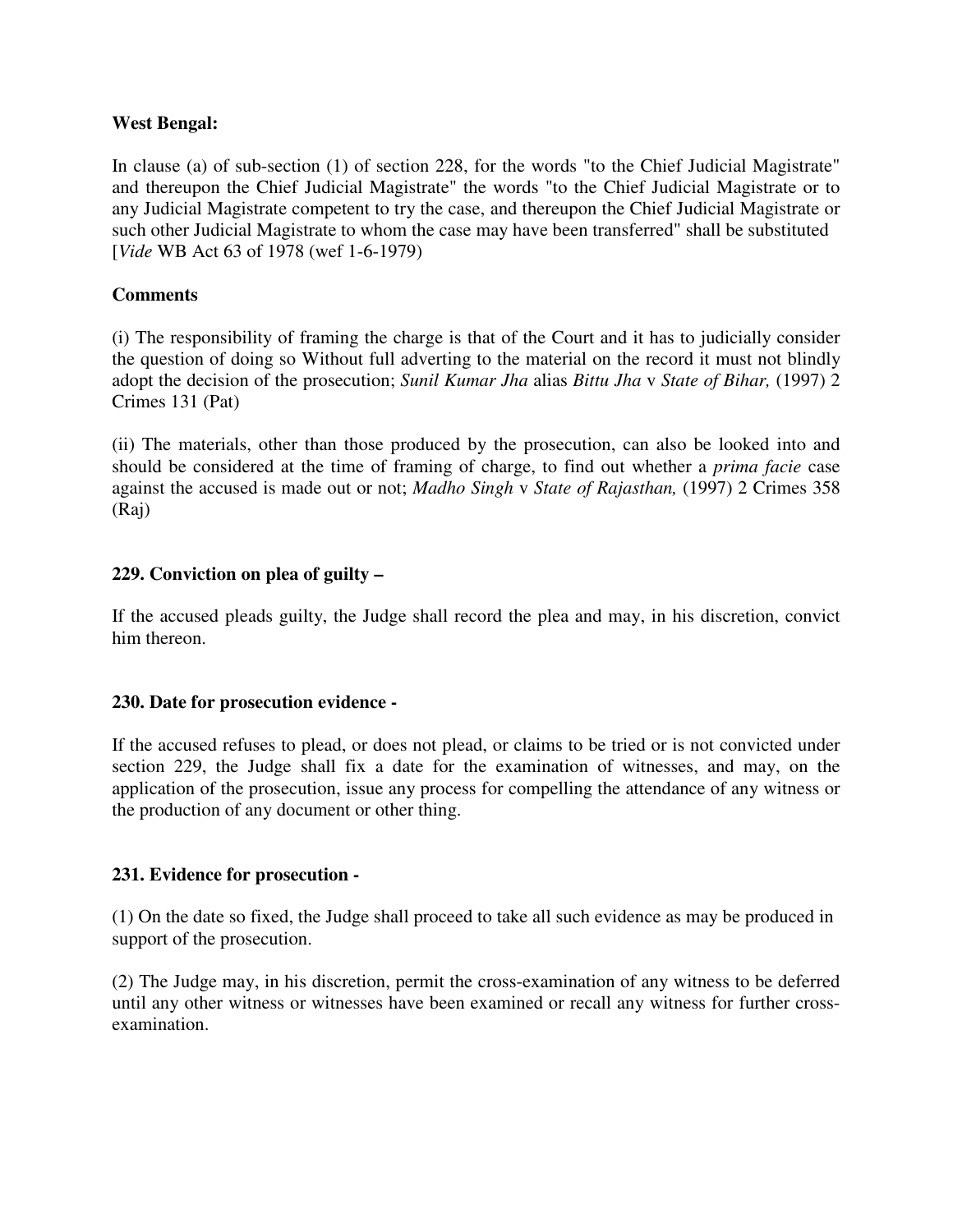#### **232. Acquittal –**

If after taking the evidence for the prosecution, examining the accused and hearing the prosecution and the defence on the point, the Judge considers that there is no evidence that the accused committed the offence, the judge shall record an order of acquittal.

#### **Comments**

Once a co-accused has been discharged or acquitted, he ceases to be a co-accused and there is no impediment to summon him as a witness. He can be a witness for the prosecution as well as for the defence; *Sarbeswar Panda* v. *State of Orissa*, (1997) 2 Crimes 534 (Ori).

#### **233. Entering upon defence -**

(1) Where the accused is not acquitted under section 232 he shall be called upon to enter on his defence and adduce any evidence he may have in support thereof.

(2) If the accused puts in any written statement, the Judge shall file it with the record.

(3) If the accused applies for the issue of any process for compelling the attendance of any witness or the production of any document or thing, the Judge shall issue such process unless he considers, for reasons to be recorded, that such application should be refused on the ground that it is made for the purpose of vexation or delay or for defeating the ends of justice.

#### **234. Arguments -**

When the examination of the witnesses (if any) for the defence is complete, the prosecutor shall sum up his case and the accused or his pleader shall be entitled to reply:

Provided that where any point of law is raised by the accused or his pleader, the prosecution may, with the permission of the Judge, make his submissions with regard to such point of law.

#### **235. Judgment of acquittal or conviction -**

(1) After hearing arguments and points of law (if any), the Judge shall give a judgment in the case.

(2) If the accused is convicted, the Judge shall, unless he proceeds in accordance with the provisions of section 360 hear the accused on the question of sentence, and then pass sentence on him according to law.

#### **Comments**

(i) By virtue of section 235 (2) conviction and sentence cannot be passed on the same day; *Matloob* v. *State (Delhi)*, (1997) 3 Crimes 98 (Del).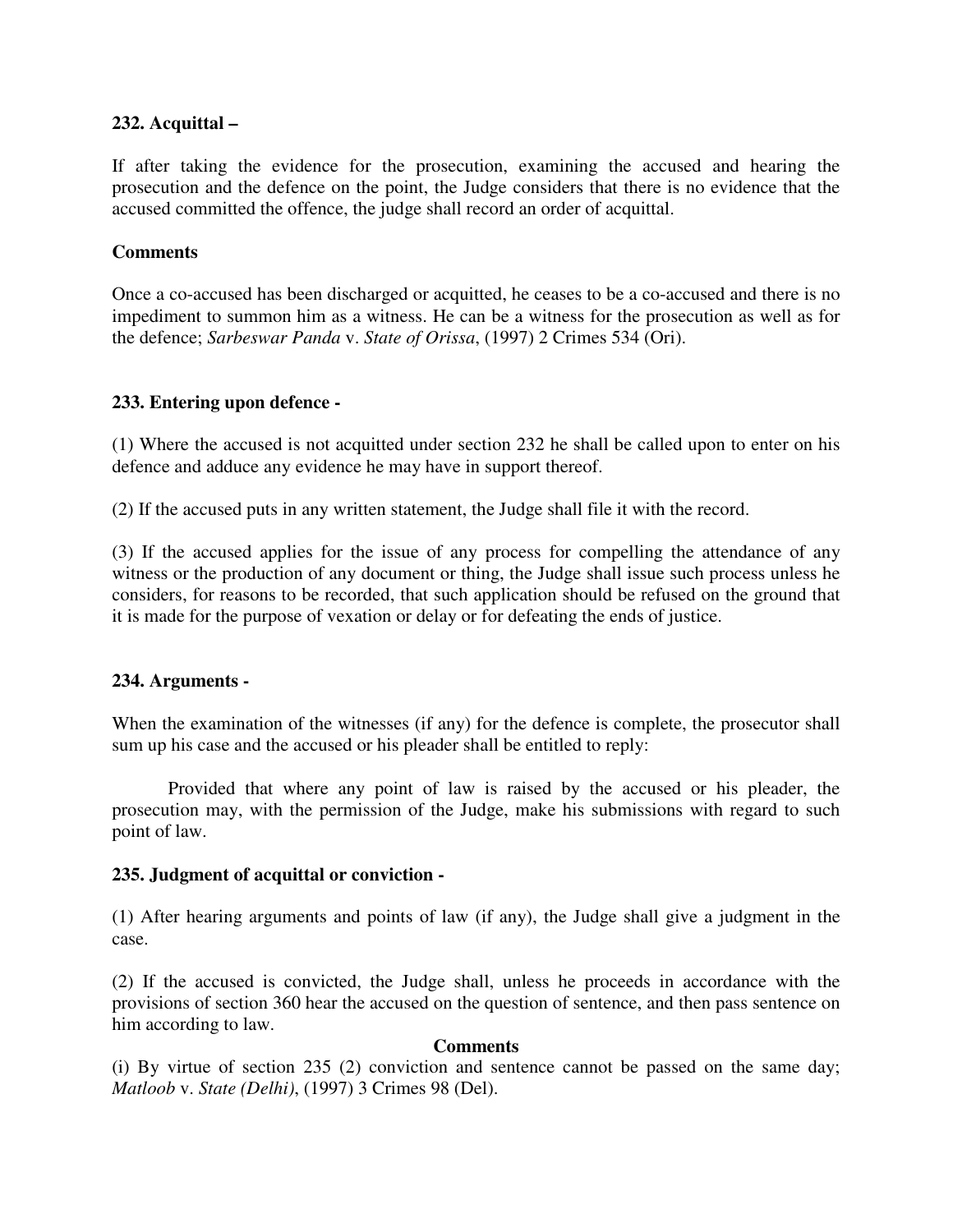(ii) When accused has been sentenced to undergo life imprisonment it is held to be minimum sentence does not require to give opportunity of hearing; *State of Gujarat* v. *Gandabhai S/o. Govind Bhai*, 2000 Cr LJ 92 (Guj).

#### **236. Previous conviction -**

In a case where a previous conviction is charged under the provisions of sub-section (7) of section 211, and the accused does not admit that he has been previously convicted as alleged in the charge, the Judge may, after he has convicted the said accused under section 229 or section 235, take evidence in respect of the alleged previous conviction, and shall record a finding thereon:

Provided that no such charge shall be read out by the Judge nor shall the accused be asked to plead thereto nor shall the previous conviction be referred to by the prosecution or in any evidence adduced by it, unless and until the accused has been convicted under section 229 or section 235.

## **237. Procedure in cases instituted under section 199 (2) -**

(1) A Court of Session taking cognizance of an offence under sub-section (2) of section 199 shall try the case in accordance with the procedure for the trial of warrant-cases instituted otherwise than on a police report before a Court of Magistrate:

Provided that the person against whom the offence is alleged to have been committed shall, unless the Court of Session, for reasons to be recorded, otherwise directs, be examined as a witness for the prosecution.

(2) Every trial under this section shall be held *in camera* if either party thereto so desires or if the Court thinks fit so to do.

(3) If, in any such case, the Court discharges or acquits all or any of the accused and is of opinion that there was no reasonable cause for making the accusation against them or any of them, it may, by its order of discharge or acquittal, direct the person against whom the offence was alleged to have been committed (other than the President, Vice-President or the Governor of a State or the Administrator of a Union Territory) to show cause why he should not pay compensation to such accused or to each or any of such accused, when there are more than one.

(4) The Court shall record and consider any cause which may be shown by the person so directed, and if it is satisfied that there was no reasonable cause for making the accusation, it may, for reasons to be recorded, make an order that compensation to such amount not exceeding one thousand rupees, as it may determine, be paid by such person to the accused or to each or any of them.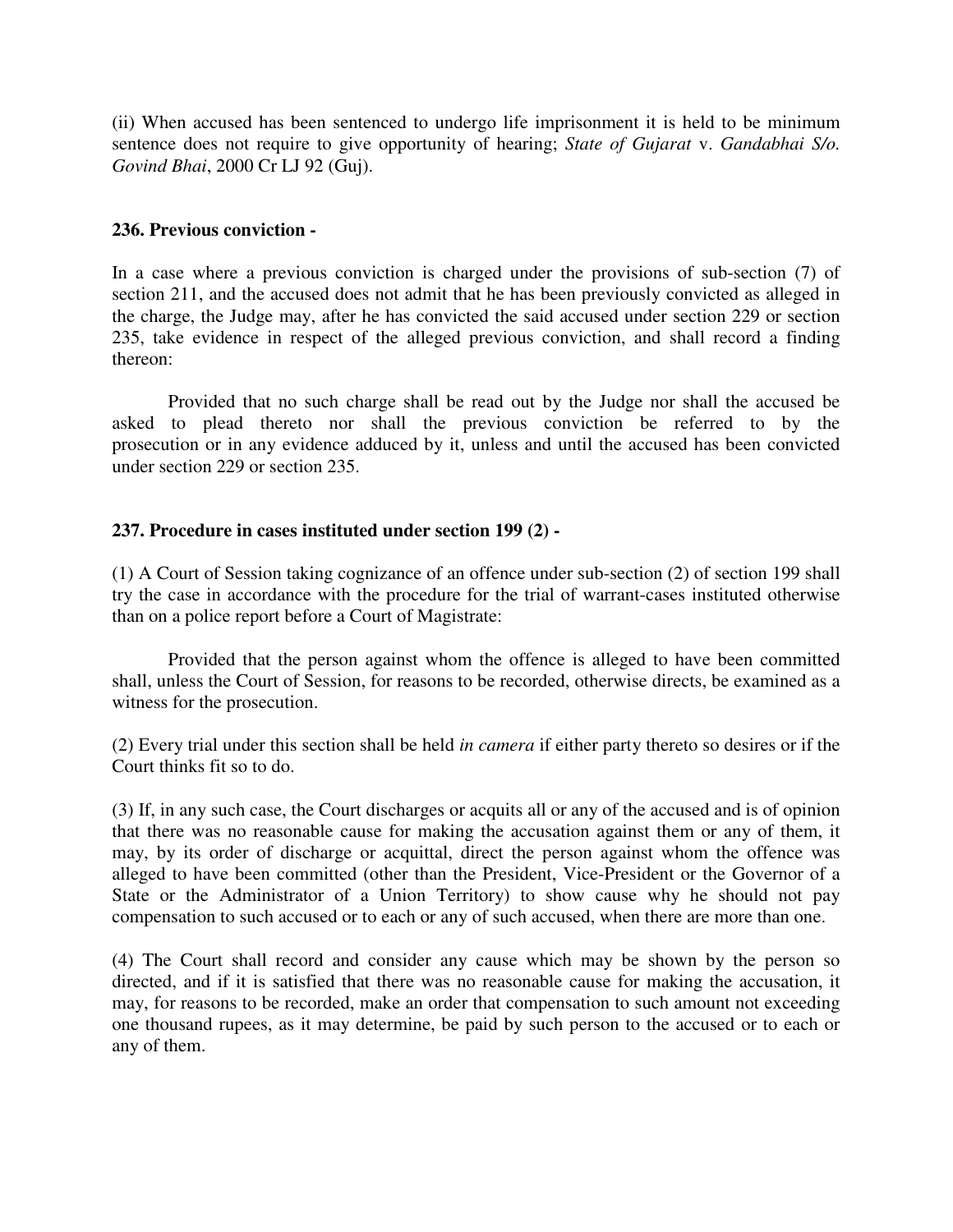(5) Compensation awarded under sub-section (4) shall be recovered as if it were a fine imposed by a Magistrate.

(6) No person who has been directed to pay compensation under sub-section (4) shall, by reason of such order, be exempted from any civil or criminal liability in respect of the complaint made under this section:

Provided that any amount paid to an accused person under this section shall be taken into account in awarding compensation to such person in any subsequent civil suit relating to the same matter.

(7) The person who has been ordered under sub-section (4) to pay compensation may appeal from the order, in so far as it relates to the payment of compensation, to the High Court.

(8) When an order for payment of compensation to an accused person is made, the compensation shall not be paid to him before the period allowed for the presentation of the appeal has elapsed or, if an appeal is presented, before the appeal has been decided.

# **CHAPTER XIX - TRIAL OF WARRANT-CASES BY MAGISTRATES**

## **A—Cases instituted on a police report**

# **238. Compliance with section 207 -**

When in any warrant-case instituted on a police report, the accused appears or is brought before a Magistrate at the commencement of the trial, the Magistrate shall satisfy himself that he has complied with the provisions of section 207.

#### **239. When accused shall be discharged -**

If, upon considering the police report and the documents sent with it under section 173 and making such examination, if any, of the accused as the Magistrate thinks necessary and after giving the prosecution and the accused an opportunity of being heard, the Magistrate considers the charge against the accused to be groundless, he shall discharge the accused, and record his reasons for so doing.

#### **240. Framing of charge -**

(1) If, upon such consideration examination, if any, and hearing, the Magistrate is of opinion that there is ground for presuming that the accused has committed an offence triable under this Chapter, which such Magistrate is competent to try and which, in his opinion could be adequately punished by him, he shall frame in writing a charge against the accused.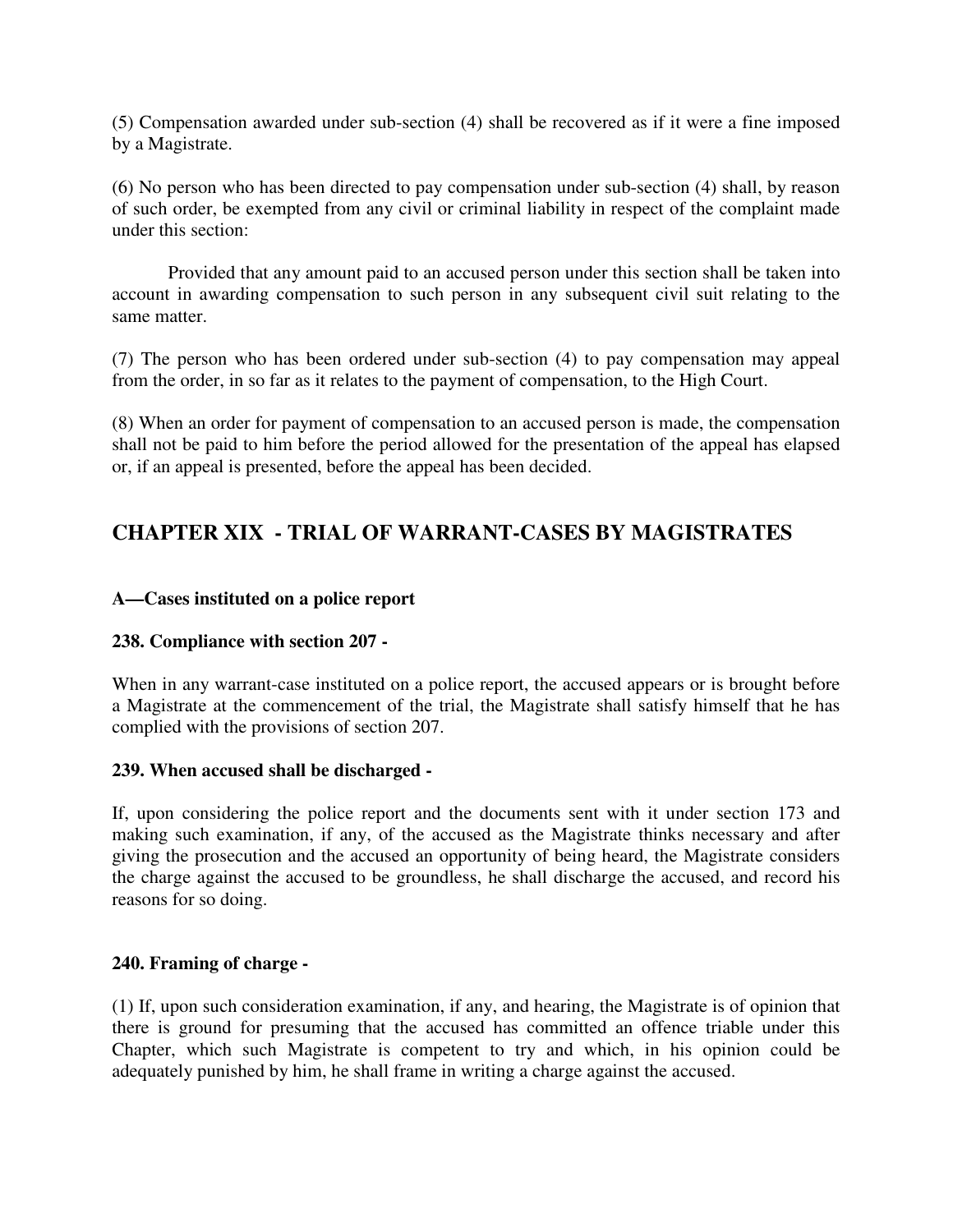(2) The charge shall then be read and explained to the accused, and he shall be asked whether he pleads guilty of the offence charged or claims to be tried.

# **241. Conviction on plea of guilty -**

If the accused pleads guilty, the Magistrate shall record the plea and may, in his discretion, convict him thereon.

# **242. Evidence for prosecution -**

(1) If the accused refuses to plead or does not plead, or claims to be tried or the Magistrate does not convict the accused under section 241 the Magistrate shall fix a date for the examination of witnesses.

(2) The Magistrate may, on the application of the prosecution, issue a summons to any of its witnesses directing him to attend or to produce any document or other thing.

(3) On the date so fixed, the Magistrate shall proceed to take all such evidence as may be produced in support of the prosecution:

Provided that the Magistrate may permit the cross-examination of any witness to be deferred until any other witness or witnesses have been examined or recall any witness for further cross-examination.

# **243. Evidence for defence -**

(1) The accused shall then be called upon to enter upon his defence and produce his evidence; and if the accused puts in any written statement, the Magistrate shall file it with the record.

(2) If the accused, after he had entered upon his defence, applies to the Magistrate to issue any process for compelling the attendance of any witness for the purpose of examination or crossexamination, or the production of any document or other thing, the Magistrate shall issue such process unless he considers that such application should be refused on the ground that it is made for the purpose of vexation or delay or for defeating the ends of justice and such ground shall be recorded by him in writing:

Provided that, when the accused has cross-examined or had the opportunity of crossexamining any witness before entering on his defence, the attendance of such witness shall not be compelled under this section, unless the Magistrate is satisfied that it is necessary for the ends of justice.

(3) The Magistrate may, before summoning any witness on an application under sub-section (2), require that the reasonable expenses incurred by the witness in attending for the purposes of the trial be deposited in Court.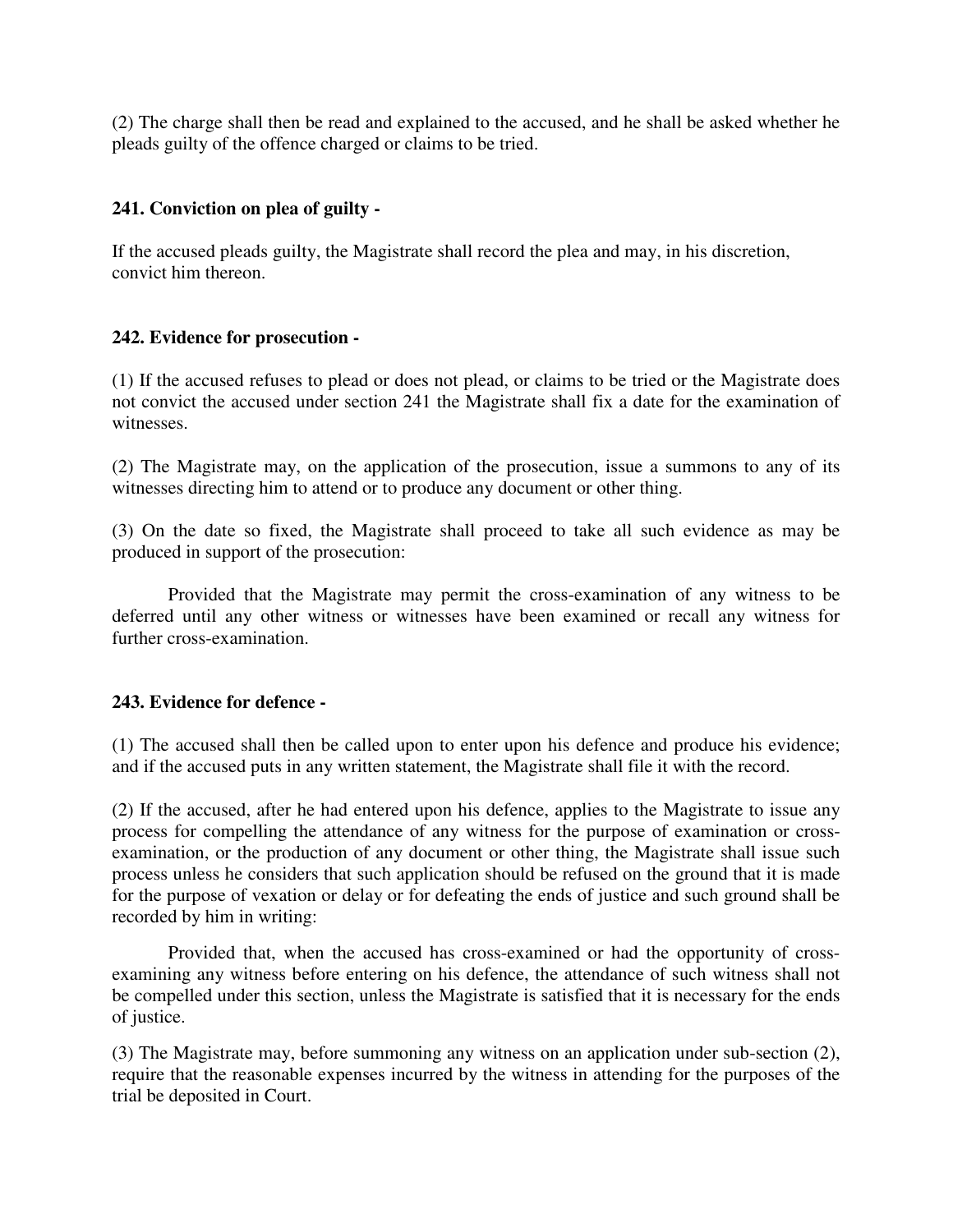## **B - Cases instituted otherwise than on police report.**

### **244. Evidence for prosecution -**

(1) When, in any warrant-case instituted otherwise than on a police report the accused appears or is brought before a Magistrate, the Magistrate shall proceed to hear the prosecution and take all such evidence as may be produced in support of the prosecution.

(2) The Magistrate may, on the application of the prosecution, issue a summons to any of its witnesses directing him to attend or to produce any document or other thing.

#### **245. When accused shall be discharged -**

(1) If, upon taking all the evidence referred to in section 244 the Magistrate considers, for reasons to be recorded, that no case against the accused has been made out which, if unrebutted, would warrant his conviction, the Magistrate shall discharge him.

(2) Nothing in this section shall be deemed to prevent a Magistrate from discharging the accused at any previous stage of the case if, for reasons to be recorded by such Magistrate, he considers the charge to be groundless.

#### **STATE AMENDMENT**

#### **West Bengal:**

In section 245, after sub-section (2), the following sub-section shall be inserted, namely:—

"(3) If the evidence referred to in section 244 are not produced in support of the prosecution within four years from the date of appearance of the accused, the Magistrate shall discharge the accused unless the prosecution satisfies the Magistrate that upon the evidence already produced and for special reasons there is ground for presuming that it shall not be in the interest of justice to discharge the accused."

[*Vide* W.B. Act 24 of 1968 sec. 5.

#### **246. Procedure where accused is not discharged -**

(1) If, when such evidence has been taken, or at any previous stage of the case, the Magistrate is of opinion that there is ground for presuming that the accused has committed an offence triable under this Chapter, which such Magistrate is competent to try and which, in his opinion, could be adequately punished by him, he shall frame in writing a charge against the accused.

(2) The charge shall then be read and explained to the accused, and he shall be asked whether he pleads guilty or has any defence to make.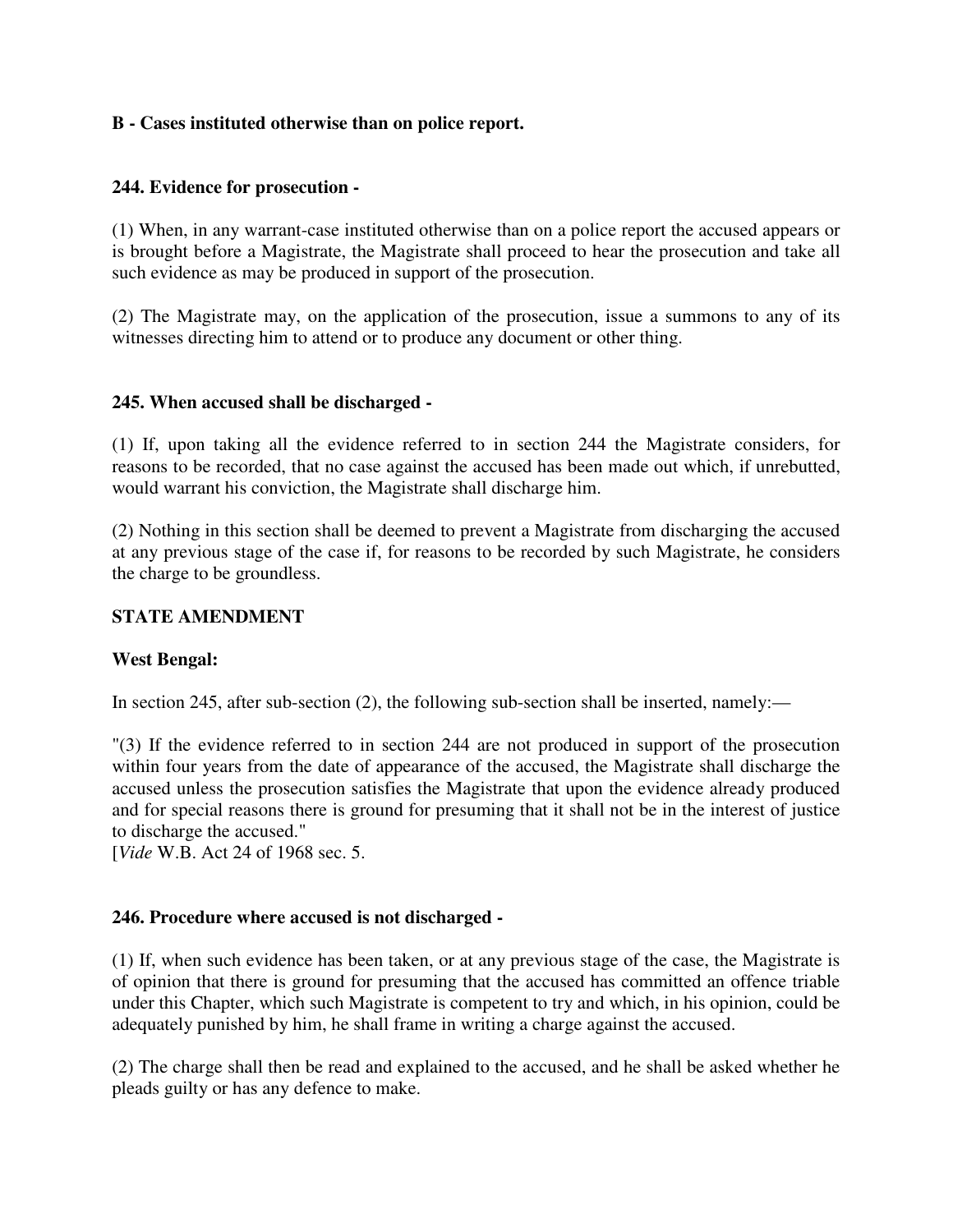(3) If the accused pleads guilty, the Magistrate shall record the plea, and may, in his discretion, convict him thereon.

(4) If the accused refuses to plead, or does not plead or claims to be tried or if the accused is not convicted under sub-section (3) he shall be required to state, at the commencement of the next hearing of the case or, if the Magistrate for reasons to be recorded in writing so thinks fit, forthwith whether he wishes to cross-examine any, and if so, which, of the witnesses for the prosecution whose evidence has been taken.

(5) If he says he does so wish, the witnesses named by him shall be recalled and, after crossexamination and re-examination (if any), they shall be discharged.

(6) The evidence of any remaining witnesses for the prosecution shall next be taken and after cross-examination and re-examination (if any), they shall also be discharged.

## **247. Evidence for defence -**

The accused shall then be called upon to enter upon his defence and produce his evidence; and the provisions of section 243 shall apply to the case.

## **C—Conclusion of trial**

#### **248. Acquittal or conviction -**

(1) If, in any case under this Chapter in which a charge has been framed, the Magistrate finds the accused not guilty, he shall record an order of acquittal.

(2) Where, in any case under this Chapter, the Magistrate finds the accused guilty, but does not proceed in accordance with the provisions of section 325 or section 360, he shall, after hearing the accused on the question of sentence, pass sentence upon him according to law.

(3) Where, in any case under this Chapter, a previous conviction is charged under the provisions of sub-section (7) of section 211 and the accused does not admit that he has been previously convicted as alleged in the charge, the Magistrate may, after he has convicted the said accused, take evidence in respect of the alleged previous conviction, and shall record a finding thereon:

Provided that no such charge shall be read out by the Magistrate nor shall the accused be asked to plead thereto nor shall the previous conviction be referred to by the prosecution or in any evidence adduced by it, unless and until the accused has been convicted under sub-section (2).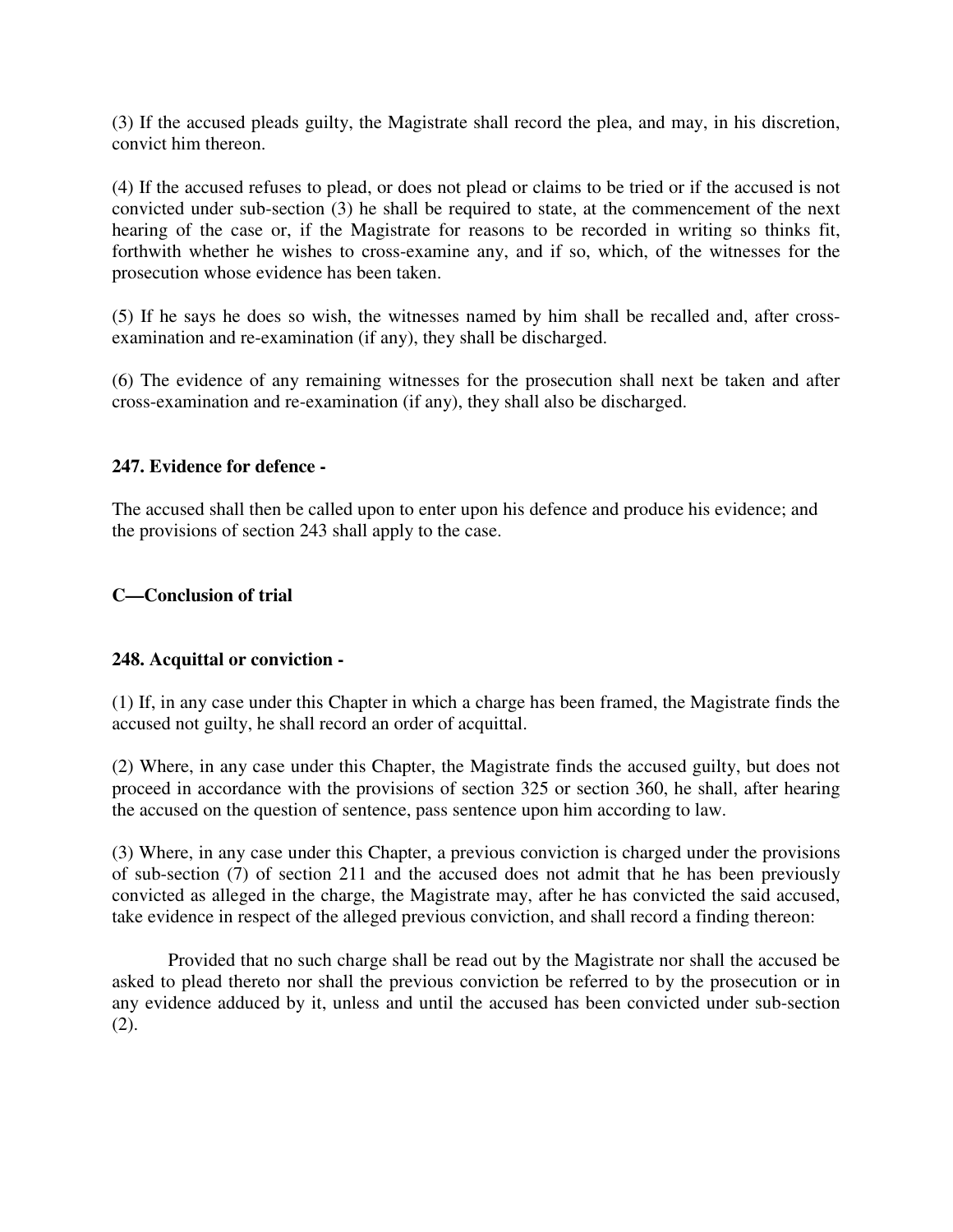#### **249. Absence of complainant -**

When the proceedings have been instituted upon complaint, and on any day fixed for the hearing of the case, the complainant is absent, and the offence may be lawfully compounded or is not a cognizable offence, the Magistrate may, in his discretion, notwithstanding anything hereinbefore contained, at any time before the charge has been framed, discharge the accused.

#### **250. Compensation for accusation without reasonable cause -**

(1) If, in any case instituted upon complaint or upon information given to a police officer or to a Magistrate, one or more persons is or are accused before a Magistrate of any offence triable by a Magistrate, and the Magistrate by whom the case is heard discharges or acquits all or any of the accused, and is of opinion that there was no reasonable ground for making the accusation against them or any of them, the Magistrate may, by his order of discharge or acquittal, if the person upon whose complaint or information the accusation was made is present, call upon him forthwith to show cause why he should not pay compensation to such accused or to each or any of such accused when there are more than one or, if such person is not present direct the issue of a summons to him to appear and show cause as aforesaid.

(2) The Magistrate shall record and consider any cause which such complainant or informant may show, and if he is satisfied that there was no reasonable ground for making the accusation, may, for reasons to be recorded, make an order that compensation to such amount not exceeding the amount of fine he is empowered to impose, as he may determine, be paid by such complainant or informant to the accused or to each or any of them.

(3) The Magistrate may, by the order directing payment of the compensation under sub-section (2) further order that, in default of payment, the person ordered to pay such compensation shall under go simple imprisonment for a period not exceeding thirty days.

(4) When any person is imprisoned under sub-section (3), the provisions of sections 68 and 69 of the Indian Penal Code (45 of 1860) shall, so far as may be, apply.

(5) No person who has been directed to pay compensation under this section shall, by reason of such order, be exempted from any civil or criminal liability in respect of the complaint made or information given by him:

Provided that any amount paid to an accused person under this section shall be taken into account in awarding compensation to such person in any subsequent civil suit relating to the same matter.

(6) A complainant or informant who has been ordered under sub-section (2) by a Magistrate of the second class to pay compensation exceeding one hundred rupees, may appeal from the order as if such complainant or informant had been convicted on a trial held by such Magistrate.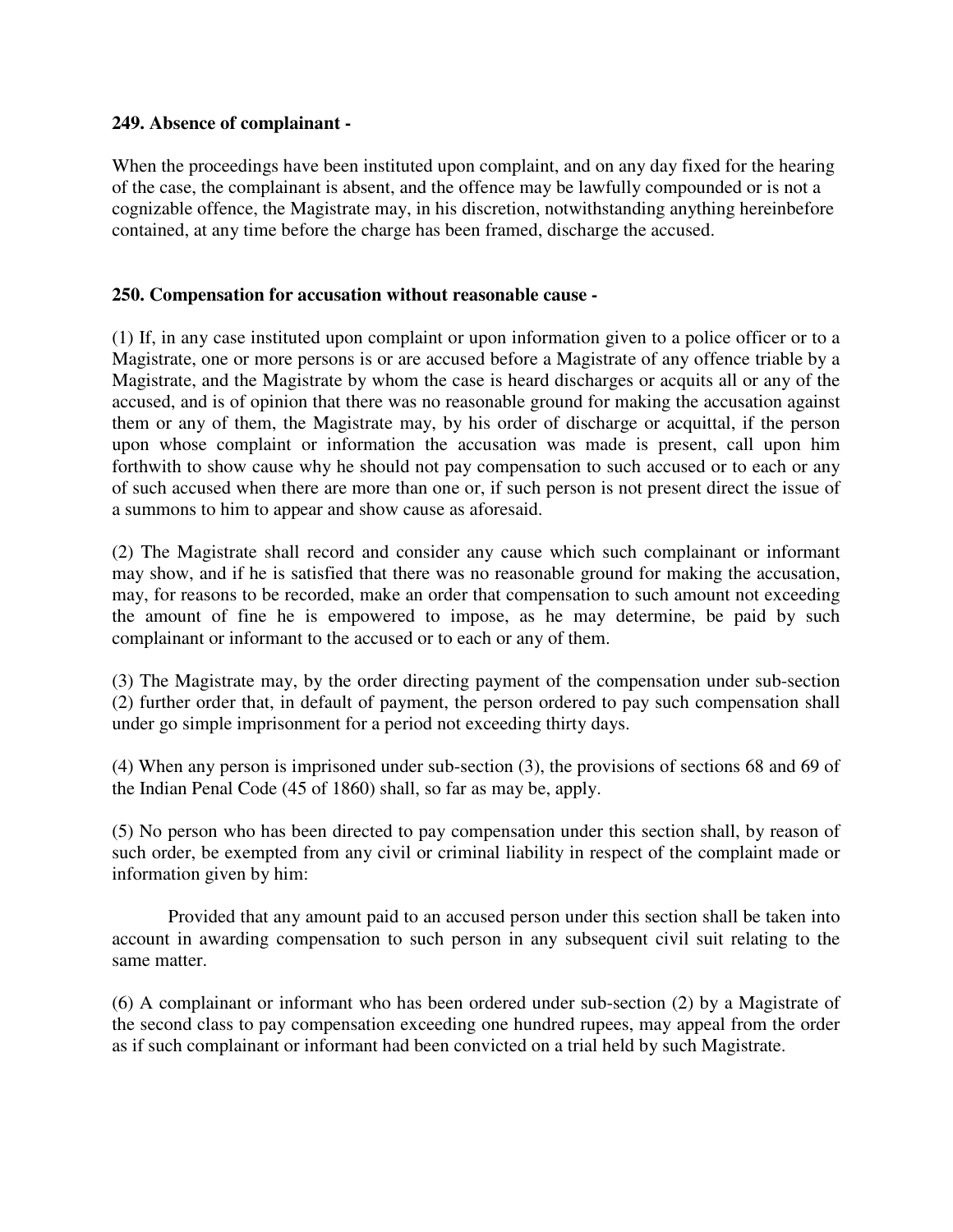(7) When an order for payment of compensation to an accused person is made in a case which is subject to appeal under sub-section (6), the compensation shall not be paid to him before the period allowed for the presentation of the appeal has elapsed, or, if an appeal is presented, before the appeal has been decided; and where such order is made in a case which is not so subject to appeal the compensation shall not be paid before the expiration of one month from the date of the order.

(8) The provisions of this section apply to summons-cases as well as to warrant cases.

# **CHAPTER XX - TRIAL OF SUMMONS-CASES BY MAGISTRATES**

# **251. Substance of accusation to be stated -**

When in a summons-case the accused appears or is brought before the Magistrate, the particulars of the offence of which he is accused shall be stated to him, and he shall be asked whether he pleads guilty or has any defence to make, but it shall not be necessary to frame a formal charge.

## **252. Conviction on plea of guilty -**

If the accused pleads guilty, the Magistrate shall record the plea as nearly as possible in the words used by the accused and may, in his discretion convict him thereon.

# **253. Conviction on plea of guilty in absence of accused in petty cases -**

(1) Where a summons has been issued under section 206 and the accused desires to plead guilty to the charge without appearing before the Magistrate, he shall transmit to the Magistrate, by post or by messenger, a letter containing his plea and also the amount of fine specified in the summons.

(2) The Magistrate may, in his discretion, convict the accused in his absence, on his plea of guilty and sentence him to pay the fine specified in the summons, and the amount transmitted by the accused shall be adjusted towards that fine, or where a pleader authorised by the accused in this behalf pleads guilty on behalf of the accused, the Magistrate shall record the plea as nearly as possible in the words used by the pleader and may, in his discretion, convict the accused on such plea and sentence him as aforesaid.

#### **254. Procedure when not convicted -**

(1) If the Magistrate does not convict the accused under section 252 or section 253, the Magistrate shall proceed to hear the prosecution and take all such evidence as may be produced in support of the prosecution, and also to hear the accused and take all such evidence as he produces in his defence.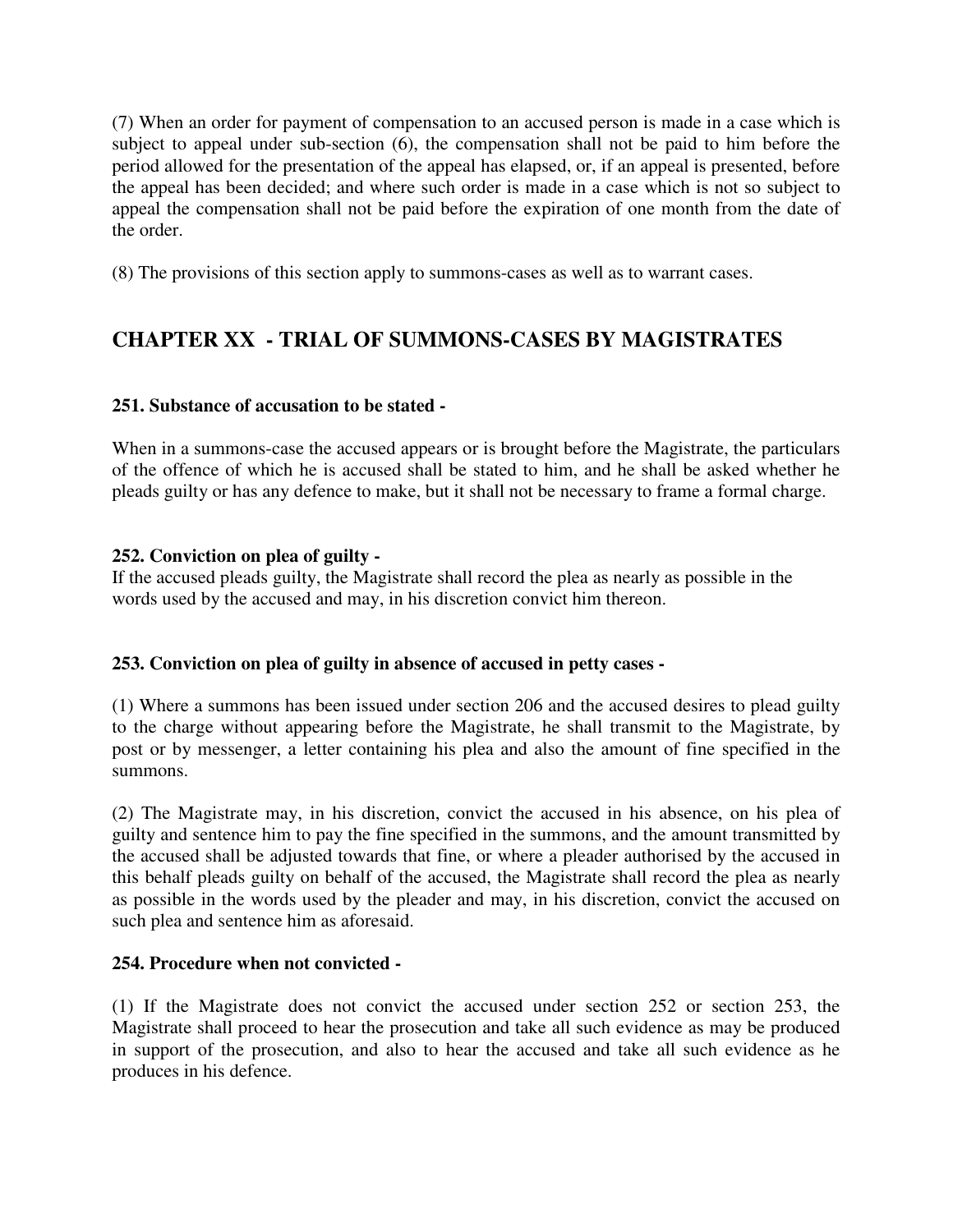(2) The Magistrate may, if he thinks fit, on the application of the prosecution or the accused, issue a summons to any witness directing him to attend or to produce any document or other thing.

(3) A Magistrate may, before summoning any witness on such application, require that the reasonable expenses of the witness incurred in attending for the purposes of the trial be deposited in Court.

# **255. Acquittal or conviction -**

(1) If the Magistrate, upon taking the evidence referred to in section 254 and such further evidence, if any, as he may, of his own motion, cause to be produced, finds the accused not guilt, he shall record an order of acquittal.

(2) Where the Magistrate does not proceed in accordance with the provisions of section 325 or section 360, he shall, if he finds the accused guilty, pass sentence upon him according to law.

(3) A Magistrate may, under section 252 or section 255, convict the accused of any offence triable under this Chapter which form the facts admitted or proved he appears to have committed, whatever may be the nature of the complaint or summons, if the Magistrate is satisfied that the accused would not be prejudiced thereby.

#### **256. Non-appearance or death of complainant -**

(1) If the summons has been issued on complaint and on the day appointed for the appearance of the accused, or any day subsequent thereto to which the hearing may be adjourned, the complainant does not appear, the Magistrate shall notwithstanding anything hereinbefore contained, acquit the accused unless for some reason he thinks it proper to adjourn the hearing of the case to some other day:

Provided that where the complainant is represented by a pleader or by the officer conducting the prosecution or where the Magistrate is of opinion that the personal attendance of the complainant is not necessary, the Magistrate may dispense with his attendance and proceed with the case.

(2) The provisions of sub-section (1) shall, so far as may be, apply also to cases where the nonappearance of the complainant is due to his death.

#### **Comments**

There is no denying that the dismissal of the complaint in default under section 256 entails the acquittal of the accused. Once an accused has been acquitted of the offence, the law provides a remedy by way of an appeal against the order of acquittal under section 378 (4) of the Code; *H.P. Agro Industries Corpn. Ltd.* v*. M.P.S. Chawla*, *(*1997) 2 Crimes 591 (H&P).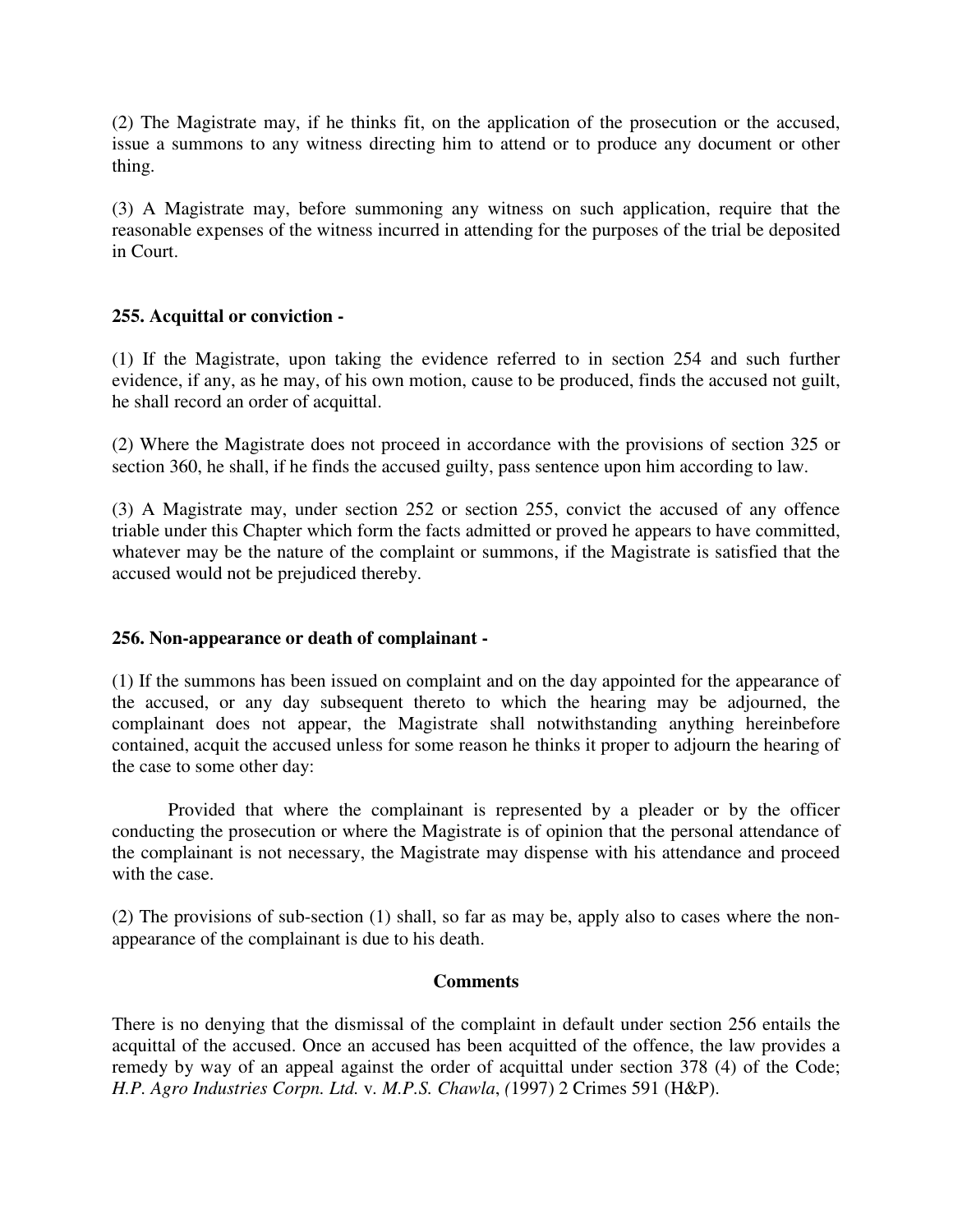#### **257. Withdrawal of complaint -**

If a complainant, at any time before a final order is passed in any case under this Chapter, satisfies the Magistrate that there are sufficient grounds for permitting him to withdraw his complaint against the accused, or if there be more than one accused, against all or any of them, the Magistrate may permit him to withdraw the same, and shall thereupon acquit the accused against whom the complaint is so withdrawn.

#### **258. Power to stop proceedings in certain cases -**

In any summons-case instituted otherwise than upon complaint, a Magistrate of the first class or, with the previous sanction of the Chief Judicial Magistrate, any other Judicial Magistrate, may, for reasons to be recorded by him, stop the proceedings at any stage without pronouncing any judgment and where such stoppage of proceedings is made after the evidence of the principal witnesses has been recorded, pronounce a judgment of acquittal, and in any other case release, the accused, and such release shall have the effect of discharge.

#### **259. Power of Court to convert summons-cases into warrant cases -**

When in the course of the trial of a summons-case relating to an offence punishable with imprisonment for a term exceeding six months, it appears to the Magistrate that in the interests of justice, the offence should be tried in accordance with the procedure for the trial of warrantcases, such Magistrate may proceed to re-hear the case in the manner provided by this Code for the trial of warrant-cases and may recall any witness who may have been examined.

# **CHAPTER XXI - SUMMARY TRIALS**

#### **260. Power to try summarily -**

(1) Notwithstanding anything contained in this Code—

- (a) any Chief Judicial Magistrate;
- (b) any Metropolitan Magistrate;
- (c) any Magistrate of the first class specially empowered in this behalf by the High Court, may, if he thinks fit, try in a summary way all or any of the following offences:—

(i) offences not punishable with death, imprisonment for life or imprisonment for a term exceeding two years;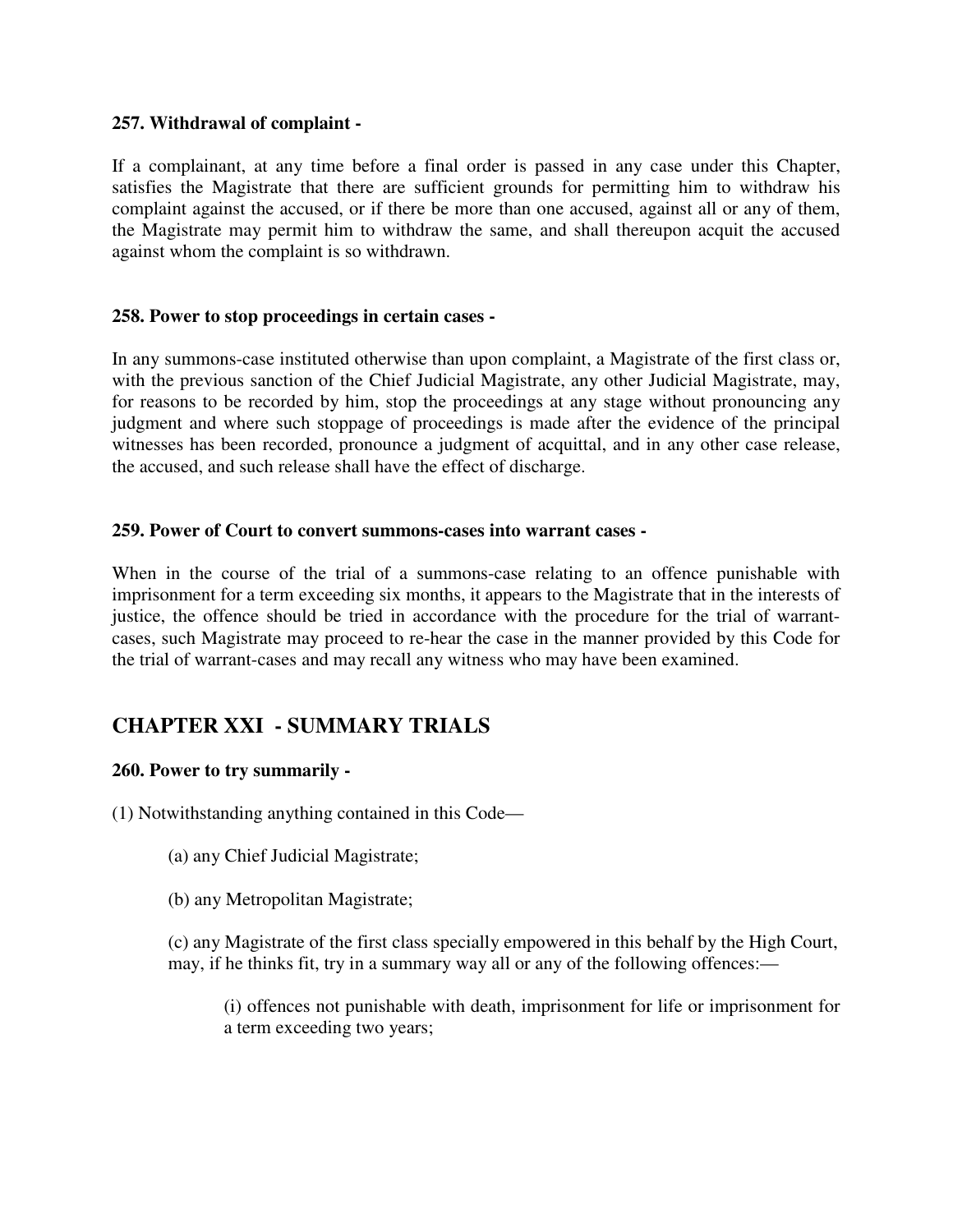(ii) theft, under section 379, section 380 or section 381 of the Indian Penal Code (45 of 1860), where the value of the property stolen does not exceed two hundred rupees;

(iii) receiving or retaining stolen property, under section 411 of the Indian Penal Code (45 of 1860), where the value of the property does not exceed two hundred rupees;

(iv) assisting in the concealment or disposal of stolen property, under section 414 of the Indian Penal Code (45 of 1860) where the value of such property does not exceed two hundred rupees;

(v) offences under sections 454 and 456 of the Indian Penal Code (45 of 1860);

(vi) insult with intent to provoke a breach of the peace, under section 504 and criminal intimidation, under section 506 of the Indian Penal Code (45 of 1860);

(vii) abetment of any of the foregoing offences;

(viii) an attempt to commit any of the foregoing offences, when such attempt is an offence;

(ix) any offence constituted by an act in respect of which a complaint may be made under section 20 of the Cattle-Trespass Act, 1871(1 of 1871).

(2) When, in the course of a summary trial it appears to the Magistrate that the nature of the case is such that it is undesirable to try it summarily, the Magistrate shall recall any witnesses who may have been examined and proceed to re-hear, the case in the manner provided by this Code.

#### **261. Summary trial by Magistrate of the second class -**

The High Court may confer on any Magistrate invested with the powers of a Magistrate of the second class power to try summarily any offence which is punishable only with fine or with imprisonment for a term not exceeding six months with or without fine, and any abetment of or attempt to commit any such offence.

#### **262. Procedure for summary trials -**

(1) In trial under this Chapter, the procedure specified in this Code for the trial of summons-case shall be followed except as hereinafter mentioned.

(2) No sentence of imprisonment for a term exceeding three months shall be passed in the case of any conviction under this Chapter.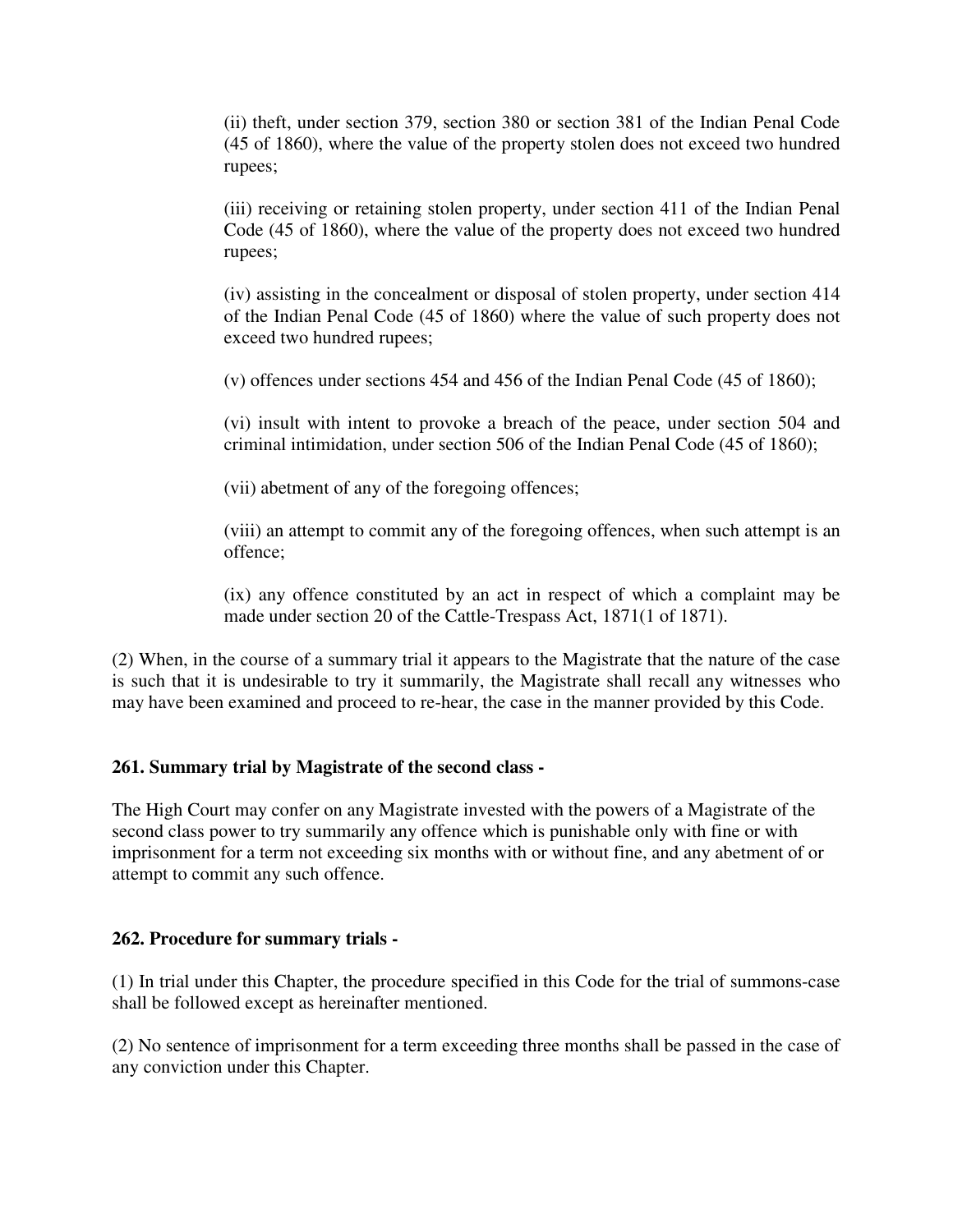## **263. Record in summary trials -**

In every case tried summarily, the Magistrate shall enter, in such form as the State Government may direct, the following particulars, namely:—

- (a) the serial number of the case;
- (b) the date of the commission of the offence;
- (c) the date of the report of complaint;
- (d) the name of the complainant (if any);
- (e) the name, parentage and residence of the accused;

(f) the offence complained of and the offence (if any ) proved, and in cases coming under clause (ii), clause (iii) or clause (iv) of sub-section (1) of section 260, the value of the property in respect of which the offence has been committed;

- (g) the plea of the accused and his examination (if any);
- (h) the finding;
- (i) the sentence or other final order;
- (j) the date on which proceedings terminated.

#### **264. Judgment in cases tried summarily -**

In every case tried summarily in which the accused does not plead guilty, the Magistrate shall record the substance of the evidence and a judgment containing a brief statement of the reasons for the finding.

#### **265. Language of record and judgment -**

(1) Every such record and judgment shall be written in the language of the Court.

(2) The High Court may authorise any Magistrate empowered to try offences summarily to prepare the aforesaid record or judgment or both by means of an officer appointed in this behalf by the Chief Judicial Magistrate, and the record or judgment so prepared shall be signed by such Magistrate.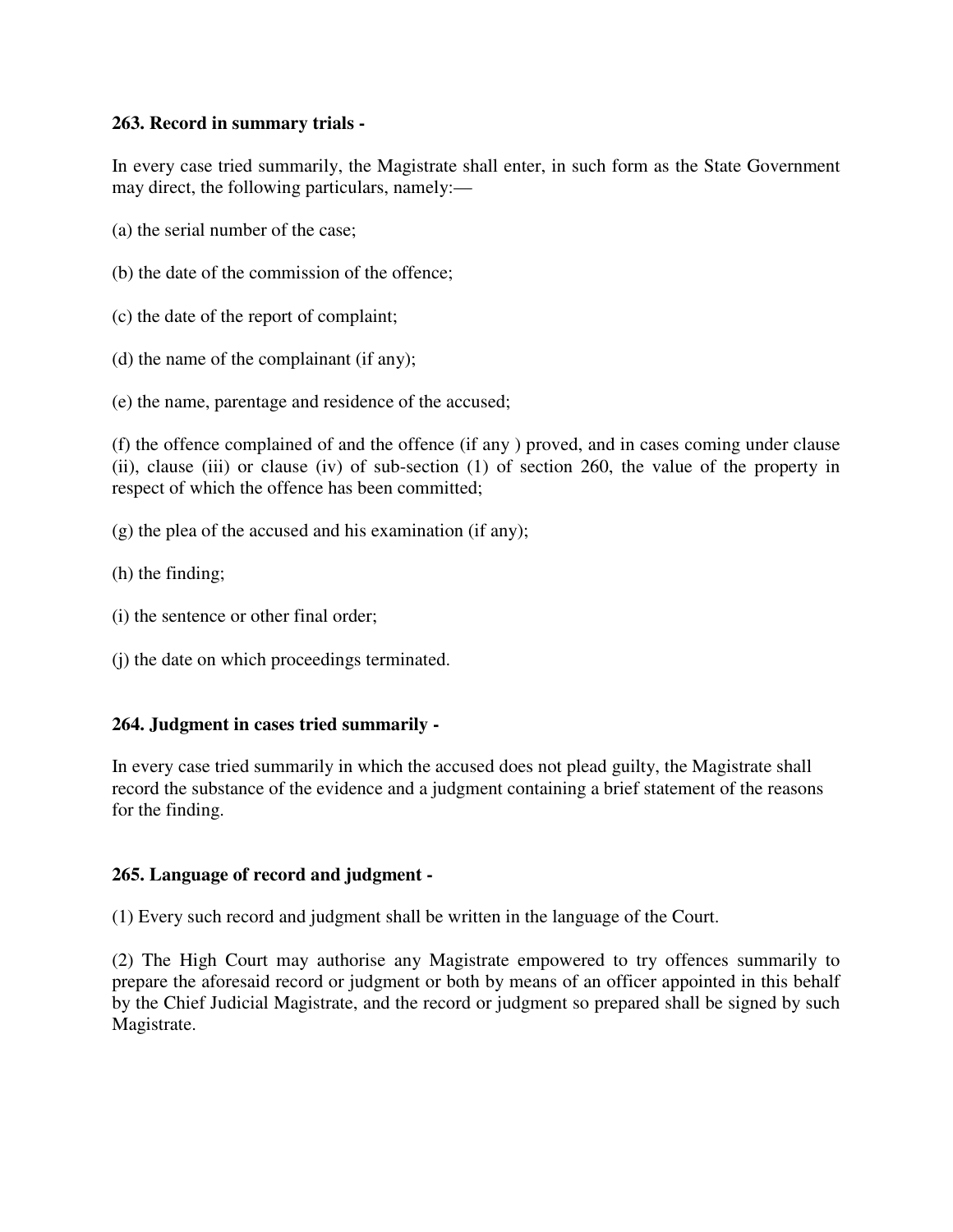# **CHAPTER XXII - ATTENDANCE OF PERSONS CONFINED OR DETAINED IN PRISONS**

### **266. Definitions -**

In this Chapter,—

(a) "**detained** " includes detained under any law providing for preventive detention;

(b) "**prison**" includes,—

(i) any place which has been declared by the State Government, by general or special order, to be a subsidiary jail;

(ii) any reformatory, Borstal institution or other institution of a like nature.

#### **267. Power to require attendance of prisoners -**

(1) Wherever, in the course of an inquiry, trial or other proceeding under this Code, it appears to a Criminal Court.—

(a) that a person confined or detained in a prison should be brought before the Court for answering to a charge of an offence, or for the purpose of any proceedings against him, or

(b) that it is necessary for the ends of justice to examine such person as a witness, the Court may make an order requiring the officer in charge of the prison to produce such person before the Court for answering to the charge or for the purpose of such proceeding or as the case may be, for giving evidence.

(2) Where an order under sub-section (1) is made by a Magistrate of the second class, it shall not be forwarded to, or acted upon by the officer in charge of the prison unless it is countersigned by the Chief Judicial Magistrate to whom such Magistrate is subordinate.

(3) Every order submitted for countersigning under sub-section (2) shall be accompanied by a statement of the facts which, in the opinion of the Magistrate, render the order necessary, and the Chief Judicial Magistrate to whom it is submitted may, after considering such statement, decline to countersign the order.

#### **268. Power of State Government to exclude certain persons from operation of section 267 -**

(1) The State Government may, at any time having regard to the matters specified in sub-section (2), by general of special order, direct that any person or class of persons shall not be removed from the prison in which he or they may be confined or detained and thereupon, so long as the order remains to force, no order made under section 267, whether before or after the order of the State Government, shall have effect in respect of such person or class of persons.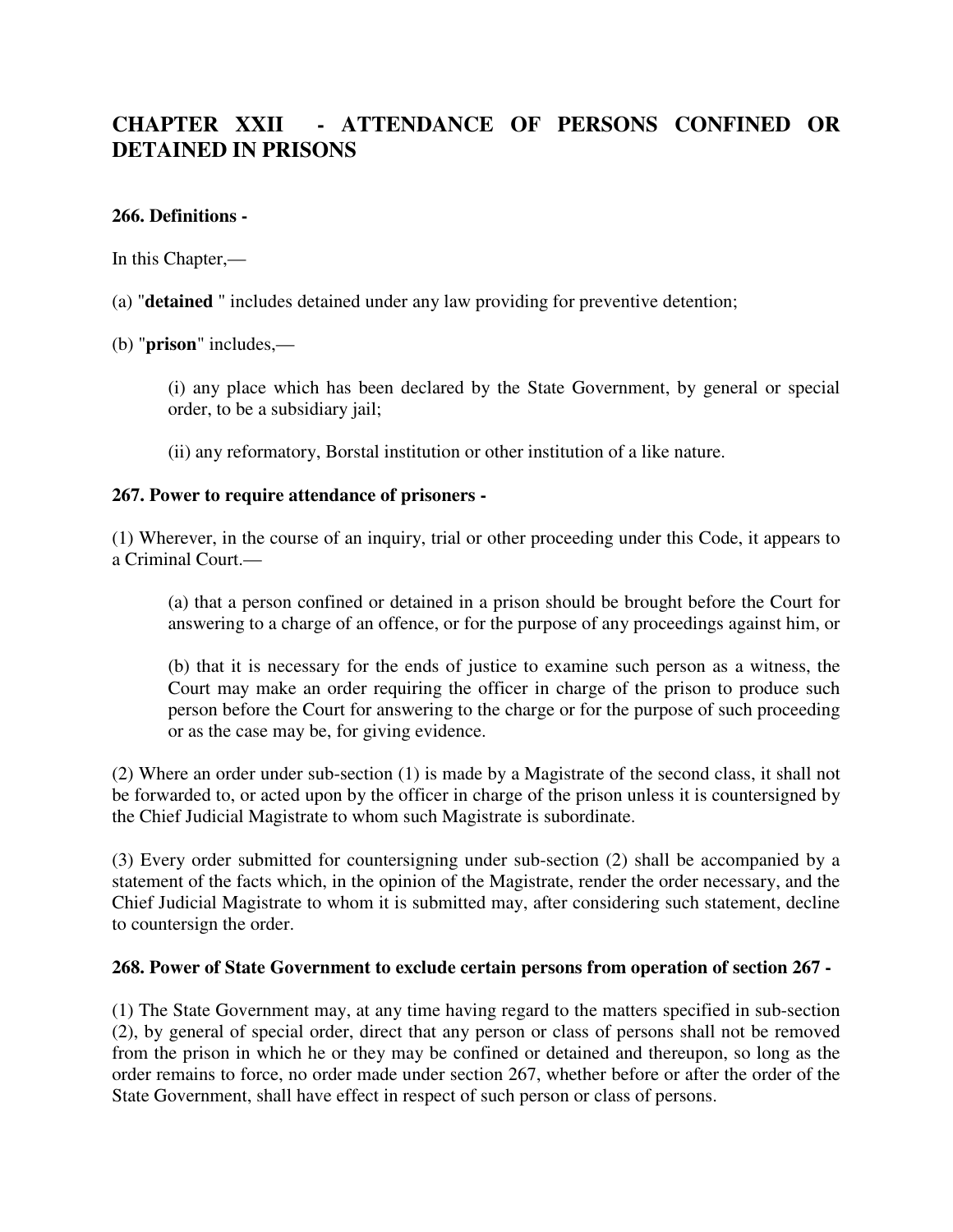(2) Before making an order under sub-section (1), the State Government shall have regard to the following matters, namely:—

(a) the nature of the offence for which, or the grounds on which, the person or class of persons has been ordered to be confined or detained in prison;

(b) the likelihood of the disturbance of public order if the person or class of persons is allowed to be removed from the prison;

(c) the public interest, generally.

## **269. Officer in charge of prison to abstain from carrying out order in certain contingencies.**

Where the person in respect of whom an order is made under section 267, —

(a) is by reason of sickness or infirmity unfit to be removed from the prison; or

(b) is under committal for trial or under remand pending trial or pending a preliminary investigation; or

(c) is in custody for a period which would expire before the expiration of the time required for complying with the order and for taking him back to the prison in which he is confined or detained; or

(d) is a person to whom an order made by the State Government under section 268 applies, the officer in charge of the prison shall abstain from carrying out the Court's order and shall send to the Court a statement of reasons for so abstaining:

Provided that where the attendance of such person is required for giving evidence at a place not more than twenty-five kilometers distance from the prison, the officer in charge of the prison shall not so abstain for the reason mentioned in clause (b).

#### **270. Prisoner to be brought to Court in custody.**

Subject to the provisions of section 269, the officer in charge of the prison shall, upon delivery of an order made under sub-section (1) of section 267 and duly countersigned, where necessary, under sub-section (2) thereof, cause the person named in the order to be taken to the Court in which his attendance is required, so as to be present there at the time mentioned in the order, and shall cause him to be kept in custody in or near the Court until he has been examined or until the Court authorises him to be taken back to the prison in which he was confined or detained.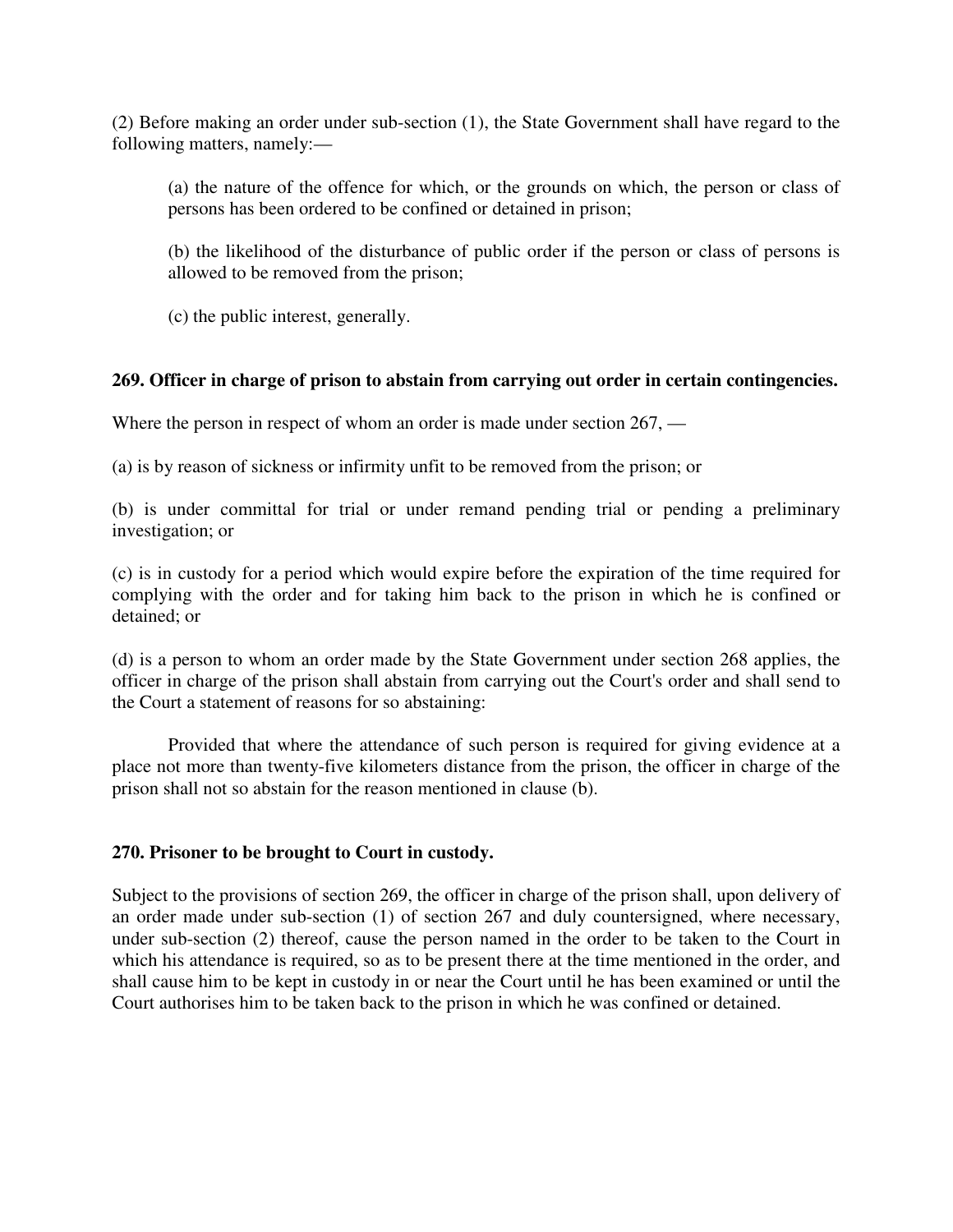#### **271. Power to issue commission for examination of witness in prison.**

The provisions of this Chapter shall be without prejudice to the power of the Court to issue, under section 284, a commission for the examination, as a witness, of any person confined or detained in a prison; and the provisions of Part B of Chapter XXIII shall apply in relation to the examination on commission of any such person in the prison as they apply in relation to the examination on commission of any other person.

# **CHAPTER XXIII - EVIDENCE IN INQUIRIES AND TRIALS**

## **A—Mode of taking and recording evidence**

## **272. Language of Courts -**

The State Government may determine what shall be, for purposes of this Code, the language of each Court within the State other than the High Court.

#### **273. Evidence to be taken in presence of accused.**

Except as otherwise expressly provided, all evidence taken in the course of the trial or other proceeding shall be taken in the presence of the accused or, when his personal attendance is dispensed with, in the presence of his pleader.

**Explanation—** In this section "accused" "includes a person in relation to whom any proceeding under Chapter Viii has been commenced under this Code.

#### **274. Record in summons-cases and inquiries.**

(1) In all summons-cases tried before a Magistrate, in all inquiries under sections 145 to 148 (both inclusive), and in all proceedings under section 446 otherwise than in the course of a trial, the Magistrate shall, as the examination of each witness proceeds, make a memorandum of the substance of the evidence in the language of the Court:

Provided that if the Magistrate is unable to make such memorandum himself, he shall after recording the reason of his inability, cause such memorandum to be made in writing or from his dictation in open Court.

(2) Such memorandum shall be signed by the Magistrate and shall form part of the record.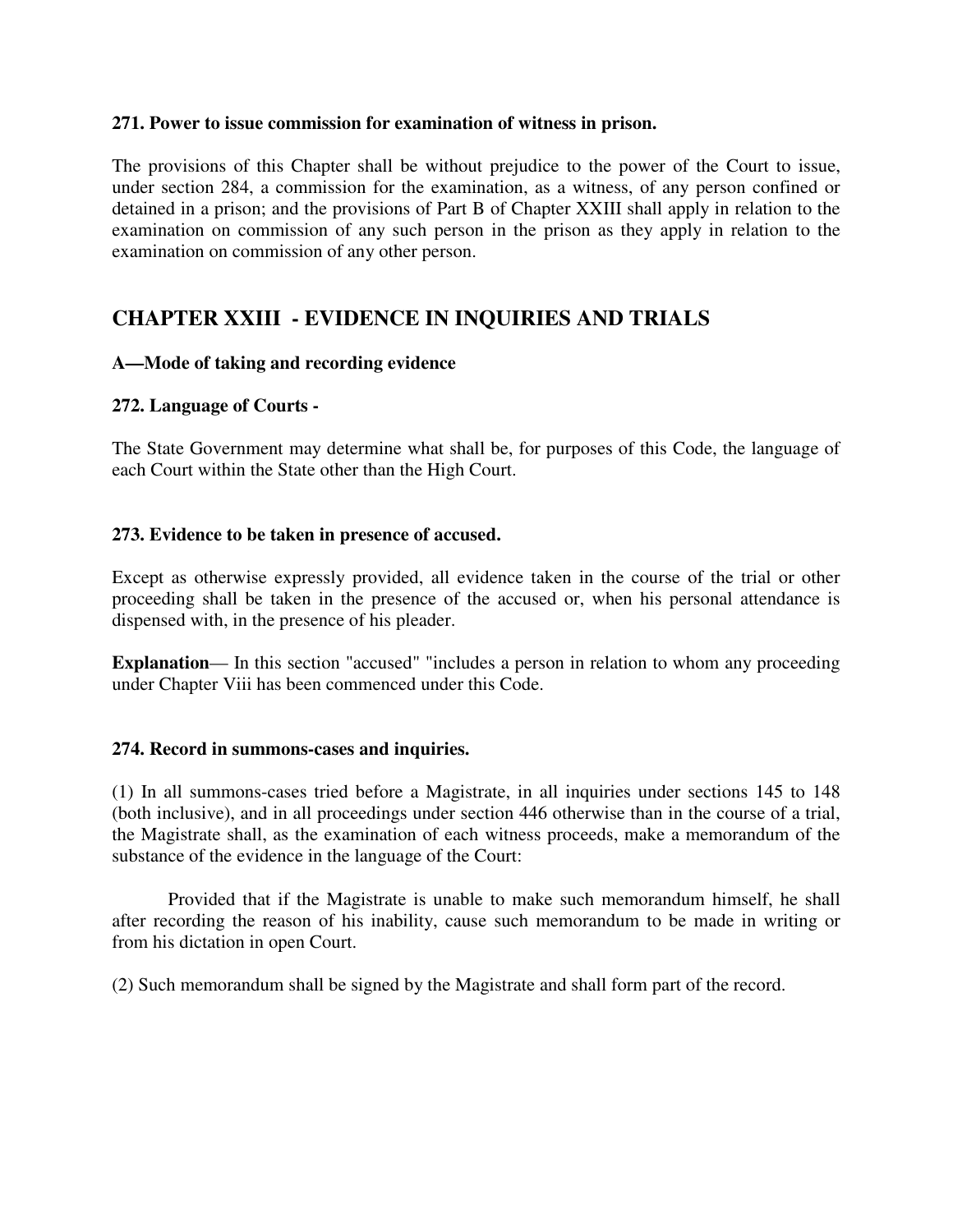#### **275. Record in warrant-cases.**

(1) In all warrant-cases tried before a Magistrate, the evidence of each witness shall, as his examination proceeds, be taken down in writing either by the Magistrate himself or by his dictation in open Court or, where he is unable to do so owing to a physical or other incapacity, under his direction and superintendence, by an officer of the Court appointed by him in this behalf.

(2) Where the Magistrate causes the evidence to be taken down, he shall record a certificate that the evidence could not be taken down by himself for the reasons referred to in sub-section (1).

(3) Such evidence shall ordinarily be taken down in the form of a narrative, by the Magistrate may, in his discretion take down, or cause to be taken down, any part of such evidence in the form of question and answer.

(4) The evidence so taken down shall be signed by the Magistrate and shall form part of the record.

## **277. Language of record of evidence.**

In every case where evidence is taken down under section 275 or section 276,—

(a) if the witness gives evidence in the language of the Court, it shall be taken down in that language;

(b) if he gives evidence in any other language, it may, if practicable, be taken down in that language, and if it is not practicable to do so, a true translation of the evidence in the language of the Court shall be prepared as the examination of the witness proceeds, signed by the Magistrate or Presiding Judge, and shall form part of the record;

(c) where under clause (b) evidence is taken down in a language other than the language of the Court, a true translation thereof in the language of the Court shall be prepared as soon as practicable, signed by the Magistrate or Presiding Judge, and shall form part of the record:

Provided that when under clause (b) evidence is taken down in English and a translation thereof in the language of the Court is not required by any of the parties, the Court may dispense with such translation.

#### **278. Procedure in regard to such evidence when completed.**

(1) As the evidence of each witness taken under section 275 or section 276 is completed, it shall be read over to him in the presence of the accused, if in attendance, or of his pleader, if he appears by pleader, and shall, if necessary, be corrected.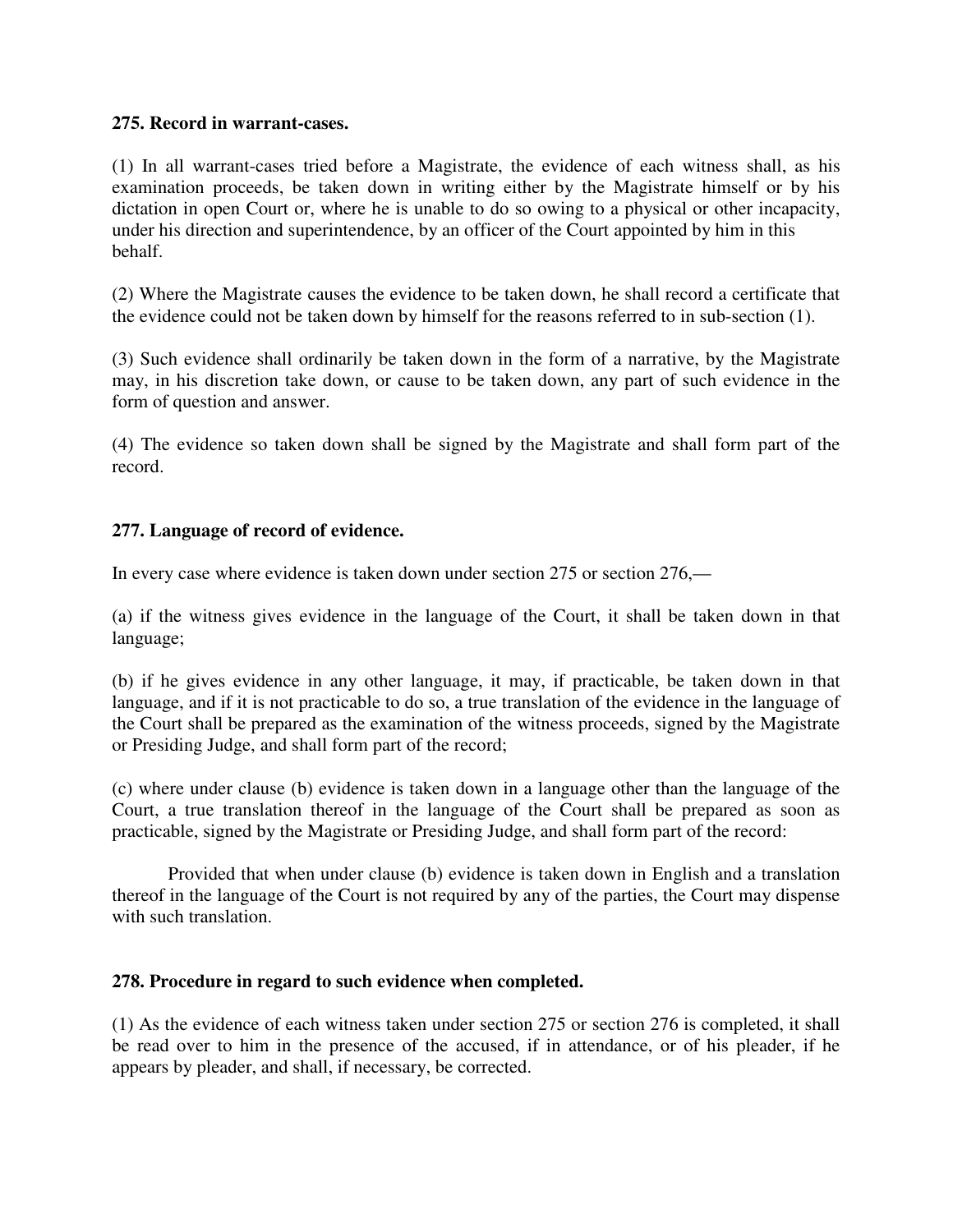(2) If the witness denies the correctness of any part of the evidence when the same is read over to him, the magistrate or presiding Judge may, instead of correcting the evidence, make a memorandum thereon of the objection made to it by the witness and shall add such remarks as he thinks necessary.

(3) If the record of the evidence is in a language different from that in which it has been given and the witness does not understand that language, the record shall be interpreted to him in the language in which it was given, or in a language which he understands.

# **Comments**

Object of section 278 is not intended to permit a witness to resile from his statement in the name of correction; *Mir Mohd. Omar* v*. State of West Bengal,* (1989) Cr LJ 2070: AIR 1989 SC 1875.

# **279. Interpretation of evidence to accused or his pleader.**

(1) Whenever any evidence is given in a language not understood by the accused, and he is present in Court in person, it shall be interpreted to him in open Court in a language understood by him.

(2) If he appears by pleader and the evidence is given in a language other than the language of the Court and not understood by the pleader, it shall be interpreted to such pleader in that language.

(3) When documents are put for the purpose of formal proof, it shall be in the discretion of the Court to interpret as much thereof as appears necessary.

# **280. Remarks respecting demeanour of witness.**

When a Presiding Judge or magistrate has recorded the evidence of a witnesses, he shall also record such remarks (if any) as he thinks material respecting the demeanour of such witness whilst under examination.

# **281. Record of examination of accused.**

(1) Whenever the accused is examined by a Metropolitan Magistrate, the Magistrate shall make a memorandum of the substance of the examination of the accused in the language of the Court and such memorandum shall be signed by the Magistrate and shall form part of the record.

(2) Whenever the accused is examined by any Magistrate other than a Metropolitan Magistrate, or by a Court of Session, the whole of such examination, including every question put to him and every answer given by him, shall be recorded in full by the Presiding Judge or Magistrate himself or where he is unable to do so owing to a physical or other incapacity, under his direction and superintendence by an officer of the Court appointed by him in this behalf.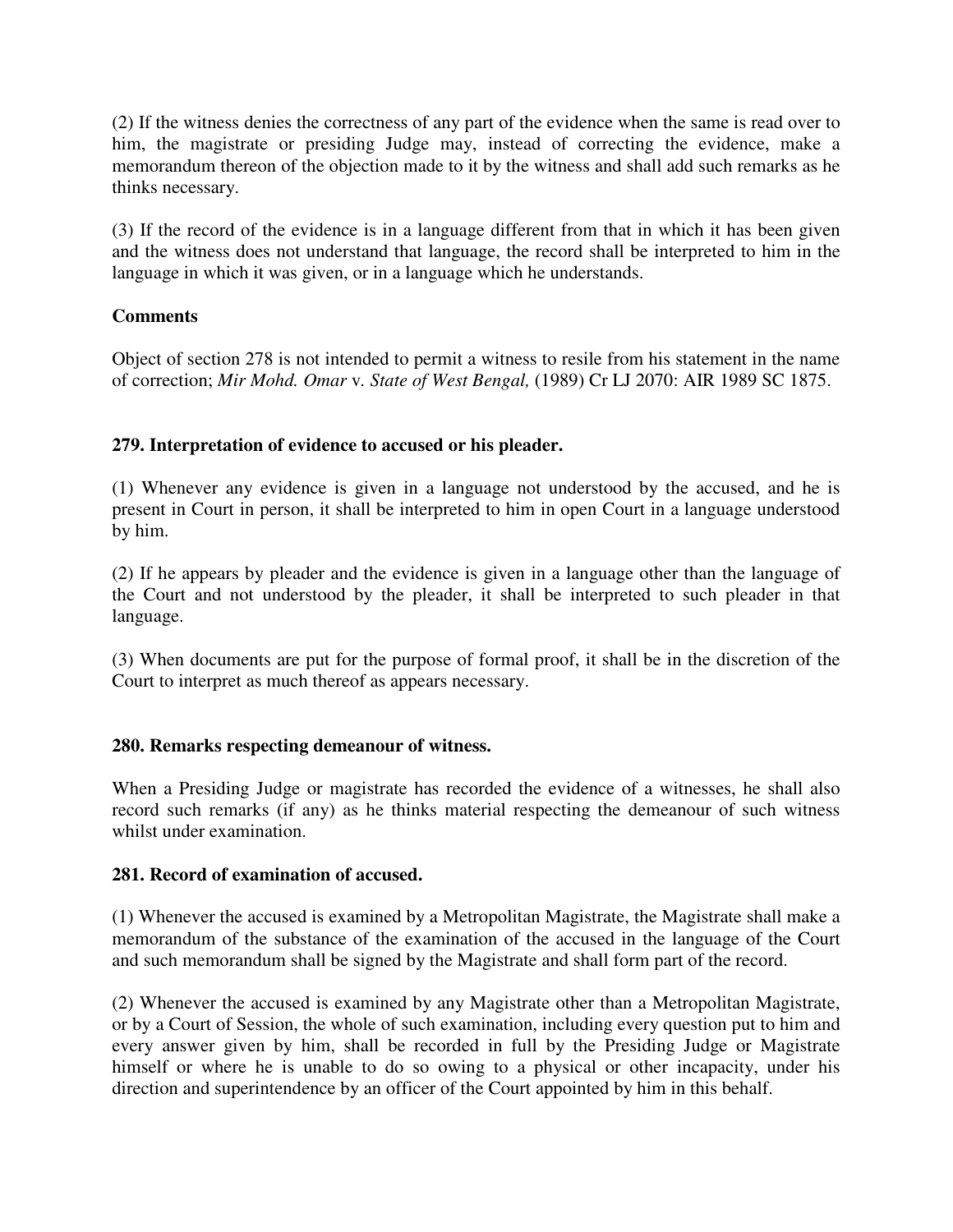(3) The record shall, if practicable, be in the language in which the accused is examined or, if that is not practicable in the language of the Court.

(4) The record shall be shown or read to the accused, or, if he does not understand the language in which it is written, shall be interpreted to him in a language which he understands, and he shall be at liberty to explain or add to his answers.

(5) It shall thereafter be signed by the accused and by the Magistrate or Presiding Judge, who shall certify under his own hand that the examination was taken in his presence and hearing and that the record contains a full and true account of the statement made by the accused.

(6) Nothing in this section shall be deemed to apply to the examination of an accused person in the course of a summary trial.

## **282. Interpreter to be bound to interpret truthfully.**

When the services of an interpreter are required by any Criminal Court for the interpretation of any evidence or statement, he shall be bound to state the true interpretation of such evidence or statement.

## **283. Record in High Court.**

Every High Court may, by general rule, prescribe the manner in which the evidence of witnesses and the examination of the accused shall be taken down in cases coming before it; and such evidence and examination shall be taken down in accordance with such rule.

#### **B***—***Commissions for the examination of witnesses**

#### **284. When attendance of witness may be dispensed with and commission issued.**

(1) Whenever, in the course of any inquiry, trial or other proceeding under this Code, it appears to a Court of Magistrate that the examination of a witness is necessary for the ends of justice, and that the attendance of such witness cannot be procured without an amount of delay, expense or inconvenience which, under the circumstances of the case, would be unreasonable, the Court or Magistrate may dispense with such attendance and may issue a commission for the examination of the witness in accordance with the provisions of this Chapter:

Provided that where the examination of the President or the Vice-President of India or the Governor of a State or the Administrator of a Union Territory as a witness is necessary for the ends of justice, a commission shall be issued for the examination of such a witness.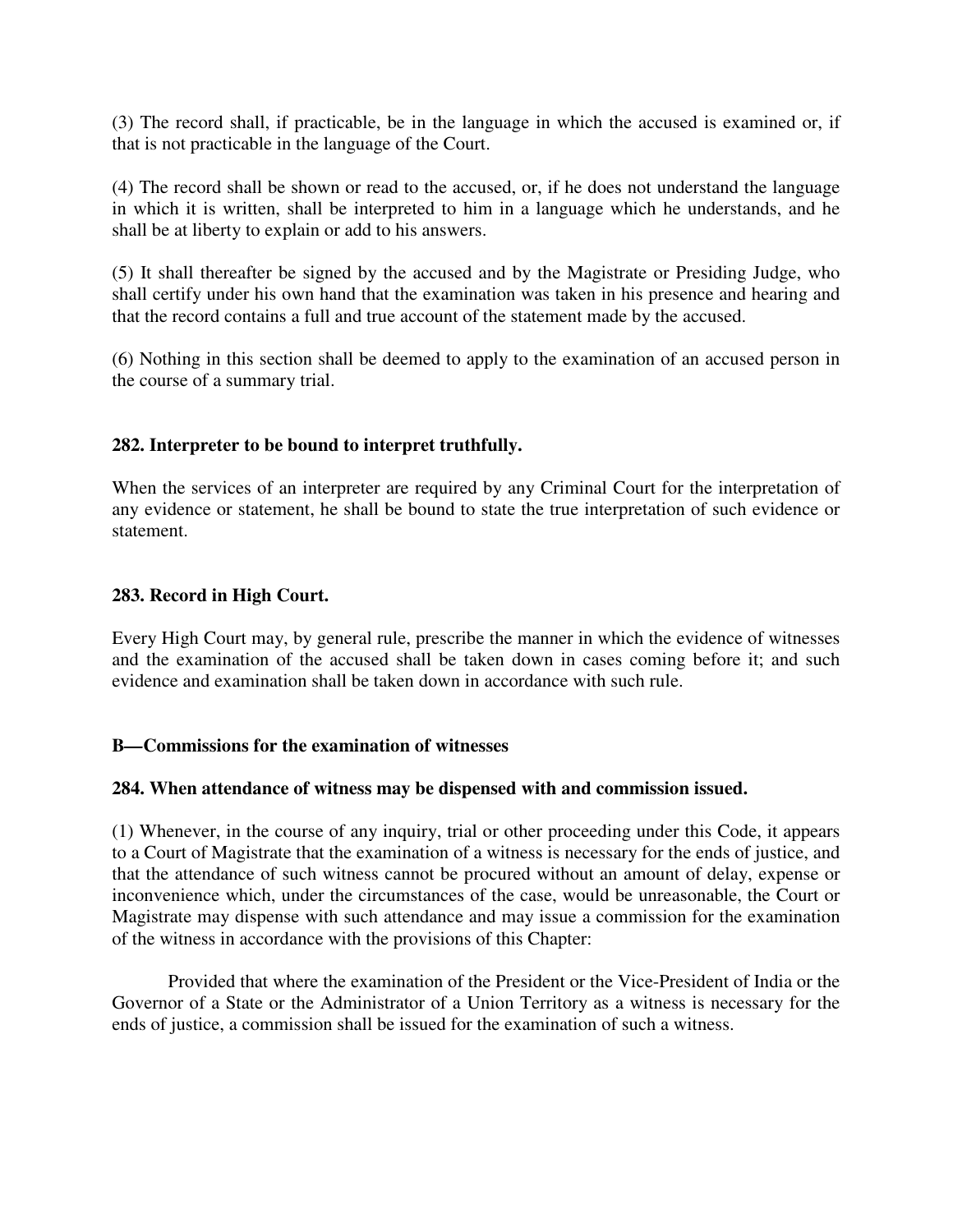(2) The Court may, when issuing a commission for the examination of a witness for the prosecution direct that such amount as the Court considers reasonable to meet the expenses of the accused including the pleader's fees, be paid by the prosecution.

## **285. Commission to whom to be issued.**

(1) If the witness is within the territories to which this Code extends, the commission shall be directed to the Chief Metropolitan Magistrate or Chief Judicial Magistrate, as the case may be, within whose local jurisdiction the witness is to be found.

(2) If the witness is in India, but in a State or an area to which this Code does not extend, the commission shall be directed to such Court or officer as the Central Government may, by notification specify in this behalf.

(3) If the witness is in a country or place outside India and arrangements have been made by the Central Government with the Government of such country or place for taking the evidence of witnesses in relation to criminal matters, the commission shall be issued in such form, directed to such Court or officer, and sent to such authority for transmission as the Central Government may, by notification prescribe in this behalf.

#### **286. Execution of commissions.**

Upon receipt of the commission, the Chief Metropolitan Magistrate of Chief Judicial Magistrate, or such Metropolitan or Judicial Magistrate as he may appoint in this behalf, shall summon the witness before him or proceed to the place where the witness is, and shall take down his evidence in the same manner, and may for this purpose exercise the same powers, as in trials of warrantcases under this Code.

#### **287. Parties may examine witnesses.**

(1) The parties to any proceeding under this Code in which a commission is issued may respectively forward any interrogatories in writing which the Court or Magistrate directing the commission may think relevant to the issue, and it shall be lawful for the Magistrate, Court or officer to whom the Commission is directed, or to whom the duty of executing it is delegated, to examine the witness upon such interrogatories.

(2) Any such party may appear before such Magistrate, Court or officer by pleader, or if not in custody, in person, and may examine, cross-examine and re-examine (as the case may be) the said witness.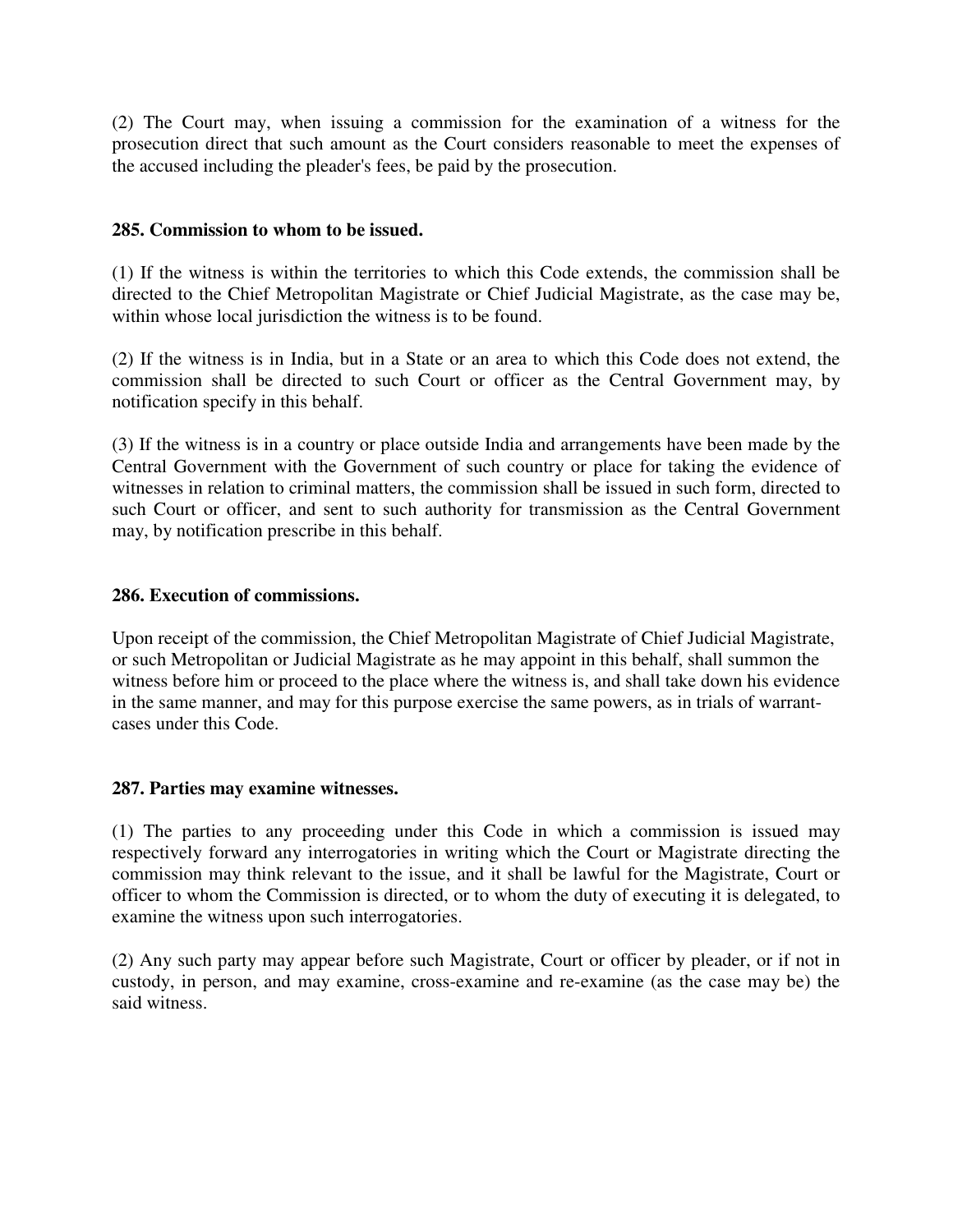#### **288. Return of commission.**

(1) After any commission issued under section 284 has been duly executed, it shall be returned, together with the deposition of the witness examined thereunder, to the Court or Magistrate issuing the commission; and the commission, the return thereto and the deposition shall be open at all reasonable times to inspection of the parties, and may, subject to all just exceptions, be read in evidence in the case by either party, and shall form part of the record.

(2) Any deposition so taken, if it satisfies the conditions prescribed by section 33 of the Indian Evidence Act, 1872 (1 of 1872) may also be received in evidence at any subsequent stage of the case before another Court.

## **289. Adjournment of proceeding.**

In every case in which a commission is issued under section 284, the inquiry, trial or other proceeding may be adjourned for a specified time reasonably sufficient for the execution and return of the commission.

#### **290. Execution of foreign commissions.**

(1) The provisions of section 286 and so much of section 287 and section 288 as relate to the execution of a commission and its return shall apply in respect of commissions issued by any of the Courts, Judges or Magistrates hereinafter mentioned as they apply to commissions issued under section 284.

(2) The Courts, Judges and Magistrates referred to in sub-section (1) are—

(a) any such Court, Judge or Magistrate exercising jurisdiction within an area in India to which this Code does not extend, as the Central Government may, by notification, specify in this behalf;

(b) any Court, Judge or Magistrate exercising jurisdiction in any such country or place outside India, as the Central Government may, by notification, specify in this behalf, and having authority under the law in force in that country or place, to issue commissions for the examination of witnesses in relation to criminal matters.

#### **291. Deposition of medical witness.**

(1) The deposition of a civil surgeon or other medical witness, taken and attested by a Magistrate in the presence of the accused, or taken on commission under this Chapter, may be given in evidence in any inquiry, trial or other proceeding under this Code, although the deponent is not called as a witness.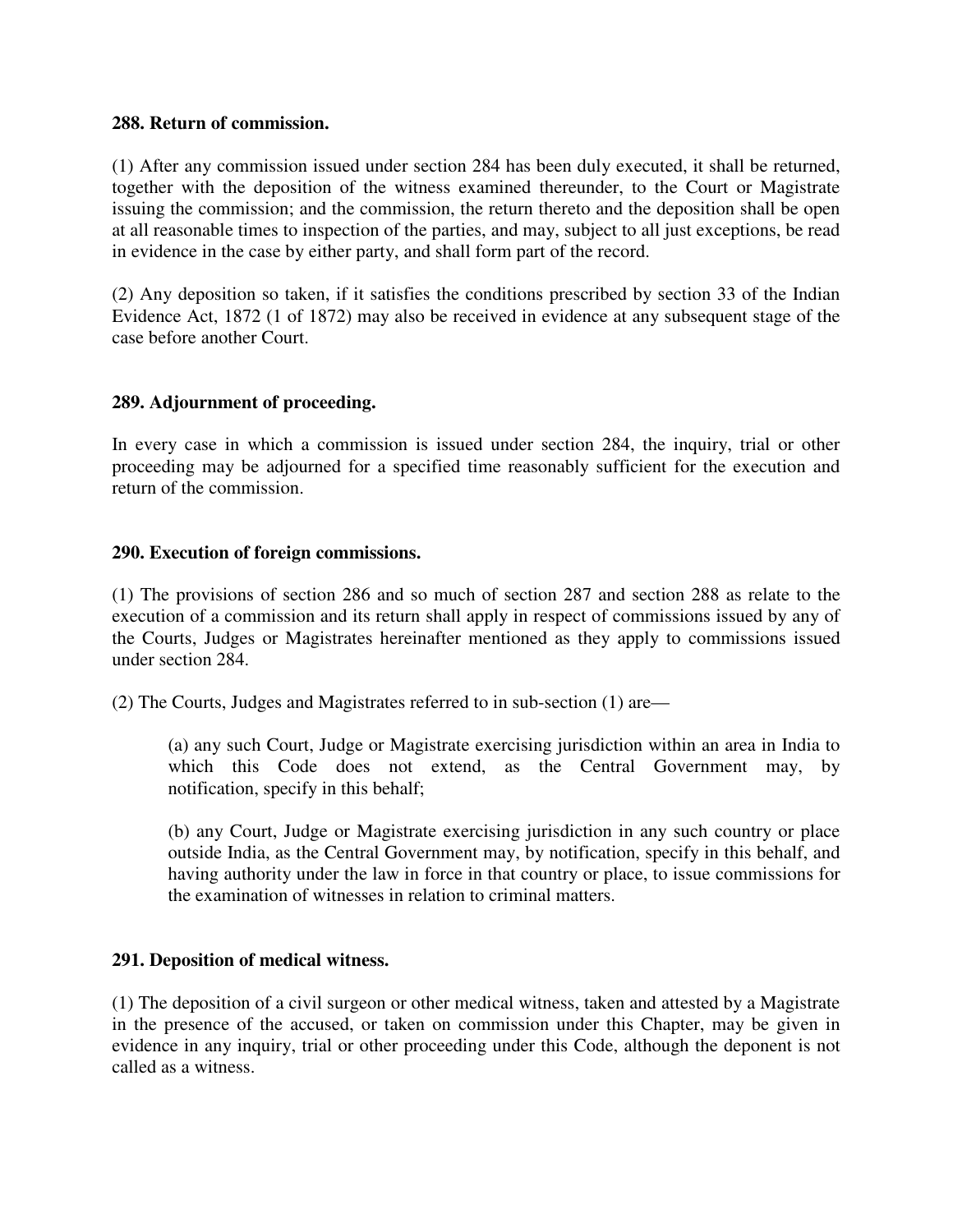(2) The Court may, if it thinks fit, and shall, on the application of the prosecution or the accused, summon and examine any such deponent as to the subject-matter of his deposition.

## **292. Evidence of officers of the Mint.**

(1) Any document purporting to be a report under the hand of any such gazetted officer of the Mint or of the India Security Press (including the office of the Controller of Stamps and Stationery) as the Central Government may, by notification, specify in this behalf, upon any matter or thing duly submitted to him for examination and report in the course of any proceeding under this Code, may be used as evidence in any inquiry, trial or other proceeding under this Code, although such officer is not called as a witness.

(2) The Court may, if it thinks fit, summon and examine any such officer as to the subject-matter of this report:

Provided that no such officer shall be summoned to produce any records on which the report is based.

(3) Without prejudice to the provisions of sections 123 and 124 of the Indian Evidence Act, 1872 (1 of 1872) no such officer shall, except with the permission of the master of the Mint or the India Security Press or the Controller of Stamps and Stationery, as the case may be, be permitted—

(a) to give any evidence derived from any unpublished official records on which the report is based; or

(b) to disclose the nature or particulars of any test applied by him in the course of the examination of the matter or thing.

#### **293. Reports of certain Government scientific experts.**

(1) Any document purporting to be a report under the hand of a Government scientific expert to whom this section applies, upon any matter or thing duly submitted to him for examination or analysis and report in the course of any proceeding under this Code, may be used as evidence in any inquiry, trial or other proceeding under this Code.

(2) The Court may, if it thinks fit, summon and examine any such expert as to the subject-matter of his report.

(3) Where any such expert is summoned by a Court and he is unable to attend personally, he may, unless the Court has expressly directed him to appear personally, depute any responsible officer working with him to attend the Court, if such officer is conversant with the facts of the case and can satisfactorily depose in Court on his behalf.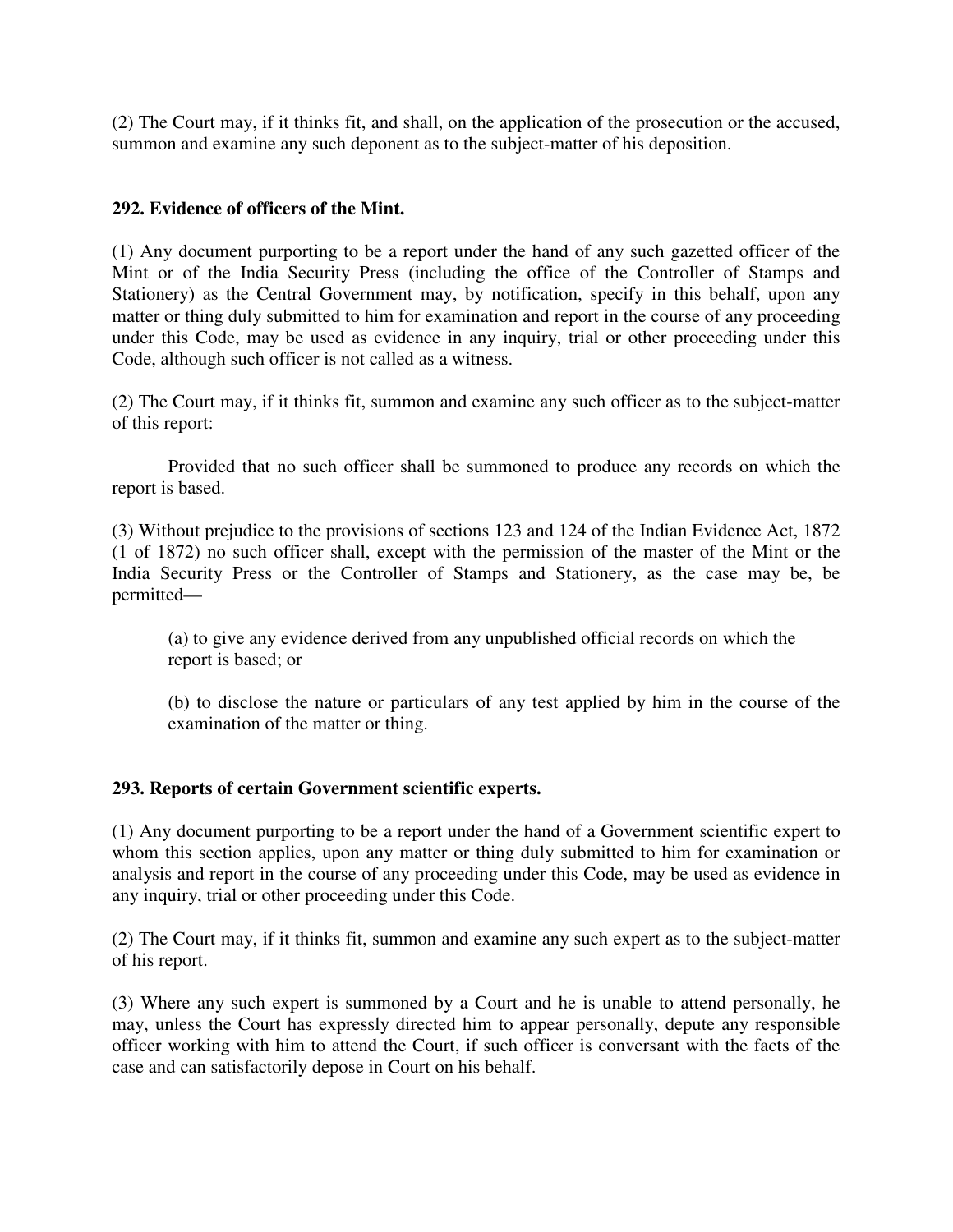(4) This section applies to the following Government scientific experts, namely:—

- (a) any Chemical Examiner or Assistant Chemical Examiner to Government;
- (b) the Chief Inspector of Explosives;
- (c) the Director of the Finger Print Bureau;
- (d) the Director, Haffkeine Institute, Bombay;

(e) the Director Deputy Director or Assistant Director of a Central Forensic Science Laboratory or a State forensic Science Laboratory;

(f) the Serologist to the Government.

### **Comments**

The Court has to accept documents issued by any of the six officers who are mentioned in section 293 as valid evidence without examining the author thereof: *Visakha Agro Chemicals (P) Ltd.* v*. Fertiliser Inspector-cum-Assistant Director of Agriculture (Regular)*, (1997) 2 Crimes 648 (AP).

### **294. No formal proof of certain documents.**

(1) Where any document is filed before any Court by the prosecution or the accused, the particulars of every such document shall be included in a list and the prosecution or the accused, as the case may be, or the pleader for the prosecution or the accused, if any, shall be called upon to admit or deny the genuineness of each such document.

(2) The list of documents shall be in such form as may be prescribed by the State Government.

(3) Where the genuineness of any document is not disputed, such document may be read in evidence in any inquiry trial or other proceeding under this Code without proof of the signature of the person to whom it purports to be signed:

Provided that the Court may, in its discretion, require such signature to be proved.

### **295. Affidavit in proof of conduct of public servants.**

When any application is made to any Court in the course of any inquiry, trial or other proceeding under this Code, and allegations are made therein respecting any public servant, the applicant may give evidence of the facts alleged in the application by affidavit, and the Court may, if it thinks fit, order that evidence relating to such facts be so given.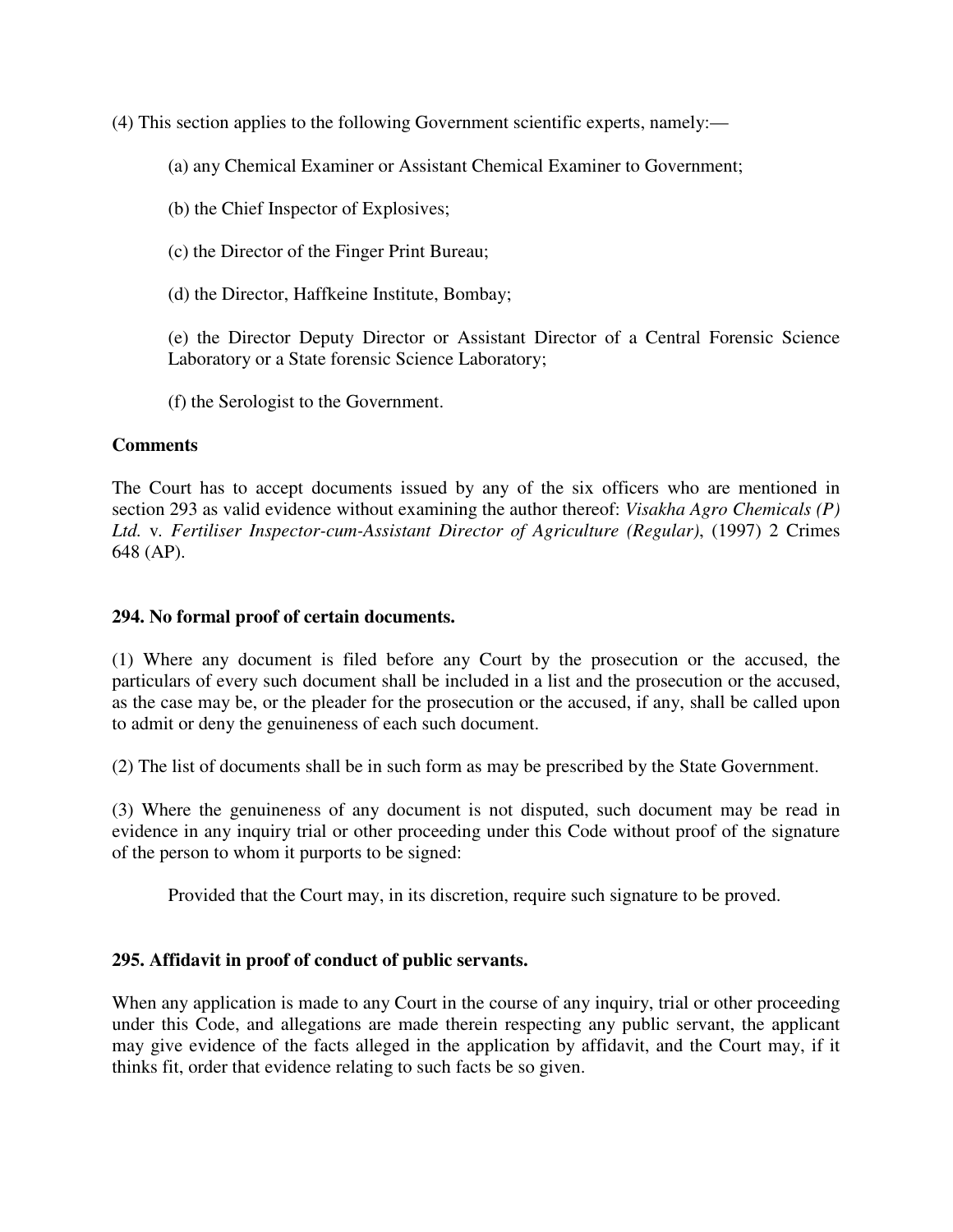### **296. Evidence of formal character on affidavit.**

(1) The evidence of any person whose evidence is of a formal character may be given by affidavit and may, subject to all just exceptions, be read in evidence in any inquiry, trial or other proceeding under this Code.

(2) The Court may, if it thinks fit, and shall, on the application of the prosecution or the accused, summon and examine any such person as to the facts contained in his affidavit.

## **297. Authorities before whom affidavits may be sworn.**

(1) Affidavits to be used before any Court under this Code may be sworn or affirmed before—

(a) any Judge or any Judicial or Executive Magistrate, or

(b) any Commissioner of Oaths appointed by a High Court or Court of Session, or

(c) any notary appointed under the Notaries Act, 1952 (53 of 1952).

(2) Affidavits shall be confined to, and shall state separately, such facts as the deponent is able to prove from his own knowledge and such facts as he has reasonable ground to believe to be true, and in the latter case, the deponent shall clearly state the grounds of such belief.

(3) The Court may order any scandalous and irrelevant matter in the affidavit to be struck out or amended.

### **298. Previous conviction of acquittal how proved -**

In any inquiry, trial or other proceeding under this Code, a previous conviction or acquittal may be proved, in addition to any other mode provided by any, law for the time being in force,—

(a) by an extract certified under the hand of the officer having the custody of the records of the Court in which such conviction or acquittal was held, to be a copy of the sentence or order, or

(b) in case of a conviction, either by a certificate signed by the officer in charge of the jail in which the punishment or any part thereof was undergone, or by production of the warrant of commitment under which the punishment was suffered. together with, in each of such cases evidence as to the identity of the accused person with the person so convicted or acquitted.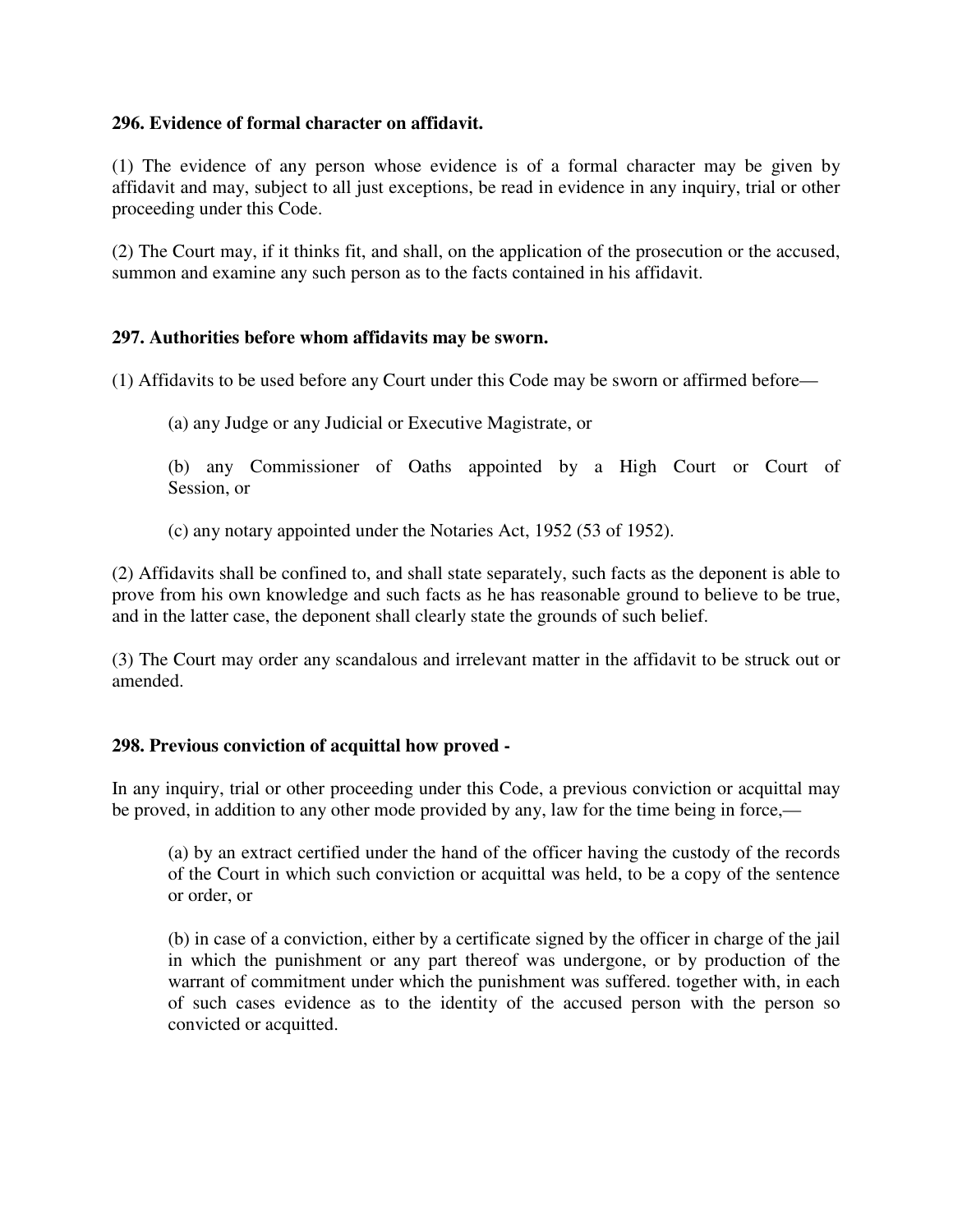### **299. Record of evidence in absence of accused.**

(1) If it is proved that an accused person has absconded, and that there is no immediate prospect of arresting him, the Court competent to try or commit for trial such person for the offence complained of, may, in his absence, examine the witnesses (if any) produced on behalf of the prosecution, and record their depositions and any such deposition may, on the arrest of such person, be given in evidence against him on the inquiry into, or trial for, the offence with which he is charged, if the deponent is dead or incapable of giving evidence or cannot be found or his presence cannot be procured without an amount of delay, expense or inconvenience which, under the circumstances of the case, would be unreasonable.

(2) If it appears that an offence punishable with death or imprisonment for life has been committed by some person or persons unknown, the High Court or the Sessions Judge may direct that any Magistrate of the first class shall hold an inquiry and examine any witnesses who can give evidence concerning the offence and any depositions so taken may be given in evidence against any person who is subsequently accused of the offence, if the deponent is dead or incapable of giving evidence or beyond the limits of India.

## **STATE AMENDMENT**

## **Uttar Pradesh:**

In section 299 in sub-section (1) for the words "competent to try such person" the words "competent to try such person or to commit him for trial" shall be substituted. [*Vide* U.P. Act 6 of 1976, sec. 7 (w.e.f. 28-11-1975).

# **CHAPTER XXIV - GENERAL PROVISIONS AS TO INQUIRIES AND TRIALS**

### **300. Person once convicted or acquitted not to be tried for same offence.**

(1) A person who has once been tried by a Court of competent jurisdiction for an offence and convicted or acquitted of such offence shall, while such conviction or acquittal remains in force, not be liable to be tried again for the same offence, nor on the same facts for any other offence for which a different charge from the one made against him might have been made under subsection (1) of section 221, or for which he might have been convicted under sub-section (2) thereof.

(2) A person acquitted or convicted of any offence may be afterwards tried, with the consent of the State Government for any distinct offence for which a separate charge might have been made against him at the former trial under sub-section (1) of section 220.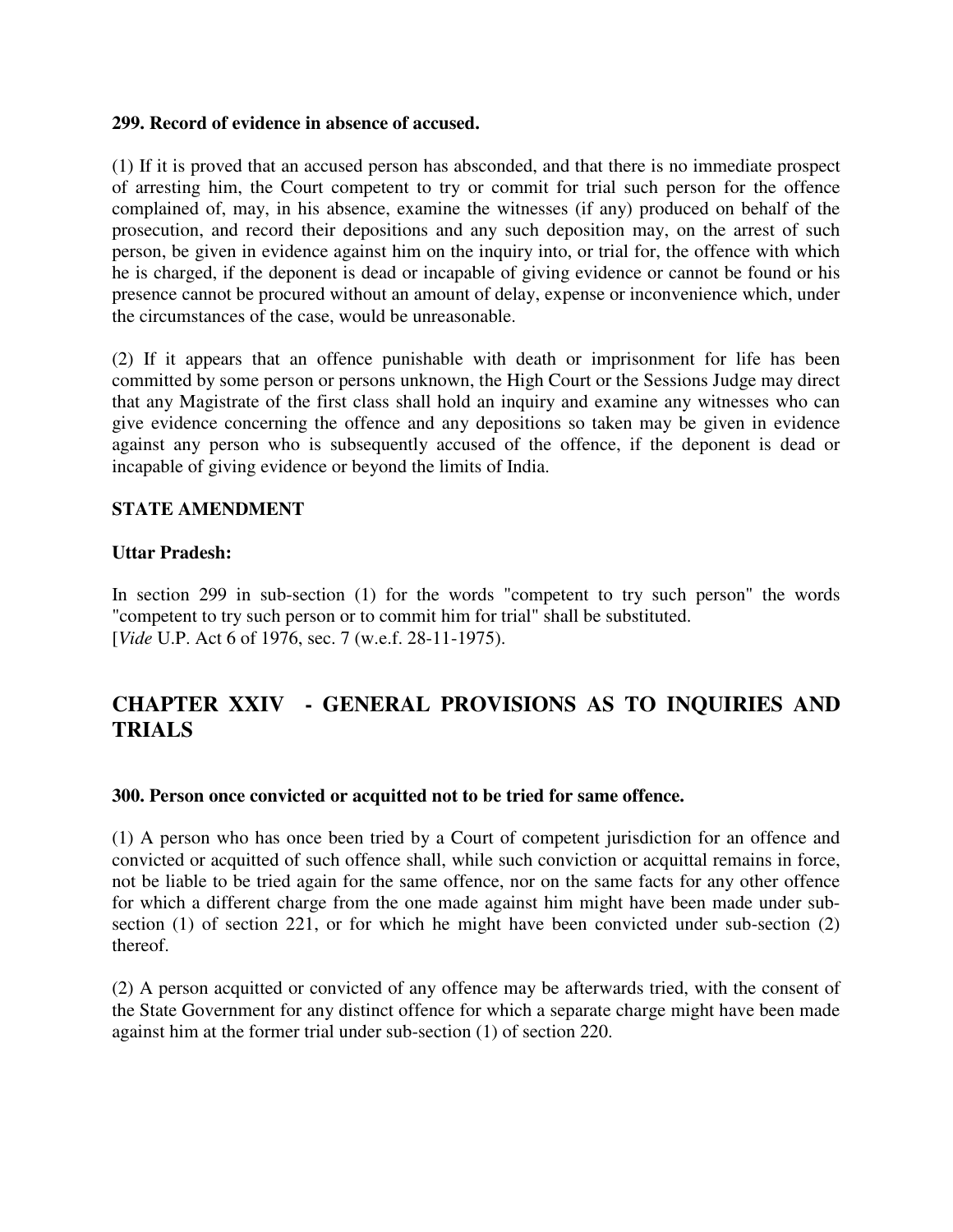(3) A person convicted of any offence constituted by any act causing consequences which, together with such act, constituted a different offence from that of which he was convicted, may be afterwards tried for such last-mentioned offence, if the consequences had not happened or were not known to the Court to have happened, at the time when he was convicted.

(4) A person acquitted or convicted of any offence constituted by any acts may, notwithstanding such acquittal or conviction be subsequently charged with, and tried for, any other offence constituted by the same acts which he may have committed if the Court by which he was first tried was not competent to try the offence with which he is subsequently charged.

(5) A person discharged under section 258 shall not be tried again for the same offence except with the consent of the Court by which he was discharged or of any other Court to which the first-mentioned Court is subordinate.

(6) Nothing in this section shall affect the provisions of section 26 of the General Clauses Act, 1897 (10 of 1897) or of section 188 of this Code.

**Explanation—**The dismissal of a complaint, or the discharge of the accused, is not an acquittal for the purposes of this section

## **Illustrations**

(a) *A* is tried upon a charge of theft as a servant and acquitted. He cannot afterwards, while the acquittal remains in force, be charged with theft as a servant, or upon the same facts, with theft simply, or with criminal breach of trust.

(b) *A* is tried for causing grievous hurt and convicted. The person injured afterwards dies. *A* may be tried again for culpable homicide.

(c) *A* is charged before the Court of Session and convicted of the culpable homicide of *B. A* may not afterwards be tried on the same facts for the murder of *B*.

(d) *A* is charged by a Magistrate of the first class with, and convicted by him of voluntarily causing hurt to *B. A* may not afterwards be tried for voluntarily causing grievous hurt to *B* on the same facts, unless the case comes within sub-section (3) of this section.

(e) *A* is charged by a Magistrate of the second class with, and convicted by him of, theft of property from the person of *B. A* may subsequently be charged with, and tried for, robbery on the same facts.

(f) *A, B* and *C* are charged by a magistrate of the first class with, and convicted by him of, robbing *D. A, B* and *C* may afterwards be charged with, and tried for, dacoity on the same facts.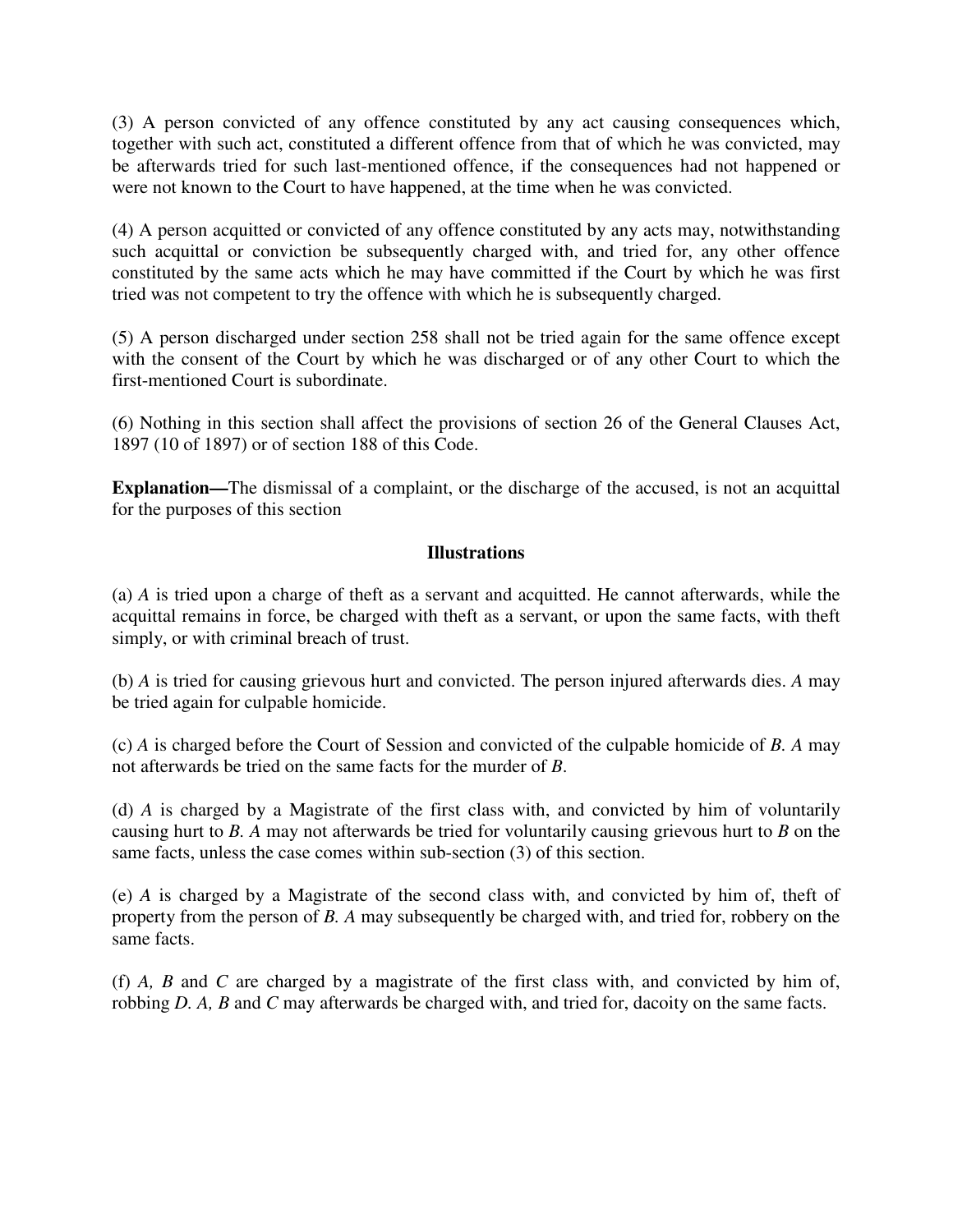### **301. Appearance by public prosecutors.**

(1) The Public Prosecutor or Assistant Public Prosecutor in charge of a case may appear and plead without any written authority before any Court in which that case is under inquiry, trial or appeal.

(2) If any such case any private person instructs a pleader to prosecute any person in any Court, the Public Prosecutor or Assistant Public Prosecutor in charge of the case shall conduct the prosecution, and the pleader so instructed shall act therein under the directions of the Public Prosecutor or Assistant Public Prosecutor, and may, with the permission of the Court, submit written arguments after the evidence is closed in the case.

### **STATE AMENDMENT**

### **West Bengal:**

For section 301 (1), the following shall be substituted:—

"(1) (a) The Public Prosecutor in charge of a case may appear and plead without any written authority before any Court in which that case is under inquiry, trial or appeal.

(b) The Assistant Public Prosecutor in charge of a case may appear and plead without any written authority before any Court in which that case is under inquiry or trial." [*Vide* W.B. Act 26 of 1990.

### **302. Permission to conduct prosecution.**

(1) Any Magistrate inquiring into or trying a case may permit the prosecution to be conducted by any person other than a police officer below the rank of Inspector; but no person, other than the Advocate- General or Government Advocate or a Public Prosecutor or Assistant Public Prosecutor, shall be entitled to do so without such permission:

Provided that no police officer shall be permitted to conduct the prosecution if he has taken part in the investigation into the offence with respect to which the accused is being prosecuted.

(2) Any person conducting the prosecution may do so personally or by a pleader.

### **303. Right of person against whom proceedings are instituted to be defended.**

Any person accused of an offence before a Criminal Court, or against whom proceedings are instituted under this Code, may of right be defended by a pleader of his choice.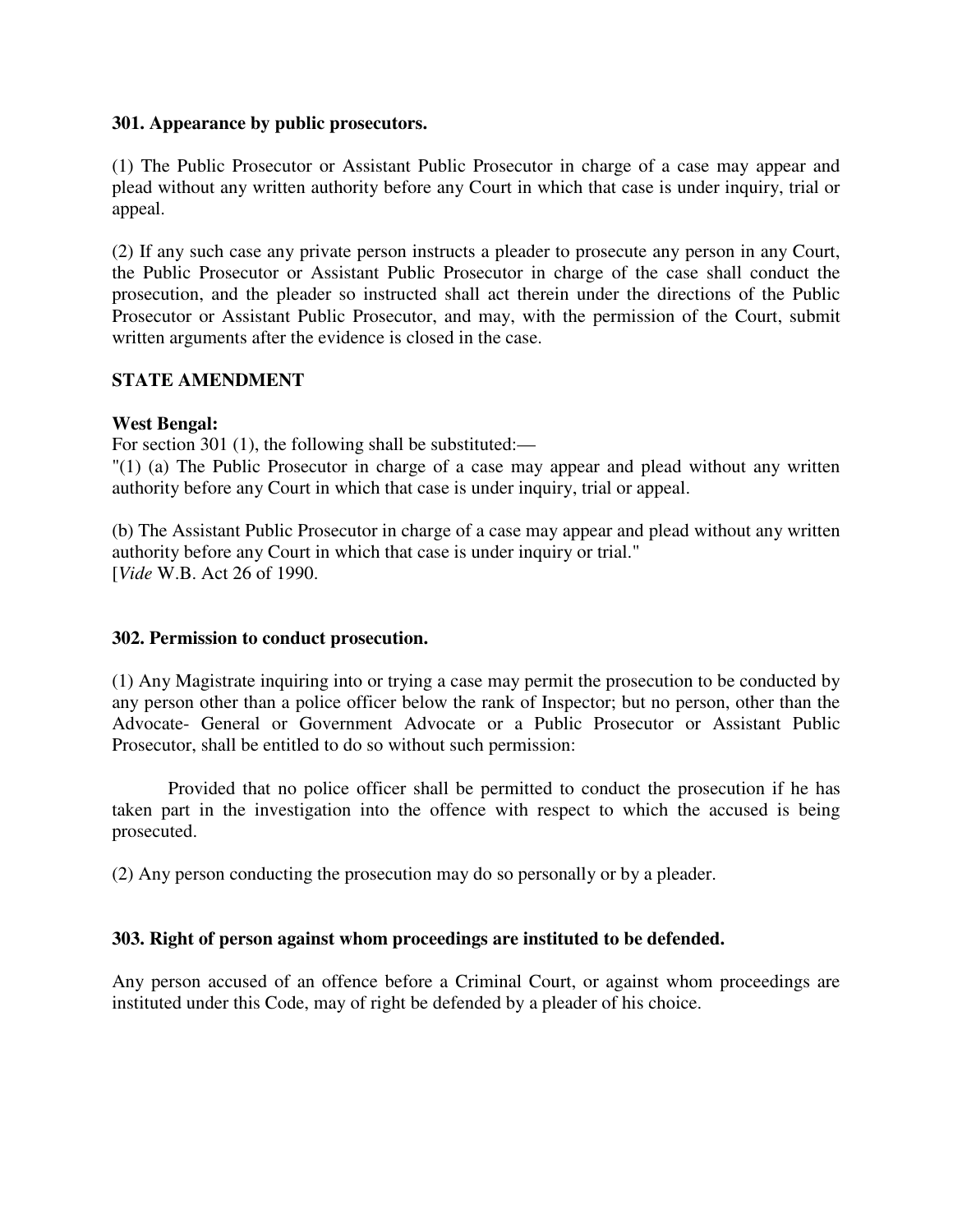## **304. Legal aid to accused at State expense in certain cases.**

(1) Where, in a trial before the Court of Session, the accused is not represented by a pleader, and where it appears to the Court that the accused has not sufficient means to engage a pleader, the Court shall assign a pleader for his defence at the expense of the State.

(2) The High Court may, with the previous approval of the State Government make rule providing for—

- (a) the mode of selecting pleaders for defence under sub-section (2);
- (b) the facilities to be allowed to such pleaders by the Courts;
- (c) the fee payable to such pleaders by the Government, and generally, for carrying out the purposes of sub-section (1).

(3) The State Government may, by notification, direct that, as from such date as may be specified in the notification, the provisions of sub-sections (1) and (2) shall apply in relation to any class of trials before other Courts in the State as they apply in relation to trials before the Courts of Session.

## **Comments**

The entitlement to free legal aid is not dependent on the accused making an application to that effect and the Court is obliged to inform the accused of his right to obtain free legal aid; *Matloob*  v*. State (Delhi Admn.*), (1997) 3 Crimes 989 (Del).

### **305. Procedure when corporation or registered society is an accused.**

(1) In this section, "corporation" means an incorporated company or other body corporate, and includes a society registered under the Societies Registration Act, 1860 (21 of 1860).

(2) Where a corporation is the accused person or one of the accused persons in an inquiry or trial, it may appoint a representative for the purpose the inquiry or trial and such appointment need not be under the seal of the corporation.

(3) Where a representative of a corporation appears, any requirement of this Code that anything shall be done in the presence of the accused or shall be read or stated or explained to the accused, shall be construed as a requirement that that thing shall be done in the presence of the representative or read or stated or explained to the representative, and any requirement that the accused shall be examined shall be construed as a requirement that the representative shall be examined.

(4) Where a representative of a corporation does not appear, any such requirement as is referred to in sub-section (3) shall not apply.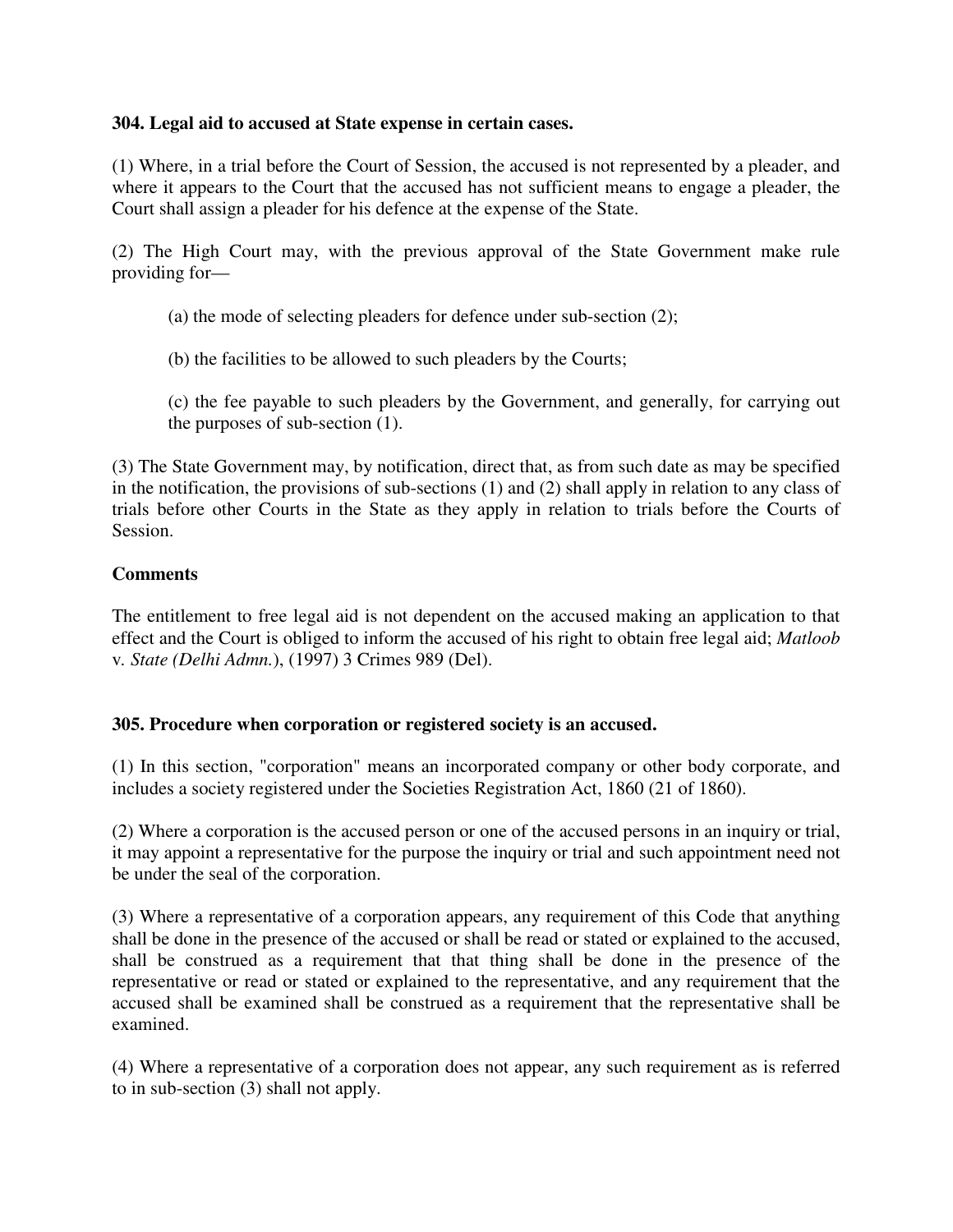(5) Where a statement in writing purporting to be signed by the managing director of the corporation or by any person (by whatever name called) having, or being one of the persons having the management of the affairs of the corporation to the effect that the person named in the statement has been appointed as the representative of the corporation for the purposes of this section, is filed, the Court shall, unless the contrary is proved, presume that such person has been so appointed.

(6) If a question arises as to whether any person, appearing as the representative of a corporation in an inquiry or trial before a Court is or is not such representative, the question shall be determined by the Court.

## **306. Tender of pardon to accomplice.**

(1) With a view to obtaining the evidence of any person supposed to have been directly or indirectly concerned in or privy to an offence to which this section applies, the Chief Judicial Magistrate or a Metropolitan Magistrate at any stage of the investigation or inquiry into, or the trial of, the offence, and the Magistrate of the first class inquiring into or trying the offence, at any, stage of the inquiry or trial, may tender a pardon to such person on condition of his making a full and true disclosure of the whole of the circumstances within his knowledge relative to the offence and to every other person concerned, whether as principal or abettor, in the commission thereof.

(2) This section applies to—

(a) any offence triable exclusively by the Court of Session or by the Court of a Special Judge appointed under the Criminal Law Amendment Act, 1952 (46 of 1952).

(b) any offence punishable with imprisonment which may extend to seven years or with a more severe sentence.

(3) Every Magistrate who tenders a pardon under sub-section (1) shall record—

(a) his reasons for so doing;

(b) whether the tender was or was not accepted by the person to whom it was made, and shall, on application made by the accused, furnish him with a copy of such record free of cost.

(4) Every person accepting a tender of pardon made under sub-section (1)—

(a) shall be examined as a witness in the Court of the Magistrate taking cognizance of the offence and in the subsequent trial, if any;

(b) shall, unless he is already on bail, be detained in custody until the termination of the trial.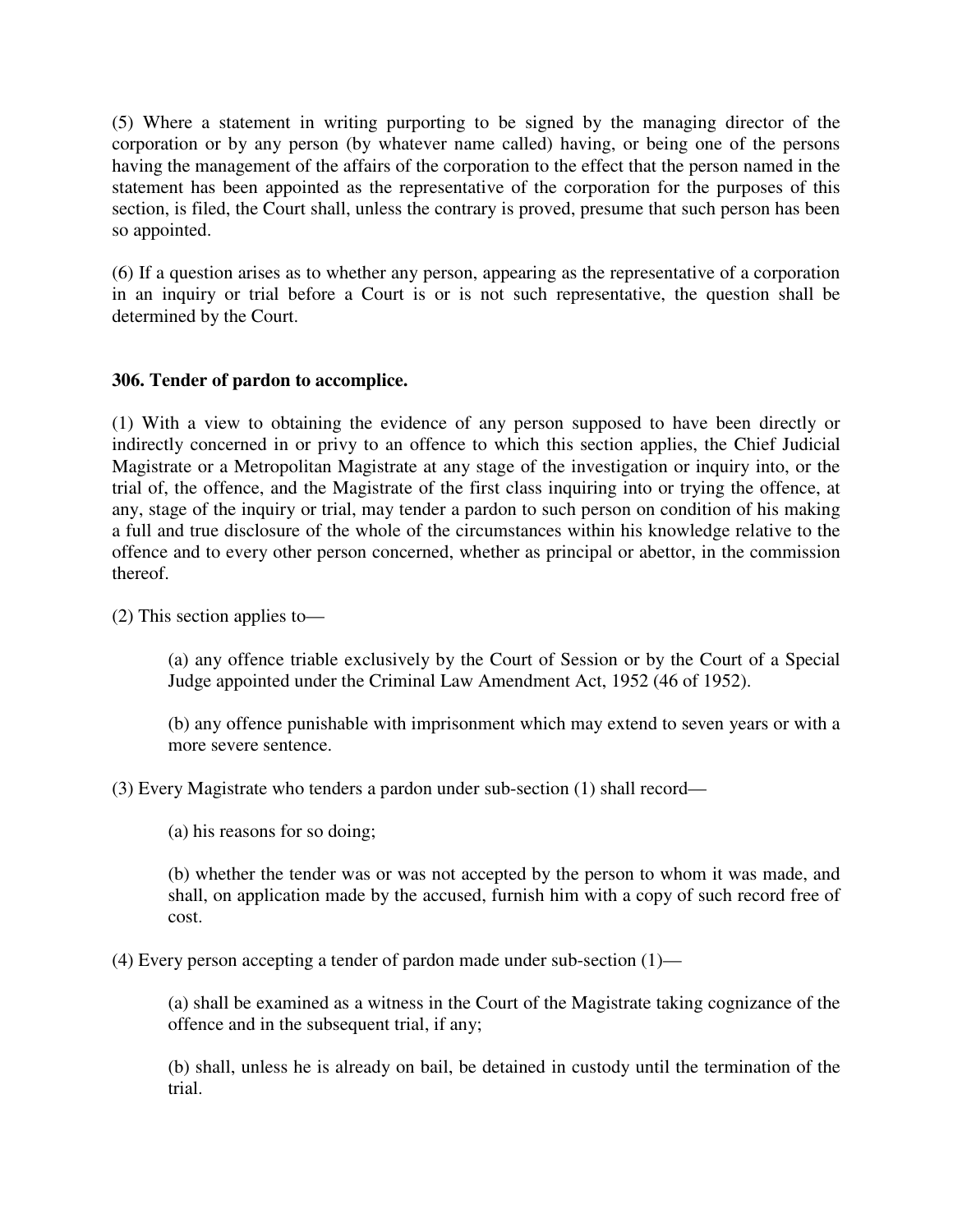(5) Where a person has accepted a tender of pardon made under sub-section (1) and has been examined under sub-section (4), the Magistrate taking cognizance of the offence shall, without making any further inquiry in the case.—

(a) commit it for trial—

(i) to the Court of Session if the offence is triable exclusively by that Court or if the Magistrate taking cognizance is the Chief Judicial Magistrate;

(ii) to a Court of Special Judge appointed under the Criminal Law Amendment Act 1952 (46 of 1952), if the offence is triable exclusively by that Court;

(b) in any other case, make over the case to the Chief Judicial Magistrate who shall try the case himself.

### **Comments**

(i) Once an accused is granted pardon under section 306 he ceases to be an accused and becomes a witness for the prosecution; *State (Delhi Admn*.) v. *Jagjit Singh*, 1989 Cr LJ 980: AIR 1989 SC 989.

(ii) Section 306 (4) clearly reveals that the person accepting a tender of pardon should be examined as a witness first in the Court of Magistrate and subsequently in the trial Court; *Murlidharan* v. *State of Tamil Nadu,* (1997) 1 Crimes 515 (Mad).

### **307. Power to direct tender of pardon.**

At any time after commitment of a case but before judgment is passed, the Court to which the commitment is made may, with a view to obtaining at the trial the evidence of any person supposed to have been directly or indirectly concerned in, or privy to, any such offence, tender a pardon on the same condition to such person.

### **308. Trial of person not complying with conditions of pardon.**

(1) Where, in regard to a person who has accepted a tender of pardon made under section 306 or section 307, the Public Prosecutor certifies that in his opinion such person has, either by wilfully concealing anything essential or by giving false evidence, not complied with the condition on which the tender was made, such person may be tried for the offence in respect of which the pardon was so tendered or for any other offence of which he appears to have been guilty in connection with the same matter, and also for the offence of giving false evidence:

Provided that such person shall not be tried jointly with any of the other accused: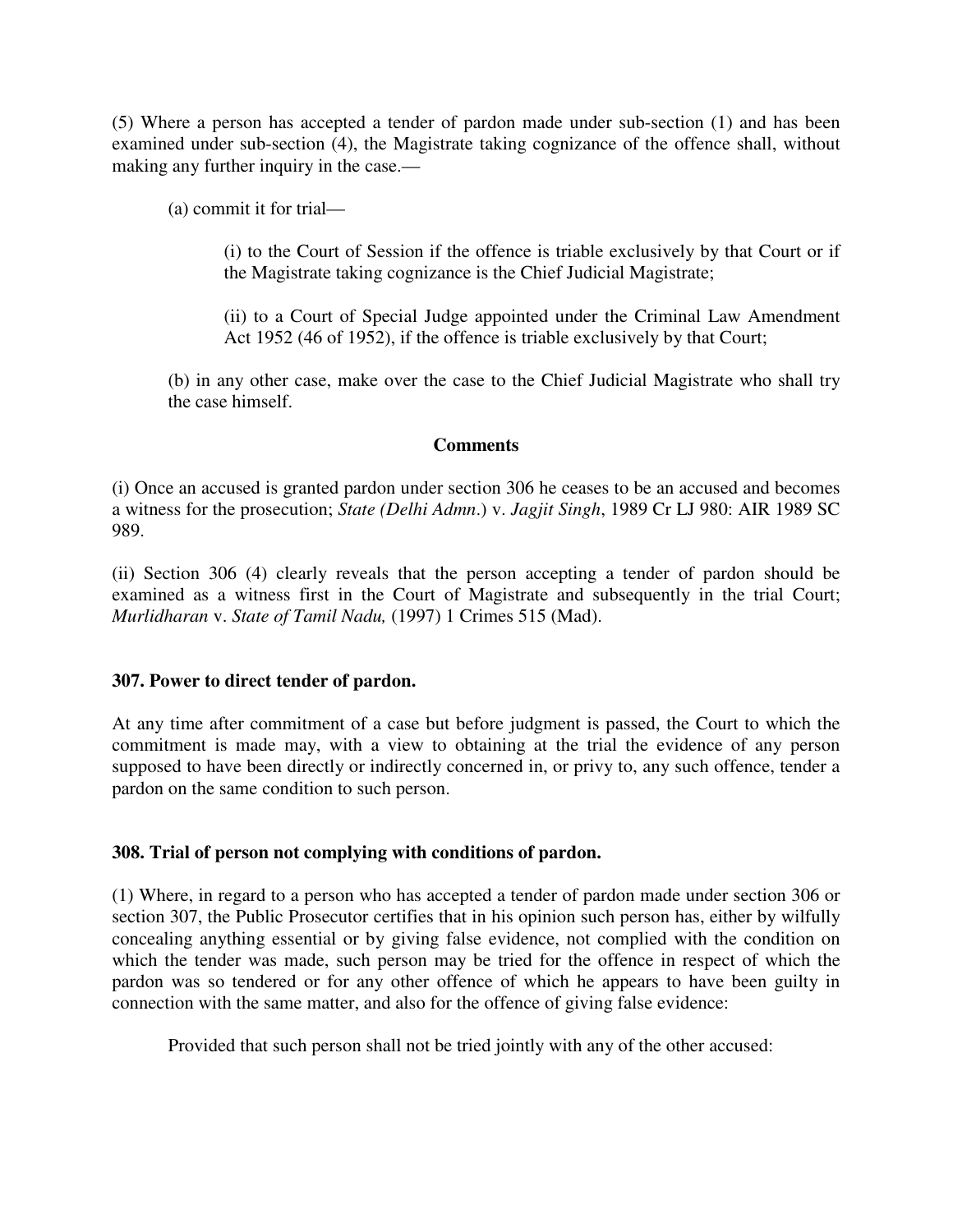Provided further that such person shall not be tried for the offence of giving false evidence except with the sanction of the High Court, and nothing contained in section 195 or section 340 shall apply to that offence.

(2) Any statement made by such person accepting the tender of pardon and recorded by a Magistrate under section 164 or by a Court under sub-section (4) of section 306 may be given in evidence against him at such trial.

(3) At such trial, the accused shall be entitled to plead that he has complied with the condition upon which such tender was made, in which case it shall be for the prosecution to prove that the condition has not been complied with.

(4) At such trial the Court shall—

(a) if it is a Court of Session, before the charge is read out and explained to the accused;

(b) if it is the Court of a Magistrate before the evidence of the witnesses for the prosecution is taken, ask the accused whether he pleads that he has complied with the conditions on which the tender of pardon was made.

(5) If the accused does so plead, the Court shall record the plea and proceed with the trial and it shall, before passing judgment in the case, find whether or not the accused has complied with the conditions of the pardon, and, if it finds that he has so complied, it shall notwithstanding anything contained in this Code, pass judgment of acquittal.

### **309. Power to postpone or adjourn proceedings.**

(1) In every inquiry or trial the proceedings shall be held as expeditiously as possible, and in particular, when the examination of witnesses has once begun, the same shall be continued from day to day until all the witnesses in attendance have been examined, unless the Court finds the adjournment of the same beyond the following day to be necessary for reasons to be recorded.

(2) If the Court after taking cognizance of an offence, or commencement of trial, finds it necessary or advisable to postpone the commencement of, or adjourn, any inquiry or trial, it may, from time to time, for reasons to be recorded, postpone or adjourn the same on such terms as it thinks fit, for such time as it considers reasonable, and may by a warrant remand the accused if in custody:

Provided that no Magistrate shall remand an accused person to custody under this section for a term exceeding fifteen days at a time:

Provided further that when witnesses are in attendance no adjournment or postponement shall be granted, without examining them, except for special reasons to be recorded in writing: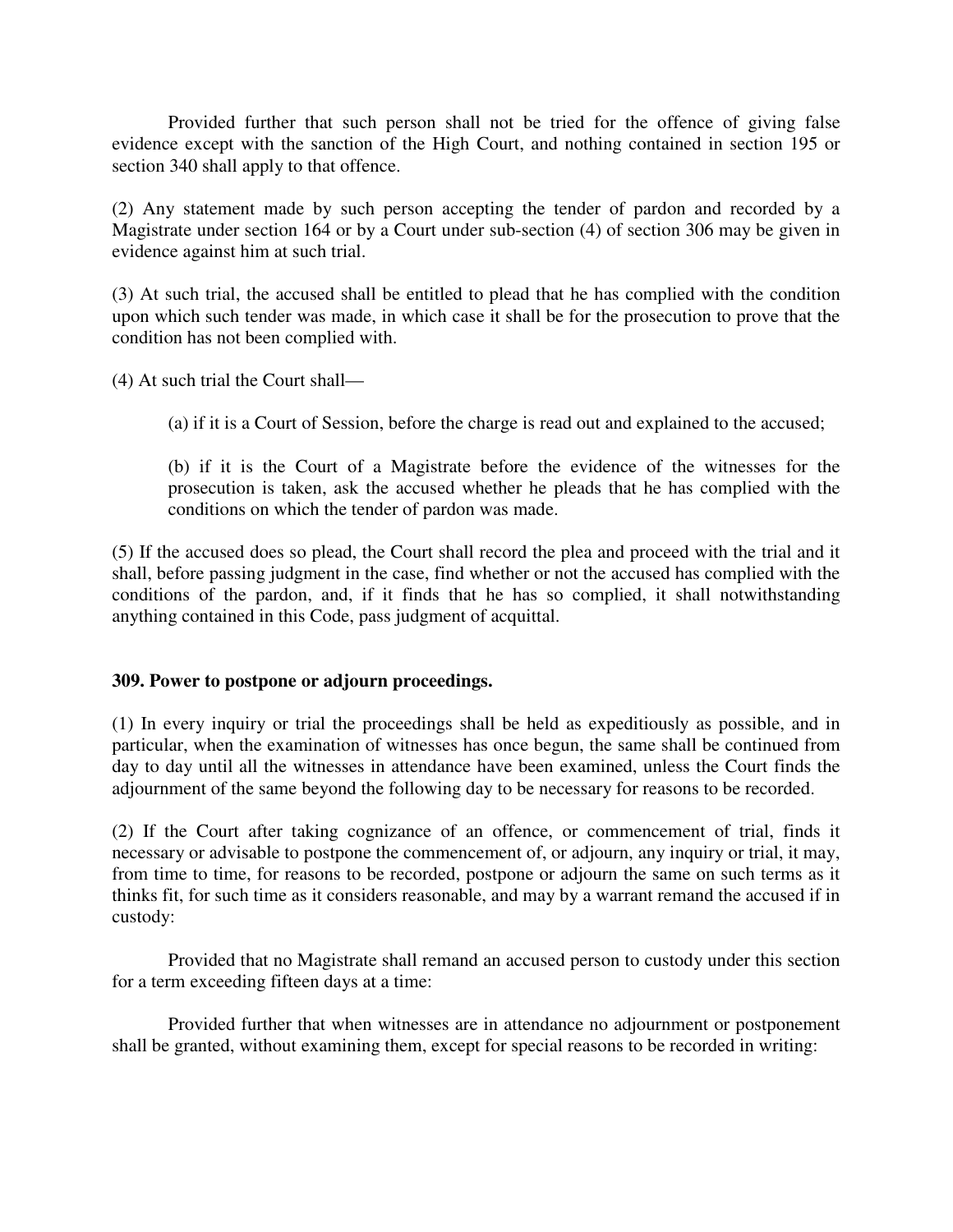Provided also that no adjournment shall be granted for the purpose only of enabling the accused person to show cause against the sentence proposed to be imposed on him.

**Explanation 1** —If sufficient evidence has been obtained to raise a suspicion that the accused may have committed an offence, and it appears likely that further evidence may be obtained by a remand, this is a reasonable cause for a remand.

**Explanation 2 —**The terms on which an adjournment or postponement may be granted include, in appropriate cases, the payment of costs by the prosecution or the accused.

## **310. Local inspection.**

(1) Any Judge or Magistrate may, at any stage of any inquiry, trial or other proceeding, after due notice to the parties, visit and inspect any place in which an offence is alleged to have been committed, or any other place which it is in his opinion necessary to view for the purpose of properly appreciating the evidence given at such inquiry or trial, and shall without unnecessary delay record a memorandum of any relevant facts observed at such inspection.

(2) Such memorandum shall form part of the record of the case and if the prosecutor, complainant or accused or any other party to the case, so desires, a copy of the memorandum shall be furnished to him free of cost.

### **311. Power to summon material witness, or examine person present.**

Any Court may, at any stage of any inquiry, trial or other proceeding under this Code, summon any person as a witness, or examine any person in attendance, though not summoned as a witness, or recall and re-examine any person already examined; and the Court shall summon and examine or recall and re-examine any such person if his evidence appears to it to be essential to the just decision of the case.

#### **Comments**

(i) Power of Court to recall any witness or witnesses already examined or to summon any witness can be invoked even if the evidence in both sides is closed so long as the Court retains seisin of the criminal proceedings: *Mohanlal Shamji Soni* v*. Union of India*, (1981) 1 Crimes 818 (SC): (1991) Cr LJ 152 (SC).

(ii) Any person can be summoned as witness or recalled or re-examined at any stage of proceeding where essential; *Mohanlal Shamji Soni* v. *Union of India*, (1991) GLJ 1521 (SC): (1991) 1 Crimes 818 (SC).

(iii) It is crystal clear that the Court has been empowered to summon any person as a witness at any stage of inquiry, trial or other proceeding. The power is not confined to any particular class of person; *Heeralal* v. *State of Madhya Pradesh,* (1997) 2 Crimes 634 (MP).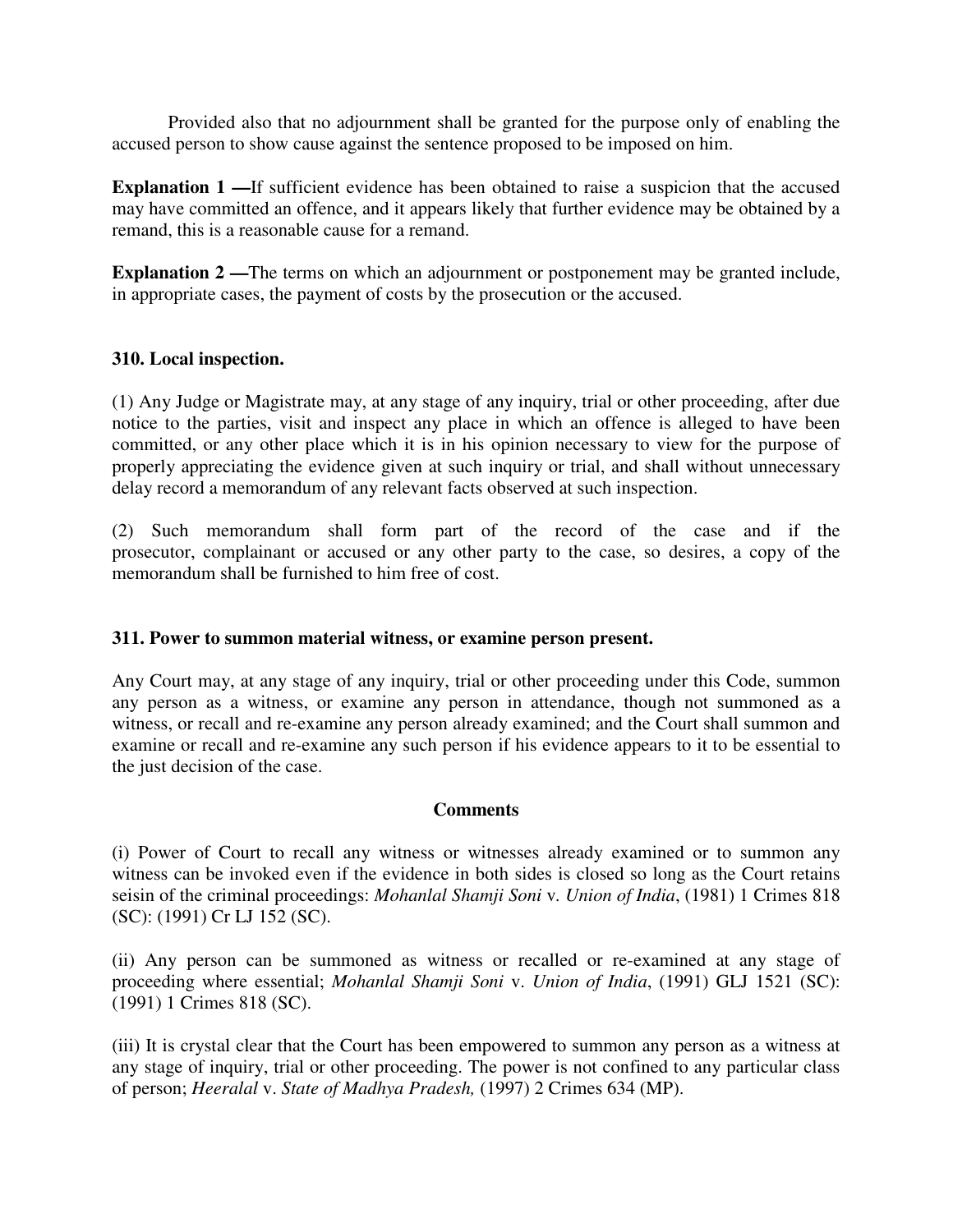(iv) It is settled in law if the conditions under this section are satisfied the Court can call a witness not only on the motion of either the prosecution or the defence but also it can do so on its even motion; *Heeralal* v. *State of Madhya Pradesh*, (1997) 2 Crimes 634 (MP).

(v) The discretion vested in the Court under section 311 is to be exercised judicially and not arbitrarily; *Raghunath Prasad* v. *State of Rajasthan,* (1997) 3 Crimes 86 (Raj).

## **312. Expenses of complainants and witnesses.**

Subject to any rules made by the State Government, any Criminal Court may, if it thinks fit, order payment, on the part of Government, of the reasonable expenses of any complainant or witness attending for the purposes of any inquiry, trial or other proceeding before such Court under this Code.

### **313. Power to examine the accused.**

(1) In every inquiry or trial, for the purpose of enabling the accused personally to explain any circumstances appearing in the evidence against him, the Court—

(a) may at any stage, without previously warning the accused put such questions to him as the Court considers necessary;

(b) shall after the witnesses for the prosecution have been examined and before he is called on for his defence question him generally on the case:

Provided that in a summons-case where the Court has dispensed with the personal attendance of the accused, it may also dispense with his examination under clause (b).

(2) No oath shall be administered to the accused when he is examined under sub-section (1)

(3) The accused shall not render himself liable to punishment by refusing to answer such question, or by giving false answers to them.

(4) The answers given by the accused may be taken into consideration in such inquiry or trial, and put in evidence for or against him in any other inquiry into, or trial for, any other offence which such answers may tend to show he had committed.

### **Comments**

Section 313 is an important section and salutary provision which should not be slurred over; *Raman Saikia* v. *State of Assam,* (1997) 2 Crimes 555 (Gau).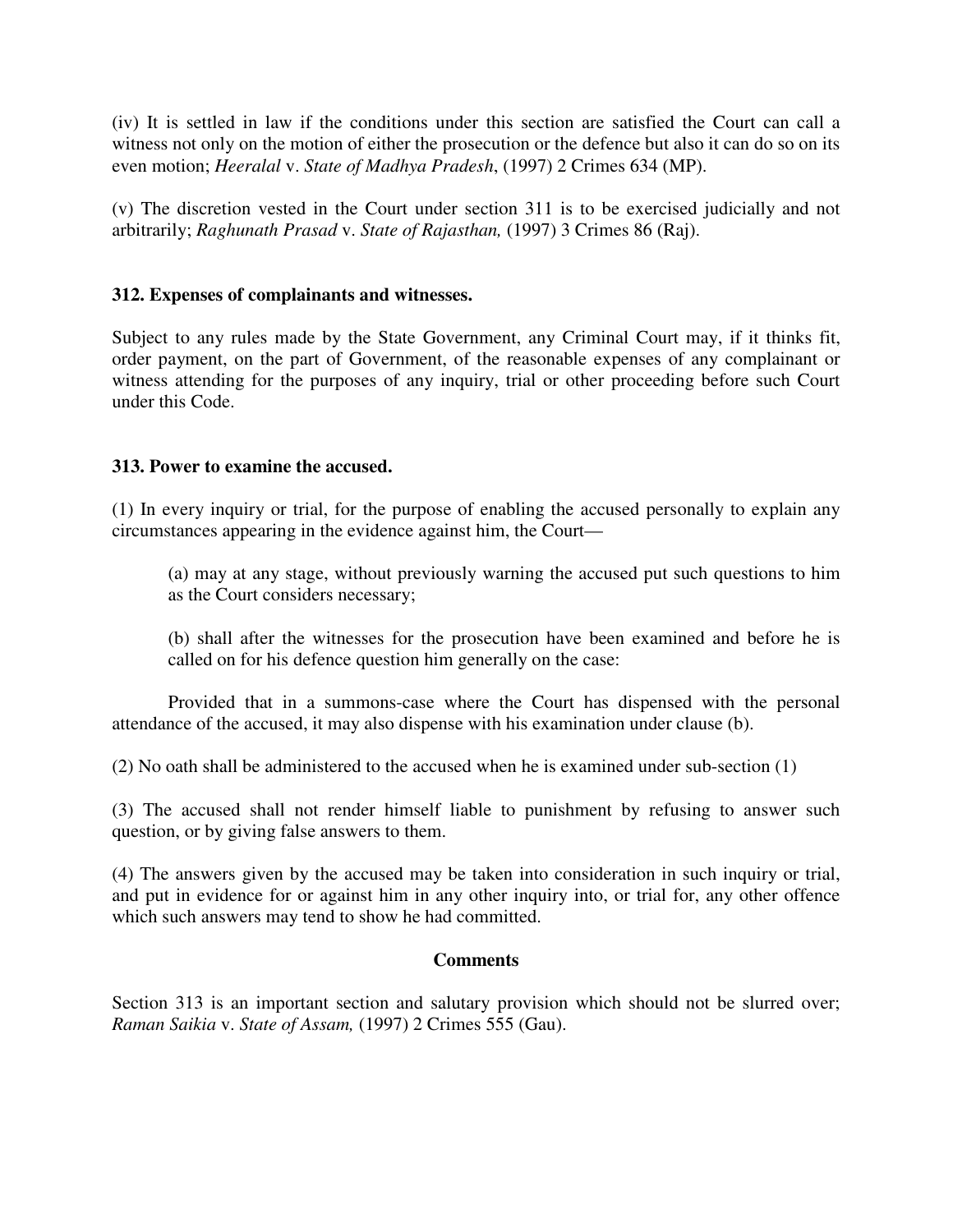### **314. Oral arguments and memorandum of arguments.**

(1) Any party to a proceeding may, as soon as may be after the close of his evidence, address concise oral arguments, and may, before he concludes the oral arguments, if any, submit a memorandum to the Court setting forth concisely and under distinct headings, the arguments in support of his case and every such memorandum shall form part of the record.

(2) A copy of every such memorandum shall be simultaneously furnished to the opposite party.

(3) No adjournment of the proceedings shall be granted for the purpose of filing the written arguments unless the Court, for reasons to be recorded in writing, considers it necessary to grant such adjournment.

(4) The Court may, if it is of opinion that the oral arguments are not concise or relevant, regulate such arguments.

### **315. Accused person to be competent witness.**

(1) Any person accused of an offence before a Criminal Court shall be a competent witness for the defence and may give evidence on oath in disproof of the charges made against him or any person charged together with him at the same trial: Provided that—

(a) he shall not be called as a witness except on his own request in writing;

(b) his failure to give evidence shall not be made the subject of any comment by any of the parties or the Court or give rise to any presumption against himself or any person charged together with him at the same trial.

(2) Any person against whom proceedings are instituted in any Criminal Court under section 98, or section 107, or section 108, or section 109, or section 110, or under Chapter IX or under Part B, Part C or Part D of Chapter X, may offer himself as a witness in such proceedings:

Provided that in proceedings under section 108, section 109 or section 110, the failure of such person to give evidence shall not be made the subject or any comment by any of the parties or the Court or give rise to any presumption against him or any other person proceeded against together with him at the same inquiry.

#### **Comments**

It is well settled that no Court can compel the accused to give evidence unless there is compliance with section 315(1)(a), *i.e*., a request in writing by the accused; *Sarbeswar Panda* v. *State of Orissa,* (1997) 2 Crimes 534 (Ori).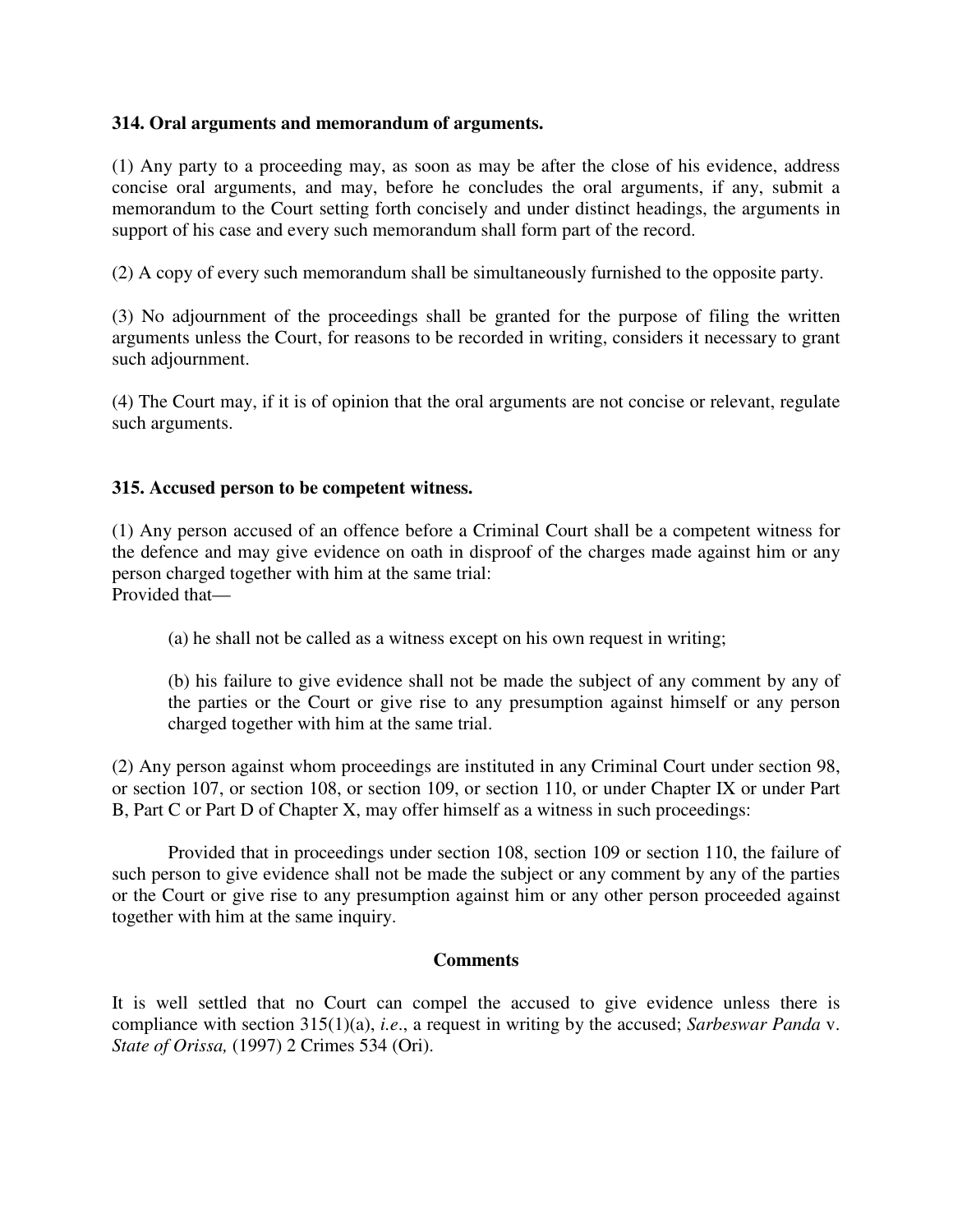### **316. No influence to be used to induce disclosure.**

Except as provided in sections 306 and 307 no influence by means of any promise or threat or otherwise, shall be used to an accused person to induce him to disclose or withhold any matter within his knowledge.

### **317. Provision for inquiries and trial being held in the absence of accused in certain cases.**

(1) At any stage of an inquiry or trial under this Code, if the Judge or Magistrate is satisfied, for reasons to be recorded, that the personal attendance of the accused before the Court is not necessary in the interests of justice, or that the accused persistently disturbs the proceedings in Court, the Judge or Magistrate may, if the accused is represented by a pleader, dispense with his attendance and proceed with such inquiry or trial in his absence, and may, at any subsequent stage of the proceedings, direct the personal attendance of such accused.

(2) If the accused in any such case is not represented by a pleader, or if the Judge or Magistrate considers his personal attendance necessary, he may, if he thinks fit and for reasons to be recorded by him, either adjourn such inquiry or trial, or order that the case of such accused be taken up or tried separately.

### **318. Procedure where accused does not understand proceedings.**

If the accused, though not of unsound mind, cannot be made to understand the proceedings, the Court may proceed with the inquiry or trial; and in the case of a Court other than a High Court if such proceedings result in a conviction, the proceedings shall be forwarded to the High Court with a report of the circumstances of the case, and the High Court shall pass thereon such order as it thinks fit.

### **319. Power to proceed against other persons appearing to be guilty of offence.**

(1) Where, in the course of any inquiry into, or trial of, an offence, it appears from the evidence that any person not being the accused has committed any offence for which such person could be tried together with the accused, the Court may proceed against such person for the offence which he appears to have committed.

(2) Where such person is not attending the Court he may be arrested or summoned, as the circumstances of the case may require, for the purpose aforesaid.

(3) Any person attending the Court although not under arrest or upon a summons, may be detained by such Court for the purpose of the inquiry into, or trial of, the offence which he appears to have committed.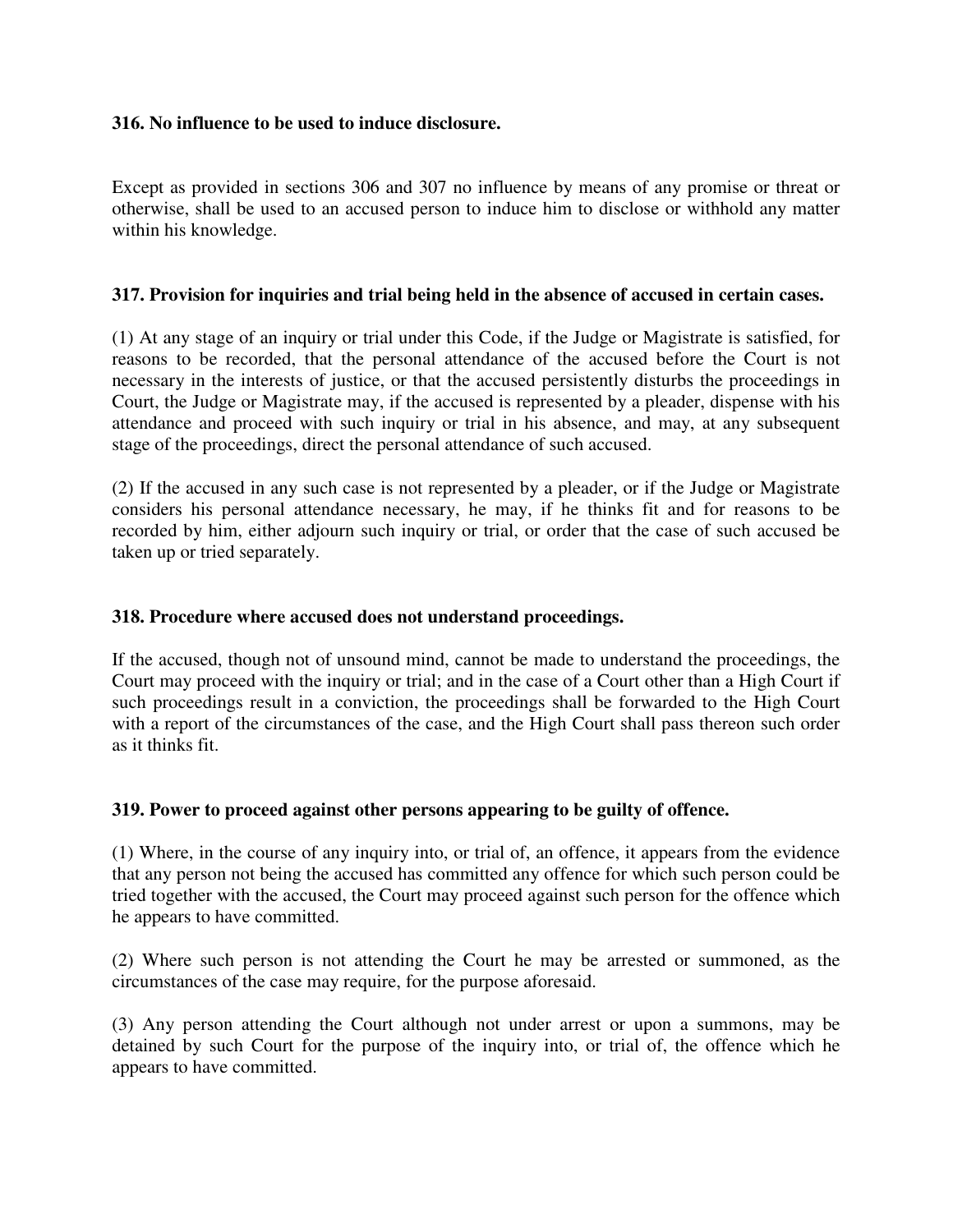(4) Where the Court proceeds against any person under sub-section (1) then—

(a) the proceedings in respect of such person shall be commenced afresh, and witnesses re-heard;

(b) subject to the provisions of clause (a), the case may proceed as if such person had been an accused person when the Court took cognizance of the offence upon which the inquiry or trial was commenced.

## **Comments**

In order to apply section 319 it is essential that the need to proceed against the person other than the accused, appearing to be guilty of offence, arises only on evidence recorded in the courses of any inquiry or trial; *Bhola Rai* v. *State of Bihar,* (1997) 3 Crimes 48 (Pat).

### **320. Compounding of offences.**

(1) The offences punishable under the sections of the Indian Penal Code (45 of 1860) specified in the first two columns of the Table next following may be compounded by the persons mentioned in the third column of that Table.

(2) The offences punishable under the sections of the Indian Penal Code (45 of 1860) specified in the first two columns of the table next following may, with the permission of the Court before which any prosecution for such offence is pending, be compounded by the persons mentioned in the third column of that table:—

(3) When any offence is compoundable under this section, the abetment of such offence or an attempt to commit such offence (when such attempt is itself an offence) may be compounded in like manner.

(4)(a) When the person who would otherwise be competent to compound an offence under this section is under the age of eighteen years or is an idiot or a lunatic, any person competent to contract on his behalf, may, with the permission of the Court compound such offence.

(b) When the person who would otherwise be competent to compound an offence under this section is dead, the legal representative, as defined in the Code of Civil Procedure, 1908 (5 of 1908) of such person may, with the consent of the Court compound such offence.

(5) When the accused has been committed for trial or when he has been convicted and an appeal is pending no composition for the offence shall be allowed without the leave of the Court to which he is committed, or, as the case may be, before which the appeal is to be heard.

(6) A High Court or Court of Session acting in the exercise of its powers of revision under section 401 may allow any person to compound any offence which such person is competent to compound under this section.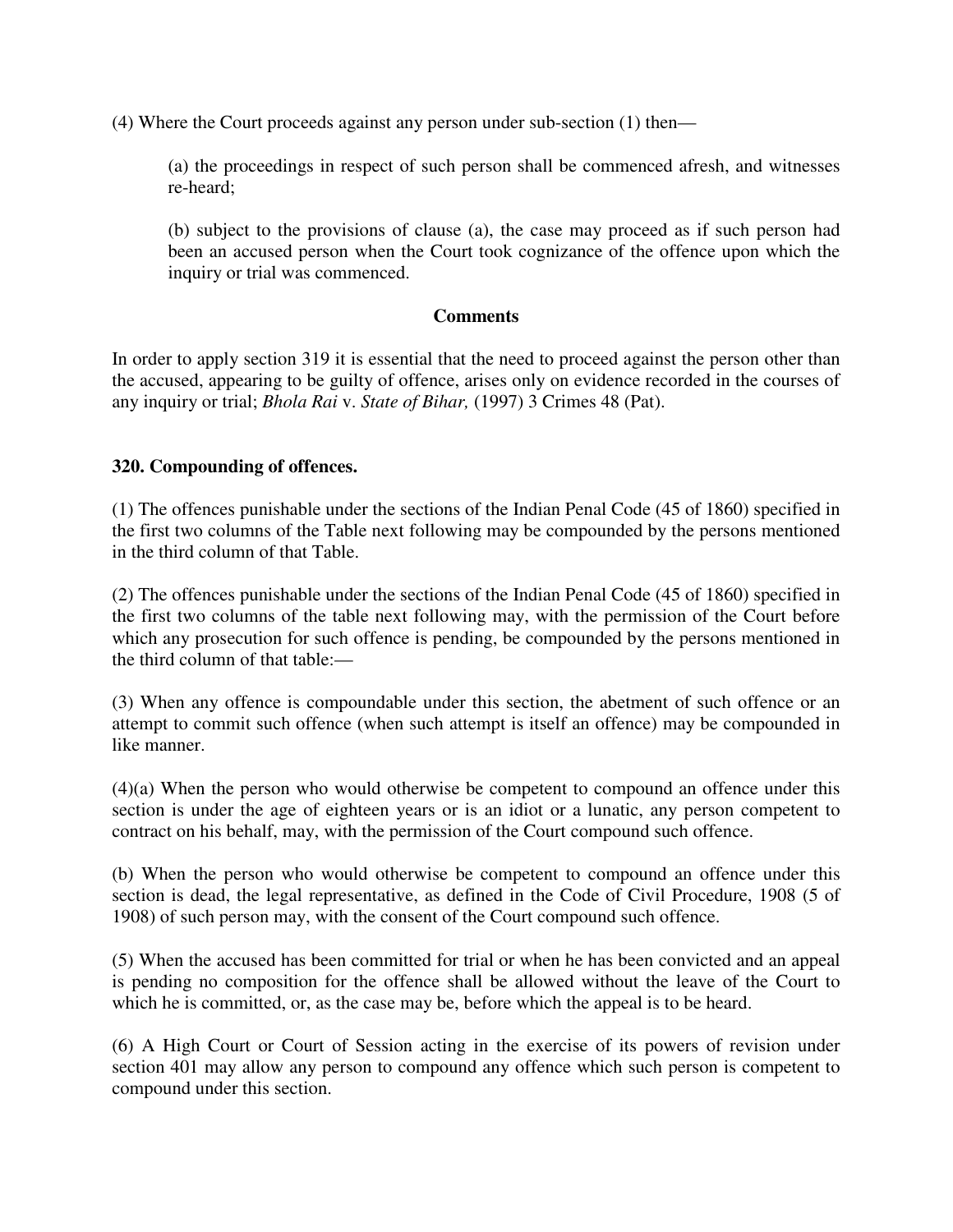(7) No offence shall be compounded if the accused is, by reason of a previous conviction, liable either to enhanced punishment or to a punishment of a different kind for such offence.

(8) The composition of an offence under this section shall have the effect of an acquittal of the accused with whom the offence has been compounded.

(9) No offence shall be compounded except as provided by this section.

## **STATE AMENDMENT**

## **Madhya Pradesh:**

In the table below sub-section (2) of sec. 320 of the Principal Act,—

(i) in column first, second and third, before section 324 and entries relating thereto, the following sections and entries relating thereto shall be inserted, namely:—

 $''(1)$  (2) (3)

Rioting 147 The person against whom the force or violence is used at the time of committing an offence:

Provided that the accused is not charged with other offence which is not compoundable. Rioting armed with deadly weapon 148 The person against whom the force or violence is used at the time of committing an offence:

Provided that the accused is not charged with other offence which is not compoundable Obscene acts or use of obscene words 294 The person against whom obscene acts were done or obscene words were used.".

(ii) in column first, second and third, after section 500 and entries relating thereto, the following section and entries relating thereto shall be inserted, namely:—

 $"(1) (2) (3)$ 

Criminal intimidation if Part II of The person against whom the offence of threat to be cause death section 506 Criminal Intimidation was committed."

or grievous hurt, *etc*.

[*Vide* Madhya Pradesh Act 17 of 1999 section 3 (w.e.f. 21-5-1999).

### **Comments**

Section 320 Cr. P provides for compounding of certain offences with the permission of Court and certain others even without permission of Court, the concept of negotiated settlement in criminal cases is not permissible concept of `plea-bargaining' against public policy and under criminal justice system; *State of Uttar Pradesh* v. *Chandrika*, AIR 2000 SC 164: 2000 Cr LJ 384 (SC).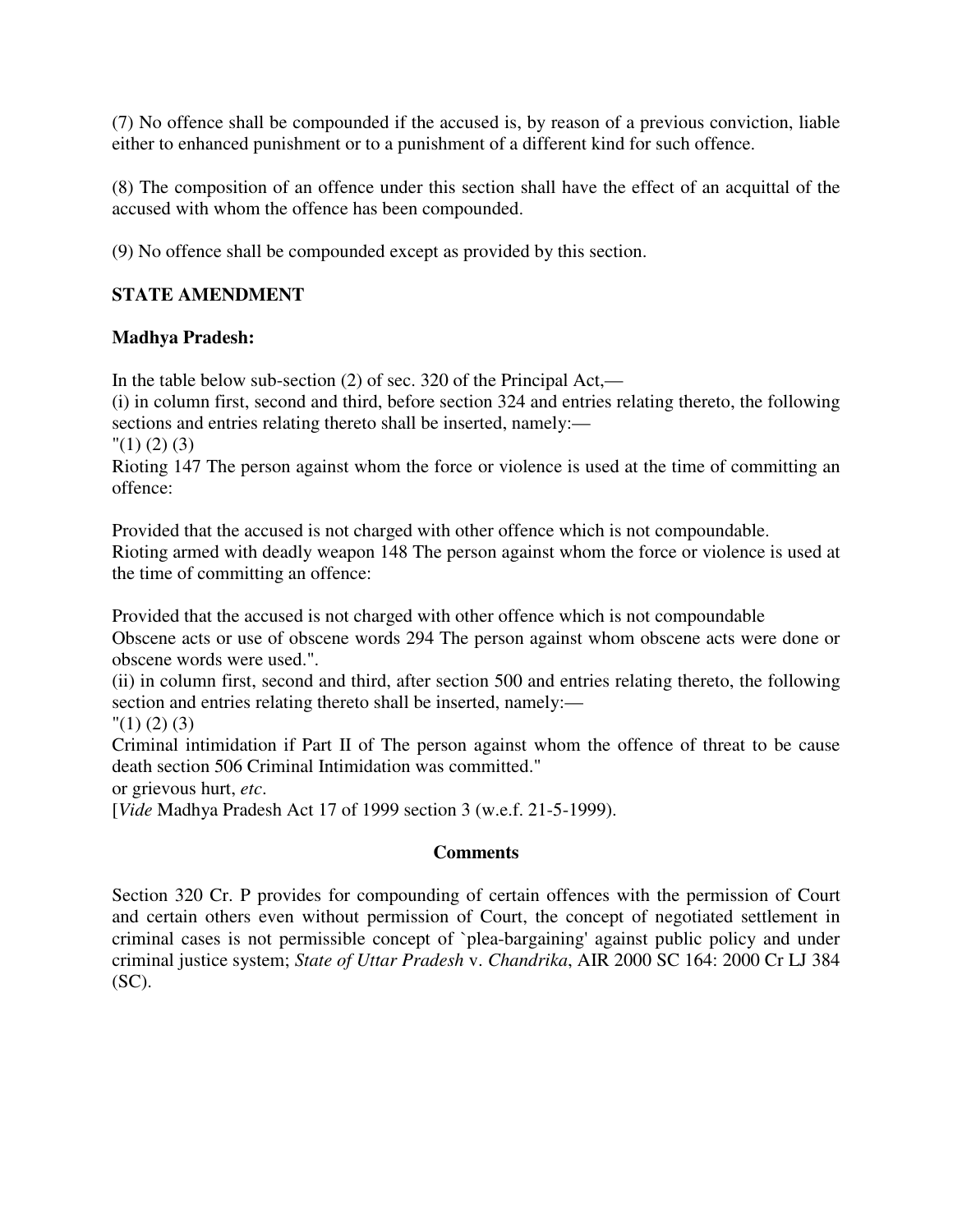### **321. Withdrawal from prosecution.**

The Public Prosecutor or Assistant Public Prosecutor in charge of a case may, with the consent of the Court at any time before the judgment is pronounced, withdraw from the prosecution of any person either generally or in respect of any one or more of the offences for which he is tried; and upon such withdrawal,—

(a) If it is made before a charge has been framed, the accused shall be discharged in respect of such offence or offences;

(b) if it is made after a charge has been framed, or when under this Code no charge is required he shall be acquitted in respect of such offence or offences:

Provided that where such offence—

(i) was against any law relating to a matter to which the executive power of the Union extends, or

(ii) was investigated by the Delhi Special Police Establishment under the Delhi Special Police Establishment Act, 1946 (25 of 1946), or

(iii) involved the misappropriation or destruction of, or damage to, any property belonging to the Central Government, or

(iv) was committed by a person in the service of the Central Government while acting or purporting to act in the discharge of his official duty, and the prosecutor in charge of the case has not been appointed by the Central Government he shall not, unless he has been permitted by the Central Government to do so, move the Court for its consent to withdraw from the prosecution and the Court shall, before according consent, direct the Prosecutor to produce before it the permission granted by the Central Government to withdraw from the prosecution.

### **STATE AMENDMENT**

### **Uttar Pradesh:**

In section 321, after the words "in charge of a case may" the words "on the written permission of the State Government to that effect (which shall be filed in Court)" shall be inserted. [*Vide* U.P. Act 18 of 1991, sec. 3 (w.e.f. 16-2-1991).

#### **Comments**

A Court of session to which a case is committed for trial by Magistrate can, without itself recording evidence summon a person not named in Police Report under section 173 Cr. P (though named in F.I.R.) to stand trial along with those already named therein such power is under section 193 of Cr. P and not under section 319; *Kishun Singh* v. *State of Bihar*, 1993 (1) Crimes 494 (SC).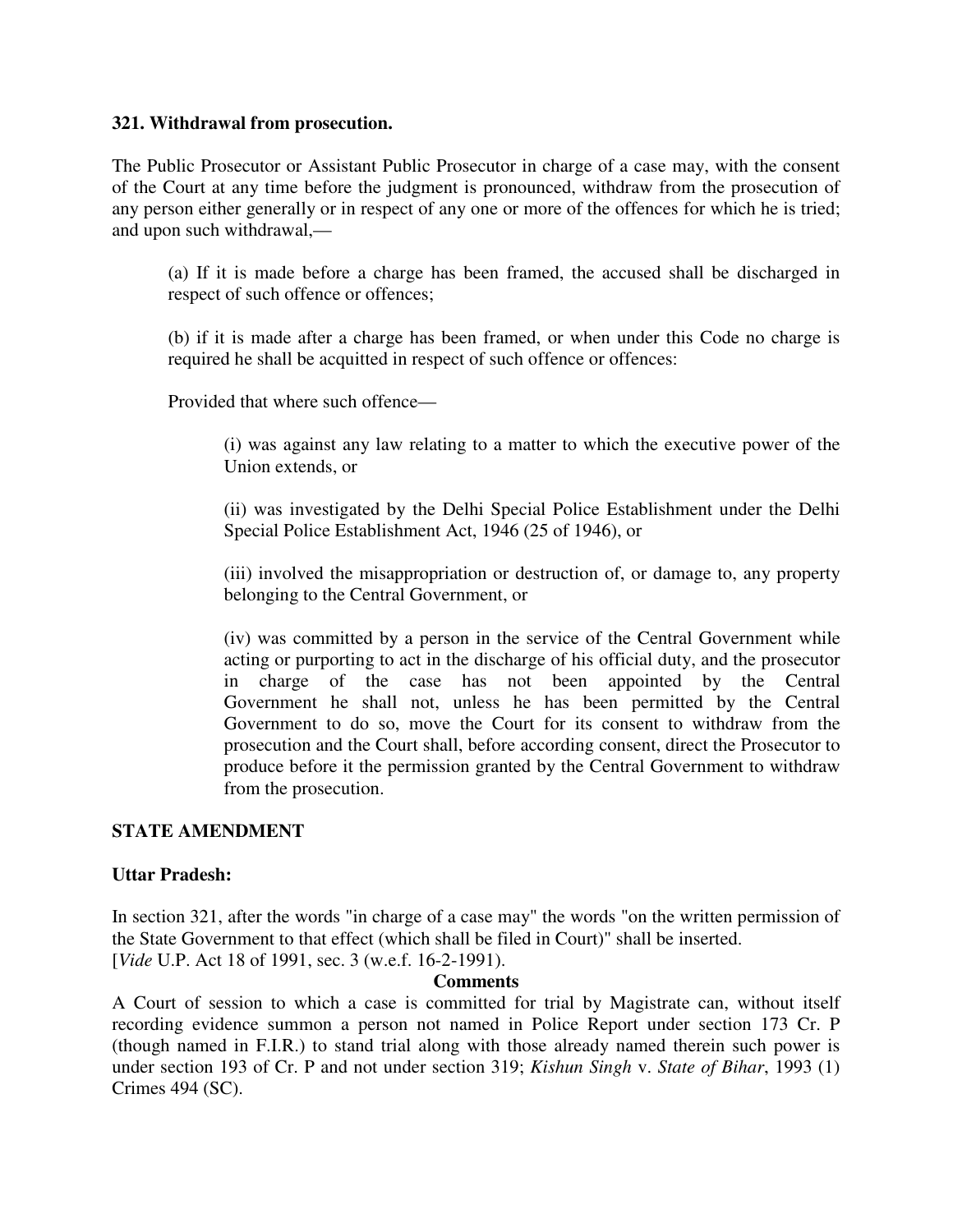### **322. Procedure in cases which Magistrate cannot dispose of.**

(1) If, in the course of any inquiry into an offence or a trial before a Magistrate in any district, the evidence appears to him to warrant a presumption—

(a) that he has no jurisdiction to try the case or commit it for trial, or

(b) that the case is one which should be tried or committed for trial by some other Magistrate in the district, or

(c) that the case should be tried by the Chief Judicial Magistrate, he shall stay the proceedings and submit the case, with a brief report explaining its nature to the Chief Judicial Magistrate or to such other Magistrate, having jurisdiction, as the Chief Judicial Magistrate directs.

(2) The Magistrate to whom the case is submitted may, if so empowered, either try the case himself, or refer it to any Magistrate subordinate to him having jurisdiction, or commit the accused for trial.

## **323. Procedure when, after commencement of inquiry or trial, Magistrate finds case should be committed.**

If, in any inquiry into an offence or a trial before a Magistrate, it appears to him at any stage of the proceedings before signing judgment that the case is one which ought to be tried by the Court of Session, he shall commit it to that Court under the provisions hereinbefore contained and thereupon the provision of Chapter XVIII shall apply to the commitment so made.

# **324. Trial of persons previously convicted of offences against coinage, stamp law or property.**

(1) Where a person, having been convicted of an offence punishable under Chapter XII or Chapter XVII of the Indian Penal Code (45 of 1860) with imprisonment for a term of three years or upwards, is again accused of any offence punishable under either of those Chapters with imprisonment for a term of three years or upwards, and the Magistrate before whom the case is pending is satisfied that there is ground for presuming that such person has committed the offence, he shall be sent for trial to the Chief Judicial Magistrate or committed to the Court of Session, unless the Magistrate is competent to try the case and is of opinion that he can himself pass and adequate sentence if the accused is convicted.

(2) When any person is sent for trial to the Chief Judicial Magistrate or committed to the Court of Session under sub-section (1) any other person accused jointly with him in the same inquiry or trial shall be similarly sent or committed, unless the Magistrate discharges such other person under section 239 or section 245, as the case may be.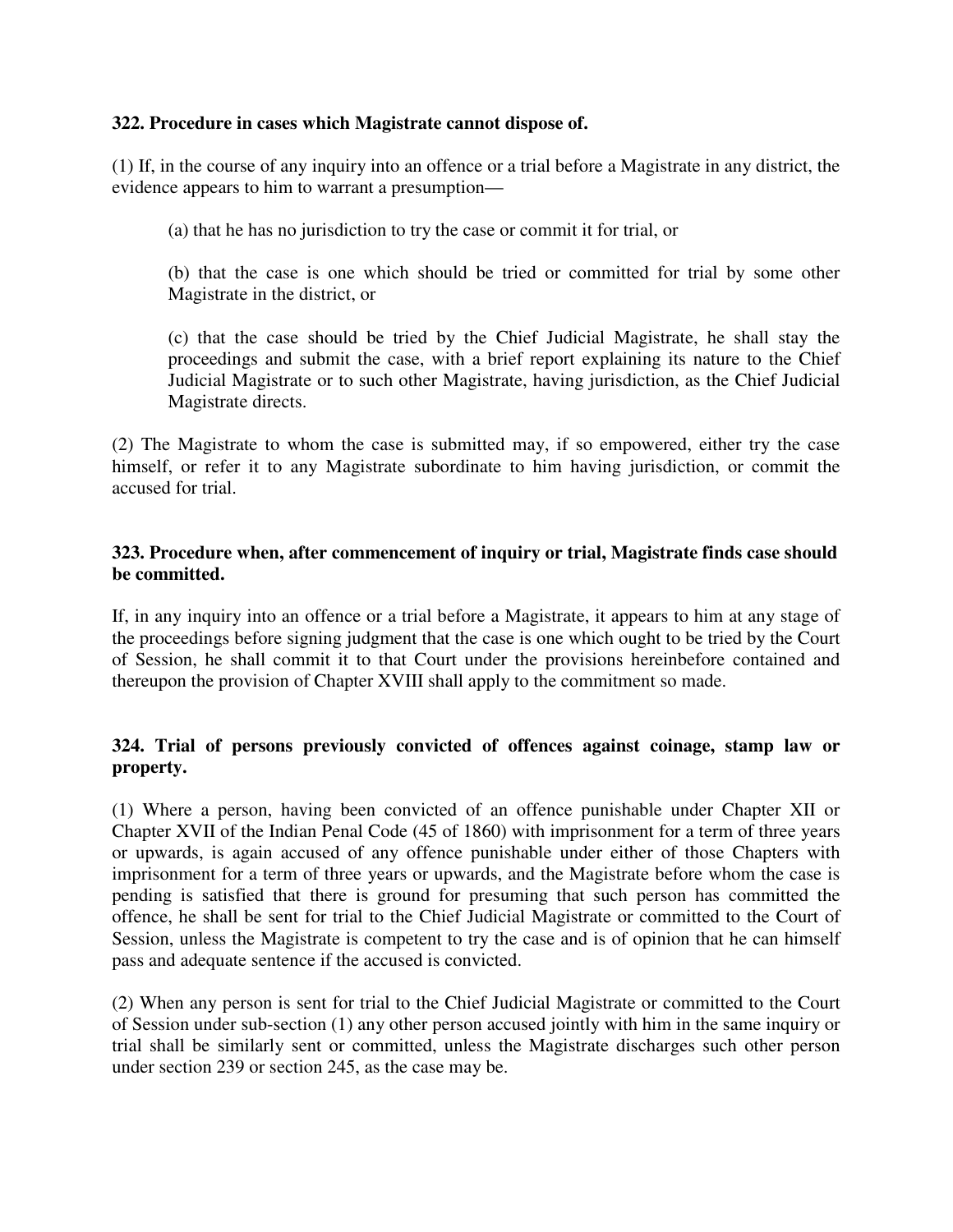### **325. Procedure when Magistrate can not pass sentence sufficiently severe.**

(1) Whenever a Magistrate is of opinion, after hearing the evidence for the prosecution and the accused, that the accused is guilty, and that he ought to receive a punishment different in kind from, or more severe than, that which such Magistrate is empowered to inflict, or, being a Magistrate of the second class, is of opinion that the accused ought to be required to execute a bond under section 106, he may record the opinion and submit his proceedings, and forward the accused, to the Chief Judicial Magistrate to whom he is subordinate.

(2) When more accused than one are being tried together, and the Magistrate considers it necessary to proceed under sub-section  $(1)$  in regard to any of such accused, he shall forward all the accused, who are in his opinion guilty, to the Chief Judicial Magistrate.

(3) The Chief Judicial Magistrate to whom the proceedings are submitted may, if he thinks fit, examine the parties and recall and examine any witness who has already given evidence in the case and may call for and take any further evidence, and shall pass such judgment, sentence or order in the case as he thinks fit, and as is according to law.

## **326. Conviction or commitment on evidence partly recorded by one Magistrate and partly by another.**

(1) Whenever any Judge or Magistrate after having heard and recorded the whole or any part of the evidence in an inquiry or a trial, ceases to exercise jurisdiction therein and is succeeded by another Judge or Magistrate who has and who exercises such jurisdiction, the Judge of Magistrate so succeeding may act on the evidence so recorded by his predecessor, or partly recorded by his predecessor and partly recorded by himself:

Provided that if the succeeding Judge or Magistrate is of opinion that further examination of any of the witness whose evidence has already been recorded is necessary in the interests of justice, he may re-summon any such witness, and after such further examination, crossexamination and re-examination, if any, as he may permit, the witness shall be discharged.

(2) When a case is transferred under the provisions of this Code from one Judge to another Judge or from one Magistrate to another Magistrate, the former shall be deemed to cease to exercise jurisdiction therein, and to be succeeded by the latter, within the meaning of sub-section (1).

(3) Nothing in this section applies to summary trials or to cases in which proceedings have been stayed under section 322 or in which proceedings have been submitted to a superior Magistrate under section 325.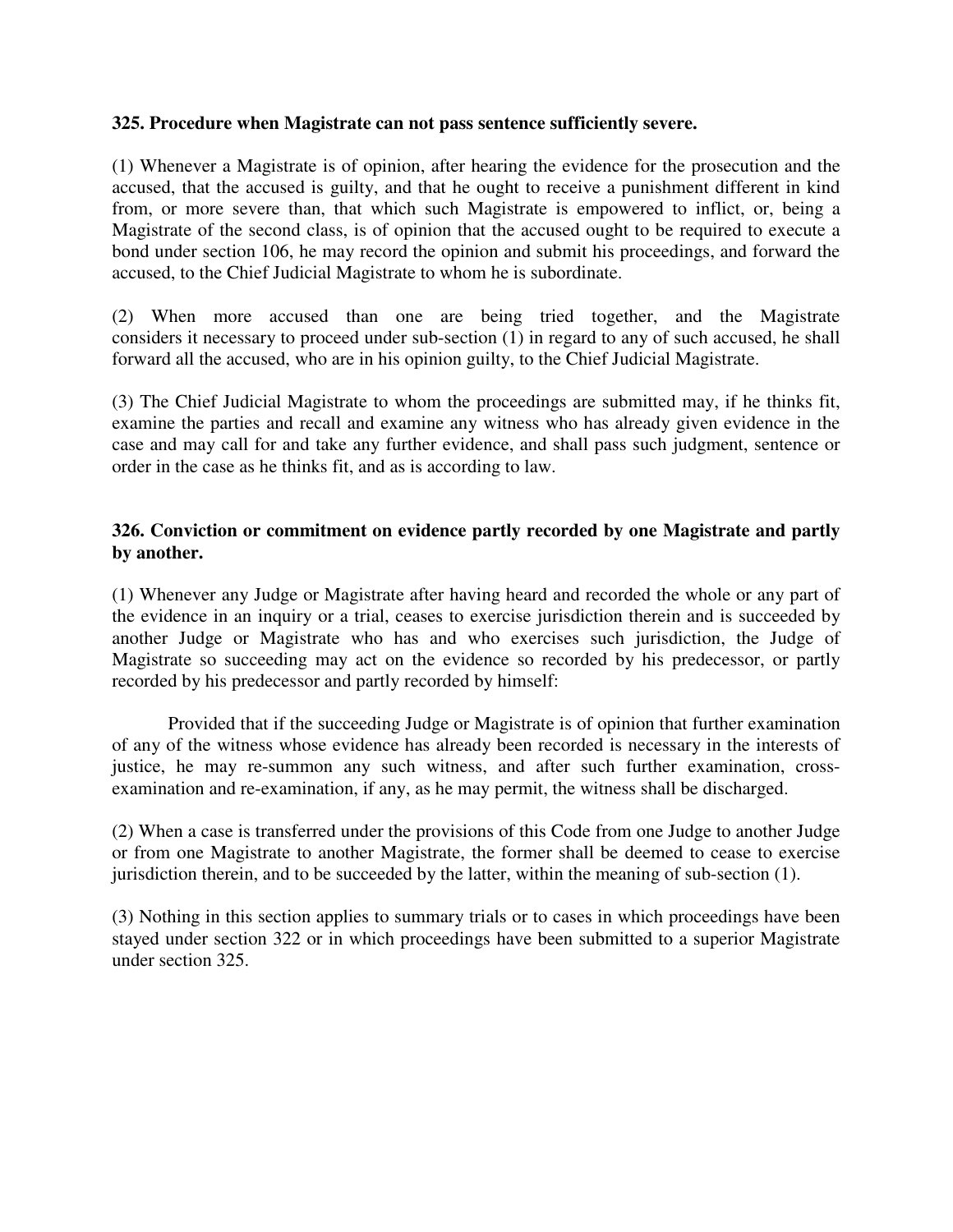## **STATE AMENDMENTS**

## **Rajasthan:**

In section 326,—

(a) in sub-section (1), for the word "Magistrate" wherever it occurs, the words" Judge or Magistrate" shall be substituted;

(b) in sub-section (2), before the words "from one Magistrate to another Magistrate" the words "from one Judge to another Judge or" shall be inserted. [*Vide* Rajasthan Act 10 of 1977, sec. 3 (w.e.f. 3-3-1977).

## **Uttar Pradesh:**

In section 326,—

(a) in sub-section (1), for the words " Magistrate," wherever occurring the words "Judge or Magistrate" shall be substituted;

(b) in sub-section (2), before the words "from one Magistrate to another Magistrate", the words "from one Judge to another Judge or" shall be inserted. [*Vide* U.P. Act No. 16 of 1976, sec. 8 (w.e.f. 28-11-1975).

## **327. Court to be open**.

(1) The place in which any criminal Court is held for the purpose of inquiring into or trying any offence shall be deemed to be an open Court to which the public generally may have access, so far as the same can conveniently contain them:

Provided that the presiding Judge or Magistrate may, if he thinks fit, order at any stage of any inquiry into, or trial of, any particular case, that the public generally, or any particular person, shall not have access to, or be or remain in, the room building used by the Court.

(2) Notwithstanding anything contained in sub-section (1), the inquiry into and trial of rape or an offence under section 376. section 376. Section 376 B. section offence under section 376, section 376A, section 376 B, section 376C or section 376D of the Indian Penal Code (45 of 1860) shall be conducted *in camera*: Provided that the presiding Judge may, if he thinks fit, or on an application made by either of the parties, allow any particular person to have access to, or be or remain in, the room or building used by the Court.

(3) Where any proceedings are held under sub-section (2), it shall not be lawful for any person to print or publish any matter in relation to any such proceedings, except with the previous permission of the Court.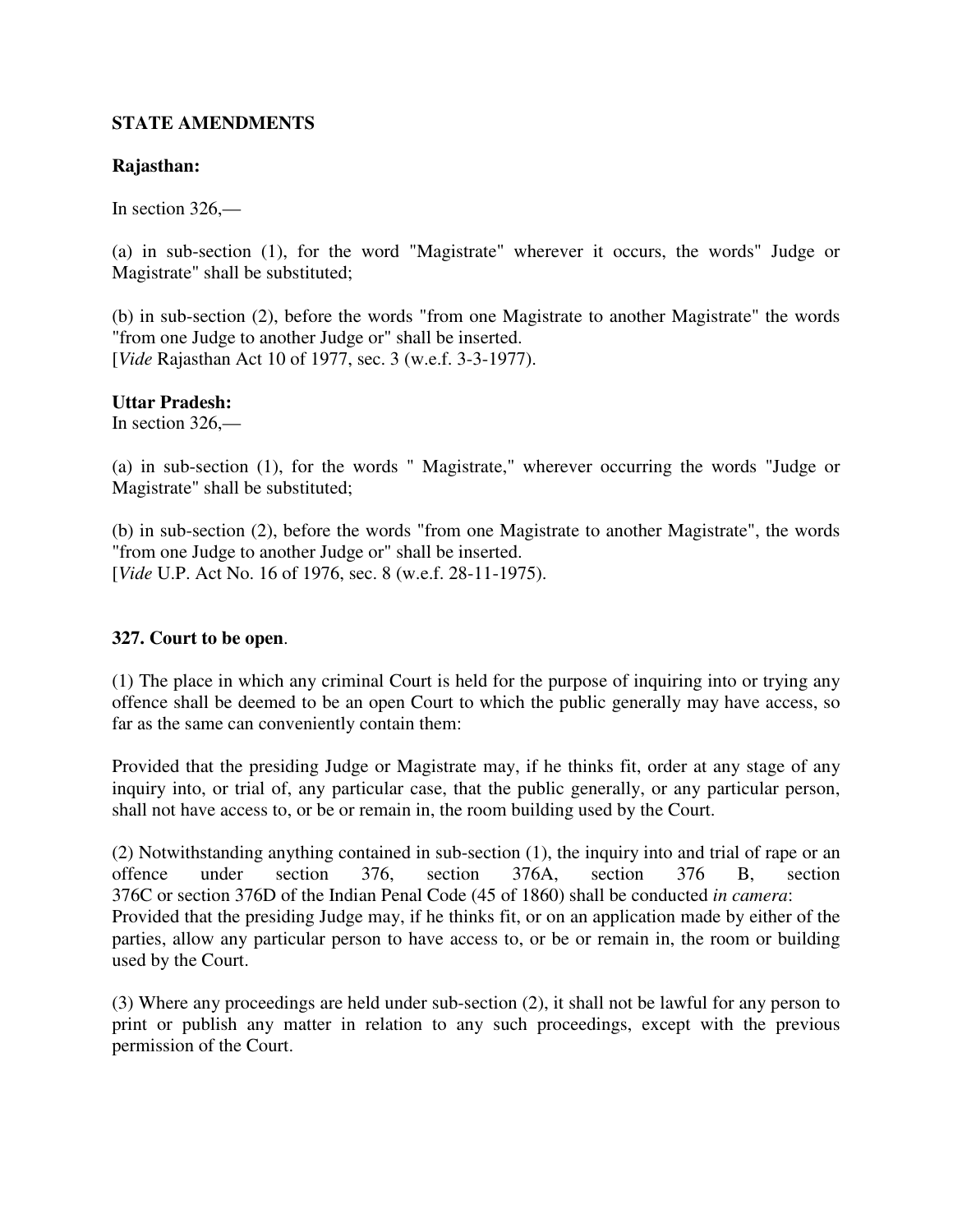# **CHAPTER XXV - PROVISIONS AS TO ACCUSED PERSONS OF UNSOUND MIND**

### **328. Procedure in case of accused being lunatic.**

(1) When a Magistrate holding an inquiry has reason to believe that the person against whom the inquiry is being held is of unsound mind and consequently incapable of making his defence, the Magistrate shall inquire into the fact of such unsoundness of mind, and shall cause such person to be examined by the civil surgeon of the district or such other medical officer as the State Government may direct, and thereupon shall examine such surgeon or other officer as a witness and shall reduce the examination to writing.

(2) Pending such examination and inquiry, the Magistrate may deal with such person in accordance with the provisions of section 330.

(3) If such Magistrate is of opinion that the person referred to in sub-section (1) is of unsound mind and consequently incapable of making his defence, he shall record a finding to that effect and shall postpone further proceedings in the case.

## **329. Procedure in case of person of unsound mind tried before Court.**

(1) If at the trial of any person before a Magistrate or Court of Session, it appears to the Magistrate or Court that such person is of unsound mind and consequently incapable of making his defence, the Magistrate or Court shall, in the first instance, try the fact of such unsoundness and incapacity, and if the Magistrate or Court, after considering such medical and other evidence as may be produced before him or it, is satisfied of the fact, he or it shall record a finding to that effect and shall postpone further proceedings in the case.

(2) The trial of the fact of the unsoundness of mind and incapacity of the accused shall be deemed to be part of his trial before the Magistrate or Court.

### **330. Release of lunatic pending investigation or trial.**

(1) whenever a person is found, under section 328 or section 329, to be of unsound mind and incapable of making his defence, the Magistrate or Court, as the case may be, whether the case is one in which bail may be taken or not, may release him on sufficient security being given that he shall be properly taken care of and shall be prevented from doing injury to himself or to any other person, and for his appearance when required before the Magistrate or Court or such officer as the Magistrate or Court appoints in this behalf.

(2) If the case is one in which, in the opinion of the Magistrate or Court, bail should not be taken, or if sufficient security is not given, the Magistrate or Court, as the case may be, shall order the accused to be detained in safe custody in such place and manner as he or it may think fit, and shall report the action taken to the State Government: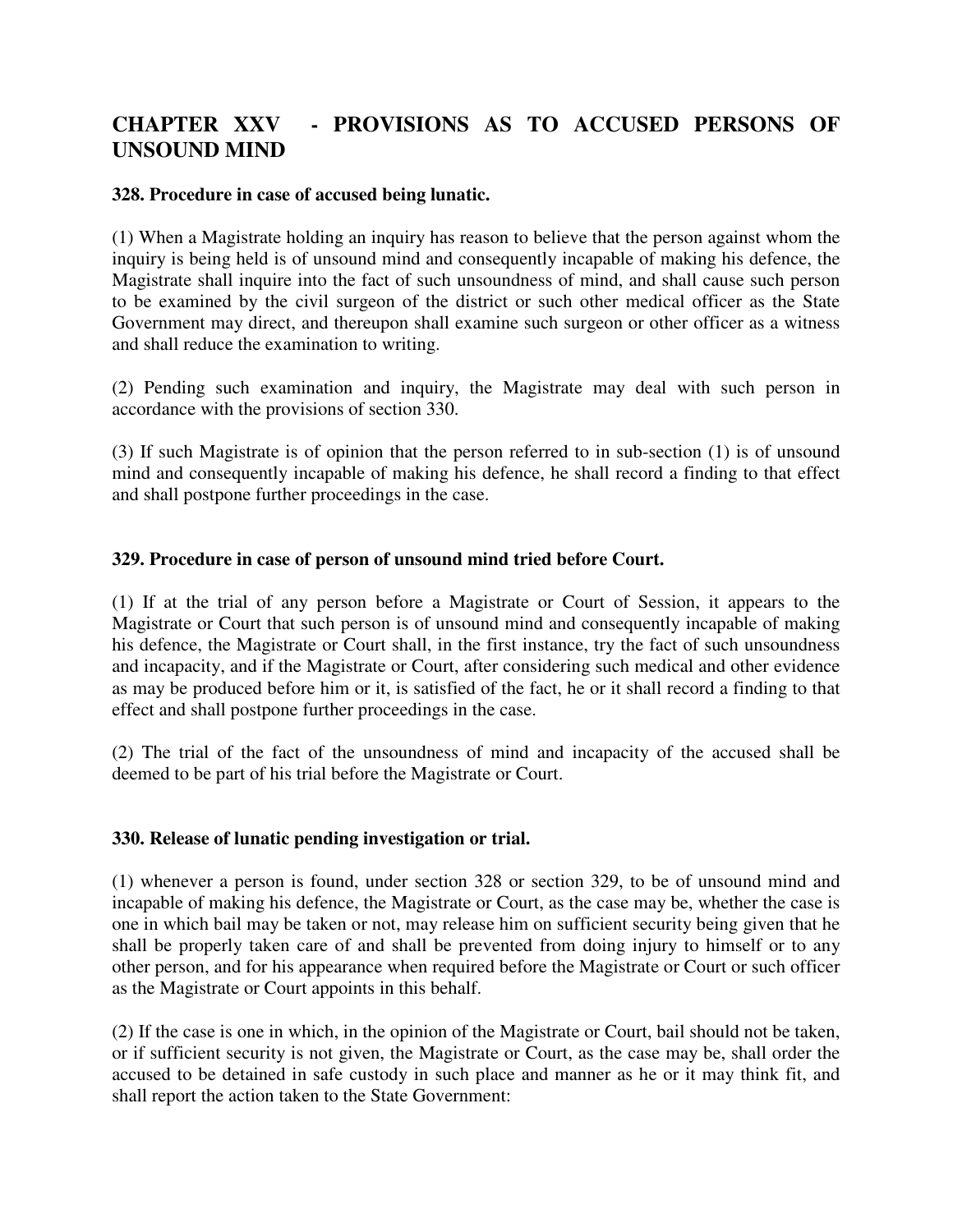Provided that no order for the detention of the accused in a lunatic asylum shall be made otherwise than in accordance with such rules as the State Government may have made under the Indian Lunacy Act, 1912 (4 of 1912).

## **331. Resumption of inquiry or trial.**

(1) Whenever an inquiry or a trial is postponed under section 328 or section 329, the Magistrate or Court as the case may be, may at any time after the person concerned has ceased to be of unsound mind, resume the inquiry or trial, and require the accused to appear or be brought before such Magistrate or Court.

(2) When the accused has been released under section 330, and the sureties for his appearance produce him to the officer whom the Magistrate or Court appoints in this behalf, the certificate of such officer that the accused is capable of making his defence shall be receivable in evidence.

# **332. Procedure on accused appearing before Magistrate or Court.**

(1) If, when the accused appears or is again brought before the Magistrate or Court, as the case may be, the Magistrate or Court considers him capable of making his defence, the inquiry or trial shall proceed.

(2) If the Magistrate or Court considers the accused to be still incapable of making his defence, the Magistrate or Court shall act according to the provisions or section 328 or section 329, as the case may be, and if the accused is found to be of unsound mind and consequently incapable of making his defence, shall deal with such accused in accordance with the provisions of section 330.

## **333. When accused appears to have been of sound mind.**

When the accused appears to be of sound mind at the time of inquiry or trial, and the Magistrate is satisfied from the evidence given before him that there is reason to believe that the accused committed an act, which, if he had been of sound mind, would have been an offence, and that he was, at the time when the act was committed, by reason of unsoundness of mind, incapable of knowing the nature of the act or that it was wrong or contrary to law, the Magistrate shall proceed with the case, and, if the accused ought to be tried by the Court of Session, commit him for trial before the Court of Session.

## **334. Judgment of acquittal on ground of unsoundness of mind.**

Whenever any person is acquitted upon the ground that, at the time at which he is alleged to have committed an offence, he was, by reason of unsoundness of mind, incapable of knowing the nature of the act alleged as constituting the offence, or that it was wrong or contrary to law, the finding shall state specifically whether he committed the act or not.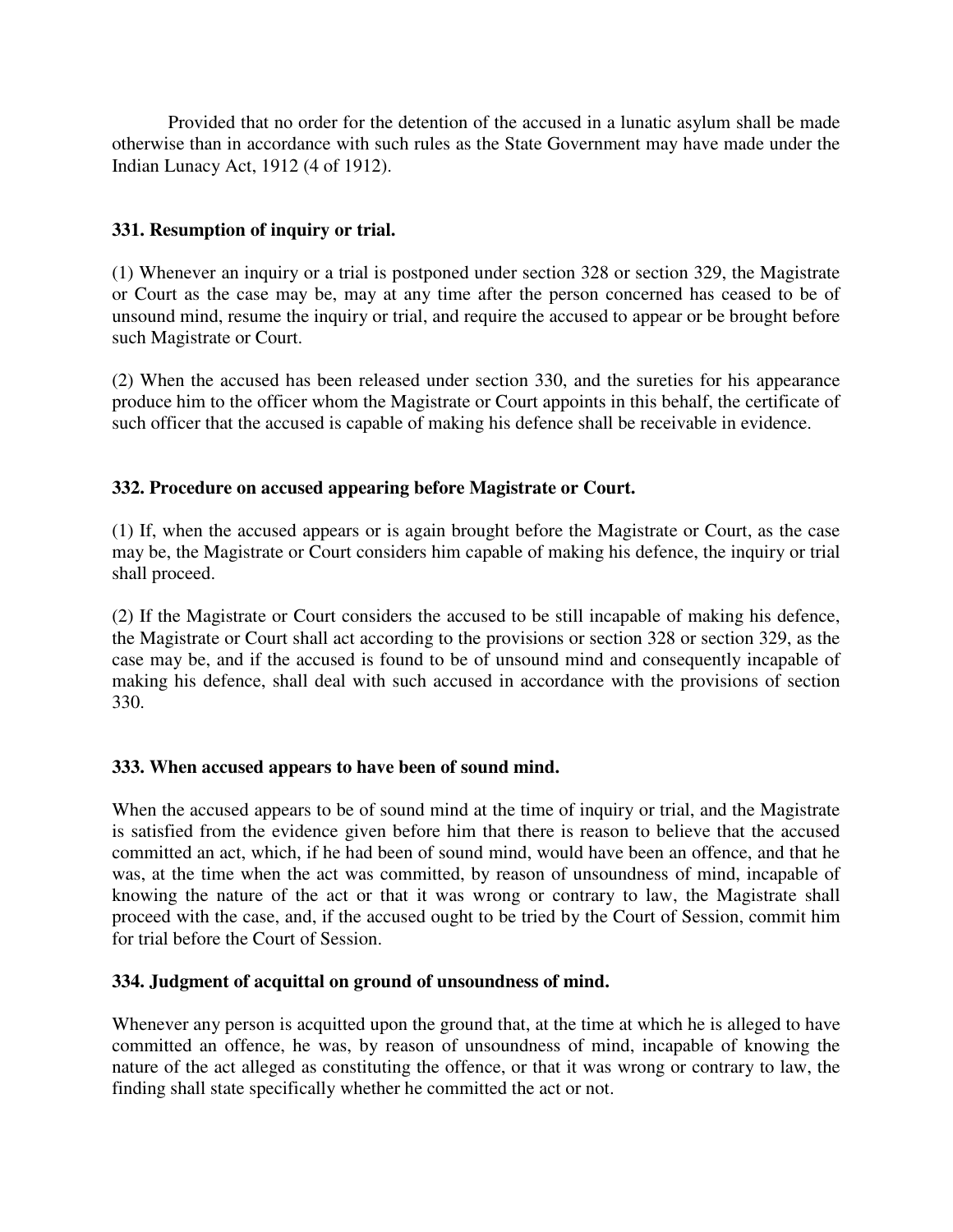## **335. Person acquitted on such ground to be detained in safe custody.**

(1) Whenever the finding states that the accused person committed the act alleged, the magistrate or Court before whom or which the trial has been held shall, if such act would, but for the incapacity found have constituted an offence,—

(a) order such person to be detained in safe custody in such place and manner as the Magistrate or Court thinks fit; or

(b) order such person to be delivered to any relative or friend of such person.

(2) No order for the detention of the accused in a lunatic asylum shall be made under clause (a) of sub-section (1) otherwise than in accordance with such rules as the State Government may have made under the Indian Lunacy Act, 1912 (4 of 1912).

(3) No order for the delivery of the accused to a relative or friend shall be made under clause (b) of sub-section (1) except upon the application of such relative or friend and on his giving security to the satisfaction of the Magistrate or Court that the person delivered shall—

(a) be properly taken care of and prevented from doing injury to himself or to any other person;

(b) be produced for the inspection of such officer, and at such times and places, as the State Government may direct.

(4) The Magistrate or Court shall report to the State Government the action taken under subsection  $(1)$ .

## **336. Power of State Government to empower officer in charge to discharge.**

The State Government may empower the officer in charge of the jail in which a person is confined under the provisions of section 330 or section 335 to discharge all or any of the functions of the Inspector-General of Prisons under section 337 of section 338.

## **337. Procedure where lunatic prisoner is reported capable of making his defence.**

If such person is detained under the provisions of sub-section (2) of section 330, and in the case of a person detained in a jail, the Inspector-General of Prisons, or, in the case of a person detained in a lunatic asylum, the visitors of such asylum or any two of them shall certify that, in his or their opinion, such person is capable of making his defence, he shall be taken before the Magistrate or Court, as the case may be, at such time as the Magistrate or Court appoints, and the Magistrate or Court shall deal with such person under the provisions of section 332; and the certificate of such Inspector-General or visitors as aforesaid shall be receivable as evidence.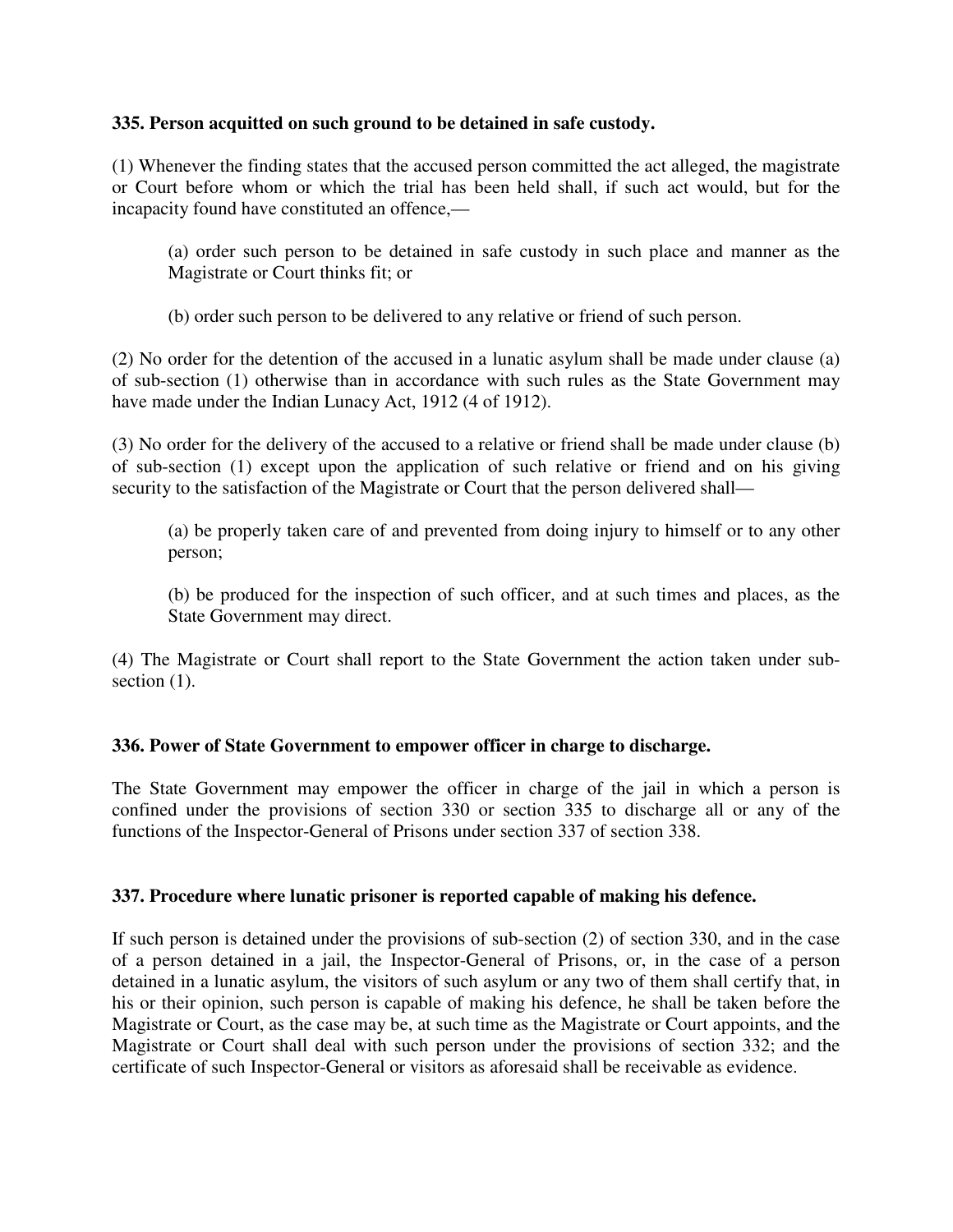### **338. Procedure where lunatic detained is declared fit to be released.**

(1) If such person is detained under the provisions of sub-section (2) of section 330, or section 335 and such Inspector-General or visitors shall certify that, in his or their judgment, he may be released without danger of his doing injury to himself or to any other person, the State Government may thereupon order him to be released, or to be detained in custody, or to be transferred to a public lunatic asylum if he has not been already sent to such an asylum; and, in case it orders him to be transferred to an asylum, may appoint a Commission, consisting of a judicial and two medical officers.

(2) Such Commission shall make a formal inquiry into the state of mind of such person, take such evidence as is necessary, and shall report to the State Government, which may order his release or detention as it thinks fit.

# **339. Delivery of lunatic to care of relative or friend.**

(1) Whenever any relative or friend of any person detained under the provisions of section 330 or section 335 desires that he shall be delivered to his care and custody, the State Government may, upon the application of such relative or friend and on his giving security to the satisfaction of such State Government, that the person delivered shall—

(a) be properly taken care of and prevented from doing injury to himself or to any other person;

(b) be produced for the inspection of such officer, and at such times and places, as the State Government may direct;

(c) in the case of a person detained under sub-section (2) of section 330, be produced when required before such Magistrate or Court, order such person to be delivered to such relative or friend.

(2) If the person so delivered is accused of any offence, the trial of which has been postponed by reason of his being of unsound mind and incapable of making his defence, and the inspecting officer referred to in clause (b) of sub-section (1), certifies at any time to the Magistrate or Court that such person is capable of making his defence, such Magistrate or Court shall call upon the relative or friend to whom such accused was delivered to produce him before the magistrate or Court, and, upon such production the magistrate or Court shall proceed in accordance with the provisions of section 332, and the certificate of the inspecting officer shall be receivable as evidence.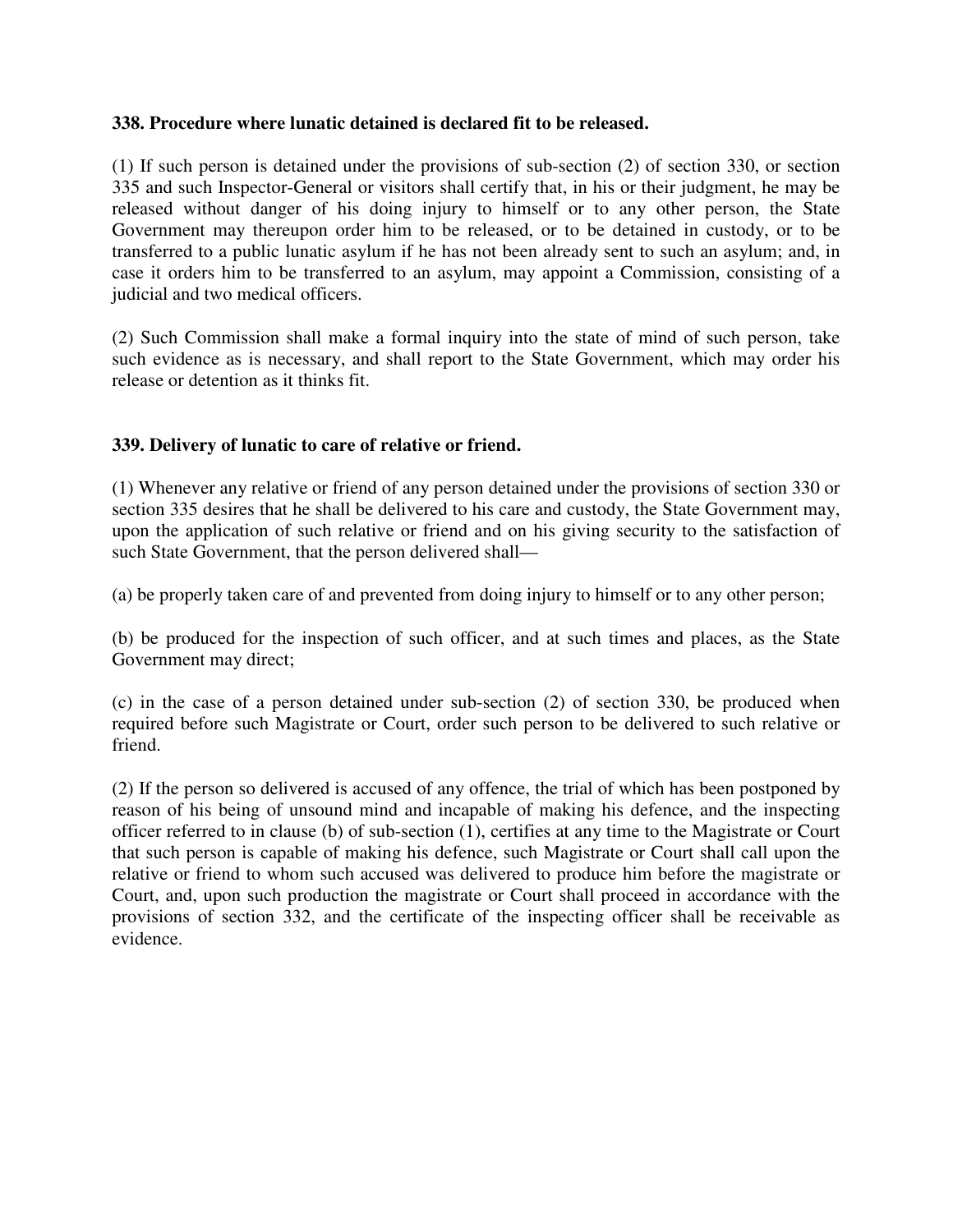# **CHAPTER XXVI - PROVISIONS AS TO OFFENCES AFFECTING THE ADMINISTRATION OF JUSTICE**

### **340. Procedure in cases mentioned in section 195.**

(1) When upon an application made to it in this behalf or otherwise any Court is of opinion that it is expedient in the interest of justice that an inquiry should be made into any offence referred to in clause (b) of sub-section (1) of section 195, which appears to have been committed in or in relation to a proceeding in that Court or, as the case may be, in respect of a document produced or given in evidence in a proceeding in that Court, such Court may, after such preliminary inquiry, if any, as it thinks necessary,—

- (a) record a finding to that effect;
- (b) make a complaint thereof in writing;
- (c) send it to a Magistrate of the first class having jurisdiction;

(d) take sufficient security for the appearance for the accused before such Magistrate, or if the alleged offence is non-bailable and the Court thinks it necessary so to do send the accused in custody to such Magistrate; and

(e) bind over any person to appear and give evidence before such Magistrate.

(2) The power conferred on a Court by sub-section (1) in respect of an offence may, in any case where that Court has neither made a complaint under sub-section  $(1)$  in respect of that offence nor rejected an application for the making of such complaint, be exercised by the Court to which such former Court is subordinate within the meaning of sub-section (4) of section 195.

(3) A complaint made under this section shall be signed,—

(a) where the Court making the complaint is a High Court, by such officer of the Court as the Court may appoint;

- (b) in any other case, by the presiding officer of the Court.
- (4) In this section, "Court" has the same meaning as in section 195.

### **Comments**

The Court on receiving an application made under section 340 cannot straightway proceed to issue notice against whom such application is made; *Krishnappa* v. *Thoppaiah Shetty,* (1997) 2 Crimes 360 (Kar).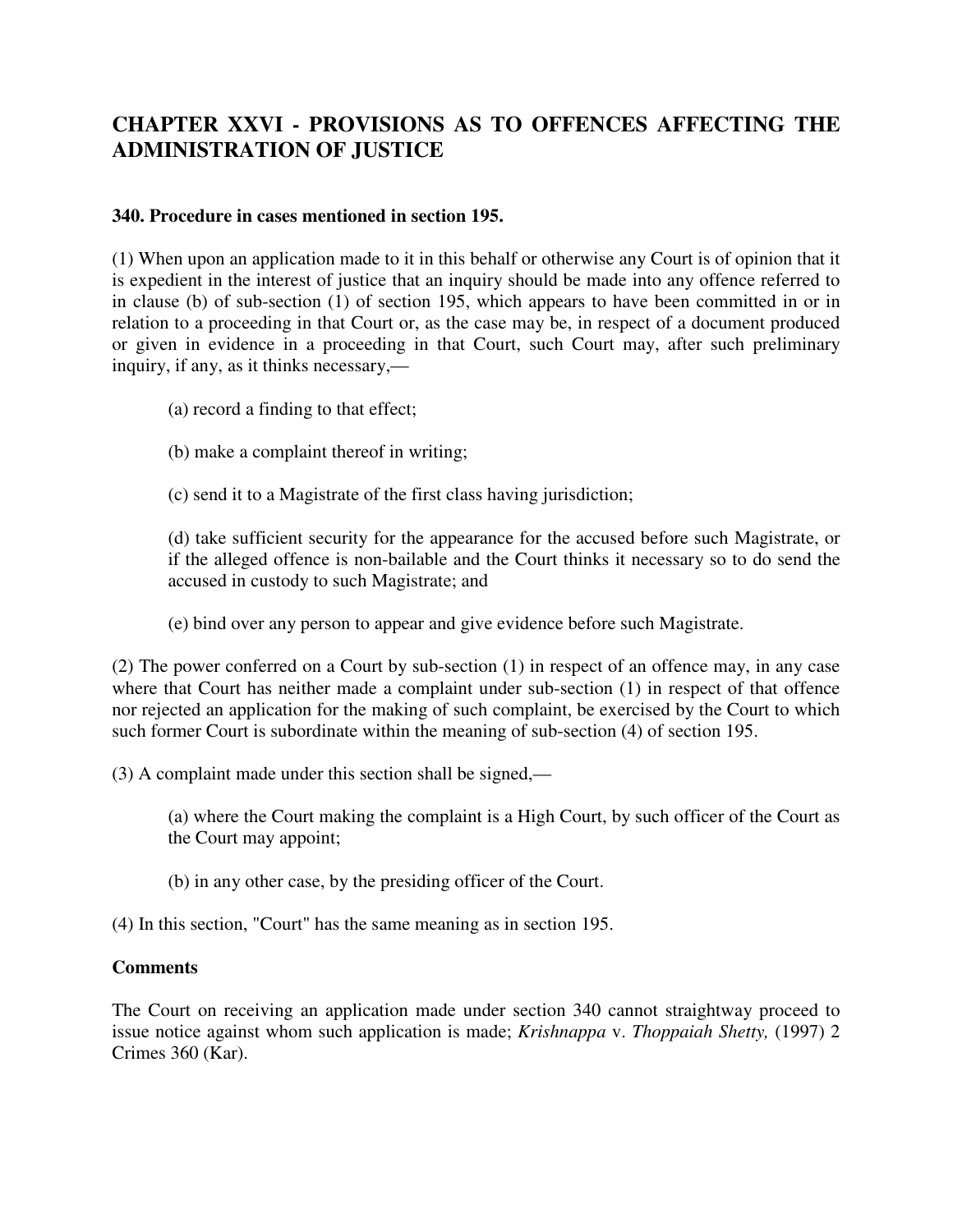### **341. Appeal.**

(1) Any person on whose application any Court other than a High Court has refused to make a complaint under sub-section (1) or sub-section (2) of section 340, or against whom such a complaint has been made by such Court, may appeal to the Court to which such former Court is subordinate within the meaning of sub-section (4) of section 95, and the superior Court may thereupon, after notice to the parties concerned, direct the withdrawal of the complaint or, as the case may be, making of the complaint which such former Court might have made under section 340, and if it makes such complaint, the provisions of that section shall apply accordingly.

(2) An order under this section and subject to any such order, an order under section 340, shall be final, and shall not be subject to revision.

## **342. Power to order Court.**

Any Court dealing with an application made to it for filing a complaint under section 340 or an appeal under section 341, shall have power to make such order as to costs as may be just.

## **343. Procedure of Magistrate taking cognizance.**

(1) A Magistrate to whom a complaint is made under section 340 or section 341 shall, notwithstanding anything contained in Chapter XV proceed, as far as may be, to deal with the case as if it were instituted on a police report.

(2) Where it is brought to the notice of such Magistrate, or of any other Magistrate to whom the case may have been transferred, that an appeal is pending against the decision arrived at in the judicial proceeding out of which the matter has arisen, he may, if he thinks fit, at any stage, adjourn the hearing of the case until such appeal is decided.

### **344. Summary procedure for trial for giving false evidence.**

(1) If, at the time of delivery of any judgment or final order disposing of any judicial proceeding, a Court of Session or Magistrate of the first class expresses an opinion to the effect that any witness appearing in such proceeding had knowingly or wilfully given false evidence or had fabricated false evidence with the intention that such evidence should be used in such proceeding, it or he may, if satisfied that it is necessary and expedient in the interest of justice that the witness should be tried summarily for giving or fabricating, as the case may be, false evidence, take cognizance of the offence and may, after giving the offender a reasonable opportunity of showing cause why he should not be punished for such offence, try such offender summarily and sentence him to imprisonment for a term which may extend to three months, or to fine which may extend to five hundred rupees, or with both.

(2) In every such case the Court shall follow, as nearly as may be practicable, the procedure prescribed for summary trials.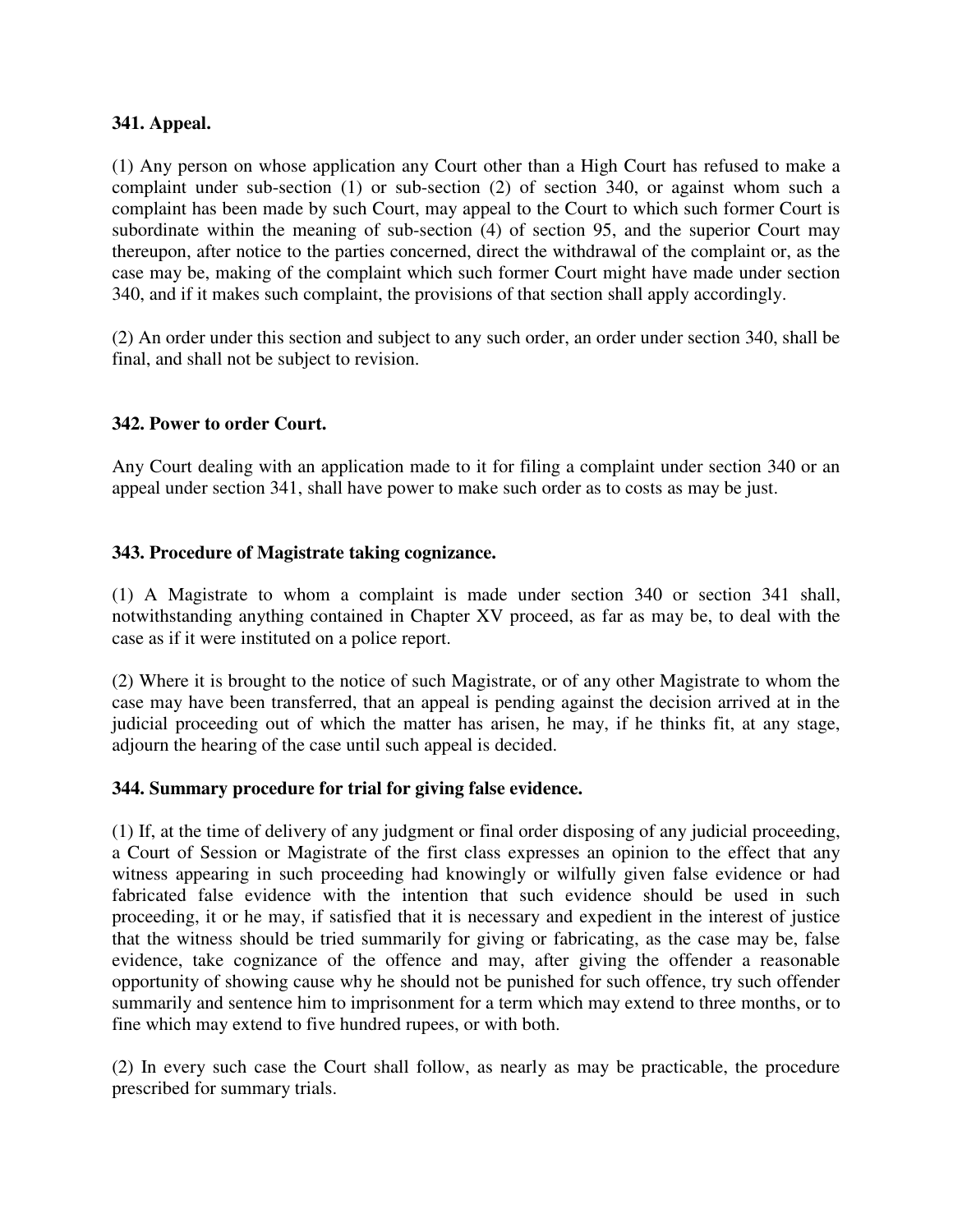(3) Nothing in this section shall affect the power of the Court to make a complaint under section 340 for the offence, where it does not choose to proceed under this section.

(4) Where, after any action is initiated under sub-section (1), it is made to appear to the Court of Session or Magistrate of the first class that an appeal or an application for revision has been preferred or filed against the judgment or order in which the opinion referred to in that subsection has been expressed, it or he shall stay further proceedings of the trial until the disposal of the appeal or the application for revision, as the case may be, and thereupon the further proceedings of the trial shall abide by the results of the appeal or application for revision.

## **345. Procedure in certain cases of contempt.**

(1) When any such offence as is described in section 175, section 178, section 179, section 180 or section 228 of the Indian Penal Code (45 of 1860) is committed in the view or presence of any civil, Criminal or Revenue Court, the Court may cause the offender to be detained in custody and may at any time before the rising of the Court on the same day, take cognizance of the offence and, after giving the offender a reasonable opportunity of showing cause why he should not be punished under this section, sentence the offender to fine not exceeding two hundred rupees, and, in default of payment of fine, to simple imprisonment for a term which may extend to one month, unless such fine be sooner paid.

(2) In every such case the Court shall record the facts constituting the offence, with the statement (if any) made by the offender as well as the finding and sentence.

(3) If the offence is under section 228 of the Indian Penal Code (45 of 1860), the record shall show the nature and stage of the judicial proceeding in which the Court interrupted or insulted was sitting, and the nature of the interruption or insult.

### **346. Procedure where Court considers that case should not be dealt with under section 345.**

(1) If the Court in any case considers that a person accused of any of the offences referred to in section 345 and committed in its view or presence should be imprisoned otherwise than in default of payment of fine, or that a fine exceeding two hundred rupees should be imposed upon him, or such Court is for any other reason of opinion that the case should not be disposed of under section 345 such Court, after recording the facts constituting the offence and the statement of the accused as hereinbefore provided, may forward the case to a magistrate having jurisdiction to try the same, and may require security to be given for the appearance of such person before such Magistrate, or if sufficient security is not given shall forward such person in custody to such Magistrate.

(2) The Magistrate to whom any case is forwarded under this section shall proceed to deal with, as far as may be, as if it were instituted on a police report.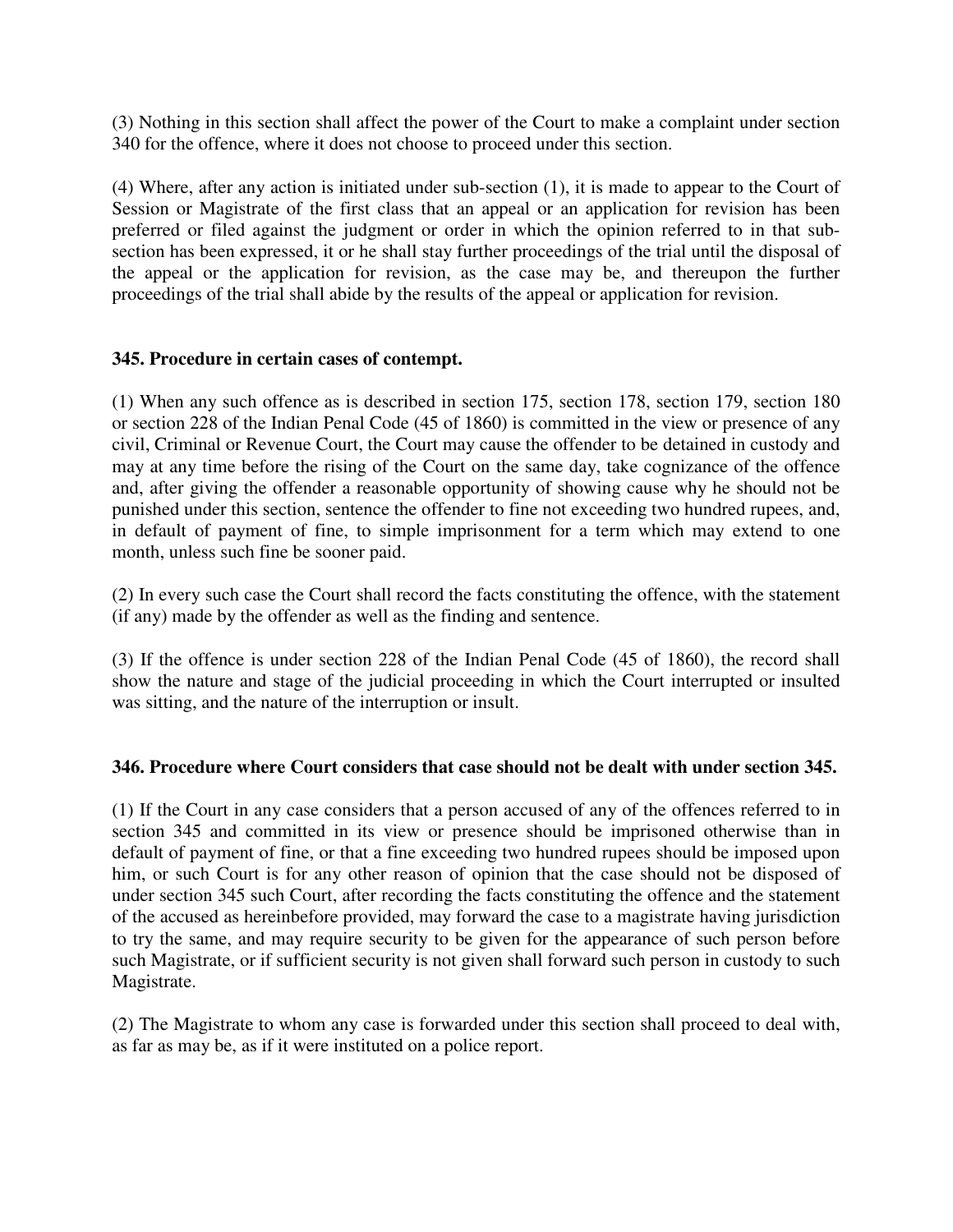### **347. When Registrar or Sub-Registrar to be deemed a civil Court.**

When the State Government so directs, any Registrar or any Sub-Registrar appointed under the Registration Act, 1908 (16 of 1908), shall be deemed to be a civil Court within the meaning of sections 345 and 346.

### **348. Discharge of offender on submission of apology.**

When any Court has under section 345 adjudged an offender to punishment, or has under section 346 forwarded him to a Magistrate for trial, for refusing or omitting to do anything which he was lawfully required to do or for any international insult or interruption, the Court may, in its discretion, discharge the offender or remit the punishment on his submission to the order or requisition of such Court or on apology being made to its satisfaction.

### **349. Imprisonment or committal of person refusing to answer or produce document.**

If any witness or person called to produce a document or thing before a Criminal Court refuses to answer such question as are put to him or to produce any document or thing in his possession or power which the Court requires him to produce, and does not, after a reasonable opportunity has been given to him so to do, offer any reasonable excuse for such refusal such Court may, for reasons to be recorded in writing, sentence him to simple imprisonment or by warrant under the hand of the Presiding Magistrate or Judge commit him to the custody of an officer of the Court for any term not exceeding seven days, unless in the meantime, such person consents to be examined and to answer, or to produce the document or thing and in the event of his persisting in his refusal he may be dealt with according to the provisions of section 345 of section 346.

## **350. Summary procedure for punishment for non-attendance by a witness in obedience to summons.**

(1) If any witness being summoned to appear before a Criminal Court legally bound to appear at a certain place and time in obedience to the summons and without just excuse neglects or refuses to attend at that place or time or departs from the place where he has to attend before the time at which it is lawful for him to depart, and the Court before which the witness is to appear is satisfied that it is expedient in the interests of justice that such a witness should be tried summarily, the Court may take cognizance of the offence and after giving the offender an opportunity of showing cause why he should not be punished under this section, sentence him to fine not exceeding one hundred rupees.

(2) In every such case the Court shall follow, as nearly as may be practicable, the procedure prescribed for summary trials.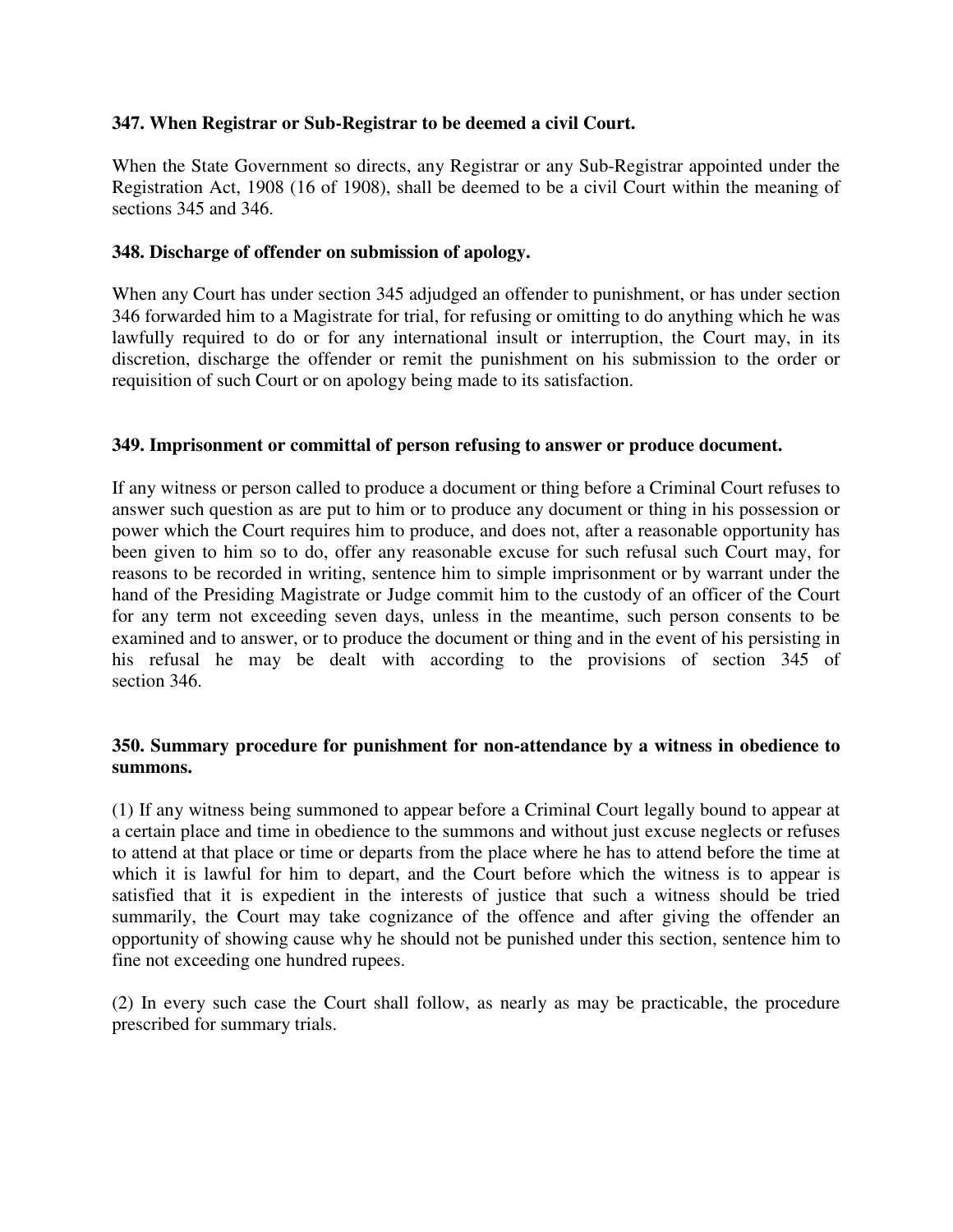## **351. Appeals from convictions under sections 344, 345, 349 and 350.**

(1) Any person sentenced by any Court other than a High Court under section 344, section 345, section 349 or section 350 may, notwithstanding anything contained in this Code appeal to the Court to which decrees or orders made in such Court are ordinarily appealable.

(2) The provisions of Chapter XXIX shall, so far as they are applicable, apply to appeals under this section, and the Appellate Court may alter or reverse the finding, or reduce or reverse the sentence appealed against.

(3) An appeal from such conviction by a Court of small causes shall lie to the Court of Session for the sessions division within which such Court is situate.

(4) An appeal from such conviction by any Registrar of Sub-Registrar deemed to be a civil Court by virtue of a direction issued under section 347 shall lie to the Court of Session for the sessions division within which the office of such Registrar of Sub-Registrar is situate.

## **352. Certain Judges and Magistrates not to try certain offences when committed before themselves.**

Except as provided in sections 344, 345, 349 and 350, no Judge of a Criminal Court (other than a Judge of a High Court) or Magistrate shall try any person for any offence referred to in section 195, when such offence is committed before himself or in contempt of his authority, or is brought under his notice as such judge or magistrate in the course of a judicial proceeding.

# **CHAPTER XXVII - THE JUDGMENT**

## **353. Judgment.**

(1) The judgment in every trial in any Criminal Court of original jurisdiction shall be pronounced in open Court by the presiding officer immediately after the termination of the trial or at some subsequent time of which notice shall be given to the parties or their pleaders,—

- (a) by delivering the whole of the judgment; or
- (b) by reading out the whole of the judgment: or

(c) by reading out the operative part of the judgment and explaining the substance of the judgment in a language which is understood by the accused or his pleader.

(2) Where the judgment is delivered under clause (a) of sub-section (1), the presiding officer shall cause it to be taken down in short-hand, sign the transcript and every page thereof as soon as it is made ready, and write on it the date of the delivery of the judgment in open Court.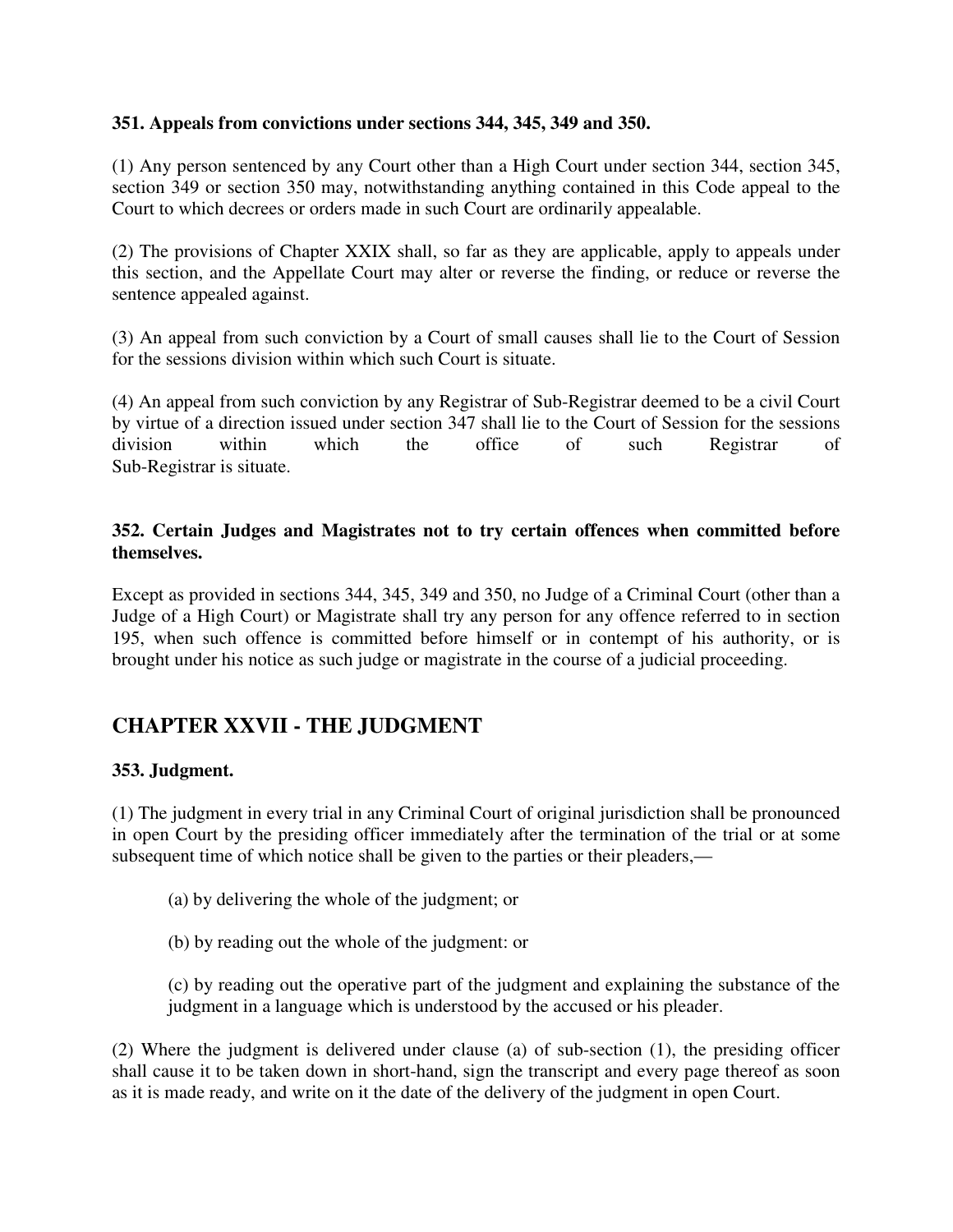(3) Where the judgment or the operative part thereof is read out under clause (b) or clause (c) of sub-section (1), as the case may be, it shall be dated and signed by the presiding officer in open Court and if it is not written with his own hand, every page of the judgment shall be signed by him.

(4) Where the judgment is pronounced in the manner specified in clause (c) of sub-section (1), the whole judgment or a copy thereof shall be immediately made available for the perusal of the parties or their pleaders free of cost.

(5) If the accused is in custody, he shall be brought up to hear the judgment pronounced.

(6) If the accused is not in custody, he shall be required by the Court to attend to hear the judgment pronounced, except where his personal attendance during the trial has been dispensed with and the sentence is one of fine only or he is acquitted:

Provided that, where there are more accused than one, and one or more of them do not attend the Court on the date on which the judgment is to be pronounced, the presiding officer may, in order to avoid undue delay in the disposal of the case, pronounce the judgment notwithstanding their absence.

(7) No judgment delivered by any Criminal Court shall be deemed to be invalid by reason only of the absence of any party or his pleader on the day or from the place notified for the delivery thereof, or of any omission to serve, or defect in serving, on the parties or their pleaders, or any of them, the notice of such day and place.

(8) Nothing in this section shall be construed to limit in any way the extent of the provisions of section 465.

## **Comments**

High Court in revision set aside the order of acquittal on the ground that order of the Session Court is contrary to section 353 of the Act and remanded the case for fresh hearing. The Supreme Court held that interference by High Court was not justified; *Ramu & Ram Kumar* v. *Jagannath,* 1994 Cr LJ 66 (SC).

## **354. Language and contents of judgment.**

(1) Except as otherwise expressly provided by this Code, every judgment referred to in section  $353 -$ 

(a) shall be written in the language of the Court;

(b) shall contain the point or points for determination, the decision thereon and the reasons for the decision;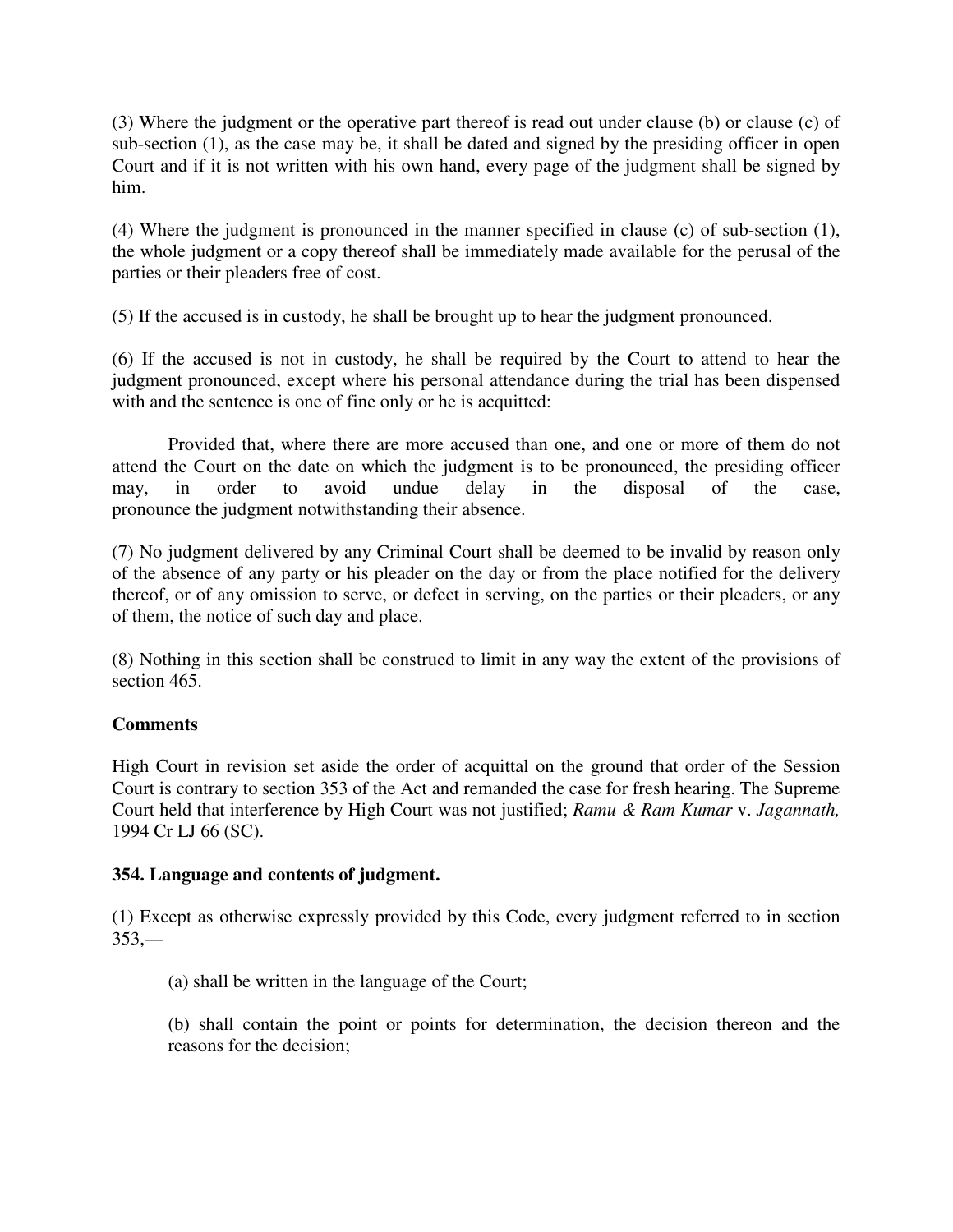(c) shall specify the offence (if any) of which, and the section of the Indian Penal Code (45 of 1860) or other law under which, the accused is convicted and the punishment to which he is sentenced;

(d) if it be a judgment of acquittal, shall state the offence of which the accused is acquitted and direct that he be set at liberty.

(2) When the conviction is under the Indian Penal Code (45 of 1860) and it is doubtful under which of two sections, or under which of two parts of the same section, of that Code the offence falls, the Court shall distinctly express the same, and pass judgment in the alternative.

(3) When the conviction is for an offence punishable with dealt or, in the alternative, with imprisonment for life or imprisonment for a term of years, the judgment shall state the reasons for the sentence awarded, and, in the case of sentence of death, the special reasons for such sentence.

(4) When the conviction is for an offence punishable with imprisonment for a term of one year of more, but the Court imposes a sentence of imprisonment for a term of less than three months, it shall record its reasons for awarding such sentence, unless the sentence is one of imprisonment till the rising of the Court or unless the case was tried summarily under the provisions of this Code.

(5) When any person is sentenced to death, the sentence shall direct that he be hanged by the neck till he is dead.

(6) Every order under section 117 or sub-section (2) of section 138 and every final order made under section 125, section 145 or section 147 shall contain the point or points for determination, the decision thereon and the reasons for the decision.

## **Comments**

All murders being terrific if all murderers are to be sentenced with death sentence, section 354 (3) will become a dead law; *Muniappan* v. *State of Tamil Nadu*, AIR 1981 SC 1221; (1981) Cr LJ 726: (1981) 3 SCC 11: 1981 SCC (Cr) 317.

## **355. Metropolitan Magistrate's Judgment.**

Instead of recording a judgment in the manner hereinbefore provided, a Metropolitan Magistrate shall record the following particulars, namely:—

- (a) the serial number of the case;
- (b) the date of the commission of the offence;
- (c) the name of the complainant (if any);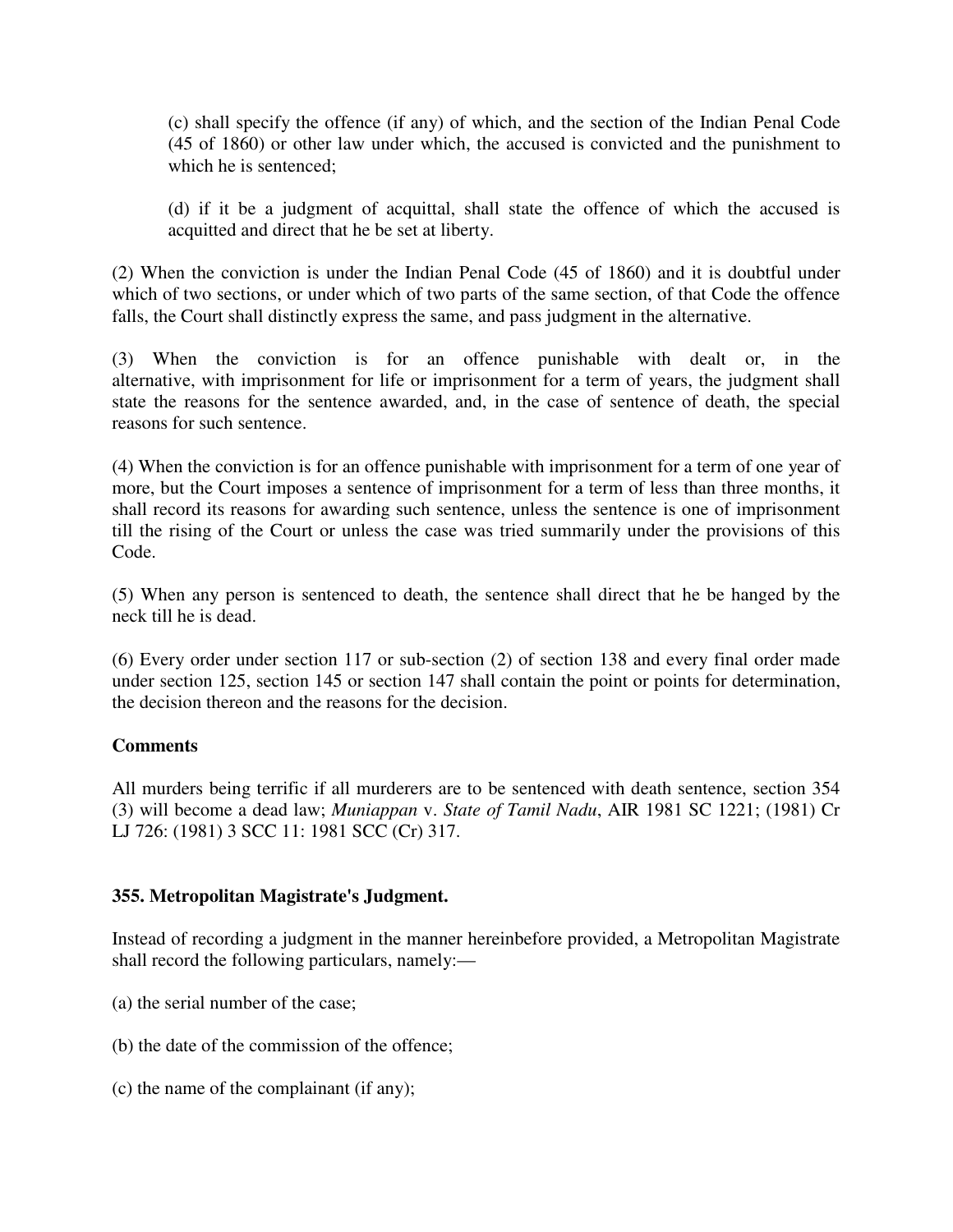- (d) the name of the accused person, and his parentage and residence;
- (e) the offence complained of or proved;
- (f) the plea of the accused and his examination (if any);
- (g) the final order;
- (h) the date of such order;

(i) in all cases in which an appeal lies from the final order either under section 373 or under subsection (3) of section 374, a brief statement of the reasons for the decision.

## **356. Order for notifying address of previously convicted offender.**

(1) When any person, having been convicted by a Court in India of an offence punishable under section 215, section 489A section 489B, section 489C or section 489D of the Indian Penal Code (45 of 1860) or of any offence punishable under Chapter XII or Chapter XVII of that Code, with imprisonment for a term of three years or upwards, is again convicted of any offence punishable under any of those sections or Chapters with imprisonment for a term of three years or upwards by any Court other than that of a Magistrate of the second class, such Court may, if it thinks fit, at the time of passing a sentence of imprisonment on such person, also order that his residence and any change of, or absence from, such residence after release be notified as hereinafter provided for a term not exceeding five years from the date of the expiration of such sentence.

(2) The provisions of sub-section (1) with reference to the offences named therein, apply also to criminal conspiracies to commit such offences and to the abetment of such offences and attempts to commit them.

(3) If such conviction is set aside on appeal or otherwise such order shall become void.

(4) An order under this section may also be made by an Appellate Court or by the High Court or Court of Session when exercising its powers of revision.

(5) The State Government may, by notification, make rules to carry out the provisions of this section relating to the notification of residence or change of, or absence from, residence by released convicts.

(6) Such rules may provide for punishment for the breach thereof and any person charged with a breach of any such rule may be tried by a Magistrate of competent jurisdiction in the district in which the place last notified by him as his place of residence is situated.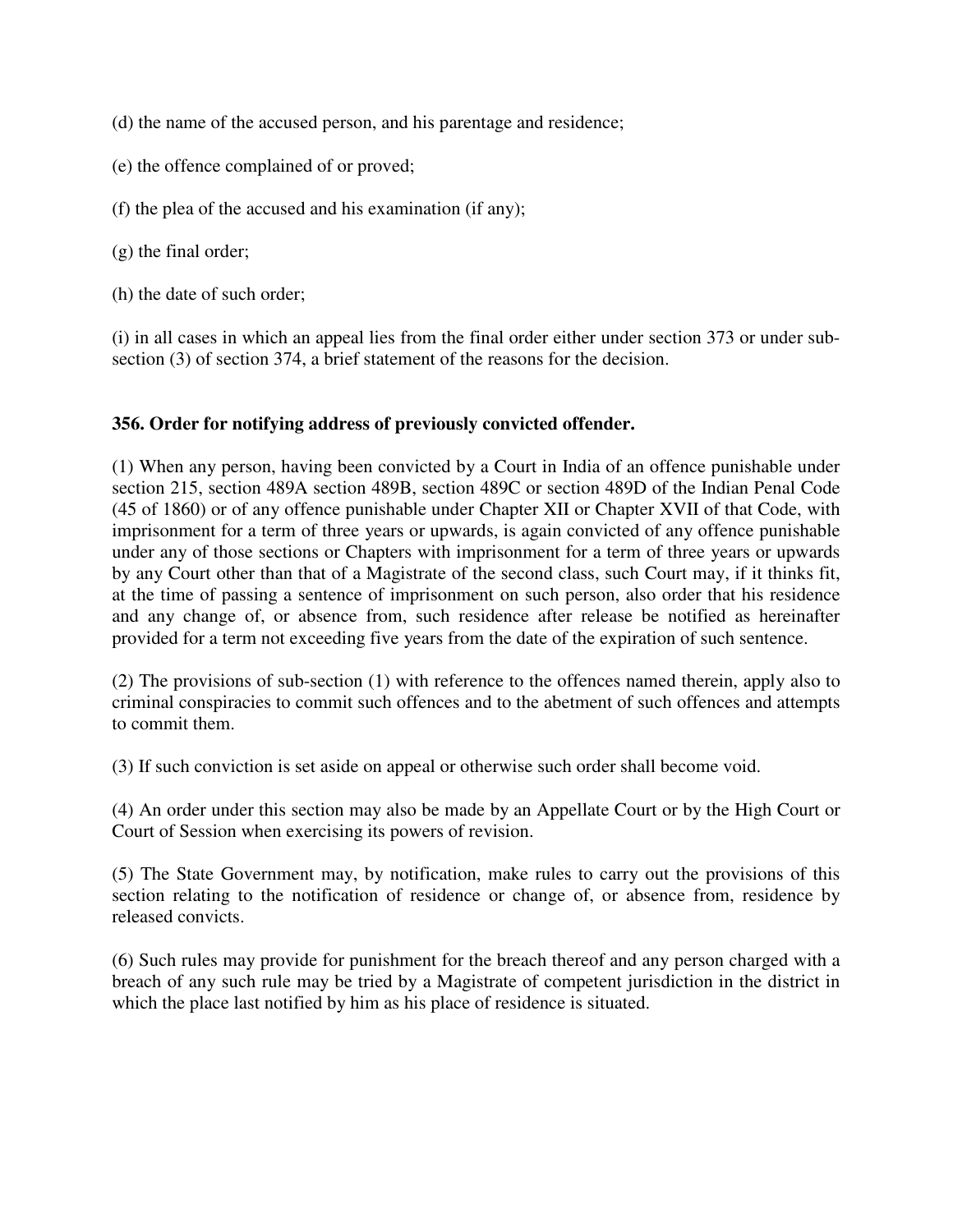### **357. Order to pay compensation.**

(1) When a Court imposes a sentence of fine or a sentence (including a sentence of death) of which fine forms a part, the Court may, when passing judgment order the whole or any part of the fine recovered to be applied—

(a) in defraying the expenses properly incurred in the prosecution;

(b) in the payment to any person of compensation for any loss or injury caused by the offence, when compensation is, in the opinion of the Court, recoverable by such person in a Civil Court;

(c) when any person is convicted of any offence for having caused the death of another person or of having abetted the commission of such an offence, in paying compensation to the persons who are, under the Fatal Accidents Act, 1855 (13 of 1855), entitled to recover damages from the person sentenced for the loss resulting to them from such death;

(d) when any person is convicted of any offence which includes theft, criminal misappropriation, criminal breach of trust, or cheating, or of having dishonestly received or retained, or of having voluntarily assisted in disposing of, stolen property knowing or having reason to believe the same to be stolen in compensating any *bona fide* purchaser of such property for the loss of the same if such property is restored to the possession of the person entitled thereto.

(2) If the fine is imposed in a case which is subject to appeal, no such payment shall be made before the period allowed for presenting the appeal has elapsed, or if an appeal be presented, before the decision of the appeal.

(3) When a Court imposes a sentence, of which fine does not form a part, the Court may, when passing judgment order the accused person to pay, by way of compensation such amount as may be specified in the order to the person who has suffered any loss or injury by reason of the act for which the accused person has been so sentenced.

(4) An order under this section may also be made by an Appellate Court or by the High Court or Court of Session when exercising its powers of revision.

(5) At the time of awarding compensation in any subsequent civil suit relating to the same matter, the Court shall take into account any sum paid or recovered as compensation under this section.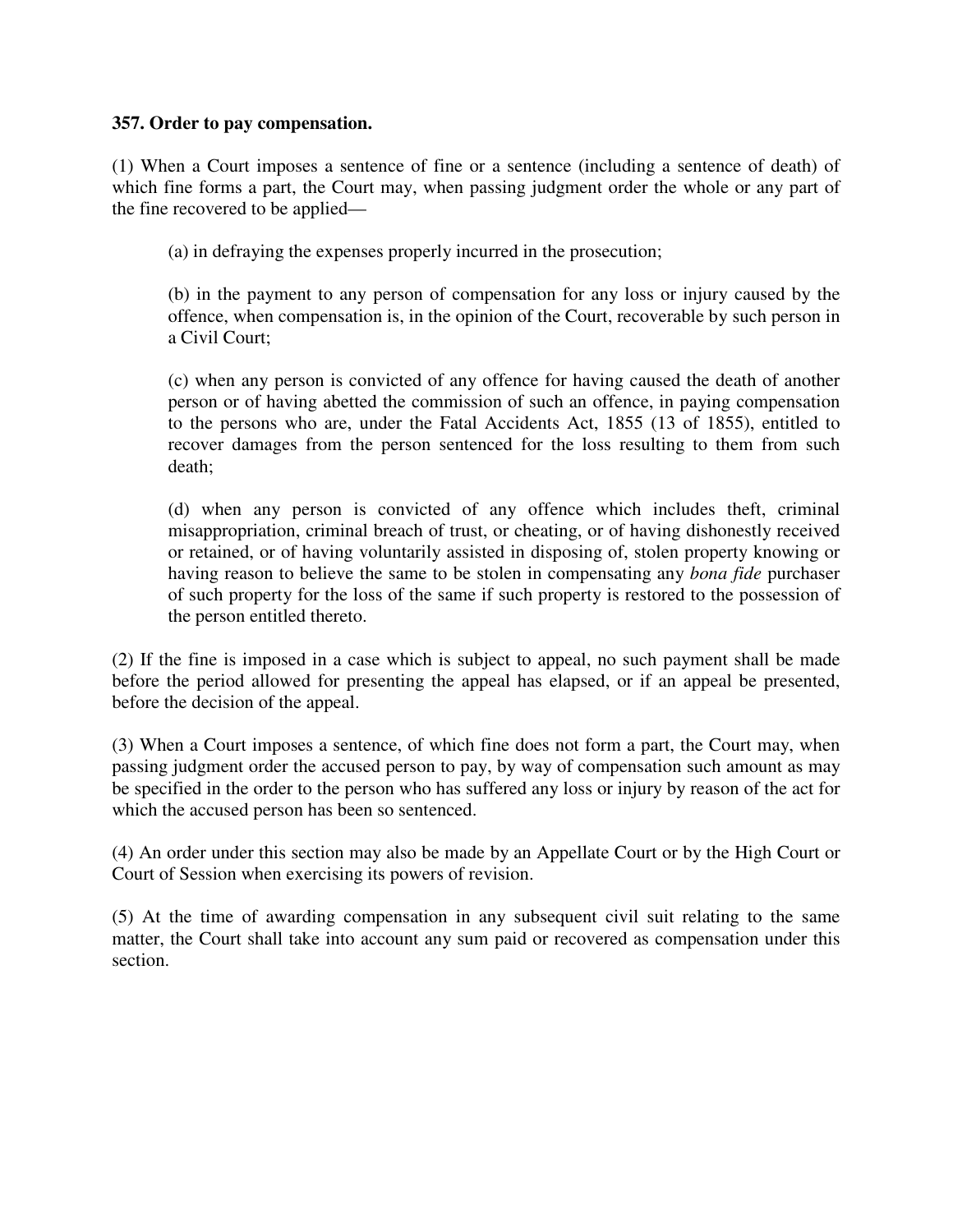## **STATE AMENDMENTS**

### **Andhra Pradesh:**

(i) In sub-section (1), after the words "the Court may", the expression "and where a person against whom an offence is committed belongs to Scheduled Castes or Scheduled Tribes as defined in Clauses (24) and (25) of Article 366 of the Constitution of Indian except when both the accused person and the person against whom an offence is committed belong either to such castes or tribes, the Court shall," shall be inserted, and

(ii) for sub-section (3), the following sub-section shall be substituted, namely—

"(3) When a Court imposes a sentence, of which fine does not form a part, the Court may, and where a person against whom an offence is committed belongs to Scheduled Castes or Scheduled Tribes as defined in Clauses (24) and (25) of Article 366 of the Constitution of India, the Court shall, when passing judgment, order the accused person to pay, by way of compensation, such amount as may be specified in the order to the person who has suffered any loss or injury by reason of the act for which the accused person has been so sentenced:

Provided that the Court may not order the accused person to pay by way of compensation any amount, if both the accused person and the person against whom an offence is committed belongs either to the Scheduled Castes or the Scheduled Tribes." [*Vide* A.P. Act 21 of 1993 (w.e.f. 3-9-1993).

### **Bihar**:

In sub-section (1) of section 357, the following provision shall be added, namely:—

"Provided that the person against whom an offence is committed, belongs to Scheduled Castes and to Scheduled Tribes as defined in clause (24) and clause (25) of Article 366 of the Constitution, the Court shall at the time of judgment pass order that the entire amount of fine realised or any part of it will be unutilised for the benefit of such person by way of compensation."

[*Vide* Bihar Act 9 of 1985, sec. 2 (w.e.f. 13-8-1985).

### **Karnataka:**

(1) In sub-section (1), after the words "the Court may" the brackets, figures and words "and where the person against whom an offence is committed belongs to a Scheduled Caste or a Scheduled Tribe as defined in clauses (24) and (25) of Article 366 of the Constitution and the accused person doesn't belong to a Scheduled Caste or a Scheduled Tribe the Court shall" shall be inserted.

(2) for sub-section (3), the following sub-section shall be substituted, namely:—

"(3) When a Court imposes a sentence of which the fine does not form a part, the Court may, and where a person against whom an offence is committed belongs to a Scheduled Caste or a Scheduled Tribe as defined in clauses (24) and (25) of article 366 of the Constitution and the accused person does not belong to a Scheduled Caste or a Scheduled Tribe, the Court shall when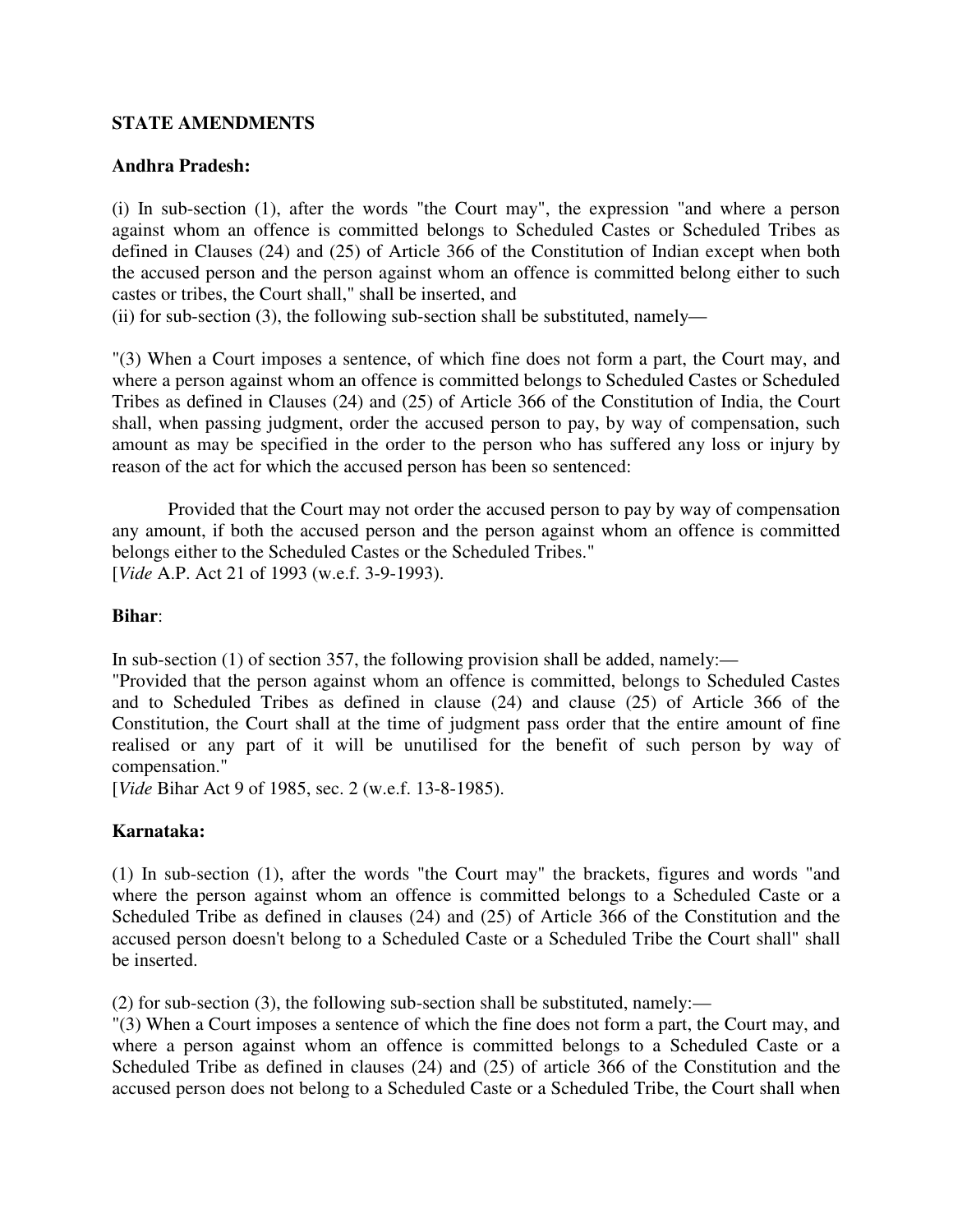passing judgment order the accused person to pay, by way of compensation, such amount as may be specified in the order to the person who has suffered any loss or injury by reason of the act for which the accused person has been so sentenced."

[*Vide* Karnataka Act 27 of 1987, sec. 2 (w.e.f. 22-7-1987).

## **Madhya Pradesh:**

In section 357,—

(i) In sub-section (1), for the brackets, figure and words "(1) When a Court imposes a sentence of fine or a sentence (including a sentence of death) of which fine forms a part, the Court may, when passing judgment, order the whole or any part of the fine recovered to be applied" the brackets, figure and words "(1) When a Court imposes a sentence of fine or a sentence (including a sentence of death) of which fine forms a part, the Court may, and where a person against whom an offence is committed belongs to a Scheduled Caste or a Scheduled Tribe as defined in clauses (24) and (25) and of Article 366 of the Constitution except when both the accused person and the person against whom an offence is committed belong either to such Castes or Tribes, the Court shall, when passing judgment, order the whole or any part of the fine recovered to be applied—" shall be substituted; and

(ii) for sub-section (3), the following sub-section shall be substituted, namely:—

"(3) When Court imposes a sentence, of which fine does not form a part, the Court may, and where a person against whom an offence is committed belongs to Scheduled Castes or Scheduled Tribes as defined in clauses (24)

and (25) of Article 366 of the Constitution, the Court shall when passing judgment order the accused person to pay, by way of compensation, such amount as may be specified in the order to the person who has suffered any loss or injury by reason of the act for which the accused person has been so sentenced:

"Provided that the Court may not order the accused person to pay by way of compensation any amount if both the accused person and the person against whom an offence is committed belong either to the Scheduled Castes or the Scheduled Tribes."

[*Vide* M.P. Act 29 of 1978 (w.e.f. 5-10-1978).

## **Rajasthan:**

In section 357,—

(i) In sub-section (1), between the expression "the Court may" and the expression "when passing judgment" the expression "and where the person against whom an offence is committed belongs to a Scheduled Caste or a Scheduled Tribe but the accused person does not so belong, the Court shall" shall be inserted; and

(ii) in sub-section (3), between the expression "the Court may" and the expression "when passing judgment" the expression "and where the person against whom an offence is committed" belongs to a Scheduled Caste or a Scheduled Tribe but the accused person does not so belong, the Court shall", shall be inserted.

[*Vide* Rajasthan Act No. 3 of 1993, sec. 2.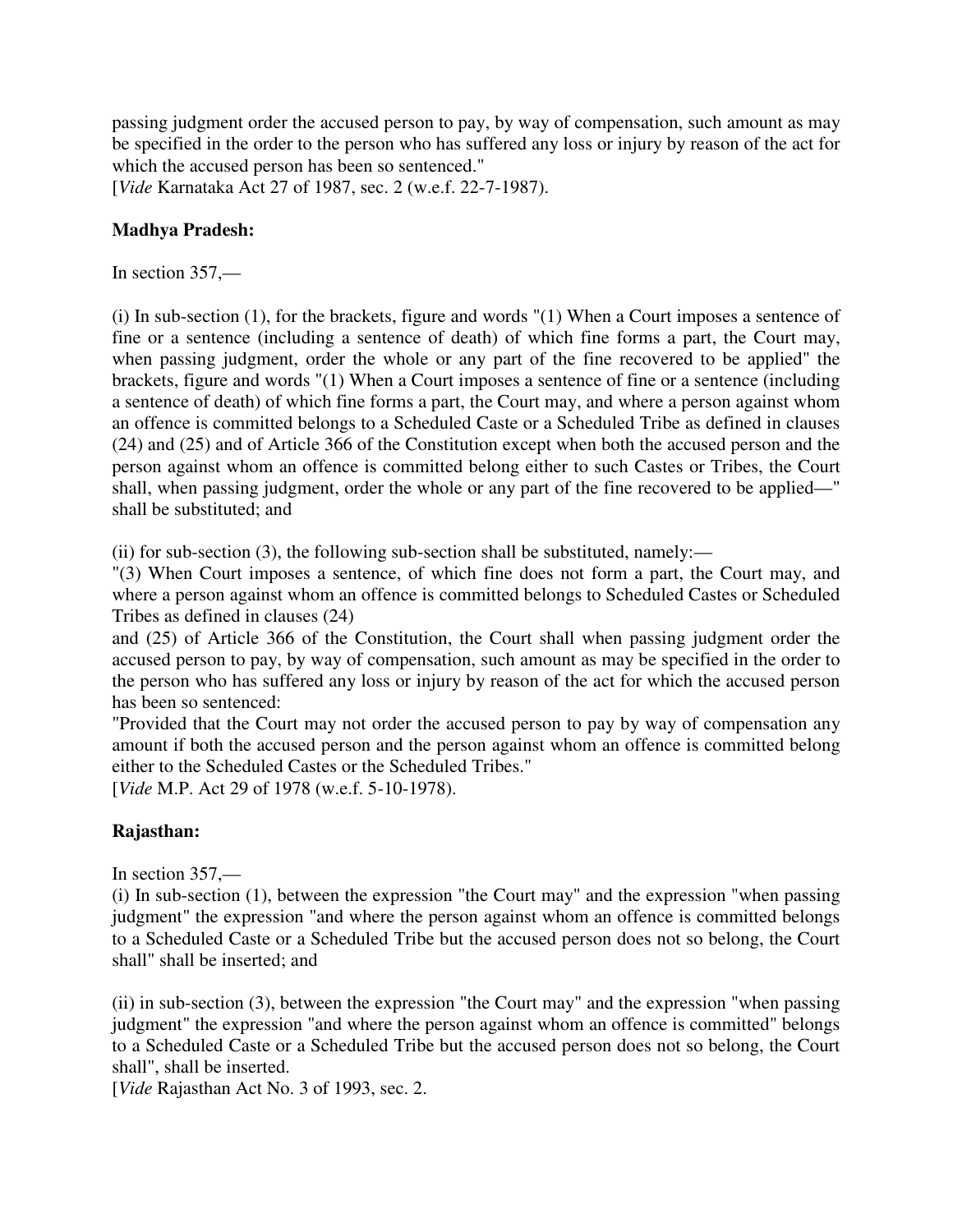## **Uttar Pradesh:**

In section 357,—

(a) in sub-section (1), after clause (d), the following proviso shall be inserted, namely:— "Provided that if a person who may receive compensation under clauses (b), (c) and (d) a member of the Scheduled Castes or the Scheduled Tribes and the person sentenced is not a member of such Castes or Tribes, the Court shall order the whole or any part of the fine recovered to be applied in payment of such compensation."

(b) for sub-section (3), the following sub-section shall be substituted, namely:—

"(3) When the Court imposes a sentence, of which fine does not form a part, the Court may, and where the person who has suffered the loss or injury is a member of the Scheduled Castes or the Scheduled Tribes and the person sentenced is not a member of such Castes or Tribes the Court shall, when passing judgment, order the person sentenced to pay, by way of compensation, such amount as may be specified in the order to the person who has suffered any loss or injury by reason of the act for which the person has been so sentenced."

(c) after sub-section (5) the following *Explanation* shall be inserted, namely:—

"*Explanation*.—For the purposes of this section the expressions `Scheduled Castes' and `Scheduled Tribes' shall have the meanings respectively assigned to them in clauses (24) and (25) of Article 366 of the Constitution."

[*Vide* U.P. Act 17 of 1992, sec. 2.

## **West Bengal:**

(a) In sub-section (1), for the words and brackets "When a Court imposes a sentence of fine or a sentence including a (sentence of death) of which fine forms a part, the Court may, when passing judgment, order the whole or any part of the fine recovered to be applied—" the words and brackets "When a Court imposes a sentence of fine or a sentence (including a sentence of death) of which fine forms a part, the Court may, and where the person against whom an offence has been committed belongs to Scheduled Castes or Scheduled Tribes, except when both the accused person and the person against whom an offence has been committed belong either to Scheduled Castes or to Scheduled Tribes shall, when passing judgment order the whole or any part of the fine recovered to be applied—" shall be substituted.

(b) for sub-section (3), the following sub-section shall be substituted, namely:—

(3) When a Court imposes a sentence, of which fine does not form a part, the Court may, and where the person against whom an offence has been committed belongs to Scheduled Castes or Scheduled Tribes, shall, when passing judgment order the accused person to pay, by way of compensation, such amount as may be specified in the order to the person who has suffered any loss or injury by reason of the act for which the accused person has been so sentenced:

Provided that the Court may not order the accused person to pay by way of compensation, any amount if both the accused person and the person against whom an offence has been committed belong either to Scheduled Castes or to Scheduled Tribes."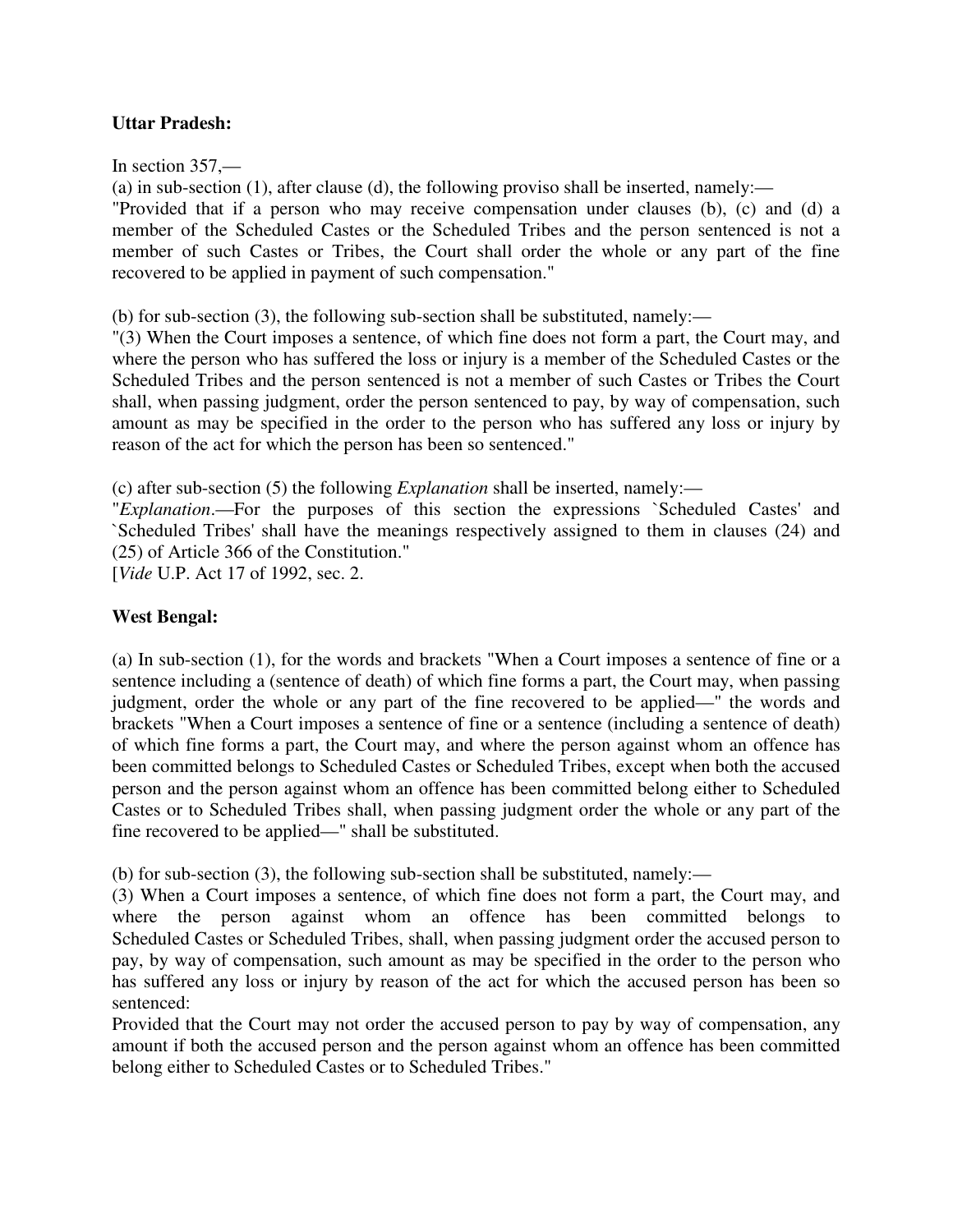(c) after sub-section (5), the following *Explanation* shall be inserted, namely— *"Explanation*.—For the purposes of the section the expression "Scheduled Castes" and "Scheduled Tribes" shall have the meaning respectively assigned to them in clauses (24) and (25) of Article 366 of the Constitution of India". [*Vide* W.B. Act 33 of 1985, sec. 3.

## **Comments**

(i) Where there is no sentence of fine or where convict has been let off on probation, there can be no direction for compensation under section 357(a); *Girdhari Lal* v. *State of Punjab*, AIR 1982 SC 129: (1982) Cr LJ 1741: 1982 (1) SCC 603: 1982 SCC (Cr) 325.

(ii) The power of the Court to award compensation under section 357 is not ancillary to other sentence, but it is an addition thereto; *Arjunan* v. *State of Tamil Nadu,* (1997) 2 Crimes 447 (Mad).

(iii) The quantum of compensation may be determined by taking in account the nature of the crime, the manner in which it has been committed the justness of claim by the victim and the ability of the accused to pay; *Arjunan* v. *State of Tamil Nadu,* (1997) 2 Crime 447 (Mad).

### **358. Compensation to persons groundlessly arrested.**

(1) Whenever any person causes a police officer to arrest another person, if it appears to the Magistrate by whom the case is heard that there was no sufficient ground of causing such arrest, the Magistrate may award such compensation, not exceeding one hundred rupees, to be paid by the person so causing the arrest to the person so arrested, for his loss of time and expenses in the matter, as the Magistrate thinks fit.

(2) In such cases, if more persons than one are arrested, the Magistrate may, in like manner, award to each of them such compensation, not exceeding one hundred rupees, as such Magistrate thinks fit.

(3) All compensation awarded under this section may be recovered as if it were a fine, and, if it cannot be so recovered, the person by whom it is payable shall be sentenced to simple imprisonment for such term not exceeding thirty days as the Magistrate directs, unless such sum is sooner paid.

### **359. Order to pay costs in non-cognizable cases.**

(1) Whenever any complaint of a non-cognizable offence is made to a Court, the Court, if it convicts the accused, may, in addition to the penalty imposed upon him, order him to pay to the complainant, in whole or in part, the cost incurred by him in the prosecution, and may further order that in default of payment, the accused shall suffer simple imprisonment for a period not exceeding thirty days and such costs may include any expenses incurred in respect of processfees witnesses and pleader's fees which the Court may consider reasonable.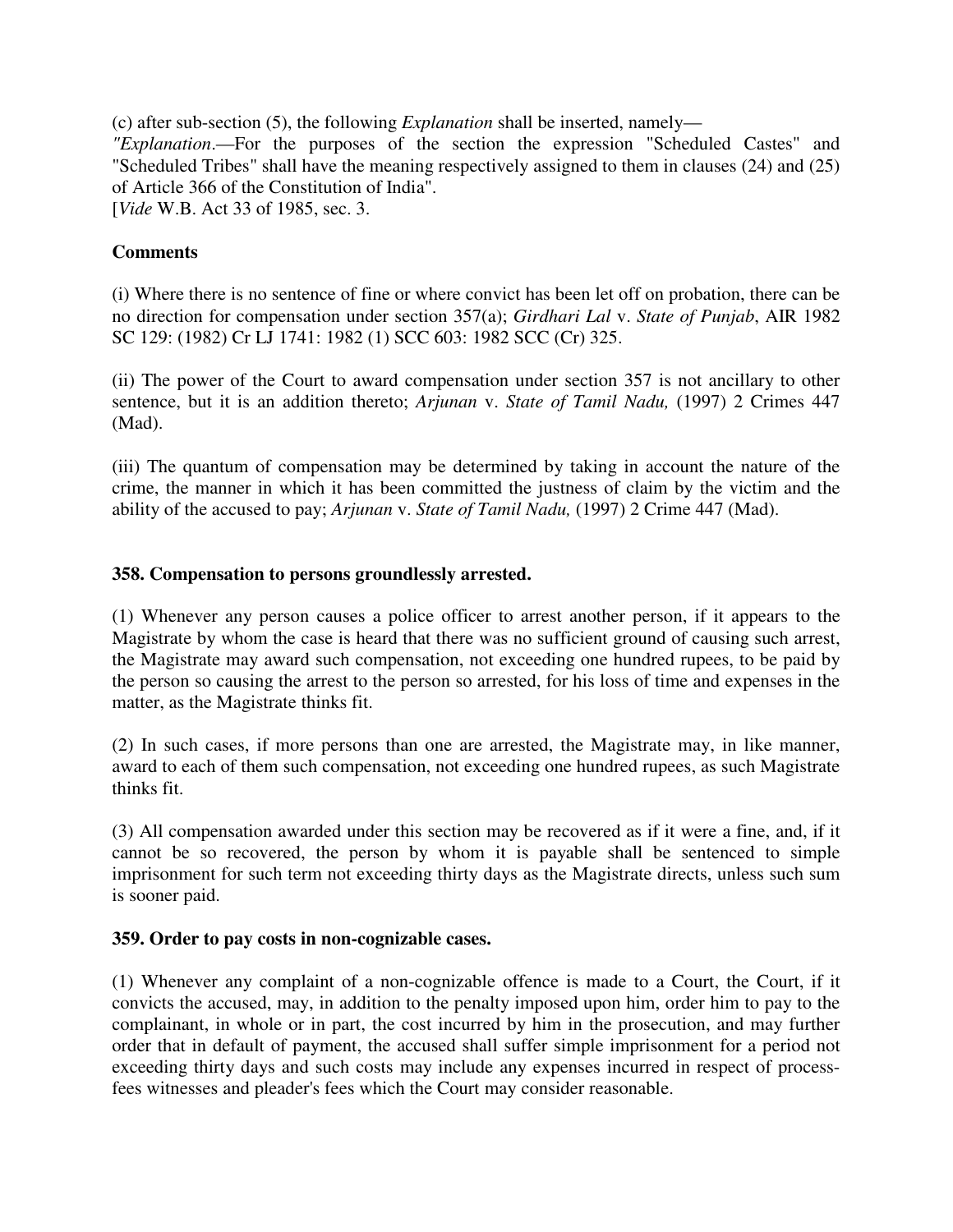(2) An order under this section may also be made by an Appellate Court or by the High Court or Court of Session when exercising its powers of revision.

#### **360. Order to release on probation of good conduct or after admonition.**

(1) When any person not under twenty-one years of age is convicted of an offence punishable with fine only or with imprisonment for a term of seven years or less, or when any person under twenty-one years of age or any woman is convicted of an offence not punishable with death or imprisonment for life, and no previous conviction is proved against the offender, if it appears to the Court before which he is convicted, regard being had to the age, character or antecedents of the offender, and to the circumstances in which the offence was committed, that it is expedient that the offender should be released on probation of good conduct, the Court may, instead of sentencing him at once to any punishment, direct that he be released on his entering into a bond, with or without sureties, to appear and receive sentence when called upon during such period (not exceeding three years) as the Court may direct and in the meantime to keep the peace and be of good behaviour:

Provided that where any first offender is convicted by a Magistrate of the second class not specially empowered by the High Court, and the Magistrate is of opinion that the powers conferred by this section should be exercised, he shall record his opinion to that effect, and submit the proceedings to a Magistrate of the first class forwarding the accused to or taking bail for his appearance before, such Magistrate, who shall dispose of the case in the manner provided by sub-section (2).

(2) Where proceedings are submitted to a Magistrate of the first class as provided by sub-section (1), such Magistrate may thereupon pass such sentence or make such order as he might have passed or made if the case had originally been heard by him, and, if he thinks further inquiry or additional evidence on any point to be necessary, he may make such inquiry or take such evidence himself or direct such inquiry or evidence to be made or taken.

(3) In any case in which a person is convicted of theft, theft in a building, dishonest misappropriation, cheating or any offence under the Indian Penal Code (45 of 1860) punishable with not more than two years' imprisonment or any offence punishable with fine only and no previous conviction is proved against him, the Court before which he is so convicted may, if it thinks fit, having regard to the age, character, antecedents or physical or mental condition of the offender and to the trivial nature of the offence or any extenuating circumstances under which the offence was committed, instead of sentencing him to any punishment, release him after due admonition.

(4) An order under this section may be made by any Appellate Court or by the High Court or Court of Session when exercising its powers of revision.

(5) When an order has been made under this section in respect of any offender, the High Court or Court of Session may, on appeal when there is a right of appeal to such Court, or when exercising its powers of revision, set aside such order, and in lieu thereof pass sentence on such offender according to law: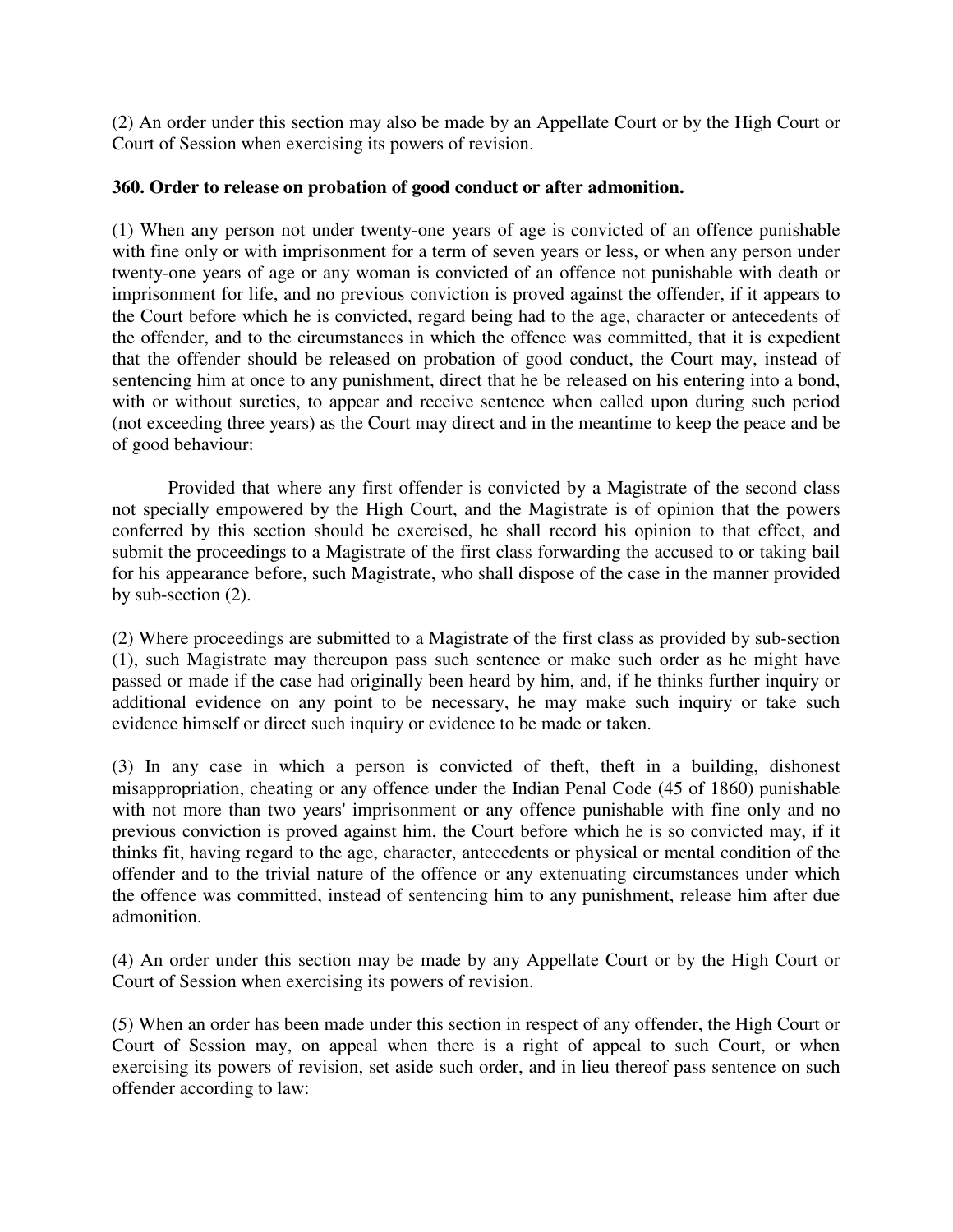Provided that the High Court or Court of Session shall not under this sub-section inflict a greater punishment than might have been inflicted by the Court by which the offender was convicted.

(6) The provisions of sections 121, 124 and 373 shall, so far as may be apply in the case of sureties offered in pursuance of the provisions of this section.

(7) The Court, before directing the release of an offender under sub-section (1) shall be satisfied that an offender or his surety (if any) has a fixed place of abode or regular occupation in the place for which the Court acts or in which the offender is likely to live during the period named for the observance of the conditions.

(8) If the Court which convicted the offender, or a Court which could have dealt with the offender in respect of his original offence, is satisfied that the offender has failed to observe any of the conditions of his recognizance, it may issue a warrant for his apprehension.

(9) An offender, when apprehended on any such warrant, shall be brought forthwith before the Court issuing the warrant, and such Court may either remand him in custody until the case is heard or admit him to bail with a sufficient surety conditioned on his appearing for sentence and such Court may after hearing the case, pass sentence.

(10) Nothing in this section shall affect the provisions of the Probation of Offenders Act, 1958 (20 of 1958), or the Children Act, 1960 (60 of 1960), or any other law for the time being in force for the treatment , training or rehabilitation of youthful offenders.

#### **Comments**

For offence under section 323 of the Indian Penal Code appellant not being sent to jail but released on probation under section 360 (1) is justified; *Om Prakash* v. *State of Madhya Pradesh,* AIR 1982 SC 783

#### **361. Special reasons to be recorded in certain cases.**

Where in any case the Court could have dealt with—

(a) an accused person under section 360 or under the provisions of the Probation of Offenders Act, 1958 (20 of 1958), or

(b) a youthful offender under the Children Act, 1960 (60 of 1960), or any other law for the time being in force for the treatment, training or rehabilitation of youthful offenders, but has not done so, it shall record in its judgment the special reasons for not having done so.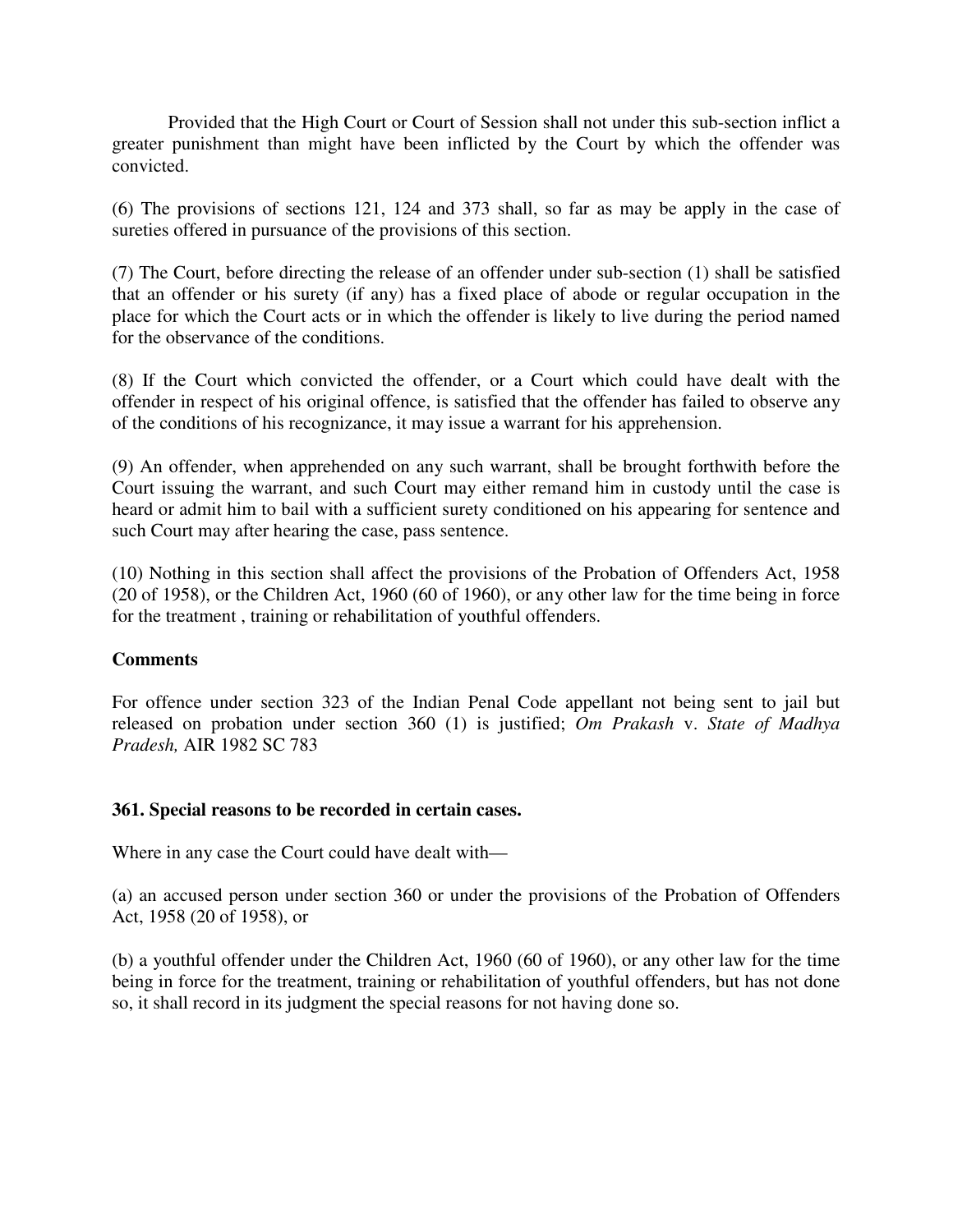#### **362. Court not to alter judgment.**

Save as otherwise provided by this Code or by any other law for the time being in force, no Court when it has signed its judgment or final order disposing of a case, shall alter or review the same except to correct a clerical or arithmetical error.

### **Comments**

(i) In case of sentence of imprisonment for offence punishable under section 302, I.P, subsequent alteration of sentence under section 304, Part 1, Indian Penal Code by High Court is not proper under section 362; *Naresh* v. *State of Uttar Pradesh,* AIR 1981 SC 1385: (1981) Cr LJ 1044: 1981 SCC (Cr) 285: (1981) Cr LR (SC) 432.

(ii) Inherent power of Court not contemplated by saving provision in section 362; *Sooraj Devi* v. *Pyarelal,* AIR 1981 SC 736: (1981) Cr LJ 296: (1981) 1 SCC 500: (1981) SCC (Cr) 188: (1981) Cr LR (SC) 174.

### **363. Copy of judgment to be given to the accused and other persons.**

(1) When the accused is sentenced to imprisonment, a copy of the judgment shall, immediately after the pronouncement of the judgment, be given to him free of cost.

(2) On the application of the accused, a certified copy of the judgment, or when he so desires, a translation is his own language if practicable or in the language of the Court, shall be given to him without delay, and such copy shall, in every case where the judgment is appealable by the accused be given free of cost:

Provided that where a sentence of death is passed or confirmed by the High Court, a certified copy of the judgment shall be immediately given to the accused free of cost whether or not he applies for the same.

(3) The provisions of sub-section (2) shall apply in relation to an order under section 117 as they apply in relation to a judgment which is appealable by the accused.

(4) When the accused is sentenced to death by any Court and an appeal lies from such judgment as of right, the Court shall inform him of the period within which, if he wishes to appeal his appeal should be preferred.

(5) Save as otherwise provided in sub-section (2) any person affected by a judgment or order passed by a criminal Court shall, on an application made in this behalf and on payment of the prescribed charges, be given a copy of such judgment or order of any deposition or other part of the record:

Provided that the Court may, if it thinks fit for some special reason, give it to him free of cost.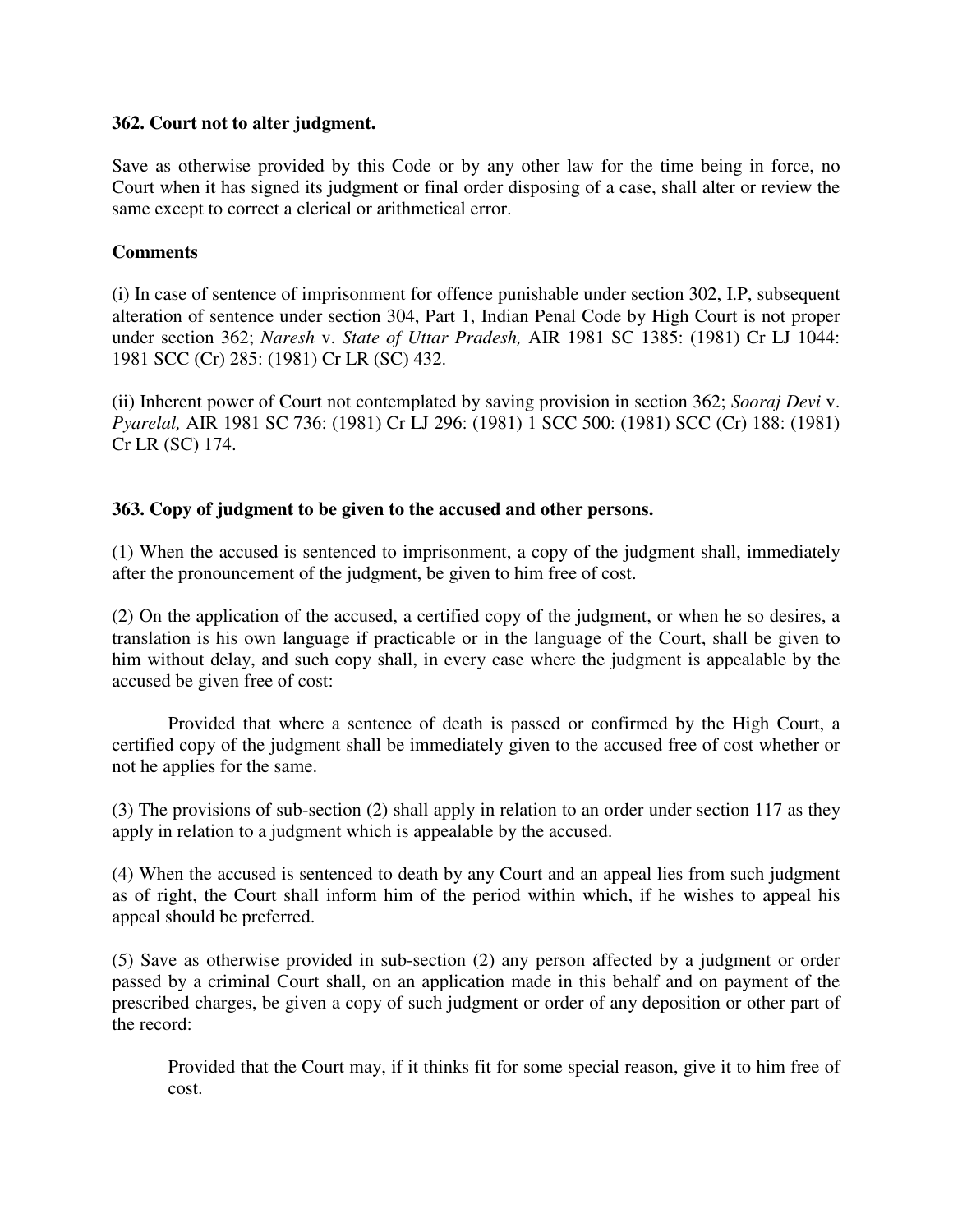(6) The High Court may, by rules provide for the grant of copies of any judgment or order of a Criminal Court to any person who is not affected by a judgment or order on payment, by such person, of such fees, and subject to such conditions, as the High Court may, by such rules provide.

### **STATE AMENDMENT**

### **Karnataka**:

In section 363 after the proviso to sub-section (5), the following proviso shall be inserted, namely:—

"Provided further that the State shall, on an application made in this behalf by the Prosecuting Officer, be given, free of cost, a certified copy of such judgment, order, deposition or record with the prescribed endorsement."

[*Vide* Karnataka Act 19 of 1985, sec. 2 (w.e.f. 25-6-1985).

### **364. Judgment when to be translated.**

The original judgment shall be filed with the record of the proceedings and where the original is recorded in a language different from that of the Court and the accused so requires, a translation thereof into the language of the Court shall be added to such record.

### **365. Court of Session to send copy of finding and sentence to District Magistrate.**

In cases tried by the Court of Session or a Chief Judicial Magistrate, the Court or such Magistrate as the case may be, shall forward a copy of its or his finding and sentence (if any) to the District Magistrate within whose local jurisdiction the trial was held.

### **367. Power to direct further inquiry to be made or additional evidence to be taken.**

(1) If, when such proceedings are submitted, the High Court thinks that a further inquiry should be made into or additional evidence taken upon, any point bearing upon the guilt or innocence of the convicted person, it may make such inquiry or take such evidence itself, or direct it to be made or taken by the Court of Session.

(2) Unless the High Court otherwise directs, the presence of the convicted person may be dispensed with when such inquiry is made or such evidence is taken.

(3) When the inquiry or evidence (if any) is not made or taken by the High Court, the result of such inquiry or evidence shall be certified to such Court.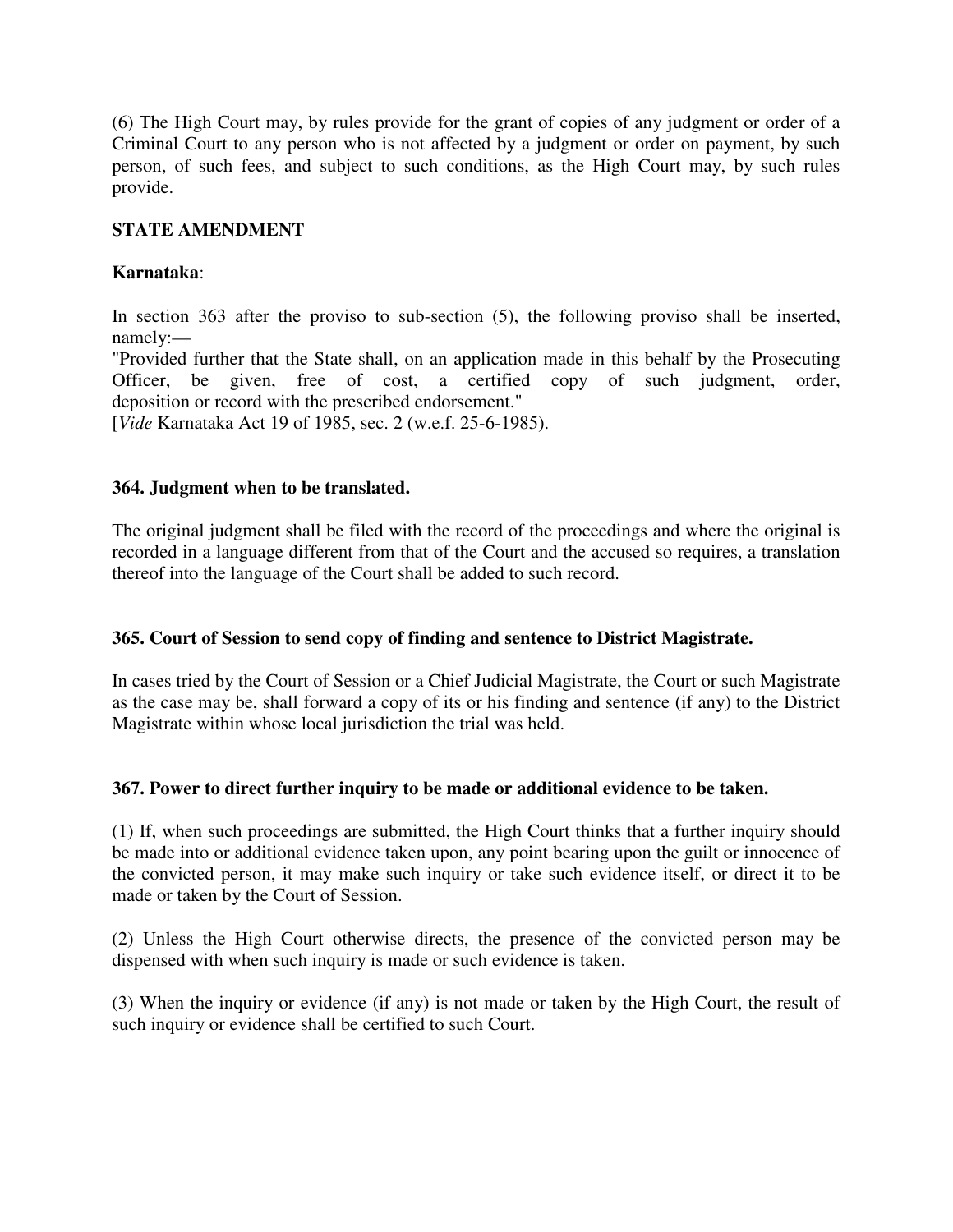#### **368. Power of High Court to confirm sentence or annul conviction.**

In any case submitted under section 366, the High Court—

(a) may confirm the sentence, or pass any other sentence warranted by law, or

(b) may annul the conviction, and convict the accused of any offence of which the Court of Session might have convicted him, or order a new trial on the same or an amended charge, or

(c) may acquit the accused person:

Provided that no order of confirmation shall be made under this section until the period allowed for preferring an appeal has expired, or, if an appeal is presented within such period, until such appeal is disposed of.

#### **369. Confirmation or new sentence to be signed by two Judges.**

In every case so submitted, the confirmation of the sentence, or any new sentence or order passed by the High Court, shall when such Court consists of two or more Judges, be made, passed and signed by at least two of them.

#### **370. Procedure in case of difference of opinion.**

Where any such case is heard before a Bench of Judges and such Judges are equally divided in opinion, the case shall be decided in the manner provided by section 392.

#### **371. Procedure in cases submitted to High Court for confirmation.**

In cases submitted by the Court of Session to the High Court for the confirmation of a sentence of death, the proper officer of the High Court shall, without delay, after the order of confirmation or other order has been made by the High Court, send a copy of the order under the seal of the High Court and attested with his official signature, to the Court of Session

## **CHAPTER XXIX - APPEALS**

#### **372. No appeal to lie unless otherwise provided.**

No appeal shall lie from any judgment or order of a Criminal Court except as provided for by this Code or by any other law for the time being in force.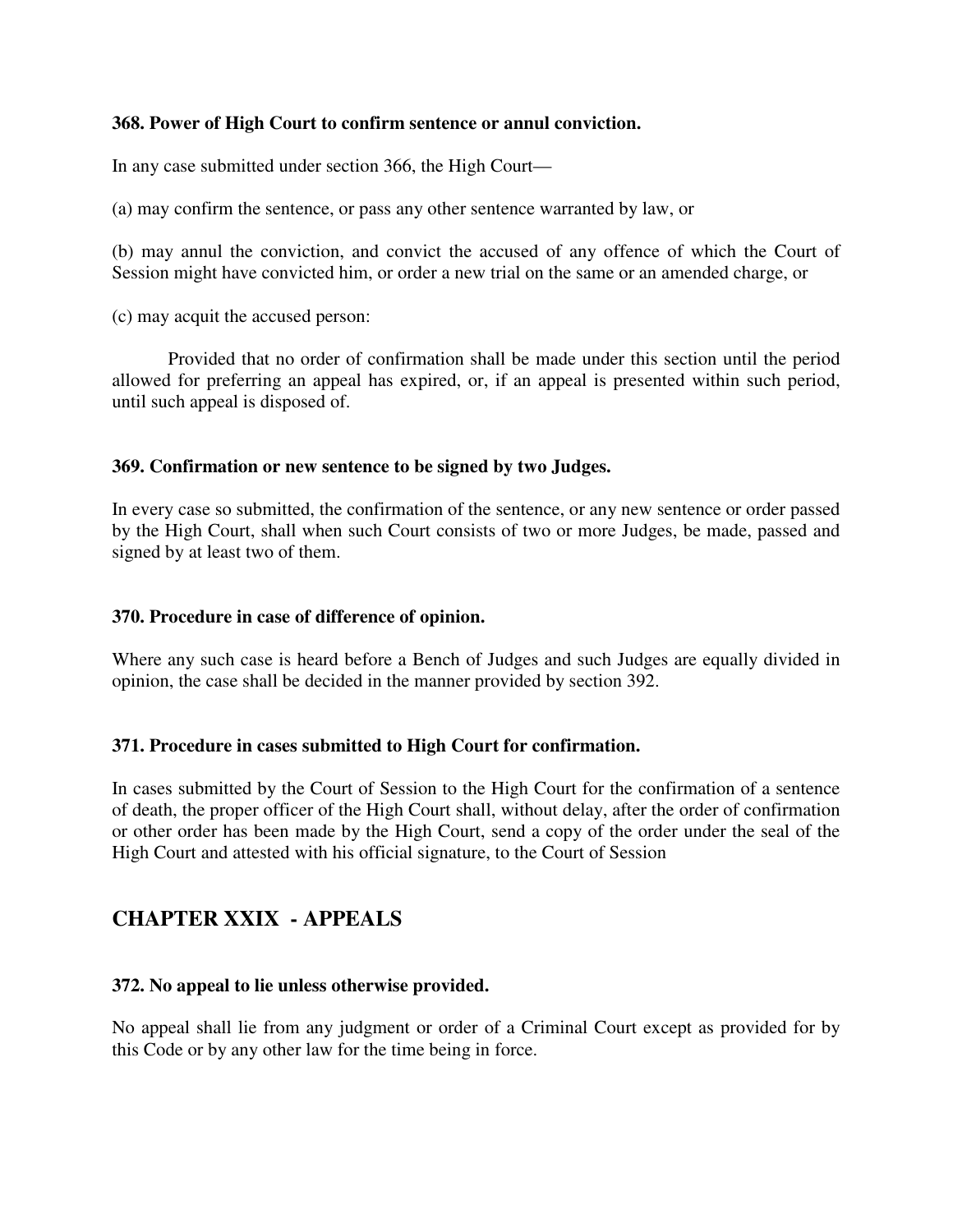**373. Appeal from orders requiring security or refusal to accept or rejecting surety for keeping peace or good behaviour.**

Any person,—

(i) who has been ordered under section 117 to give security for keeping the peace or for good behaviour, or

(ii) who is aggrieved by any order refusing to accept or rejecting a surety under section 121, may appeal against such order to the Court of Session:

Provided that nothing in this section, shall apply to persons the proceedings against whom are laid before a Sessions Judge in accordance with the provisions of sub-section (2) or sub-section (4) of section 122.

#### **374. Appeals from convictions.**

(1) Any person convicted on a trial held by a High Court in its extraordinary original criminal jurisdiction may appeal to the Supreme Court.

(2) Any person convicted on a trial held by a Sessions Judge or an Additional Sessions Judge or on a trial held by any other Court in which a sentence of imprisonment for more than seven years has been passed against him or against any other person convicted at the same trial; may appeal to the High Court.

(3) Save as otherwise provided in sub-section (2), any person,—

(a) convicted on a trial held by a Metropolitan Magistrate or Assistant Sessions Judge or Magistrate of the first class or of the second class, or

(b) sentenced under section 325, or

(c) in respect of whom an order has been made or a sentence has been passed under section 360 by any Magistrate, may appeal to the Court of Session.

#### **State Amendments**

#### **Punjab and Union Territory of Chandigarh**:

In sub-section (3) of section 374, for the words "Magistrate of the first class" read as "Executive Magistrate".

[*Vide* Punjab Act. 22 of 1983 (w.e.f. 27-6-1983).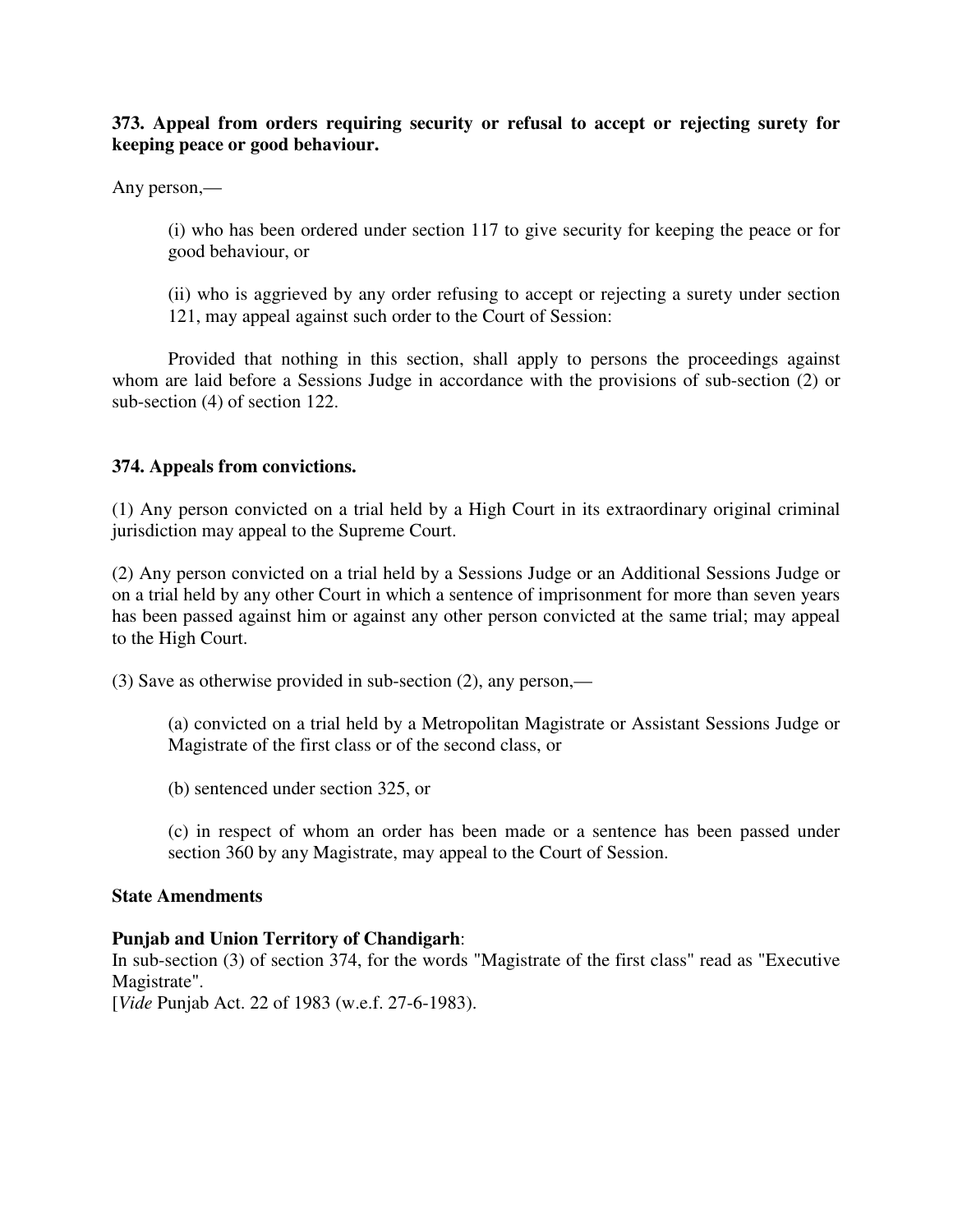### **Comments**

(i) When two views are possible and acquittal judgment of trial Court in murder case found reasonable, High Court not justified in taking different view with that of trial Court; *Ajit Singh Thakur Singh* v. *State of Gujarat,* AIR 1981 SC 733: (1981) Cr LJ 293: (1981) SCC 495: (1981) SCC (Cr) 184: (1981) Cr LR (SC) 167.

(ii) Leave to appeal refused by the High Court without giving any reason liable to be set aside; *State of Maharashtra* v. *Vithal Rao Pritirao Chauhan*, AIR 1982 SC 1215: (1982) Cr LJ 1743: (1981) 4 SCC 129: (1981) SCC (Cr) 807: 1982 Cr LR (SC) 19.

(iii) Sufficient cause must be established for not filing appeal within limitation period and that cause must arise before expiry of limitation period; *Ajit Singh Thakur Singh* v. *State of Gujarat*, AIR 1981 SC 733: (1981) Cr LJ 293: (1981) 1 SCC 495: (1981) SCC (Cr) 184: (1981) Cr LR (SC) 167.

(iv) When the view taken by Sessions Judge was found by High Court to be manifestly wrong and that it had led to miscarriage of justice, High Court was entitled to set aside the acquittal; *Arun Kumar* v. *State of Uttar Pradesh,* 1989 Cr LJ 1460: AIR 1989 SC 1445.

(v) In grant of leave to appeal against acquittal issue of show-cause notice to accused before hearing appeal on merits is without jurisdiction and misuse of power of High Court; *R.V. Murthy (Dr.)* v. *State of Karnataka*, AIR 1982 SC 677: (1982) Cr LJ 423: (1981) 4 Scc 157: (1981) SCC (Cr) 810.

#### **375. No appeal in certain cases when accused pleads guilty.**

Notwithstanding anything contained in section 374, where an accused person has pleaded guilty and has been convicted on such plea, there shall be no appeal.—

(a) if the conviction is by a High Court; or

(b) if the conviction is by a Court of Session, Metropolitan Magistrate or Magistrate of the first or second class, except as to the extent or legality of the sentence.

#### **376. No appeal in petty cases.**

Notwithstanding anything contained in section 374, there shall be no appeal by a convicted person in any of the following cases, namely:—

(a) where a High Court passes only a sentence of imprisonment for a term not exceeding six months or of fine not exceeding one thousand rupees, or of both such imprisonment and fine;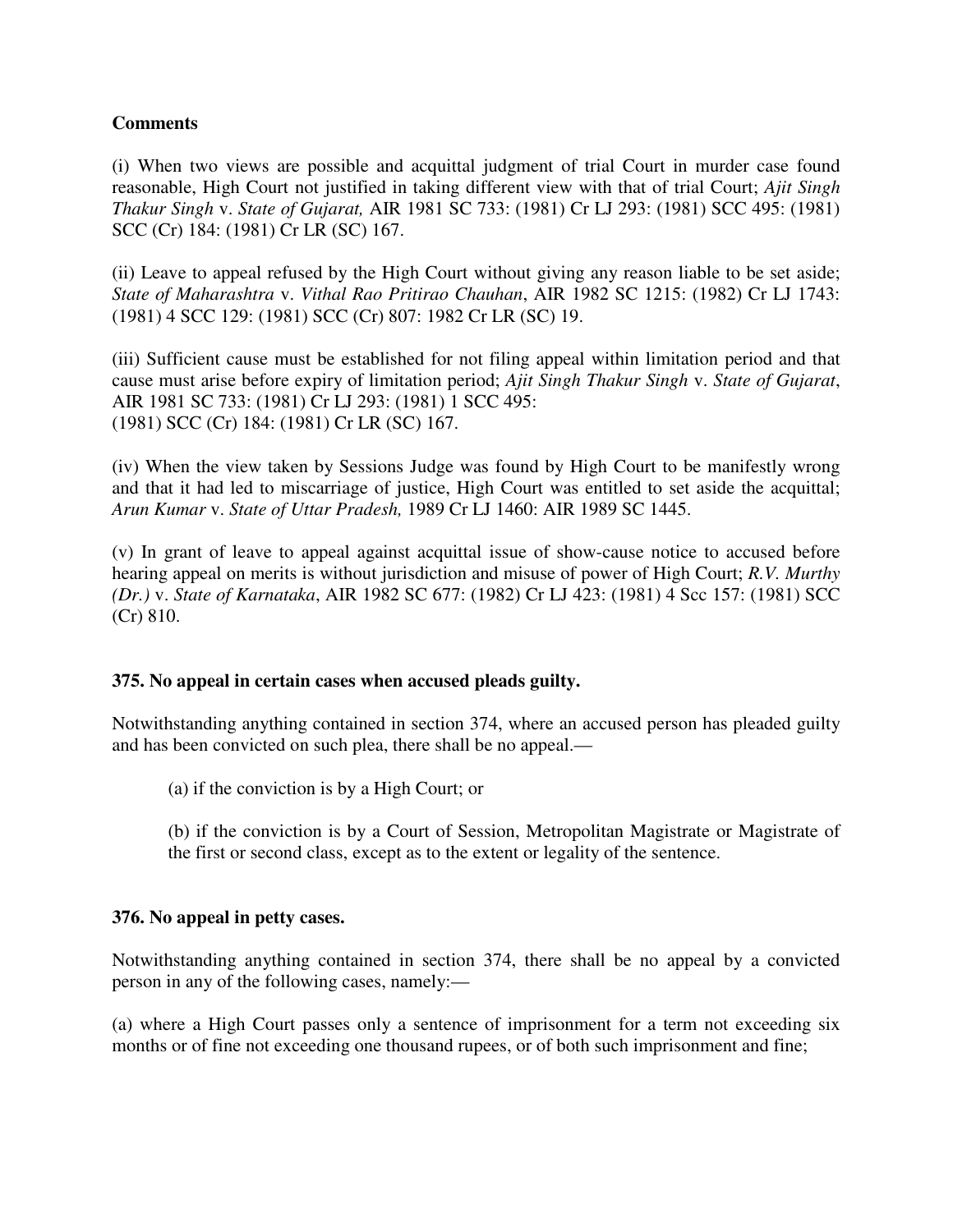(b) where a Court of Session or a Metropolitan Magistrate passes only a sentence of imprisonment for a term not exceeding three months or of fine not exceeding two hundred rupees, or of both such imprisonment and fine;

(c) where a Magistrate of the first class passes only a sentence of fine not exceeding one hundred rupees; or

(d) where, in a case tried summarily, a Magistrate empowered to act under section 260 passes only a sentence of fine not exceeding two hundred rupees:

Provided that an appeal may be brought against any such sentence if any other punishment is combined with it, but such sentence shall not be appealable merely on the ground—

(i) that the person convicted is ordered to furnish security to keep the peace; or

(ii) that a direction for imprisonment in default of payment of fine is included in the sentence; or

(iii) that more than one sentence of fine is passed in the case, if the total amount of fine imposed does not exceed the amount hereinbefore specified in respect of the case.

#### **377. Appeal by the State Government against sentence.**

(1) Save as otherwise provided in sub-section (2), the State Government may in any case of conviction on a trial held by any Court other than a High Court, direct the Public prosecutor to present an appeal to the High Court against the sentence on the ground of its inadequacy.

(2) If such conviction is in a case in which the offence has been investigated by the Delhi Special Police Establishment, constituted under the Delhi Special Police Establishment Act, 1946 (25 of 1946), or by any other agency empowered to make investigation into an offence under any Central Act other than this Code, the Central Government may also direct the Public Prosecutor to present an appeal to the High Court against the sentence on the ground of its inadequacy.

(3) When an appeal has been filed against the sentence on the ground of its inadequacy, the High Court shall not enhance the sentence except after giving to the accused a reasonable opportunity of showing cause against such enhancement and while showing cause, the accused may plead for his acquittal or for the reduction of the sentence.

#### **Comments**

It would be clearly violative of Article 21 of the Constitution of India to induce or lead an accused to plead guilty under a promise or assurance that he would be let off lightly and then in appeal or revision to enhance the sentence; *State of Karnataka* v. *Benoy Thomas,* (1997) 2 Crimes 141 (Kant).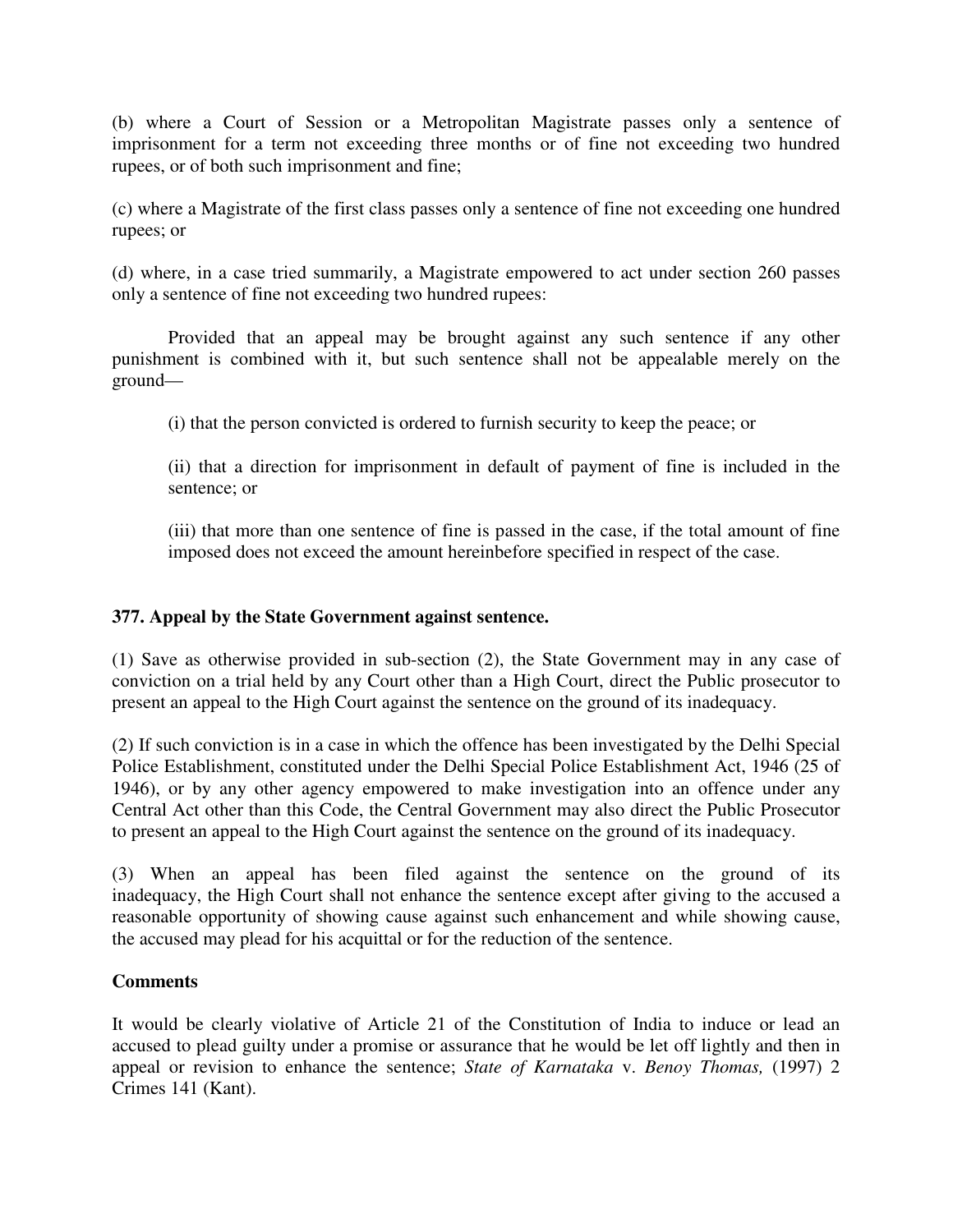#### **378. Appeal in case of acquittal.**

(1) Save as otherwise provided in sub-section (2) and subject to the provisions of sub-sections (3) and (5), the State Government may, in any case, direct the Public Prosecutor to present an appeal to the High Court from an original or appellate order of acquittal passed by any Court other than a High Court or an order of acquittal passed by the Court of Session in revision.

(2) If such an order of acquittal is passed in any case in which the offence has been investigated by the Delhi Special Police Establishment constituted under the Delhi Special Police Establishment Act, 1946 (25 of 1946) or by any other agency empowered to make investigation into an offence under any Central Act other than this Code, the Central Government may also direct the Public Prosecutor to present an appeal, subject to the provisions of sub-section (3), to the High Court from the order of acquittal.

(3) No appeal under sub-section (1) or sub-section (2) shall be entertained except with the leave of the High Court.

(4) If such an order of acquittal is passed in any case instituted upon complaint and the High Court, on an application made to it by the complainant in this behalf, grants special leave to appeal from the order of acquittal, the complainant may present such an appeal to the High Court.

(5) No application under sub-section (4) for the grant of special leave to appeal from an order of acquittal shall be entertained by the High Court after the expiry of six months, where the complainant is a public servant, and sixty days in every other case, computed from the date of that order of acquittal.

(6) If, in any case, the application under sub-section (4) for the grant of special leave to appeal from an order of acquittal is refused, no appeal from that order of acquittal shall lie under subsection (1) or under sub-section (2).

### **Comments**

(i) In an appeal against acquittal the appellate Court has the undoubted power to review the entire evidence and to come to its own conclusion, but, in doing so, it should not only consider every matter on record having a bearing on the question of fact and the reasons given by the Court below in support of its order of acquittal but also should express the reasons in its judgment which let it to hold that the acquittal was not justified; *State of Maharashtra* v*. Joseph Mingel Koli,* (1997) 2 Crimes 228 (Bom).

(ii) If two conclusions can be based upon the evidence on record the High Court should not disturb the finding of acquittal recorded by the trial Court; *State of Maharashtra* v. *Suresh Nivrutti Bhurare,* (1997) 2 Crimes 257 (Bom).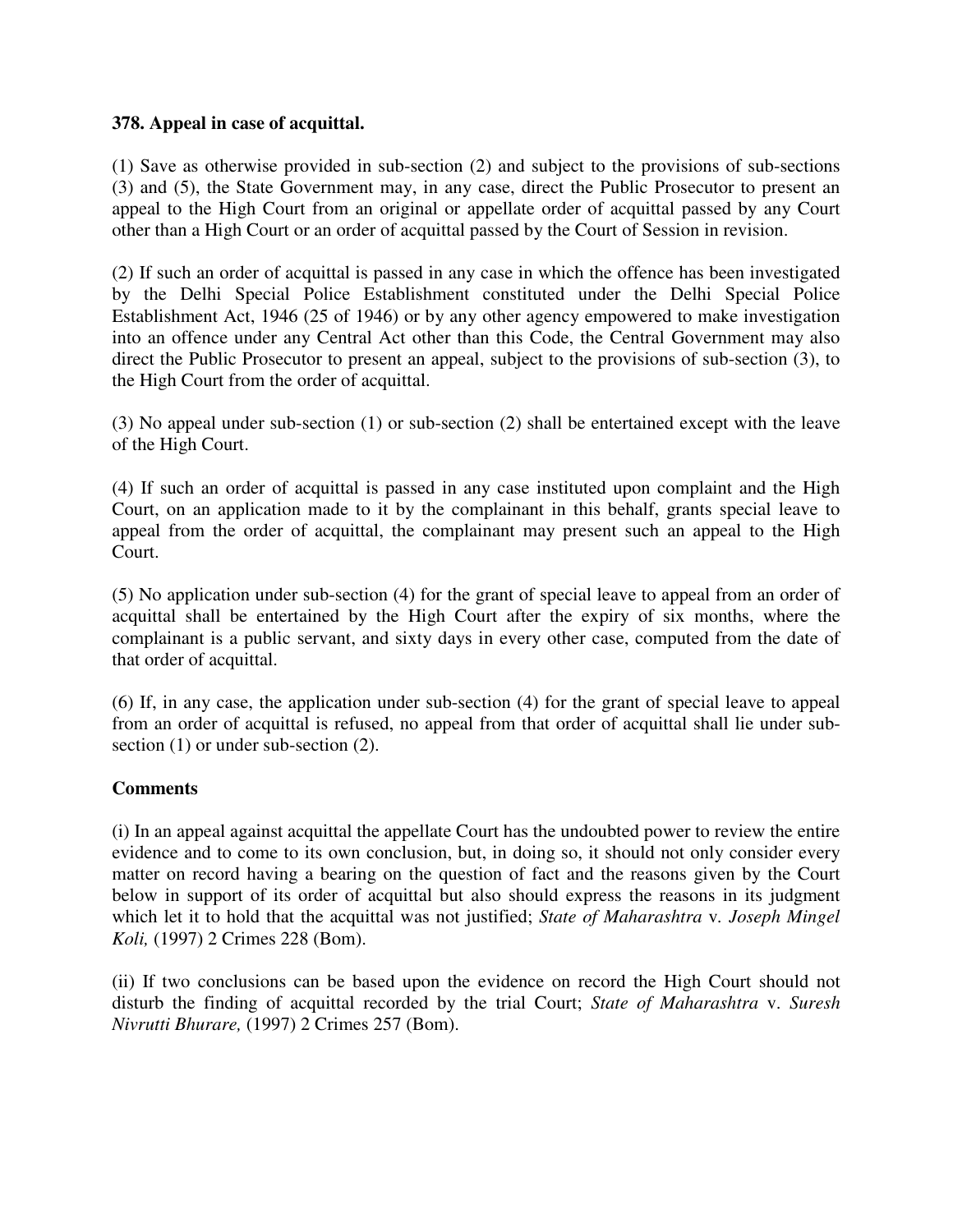### **379. Appeal against conviction by High Court in certain cases.**

Where the High Court has, on appeal reversed an order of acquittal of an accused person and convicted him and sentenced him to death or to imprisonment for life or to imprisonment for a term of ten years or more, he may appeal to the Supreme Court.

#### **380. Special right of appeal in certain cases.**

Notwithstanding anything contained in this Chapter, when more persons than one are convicted in one trial, and an appealable judgment of order has been passed in respect of any of such person, all or any of the persons convicted at such trial shall have a right of appeal.

### **381. Appeal to Court of Session how heard.**

(1) Subject to the provisions of sub-section (2), an appeal to the Court of Session or Sessions Judge shall be heard by the Sessions Judge or by an Additional Sessions Judge: Provided that an appeal against a conviction on a trial held by a Magistrate of the second class may be heard and disposed of by an Assistant Sessions Judge or a Chief Judicial Magistrate.

(2) An Additional Sessions Judge, Assistant Sessions Judge or a Chief Judicial Magistrate shall hear only such appeals as the Sessions Judge of the division may, by general or special order, make over to him or as the High Court may, by special order, direct him to hear

#### **382. Petition of appeal.**

Every appeal shall be made in the form of a petition in writing presented by the appellant of his pleader, and every such petition shall (unless the Court to which it is presented otherwise directs) be accompanied by a copy of the judgment or order appealed against.

### **STATE AMENDMENT**

#### **Andaman and Nicobar Islands and Lakshadweep:**

Section 382 shall be re-numbered as sub-section (1) of that section, and sub-section (1) as so renumbered the following provisos and *Explanation* shall be added, namely:—

"Provided that where it is not practicable to file the petition of appeal to the proper Appellate Court, the petition of appeal may be presented to the Administrator or to an Executive Magistrate, not below the rank of Sub-Divisional Magistrate, he shall record thereon the date of presentation and, if he is satisfied that, by reason of the weather, transport or other difficulties, it is not possible for the appellant to obtain, from the proper Appellate Court, orders for the suspension of sentence or for bail, he may, in respect of such appeal, or an appeal forwarded to him under section 383, exercise all or any of the powers of the proper Appellate Court and sub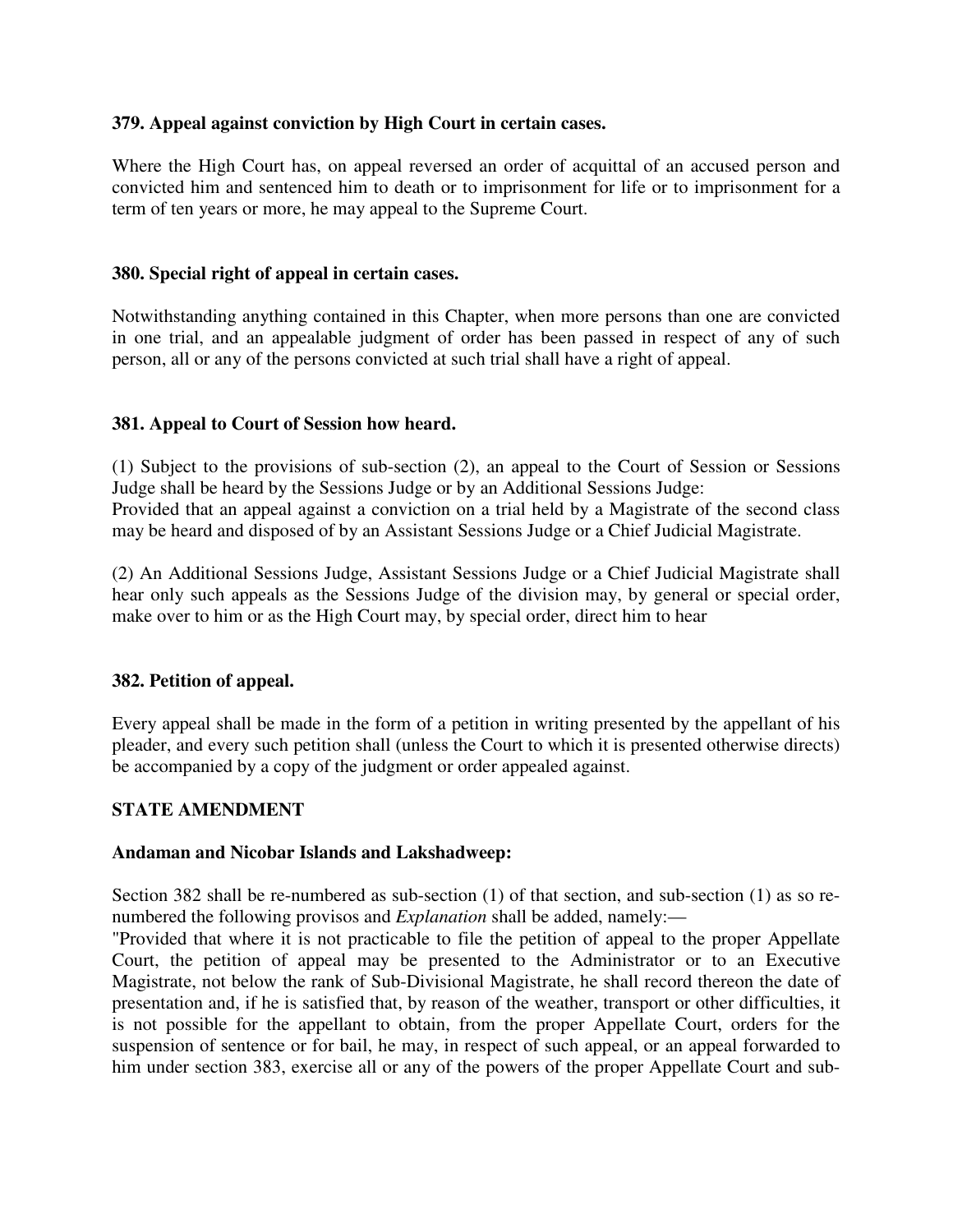section (1) of section 389 with regard to suspension of sentence or release of convicted person on bail:

Provided further that the order so made by Administrator or the Executive Magistrate shall have effect until it is reversed or modified by the proper Appellate Court.

**Explanation.**—For the purposes of the provisos to this section and section 383, `Administrator' in relation to a Union territory means the Administrator appointed by the President under article 239 of the Constitution, for that Union territory."

In section 382 after sub-section (1) as so re-numbered, the following sub-section shall be inserted, namely:—

(2) For purposes of computation of the period of limitation, and for all other purposes, an appeal presented to an Administrator or an Executive Magistrate under sub-section (1) or as the case may be, under section 383, shall be deemed to be an appeal presented to the proper Appellate Court."

*Vide* Regulation 1 of 1974, sec. 4 (w.e.f. 30-3-1974).

### **383. Procedure when appellant in jail.**

If the appellant is in jail, he may present his petition of appeal and the copies accompanying the same to the officer in charge of the jail, who shall thereupon forward such petition and copies to the proper Appellate Court.

### **STATE AMENDMENT**

#### **Andaman and Nicobar Islands and Lakshadweep:**

In section 383, the following words shall be inserted at the end, namely:—

"or if, by reason of the weather, transport or other difficulties, it is not possible to forward them to the proper Appellate Court they shall be forwarded to the Administrator or an Executive Magistrate, not below the rank of a Sub-Divisional Magistrate, who shall, on receipt of such petition of appeal and copies, record thereon the date of receipt thereof and thereafter forward the same to the proper Appellate Court.

*Vide* Regulation 1 of 1974, sec. 4 (w.e.f. 30-3-1974).

#### **384. Summary dismissal of appeal.**

(1) If upon examining the petition of appeal and copy of the judgment received under section 382 or section 383, the Appellate Court considers that there is no sufficient ground for interfering, it may dismiss the appeal summarily: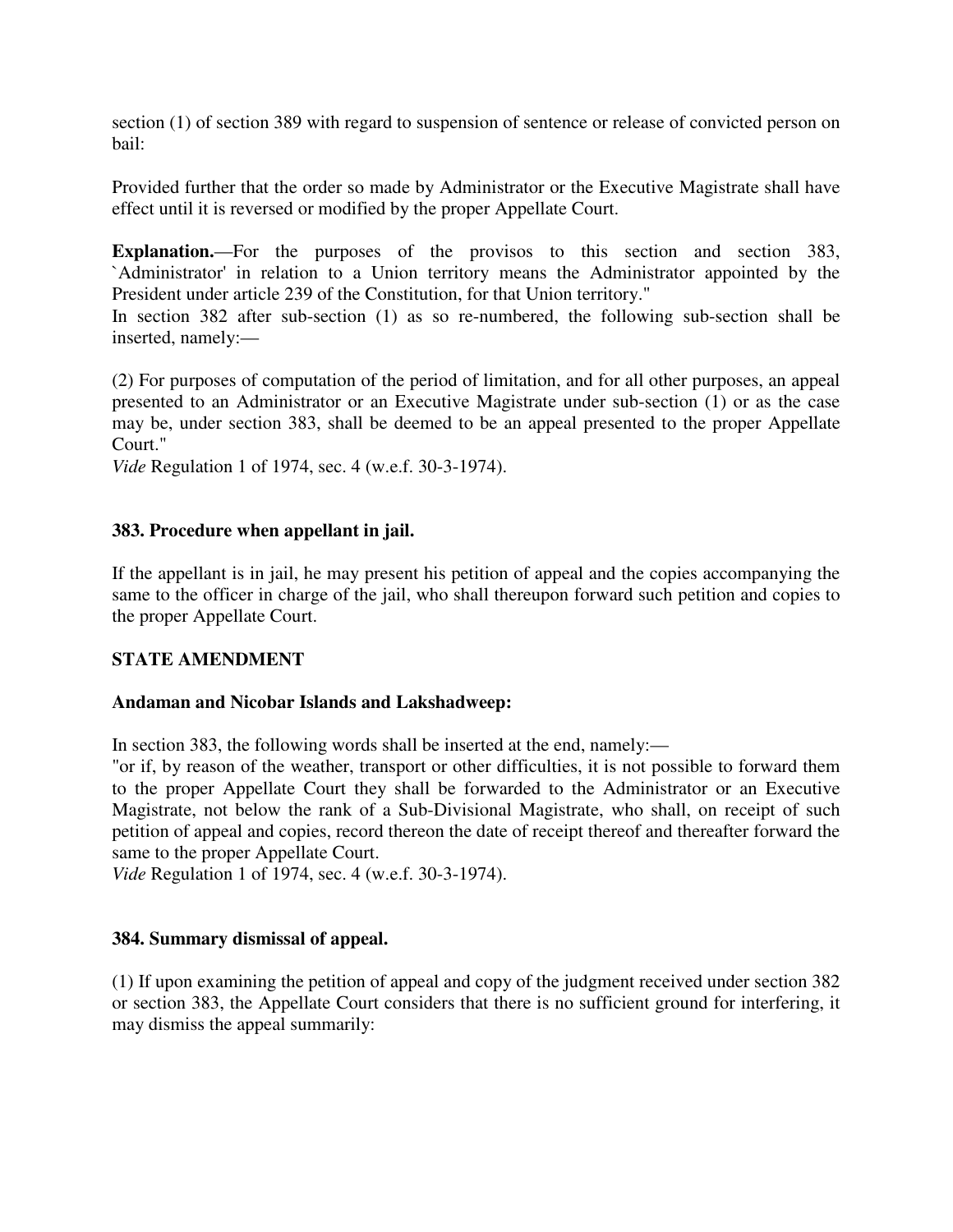Provided that—

(a) no appeal presented under section 382 shall be dismissed unless the appellant or his pleader has had a reasonable opportunity of being heard in support of the same;

(b) no appeal presented under section 383 shall be dismissed except after giving the appellant a reasonable opportunity of being heard in support of the same, unless the Appellate Court considers that the appeal is frivolous or that the production of the accused in custody before the Court would involve such inconvenience as would be disproportionate in the circumstances of the case;

(c) no appeal presented under section 383 shall be dismissed summarily until the period allowed for preferring such appeal has expired.

(2) Before dismissing an appeal under this section, the Court may call for the record of the case.

(3) Where the Appellate Court dismissing an appeal under this section is a Court of Session or of the Chief Judicial Magistrate, it shall record its reasons for doing so.

(4) Where an appeal presented under section 383 has been dismissed summarily under this section and the Appellate Court finds that another petition of appeal duly presented under section 382 on behalf of the same appellant has not been considered by it, that Court may, notwithstanding anything contained in section 393, if satisfied that it is necessary in the interests of justice so to do, hear and dispose of such appeal in accordance with law.

### **Comments**

(i) While dismissing appeal summarily High Court should give some brief reasons so that Supreme Court may consider whether it requires further examination; *Degadu* v. *State of Maharashtra,* AIR 1981 SC 1218: (1981) Cr LJ 724: (1981) 2 SCC 575: (1981) SCC (Cr) 564.

(ii) Government of State where accused was convicted is the appropriate Government and not Government of the State where the offence was committed; *Hanumat Das* v. *Vinay Kumar,* AIR 1982 SC 1052: (1982) Cr LJ 977.

(iii) Non-summoning of lower Court record in appeal against conviction is not fatal; *Hanumat Das* v. *Vinay Kumar*, AIR 1982 SC 1052: (1982) Cr LJ 977.

### **385. Procedure for hearing appeals not dismissed summarily.**

(1) If the Appellate Court does not dismiss the appeal summarily, it shall cause notice of the time and place at which such appeal will be heard to be given—

(i) to the appellant or his pleader;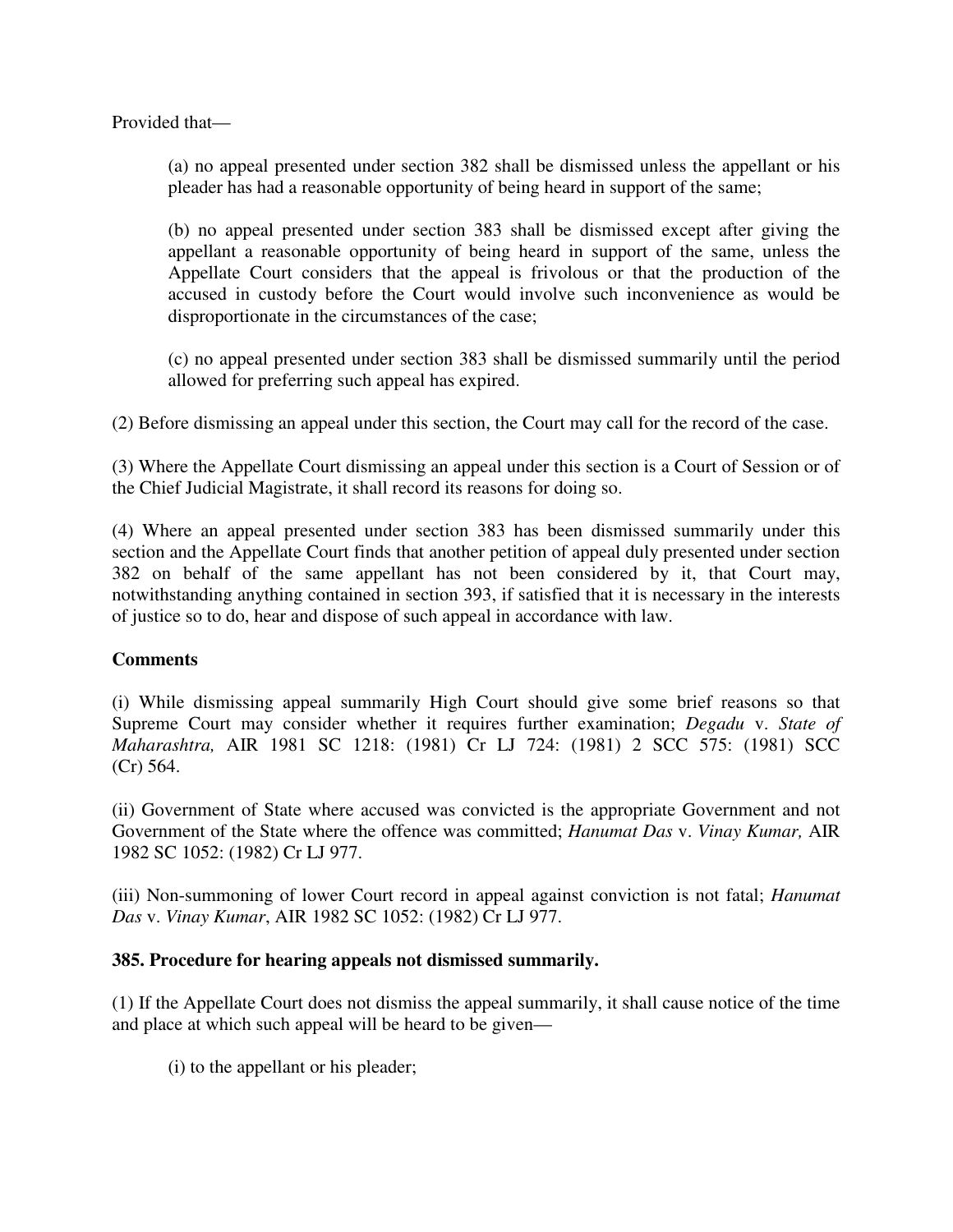(ii) to such officer as the State Government may appoint in this behalf;

(iii) if the appeal is from a judgment of conviction in a case instituted upon complaint to the complainant;

(iv) if the appeal is under section 377 or section 378, to the accused, and shall also furnish such officer, complainant and accused with a copy of the grounds of appeal.

(2) The Appellate Court shall then send for the record or the case, if such record is not already available in that Court and hear the parties:

Provided that if the appeal is only as to the extent or the legality of the sentence, the Court may dispose of the appeal without sending for the record.

(3) Where the only ground for appeal from a conviction is the alleged severity of the sentence, the appellant shall not except with the leave of the Court urge or be heard in support of any other ground.

### **386. Powers of the Appellate Court.**

After perusing such record and hearing the appellant or his pleader, if he appears, and the Public Prosecutor, if he appears, and in case of an appeal under section 377 or section 378, the accused, if he appears, the Appellate Court may, if it considers that there is no sufficient ground for interfering, dismiss the appeal, or may—

(a) in an appeal from an order of acquittal, reverse such order and direct that further inquiry be made, or that the accused be re-tried or committed for trial, as the case may be, or find him guilty and pass sentence on him according to law;

(b) in an appeal from a conviction—

(i) reverse the finding and sentence and acquit or discharge the accused, or order him to be re-tried by a Court of competent jurisdiction subordinate to such Appellate Court or committed for trial, or

(ii) alter the finding, maintaining the sentence, or

(iii) with or without altering the finding, alter the nature or the extent, or the nature and extent, of the sentence, but not so as to enhance the same;

(c) in an appeal for enhancement of sentence—

(i) reverse the finding and sentence and acquit or discharge the accused or order him to be re-tried by a Court competent to try the offence, or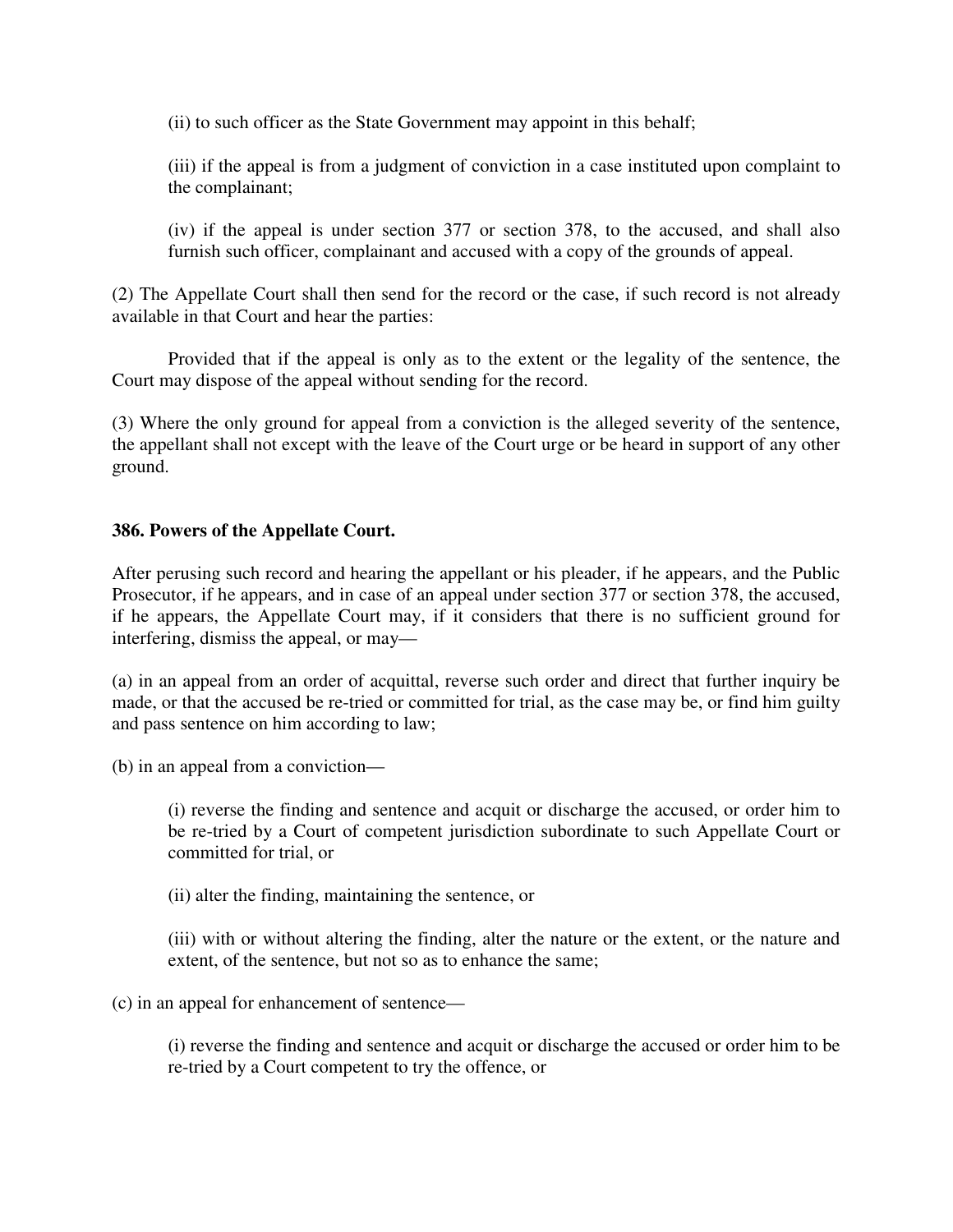(ii) alter the finding maintaining the sentence, or

(iii) with or without altering the finding, alter the nature or the extent, or the nature and extent, of the sentence, so as to enhance or reduce the same;

(d) in an appeal from any other order, alter or reverse such order;

(3) make any amendment or any consequential or incidental order that may be just or proper:

Provided that the sentence shall not be enhanced unless the accused has had an opportunity of showing cause against such enhancement:

Provided further that the Appellate Court shall not inflict greater punishment for the offence which in its opinion the accused has committed, than might have been inflicted for that offence by the Court passing the order or sentence under appeal.

#### **Comments**

(i) A wrong and erroneous order of acquittal though irrevocable in the absence of appeal by State would not operate as a bar in recording constructive liability of co-accused when concerted action with common intention stands proved; *Brathi* alias *Sukhdev Singh* v. *State of Punjab,*  (1991) 1 Crimes 74 (SC).

(ii) In absence of an appeal preferred by State Government against their acquittal High Court could not on an appeal by respondents against their conviction alter the acquittal nor there can be a splitting up of the trial; *State of West Bengal* v. *Laisal Haque,* (1989) Cr LJ 865 (SC): AIR 1989 SC 129.

(iii) The power of an Appellate Court to review evidence in appeal against acquittal is as extensive as its powers in appeal against convictions but Appellate Court should be slow in interfering with the order of acquittal; *Lalit Kumar Sharma* v. *Superintendent and Remembrancer of Legal Affairs, Government of West Bengal*, (1989) Cr LJ 2297: AIR 1989 SC 2134.

(iv) Where evidence examined by Appellate Court unmistakenly proves that appellant was guilty under section 34 having shared a common intention with other accused who are acquitted and that acquittal was bad there is nothing to prevent the Appellate Court from expressing that view and giving the finding and determining the guilt of the appellants before it on the basis of that finding; *Brathi* alias *Sukhdev Singh* v. *State of Punjab,* 1991 Cr LJ 402 (SC).

(v) Where view of Sessions Judge in acquitting accused was reasonably possible then the High Court is not justified to interfere with acquittal; *Padman Meher* v. *State of Orissa*, AIR 1981 SC 447 (1980) Cr LJ 1507: (1981) SCC (Cr) 259: (1981) Cr LR (SC) 681.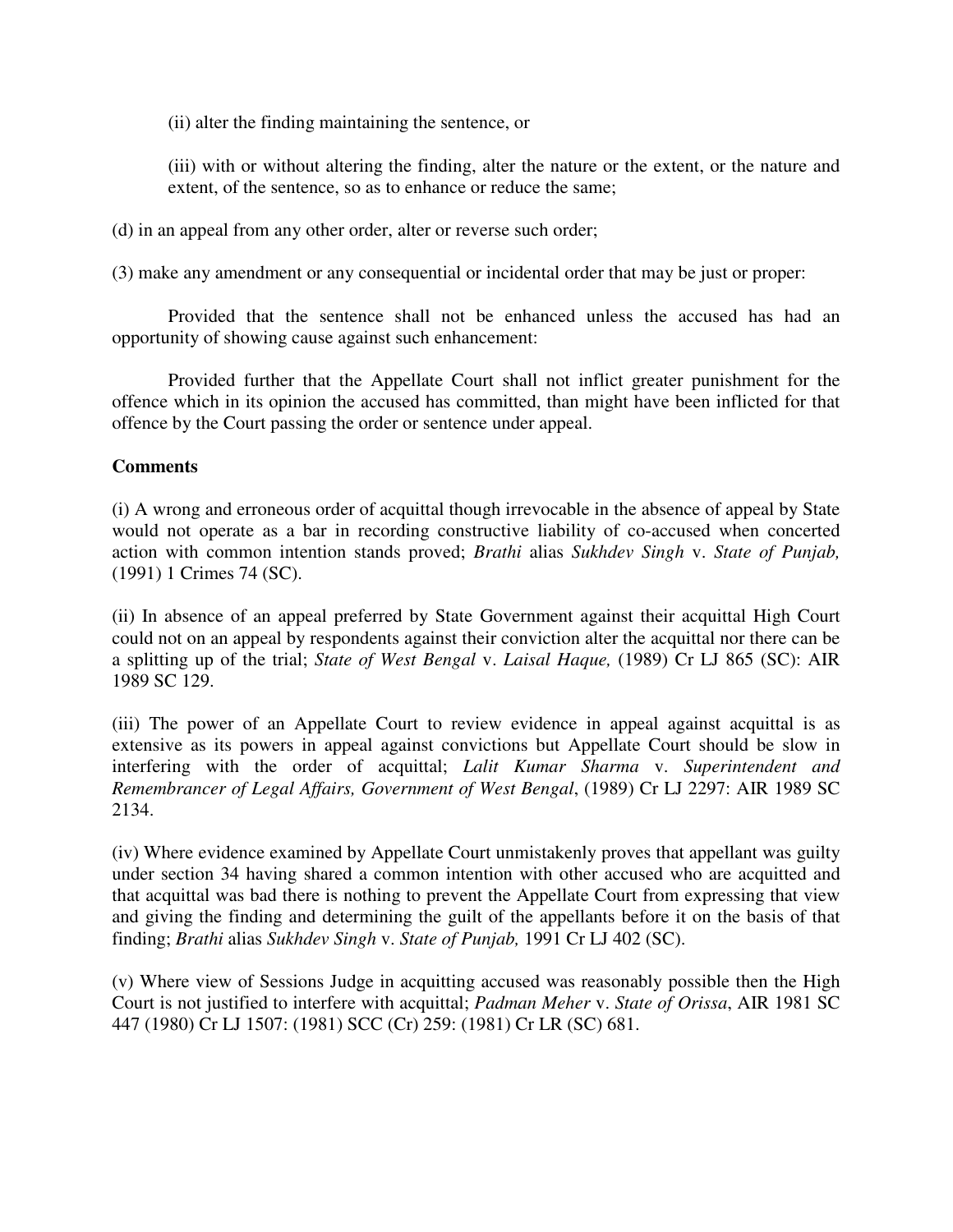(vi) Finding of trial Court that fatal blow to deceased was not given in prosecution of common object of the assembly and acquitted accused, such finding cannot be said to be clearly erroneous; *Surat Lal* v. *State of Madhya Pradesh,* AIR 1982 SC 1224: (1982) Cr LJ 1577: (1982) 1 SCC 488: (1982) SCC (Cr) 260.

(vii) When medical evidence proved that injuries sustained by victim is sufficient to cause death in ordinary course of nature, its rejection by High Court is not justified; *State of Uttar Pradesh* v. *Suresh*, AIR 1982 SC 1076: (1982) Cr LJ 850: (1981) 3 SCC 635: (1981) SCC (Cr) 774 : (1981) Cr LR (SC) 409.

(viii) The law clearly expects the Appellate Court to dispose of the appeal on merits not merely by perusing the reasoning of the trial Court in the judgment, but by cross-checking the reasoning with the evidence on record with a view to satisfying itself that the reasoning and findings recorded by the trial Court are consistent with the material on record; *Mahendra Singh* v. *State of Rajasthan,* (1997) 3 Crimes 102 (Raj).

(ix) Reducing a sentence to already undergone and imposing a substantial fine would be making a mockery of our criminal justice delivery system; *Shriang shankar Lokhande* v. *State of Maharashtra*, (1997) 1 Crimes 479 (Bom).

(x) It is duty of an Appellate Court to look into the evidence adduced in the case and arrive at an independent conclusion as to whether the said evidence can be relied upon or not and even it can be relied upon then whether the prosecution can be said to have proved beyond reasonable doubt on the said evidence. The credibility of a witness has to be adjudged by Appellate Court in drawing inference from proved and admitted facts; *Padam Singh* v. *State of Uttar Pradesh,* AIR 2000 SC 361.

#### **387. Judgments of subordinate Appellate Court.**

The rules contained in Chapter XXVII as to the judgment of a Criminal Court of original jurisdiction shall apply, so far as may be practicable, to the judgment in appeal of a Court of Session or Chief Judicial Magistrate:

Provided that unless the Appellate Court otherwise directs, the accused shall not be brought up, or required to attend, to hear judgment delivered.

#### **388. Order of High Court on appeal to be certified to lower Court.**

(1) Whenever a case is decided on appeal by the High Court under this Chapter, it shall certify its judgment or order to the Court by which the finding, sentence or order appealed against was recorded or passed and if such Court is that of a Judicial Magistrate other than the Chief Judicial Magistrate, the High Court's judgment or order shall be sent through the Chief Judicial Magistrate; and if such Court is that of an Executive Magistrate, the High Court's judgment or order shall be sent through the District Magistrate.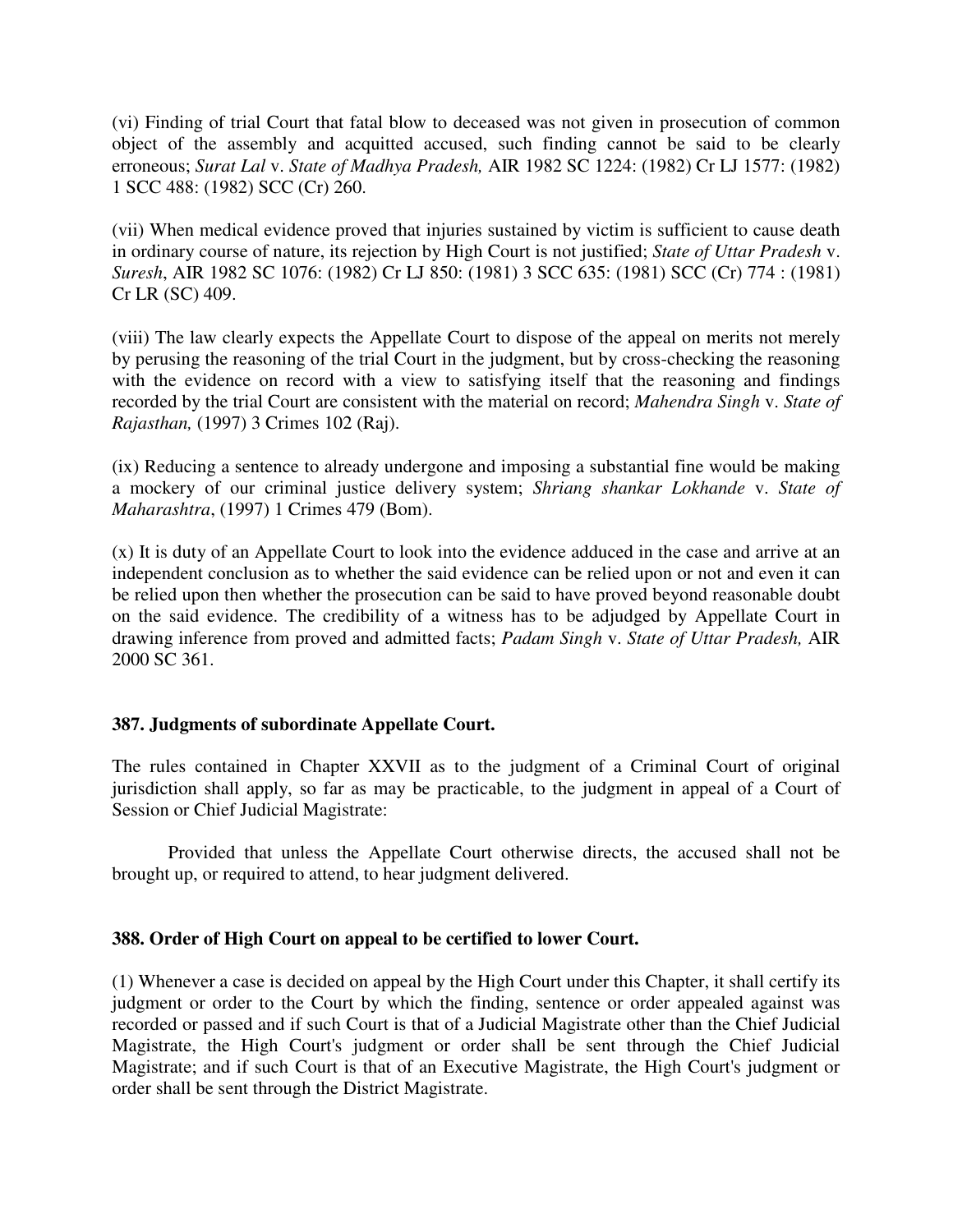(2) The Court to which the High Court certifies its judgment or order shall thereupon make such orders as are conformable to the judgment or order of the High Court; and, if necessary, the record shall be amended in accordance therewith.

### **Comments**

The order of the High Court on appeal has to be certified to the lower Court by which the finding, sentence or order appealed against was recorded; *K. Umapathy* v. *Superintendent of Jail,* (1997) 2 Crimes 609 (AP).

### **389. Suspension of sentence pending the appeal; release of appellant on bail.**

(1) Pending any appeal by a convicted person, the Appellate Court may, for reasons to be recorded by it in writing, order that the execution of the sentence or order appealed against be suspended and, also, if he is in confinement, that he be released on bail, or on his own bond.

(2) The power conferred by this section on an Appellate Court may be exercised also by the High Court in the case of an appeal by convicted person to a Court subordinate thereto.

(3) Where the convicted person satisfies the Court by which he is convicted that he intends to present an appeal, the Court shall,—

(i) where such person, being on bail, is sentenced to imprisonment for a term not exceeding three years, or

(ii) where the offence of which such person has been convicted is a bailable one, and he is on bail, order that the convicted person be released on bail unless there are special reasons for refusing bail, for such period as will afford sufficient time to present the appeal and obtain the orders of the Appellate Court under sub-section (1), and the sentence of imprisonment shall, so long as he is so released on bail, be deemed to be suspended.

(4) When the appellant is ultimately sentenced to imprisonment for a term or to imprisonment for life, the time during which he is so released shall be excluded in computing the term for which he is so sentenced.

### **390. Arrest of accused in appeal from acquittal.**

When an appeal is presented under section 378, the High Court may issue a warrant directing that the accused be arrested and brought before it or any subordinate Court, and the Court before which he is brought may commit him to prison pending the disposal of the appeal or admit him to bail.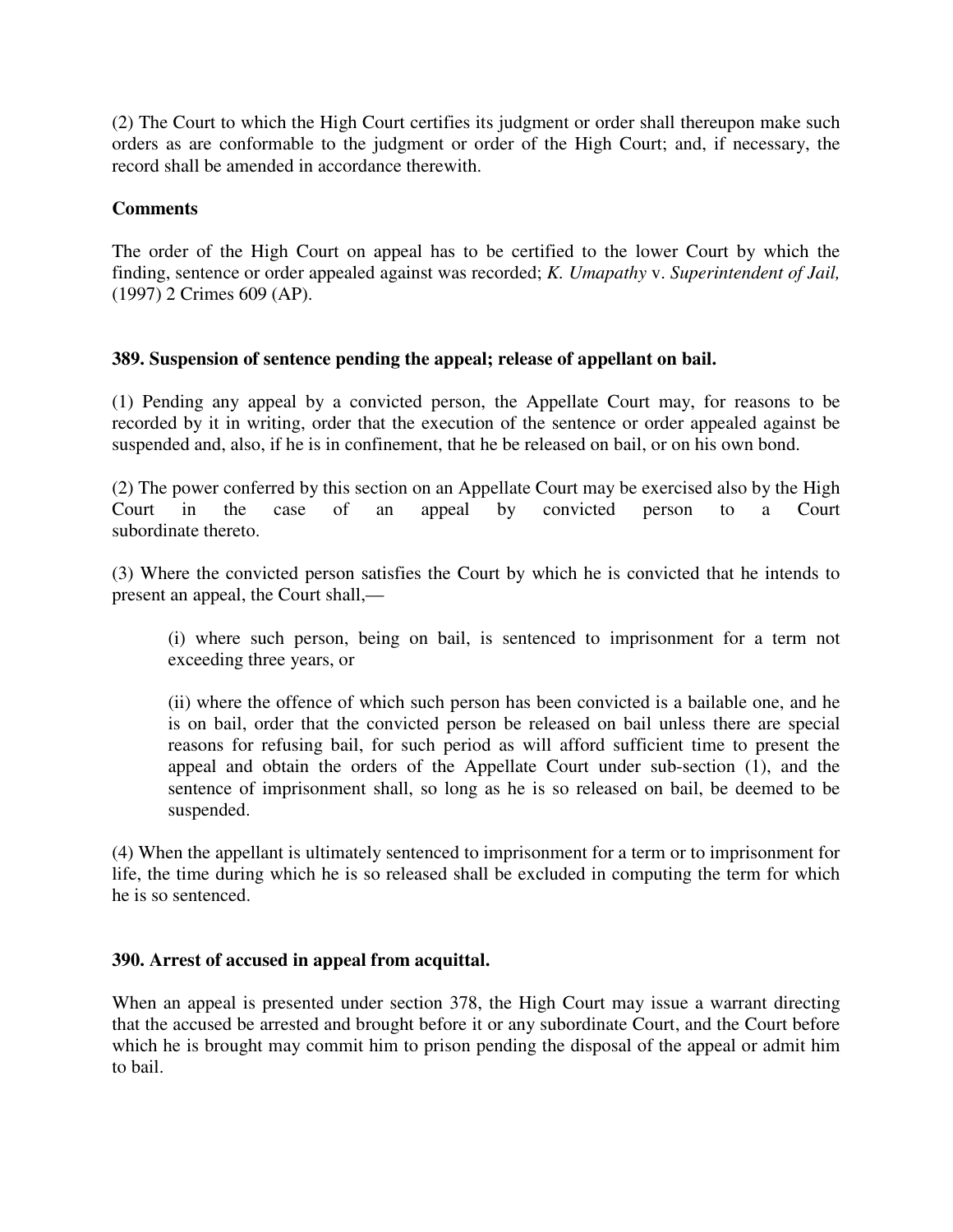#### **391. Appellate Court may take further evidence or direct it to be taken.**

(1) In dealing with any appeal under this Chapter, the Appellate Court, if it thinks additional evidence to be necessary, shall record its reasons and may either take such evidence itself, or direct it to be taken by a Magistrate, or when the Appellate Court is a High Court, by a Court of Session or a Magistrate.

(2) When the additional evidence is taken by the Court of Session or the Magistrate, it or he shall certify such evidence to the Appellate Court, and such Court shall thereupon proceed to dispose of the appeal.

(3) The accused or his pleader shall have the right to be present when the additional evidence is taken.

(4) The taking of evidence under this section shall be subject to the provisions of Chapter XXIII, as if it were an inquiry.

#### **392. Procedure where Judges of Court of appeal are equally divided.**

When an appeal under this Chapter is heard by a High Court before a Bench of Judges and they are divided in opinion, the appeal, with their opinions, shall be laid before another Judge of that Court, and that Judge, after such hearing as he thinks fit, shall deliver his opinion, and the judgment or order shall follow that opinion:

Provided that if one of the Judges constituting the Bench, or, where the appeal is laid before another Judge under this section, that Judge, so requires, the appeal shall be re-heard and decided by a larger Bench of Judges.

#### **393. Finality of judgments and orders on appeal.**

Judgments and orders passed by an Appellate Court upon an appeal shall be final, except in the case provided for in section 377, section 378, sub-section (4) of section 384 or Chapter XXX:

Provided that notwithstanding the final disposal of an appeal against conviction in any case, the Appellate Court may hear and dispose of, on the merits.

(a) an appeal against acquittal under section 378, arising out of the same case, or

(b) an appeal for the enhancement of sentence under section 377, arising out of the same case.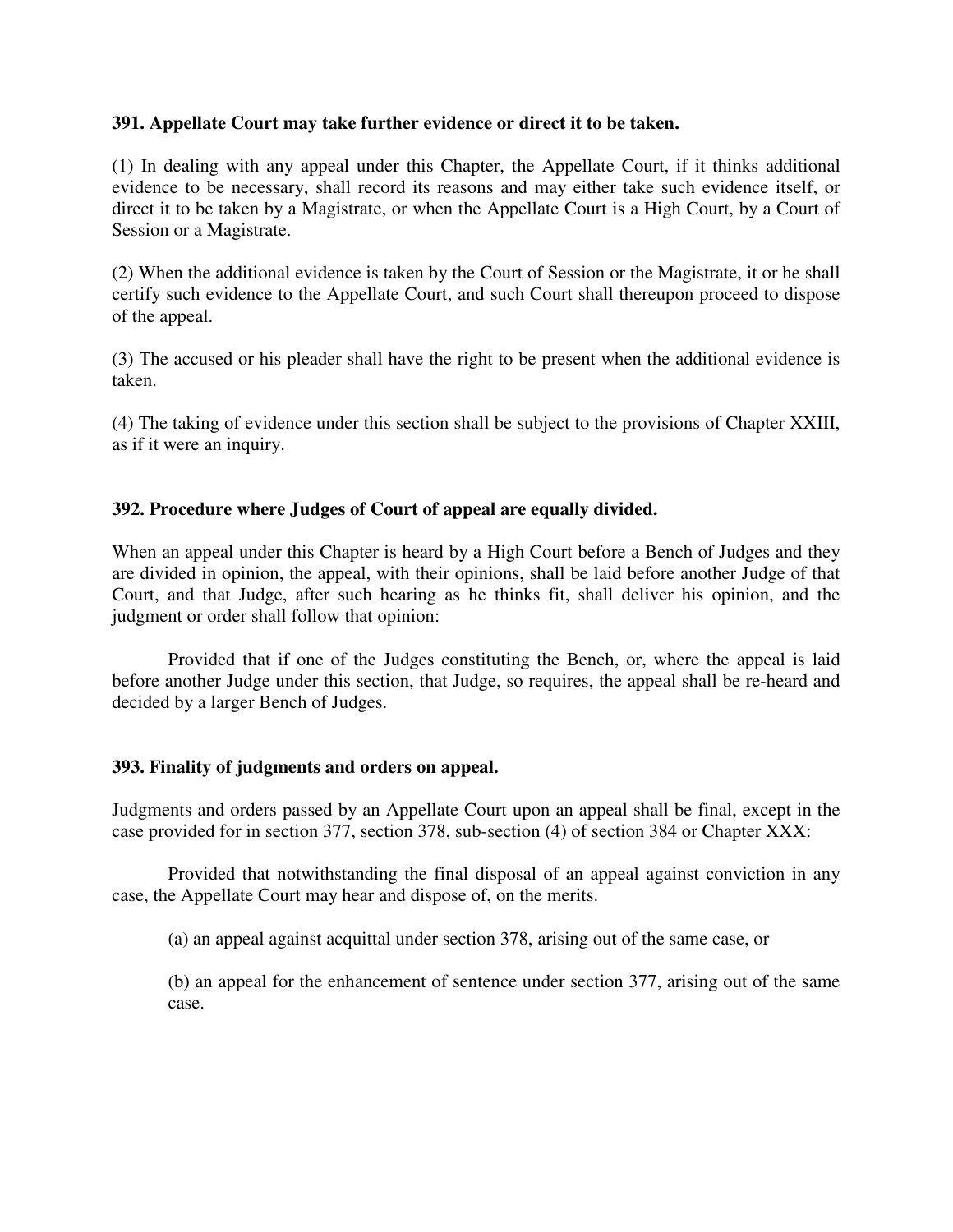#### **394. Abatement of appeals.**

(1) Every appeal under section 377 or section 378 shall finally abate on the death of the accused.

(2) Every other appeal under this Chapter (except an appeal from a sentence of fine) shall finally abate on the death of the appellant:

Provided that where the appeal is against a conviction and sentence of death or of imprisonment, and the appellant dies during the pendency of the appeal, any of his near relatives may, within thirty days of the death of the appellant, apply to the Appellate Court for leave to continue the appeal; and if leave is granted, the appeal shall not abate.

**Explanation.—**In this section, "**near relative**" means a parent, spouse, lineal descendant, brother or sister.

## **CHAPTER XXX - REFERENCE AND REVISION**

### **395. Reference to High Court.**

(1) Where any Court is satisfied that a case pending before it involves a question as to the validity of any Act, Ordinance or Regulation or of any provision contained in an Act, Ordinance or Regulation, the determination of which is necessary for the disposal of the case, and is of opinion that such Act, Ordinance, Regulation or provision is invalid or inoperative, but has not been so declared by the High Court to which that Court is subordinate or by the Supreme Court, the Court shall state a case setting out its opinion and the reasons therefor, and refer the same for the decision of the High Court.

**Explanation.—**In this section, "Regulation" means any Regulation as defined in the General Clauses Act, 1897 (10 of 1897), or in the General Clauses Act of a State.

(2) A Court of Session or a Metropolitan Magistrate may, if it or he thinks fit in any case pending before it or him to which the provisions of sub-section (1) do not apply, refer for the decision of the High Court any question of law arising in the hearing of such case.

(3) Any Court making a reference to the High Court under sub-section (1) or sub-section (2) may, pending the decision of the High Court thereon, either commit the accused to jail or release him on bail to appear when called upon.

#### **396. Disposal of case according to decision of High Court.**

(1) When a question has been so referred, the High Court shall pass such order thereon as it thinks fit, and shall cause a copy of such order to be sent to the Court by which the reference was made, which shall dispose of the case conformably to the said order.

(2) The High Court may direct by whom the costs of such reference shall be paid.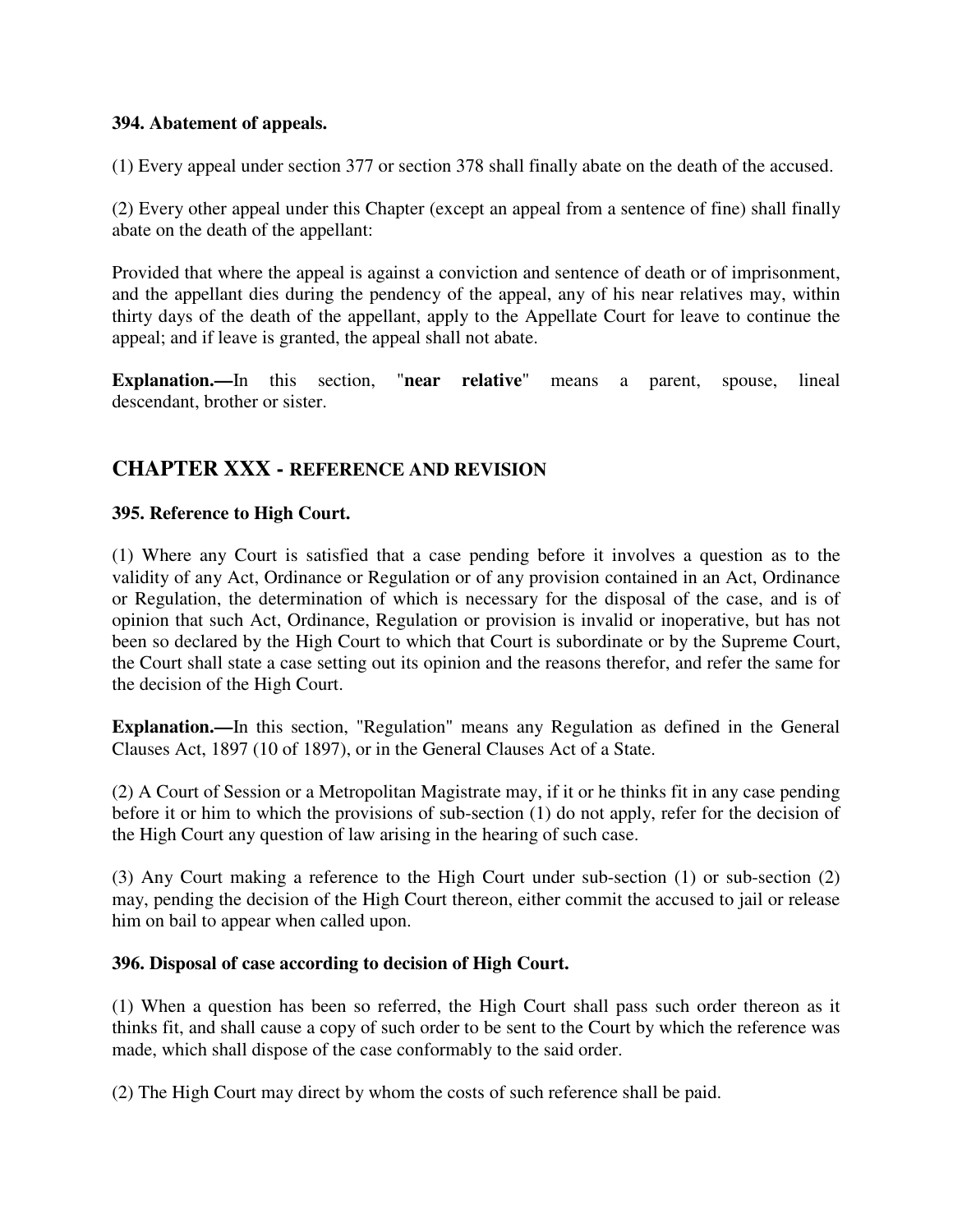#### **397. Calling for records to exercise powers of revision.**—

(1) The High Court or any Sessions Judge may call for and examine the record of any proceeding before any inferior Criminal Court situate within its or his local jurisdiction for the purpose of satisfying itself or himself as to the correctness, legality or propriety of any finding. Sentence or order, recorded or passed, and as to the regularity of any proceedings of such inferior Court, and may, when calling for such record, direct that the execution of any sentence or order be suspended, and if the accused is in confinement, that he be released on bail or on his own bond pending the examination of the record.

**Explanation.—**All Magistrates, whether Executive or Judicial, and whether exercising original or appellate jurisdiction, shall be deemed to be inferior to the Sessions Judge for the purposes of this sub-section and of section 398.

(2) The powers of revision conferred by sub-section (1) shall not be exercised in relation to any interlocutory order passed in any appeal, inquiry, trial or other proceeding.

(3) If an application under this section has been made by any person either to the High Court or to the Sessions Judge, no further application by the same person shall be entertained by the other of them.

#### **Comments**

(i) When any revision in High Court is dismissed on the ground of limitation High Court can exercise power of revision *suo moto* under section 397; *Municipal Corporation of Delhi* v. *Girdhari Lal Sapru,* AIR 1981 SC 1169: (1981) Cr LJ 632: (1981) 2 SCC 758: (1981) SCC (Cr) 598.

(ii) Where both Sessions Judge and High Court having concurrent powers, second revision would not be competent under section 397 (3); *Asghar Khan* v. *State of Uttar Pradesh,* AIR 1981 SC 1697: (1981) Cr LR SC 481.

#### **398. Power to order inquiry.**

On examining any record under section 397 or otherwise, the High Court or the Sessions Judge may direct the Chief Judicial Magistrate by himself or by any of the Magistrates subordinate to him to make, and the Chief Judicial Magistrate may himself make or direct any subordinate Magistrate to make, further inquiry into any complaint which has been dismissed under section 203 of sub-section (4) of section 204 or into the case of any person accused of an offence who has been discharged:

Provided that no Court shall make any direction under this section for inquiry into the case of any person who has been discharged unless such person has had an opportunity of showing cause why such direction should not be made.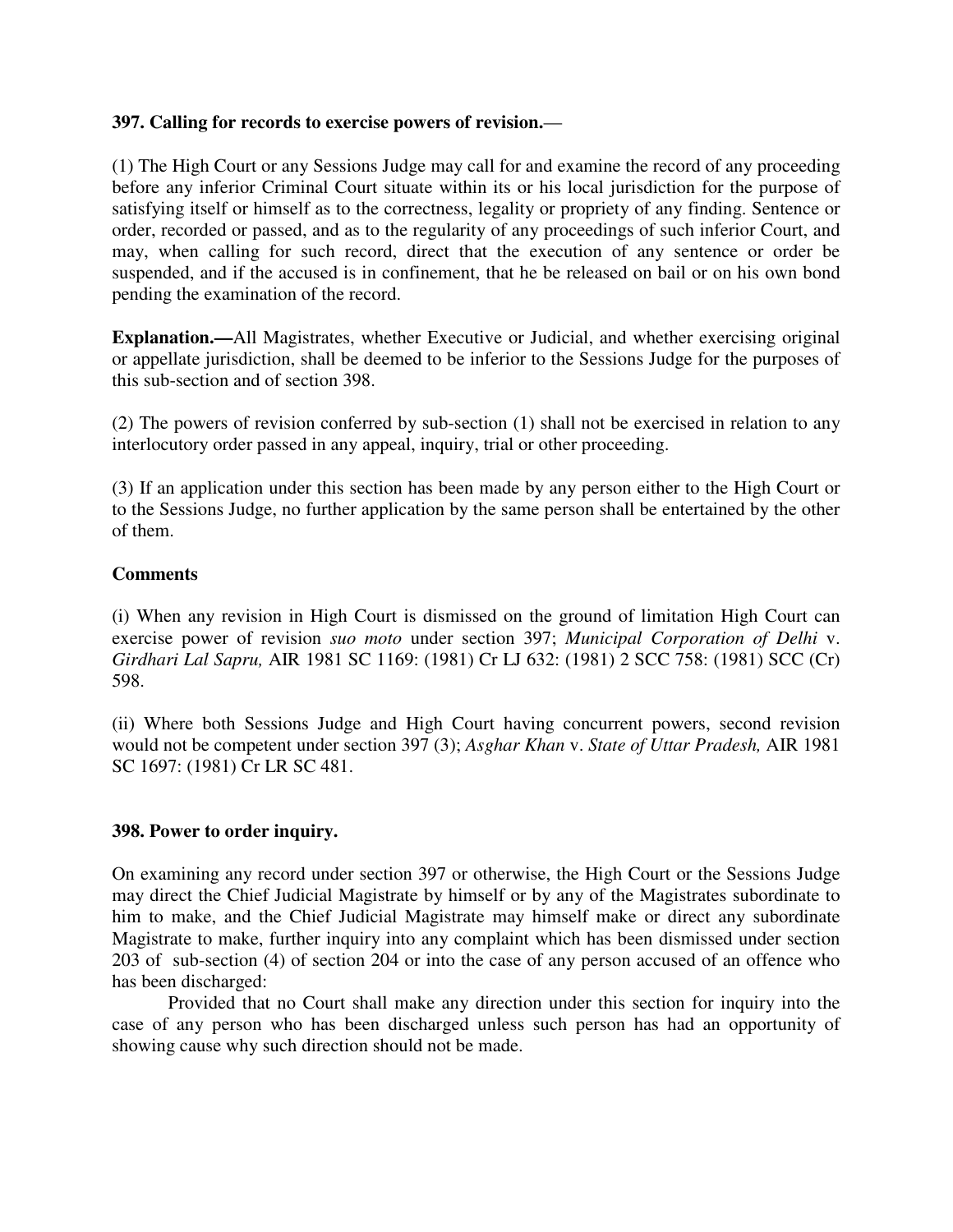### **Comments**

It is well settled that the only order that can be made by the revising Court under section 398 is for further enquiry; *Harun Khan* v. *Mahesh Chand*, (1997) 2 Crimes 301 (MP).

### **399. Sessions Judge's powers of revision.**

(1) In the case of any proceeding the record of which has been called for by himself the Sessions Judge may exercise all or any of the powers which may be exercised by the High Court under sub-section (1) of section 401.

(2) Where any proceeding by way of revision is commenced before a Sessions Judge under subsection (1), the provisions of sub-sections (2), (3), (4) and (5) of section 401 shall, so far as may be, apply to such proceeding and references in the said subsections to the High Court shall be construed as references to the Sessions Judge.

(3) Where any application for revision is made by or on behalf of any person before the Sessions Judge, the decision of the Sessions Judge thereon in relation to such person shall be final and no further proceeding by way of revision at the instance of such person shall be entertained by the High Court or any other Court.

### **Comments**

It is settled law that no order to the prejudice of an accused or any other person can be made unless the said accused or the said person has been given an opportunity of being heard; *mohd. Afzal* v*. Noor Nisha Begum,* (1997) 2 Crimes 493 (Del).

#### **400. Power of Additional Sessions Judge.**

An Additional Sessions Judge shall have and may exercise all the powers of a Sessions Judge under this Chapter in respect of any case which may be transferred to him by or under any general or special order of the Sessions Judge.

#### **401. High Court's powers of revision.**

(1) In the case of any proceeding the record of which has been called for by itself or which otherwise comes to its knowledge, the High Court may, in its discretion, exercise any of the powers conferred on a Court of Appeal by sections 386, 389, 390 and 391 or on a Court of Session by section 307 and, when the Judges composing the Court of revision are equally divided in opinion, the case shall be disposed of in the manner provided by section 392.

(2) No order under this section shall be made to the prejudice of the accused or other person unless he has had an opportunity of being heard either personally or by pleader in his own defence.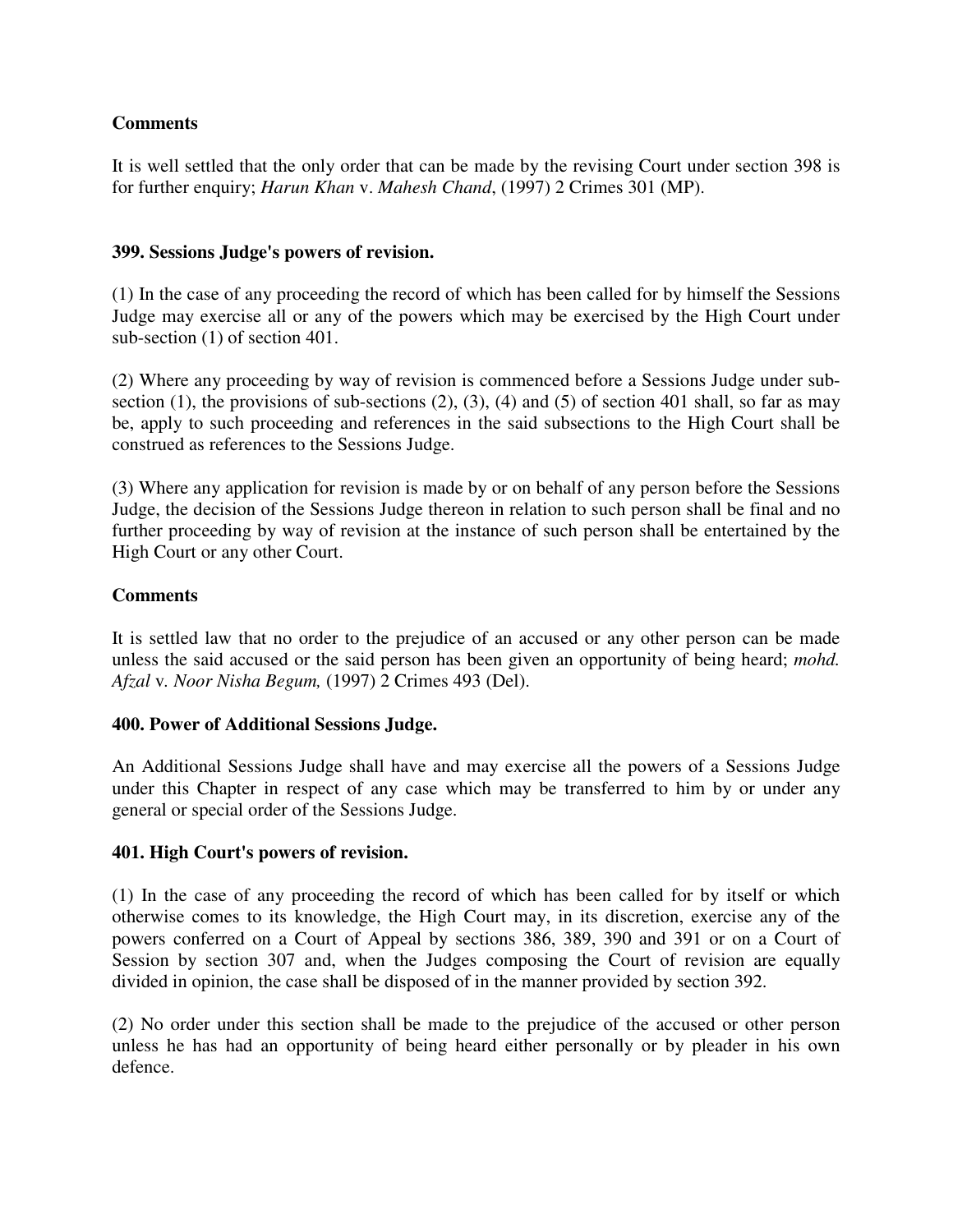(3) Nothing in this section shall be deemed to authorise a High Court to convert a finding of acquittal into one of conviction.

(4) Where under this Code an appeal lies and no appeal is brought, no proceeding by way of revision shall be entertained at the instance of the party who could have appealed.

(5) Where under this Code an appeal lies but an application for revision has been made to the High Court by any person and the High Court is satisfied that such application was made under the erroneous belief that no appeal lies thereto and that it is necessary in the interests of justice so to do, the High Court may treat the application for revision as a petition of appeal and deal with the same accordingly.

### **Comments**

(i) When High Court adjourned all cases of a particular Advocate for some period it was wrong on part of High Court to pass *ex parte* order in revision application in which that particular Advocate was appearing; *Chandraeshwar Nath Jain* v. *State of Uttar Pradesh,* AIR 1981 SC 2009: (1981) Cr LJ 1690: (1981) SCC (Cr) 609.

(ii) High Court was not justified in interfering with current findings of fact and acquitting accused in offence of criminal breach of trust; *State of Karnataka* v. *Maygowda,* AIr 1982 SC 1171: (1982) Cr LJ 1397: (1981) 4 SCC 429: (1981) SCC (Cr) 849: (1982) Cr LR (SC) 39.

(iii) When accused acquitted without considering material evidence with inconsistent and faulty reasonings and probative value of FIR also ignored, High Court was justified in directing retrial; *Ayodhya Dube* v. *Ram Sumer Singh*, AIR 1981 SC 1415: (1981) Cr LJ 1016: (1981) Cr LR (SC) 430.

(iv) When complaint makes out *prima facie* case in proceeding instituted against partnership firm along with its partners and its managing partner dies, High Court should not quash proceeding; *Drugs Inspector* v. *B.K.A. Krishnaiah,* AIR 1981 SC 1164: (1981) Cr LJ 627: (1981) 2 SCC 454: (1981) SCC (Cr) 487: (1981) Cr LR (SC) 196.

(v) In absence of any statutory provision High Court cannot award sentence below the prescribed minimum under any special circumstances; *State of Andhra Pradesh* v. *R. Ranga Damappa*, AIR 1982 SC 1492.

(vi) The revisional jurisdiction when involved by a private complainant against an order of acquittal ought not to be exercised lightly and that it could be exercised only in exceptional case where the interests of public justice require interference for the correction of a manifest illegality or the prevention of a gross miscarriage of justice; *Kaptan Singh* v. *State of Madhya Pradesh*, (1997) 4 Supreme 211.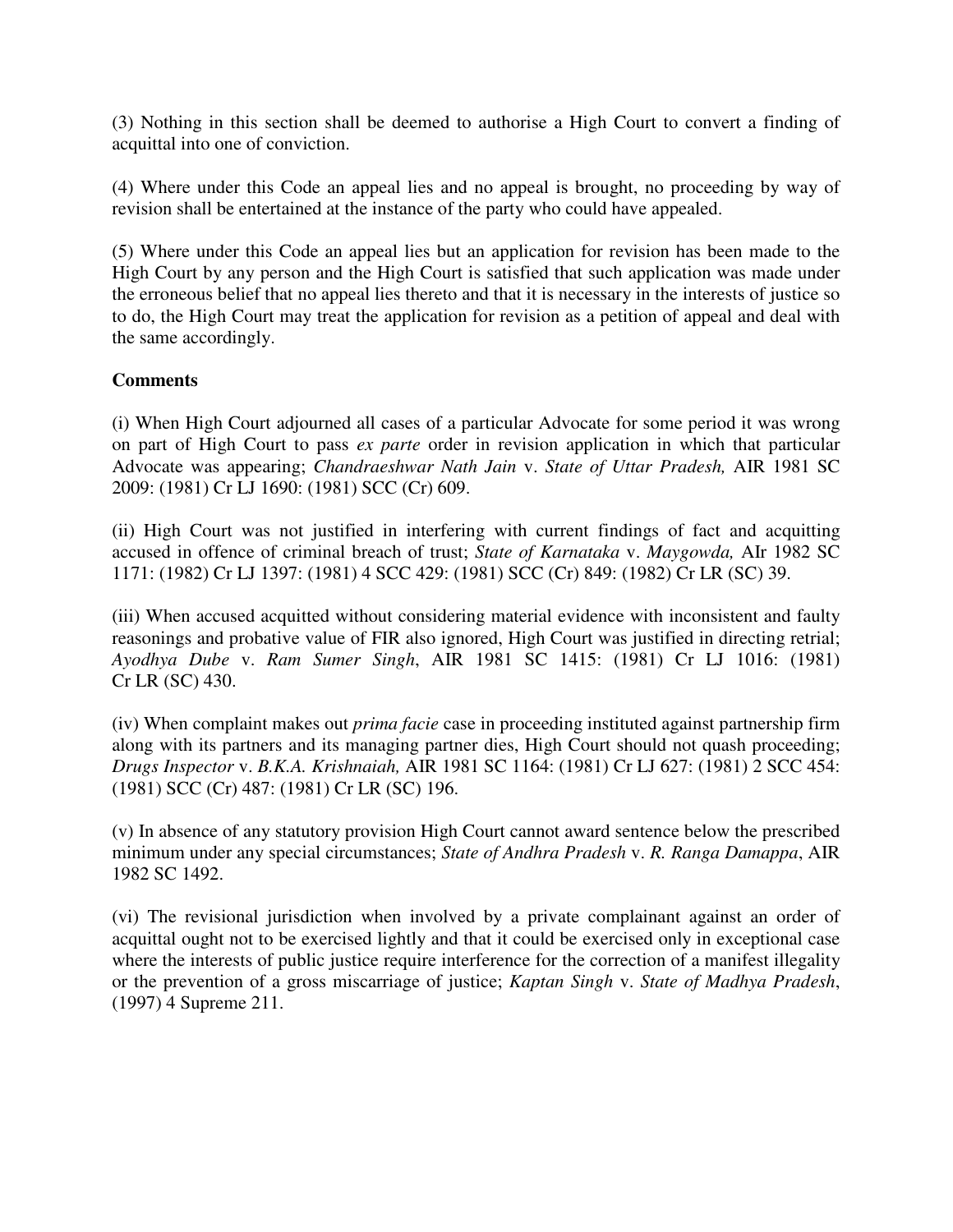#### **402. Power of High Court to withdraw or transfer revision cases.**

(1) Whenever one or more persons convicted at the same trial makes or make application to a High Court for revision and any other person convicted at the same trial makes an application to the Sessions Judge for revision, the High Court shall decide, having regard to the general convenience of the parties and the importance of the question involved. Which of the two Courts should finally dispose of the applications for revision and when the High Court decides that all the application for revision should be disposed of by itself, the High Court shall direct that the applications for revision pending before the Sessions Judge be transferred to itself and where the High Court decides that it is not necessary for it to dispose of the applications for revision, it shall direct that the applications for revision made to it be transferred to the Sessions Judge.

(2) Whenever any application for revision is transferred to the High Court, that Court shall deal with the same as if it were an application duly made before itself.

(3) Whenever any application for revision is transferred to the Sessions Judge, that Judge shall deal with the same as if it were an application duly made before himself.

(4) Where an application for revision is transferred by the High Court to the Sessions Judge, no further application for revision shall lie to the High Court or to the any other Court at the instance of the person or persons whose applications for revision have been disposed of by the Sessions Judge.

#### **403. Option of Court to hear parties.**

Save as otherwise expressly provided by this Code no party has any right to be heard either personally or by pleader before any Court exercising its powers of revision; but the Court may, if it thinks fit, when exercising such powers, hear any party either personally or by pleader.

### **404. Statement by Metropolitan Magistrate of grounds of his decision to be considered by High Court.**

When the record of any trial held by a Metropolitan Magistrate is called for by the High Court or Court of Session under section 397, the Magistrate may submit with the record a statement setting forth the grounds of his decision or order and any facts which he thinks material to the issue; and the Court shall consider such statement before overruling or setting aside the said decision or order.

#### **405. High Court's order to be certified to lower Court.**

When a case is revised under this Chapter by the High Court or a Sessions Judge, it or he shall, in the manner provided by section 388, certify its decision or order to the Court by which the finding sentence or order revised was recorded or passed, and the Court to which the decision or order is so certified shall thereupon make such orders as are conformable to the decision so certified; and, if necessary, the record shall be amended in accordance therewith.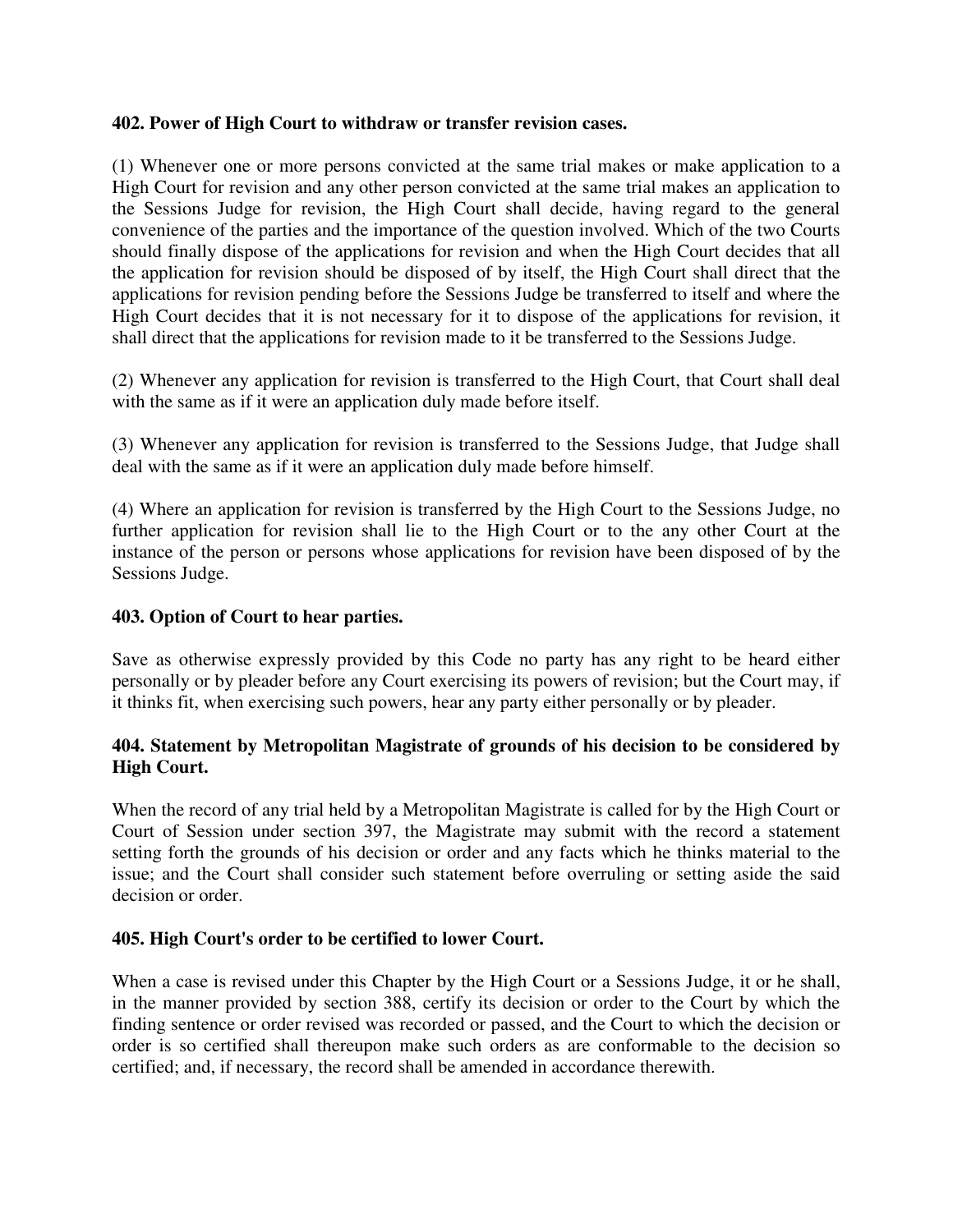# **CHAPTER XXXI - TRANSFER OF CRIMINAL CASES**

### **406. Power of Supreme Court to transfer cases and appeals.**—

(1) Whenever it is made to appear to the Supreme Court that an order under this section is expedient for the ends of justice, it may direct that any particular case or appeal be transferred from one High Court to another High Court or from a Criminal Court subordinate to one High Court to another Criminal Court of equal or superior jurisdiction subordinate to another High Court.

(2) The Supreme Court may act under this section only on the application of the Attorney-General of India or of a partly interested, and every such application shall be made by motion, which shall, except when the applicant is the Attorney-General of India or the Advocate-General of the State, be supported by affidavit or affirmation.

(3) Where any application for the exercise of the powers conferred by this section is dismissed, the Supreme Court may, if it is of opinion that the application was frivolous or vexatious, order the applicant to pay by way of compensation to any person who has opposed the application such sum not exceeding one thousand rupees as it may consider appropriate in the circumstances of the case.

### **Comments**

There is no substance in claim of accused for transfer of case on ground that Sessions Judge was biased as he did not allow accused to sit down during trial; *Autar Singh* v. *state of madhya pradesh,* AIr 1982 SC 1260: (1982) Cr LJ 1740: (1982) 1 SCC 438: (1982) SCC (Cr) 248.

### **407. Power of High Court to transfer cases and appeals.**

(1) Whenever it is made to appear to the High Court—

(a) that a fair and impartial inquiry or trial cannot be had in any Criminal Court subordinate thereto, or

(b) that some question of law of unusual difficulty is likely to arise; or

(c) that an order under this section is required by any provision of this Code, or will tend to the general convenience of the parties or witnesses, or is expedient for the ends of justice, it may order—

(i) that any offence be inquired into or tried by any Court not qualified under sections 177 to 185 (both inclusive), but in other respects competent to inquire into or try such offence;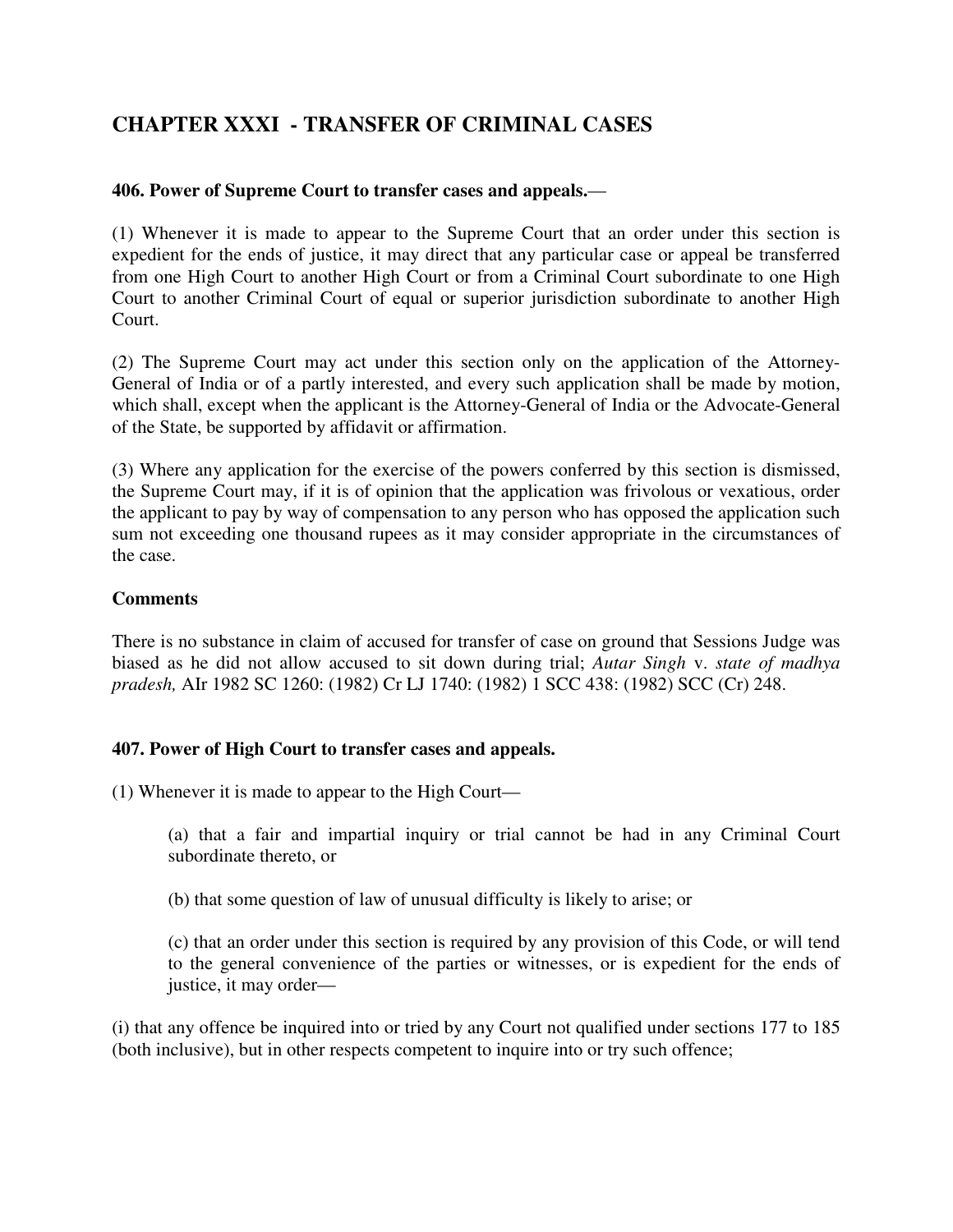(ii) that any particular case, or appeal, or class of cases or appeals, be transferred from a criminal Court subordinate to its authority to any other such Criminal Court of equal or superior jurisdiction;

(ii) that any particular case be committed for trial of to a Court of Session; or

(iv) that any particular case or appeal be transferred to and tried before itself.

(2) The High Court may act either on the report of the lower Court, or on the application of a party interested, or on its own initiative:

Provided that no application shall lie to the High Court for transferring a case from one criminal Court to another criminal Court in the same sessions division, unless an application for such transfer has been made to the Sessions Judge and rejected by him.

(3) Every application for an order under sub-section (1) shall be made by motion, which shall, except when the applicant is the Advocate-General of the State, be supported by affidavit or affirmation.

(4) When such application is made by an accused person, the High Court may direct him to execute a bond, with or without sureties, for the payment of any compensation which the High Court may award under sub-section (7).

(5) Every accused person making such application shall give to the Public Prosecutor notice in writing of the application, together with a copy of the grounds on which it is made; and no order shall be made on the merits of the application unless at least-twenty-four hours have elapsed between the giving of such notice and the hearing of the application.

(6) Where the application is for the transfer of a case of appeal from any subordinate Court, the High Court may, if it is satisfied that it is necessary so to do in the interests of justice, order that, pending the disposal of the application, the proceedings in the subordinate Court shall be stayed, on such terms as the High Court may think fit to impose:

Provided that such stay shall not affect the subordinate Court's power of remand under section 309.

(7) Where an application for an order under sub-section (1) is dismissed, the High Court may, if it is of opinion that the application was frivolous or vexatious, order the applicant to pay by way of compensation to any person who has opposed the application such sum not exceeding one thousand rupees as it may consider proper in the circumstances of the case.

(8) When the High Court orders under sub-section (1) that a case be transferred from any Court for trial before itself, it shall observe in such trial the same procedure which that Court would have observed if the case had not been so transferred.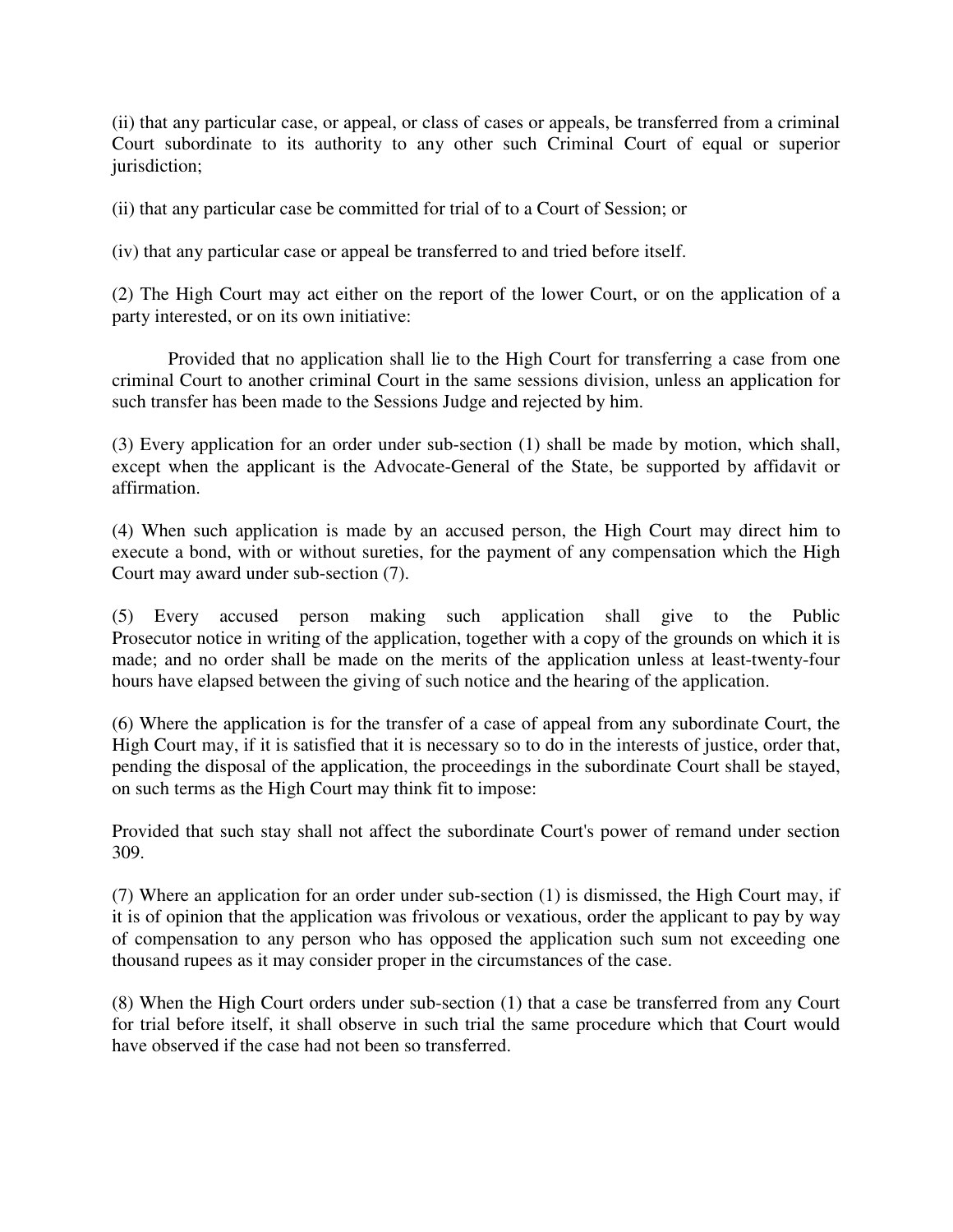(9) Nothing in this section shall be deemed to affect any order of Government under section 197.

### **Comments**

The question of issuing notice for hearing the parties may not arise if the order is passed by the High Court *suo moto* even on the motion of Sessions Judge; *Sohan Singh* v. *State of Rajasthan,*  (1997) 3 Crimes 204 (Raj).

### **408. Power of Sessions Judge to transfer cases and appeals.**

(1) Whenever it is made to appear to a Sessions Judge that an order under this sub-section is expedient for the ends of justice, he may order that any particular case be transferred from one Criminal Court to another Criminal Court in his sessions division.

(2) The Sessions Judge may act either on the report of the lower Court, or on the application of a party interested or on his own initiative.

(3) The provisions of sub-sections  $(3)$ ,  $(4)$ ,  $(5)$ ,  $(6)$ ,  $(7)$  and  $(9)$  of section 407 shall apply in relation to an application to the Sessions Judge for an order under sub-section (1) as they apply in relation to an application to the High Court for an order under sub-section (1) of section 407, except that sub-section (7) of that section shall so apply as if for the words "one thousand" rupees occurring therein, the words "two hundred and fifty rupees" were substituted.

### **409. Withdrawal of cases and appeals by Sessions Judges.**

(1) A Sessions Judge may withdraw any case or appeal from, or recall any case or appeal which he has made over to, any Assistant Sessions Judge or Chief Judicial Magistrate subordinate to him.

(2) At any time before the trial of the case or the hearing of the appeal has commenced before the Additional Sessions Judge, as Sessions Judge may recall any case or appeal which he has made over to any Additional Sessions Judge.

(3) Where a Sessions Judge withdraws or recalls a case or appeal under sub-section (1) or subsection (2) he may either try the case in his own Court or hear the appeal himself, or make it over in accordance with the provisions of this Code to another Court for trial or hearing, as the case may be.

#### **410. Withdrawal of cases by Judicial Magistrates.**

(1) Any Chief Judicial Magistrate may withdraw any case from, or recall any case which he has made over to, any Magistrate subordinate to him, and may inquire into or try such case himself, or refer it for inquiry or trial to any other such Magistrate competent to inquire into or try the same.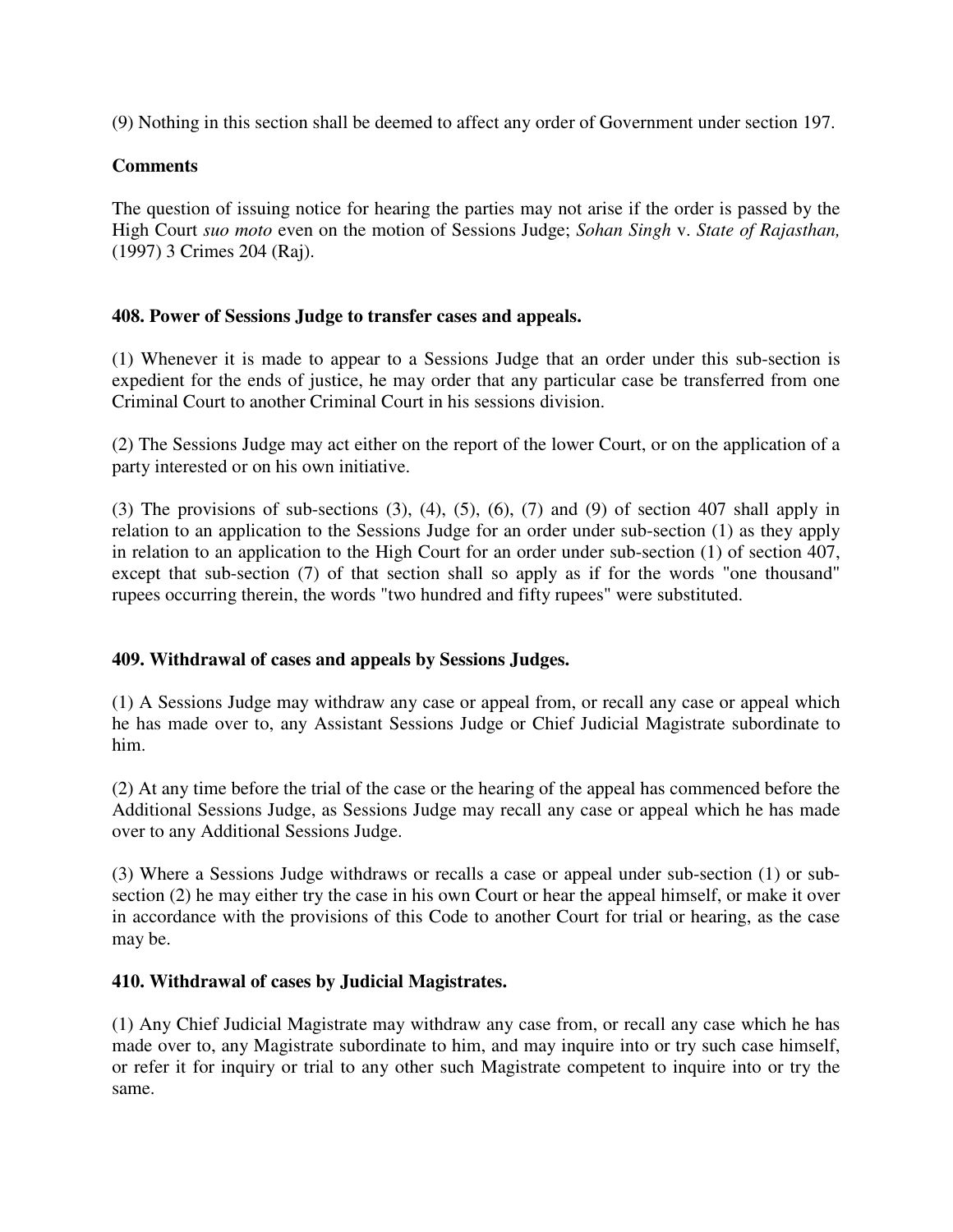(2) Any Judicial Magistrate may recall any case made over by him under sub-section (2) of section 192 to any other Magistrate and may require into or try such cases himself.

### **411. Making over or withdrawal of cases by Executive Magistrates.**

Any District Magistrate or Sub-divisional Magistrate may-

(a) make over, for disposal, any proceeding which has been started before him, to any Magistrate subordinate to him;

(b) withdraw any case from, or recall any case which he has made over to, any Magistrate subordinate to him, and dispose of such proceeding himself or refer it for disposal to any other Magistrate.

#### **412. Reasons to be recorded.**

A Sessions Judge or Magistrate making an order under section 408, section 409, section 410 or section 411 shall record his reasons for making it.

# **CHAPTER XXXII - EXECUTION, SUSPENSION, REMISSION AND COMMUTATION OF SENTENCES**

#### **A—Death sentences**

#### **413. Execution of order passed under section 368.**

When in a case submitted to the High Court for the confirmation of a sentence of death, the Court of Session receives the order of confirmation or other order of the High Court thereon, it shall cause such order to be carried into effect by issuing a warrant or taking such other steps as may be necessary.

#### **Comments**

No fixed period of delay could be held to make the death sentence inexecutable; *Triveniben (Smt.)* v. *State of Gujarat,* (1989) Cr LJ 870: AIR 1989 SC 142.

#### **414. Execution of sentence of death passed by High Court.**

When a sentence of death is passed by the High Court in appeal or in revision, the Court of Session shall, on receiving the order of the High Court, cause the sentence to be carried into effect by issuing a warrant.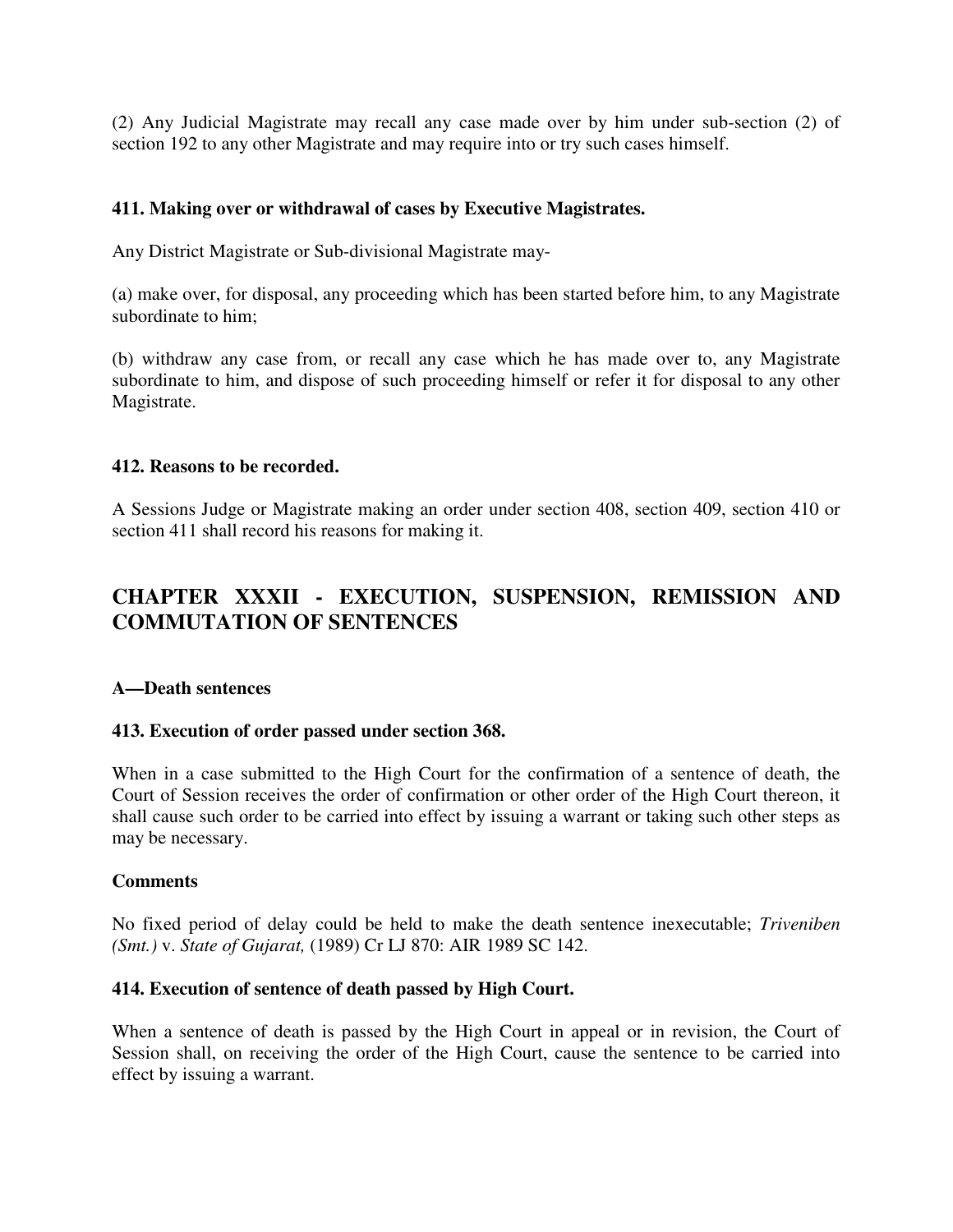#### **415. Postponement of execution of sentence of death in case of appeal to Supreme Court.**

(1) Where a person is sentenced to death by the High Court and an appeal from its judgment lies to the Supreme Court under sub-clause (a) or sub-clause (b) of clause (1) of Article 134 of the Constitution, the High Court shall order the execution of the sentence to be postponed until the period allowed for preferring such appeal has expired, or if an appeal is preferred within that period, until such appeal is disposed of.

(2) Where a sentence of death is passed or confirmed by the High Court, and the person sentenced makes an application to the High Court for the grant of a certificate under Article 132 or under sub-clause (c) of clause (1) of Article 134 of the Constitution, the High Court shall order the execution of the sentence to be postponed until such application is disposed of by the High Court, or if a certificate is granted on such application until the period allowed for preferring an appeal to the Supreme Court on such certificate has expired.

(3) Where a sentence of death is passed or confirmed by the High Court, and the High Court is satisfied that the person sentenced intends to present a petition to the Supreme Court for the grant of special leave to appeal under Article 136 of the Constitution, the High Court shall order the execution of the sentence to be postponed for such period as it considers sufficient to enable him to present such petition.

### **416. Postponement of capital sentence on pregnant woman.**

If a woman sentenced to death is found to be pregnant, the High Court shall order the execution of the sentence to be postponed, and may, if it thinks fit, commute the sentence to imprisonment for life.

### **B—Imprisonment**

#### **417. Power to appoint place of imprisonment.**

(1) Except when otherwise provided by any law for the time being in force, the State Government may direct in what place any person liable to be imprisoned or committed to custody under this Code shall be confined.

(2) If any person liable to be imprisoned or committed to custody under this Code is in confinement in a civil jail the Court of Magistrate ordering the imprisonment or committal may direct that the person be removed to a criminal jail.

(3) When a person is removed to a criminal jail under sub-section (2), he shall, on being released therefrom, be sent back to the civil jail, unless either—

(a) three years have elapsed since he was removed to the criminal jail, in which case he shall be deemed to have been released from the civil jail under section 58 of the Code of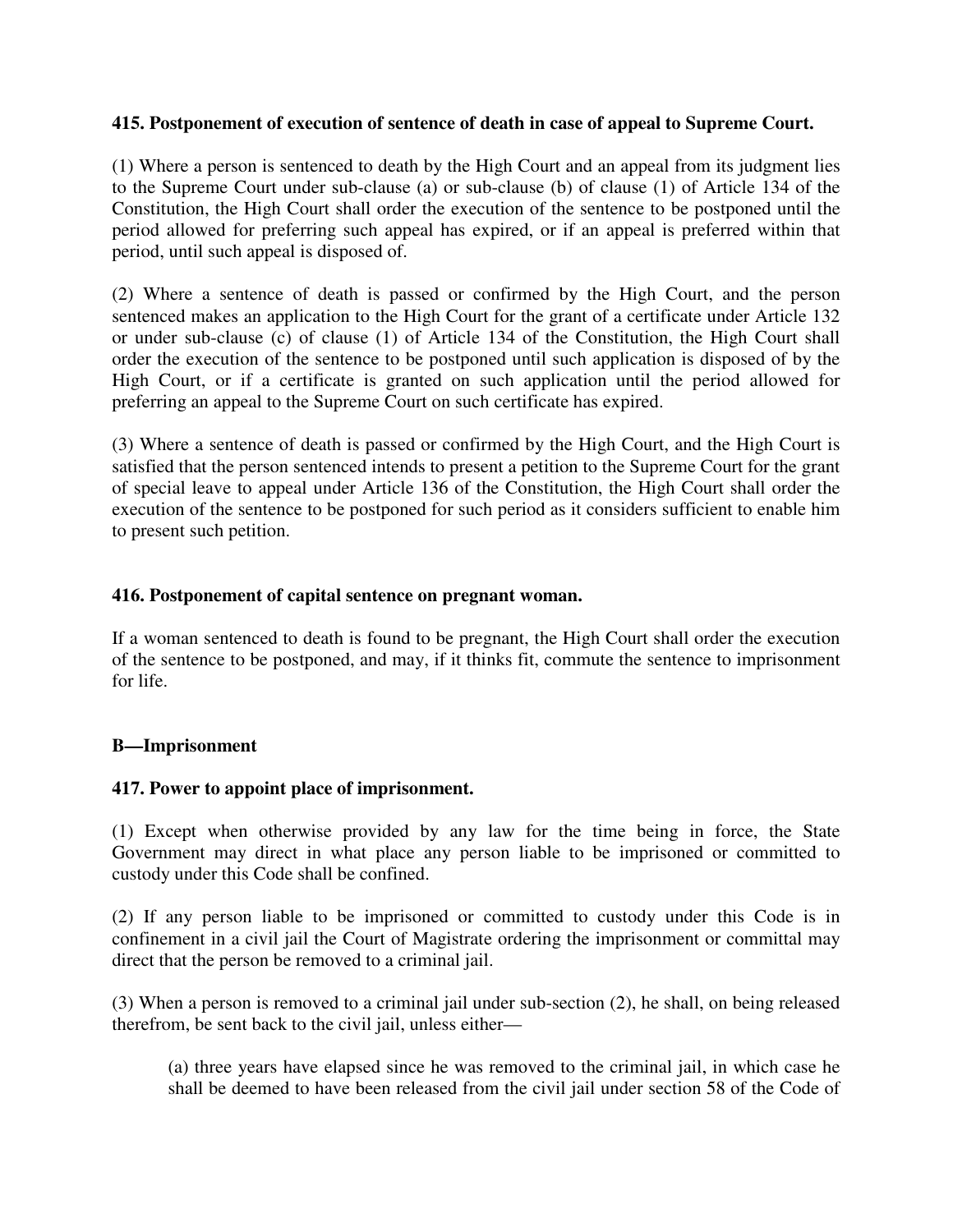Civil Procedure, 1908 (5 of 1908) or section 23 of the Provincial Insolvency Act, 1920 (5 of 1920), as the case may be; or

(b) the Court which ordered his imprisonment in the civil jail has certified to the officer in charge of the criminal jail that he is entitled to be released under section 58 of the Code of Civil Procedure, 1908 (5 of 1908) or under section 23 of the Provincial Insolvency Act, 1920 (5 of 1920), as the case may be.

#### **418. Execution of sentence of imprisonment.**

(1) Where the accused is sentenced to imprisonment for life or to imprisonment for a term in cases other than those provided for by section 413, the Court passing the sentence shall forthwith forward a warrant to the jail or other place in which he is, or is to be, confined, and, unless the accused is already confined in such jail or other place, shall forward him to such jail or other place, with the warrant:

Provided that where the accused is sentenced to imprisonment till the rising of the Court, it shall not be necessary to prepare or forward a warrant to a jail and the accused may be confined in such place as the Court may direct.

(2) Where the accused is not present in Court when he is sentenced to such imprisonment as is mentioned in sub-section (1), the Court shall issue a warrant for his arrest for the purpose of forwarding him to the jail or other place in which he is to be confined; and in such case, the sentence shall commence on the date of his arrest.

#### **419. Direction of warrant for execution.**

Every warrant for the execution of a sentence of imprisonment shall be directed to the officer in charge of the jail or other place in which the prisoner is, or is to be, confined.

#### **420. Warrant with whom to be lodged.**

When the prisoner is to be confined in a jail, the warrant shall be lodged with the jailor.

### **C —Levy of fine**

#### **421. Warrant for levy of fine.**

(1) When an offender has been sentenced to pay a fine the Court passing the sentence may take action for the recovery of the fine in either or both of the following ways, that is to say, it may—

(a) issue a warrant for the levy of the amount by attachment and sale of any moveable property belonging to the offender;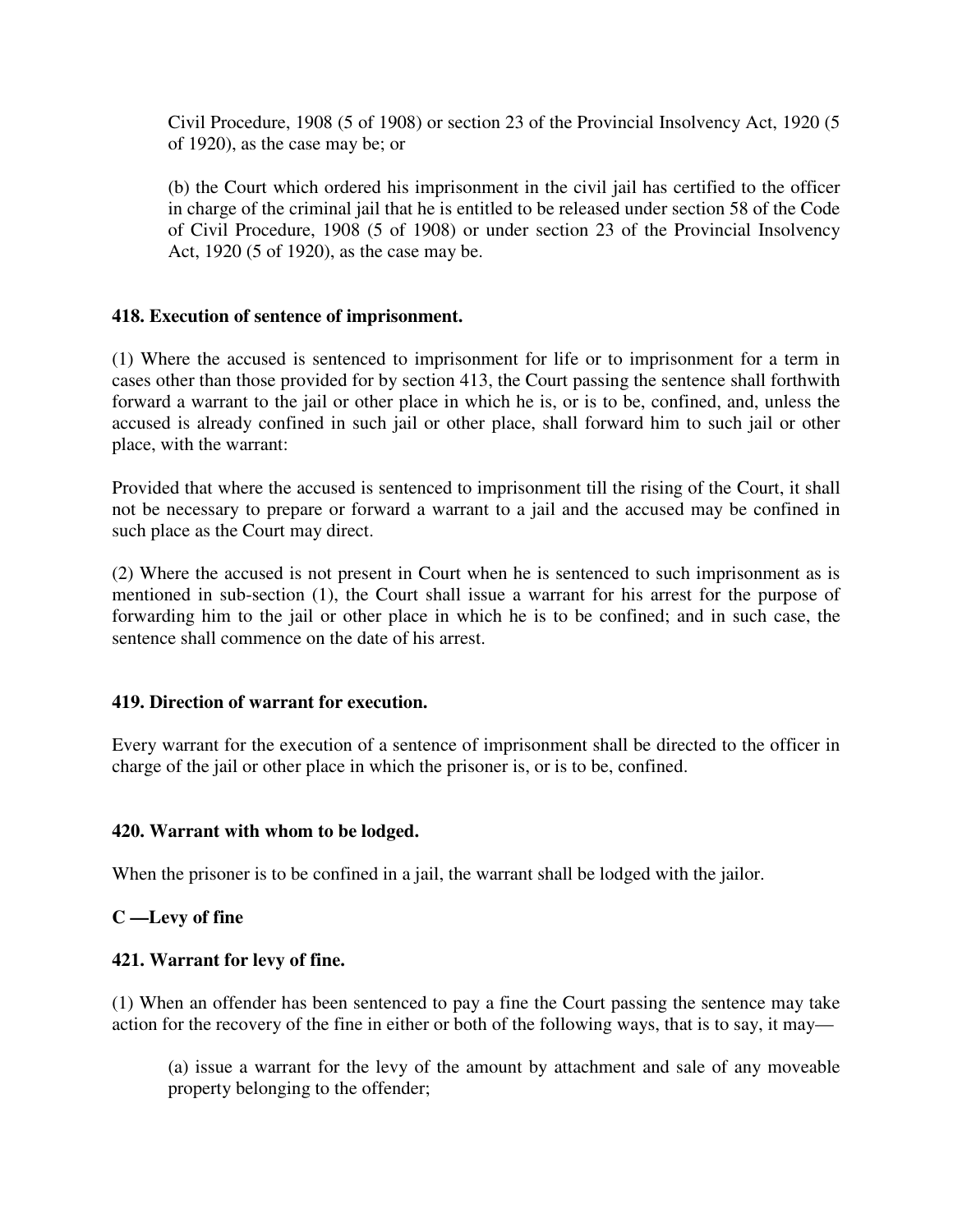(b) issue a warrant to the collector of the district, authorising him to realise the amount as arrears of land revenue from the movable or immovable property, or both of the defaulter:

Provided that, if the sentence directs that in default of payment of the fine, the offender shall be imprisoned, and if such offender has undergone the whole of such imprisonment in default, no Court shall issue such warrant unless, for special reasons to be recorded in writing, it considers it necessary so to do, or unless it has made an order for the payment of expenses or compensation out of the fine under section 357.

(2) The State Government may make rules regulating the manner in which warrants under clause (a) of sub-section (1) are to be executed, and for the summary determination of any claims made by any person other than the offender in respect of any property attached in execution of such warrant.

(3) Where the Court issues a warrant to the Collector under clause (b) of sub-section (1), the Collector shall realise the amount in accordance with the law relating to recovery of arrears of land revenue, as if such warrant were a certificate issued under such law:

Provided that no such warrant shall be executed by the arrest or detention in prison of the offender.

### **Comments**

Clause (a) of sub-section (1) of section 421 provides for issue of levy warrant by attachment and sale of movable property whereas clause (b) thereof provides for issue of warrant directing the Collector of District to realise the amount as arrears of land revenue; *M. Nagendrappa* v. *Commercial Tax Officer*, (1997) 2 Crimes 442 (Kant).

#### **422. Effect of such warrant.**

A warrant issued under clause (a) of sub-section (1) of section 421 by any Court may be executed within the local jurisdiction of such Court, and it shall authorise the attachment and sale of any such property outside such jurisdiction, when it is endorsed by the District Magistrate within whose local jurisdiction such property is found.

### **423. Warrant for levy of fine issued by a Court in any territory to which this Code does not extend.**

Notwithstanding anything contained in this Code or in any other law for the time being in force, when an offender has been sentenced to pay a fine by a criminal Court in any territory to which this Code does not extend and the Court passing the sentence issues a warrant to the Collector of a district in the territories to which this Code extends, authorising him to realise the amount as if it were an arrear of land revenue, such warrant shall be deemed to be a warrant issued under clause (b) of sub-section (1) of section 421 by a Court in the territories to which this Code extends, and the provisions of sub-section (3) of the said section as to the execution of such warrant shall apply accordingly.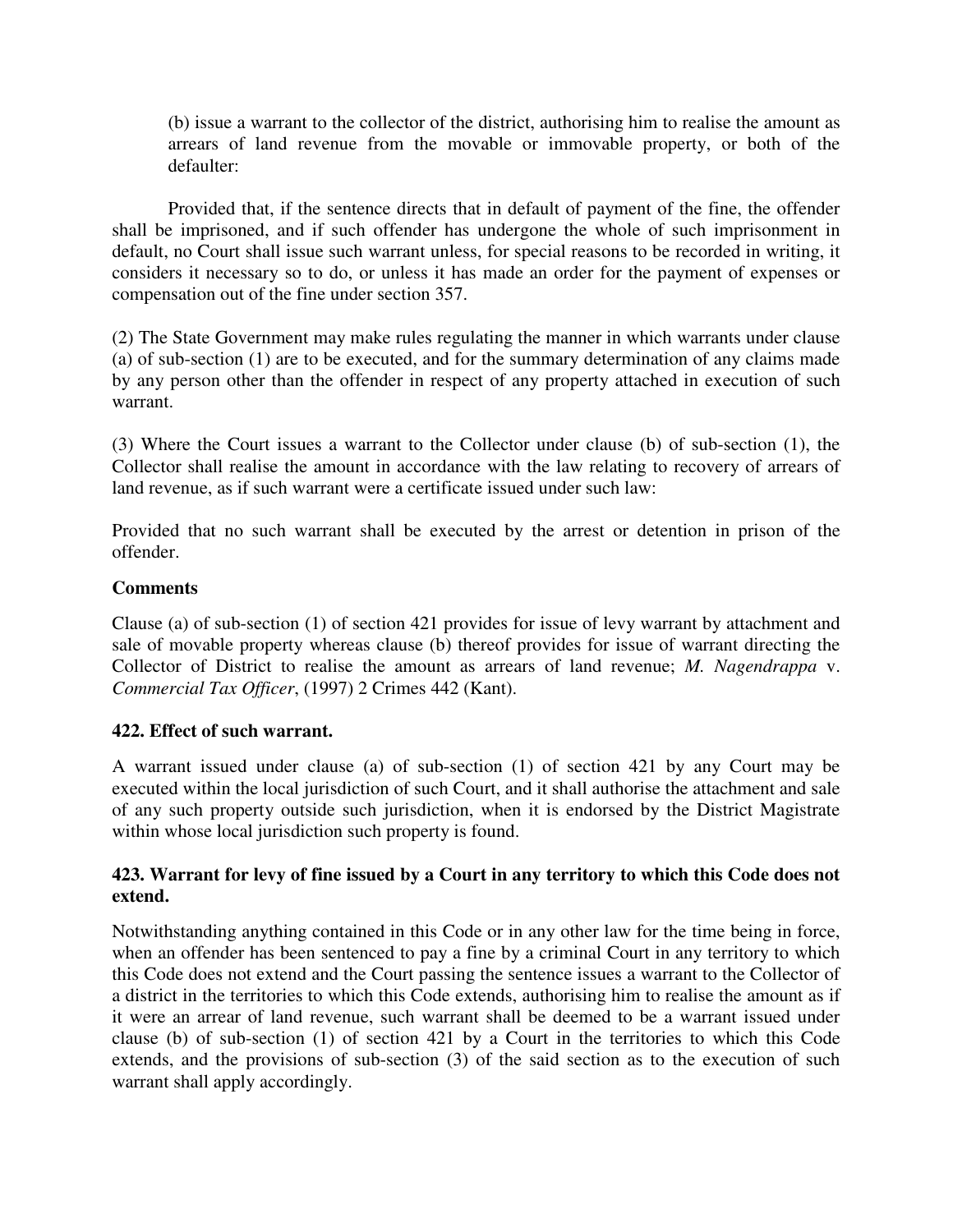#### **424. Suspension of execution of sentence of imprisonment.**

(1) When an offender has been sentenced to fine only and to imprisonment in default of payment of the fine and the fine is not paid forthwith, the Court may—

(a) order that the fine shall be payable either in fully on or before a date not more than thirty days from the date of the order, or in two or three installments, of which the first shall be payable on or before a date not more than thirty days from the date of the order and the other or others at an interval or at intervals, as the case may be, of not more than thirty days;

(b) suspend the execution of the sentence of imprisonment and release the offender, on the execution by the offender of a bond, with or without sureties, as the Court thinks fit, conditioned for his appearance before the Court on the date or dates on or before which payment of the fine or the installment thereof, as the case may be, is to be made; and if the amount of the fine or of any installment, as the case may be, is not realised on or before the latest date on which it is payable under the order, the Court may direct the sentence of imprisonment to be carried into execution at once.

(2) The provisions of sub-section (1) shall be applicable also in any case in which an order for the payment of money has been made on non-recovery of which imprisonment may be awarded and the money is not paid forthwith; and, if the person against whom the order has been made, on being required to enter into a bond such as is referred to in that sub-section, fails to do so, the Court may at once pass sentence of imprisonment.

### **D —General provisions regarding execution**

### **425. Who may issue warrant.**

Every warrant for the execution of a sentence may be issued either by the Judge or Magistrate who passed the sentence, or by his successor-in-officer.

### **426. Sentence on escaped convict when to take effect -**

(1) When a sentence of death, imprisonment for life or fine is passed under this Code on an escaped convict, such sentence shall, subject to the provisions hereinbefore contained, take effect immediately.

(2) When a sentence of imprisonment for a term is passed under this Code on an escaped convict,—

(a) if such sentence is severer in kind than the sentence which such convict was undergoing when he escaped, the new sentence shall take effect immediately;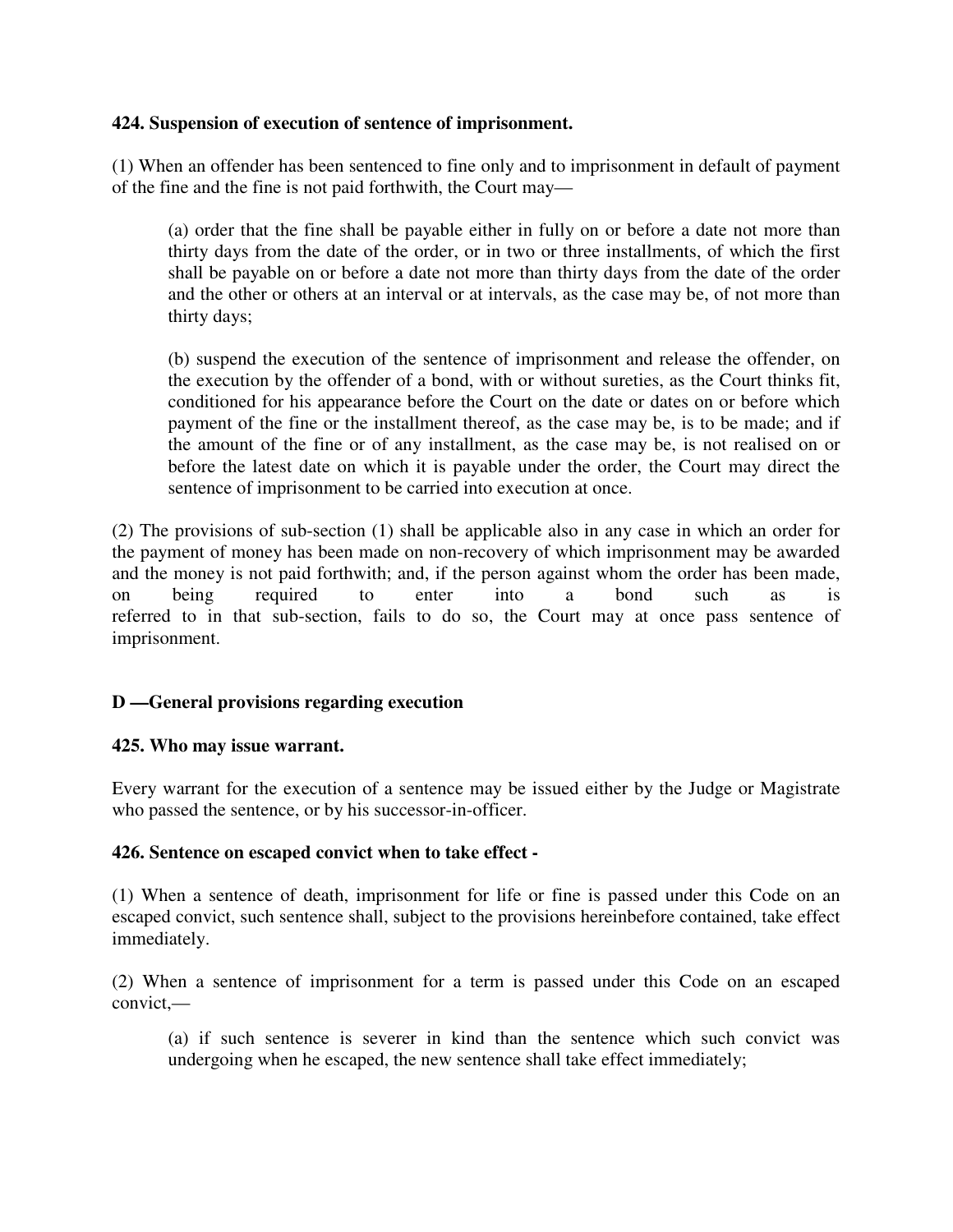(b) if such sentence is not severer in kind than the sentence which such convict was undergoing when he escaped, the new sentence shall take effect after he has suffered imprisonment for a further period equal to that which, at the time of his escape, remained unexpired of his former sentence.

(3) For the purposes of sub-section (2), a sentence of rigorous imprisonment shall be deemed to be severer in kind than a sentence of simple imprisonment.

#### **427. Sentence on offender already sentenced for another offence.**

(1) When a person already undergoing a sentence of imprisonment is sentenced on a subsequent conviction to imprisonment or imprisonment for life, such imprisonment or imprisonment for life shall commence at the expiration of the imprisonment to which he has been previously sentenced, unless the Court directs that the subsequent sentence shall run concurrently with such previous sentence:

Provided that where a person who has been sentenced to imprisonment by an order under section 122 in default of furnishing security is, whilst undergoing such sentence, sentenced to imprisonment for an offence committed prior to the making of such order, the latter sentence shall commence immediately.

(2) When a person already undergoing a sentence of imprisonment for life is sentenced on a subsequent conviction to imprisonment for a term or imprisonment for life, the subsequent sentence shall run concurrently with such previous sentence.

#### **STATE AMENDMENT**

#### **Tamil Nadu:**

In section 247 after sub-section (1), the following sub-section shall be inserted, namely:—

"(1A) Notwithstanding anything contained in sub-section (1), when a person already undergoing a sentence of imprisonment is sentenced on a subsequent conviction to imprisonment under subsection (2) of section 380 of the Indian Penal Code (Central Act XLV of 1860), for an offence of theft of any idol or icon in any building used as a place of worship, such imprisonment shall commence at the expiration of the imprisonment to which he has been previously sentenced". [*Vide* Tamil Nadu Act 28 of 1993, sec. 6.

### **428. Period of detention undergone by the accused to be set off against the sentence of imprisonment.**

Where an accused person has, on conviction, been sentenced to imprisonment for a term , not being imprisonment in default of payment of fine, the period of detention, if any, undergone by him during the investigation, inquiry or trial of the same case and before the date of such conviction shall be set off against the term of imprisonment imposed on him on such conviction, and the liability of such person to undergo imprisonment on such conviction shall be restricted to the remainder, if any, of the term of imprisonment imposed on him.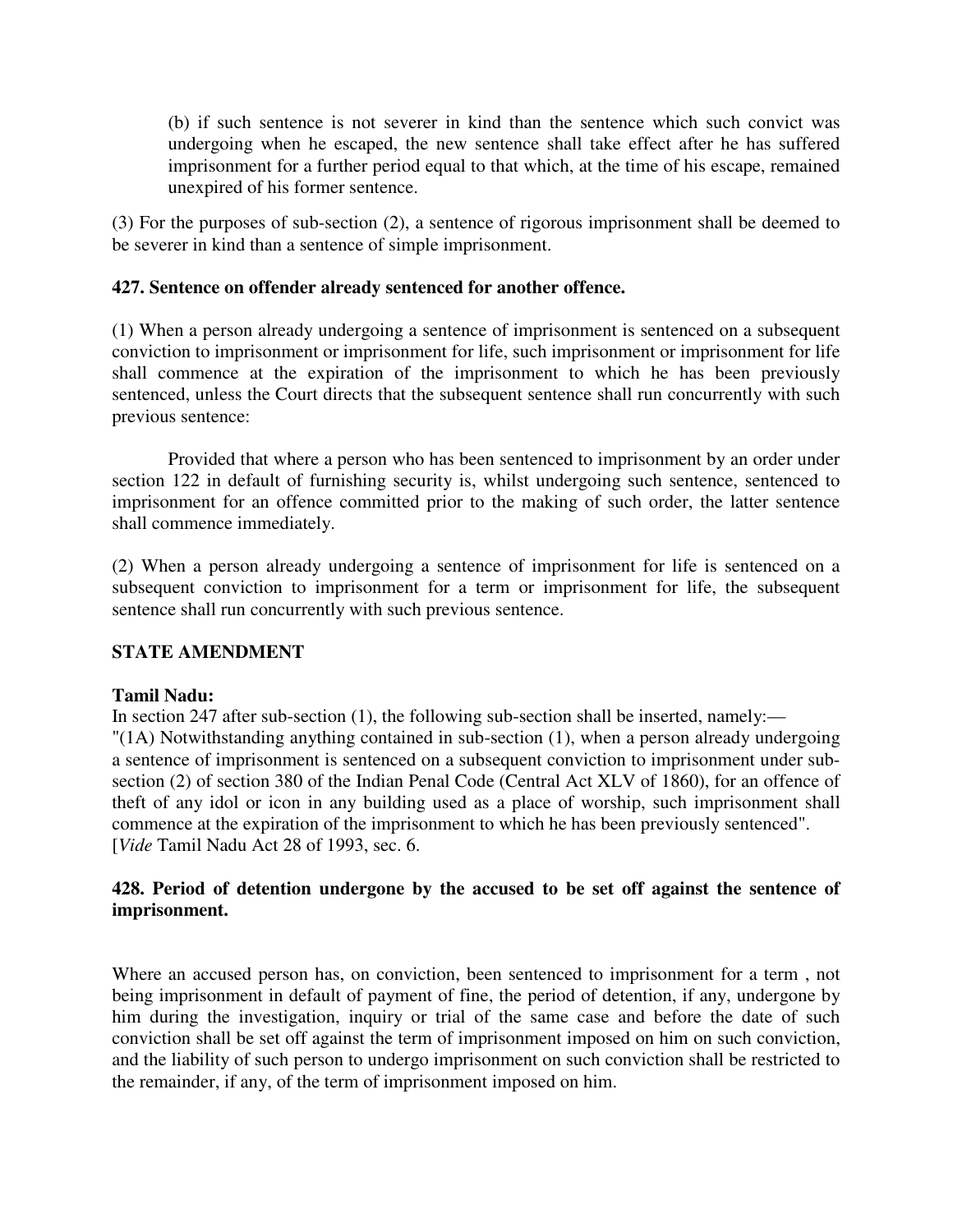### **Comments**

(i) Benefit of set off under section 428 is not available to life convicts; *Kartar Singh* v. *State of Haryana*, AIR 1982 SC 1433.

(ii) The period of detention referred to in section 428 is of the accused person during the investigation; *Ram Sarup* v. *Union of India,* 1988 Cr LJ 417: AIR 1988 SC 283.

### **429. Saving.**

(1) Nothing in section 426 or section 427 shall be held to excuse any person from any part of the punishment to which he is liable upon his former or subsequent conviction.

(2) When an award of imprisonment in default of payment of a fine is annexed to a substantive sentence of imprisonment and the person undergoing the sentence is after its execution to undergo a further substantive sentence or further substantive sentences of imprisonment, effect shall not be given to the award of imprisonment in default of payment of the fine until the person has undergone the further sentence or sentences.

#### **430. Return of warrant on execution of sentence.**

When a sentence has been fully executed, the officer executing it shall return the warrant to the Court from which it is issued, with an endorsement under his hand certifying the manner in which the sentence has been executed.

#### **431. Money ordered to be paid recoverable as a fine.**

Any money (other than a fine) payable by virtue of any order made under this Code, and the method of recovery of which is not otherwise expressly provided for, shall be recoverable as if it were a fine:

Provided that section 421 shall, in its application to an order under section 359, by virtue of this section, be construed as if in the proviso to sub-section (1) of section 421, after the words and figures "under section 357", the words and figures "or an order for payment of costs under section 359" had been inserted.

(2) Whenever an application is made to the appropriate Government for the suspension or remission of a sentence, the appropriate Government may require the presiding Judge of the Court before or by which the conviction was had or confirmed, to state his opinion as to whether the application should be granted or refused, together with his reasons for such opinion and also to forward with the statement of such opinion a certified copy of the record of the trial or of such record thereof as exists.

(3) If any condition on which a sentence has been suspended or remitted is, in the opinion of the appropriate Government, not fulfilled, the appropriate Government may cancel the suspension or remission, and thereupon the person in whose favour the sentence has been suspended or remitted may, if at large, be arrested by any police officer, without warrant and remanded to undergo the unexpired portion of the sentence.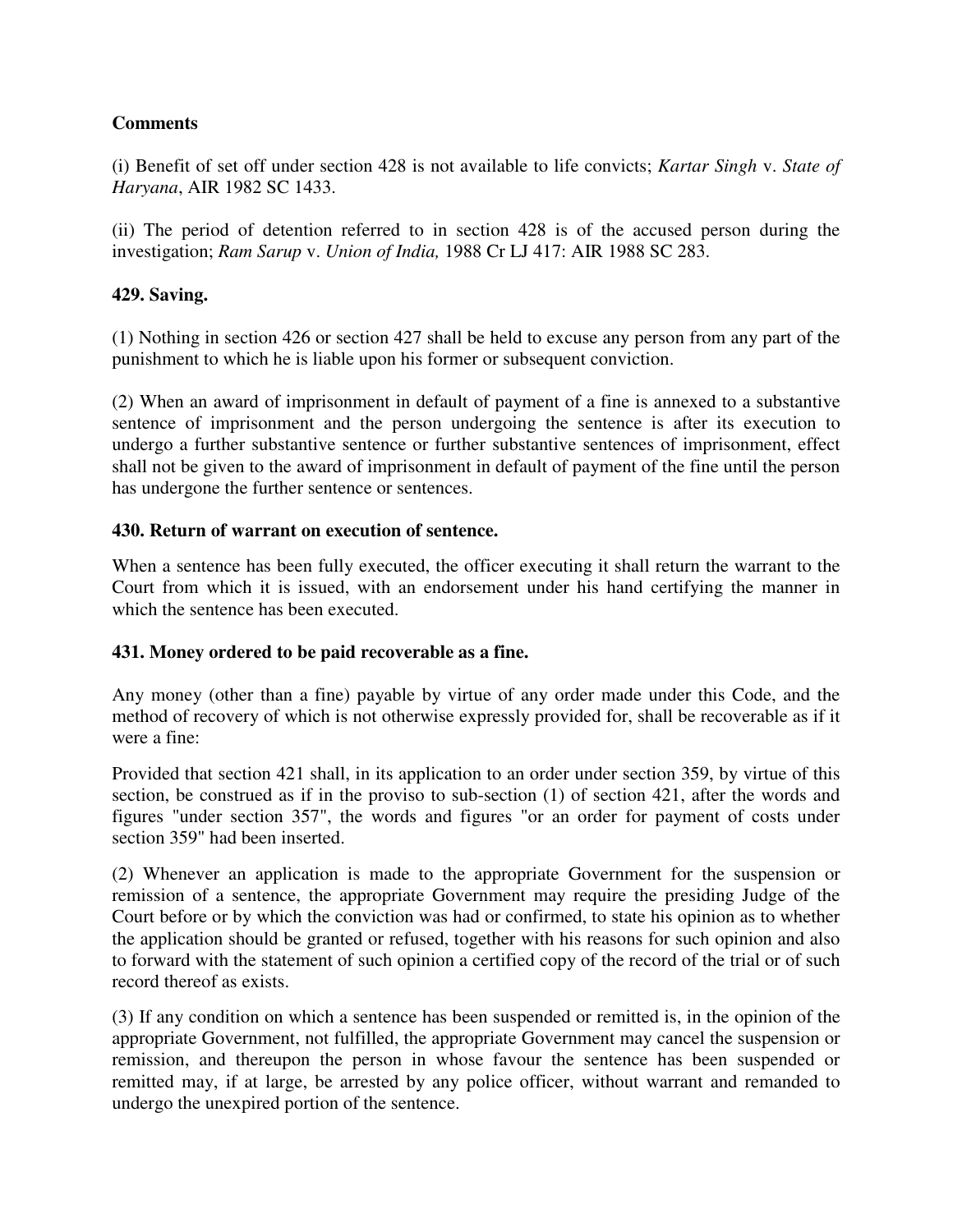(4) The condition on which a sentence is suspended or remitted under this section may be one to be fulfilled by the person in whose favour the sentence is suspended or remitted, or one independent of his will (5) The appropriate Government may, by general rules or special orders, give directions as to the suspension of sentences and the conditions on which petitions should be presented and dealt with:

Provided that in the case of any sentence (other than a sentence of fine ) passed on a male person above the age of eighteen years, no such petition by the person sentenced or by any other person on his behalf shall be entertained, unless the person sentenced is in jail, and,—

(a) where such petition is made by the person sentenced, it is presented through the officer in charge of the jail; or

(b) where such petition is made by any other person, it contains a declaration that the person sentenced is in jail.

(6) The provisions of the above sub-sections shall also apply to any order passed by a Criminal Court under any section of this Code or of any other law which restricts the liberty of any person or imposes any liability upon him or his property.

(7) In this section and in section 433, the expression "appropriate Government" means,—

(a) in cases where the sentence is for an offence against, or the order referred to in sub-section (6) is passed under, any law relating to a matter to which the executive power of the Union extends, the Central Government;

(b) in other cases the Government of the State within which the offender is sentenced or the said order is passed.

### **Comments**

When accused is a primary school teacher with no bad antecedent and amount robbed by him was a trivial amount and there was resistance in his arrest on any attempt to conceal his identity, the Government may remit or reduce sentence in exercise of power of clemency; *Ram Shankar* v. *State of Madhya Pradesh,* AIR, 1981 SC 644: (1981) Cr LJ 162: (1981) SCC (Cr) 378.

### **433. Power to commute sentence.**

The appropriate Government may, without the consent of the person sentenced commute—

(a) a sentence of death, for any other punishment provided by the Indian Penal Code (45 of 1860);

(b) a sentence of imprisonment for life, for imprisonment for a term not exceeding fourteen years or for fine;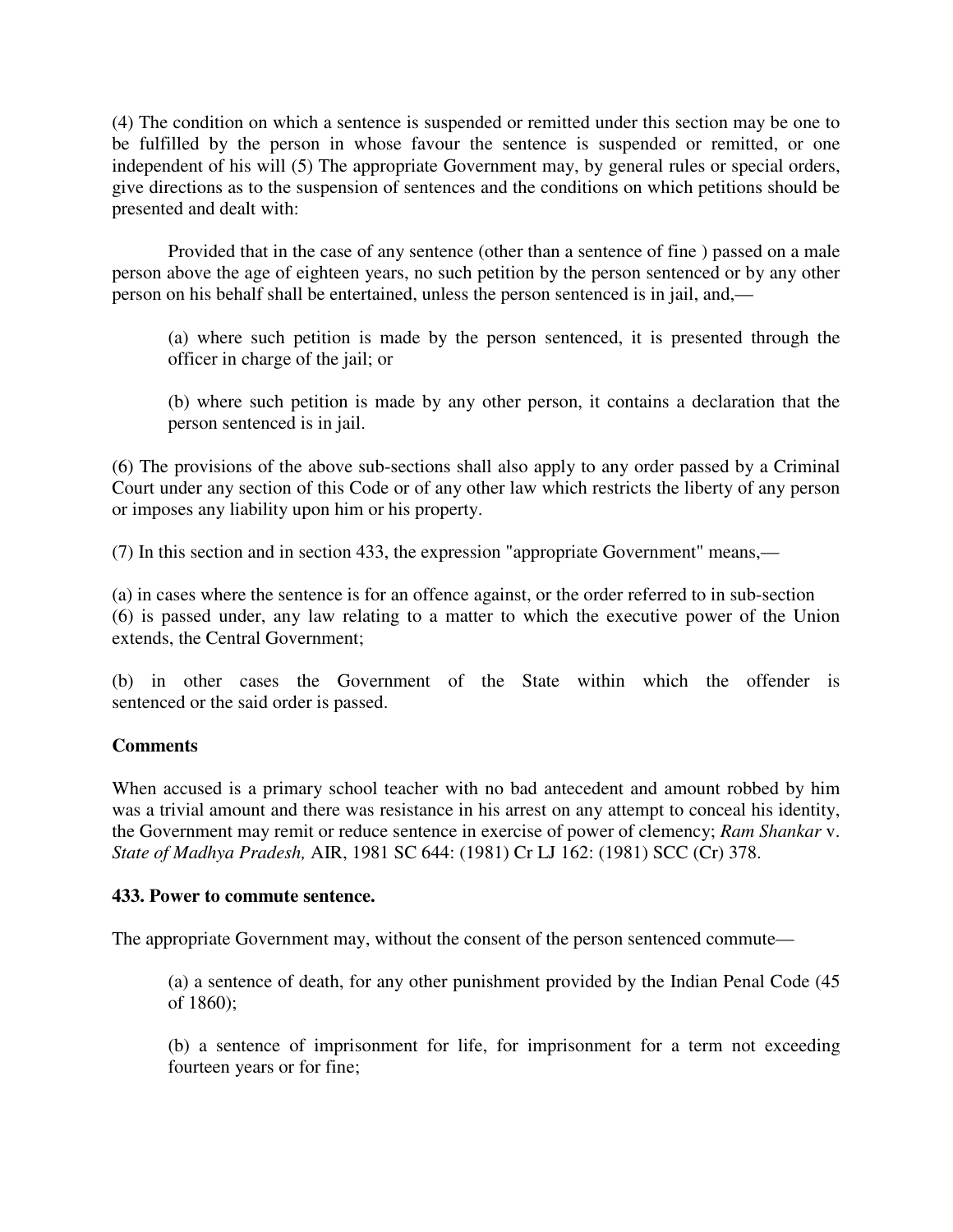(c) a sentence of rigorous imprisonment for simple imprisonment for any term to which that person might have been sentenced, or for fine;

(d) a sentence of simple imprisonment, for fine.

### **Comments**

Even where Supreme Court upheld validity of section 433, Government cannot reduce or commute sentence to less than 14 years for weighty reasons as the crime was serious; *Shidagauda Nilgappa Ghandakar* v. *State of Karnataka*, AIR 1981 SC 764: (1981) Cr LJ 324: (1981) SCC (Cr) 163: (1981) Cr LR (SC) 112.

#### **433A. Restriction on powers of remission or commutation in certain cases.**

Notwithstanding anything contained in section 432, where a sentence of imprisonment for life is imposed on conviction of a person for an offence for which death is one of the punishment provided by laws or where a sentence of death imposed on a person has been commuted under section 433 into one of imprisonment for life, such person shall not be released from prison unless he had served at least fourteen years of imprisonment.

#### **Comments**

To read down or interpret section 433A of the Code with the aid of the changes proposed by the Indian Penal Code (Amendment ) Bill would tantamount to hearing the provisions of the said bill as forming part of the Indian Penal Code which is clearly impermissible. To put such an interpretation with the aid of such extrinsic material would result in violence to the plain language of section 433A of the Code; *Ashok Kumar* v. *Union of India*, 1991 Cr LJ 2483 (SC)

#### **434. Concurrent power of Central Government in case of death sentences.**

The powers conferred by sections 432 and 433 upon the State Government may, in the case of sentences of death, also be exercised by the Central Government.

#### **435. State Government to act after consultation with Central Government in certain cases.**

(1) The powers conferred by sections 432 and 433 upon the State Government to remit or commute a sentence, in any case where the sentence is for an offence—

(a) which was investigated by the Delhi Special Police Establishment constituted under the Delhi Special Police Establishment Act, 1946 (25 of 1946), or by any other agency empowered to make investigation into an offence under any Central Act other than this Code, or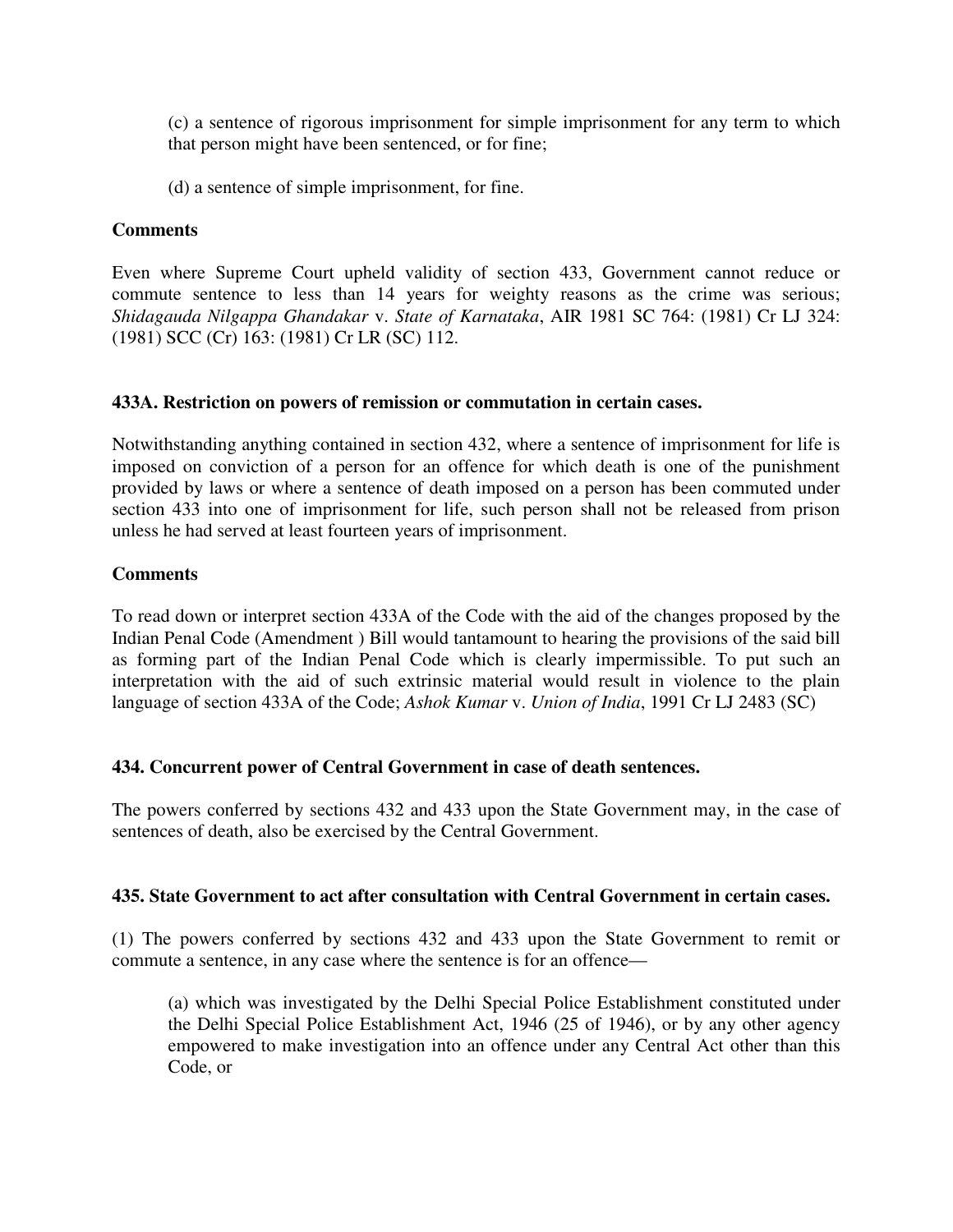(b) which involved the misappropriation or destruction of, or damage to, any property belonging to the Central Government, or

(c) which was committed by a person in the service of the Central Government, while acting or purporting to act in the discharge of his official duty.

shall not be exercised by the State Government except after consultation with the Central Government.

(2) No order of suspension, remission or commutation of sentences passed by the State Government in relation to a person, who has been convicted of offences, some of which relate to matters to which the executive power of the Union extends, and who has been sentenced to separate terms of imprisonment which are to run concurrently, shall have effect unless an order for the suspension, remission or commutation, as the case may be, of such sentences has also been made by the Central Government in relation to the offences committed by such person with regard to matters to which the executive power of the Union extends.

### **Comments**

Where the trial Court has sufficient reasons for taking lenient view on question of sentence, it should not be interfered; *State of Karnataka* v. *Hema Reddy* alias *Vema Reddy,* AIR 1981 SC 1417: (1981) Cr LJ 1019: (1981) 2 SCC 186:(1981)1 SCC (Cr) 3985: (1981) SCC (Cr) 429: (1981) Cr LR (SC) 278.

# **CHAPTER XXXIII - PROVISIONS AS TO BAIL AND BONDS**

#### **436. In what cases bail to be taken.**

(1) When any person other than a person accused of a non-bailable offence is arrested or detained without warrant by an officer in charge of a police station, or appears or is brought before a Court, and is prepared at any time while in the custody of such officer or at any stage of the proceeding before such Court to give bail, such person shall be released on bail:

Provided that such officer or Court, if he or it thinks fit, may, instead of taking bail from such person, discharge him on his executing a bond without sureties for his appearance as hereinafter provided:

Provided further that nothing in this section shall be deemed to affect the provisions of sub-section (3) of section 116 or section 446A.

(2) Notwithstanding anything contained in sub-section (1), where a person has failed to comply with the conditions of the bail-bond as regards the time and place attendance, the Court may refuse to release him on bail, when on a subsequent occasion in the same case he appears before the Court or is brought in custody and any such refusal shall be without prejudice to the powers of the Court to call upon any person bound by such bond to pay the penalty thereof under section 446.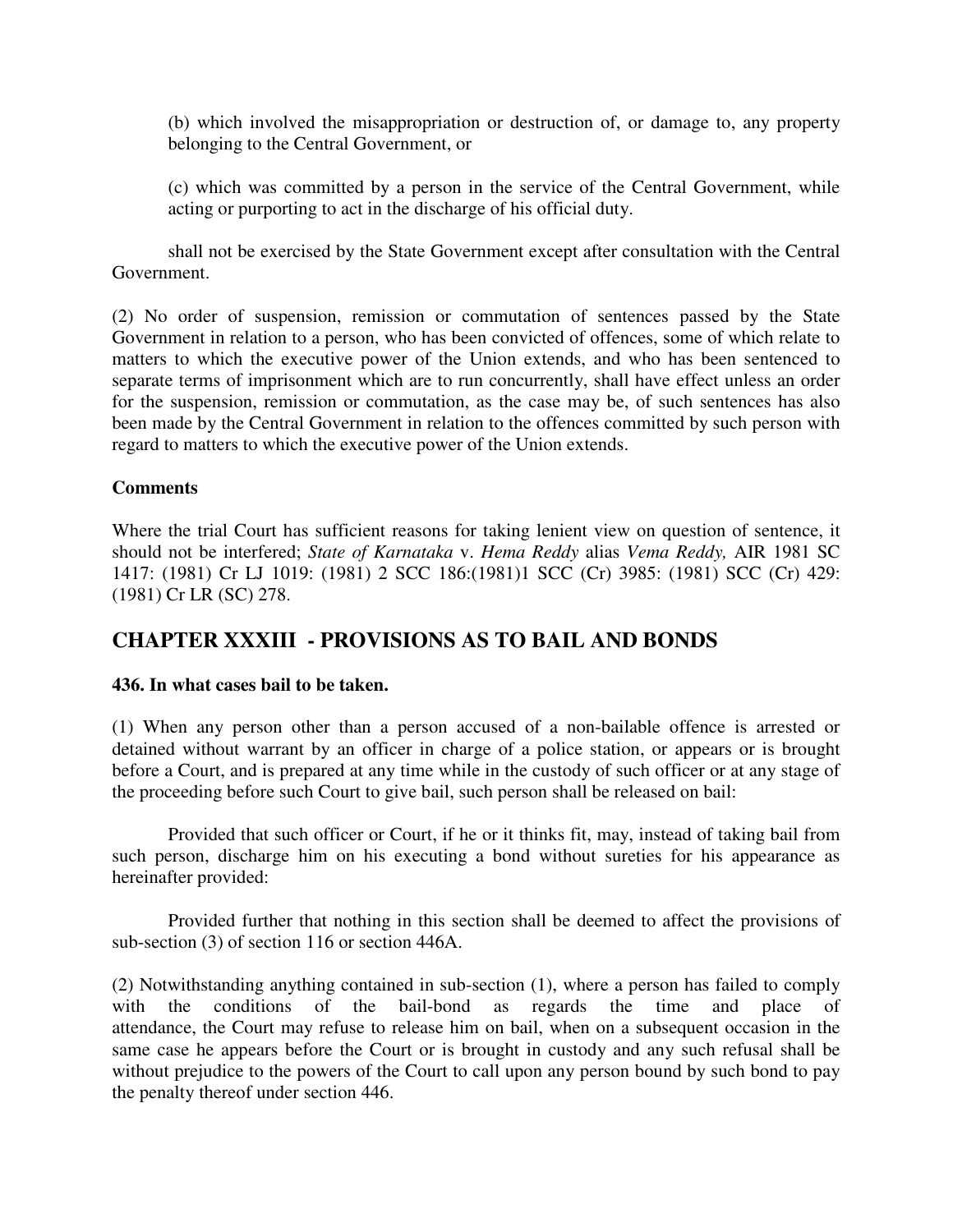### **STATE AMENDMENT**

### **Uttar Pradesh:**

In the first proviso, to section (1) of section 436, for the word "discharge" the word "release" shall be substituted. *Vide* U.P. Act 1 of 1984 (w.e.f. 1-5-1984).

### **Comments**

It is true that Supreme Court does not interfere with an order granting bail but judicial discipline will be sacrificed at the alter of judicial discretion if jurisdiction under Article 136 is refused to be exercised; *State of Maharashtra* v. *Captain Buddhikota Subha Rao*, (1989) cr LJ 2317: AIR 1989 SC 2292.

#### **437. When bail may be taken in case of non-bailable offence.**

(1) When any person accused of, or suspected of, the commission of any non-bailable offence is arrested or detained without warrant by an officer in charge of a police station or appears or is brought before a Court other than the High Court or Court of Session, he may be released on bail, but—

(i) such person shall not be so released if there appear reasonable grounds for believing that he has been guilty of an offence punishable with death or imprisonment for life;

(ii) such person shall not be so released if such offence is a cognizable offence and he had been previously convicted of an offence punishable with death, imprisonment for life or imprisonment for seven years or more, or he had been previously convicted on two or more occasions of a non-bailable and cognizable offence:

Provided that the Court may direct that a person referred to in clause (i) or clause (ii) be released on bail if such person is under the age of sixteen years or is a woman or is sick or infirm: Provided further that the Court may also direct that a person referred to in clause

(ii) be released on bail if it is satisfied that it is just and proper so to do for any other special reason:

Provided also that the mere fact that an accused person may be required for being identified by witnesses during investigation shall not be sufficient ground for refusing to grant bail if he is otherwise entitled to be released on bail and gives an undertaking that the shall comply with such directions as may be given by the Court.

(2) If it appears to such officer or Court at any stage of the investigation, inquiry or trial as the case may be, that there are not reasonable grounds for believing that the accused has committed a non-bailable offence, but that there are sufficient grounds for further inquiry into his guilt, the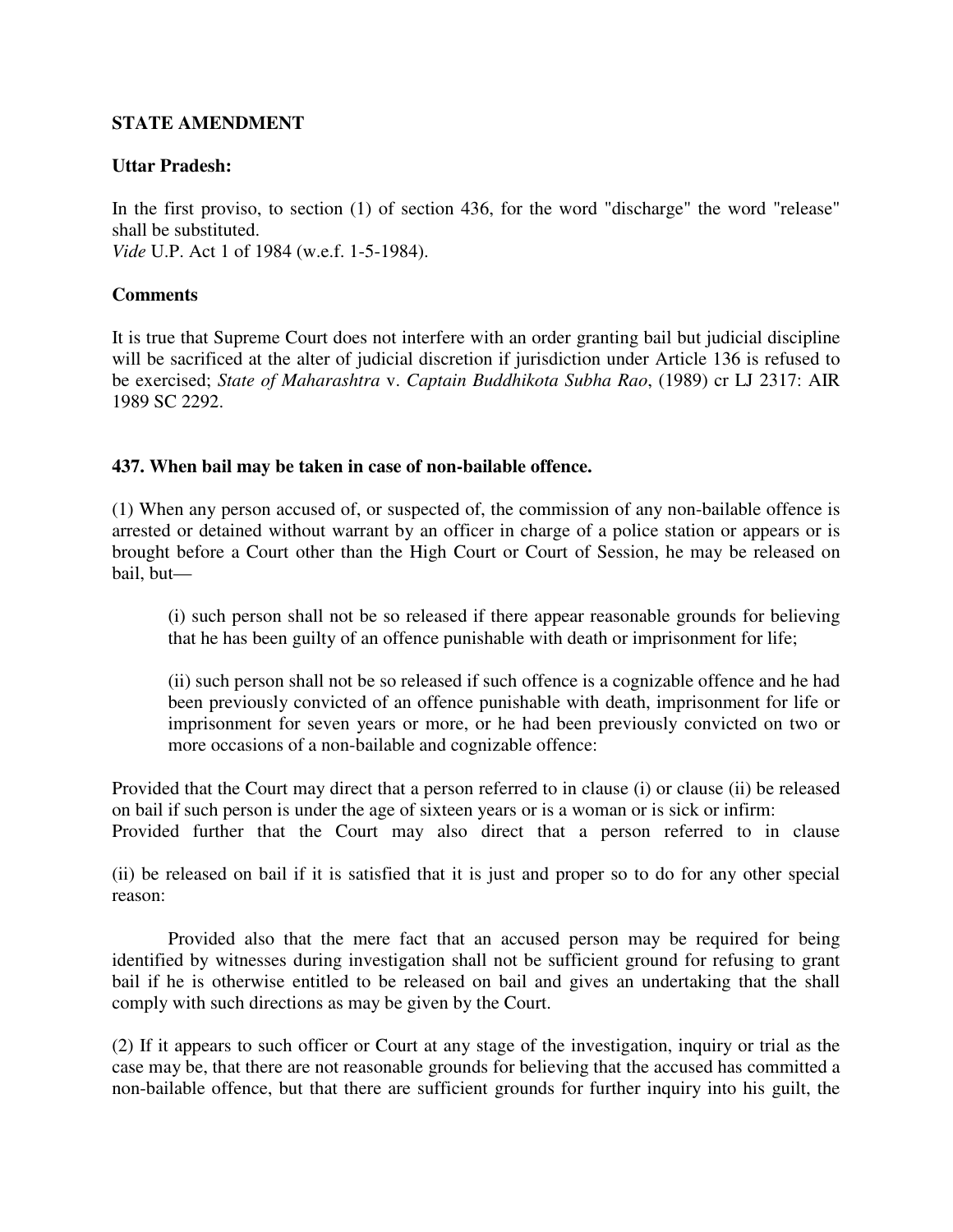accused shall, subject to the provisions of section 446A and pending such inquiry, be released on bail, or, at the discretion of such officer or Court on the execution by him of a bond without sureties for his appearance as hereinafter provided.

(3) When a person accused or suspected of the commission of an offence punishable with imprisonment which may extend to seven years or more or of an offence under Chapter VI, Chapter XVI or Chapter XVII of the Indian Penal Code (45 of 1860) or abetment of, or conspiracy or attempt to commit, any such offence, is released on bail under sub-section (1) the Court may impose any condition which the Court considers necessary—

(a) in order to ensure that such person shall attend in accordance with the conditions of the bond executed under this Chapter, or

(b) in order to ensure that such person shall not commit an offence similar to the offence of which he is accused or of the commission of which he is suspected, or

(c) otherwise in the interests of justice.

(4) An officer or a Court releasing any person on bail under sub-section (1), or sub-section (2), shall record in writing his or its reasons or special reasons for so doing.

(5) Any Court which has released a person on bail under sub-section (1), or sub-section (2), may, if it considers it necessary so to do, direct that such person be arrested and commit him to custody.

(6) If, in any case triable by a Magistrate, the trial of a person accused of any non-bailable offence is not concluded within a period of sixty days from the first date fixed for taking evidence in the case, such person shall, if he is in custody during the whole of the said period, be released on bail to the satisfaction of the Magistrate, unless for reasons to be recorded in writing, the Magistrate otherwise directs.

(7) If, at any time after the conclusion of the trial of a person accused of a non-bailable offence and before judgment is delivered the Court is of opinion that there are reasonable grounds for believing that the accused is not guilty of any such offence, it shall release the accused, if he is in custody, on the execution by him of a bond without sureties for his appearance to hear judgment delivered.

# **Comments**

(i) In non-bailable cases in which the person is not guilty of an offence punishable with death or imprisonment for life, the Court will exercise its discretion in favour of granting bail subject to sub-section (3) of section 437 if it deems necessary to act under it; *Anil Sharma* v. *State of Himachal Pradesh*, (1997) 3 Crimes 135 (HP).

(ii) Unless exceptional circumstances are brought to the notice of the Court which may defeat the proper investigation and fair trial, the Court will not decline bail to a person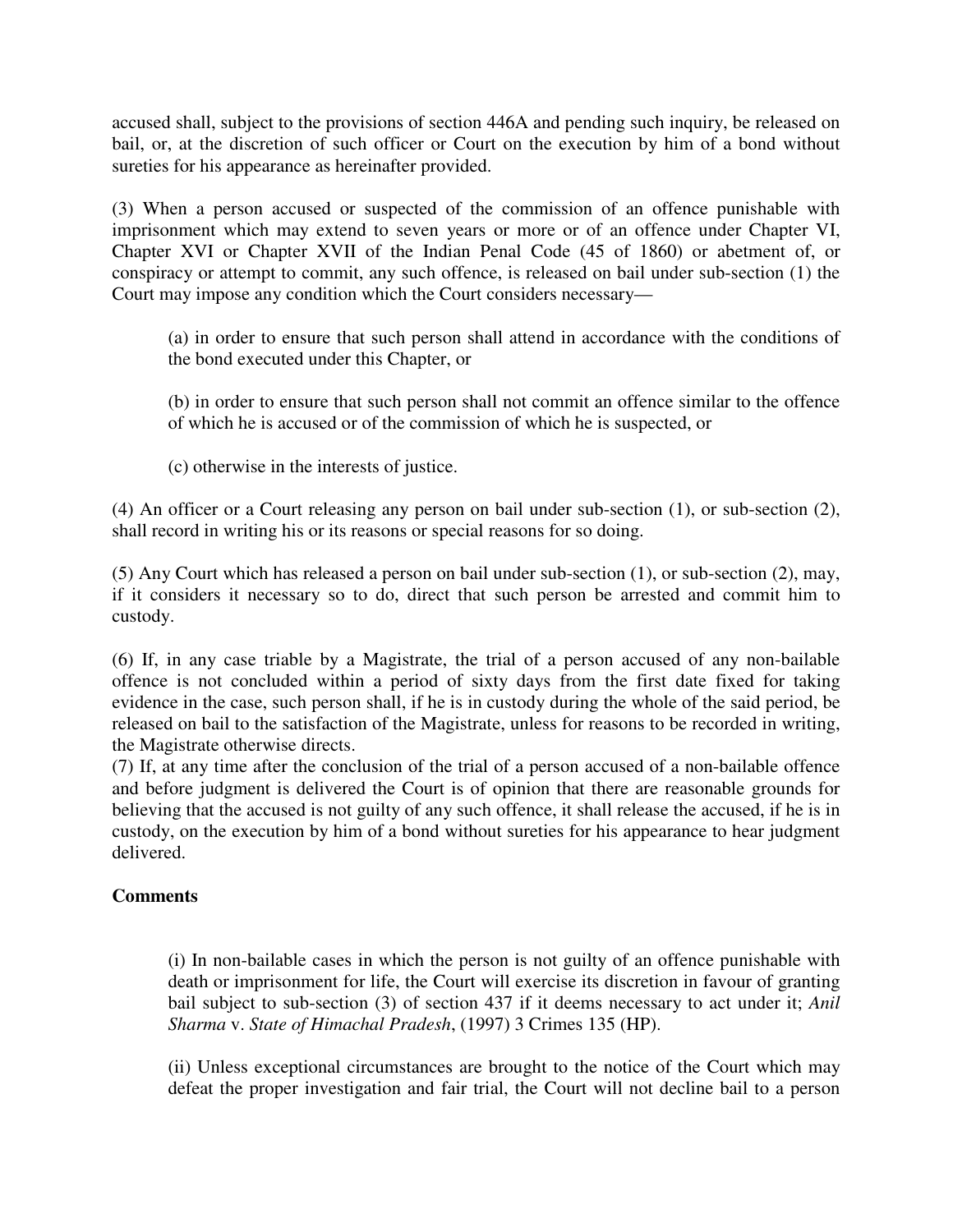who is not, accused of an offence punishable with death or imprisonment for life; *Anil Sharma* v. *State of Himachal Pradesh,* (1997) 3 Crimes 135 (HP).

(iii) The application of petitioner is dismissed by High Court by a cryptic order. High Court to pass a reasoned order while disposing of application; *Dhruv* v. *State of Bihar*, AIR 2000 SC 209.

## **438. Direction for grant of bail to person apprehending arrest.**

(1) When any person has reason to believe that he may be arrested on an accusation of having committed a non-bailable offence, he may apply to the High Court or the Court of Session for direction under this section; and that Court may, if it thinks fit, direct that in the event of such arrest, he shall be released on bail.

(2) When the High Court or the Court of Session makes a direction under sub-section (1), it may include such conditions in such directions in the light of the facts of the particular case, as it may thinks fit, including—

(i) a condition that the person shall make himself available for interrogation by a police officer as and when required;

(ii) a condition that the person shall not, directly or indirectly, make any inducement, threat or promise to any person acquainted with the facts of the case so as to dissuade him from disclosing such facts to the Court or to any police officer;

(iii) a condition that the person shall not leave India without the previous permission of the Court;

(iv) such other condition as may be imposed under sub-section (3) of section 437, as if the bail were granted under that section.

(3) If such person is thereafter arrested without warrant by an officer in charge of a police station on such accusation, and is prepared either at the time of arrest or at any time while in the custody of such officer to give bail, he shall be released on bail, and if a Magistrate taking cognizance of such offence decides that a warrant should issue in the first instance against that person, he shall issue a bailable warrant in conformity with the direction of the Court under sub-section (1).

#### **STATE AMENDMENTS**

#### **Maharashtra:**

For section 438, the following section shall be substituted, namely:—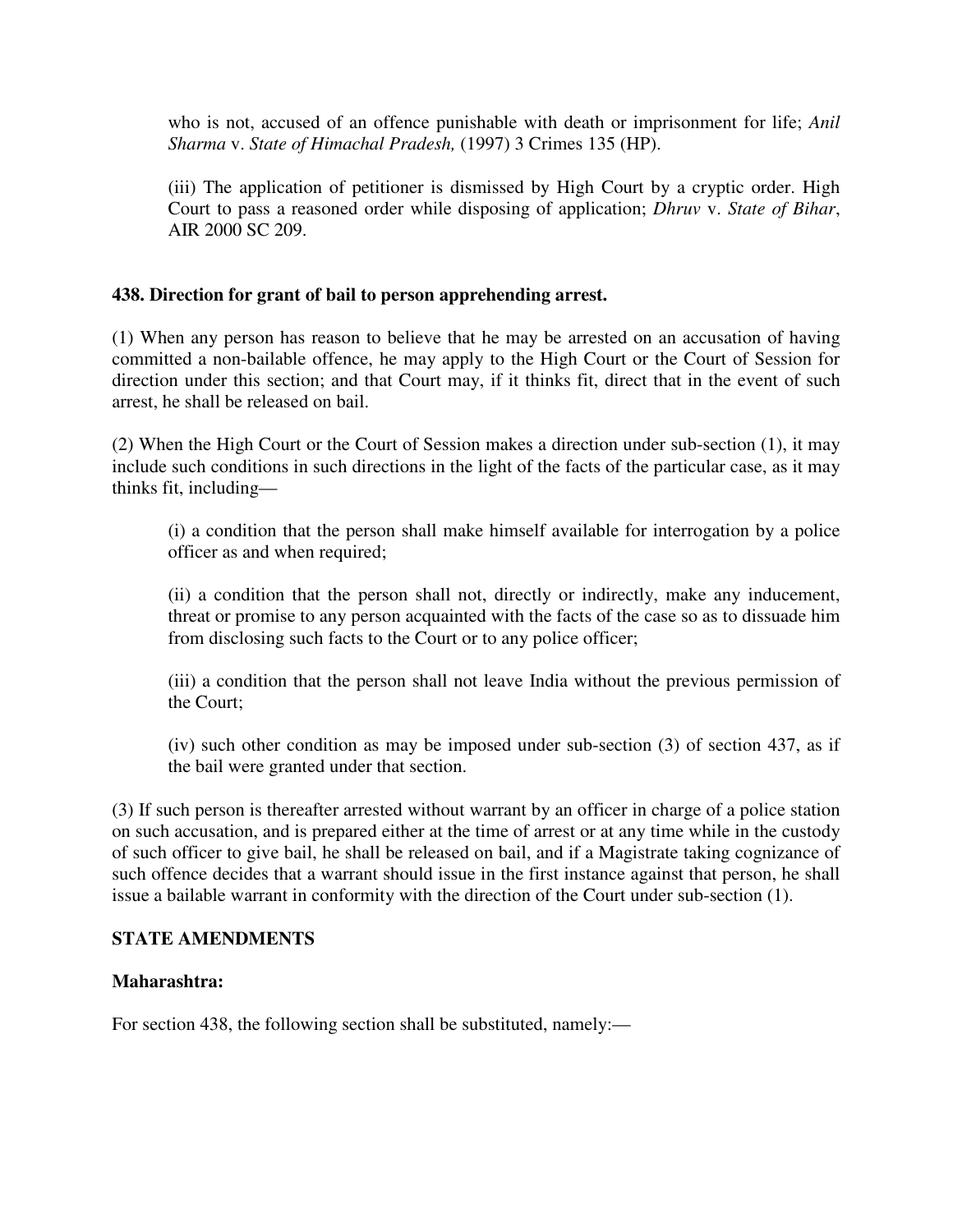# **439. Special powers of High Court or Court of Session regarding bail.**

(1) A High Court or Court of Session may direct—

(a) that any person accused of an offence and in custody be released on bail, and if the offence is of the nature specified in sub-section (3) of section 437, may impose any condition which it considers necessary for the purposes mentioned in that sub-section;

(b) that any condition imposed by a Magistrate when releasing any person on bail be set aside or modified:

Provided that the High Court or the Court of Session shall, before granting bail to a person who is accused of an offence which is triable exclusively by the Court of Session or which, though not so triable, is punishable with imprisonment for life, give notice of the application for bail to the Public Prosecutor unless it is, for reasons to be recorded in writing, of opinion that it is not practicable to give such notice.

(2) A High Court or Court of Session may direct that any person who has been released on bail under this Chapter be arrested and commit him to custody.

#### **STATE Amendments**

#### **Punjab and Union Territory of Chandigarh:**

In its application to the State of Punjab and Union Territory of Chandigarh after section 439, following section shall be inserted, namely:—

#### **440. Amount of bond and reduction thereof.**

(1) The amount of every bond executed under this chapter shall be fixed with due regard to the circumstances of the case and shall not be excessive.

(2) The High Court or Court of Session may direct that the bail required by a police officer or Magistrate be reduced.

#### **441. Bond of accused and sureties.**

(1) Before any person is released on bail or released on his own bond, a bond for such sum of money as the police officer or Court, as the case may be, thinks sufficient shall be executed by such person, and, when he is released on bail, by one or more sufficient sureties conditioned that such person shall attend at the time and place mentioned in the bond, and shall continue so to attend until otherwise directed by the police officer or Court, as the case may be.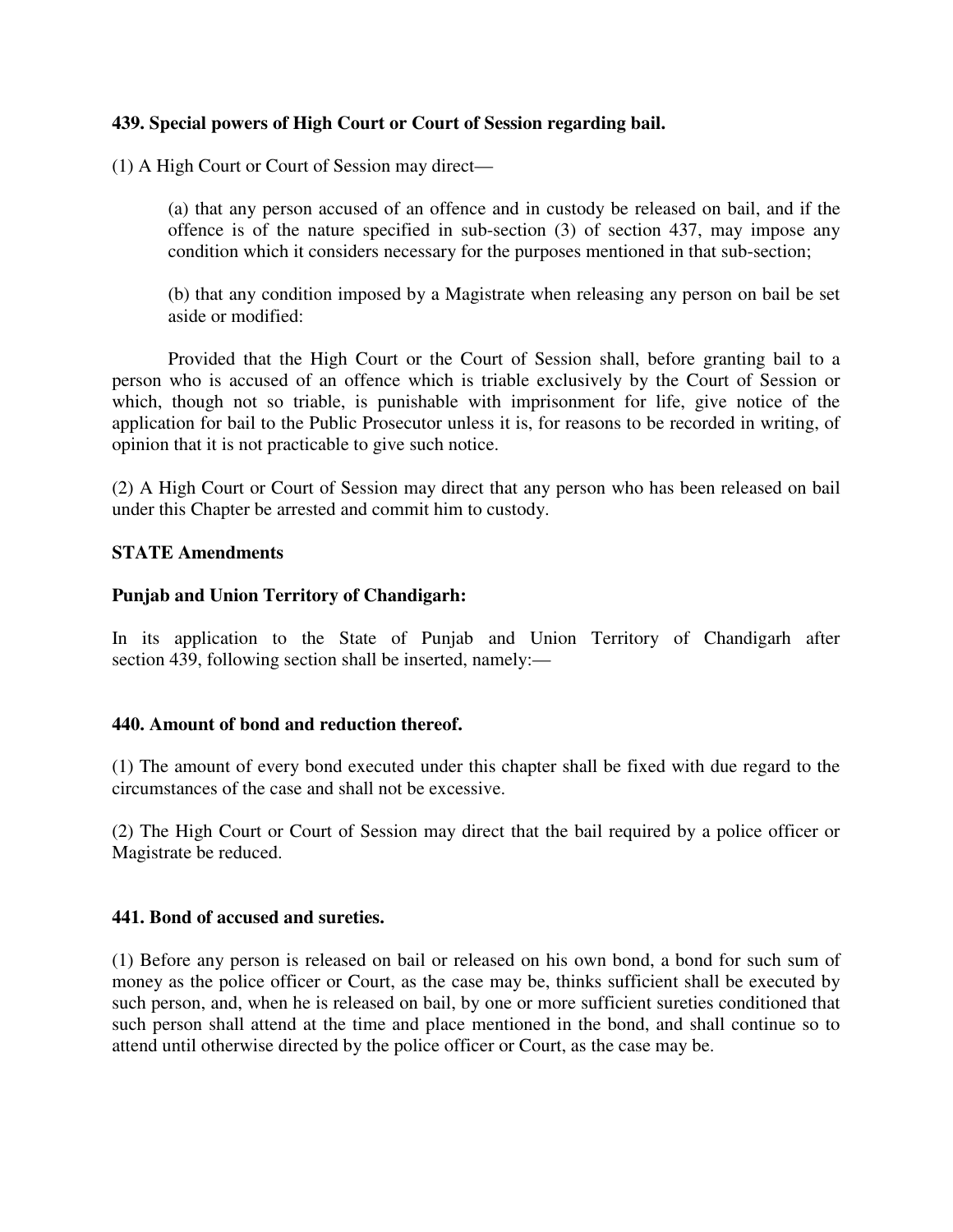(2) Where any condition is imposed for the release of any person on bail, the bond shall also contain that condition.

(3) If the case so requires, the bond shall also bind the person released on bail to appear when called upon at the High Court, Court of Session or other Court to answer the charge.

(4) For the purpose of determining whether the sureties are fit or sufficient, the Court may accept affidavits in proof of the facts contained therein relating to the sufficiency or fitness of the sureties, or, if it considers necessary, may either hold an inquiry itself or cause an inquiry to be made by a Magistrate subordinate to the Court, as to such sufficiency or fitness.

# **442. Discharge from custody.**

(1) As soon as the bond has been executed, the person for whose appearance it has been executed shall be released; and when he is in jail the Court admitting him to bail shall issue an order of release to the officer in charge of the jail, and such officer on receipt of the orders shall release him.

(2) Nothing in this section, section 436 or section 437 shall be deemed to require the release of any person liable to be detained for some matter other than that in respect of which the bond was executed.

#### **443. Power to order sufficient bail when that first taken is insufficient.**

If, through mistake, fraud, or otherwise, insufficient sureties have been accepted, or if they afterwards become insufficient, the Court may issue a warrant of arrest directing that the person released on bail be brought before it and may order him to find sufficient sureties, and on his failing so to do, may commit him to jail.

#### **444. Discharge of sureties.**

(1) All or any sureties for the attendance and appearance of a person released on bail may at any time apply to a Magistrate to discharge the bond, either wholly or so far as relates to the applicants.

(2) On such application being made, the Magistrate shall issue his warrant of arrest directing that the person so released be brought before him.

(3) On the appearance of such person pursuant to the warrant, or on his voluntary surrender, the Magistrate shall direct the bond to be discharged either wholly or so far as relates to the applicants, and shall call upon such person to find other sufficient sureties, and, if he fails to do so, may commit him to jail.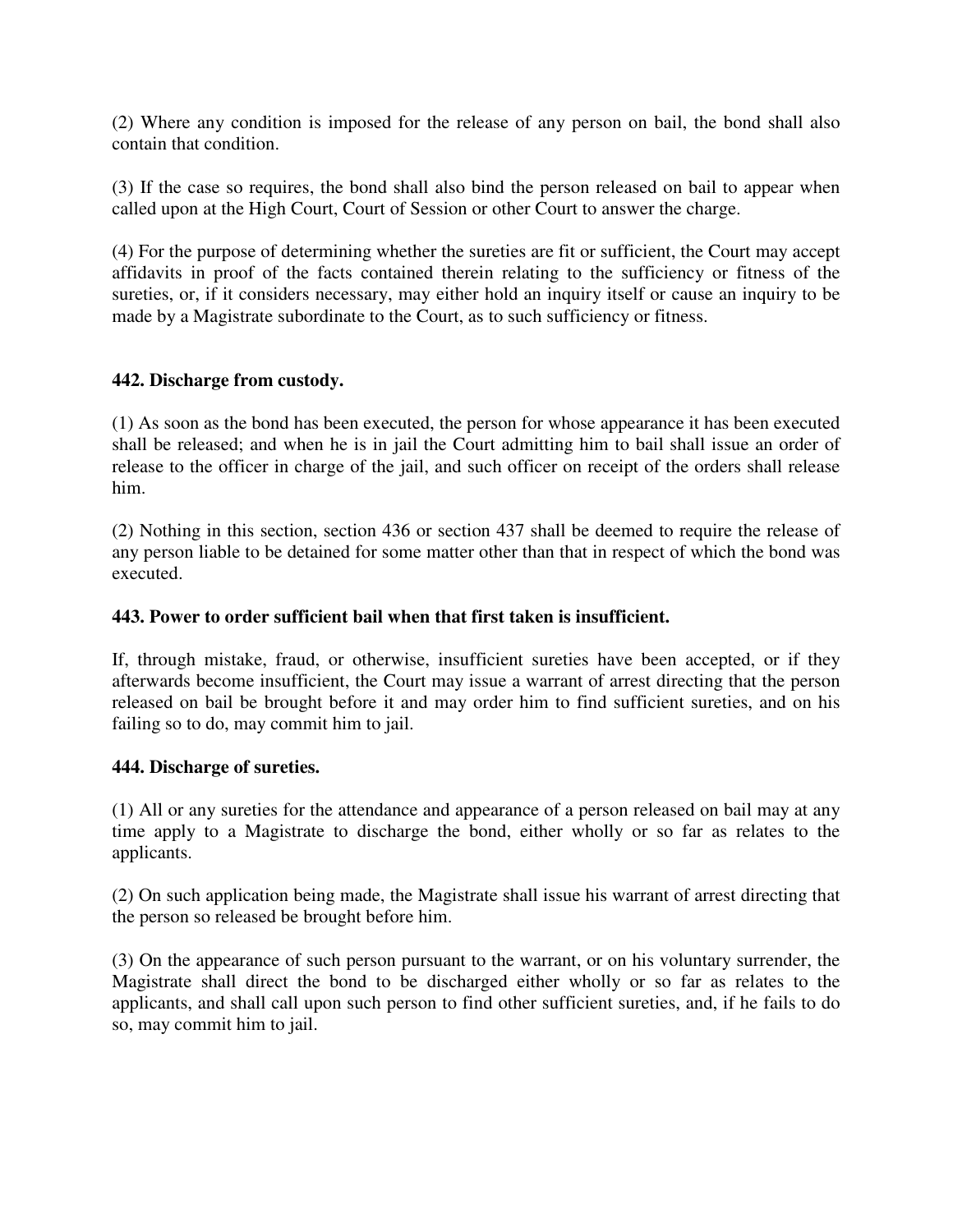#### **445. Deposit instead of recognizance.**

When any person is required by any Court or officer to execute a bond with or without sureties, such Court or officer may, except in the case of a bond for good behaviour, permit him to deposit a sum of money or Government promissory notes to such amount as the Court of officer may if in lieu of executing such bond.

## **446. Procedure when bond has been forfeited.**

(1) Where a bond under this Code is for appearance, or for production of property, before a Court and it is proved to the satisfaction of that Court or of any Court to which the case has subsequently been transferred, that the bond has been forfeited, or where in respect of any other bond under this Code, it is proved to the satisfaction of the Court by which the bond was taken, or of any Court to which the case has subsequently been transferred, or of the Court of any Magistrate of the first class, that the bond has been forfeited, the Court shall record the grounds of such proof, and may call upon any person bound by such bond to pay the penalty thereof or to show cause why it should not be paid.

**Explanation.—**A condition in a bond for appearance, or for production of property, before a Court shall be construed as including a condition for appearance, or as the case may be, for production of property before any Court to which the case may subsequently be transferred.

(2) If sufficient cause is not shown and the penalty is not paid, the Court may proceed to recover the same as if such penalty were a fine imposed by it under this Code:

Provided that where such penalty is not paid and cannot be recovered in the manner aforesaid, the person so bound as surety shall be liable, by order of the Court ordering the recovery of the penalty, to imprisonment in civil jail for a term which may extend to six months.

(3) The Court may, at its discretion, remit any portion of the penalty mentioned and enforce payment in part only.

(4) Where a surety to a bond dies before the bond is forfeited, his estate shall be discharged from all liability in respect of the bond.

(5) Where any person who has furnished security under section 106 or section 117 or section 360 is convicted of an offence the commission of which constitutes a breach of the conditions of his bond, or of a bond executed in lieu of his bond under section 448, a certified copy of the judgment of the Court by which he was convicted of such offence may be used as evidence in proceedings under this section against his surety or sureties, and, if such certified copy is so used, the Court shall presume that such offence was committed by him unless the contrary is proved.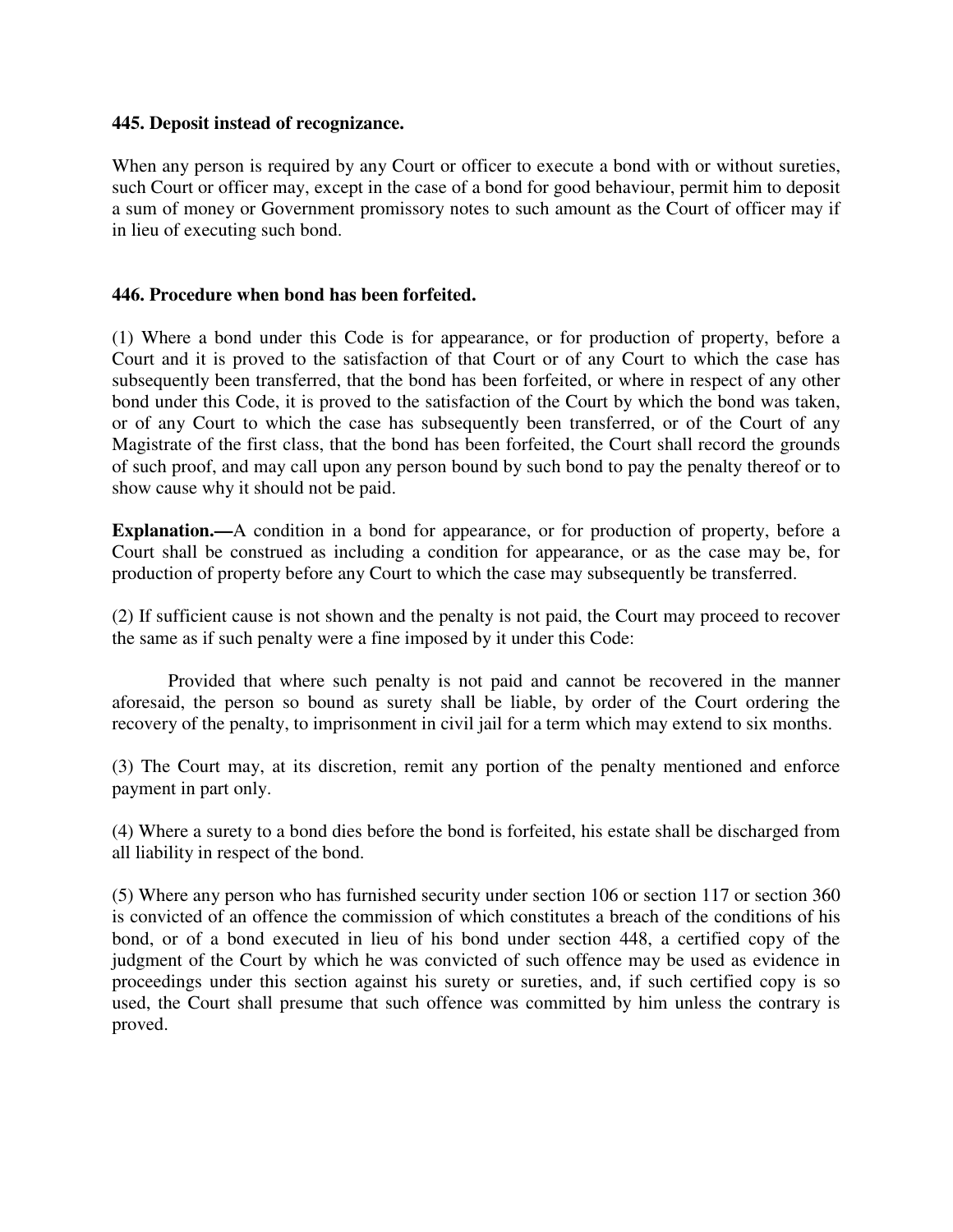# **Comments**

(i) Each surety liable for penalty in forfeiture of bond. Allotment of half share not legal; *Mohammed Kunju* v. *State of Karnataka*, AIR 2000 SC 6: 2000 Cr LJ 165 (SC).

(ii) Forfeiture of a bond would entail the penalty against each surety for the amount which he has undertaken in the bond executed by him. Both the sureties cannot claim to share the amount by half and half as each can be made liable to pay; *Mohd. Kunju* v. *State of Karnataka*, AIR 2000 SC 6: 2000 Cr LJ 165 (SC).

# **446A. Cancellation of bond and bailbond.**

Without prejudice to the provisions of section 446, where a bond under this Code is for appearance of a person in a case and it is forfeited for breach of a condition—

(a) the bond executed by such person as well as the bond, if any, executed by one or more of his sureties in that case shall stand cancelled; and

(b) thereafter no such person shall be released only on his own bond in that case, if the Police Officer or the Court, as the case may be, for appearance before whom the bond was executed, is satisfied that there was no sufficient cause for the failure of the person bound by the bond to comply with its condition:

Provided that subject to any other provision of this Code he may be released in that case upon the execution of a fresh personal bond for such sum of money and bond by one or more of such sureties as the Police Officer or the Court, as the case may be, thinks sufficient.

#### **447. Procedure in case of insolvency or death of surety or when a bond is forfeited.**

When any surety to a bond under this Code becomes insolvent or dies, or when any bond is forfeited under the provisions of section 446, the Court by whose order such bond was taken, or a Magistrate of the first class may order the person from whom such security was demanded to furnish fresh security in accordance with the directions of the original order, and if such security is not furnished, such Court or Magistrate may proceed as if there had been a default in complying with such original order.

#### **448. Bond required from minor.**

When the person required by any Court, or officer to execute a bond is a minor, such Court or officer may accept, in lieu thereof, a bond executed by a surety or sureties only.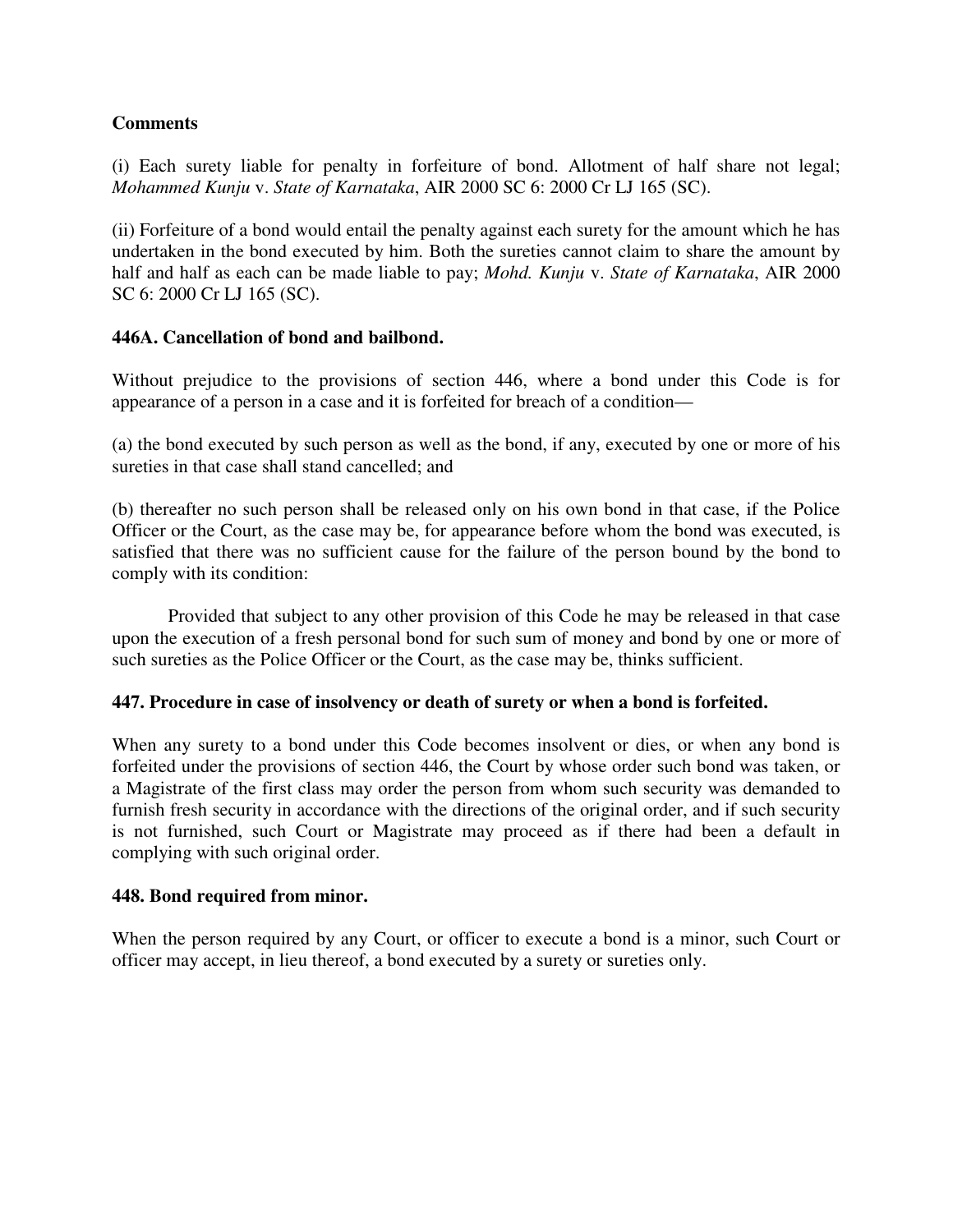#### **449. Appeal from orders under section 446.**

All orders passed under section 446 shall be appealable,—

(i) in the case of an order made by a Magistrate, to the Sessions Judge;

(ii) in the case of an order made by a Court of Sessions, to the Court to which an appeal lies from an order made by such Court.

#### **Comments**

(i) Challenging order imposing penalty by way of appeal as second appeal before High Court not maintainable; *Mohammed Kunju* v. *State of Karnataka*, AIR 2000 SC 6: 2000 Cr LJ 165 (SC).

(ii) The order in this case was passed by Chief Metropolitan Magistrate and hence the appeals preferred by appellants before the Sessions Court were according to law. Clause (ii) of section 449 will not apply in any case where the appeal lies to Session Court as the said clause deals with a different situation when the original order has been passed by the Sessions Court in which the case appeal normally lies to the High Court; *Mohammed Kunju* v. *State of Karnataka*, AIR 2000 SC 6: 2000 Cr LJ 165 (SC).

#### **450. Power to direct levy of amount due on certain recognizances.**

The High Court or Court of Session may direct any Magistrate to levy the amount due on a bond for appearance or attendance at such High Court or Court of Session.

# **CHAPTER XXXIV - DISPOSAL OF PROPERTY**

# **451. Order for custody and disposal of property pending trial in certain cases.**

When any property is produced before any Criminal Court during an inquiry or trial, the Court may make such order as it thinks fit for the proper custody of such property pending the conclusion of the inquiry or trial, and, if the property is subject to speedy and natural decay, or if it is otherwise expedient so to do, the Court may, after recording such evidence as it thinks necessary, order it to be sold or otherwise disposed of.

**Explanation.—**For the purposes of this section, "property" includes—

(a) property of any kind or document which is produced before the Court or which is in its custody.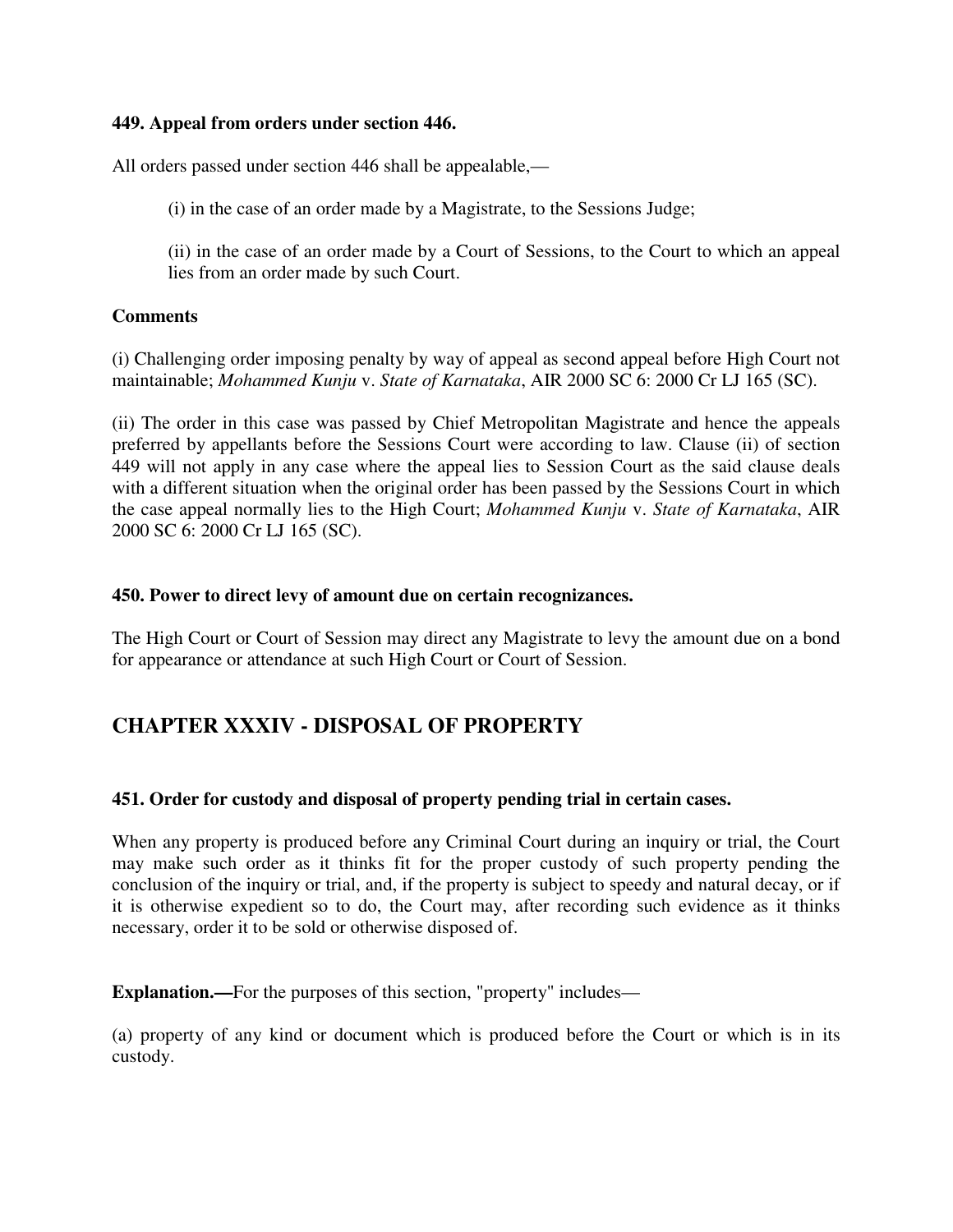(b) any property regarding which an offence appears to have been committed or which appears to have been used for the commission of any offence.

# **COMMENTS**

(i) The semi processed films and the negatives are not themselves items of property regarding which offences have been committed; *Sajan K.Varghese* v. *State of Kerala,* (1989) Cr LJ 897: AIR 1989 SC 1058.

(ii) The disposal of properties should be done by Chief Judicial Magistrate before whom the matter relating to disposal of other claims was pending; *Sulekh Chand* v. *Suresh Chand,* (1991) Cr LJ 469 (SC).

# **452. Order for disposal of property at conclusion of trial.**

(1) When an inquiry or trial in any Criminal Court is concluded, the Court may make such order as it thinks fit for the disposal, by destruction, confiscation or delivery to any person claiming to be entitled to possession thereof or otherwise, of any property or document produced before it or in its custody, or regarding which any offence appears to have been committed, or which has been used for the commission of any offence.

(2) An order may be made under sub-section (1) for the delivery of any property to any person claiming to be entitled to the possession thereof, without any condition or on condition that he executes a bond with or without sureties, to the satisfaction of the Court, engaging to restore such property to the Court if the order made under sub-section (1) is modified or set aside on appeal or revision.

(3) A Court of Session may, instead of itself making an order under sub-section (1), direct the property to be delivered to the Chief Judicial Magistrate, who shall thereupon deal with it in the manner provided in sections 457, 458 and 459.

(4) Except where the property is livestock or is subject to speedy and natural decay, or where a bond has been executed in pursuance of sub-section (2), an order made under sub-section (1) shall not be carried out for two months, or when an appeal is presented, until such appeal has been disposed of.

(5) In this section, the term " property " includes, in the case of property regarding which an offence appears to have been committed, not only such property as has been originally in the possession or under the control of any party, but also any property into or for which the same may have been converted or exchanged, and anything acquired by such conversion or exchange, whether immediately or otherwise.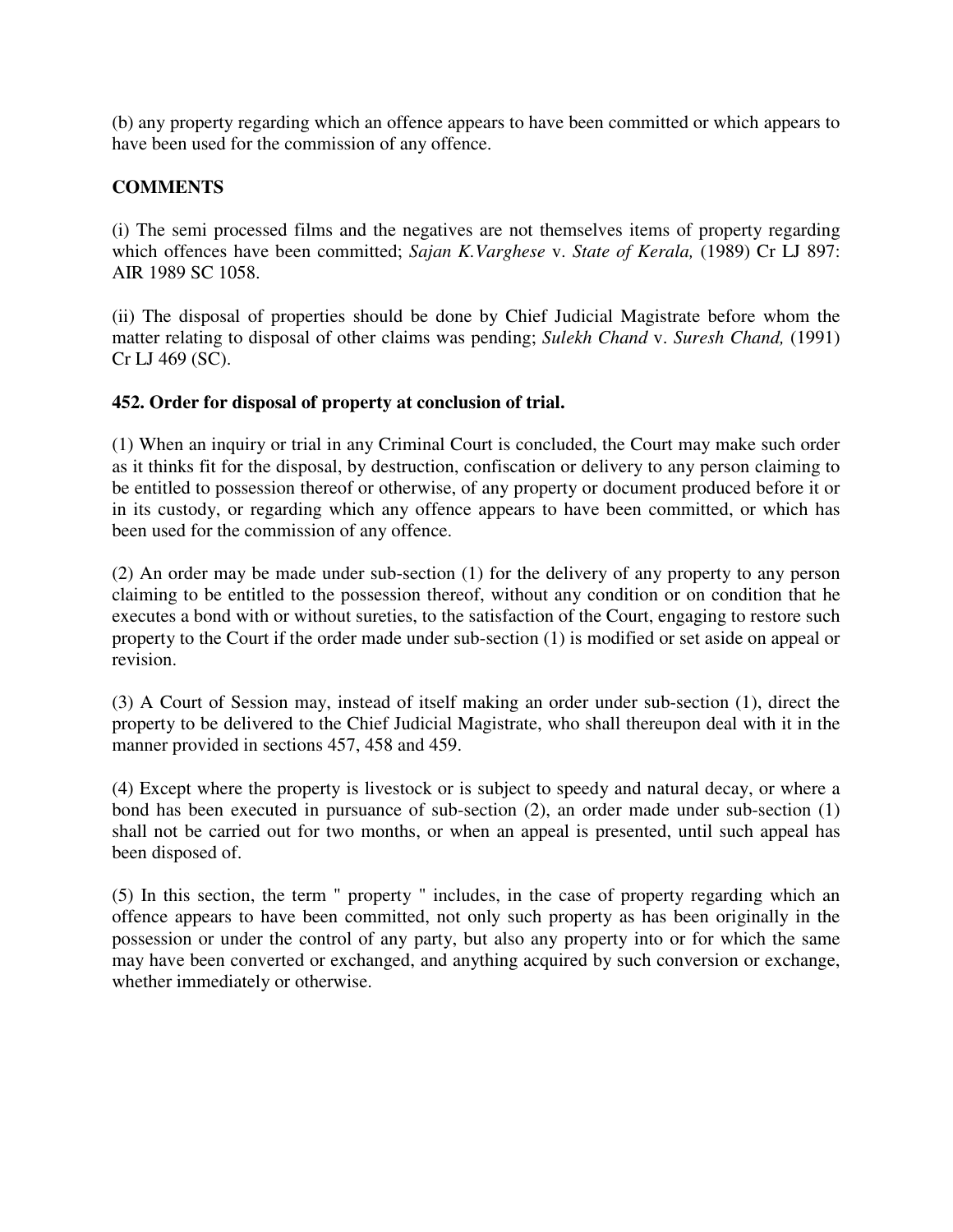#### **453. Payment to innocent purchaser of money found on accused.**

When any person is convicted of any offence which includes, or amounts to, theft or receiving stolen property, and it is proved that any other person bought the stolen property from him without knowing or having reason to believe that the same was stolen, and that any money has on his arrest been taken out of the possession of the convicted person, the Court may, on the application of such purchaser and on the restitution of the stolen property to the person entitled to the possession thereof, order that out of such money a sum not exceeding the price paid by such purchaser be delivered to him.

# **454. Appeal against orders under section 452 or section 453.**

(1) Any person aggrieved by an order made by a Court under section 452 or section 453, may appeal against it to the Court to which appeals ordinarily lie from convictions by the former Court.

(2) On such appeal, the Appellate Court may direct the order to be stayed pending disposal of the appeal, or may modify, alter or annul the order and make any further orders that may be just.

(3) The powers referred to in sub-section (2) may also be exercised by a Court of appeal, confirmation or revision while dealing with the case in which the order referred to in sub-section (1) was made.

#### **455. Destruction of libellous and other matter.**

(1) On a conviction under section 292, section 293, section 501 or section 502 of the Indian Penal Code (45 of 1860), the Court may order the destruction of all the copies of the thing in respect of which the conviction was had, and which are in the custody of the Court or remain in the possession or power of the person convicted.

(2) The Court may, in like manner, on a conviction under section 272, section 273, section 274, or section 275 of the Indian Penal Code (45 of 1860), order the food, drink drug or medical preparation in respect of which the conviction was had, to be destroyed.

#### **STATE AMENDMENT**

#### **Tamil Nadu:**

In sub-section (1) of section 455, after the word and figures "section 292" the word, figures and letter "section 292A" shall be inserted. *Vide* Tamil Nadu Act 13 of 1982, sec. 2 (w.e.f. 21-9-1981).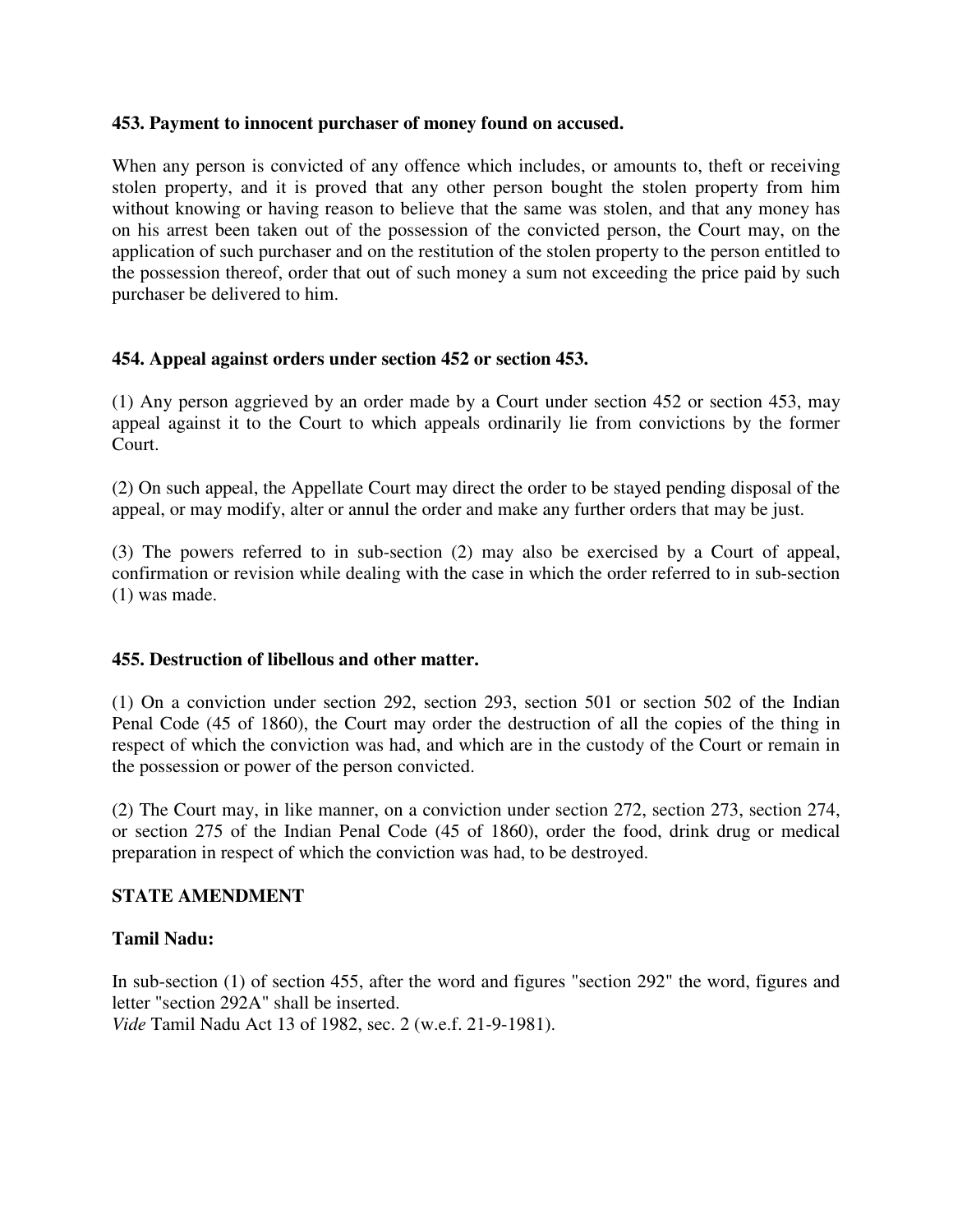#### **456. Power to restore possession of immovable property.**

(1) When a person is convicted of an offence attended by criminal force or show of force or by criminal intimidation, and it appears to the Court that, by such force or show of force or intimidation, any person has been dispossessed of any immovable property, the Court may, if it thinks fit, order that possession of the same be restored to that person after evicting by force, if necessary, any other person who may be in possession of the property:

Provided that no such order shall be made by the Court more than one month after the date of the conviction.

(2) Where the Court trying the offence has not made an order under sub-section (1), the Court of appeal, confirmation or revision may, if it thinks fit, make such order while disposing of the appeal, reference or revision, as the case may be.

(3) Where an order has been made under sub-section (1), the provisions of section 454 shall apply in relation thereto as they apply in relation to an order under section 453.

(4) No order made under this section shall prejudice any right or interest to or in such immovable property which any person may be able to establish in a civil suit.

# **457. Procedure by police upon seizure of property.**

(1) Whenever the seizure of property by any police officer is reported to a Magistrate under the provisions of this Code, and such property is not produced before a Criminal Court during an inquiry or trial, the Magistrate may make such order as he thinks fit respecting the disposal of such property or the delivery of such property to the person entitled to the possession thereof, or if such person cannot be ascertained, respecting the custody and production of such property.

(2) If the person so entitled is known, the Magistrate may order the property to be delivered to him on such conditions (if any) as the Magistrate thinks fit and if such person is unknown, the Magistrate may detain it and shall, in such case, issue a proclamation specifying the articles of which such property consists, and requiring any person who may have a claim thereto, to appear before him and establish his claim within six months from the date of such proclamation.

# **COMMENTS**

If in the opinion of the Court seized property is required for use at the time of enquiry or trial property shall not be released, otherwise it may be released on furnishing adequate security; *Free Legal Aid Committee* v. *State of Bihar*, (1982) BLJ 241.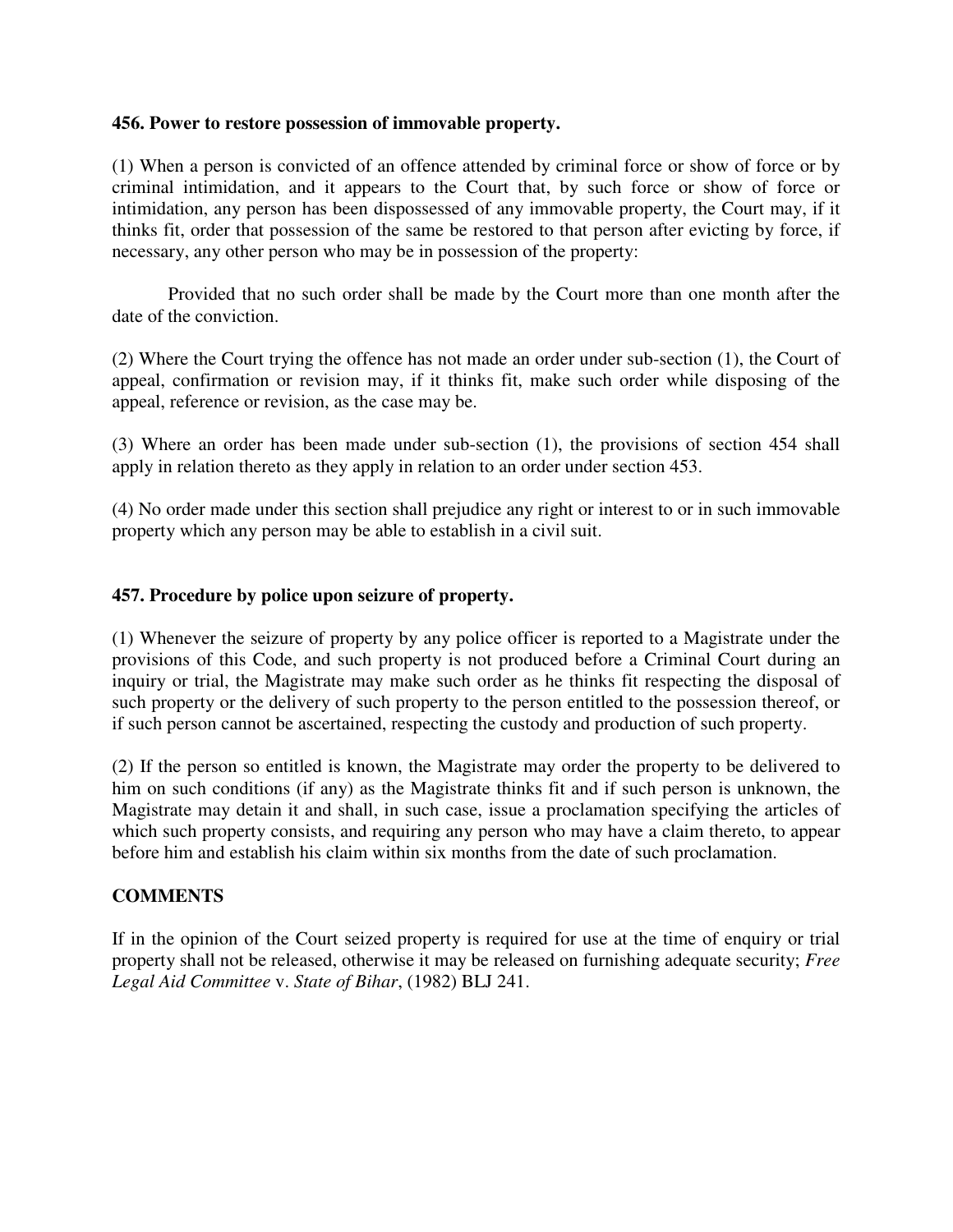#### **458. Procedure when no claimant appears within six months.**

(1) If no person within such period establishes his claim to such property, and if the person in whose possession such property was found is unable to show that it was legally acquired by him, the Magistrate may by order direct that such property shall be at the disposal of the State Government and may be sold by that Government and the proceeds of such sale shall be dealt with in such manner as may be prescribed.

(2) An appeal shall lie against any such order to the Court to which appeals ordinarily lie from convictions by the Magistrate.

# **459. Power to sell perishable property.**

If the person entitled to the possession of such property is unknown or absent and the property is subject to speedy and natural decay, or if the Magistrate to whom its seizure is reported is of opinion that its sale would be for the benefit of the owner, or that the value of such property is less than ten rupees, the Magistrate may at any time direct it to be sold; and the provisions of sections 457 and 458 shall, as nearly as may be practicable, apply to the net proceeds of such sale.

# **CHAPTER XXXV - IRREGULAR PROCEEDINGS**

## **460. Irregularities which do not vitiate proceedings.**

If any Magistrate not empowered by law to do any of the following things, namely:—

(a) to issue a search-warrant under section 94;

- (b) to order, under section 155, the police to investigate an offence;
- (c) to hold an inquest under section 176;

(d) to issue process under section 187, for the apprehension of a person within his local jurisdiction who has committed an offence outside the limits of such jurisdiction;

(e) to take cognizance of an offence under clause (a) or clause (b) of sub-section (1) of section 190;

(f) to make over a case under sub-section (2) of section 192;

- (g) to tender a pardon under section 306;
- (h) to recall a case and try it himself under section 410; or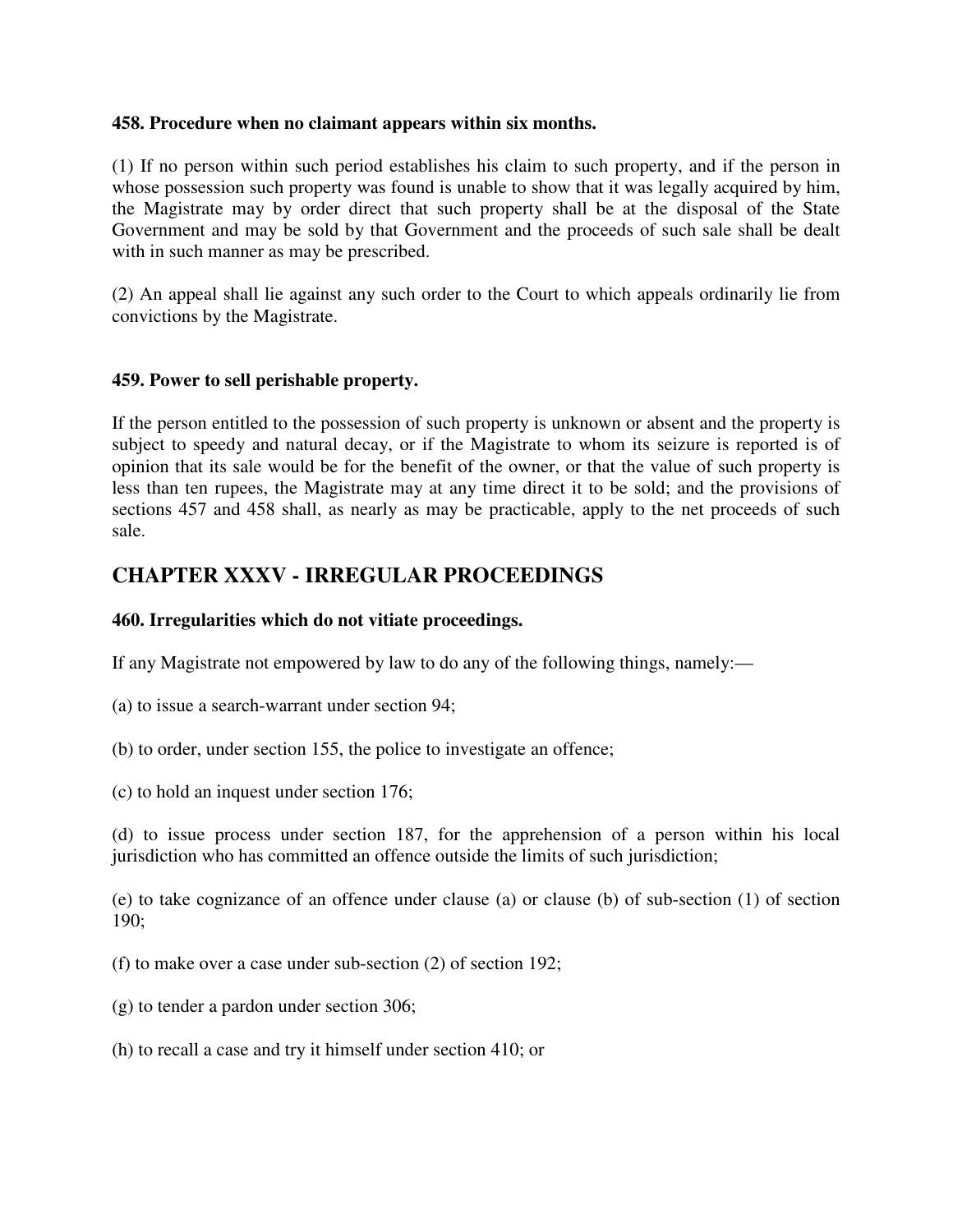(i) to sell property under section 458 or section 459, erroneously in good faith does that thing, his proceedings shall not be set aside merely on the ground of his not being so empowered.

# **461. Irregularities which vitiate proceedings.**

If any Magistrate, not being empowered by law in this behalf, does any of the following things, namely:—

(a) attaches and sells property under section 83;

(b) issues a search-warrant for a document, parcel or other thing in the custody of a postal or telegraph authority;

- (c) demands security to keep the peace;
- (d) demands security for good behaviour;
- (e) discharges a person lawfully bound to be of good behaviour;
- (f) cancels a bond to keep the peace;
- (g) makes an order for maintenance;
- (h) makes an order under section 133 as to a local nuisance;
- (i) prohibits, under section 143, the repetition or continuance of a public nuisance;
- (j) makes an order under Part C or Part D of Chapter X;
- (k) takes cognizance of an offence under clause (c) of sub-section (1) of section 190;
- (l) tries an offender;
- (m) tries an offender summarily;
- (n) passes a sentence, under section 325, on proceedings recorded by another Magistrate;
- (o) decides an appeal;
- (p) calls, under section 397, for proceedings; or
- (q) revises an order passed under section 446, his proceedings shall be void.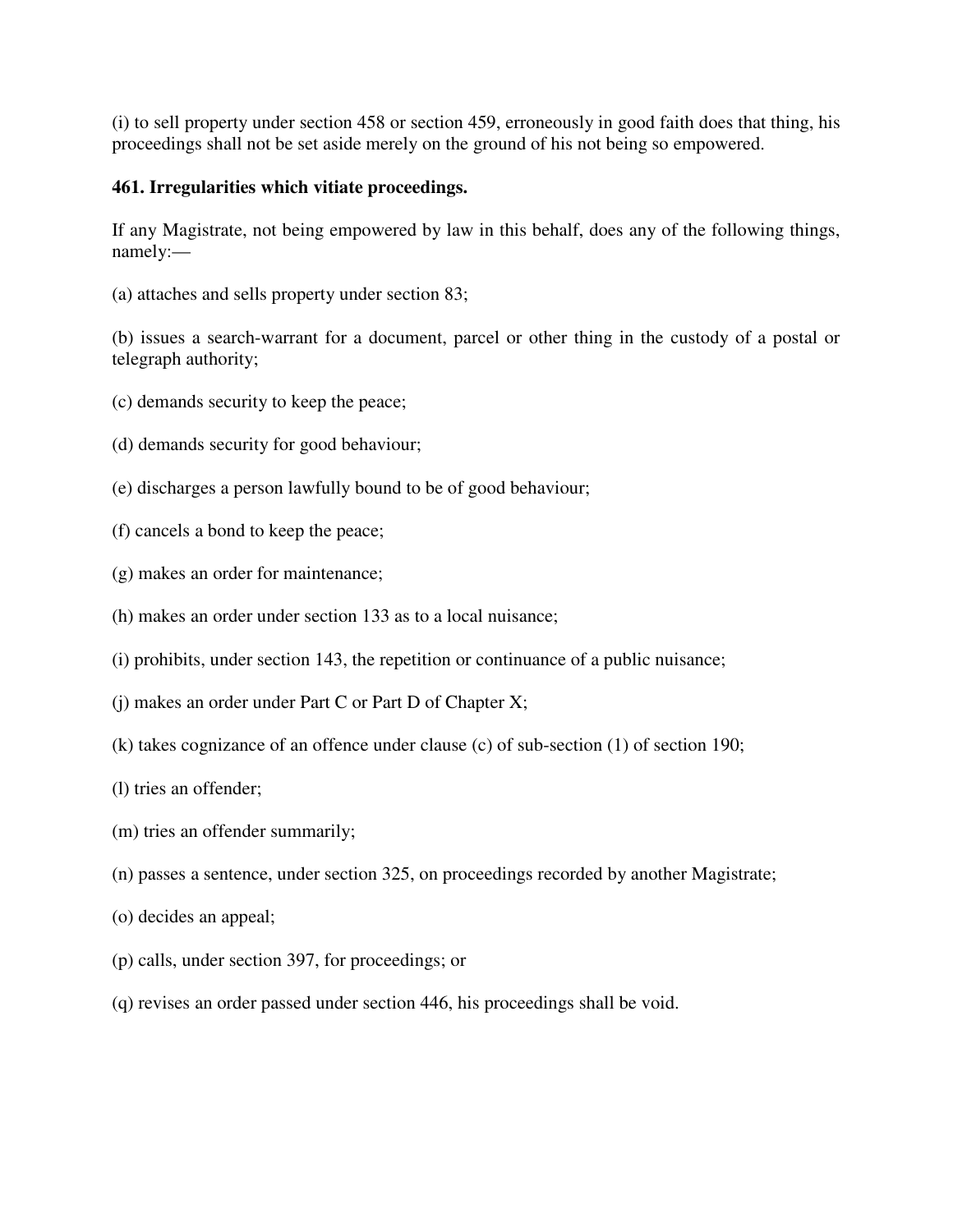#### **462. Proceedings in wrong place.**

No finding, sentence or order of any Criminal Court shall be set aside merely on the ground that the inquiry, trial or other proceedings in the course of which it was arrived at or passed, took place in a wrong sessions division, district, sub-division or other local area, unless it appears that such error has in fact occasioned a failure of justice

#### **463. Non-compliance with provisions of section 164 or section 281.**

(1) If any Court before which a confession or other statement of an accused person recorded, or purporting to be recorded under section 164 or section 281, is tendered, or has been received, in evidence finds that any of the provisions of either of such sections have not been complied with by the Magistrate recording the statement, it may, notwithstanding anything contained in section 91 of the Indian Evidence Act, 1872 (1 of 1872), take evidence in regard to such noncompliance, and may, if satisfied that such non-compliance has not injured the accused in his defence on the merits and that he duly made the statement recorded, admit such statement.

(2) The provisions of this section apply to Courts of appeal, reference and revision.

#### **464. Effect of omission to frame, or absence of, or error in, charge.**

(1) No finding sentence or order by a Court of competent jurisdiction shall be deemed invalid merely on the ground that no charge was framed or on the ground of any error, omission or irregularity in the charge including any misjoinder of charge, unless, in the opinion of the Court of appeal, confirmation or revision, a failure of justice has in fact been occasioned thereby.

(2) If the Court of appeal, confirmation or revision is of opinion that a failure of justice has in fact been occasioned, it may—

(a) in the case of an omission to frame a charge, order that a charge be framed and that the trial be recommenced from the point immediately after the framing of the charge.

(b) in the case of an error, omission or irregularity in the charge, direct a new trial to be had upon a charge framed in whatever manner it thinks fit:

Provided that if the Court is of opinion that the facts of the case are such that no valid charge could be preferred against the accused in respect of the facts proved, it shall quash the conviction.

#### **Comments**

It is well-settled that where the Court frames a charge on a major Court the law does not provide that it should also frame a charge under the minor Court; *State of Maharashtra* v. *Vinayak Tukaram Utakar,* (1997) 2 Crimes 615 (Bom).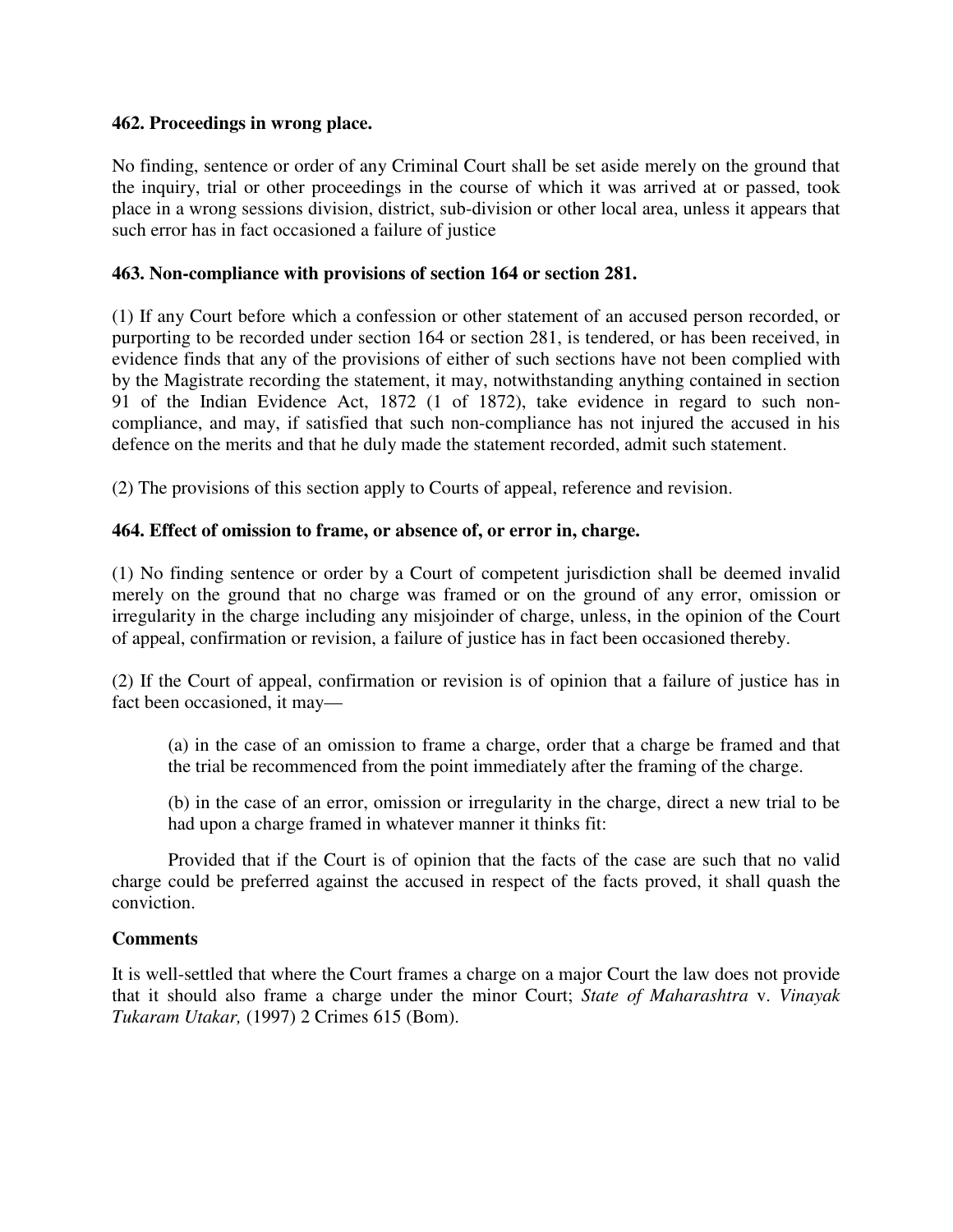#### **465. Finding or sentence when reversible by reason of error, omission or irregularity.**

(1) Subject to the provisions hereinbefore contained, on finding sentence or order passed by a Court of competent jurisdiction shall be reversed or altered by a Court of appeal, confirmation or revision on account of any error, omission or irregularity in the complaint, summons, warrant, proclamation, order, judgment or other proceedings before or during trial or in any inquiry or other proceedings under this Code, or any error, or irregularity in any sanction for the prosecution unless in the opinion of that Court, a failure of justice has in fact been occasioned thereby.

(2) In determining whether any error, omission or irregularity in any proceeding under this Code, or any error, or irregularity in any sanction for the prosecution has occasioned a failure of justice, the Court shall have regard to the fact whether the objection could and should have been raised at an earlier stage in the proceedings.

#### **466. Defect or error not to make attachment unlawful.**

No attachment made under this Code shall be deemed unlawful, nor shall any person making the same be deemed a trespasser, on account of any defect or want or form in the summons, conviction, writ of attachment or other proceedings relating thereto.

# **CHAPTER XXXVI - LIMITATION FOR TAKING COGNIZANCE OF CERTAIN OFFENCES**

#### **467. Definitions** —

For the purposes of this Chapter, unless the context otherwise, requires, "period of limitation" means the period specified in section 468 for taking cognizance of an offence.

#### **468. Bar to taking cognizance after lapse of the period of limitation.**

(1) Except as otherwise provided elsewhere in this Code, no Court, shall take cognizance of an offence of the category specified in sub-section (2), after the expiry of the period of limitation.

(2) The period of limitation shall be—

(a) six months, if the offence is punishable with fine only;

(b) one year, if the offence is punishable with imprisonment for a term not exceeding one year;

(c) three years, if the offence is punishable with imprisonment for a term exceeding one year but not exceeding three years.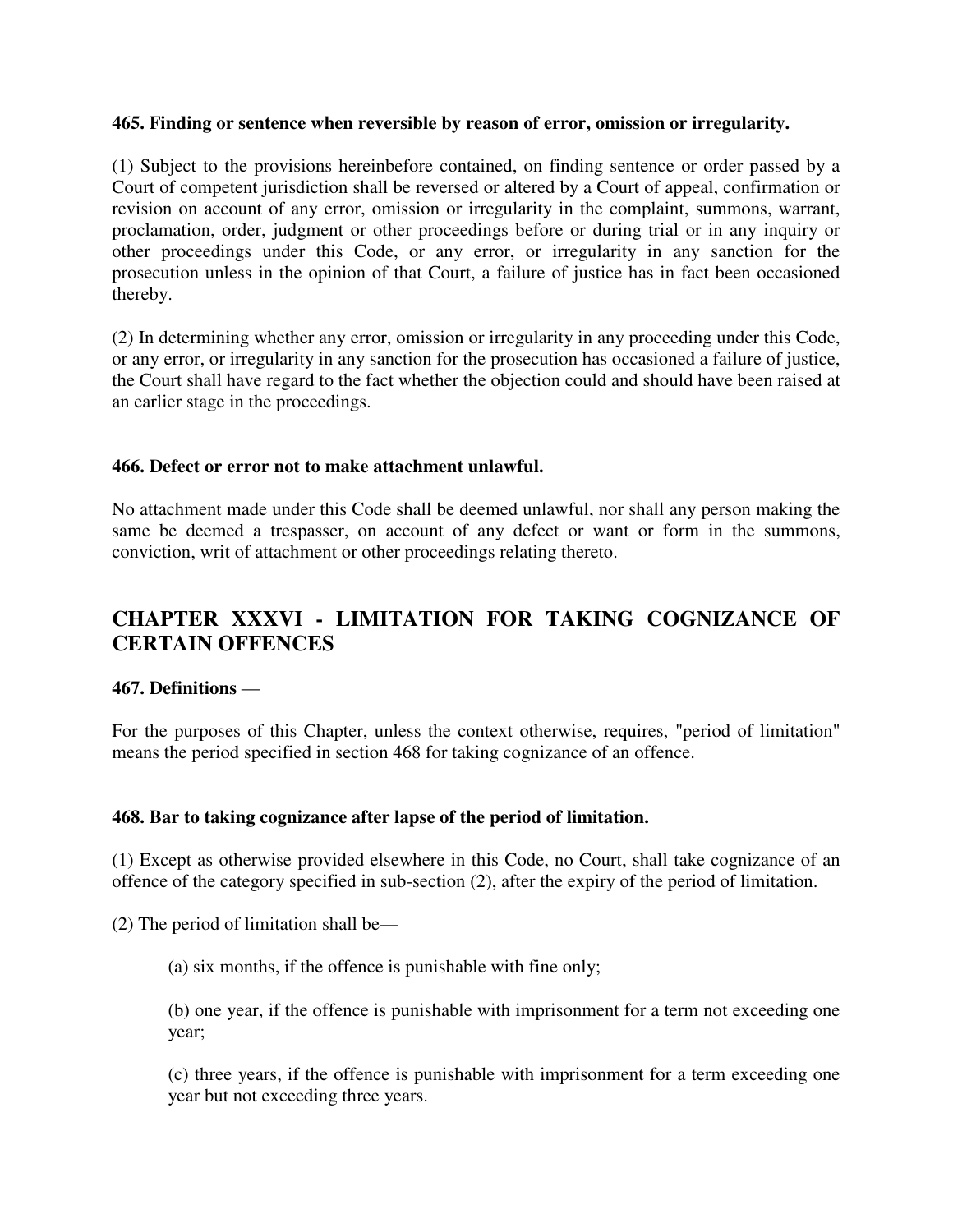(3) For the purposes of this section, the period of limitation, in relation to offences which may be tried together, shall be determined with reference to the offence which is punishable with the more severe punishment or, as the case may be, the most severe punishment.

# **Comments**

(i) Once the limitation has begun to run, it runs its full course; *Venkappa Gurappa Ho*s*ur* v. *Kasawwa,* (1997) 4 Supreme 217.

(ii) Sub-section (3) of section 468 which was added by Cr. P (Amendment Act), 1978 provides that in relation to offences which may be tried together, the period of limitation shall be tried together, the period of limitation shall be determined with reference to the offence which is punishable with the more or most severe punishment. The language of sub-section (3) of section 468 makes it imperative that the limitation provided for taking cognizance in section 468 is in respect of offence charged and not in respect of offence finally proved; *State of Himachal Pradesh* v. *Tara Dutta*, AIR 2000 SC 297.

(iii) When the respondents were charged under section 468 read with 120 B per which the impossible punishment is 7 years and section 5(2) of Prevention of Corruption Act 1947, which is punishable with imprisonment for a term which may extend to 7 years and for such offences no period as limitation having been provided for in section 468, the cognizance taken by Special Judge cannot said to be barred by limitation; *State of Himachal Pradesh* v. *Tara Dutta*, AIR 2000 SC 297.

#### **469. Commencement of the period of limitation.**

(1) The period of limitation, in relation to an offence, shall commence,—

(a) on the date of the offence; or

(b) where the commission of the offence was not known to the person aggrieved by the offence or to any police officer, the first day on which such offence comes to the knowledge of such person or to any police officer, whichever is earlier; or

(c) where it is not known by whom the offence was committed, the first day on which the identity of the offender is known to the person aggrieved by the offence or to the police officer making investigation into the offence, whichever is earlier.

(2) In computing the said period, the day from which such period is to be computed shall be excluded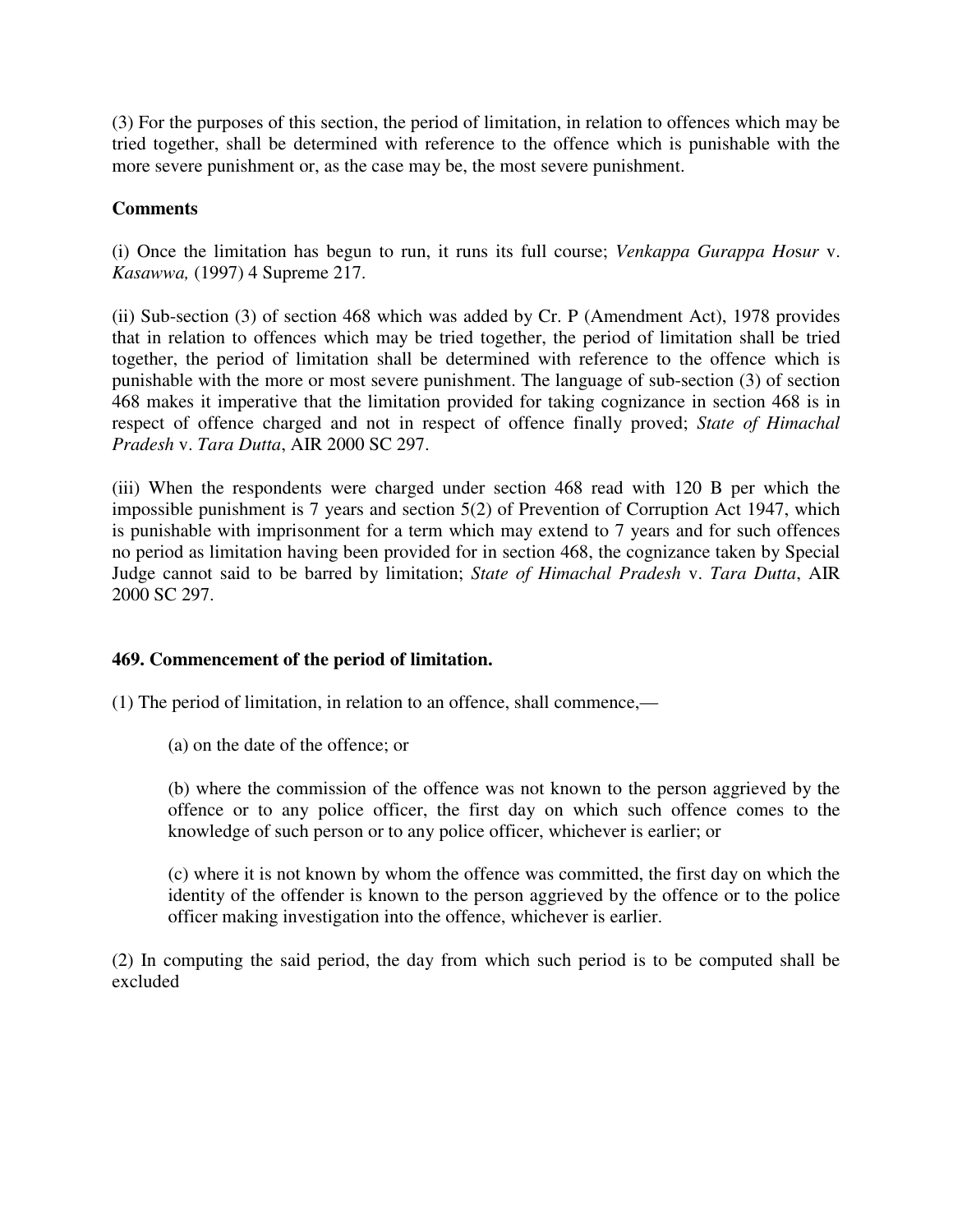#### **470. Exclusion of time in certain cases.**

(1) In computing the period of limitation, the time during which any person has been prosecuting with due diligence another prosecution, whether in a Court of first instance or in a Court of appeal or revision, against the offender, shall be excluded:

Provided that no such exclusion shall be made unless the prosecution relates to the same facts and is prosecuted in good faith in a Court which from defect of jurisdiction or other cause of a like nature, is unable to entertain it.

(2) Where the institution of the prosecution in respect of an offence has been stayed by an injunction or order, then, in computing the period of limitation, the period of the continuance of the injunction or order, the day on which it was issued or made, and the day on which it was withdrawn, shall be excluded.

(3) Where notice of prosecution for an offence has been given, or where , under any law for the time being in force, the previous consent or sanction of the Government or any other authority is required for the institution of any prosecution for an offence, than, in computing the period of limitation, the period of such notice or, as the case may be, the time required for obtaining such consent or sanction shall be excluded.

**Explanation***.—*In computing the time required for obtaining the consent or sanction of the Government or any other authority, the date on which the application was made for obtaining the consent or sanction and the date of receipt of the order of the Government or other authority shall both be excluded.

(4) In computing the period of limitation, the time during which the offender—

(a) has been absent from the India or from any territory outside India which is under the administration of the Central Government, or

(b) has avoided arrest by absconding or concealing himself, shall be excluded.

#### **471. Exclusion of date on which Court is closed.**

Where the period of limitation expires on a day when the Court is closed, the Court may take cognizance on the day on which the Court reopens.

**Explanation.***—*A Court shall be deemed to be closed on any day within the meaning of this section, if, during its normal working hours, it remains closed on that day.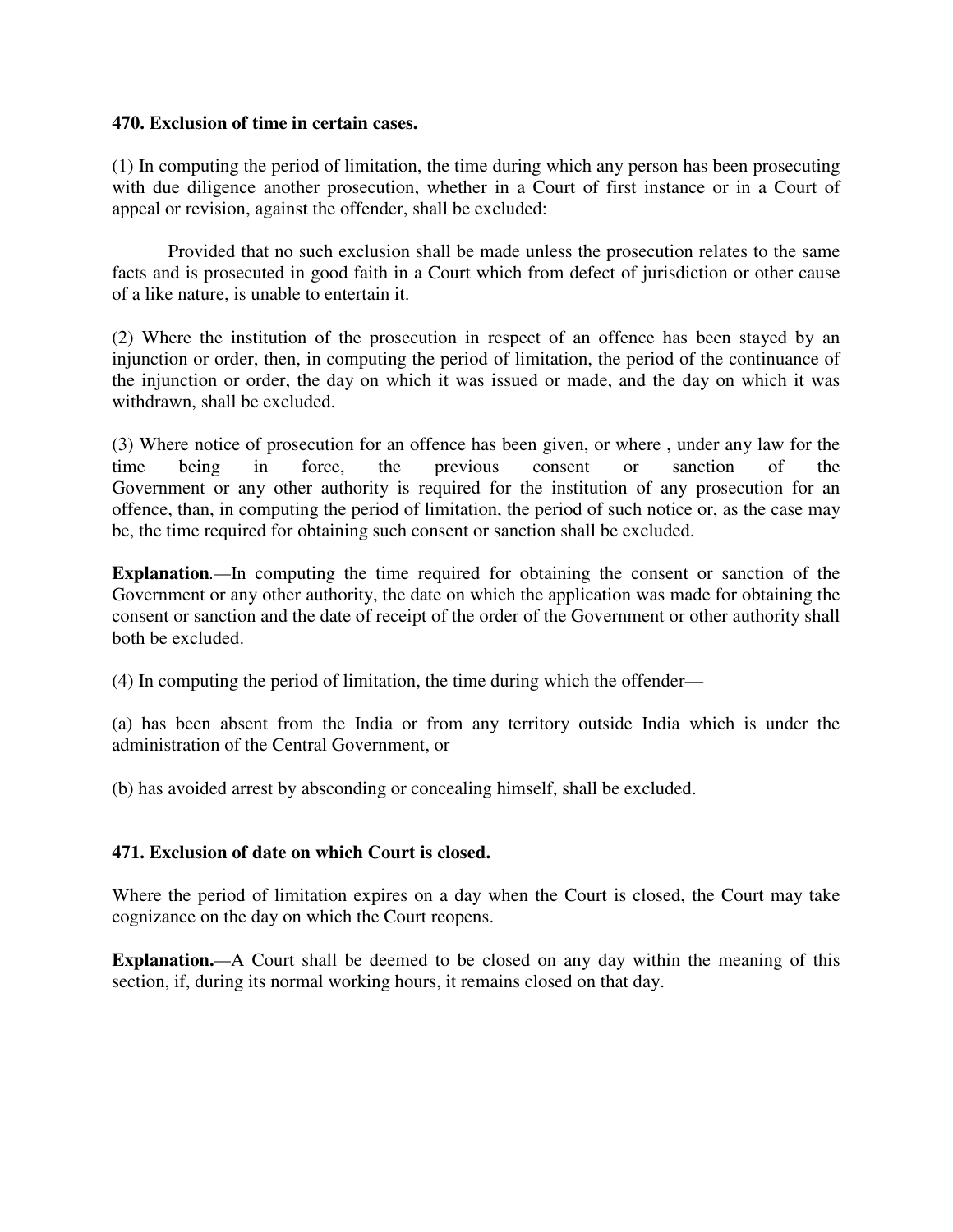# **472. Continuing offence.**

In the case of a continuing offence, a fresh period of limitation shall begin to run at every moment of the time during which the offence continues.

# **473. Extension of period of limitation in certain cases.**

Notwithstanding anything contained in the foregoing provisions of this Chapter, any Court may make cognizance of an offence after the expiry of the period of limitations, if it is satisfied on the facts and in the circumstances of the case that the delay has been properly explained or that it is necessary so to do in the interests of justice.

# **COMMENTS**

(i) It is not necessary to decide whether the extension of period of limitation under section 473 must precede of taking of cognizance of the offence; *Srinivas Pal* v. *Union Territory of Arunachal Pradesh (Now State)*, 1988 Cr LJ 1803: AIR 1988 SC 1729.

(ii) Whenever a Magistrate invokes the provision and condones the delay the order of Magistrate must indicate that he was satisfied on the facts and circumstances of case that the delay has been properly explained and necessary to condone delay; *State of Himachal Pradesh* v. *Tara Dutta*, AIR 2000 SC 297.

# **CHAPTER XXXVII - MISCELLANEOUS**

#### **474. Trials before High Court.**

When an offence is tried by the High Court otherwise than under section 407, it shall, in the trial of the offence, observe the same procedure as a Court of Sessions would observe, if it were trying the case.

#### **475. Delivery to commanding officers of persons liable to be tried by Court-martial.**

(1) The Central Government may make rules consistent with this Code and the Army Act, 1950 (46 of 1950), the Navy Act, 1957 (62 of 1957), and the Air Force Act, 1950 (45 of 1950), and any other law, relating to the Armed Forces of the Union, for the time being in force, as to cases in which persons subject to military, navel or air force law, or such other law, shall be tried by a Court to which this Code applies or by a Court-martial, and when any person is brought before a Magistrate and charged with an offence for which he is liable to be tried either by a Court to which this Code applies or by a Court-martial, such Magistrate shall have regard to such rules, and shall in proper cases deliver him, together with a statement of the offence of which he is accused, to the commanding officer of the unit to which he belongs, or to the commanding officer of the nearest military, naval or air-force station, as the case may be, for purpose of being tried by a Court-martial.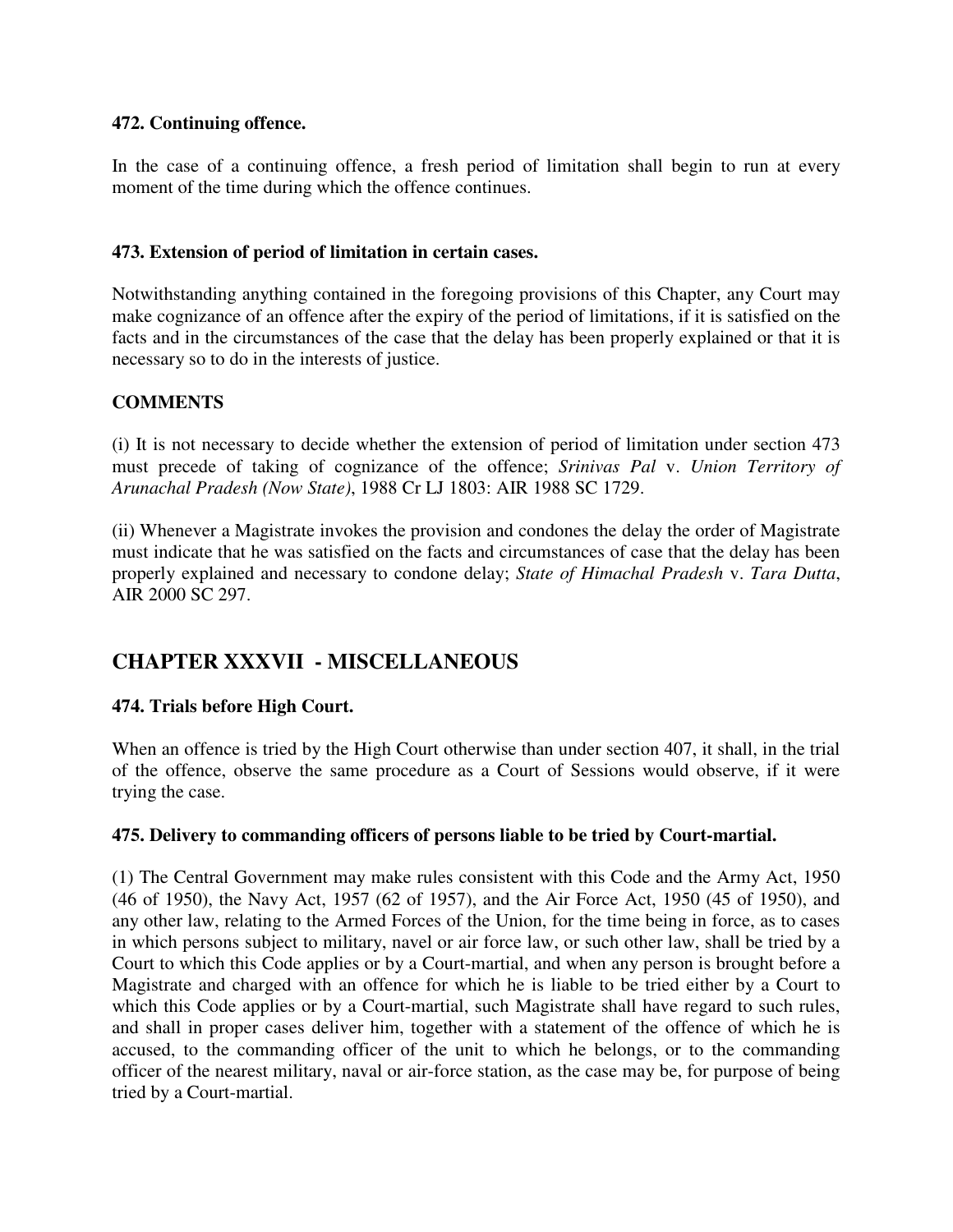**Explanation.—**In this section—

(a) "unit" includes a regiment, corps, ship, detachment, group, battalion or company.

(b) "Court-martial" includes any tribunal with the powers similar to those of a Courtmartial constituted under the relevant law applicable to the Armed Forces of the Union.

(2) Every Magistrate shall, on receiving a written application for that purposes by the commanding officer of any unit or body of soldiers, sailors or airmen stationed or employed at any such place, use his utmost endeavours to apprehend and secure any person accused of such offence.

(3) A High Court may, if it thinks fit, direct that a prisoner detained in any jail situate within the State be brought before a Court-martial for trial or to be examined touching any matter pending before the Court-martial.

#### **476. Forms.**

Subject to the power conferred by Article 227 of the Constitution, the forms set forth in the Second Schedule, with such variations as the circumstances of each case require, may be used for the respective purposes therein mentioned, and if used shall be sufficient.

#### **477. Power of High Court to make rules.**

(1) Every High Court may, with the previous approval of the State Government, make rules—

(a) as to the persons who may be permitted to act as petition-writers in the Criminal Courts subordinate to it;

(b) regulating the issue of licences to such persons, the conduct of business by them, and the scale of fees to be charged by them.

(c) providing a penalty for a contravention of any of the rules so made and determining the authority by which such contravention may be investigated and the penalties imposed;

(d) any other matter which is required to be, may be, prescribed.

(2) All rules made under this section shall be published in the Official Gazette.

#### **Comments**

Rules and orders for the guidance of the criminal Courts in a state are issued by the High Court in exercise of its powers conferred by Article 227 of the Constitution of India and section 477 of the Code of Criminal Procedure; *K. Umapathy* v. *Superintendent of Jail,* (1997) 2 Crimes 609 (AP).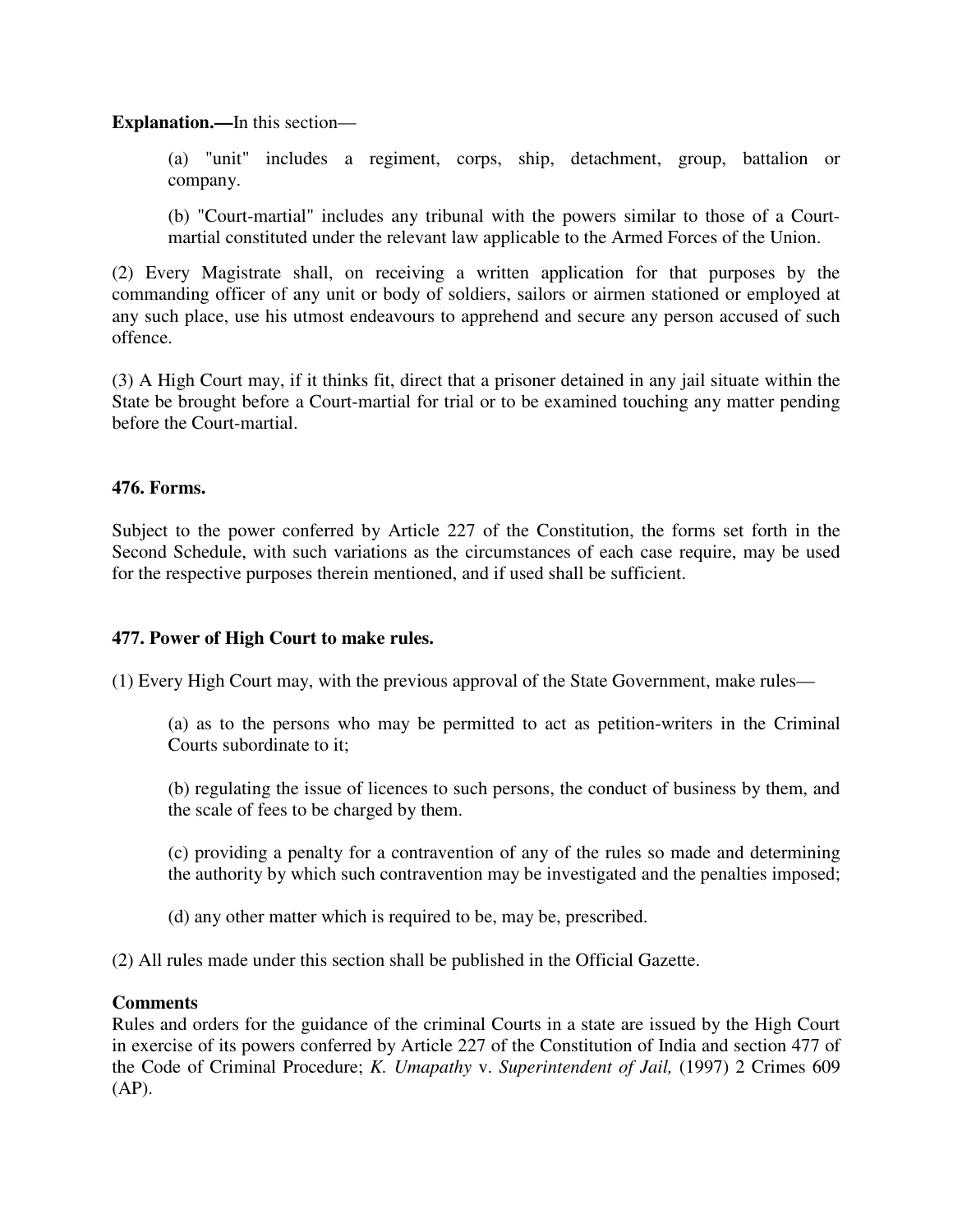#### **478. Power to alter functions allocated to Executive Magistrates in certain cases.**—

If the Legislative Assembly of a State by a resolution so permits, the State Government may, after consultation with High Court, by notification, direct that references in sections 108, 109, 110, 145 and 147 to an Executive Magistrate shall be construed as references to a Judicial Magistrate of the first class.

# **STATE AMENDMENT**

### **Maharashtra:**

In section 478 for the words "to an Executive Magistrate shall be construed" the words "to an Executive Magistrate in the areas of the State outside Greater Bombay shall be construed" shall be substituted.

*Vide* Maharashtra Act 1 of 1978 (w.e.f. 15-4-1978).

#### **480. Practising pleader not to sit as Magistrate in certain Courts.**

No pleader who practises in the Court of any Magistrate shall sit as a Magistrate in that Court or in any Court within the local jurisdiction of that Court.

# **STATE AMENDMENT**

#### **Karnataka:**

After section 480, the following section(480A) shall be inserted.

#### **481. Public servant concerned in sale not to purchase or bid for property.**

A public servant having any duty to perform in connection with the sale of any property under this Code shall not purchase or bid for the property.

#### **482. Saving of inherent power of High Court.**

Nothing in this Code shall be deemed to limit or affect the inherent powers of the High Court to make such orders as may be necessary to give effect to any order under this Code, or to prevent abuse of the process of any Court or otherwise to secure the ends of justice.

# **COMMENTS**

(i) When the investigation of the case had been handed over to the CID because of unsatisfactory investigation by the police, the quashing of charges under section 302 read with section 120B, IPC against the accused in exercise of powers under section 482 by the High Court on the conclusion of the inadequacy of evidence was unwarranted as at the stage of framing of charges,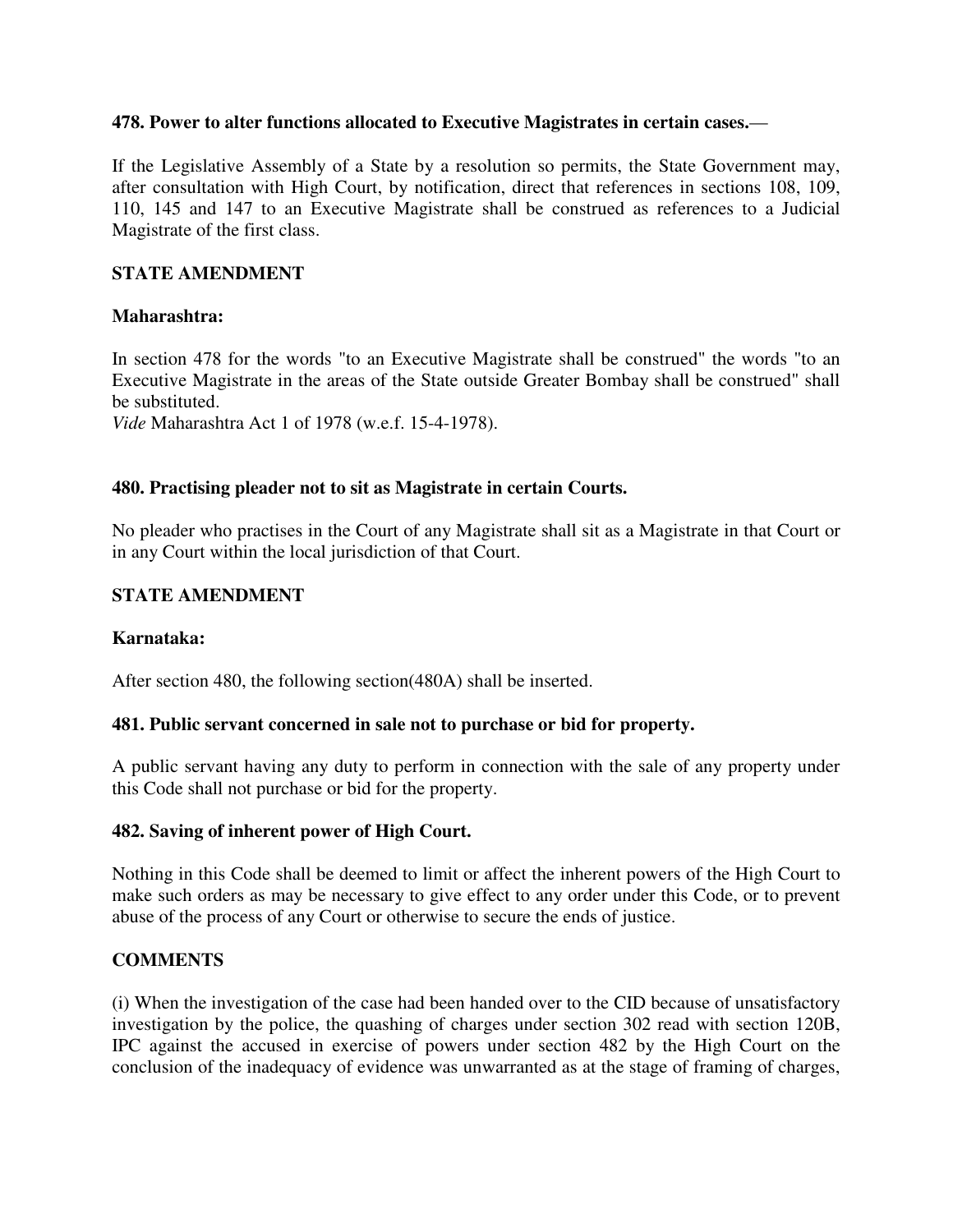meticulous consideration of evidence and material by the Court was not required; *Radhey Shyam* v. *Kunj Behari*, (1990) Cr LJ 668 (SC) : AIR 1990 SC 121.

(ii) In exercising jurisdiction under section 482 High Court would not embark upon an enquiry whether the allegations in the complaint are likely to be established by evidence or not; *State of Bihar* v. *Murad Ali Khan,* (1989) Cr LJ 1005: AIR 1989 SC 1.

(iii) To prevent abuse of the process of the Court, High Court in exercise of its inherent powers under section 482 could quash the proceedings but there would be justification for interference only when the complaint did not disclose any offence or was frivolous vexatious or oppressive; *Dhanlakshmi (Mrs.)* v. *R. Prasana Kumar,* (1990) Cr LJ 320 (DB): AIR 1990 SC 494.

(iv) Where there was some discrepancy mainly in regard to the implications of respondent by name in the FIR and the statement of the witnesses recorded during the investigation, the practice of prejudging the question by the High Court without affording reasonable opportunity to the prosecution to substantiate the allegations have on more than one occasion been found fault with by the Supreme Court, Thus there is no justification by the High Court to interfere with the prosecution at the preliminary stage; *State of Bihar* v. *Raj Narain Singh,* (1991) Cr LJ 1416  $(1417)$  (SC).

(v) If the allegation made in the First Information Report are taken at their face value and accepted in their entirety do not constitute an offence the criminal proceedings constituted on the basis of such FIR should be quashed; *State of Uttar Pradesh through CBI, SPE Lucknow* v. *R.K. Srivastava,* (1989) Cr LJ 230: AIR 1989 SC 2222.

(vi) It amounts to abuse of the process of the Court if without *prima facie* case having been made out a person is summoned to face trial in a criminal proceeding; *Laloo Prasad* v. *State of Bihar,* (1997) 2 Crimes 498 (Pat).

(vii) It is well settled that the inherent powers under section 482 can be exercised only when no other remedy is available to the litigant and not where a specific remedy is provided by the statute. Further, the power being an extraordinary one, it has to be exercised sparingly. If these considerations are kept in mind there will be no inconsistency between sections 397(2) and 482 of this Code; *Basudev Bhoi* v. *Bipadabhanjan Puhan,* (1997) 2 Crimes 331 (Ori).

(viii) If the prosecution has been instituted within six months of Bengal Excise Act, 1909 under section 92 alleged there is no question of producing any sanction as the Magistrate would then be free to take cognizance under the Act. Reasoning adopted by the learned Single Judge that steps for obtaining sanction should have been adopted before the expiry of first six months period has no support in section 92. Quashing of proceeding not proper; *State of West Bengal* v. *Rashmoy Das*, AIR 2000 SC 228.

(ix) Necessary ingredients of offence of cheating or criminal branch of trust have not been made out but the attendant circumstances indicate that the FIR was lodged to prompt the filing of criminal complaint against the informant under section 138 N.I. Act Quashing of FIR was proper to avoid the abuse of process; *Sunil Kumar* v. *Escorts Yamaha*, AIR 2000 SC 27: 2000 Cr LJ 174  $(SC)$ .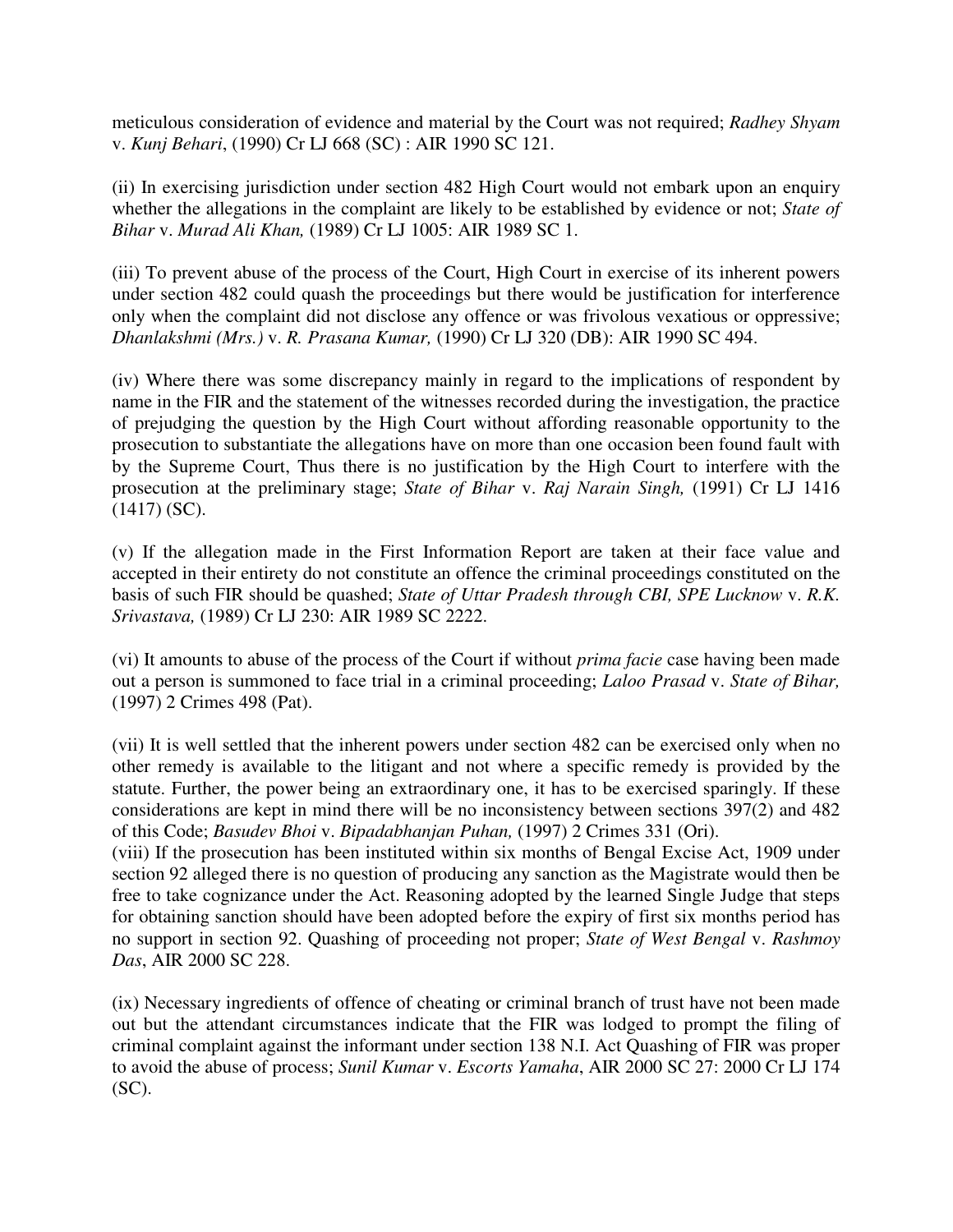(x) FIR lodges to preempt the filing of criminal complaint against the informant under section 138 N.I. Act Quashing of FIR proper, (*See* also AIR 1992 SC 1815); *Sunil Kumar* v. *Escorts Yamaha Motors Ltd.*, AIR 2000 SC 27: 2000 Cr LJ 174 (SC).

(xi) So far as the quashing of complaints and inquiry on the basis of FIR registered by the complainant are concerned the High Court was not justified in interfering with the same and quashing the proceeding by an elaborate decision on the merit of matter and in coming to conclusion that section 195 of Cr PC will be a bar it was a premature conclusion. Order quashing the two complaint set aside; *Manohar* v. *Ashoka*, AIR 2000 SC 202.

(xii) The extra-ordinary power under section 482 of Code have to be exercised sparingly and should not be resorted to like remedy of appeal or revision; *Kavita (Smt.)* v. *State*, 2000 Cr LJ 315 (Del).

(xiii) In absence of any allegation in complaint that the petitioner was a director on the date when cheque was issued by company or that he was incharge of and was responsible to company, the complaint is liable to be quashed; *M. Chockalingam* v. *Sundaram Finance Service Ltd.*, 2000 Cr LJ 137 (Mad).

(xiv) When the provisions under section 37 of N.D.P.S. are applicable and operative with nonobstanate clause, the powers of High Court remains restricted by limitation under section 37 (1)(b) of Act in considering bail application of accused charged for offence under N.D.P.S. Act, then the accused not entitled to grant of interim bail; *Islamuddin* v. *State of Delhi*, 2000 Cr LJ 108 (Del.).

(xv) In absence of any valid ground, the F.I.R. lodged against immigration consultant for violating sections 10, 16 of Emigration Act by issuing advertisement, High Court can not interfere at the stage of F.I.R.; *M.D.K. Immigration Consultant, Chandigarh* v. *Union of India*, 2000 Cr LJ 252 (P&H).

# **483. Duty of High Court to exercise continuous superintendence over Courts of Judicial Magistrates.**

Every High Court shall so exercise its superintendence over the Courts of Judicial Magistrates subordinate to it as to ensure that there is an expeditious and proper disposal of cases by such Magistrates.

# **Comments**

When alternative remedy is available, inherent powers cannot be exercised; *Alimuddin Khan* v. *Nasiran Bibi*, 1998 Cr LJ 1811 (Ori).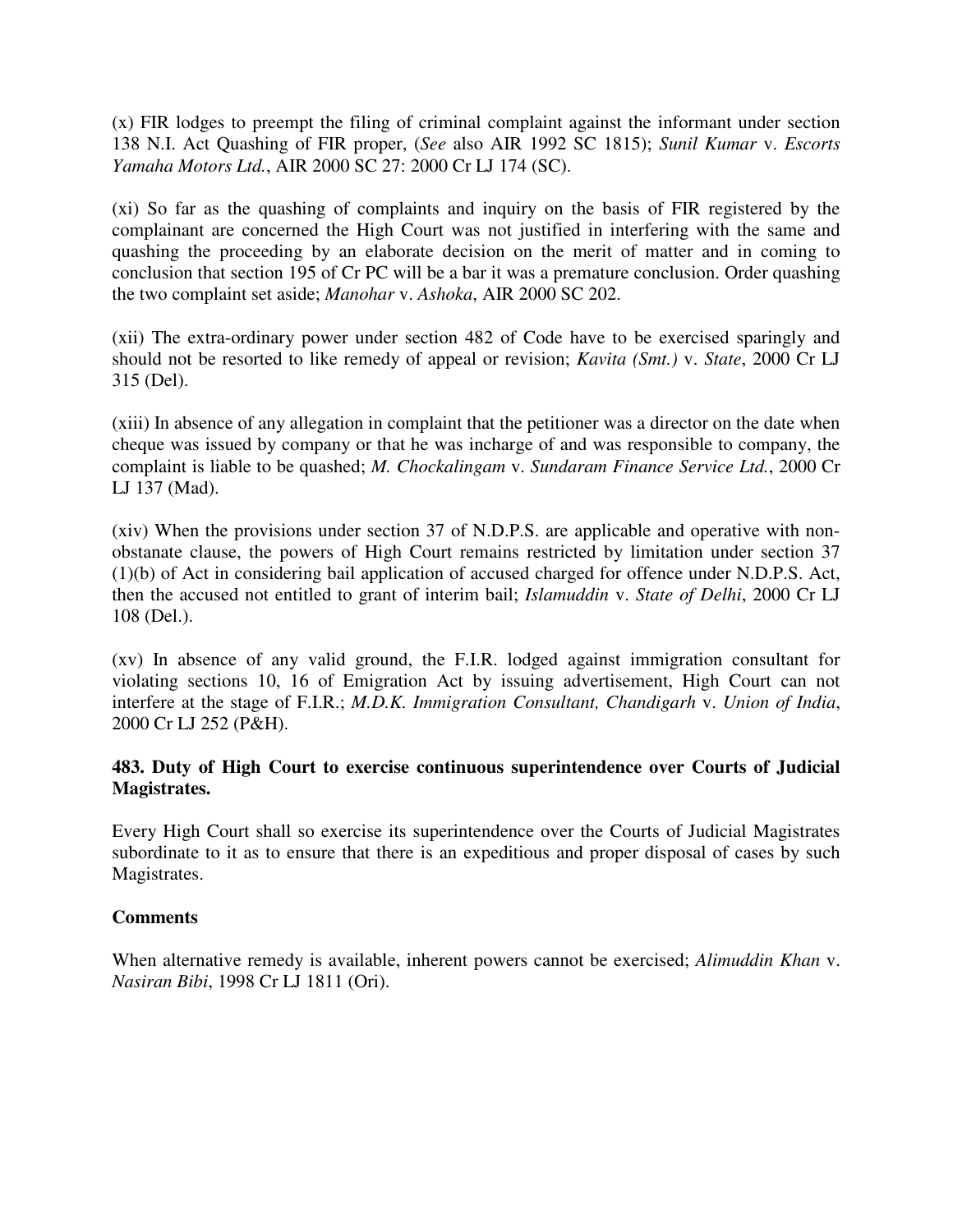#### **484. Repeal and savings.**

(1) The Code of Criminal Procedure, 1898 (5 of 1898), is hereby repealed.

(2) Notwithstanding such repeal,—

(a) if, immediately before the date on which this Code comes into force, there is any appeal, application, trial inquiry or investigation pending, then, such appeal, application, trial, inquiry or investigation shall be disposed of, continued, held or made, as the case may be, in accordance with the provisions of the Code of Criminal Procedure, 1898 (5 of 1898), as in force immediately before such commencement (hereinafter referred to as the Old Code), as if this Code had not come into force:

Provided that every inquiry under Chapter XVIII of the Old Code, which is pending at the commencement of this Code, shall be dealt with and disposed of in accordance with the provisions of this Code;

(b) all notifications published, proclamations issued, powers conferred, forms prescribed, local jurisdictions defined, sentences passed and orders, rules and appointments, not being appointments as Special Magistrates, made under the Old Code and which are in force immediately before the commencement of this Code, shall be deemed, respectively to have been published, issued, conferred, prescribed defined, passed or made under the corresponding provisions of this Code.

(c) any sanction accorded or consent given under the Old Code in pursuance of which no proceeding was commenced under that Code, shall be deemed to have been accorded or given under the corresponding provisions of this Code and proceedings may be commenced under this Code in pursuance of such sanction or consent;

(d) the provisions of the Old Code shall continue to apply in relation to every prosecution against a Ruler within the meaning of Article 363 of the Constitution.

(3) Where the period prescribed for an application or other proceeding under the Old Code had expired on or before the commencement of this Code, nothing in this Code shall be construed as enabling any such application to be made or proceeding to be commenced under this Code by reason only of the fact that a longer period therefor is prescribed by this Code or provisions are made in this Code for the extension of time.

#### **STATE AMENDMENT**

#### **Uttar Pradesh:**

In sub-section (2) of section 484, after clause (d), the following clause shall be inserted and be deemed always to have been inserted, namely:—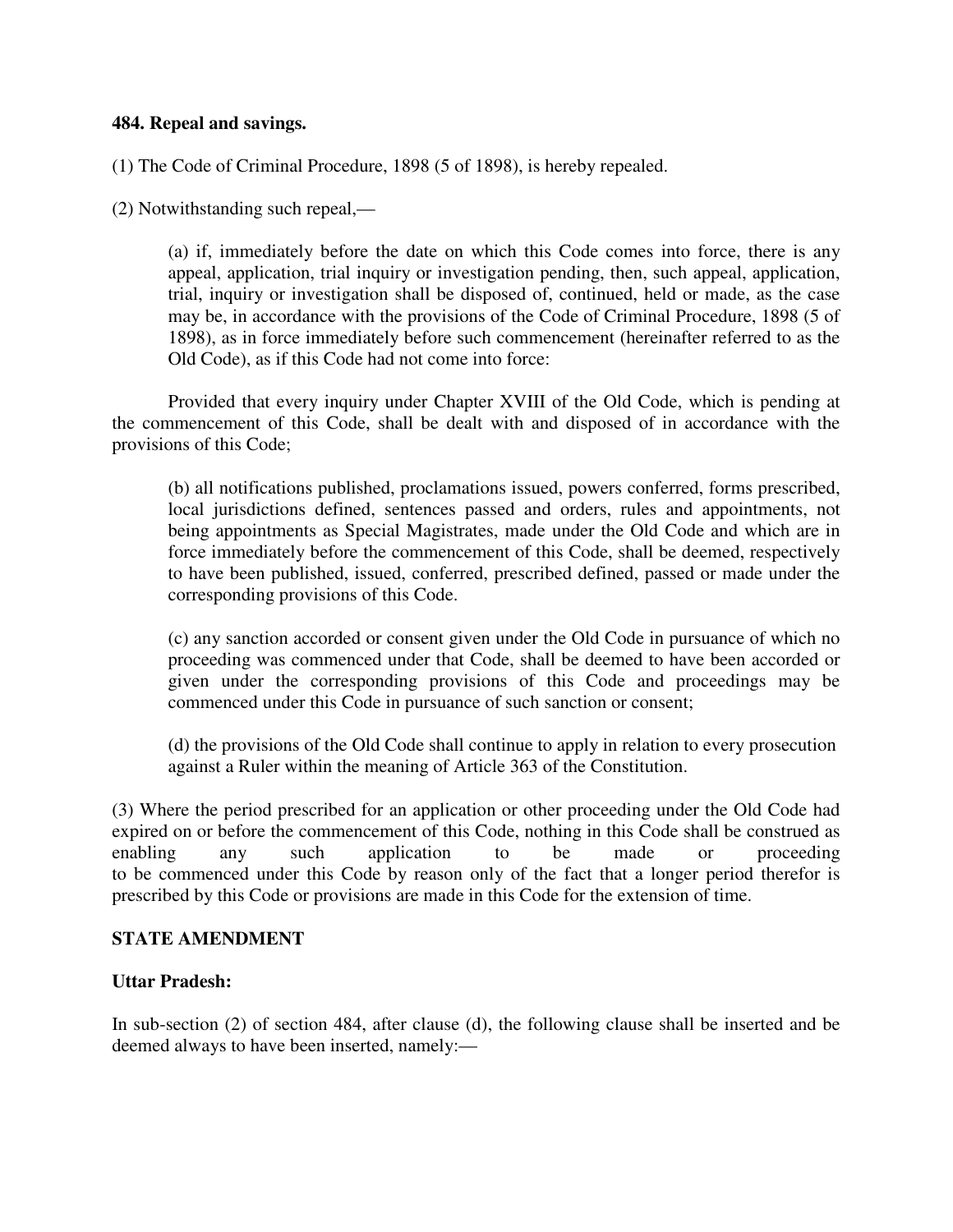"(e) the provisions of the United Provinces Borstal Act, 1938 (U.P. Act VIII of 1938) the United Provinces First Offenders Probation Act, 1938 (U.P. Act VI of 1938), and the Uttar Pradesh Children Act, 1951 (U.P. Act 1 of 1951) shall continue in force in the State of Uttar Pradesh until altered or repealed or amended by the competent Legislature or other competent authority, and accordingly, the provisions of section 360 of this case shall not apply to that State, and the provisions of section 361 shall apply with the substitution of references to the Central Act named therein by references to the corresponding Acts in force in the State."

[*Vide* U.P. Act 16 of 1976, sec. 10 (w.e.f. 1-5-1976).

In sub-section (2) of section 484, in clause (a) after the proviso, the following further proviso shall be inserted, namely:—

"Provided further that the provisions of section 326 of this Code as amended by the Code of Criminal Procedure (Uttar Pradesh Amendment) Act, 1976 shall apply also to every trial pending in a Court of Session at the commencement of this Code and also pending at the commencement of the Code of Criminal Procedure (Uttar Pradesh Amendment) Act, 1983".

[*Vide* U.P. Act 1 of 1984, sec. 11 (w.e.f. 1-5-1984). (c) any sanction accorded or consent given under the Old Code in pursuance of which no proceeding was commenced under that Code, shall be deemed to have been accorded or given under the corresponding provisions of this Code and proceedings may be commenced under this Code in pursuance of such sanction or consent;

(d) the provisions of the Old Code shall continue to apply in relation to every prosecution against a Ruler within the meaning of Article 363 of the Constitution.

(3) Where the period prescribed for an application or other proceeding under the Old Code had expired on or before the commencement of this Code, nothing in this Code shall be construed as enabling any such application to be made or proceeding to be commenced under this Code by reason only of the fact that a longer period therefor is prescribed by this Code or provisions are made in this Code for the extension of time.

# **STATE AMENDMENT**

#### **Uttar Pradesh:**

In sub-section (2) of section 484, after clause (d), the following clause shall be inserted and be deemed always to have been inserted, namely:—

"(e) the provisions of the United Provinces Borstal Act, 1938 (U.P. Act VIII of 1938) the United Provinces First Offenders Probation Act, 1938 (U.P. Act VI of 1938), and the Uttar Pradesh Children Act, 1951 (U.P. Act 1 of 1951) shall continue in force in the State of Uttar Pradesh until altered or repealed or amended by the competent Legislature or other competent authority, and accordingly, the provisions of section 360 of this case shall not apply to that State, and the provisions of section 361 shall apply with the substitution of references to the Central Act named therein by references to the corresponding Acts in force in the State." *Vide* U.P. Act 16 of 1976, sec. 10 (w.e.f. 1-5-1976).